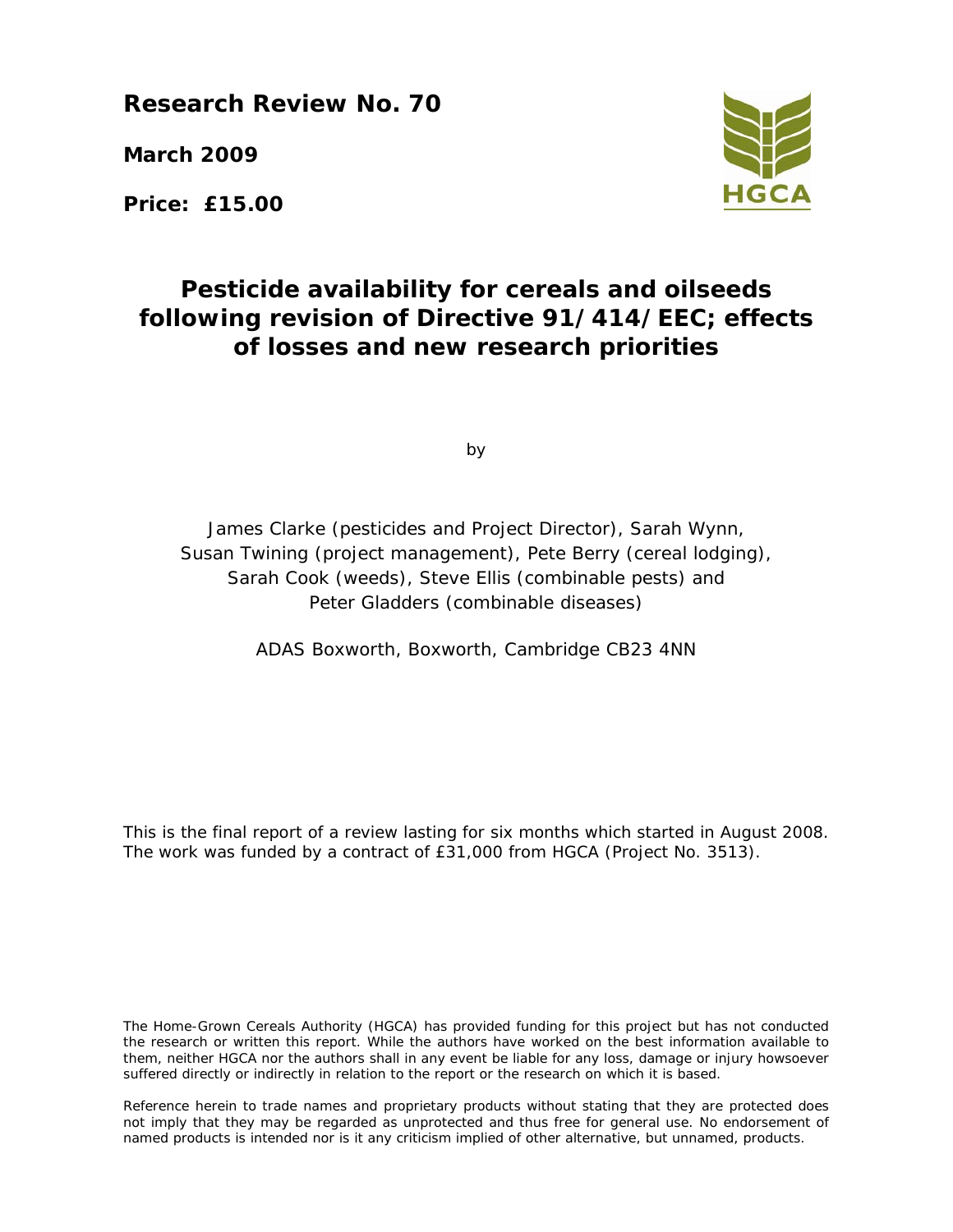# **Contents**

| 1.         |                                                                       |    |
|------------|-----------------------------------------------------------------------|----|
| 2.         |                                                                       |    |
| 3.         |                                                                       |    |
| 3.1.       |                                                                       |    |
| 3.2.       |                                                                       |    |
| 3.3.       |                                                                       |    |
| 3.3.1.     |                                                                       |    |
| 3.3.2.     |                                                                       |    |
| 3.3.3.     |                                                                       |    |
| 3.3.4.     |                                                                       |    |
| 3.4.       |                                                                       |    |
| 4.         | Economic impact of current weeds, pests, diseases in the growing crop |    |
|            |                                                                       |    |
| 4.1.       |                                                                       |    |
| 4.1.1.     |                                                                       |    |
| 4.1.2.     |                                                                       |    |
| 4.2        |                                                                       |    |
| 4.2.1.     |                                                                       |    |
| 4.2.2.     |                                                                       |    |
| 4.2.3.     |                                                                       |    |
| 4.2.4.     |                                                                       |    |
| 4.2.5.     |                                                                       |    |
| 4.3.       |                                                                       |    |
| 4.3.1.     |                                                                       |    |
| 4.3.2.     |                                                                       |    |
| 4.3.3.     |                                                                       |    |
| 4.3.4.     |                                                                       |    |
| 4.3.5.     |                                                                       |    |
| 4.4        |                                                                       |    |
| 4.4.1.     |                                                                       |    |
| 4.4.2.     |                                                                       |    |
| 4.4.3.     |                                                                       |    |
| 4.4.4.     |                                                                       |    |
| 4.4.5.     |                                                                       |    |
|            |                                                                       |    |
| 4.5.1.     |                                                                       | 39 |
| 4.5.2.     |                                                                       |    |
| 4.5.3.     |                                                                       |    |
| 4.5.4.     |                                                                       |    |
| 4.5.5.     |                                                                       |    |
| 5.<br>5.1. |                                                                       |    |
| 5.1.1.     |                                                                       |    |
| 5.1.2.     |                                                                       |    |
| 5.2.       |                                                                       |    |
| 5.2.1.     |                                                                       |    |
| 5.2.2.     |                                                                       |    |
| 5.2.3.     |                                                                       |    |
| 5.2.4.     |                                                                       |    |
| 5.2.5.     |                                                                       |    |
| 5.3.       |                                                                       |    |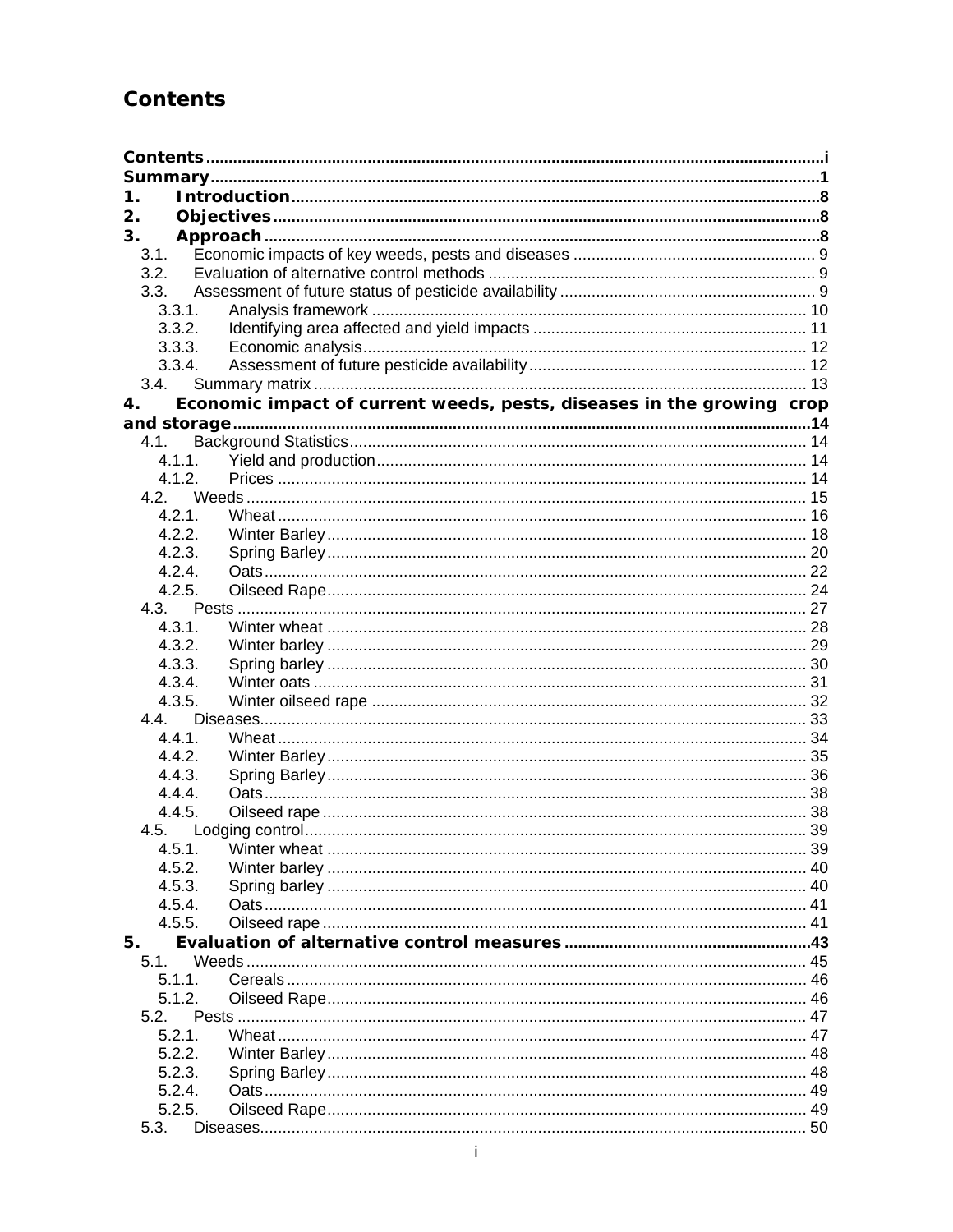| 5.3.1. |  |
|--------|--|
| 5.3.2. |  |
| 5.3.3. |  |
| 5.3.4. |  |
| 5.3.5. |  |
| 5.4.   |  |
| 6.     |  |
| 6.1.   |  |
| 6.2.   |  |
| 6.2.1. |  |
| 6.2.2. |  |
| 6.2.3. |  |
| 6.2.4. |  |
| 6.2.5. |  |
| 6.2.6. |  |
|        |  |
| 6.3.1. |  |
| 6.3.2. |  |
| 6.3.3. |  |
| 6.3.4. |  |
| 6.3.5. |  |
|        |  |
| 6.4.1. |  |
| 6.4.2. |  |
| 6.4.3. |  |
| 6.4.4. |  |
| 6.4.5. |  |
| 6.5.   |  |
| 6.5.1. |  |
| 6.5.2. |  |
| 6.5.3. |  |
| 6.5.4. |  |
| 6.5.5. |  |
| 6.6.   |  |
| 6.7.   |  |
| 6.8.   |  |
| 6.8.1. |  |
|        |  |
| 6.8.3. |  |
| 7.     |  |
| 7.1.   |  |
| 7.1.1. |  |
| 7.1.2. |  |
| 7.1.3. |  |
| 7.1.4. |  |
| 7.1.5. |  |
| 8.     |  |
| 8.1.   |  |
| 8.2.   |  |
| 8.3.   |  |
| 8.4.   |  |
| 8.5.   |  |
| 9.     |  |
| 10.    |  |
| 10.1.  |  |
| 10.2.  |  |
| 10.3.  |  |
|        |  |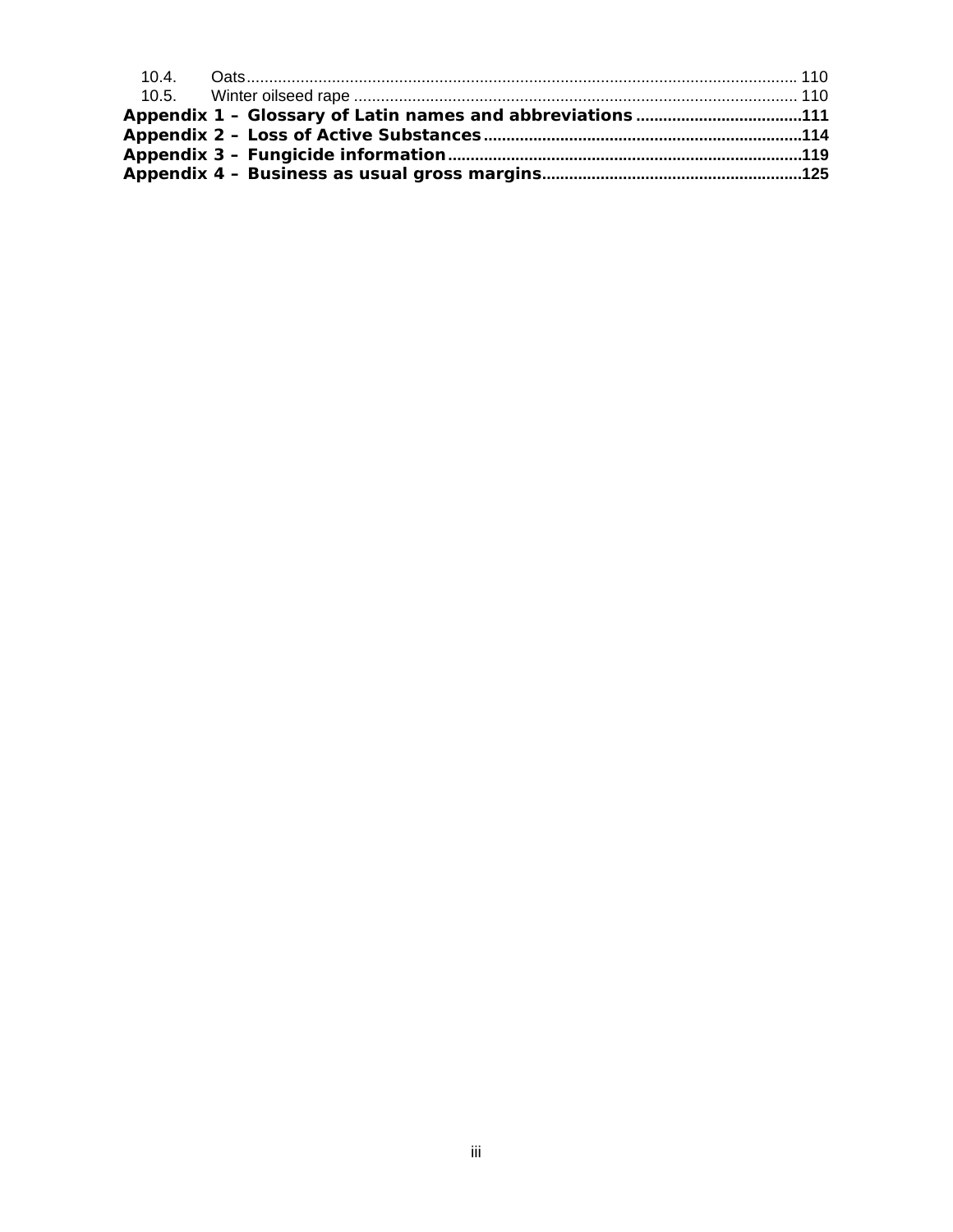# **Summary**

Pesticides are fundamental to the way combinable crops are currently grown in the UK. They provide us with a relatively cheap and efficient way of controlling the major weeds, pests and diseases that affect combinable crops. These pesticides are currently under pressure as a result of changing legislation in Europe (revision of 91/414/EEC) and the implementation of the Water Framework Directive. Other pressures are also being applied in the form of increasingly resistant target organisms and the presence of pesticide residues in food products. These pressures are all leading to potential reductions in the availability of pesticides for the control of organisms harmful to plant health.

This report reviews the most important scenarios that could affect the availability of pesticides for use in wheat, winter barley, spring barley, oats and oilseed rape. It looks at the effects of the losses of pesticides on the weeds, pests and diseases they control and the resultant level of production and value that the crop could achieve.

ADAS experts determined the most important weeds, pests and diseases that affect each of the crops, and the proportion of crops affected by each. This was done through expert knowledge and the use of survey information. For each weed, pest or disease, plus lodging, estimates of total yield impact in business as usual and untreated situations were established, on an area weighted basis, using survey information and trials data supported by expert knowledge. ADAS experts then used their knowledge of the weed, pest or disease, supported by any relevant trials information to determine the effects of pesticide losses on yields in each of the scenarios.

It is uncertain as to exactly what the revision of 91/414/EEC will lead to as the final wording has not been agreed, although there are clear indications that the losses of pesticides will not be as severe as was once forecast. In this report a number of scenarios, based on a PSD report released in December 2008, were assessed to determine the effect on combinable crops. After a vote in the European Parliament  $(13<sup>th</sup>$  January 2009), it is likely that the least severe of the four PSD scenarios (scenario 2c) will be close to the final outcome, however, much will depend on final implementation. If this is the case it would result in the loss of about 23 active ingredients, of which only 20 are approved for use in the UK. Of these 20 active ingredients, 15 are used in the production of wheat, barley, oats or oilseed rape. Of the UK approved actives that are at risk 11 are fungicides, 6 herbicides, 2 insecticides and 1 rodenticide.

The greatest economic losses to cereals that occur as a result of scenario 2c are due to the loss of pendimethalin. This is a keystone of black-grass resistance management and also an important general herbicide. Although there are generally plenty of alternatives for broad-leaved weed control, the control of grass weeds, black-grass in particular, will become more difficult with resistance likely to become more of a problem. The loss of important triazole fungicides will make the control of foliar diseases such as Septoria and Yellow rust in wheat more difficult, as the remaining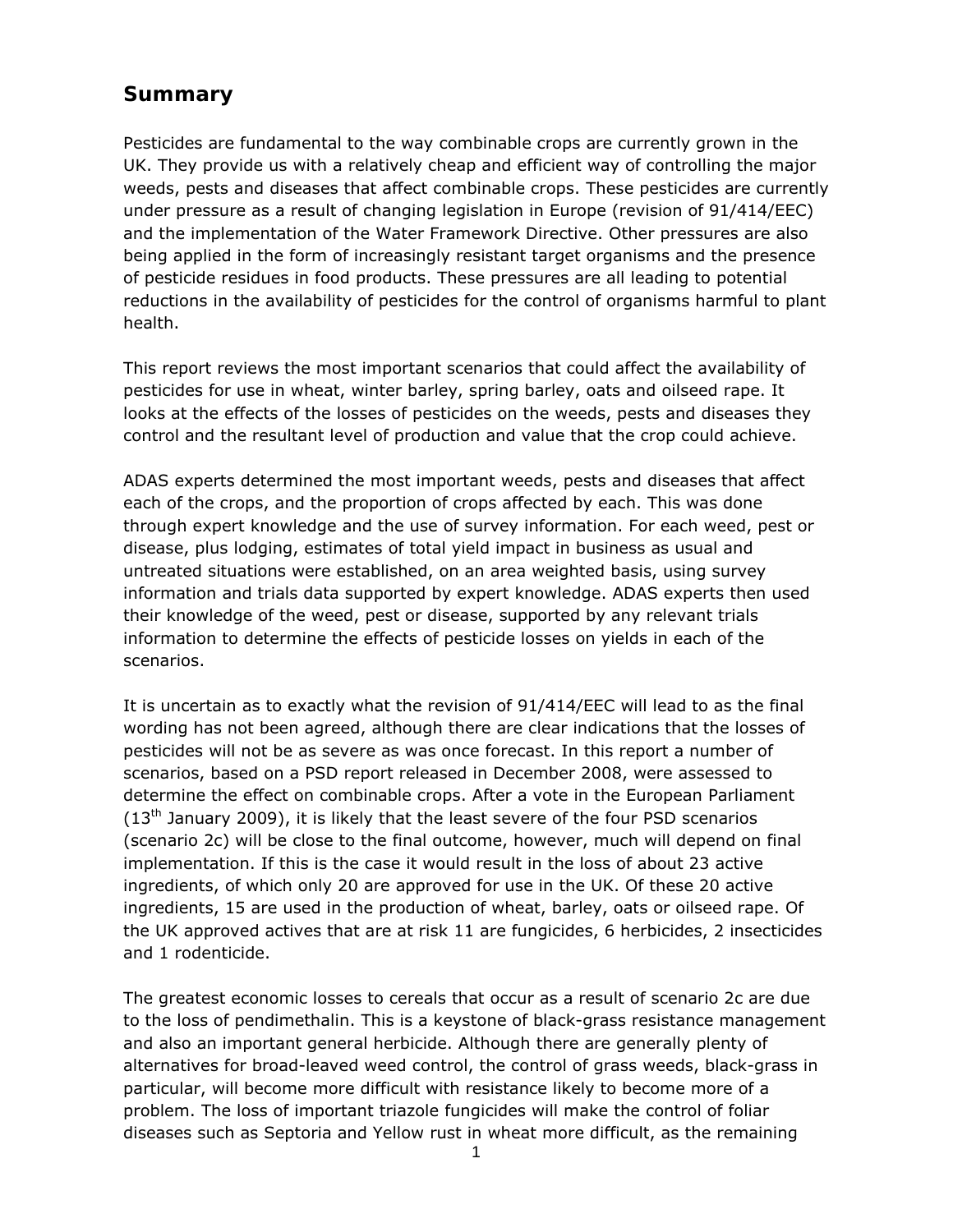chemistry is not as robust as some of the active ingredients that will be lost. This will lead to slight reductions in production (about 1%). As relatively few insecticides are lost, and there are plenty of alternatives, the effect of this scenario on pests is minimal.

In oilseed rape the losses of pesticides to scenario 2c are unlikely to cause significant losses to production. There remain plenty of alternatives for the control of major weeds, pests and diseases.

It is not just the revision of 91/414/EEC that is likely to cause large scale losses of pesticide actives. The implementation of the Water Framework Directive (WFD) is likely to impact on a number of important active substances. The active substances that are most likely to be affected are those that are used on a large area and or used at high rates. This makes herbicides particularly vulnerable as large areas of combinable crops have high rates of active substance applied to them in the form of herbicides. As a result, about 10 herbicides are causing concerns with relation to the WFD. This includes a number of important actives for the control of grass weeds in oilseed rape (propyzamide, carbetamide and metazachlor). If restrictions or withdrawals for the use of these chemicals occur it could make the control of blackgrass and other grass weeds almost impossible. If cropping systems remained the same, in affected areas, this could lead to yield losses similar to those seen in untreated crops of about 35%.

Oilseed rape is currently the main break crop used in cereal rotations. The herbicides that are available for the control of black-grass in rape have different modes of action compared to those that can be used in wheat. This makes the rape break crop a useful tool for cleaning black-grass infested fields prior to planting with cereals. This alternative chemistry is also an important part of the resistance strategy used to control black-grass. In the absence of effective herbicides in the break-crop, with alternative chemistry, there is the risk that herbicide resistance could develop more rapidly than at present and spread further. This therefore will lead to indirect losses of wheat and cereal yields as a result of resistance build-up.

Many of the insecticides are likely to be at risk from the WFD. As a result there could potentially be very limited options for the control of some pest species. At present, the level of pest infestation seen tends to cause minimal damage at an industry scale, the exception being aphids carrying virus and slugs. Slugs in particular could be difficult to control as metaldehyde is already under scrutiny because it is being found in water. If it is lost the area that is treated with methiocarb is likely to increase, putting it at similar risk of starting to appear in water. This could potentially leave growers with no good molluscicides for the control of slugs.

The loss of active substances to the WFD will be additional to any losses from the revision of 91/414/EEC. This could lead to larger impacts when combined as compared to when looked at in isolation.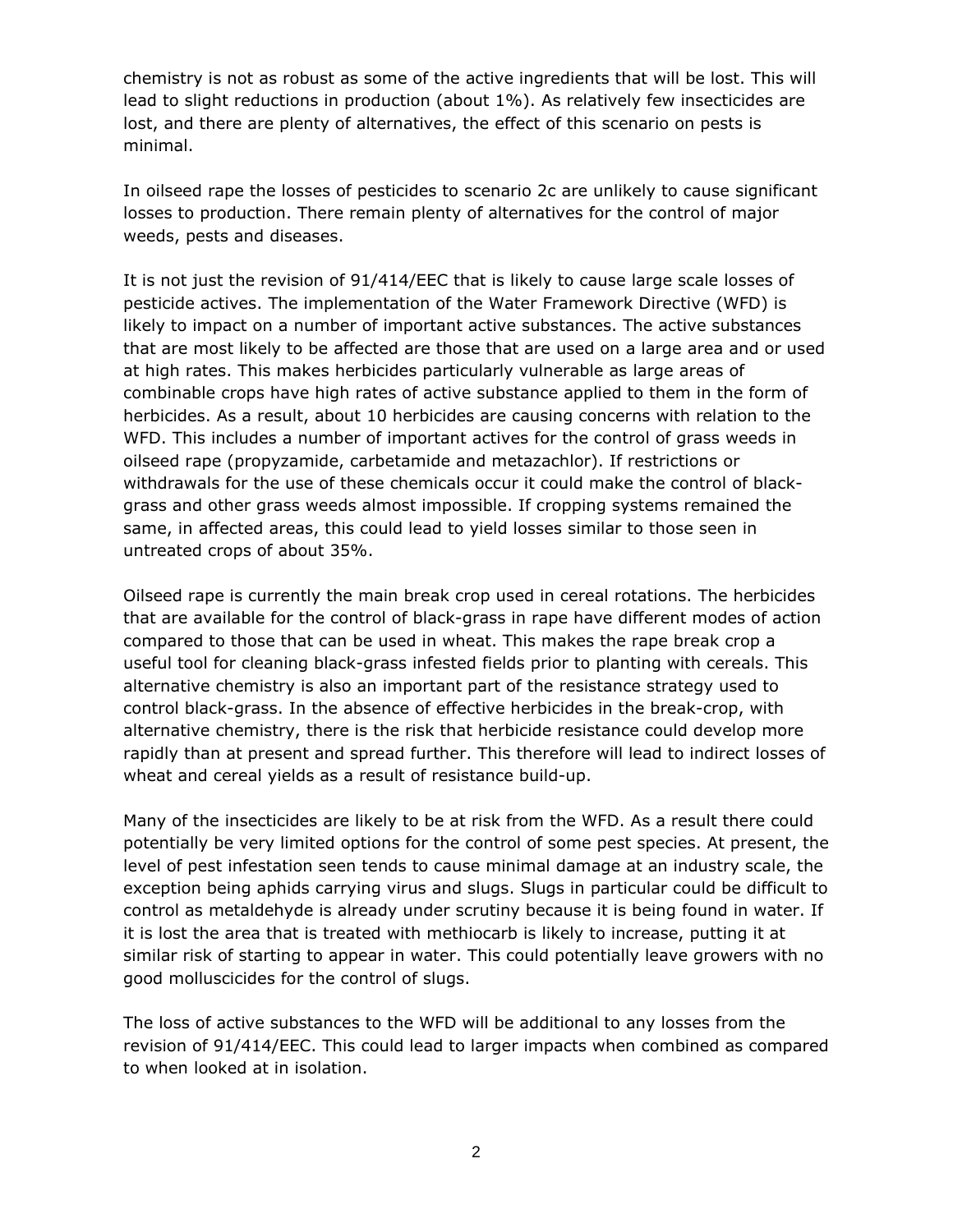Other reasons for loss of existing active substances include them failing to achieve Annex 1 listing before end December 2009, concern over residue levels in food or market acceptability, and development of resistance.

Under 91/414/EEC all active substances had to be reassessed for approval onto Annex 1. There are a number of active substances that are still going through this process. These substances have yet to provide sufficient data to meet the criteria required for inclusion in annex 1. Companies have until June 2009 to provide data for the active substances affected, or they will not be assessed. If they are not included in Annex 1 before end December 2010 they will cease to be approved. Notable active substances affected include a range of older grass weed herbicides, used in the control of volunteer cereals; metaldehyde, used for the control of slugs; and tefluthrin used as a seed dressing for wheat bulb fly control.

There are certain pesticides that are used on a wide range of crops are relatively high rates that are starting to show up in residue tests on certain food stuffs, e.g. glyphosate and chlormequat in cereals. If these pesticides continue to show up in food at levels that are considered unsafe then restrictions could be put on their use, but in any case there are pressures to reduce the levels found, such as through minimising use.

New products and options will become available. There are some new herbicides (ethametasulfuron), insecticides (indoxacarb, rynaxypyr, cyazapyr & spirotetramat) and fungicides (carboxamides) that are due to come on to the market within the next few years. Provided these pass the new approval requirements they will provide additional options for the control of charlock and cranesbill in OSR, Lepidoptera and sucking pests in a range of crops and additional boscalid like fungicides which are likely to provide extra control options for *Septoria tritici.* There are also some new breeding technologies being developed by BASF to produce non-genetically modified herbicide resistant crop plants. These are still in early development in North America with only limited crops available, the herbicide they are resistant to, imidazolinone, does not however give high levels of control of black-grass so would be of limited use in UK situations.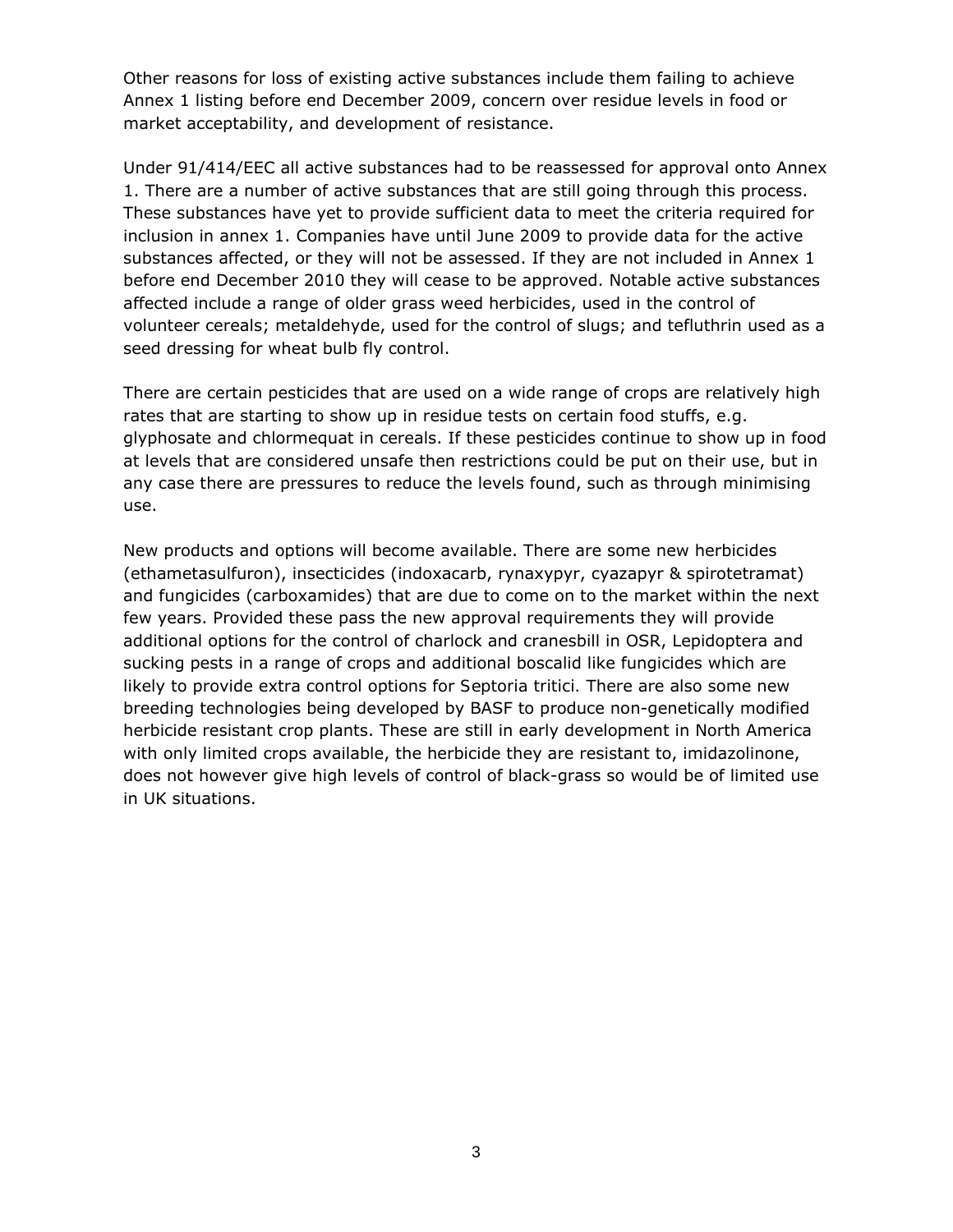**Table ES1 - Key reasons for change in availability of crop protection options, the major substances at risk, their impact and likely timescale** 

| <b>Measure</b>       | Major active        | <b>Key impacts</b> | <b>Timescale</b>           |  |  |
|----------------------|---------------------|--------------------|----------------------------|--|--|
|                      | substances at risk  |                    |                            |  |  |
| Revision of          | pendimethalin       | Grass-weeds        | 2011-2020                  |  |  |
| 91/414/EEC           | linuron             |                    | (see Table 76 for details) |  |  |
|                      | epoxiconazole and   | Septoria and       | 2011-2020                  |  |  |
|                      | other triazoles     | yellow rust        | (see Table 78 for details) |  |  |
| Failure to achieve   | metaldehyde         | Slugs              | By December 2010           |  |  |
| Annex 1 listing      | tefluthrin          | Wheat bulb fly     |                            |  |  |
|                      | Older grass weed    | Volunteer cereal   |                            |  |  |
|                      | herbicides          | control            |                            |  |  |
| <b>WFD</b>           | propyzamide         | Grass-weeds in     | 2009 onwards               |  |  |
|                      | carbetamide         | <b>OSR</b>         |                            |  |  |
|                      | metazachlor         |                    |                            |  |  |
|                      | metaldehyde         | Slugs              | <b>Now</b>                 |  |  |
|                      | chlorothalonil      | Septoria           | 2009 onwards               |  |  |
|                      | <b>Insecticides</b> | All pests          | 2009 onwards               |  |  |
| Market acceptability | chlormequat         | Lodging            | <b>Now</b>                 |  |  |
|                      | glyphosate          | Harvest aid        | <b>Now</b>                 |  |  |
|                      |                     | Weed control       |                            |  |  |

The main economic impacts of the important weeds, pest and diseases, plus lodging, are summarised in Table ES2.

The major impacts are in wheat, because of its dominant significance. Totalled across all cereals and oilseed rape the following potential impacts ( $\epsilon$ M per year) have been identified:

- Improvements over Business as Usual assuming no current options are lost
	- Reduction in crop lodging is the largest potential opportunity for increases in production (£94M) as a result of reducing existing losses.
	- **Improvements in take all control are estimated to be worth £68M.**
	- Weeds and oilseed rape account for other significant opportunities
- Losses due to revision on 91/414/EEC
	- The largest overall impact is in loss of black-grass control ( $£185M$ ). Other weed control will also cause significant losses (cleavers £34M, annual meadow-grass (£41M) and rye-grass (£22M)
	- Losses from disease are highest for yellow rust (£27M)
- Water Framework Directive could potentially have the most significant impact:
	- Reduction in black-grass control could cost over £500M per year. Rye-grass over £200M and £89M for annual meadow-grass.
	- Loss of septoria control could cost £57M.
	- Inability to control slugs could amount to nearly £50M per year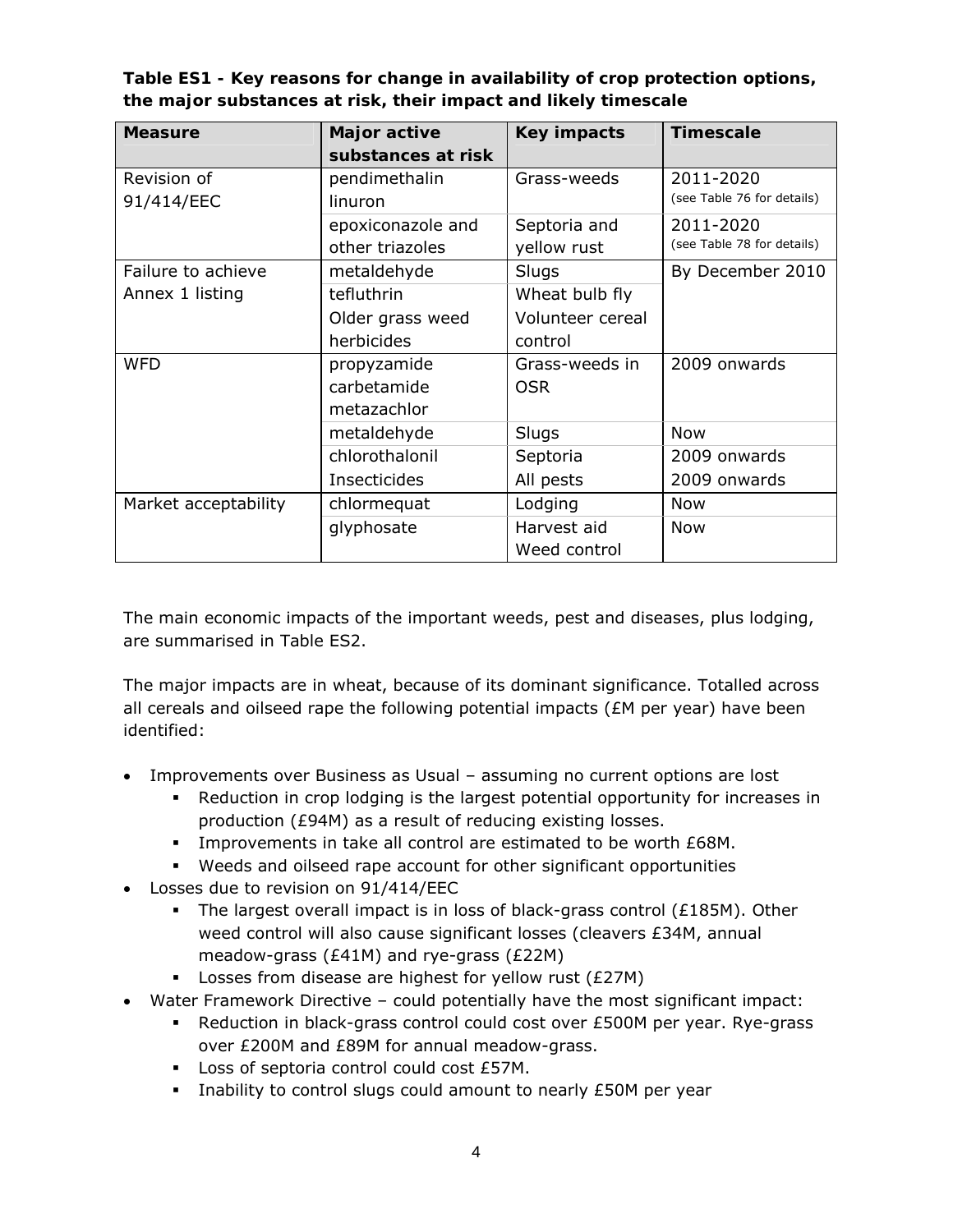Table ES3 summarises in a matrix the major areas of loss and priority. These have been mapped into the existing HGCA R&D Strategy where possible. Headings that were not relevant have been excluded, and we have highlighted where we have amalgamated (nutrition), amended (formulation) or added (pesticide risk) headings. This table includes the major implications, which we have prioritised using the existing 1-3 scale based on importance and likelihood of success. The relevant research and knowledge transfer opportunities are included.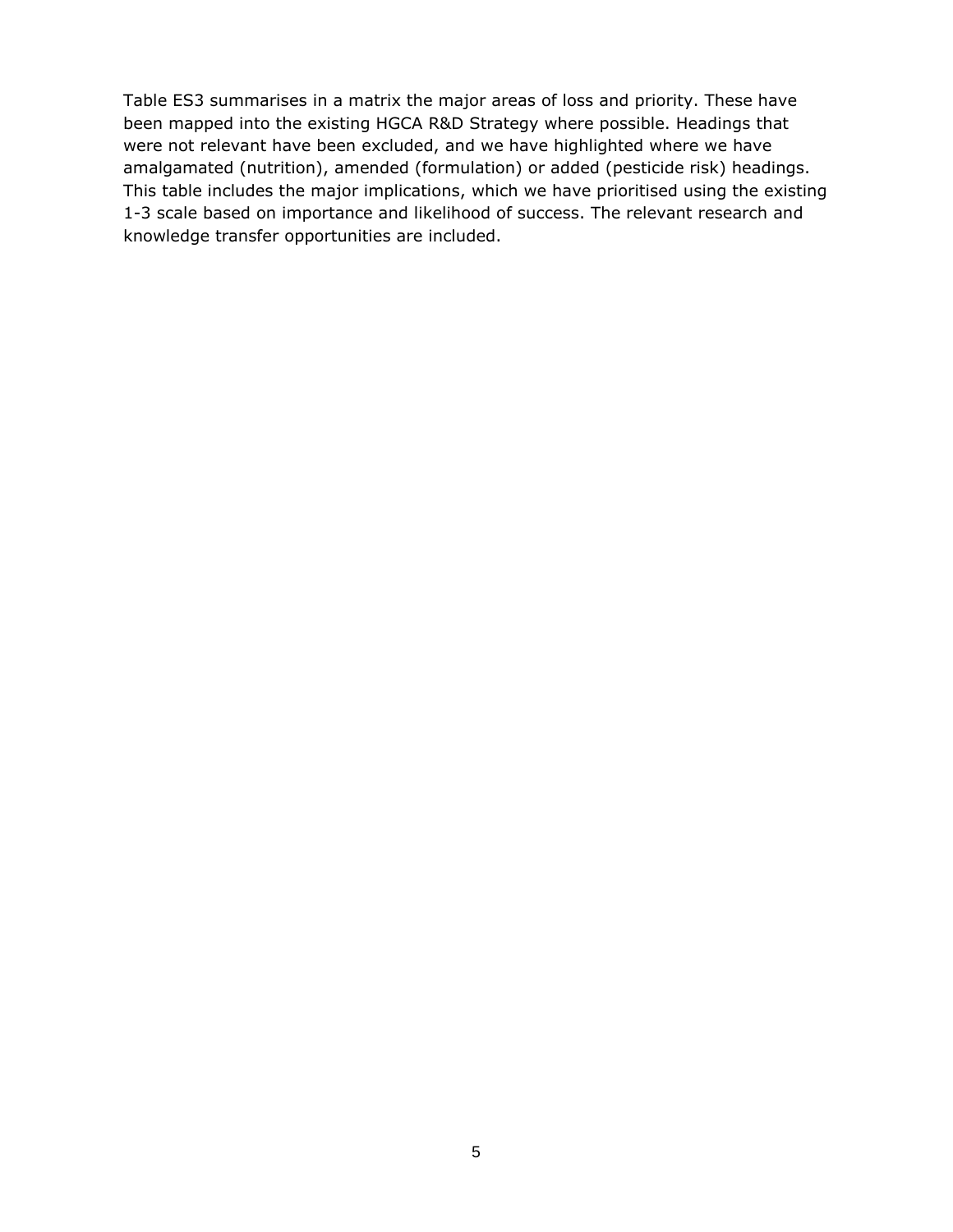## **Table ES2 – Estimated annual losses to UK cereals and oilseeds industry from weeds, pests, diseases and lodging (£M)**

|            | Losses to industry £M    |             |             | <b>Weeds</b>               |            |                          |               |       | <b>Pests</b> |                |        |               |              |                 |             |         |          |            | <b>Diseases</b> |                |             |                     |                 |                |            | <b>PGRs</b> |
|------------|--------------------------|-------------|-------------|----------------------------|------------|--------------------------|---------------|-------|--------------|----------------|--------|---------------|--------------|-----------------|-------------|---------|----------|------------|-----------------|----------------|-------------|---------------------|-----------------|----------------|------------|-------------|
| Crop       | Scenario                 | Black-grass | Cleavers    | <b>Annual Meadow Grass</b> | Rye-grass  | <b>/olunteer</b> cereals | Aphids autumn | Slugs | <b>MBWO</b>  | Wheat Bulb Fly | CSFB   | Pollen beetle | S. tritid    | <b>Take all</b> | Yellow rust | Eyespot | Fusarium | Net blotch | Mildew          | Rhynchosporium | <b>NOAB</b> | Phoma (L. maculans) | Light Leaf spot | Turnip yellows | Sderotinia | Lodging     |
|            | Revision 91/414/EEC (2c) | 151.9       | 24.0        | 25.8                       | 18.5       |                          |               |       |              |                |        |               | 16.2         |                 | 27.7        | 6.9     |          |            |                 |                |             |                     |                 |                |            |             |
| Wheat      | WFD                      | 352.4       |             | 48.8                       | 129.2      |                          | 18.9          | 30.7  | 6.2          | 1.4            |        |               | 57.7         |                 | 4.6         |         |          |            |                 |                |             |                     |                 |                |            |             |
|            | Untreated                |             | 398.7 113.1 |                            | 62.8 147.7 |                          | 26.0          | 22.2  | 5.7          | 1.6            |        |               | 100.3        | 7.9             | $-15.2$     | $-61.3$ |          |            |                 |                |             |                     |                 |                |            | 63.5        |
|            | Business as usual        | 35.1        | 20.1        | 18.2                       | 14.2       |                          | 18.9          | 2.5   | 2.1          | 0.7            |        |               | 6.9          | 57.7            | 6.9         | 11.5    |          |            |                 |                |             |                     |                 |                |            | 40.4        |
|            | Revision 91/414/EEC (2c) | 33.0        | 4.9         | 5.3                        | 4.0        |                          |               |       |              |                |        |               |              |                 |             | 1.2     | 1.2      |            |                 |                |             |                     |                 |                |            |             |
| Winter WFD |                          | 76.5        |             | 9.9                        | 28.1       |                          | 4.1           | 4.7   |              |                |        |               |              |                 |             |         |          |            |                 |                |             |                     |                 |                |            |             |
|            | Barley Untreated         | 61.2        | 18.1        | 10.8                       | 22.7       |                          | 4.7           | 1.3   |              |                |        |               |              | 2.7             |             | $-8.4$  | $-9.5$   | $-4.8$     |                 |                |             |                     |                 |                |            | 17.7        |
|            | Business as usual        | 5.3         | 3.1         | 2.8                        | 2.2        |                          | 2.8           | 0.4   |              |                |        |               |              | 10.5            |             | 2.8     | 3.2      | 1.5        |                 |                |             |                     |                 |                |            | 8.8         |
|            | Revision 91/414/EEC (2c) |             | 4.3         | 7.6                        |            |                          |               |       |              |                |        |               |              |                 |             |         |          |            |                 | 0.7            |             |                     |                 |                |            |             |
| Spring WFD |                          | 9.9         |             | 28.9                       | 3.9        |                          | 0.5           |       |              |                |        |               |              |                 |             |         |          |            |                 | 0.5            |             |                     |                 |                |            |             |
|            | Barley Untreated         | 11.3        | 5.4         | 5.4                        | 4.6        |                          | 0.4           |       |              |                |        |               |              |                 |             |         |          |            | $-4.2$          | $-3.5$         | $-6.4$      |                     |                 |                |            | 7.2         |
|            | Business as usual        | 1.0         | 1.4         | 3.8                        | 0.4        |                          | 0.1           |       |              |                |        |               |              |                 |             |         |          |            | 2.9             | 2.4            | 1.7         |                     |                 |                |            | 6.0         |
|            | Revision 91/414/EEC (2c) | 0.1         | 1.5         | 3.2                        |            |                          |               |       |              |                |        |               |              |                 |             |         |          |            |                 |                | 0.0         |                     |                 |                |            |             |
| Oats       | WFD                      | 2.1         |             | 1.5                        | 0.8        |                          | 0.9           |       |              |                |        |               |              |                 |             |         |          |            |                 |                | 0.0         |                     |                 |                |            |             |
|            | Untreated                | 2.5         | 1.1         | 4.2                        | 1.0        |                          | 0.4           |       |              |                |        |               |              |                 |             |         |          |            | $-0.9$          |                | $-0.5$      |                     |                 |                |            | 3.5         |
|            | Business as usual        | 0.2         | 0.3         | 0.8                        | 0.1        |                          | 0.3           |       |              |                |        |               |              |                 |             |         |          |            | 0.2             |                | 0.1         |                     |                 |                |            | 2.6         |
|            | Revision 91/414/EEC (2c) |             |             |                            |            |                          |               |       |              |                |        |               |              |                 |             |         |          |            |                 |                |             |                     |                 |                |            |             |
| <b>OSR</b> | WFD                      | 88.2        |             |                            | 42.2       |                          | 6.6           | 13.8  |              |                | 2.0    | 0.9           |              |                 |             |         |          |            |                 |                |             |                     |                 |                |            |             |
|            | Untreated                | 41.5        | $-32.7$     |                            | $-3.4$     | 185.2                    | 4.7           | 9.5   |              |                | $-0.9$ | $-1.7$        |              |                 |             |         |          |            |                 |                |             | 36.4                | 30.3            | 15.5           | 8.4        | 48.3        |
|            | Business as usual        | 2.9         | 1.3         |                            | 1.8        | 1.3                      | 1.3           | 1.7   |              |                | 2.0    | 0.2           |              |                 |             |         |          |            |                 |                |             | 26.3                | 17.5            | 17.5           | 8.4        | 36.6        |
|            | Revision 91/414/EEC (2c) | 185.0       | 34.7        | 41.9                       | 22.4       |                          |               |       |              |                |        |               | 16.2         |                 | 27.7        | 8.1     | 1.2      |            |                 | 0.7            |             |                     |                 |                |            |             |
| Total      | WFD                      | 529.2       |             |                            | 89.2 204.2 |                          | 30.9          | 49.3  | 6.2          | 1.4            | 2.0    | 0.9           | 57.7         |                 | 4.6         |         |          |            |                 | 0.5            |             |                     |                 |                |            |             |
|            | Untreated                | 515.2       | 104.9       |                            | 83.2 172.5 | 185.2                    | 36.1          | 33.0  | 5.7          | 1.6            | $-0.9$ |               | $-1.7$ 100.3 | 10.7            | $-15.2$     | $-69.8$ | $-9.5$   | $-4.8$     | $-5.1$          | $-3.5$         | $-6.8$      | 36.4                | 30.3            | 15.5           |            | 8.4 140.1   |
|            | Business as usual        | 44.5        | 26.2        | 25.6                       | 18.7       | 1.3                      | 23.4          | 4.6   | 2.1          | 0.7            | 2.0    | 0.2           | 6.9          | 68.2            | 6.9         | 14.4    | 3.2      | 1.5        | 3.0             | 2.4            | 1.8         | 26.3                | 17.5            | 17.5           |            | 8.4 94.4    |
|            | Significant losses of    | £50-£100M   |             |                            |            | £100-£200M               |               |       |              | £200M+         |        |               |              |                 |             |         |          |            |                 |                |             |                     |                 |                |            |             |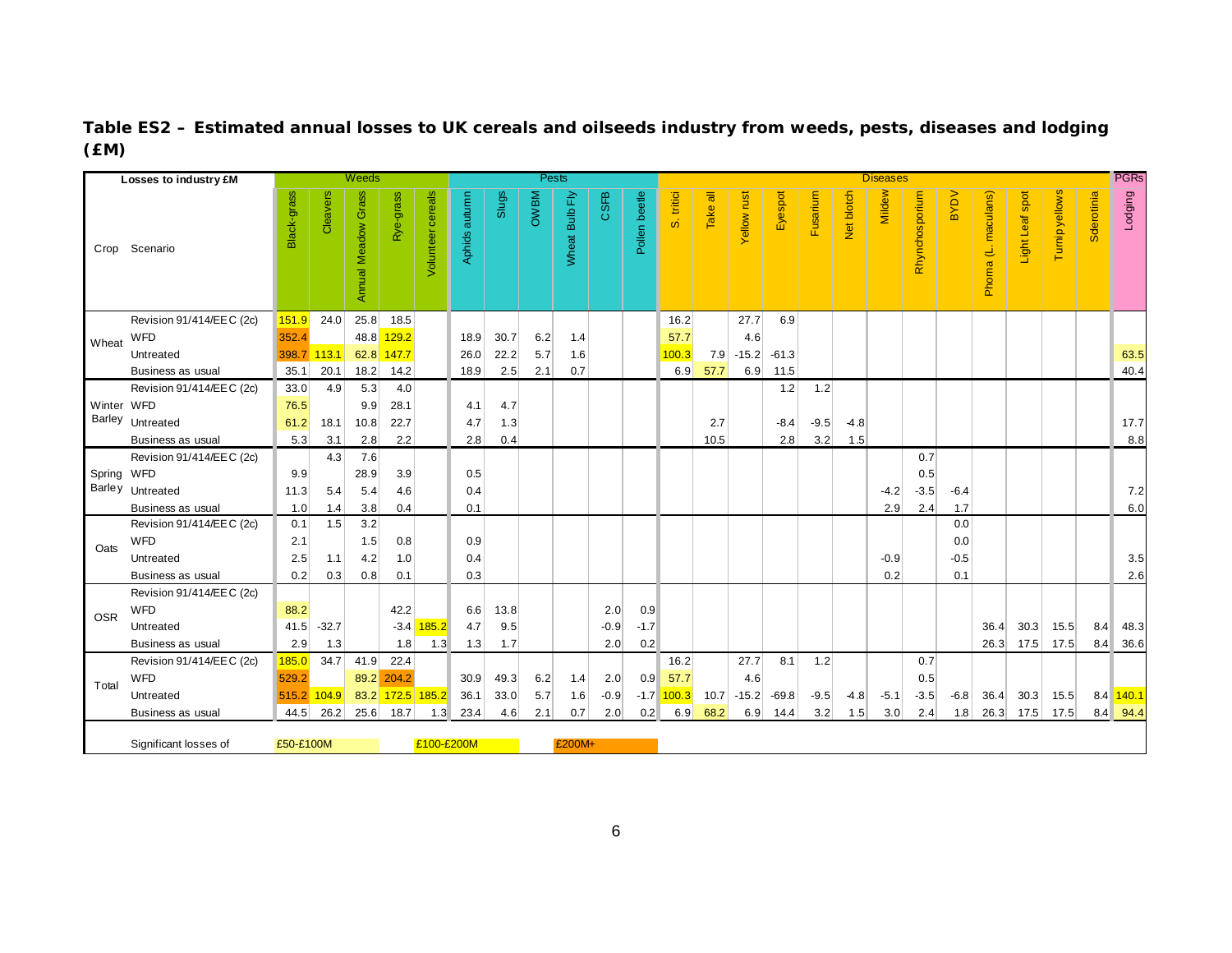|             | <b>Crop protection</b>                 |                | W eeds      |                  |                    |              | Pests                    |                             |              |              |                   |           |      |                      |                   | <b>Diseases</b>  |    |                 |                   |                |                | <b>PGRs</b> Research activities<br>Knowledge transfer                                                                                                                                                                                                                                                                                                                                                               |  |
|-------------|----------------------------------------|----------------|-------------|------------------|--------------------|--------------|--------------------------|-----------------------------|--------------|--------------|-------------------|-----------|------|----------------------|-------------------|------------------|----|-----------------|-------------------|----------------|----------------|---------------------------------------------------------------------------------------------------------------------------------------------------------------------------------------------------------------------------------------------------------------------------------------------------------------------------------------------------------------------------------------------------------------------|--|
|             | priorities - cereals and<br>oilseeds   |                |             |                  | Aphids autu        |              | $\frac{8}{10}$           | <b>CSFE</b><br>Wheat Bulb F | <b>DE ST</b> |              | <b>Take a</b>     |           | Eyes | Fusariu<br>Net blott | Milde             | Rhynchosporiu    | ΙŠ | oma (L. maculan | Light Leaf :      | yellow<br>I    | Lodging        |                                                                                                                                                                                                                                                                                                                                                                                                                     |  |
|             | <b>HGCA</b> recommended lists          | 3 <sup>1</sup> |             | -3               |                    |              |                          |                             |              |              | $\overline{2}$    | $\vert$ 2 |      |                      |                   |                  |    |                 | $2 \mid 2 \mid 2$ |                | $\mathbf{1}$   | Develop measurement for competitive ability of varieties Include competitivity score in RL<br>against major weeds<br>Ensure relevant scores to reduce lodging risk in RL                                                                                                                                                                                                                                            |  |
|             | Breeding and genetics                  |                |             |                  | 3                  |              | $\overline{\phantom{a}}$ |                             |              |              | $1 \mid 2 \mid 2$ |           |      |                      |                   |                  |    |                 | $2 \mid 2 \mid 2$ |                | $\overline{1}$ | Improve genetic resistance to pests & disease<br>Highlight priorities to plant breeding companies<br>Ensure resistance scores are included in RL<br>Transfer traits already identified in previous work into<br>varieties                                                                                                                                                                                           |  |
| AMALGAMATED | <b>N</b> utrition                      | $\mathbf{3}$   |             | 3                |                    |              |                          |                             |              | 3            |                   | 3         |      |                      | $3 \mid 3 \mid 3$ |                  |    | $3 \mid 3$      |                   | $\overline{3}$ |                | Understand impact of reduced nutrient levels on need for<br>weed, pest and disease control                                                                                                                                                                                                                                                                                                                          |  |
|             | Disease management                     |                |             |                  |                    |              |                          |                             |              |              | $1*1111$          |           |      |                      |                   |                  |    |                 | $2^{\star}$ 2 2   |                |                | Improve control of take-all, septoria and oilseed rape<br>diseases<br>Determining the priorities for chlorothalonil use within a<br>Highlight the need for constraining the total use of<br>crop rotation to minimise the risk of it reaching water.<br>chloro thalonil                                                                                                                                             |  |
|             | Soil management                        | $\overline{2}$ |             | $\overline{2}$   |                    |              |                          |                             |              |              |                   |           |      |                      |                   |                  |    |                 |                   |                |                | Develop decision tools to allow better integration of soil<br>Highlight interactions between soil management and<br>and weed management<br>weed management                                                                                                                                                                                                                                                          |  |
|             | Pest management                        |                |             |                  | $2 1$ <sup>*</sup> |              |                          |                             |              |              |                   |           |      |                      |                   |                  |    |                 |                   |                |                | Improve ability to target and maximise effectiveness of<br>Communicate existing best practice and interact with<br>slug control<br>metaldehyde stewardship.<br>Ensure new insecticides are protected from development<br>Monitor annex 1 listings to ensure metaldehyde and<br>tefluthrin are added to list<br>of resistance<br>Improve control of autumn aphids                                                    |  |
|             | Weed management                        |                | 1222        |                  |                    |              |                          |                             |              |              |                   |           |      |                      |                   |                  |    |                 |                   |                |                | Improve ability to predict and manage grass weeds within<br>a rotation<br>Identify new opportunities for grass weed control in<br>oilseed rane                                                                                                                                                                                                                                                                      |  |
| AMENDED     | Pesticide application &<br>formulation |                |             | $1 \mid 1$       |                    | $\mathbf{1}$ |                          |                             |              |              |                   |           |      |                      |                   |                  |    |                 |                   |                |                | Develop opportunities for improved formulation and<br>application to minimise risk of water contamination<br>Understand major routes by which pesticides reach water                                                                                                                                                                                                                                                |  |
|             | Precision farm ing                     | 1              | $1 \vert 1$ |                  |                    | l 1.         |                          |                             |              |              |                   |           |      |                      |                   |                  |    |                 |                   |                |                | Enable better targeting (both spatial and temporal) of<br>Promote existing knowledge and technology to better<br>high risk actives such as herbicides and slug pellets<br>target applications                                                                                                                                                                                                                       |  |
| NEW         | Pesticide risk management              | 1 <sup>1</sup> |             | 111              |                    | $\vert$ 1    |                          |                             |              | $\mathbf{1}$ |                   |           |      |                      |                   |                  |    |                 |                   |                | $\overline{1}$ | Develop tools to ensure total pesticide use in a<br>catchm ent meets both efficacy and water quality<br>requirements<br>Develop improved prediction tools to reduce<br>Promote existing knowledge on the need for pesticide<br>unnecessary pesticide applications<br>applications<br>Improve linking of crop state and variety to risk of lodging<br>Promote existing knowledge and include emerging<br>infoimation |  |
|             | <b>KEY</b>                             |                |             | 1 First priority |                    |              |                          |                             |              |              | 2 Second priority |           |      |                      |                   | 3 Third priority |    |                 |                   |                |                |                                                                                                                                                                                                                                                                                                                                                                                                                     |  |

#### **Table ES3 - Crop protection priorities: summary matrix**

based on economic impact and lik e lih o o d o f a ch ie v e m e n t

\* | Existing work | ? | needs discussion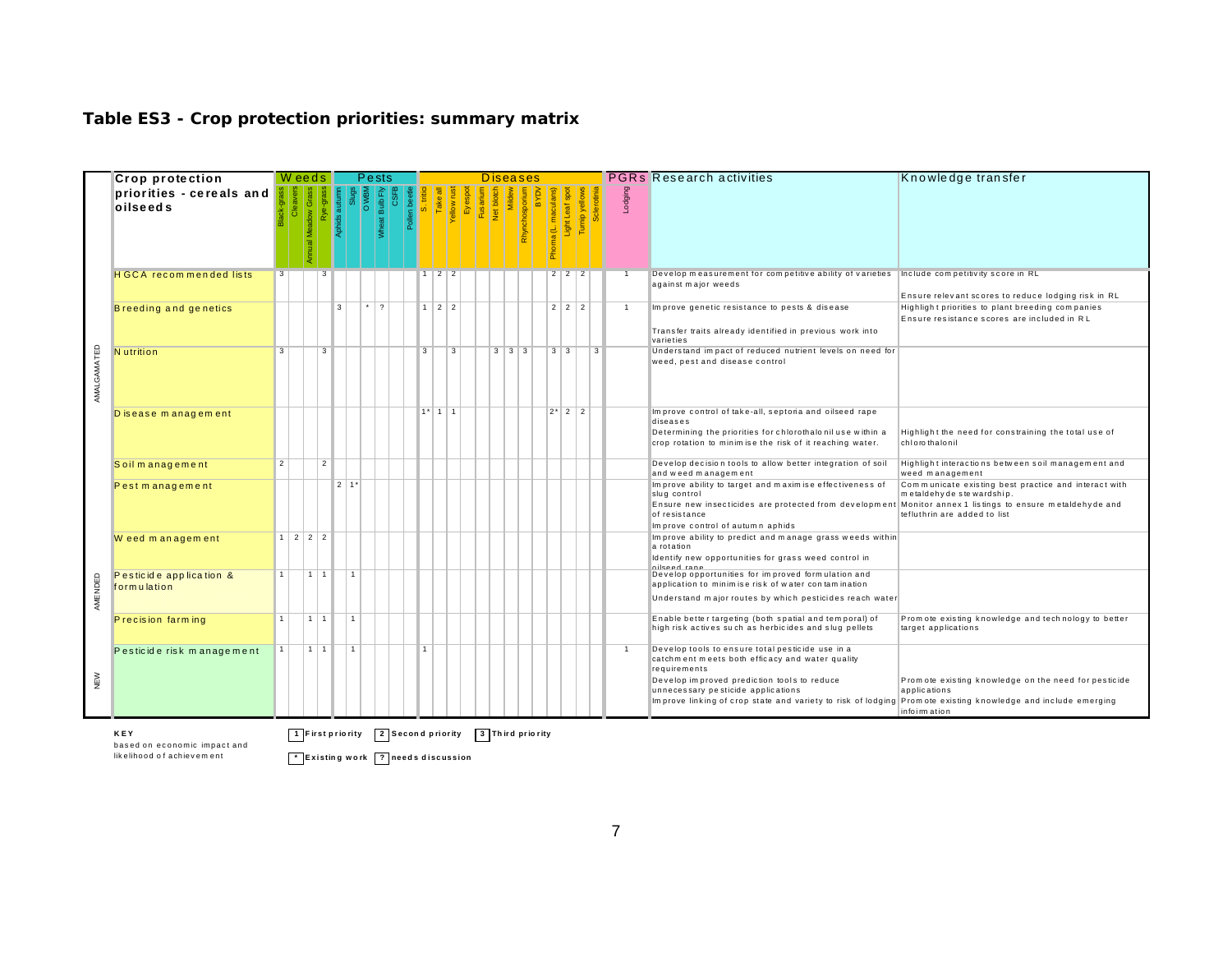# **1. Introduction**

The availability, efficacy and suitability of pesticides (Plant Protection Products – PPPs) for the control of weeds, pests and disease in UK cereals and oilseeds is under pressure. Legislative changes, such as the proposals from the EU Commission and Parliament to move from risk based approvals to hazard based approvals could severely limit the choice of pesticides in some key areas, if approved. Environmental legislation such as the Water Framework Directive may also lead to reduced availability, as seen with the withdrawal of IPU and trifluralin, in order to meet EU water quality targets. Alongside this is the development of resistance in target organisms such as black-grass and pollen beetles which could have major impacts on productivity and farming systems. In addition, market requirements are often aiming for ever lower levels of pesticide residues, much lower than limits which have been set in Maximum Residue Levels (MRLs) and which are predicted to cause any safety issue. This includes actives such as chlormequat and glyphosate in cereals which can be found at detectable levels in grain samples post-harvest. These changes will affect UK combinable crop production and economics and it is vital to understand the impacts in order to prioritise levy investment to address the threats.

# **2. Objectives**

The overall aim of the project was to identify, the most economically significant threats to production, in cereals and oilseeds, due to the reduced availability of pesticides in the next 5-10 years, in order to inform priorities for levy investments. Specific objectives included:

- 1. Estimation of the current economic impact of the most important diseases, weeds and pests.
- 2. Assessment of likely future status of key pesticides over a 5-10 year timescale.
- 3. Evaluation of alternative control methods whether currently available or in development, and their cost-effectiveness
- 4. Using this information, identify the most significant combinations of economic importance, risk of loss of current control measures and absence of alternative control methods

# **3. Approach**

The recent report by ADAS for ECPA (European Crop Protection Association) (Clarke *et al.*, 2008) developed a methodology and a framework for evaluating the yields and quality implications, and subsequent impacts on gross margin, due to reduced availability of pesticides. The report included an assessment of wheat based on the limited availability of pesticides determined by the proposals for a replacement of 91/414/EEC. The analysis focused on the change in yields and quality and the area affected, taking into account simple changes in management to mitigate the problems, such as changes in cultivations, varieties, seed rate and planting date. It did not look at the possible large scale changes in farming systems such as changes in rotation, switch to spring cropping, changes in machinery and labour, other technological developments etc. and other sector impacts such as increased feed prices in the livestock sectors. Information to support the analysis was sourced from experts in weeds, pests and disease control along with supporting information from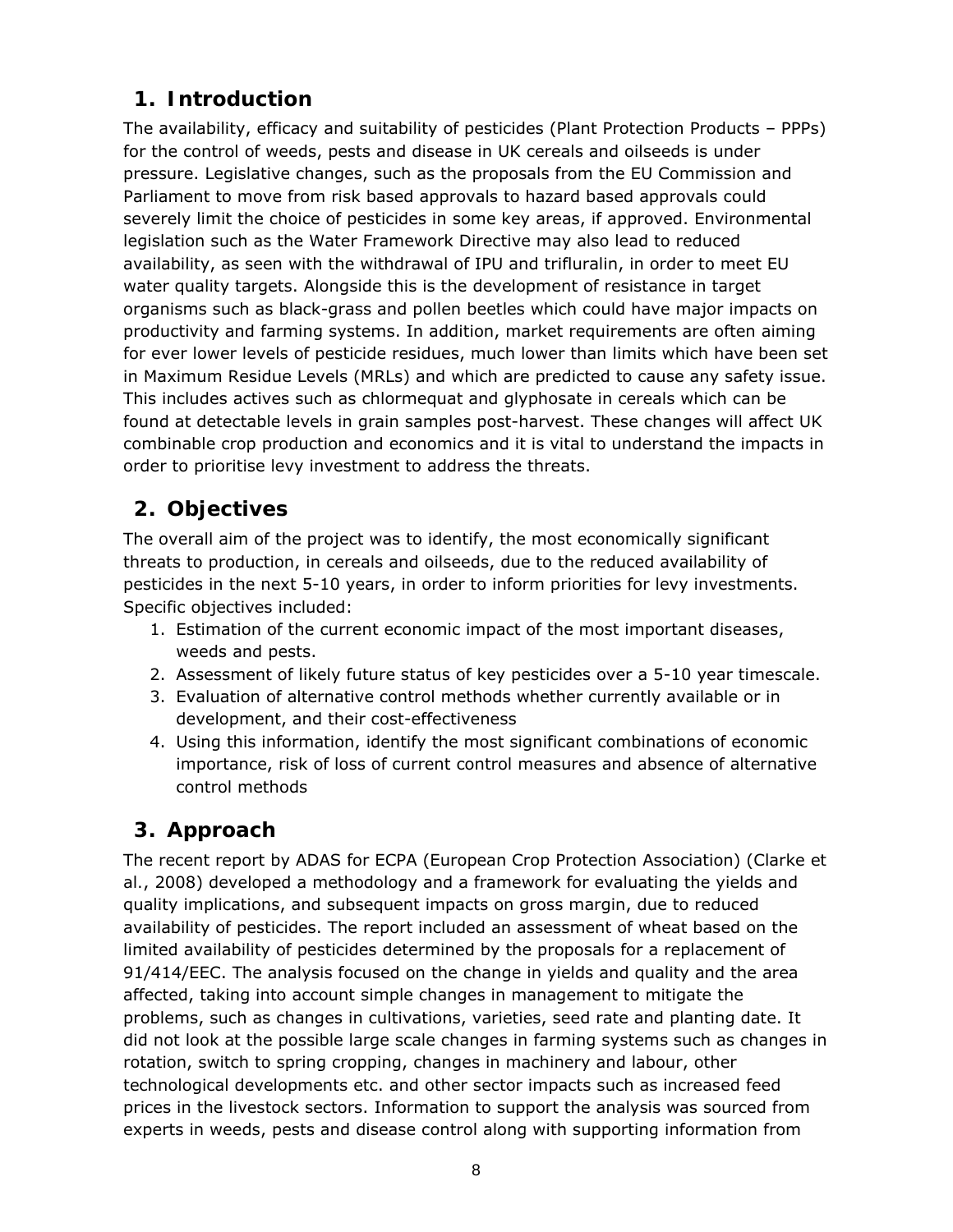PSD weeds, pests and disease incidence reports, ADAS crop development reports for Defra and supported by information in the Pesticide Usage Surveys and validated through informal industry contacts.

The ECPA report was a good basis for extending the work to cover more weed pest and disease species and other crops. The crops covered in this report are winter wheat, winter barley, spring barley, oats and oilseed rape.

## **3.1. Economic impacts of key weeds, pests and diseases**

In the ECPA work the start point was loss of actives, while this project had an earlier start point of the identification of the economically most important weeds, pests and diseases. The framework was modified for this purpose; however, there was additional work to get to this baseline point. This involved the identification of the main weeds, pests and diseases for each of the crops and evaluation of the area affected, the yield loss in the absence of chemical control measures and individual economic impact. It was also important to identify if there were any geographical variations. This helped to prioritise the problems with the largest impact. Some of this was done for wheat in the ECPA report, for those problems affected by the changes in pesticide availability due to 91/414/EEC, but this needed to be extended to include other weeds, pests and diseases and the other crops. The information was based on input from ADAS experts in weeds, pests and diseases and other contacts in the industry.

# **3.2. Evaluation of alternative control methods**

In the absence of chemical control, there may be other options available such as changing planting dates, or crop rotations. These options may mitigate the impacts of loss of actives, but may also have other consequences, and their impact and costeffectiveness were evaluated.

# **3.3. Assessment of future status of pesticide availability**

A comprehensive review of actives currently used on wheat, barley, oats and oilseed rape was made to identify the reasons for, and likelihood of reduced availability. The ECPA report included a review of actives likely to become unavailable for wheat production due to 91/414/EEC. The list of active substances that are likely to become unavailable has since changed as a result of discussions in Europe. This revised list, provided by PSD in December 2008, has been used to calculate the impact of product losses on wheat and the additional crops. There are 4 different scenarios covered in this report;

- 1. Annex **2a** Substances that may not be approved according to the Council Common Position (CCP) with the endocrine disruptor definitions based on the previous UK assessment from May 2008 assuming 'may cause effect' is interpreted in a broad way.
- 2. Annex **2b** Substances that may not be approved according to the Council Common Position (CCP) assuming assessment using the ENVI Committee proposal to define endocrine potential disruptors as substances which are for example R3.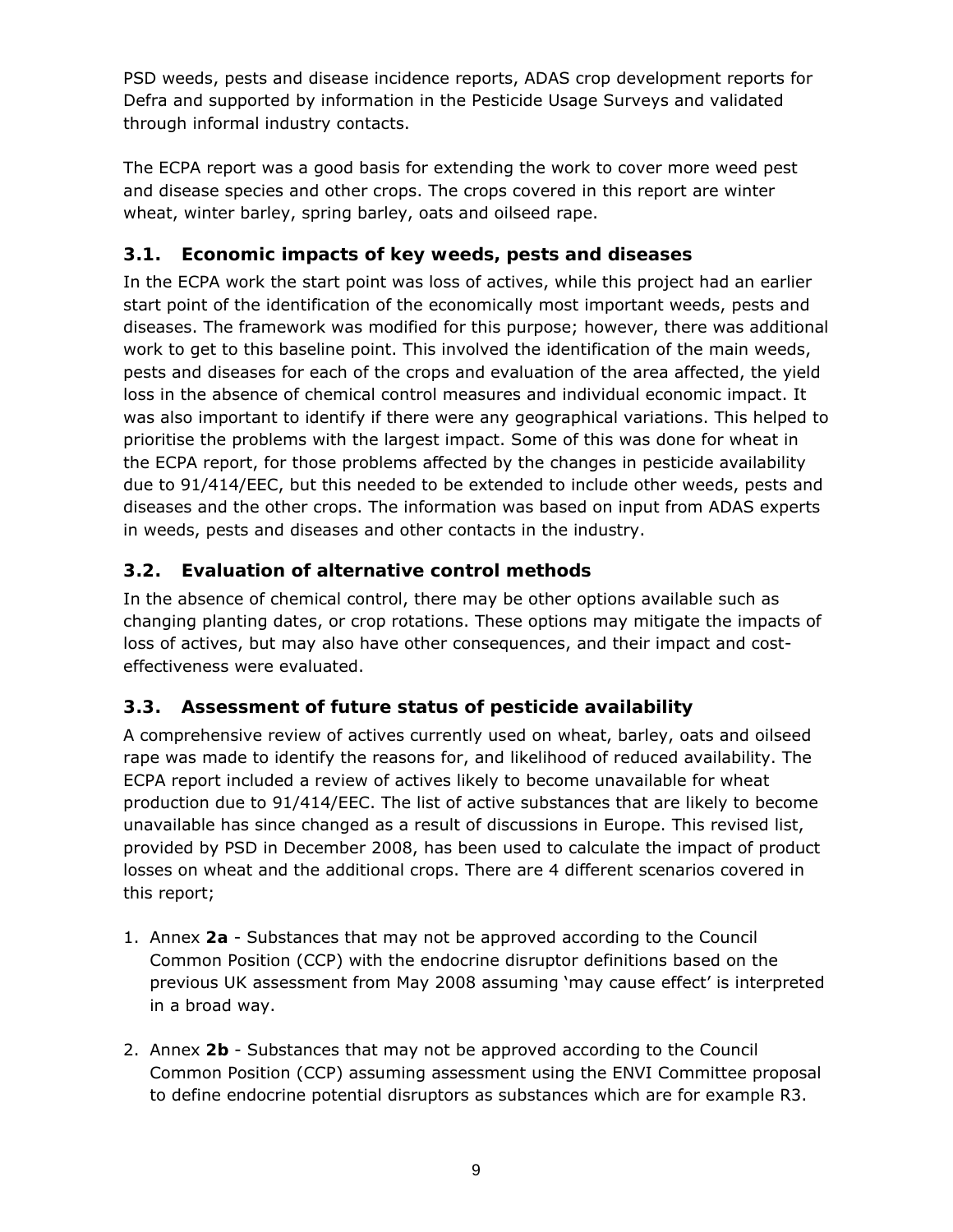- 3. Annex **2c** Substances that may not be approved according to the Council Common Position (assuming assessment using the Swedish assessment potential endocrine disruptors which are R2 or R3 and C3, or substances classified as R2 or 3 which have toxic effects on endocrine organs.
- 4. Annex **3** Additional substances that may not be approved according the ENVI Committee amended criteria.

See

http://www.pesticides.gov.uk/environment.asp?id=1980&link=%2Fuploadedfiles%2FWeb%5FAssets%2FPS D%2FRevised%5FImpact%5FReport%5F1%5FDec%5F2008%28final%29%2Epdf

## At end January 2009, annex 2c is now thought to represent the most likely scenario to occur.

Other reasons for pesticide losses were also examined, such as build up of resistance, Water Framework Directive and market requirements, to provide a full picture of availability and timescale. Input came from ADAS experts in weeds, pests and disease, and environment, and was supported by informal consultation with the industry.

## **3.3.1. Analysis framework**

One of the key aspects of this work was the development of the analysis framework which then allowed figures to be added or updated as information became available or to try 'what if' scenarios. The framework used key statistics on area, yield and production from Defra statistics and costs and prices from J. Nix (2009). The impacts were calculated at a UK industry wide level.

The analysis framework had separate assessments for the main crop groups – winter wheat, winter barley, spring barley, winter oats and winter oilseed rape. For each crop there was an analysis for individual species of weeds, pests and disease. Each analysis was conducted at an industry level covering the following aspects:

- Standard gross margin in the 'business as usual' scenario including seed, fertiliser, pesticides and cultivation costs.
- Yield impact for each weed, pest or disease, expressed as % yield loss at UK level.
- Changes to input costs in order to mitigate impacts of weed, pest or disease.
- Overall impact on total yield and % change.
- Overall impact on total gross margin and % change.
- Number of additional hectares required to maintain current production levels.

The framework was structured so that the yield and quality impacts of individual weeds, pests and diseases could be assessed and compared under different scenarios (see example in Table 1).

- 'business as usual'
- Untreated
- Replacement of 91/414/EEC Council Common Position (annex 2, three different interpretations) and ENVI annex 3.
- Water Framework Directive impacts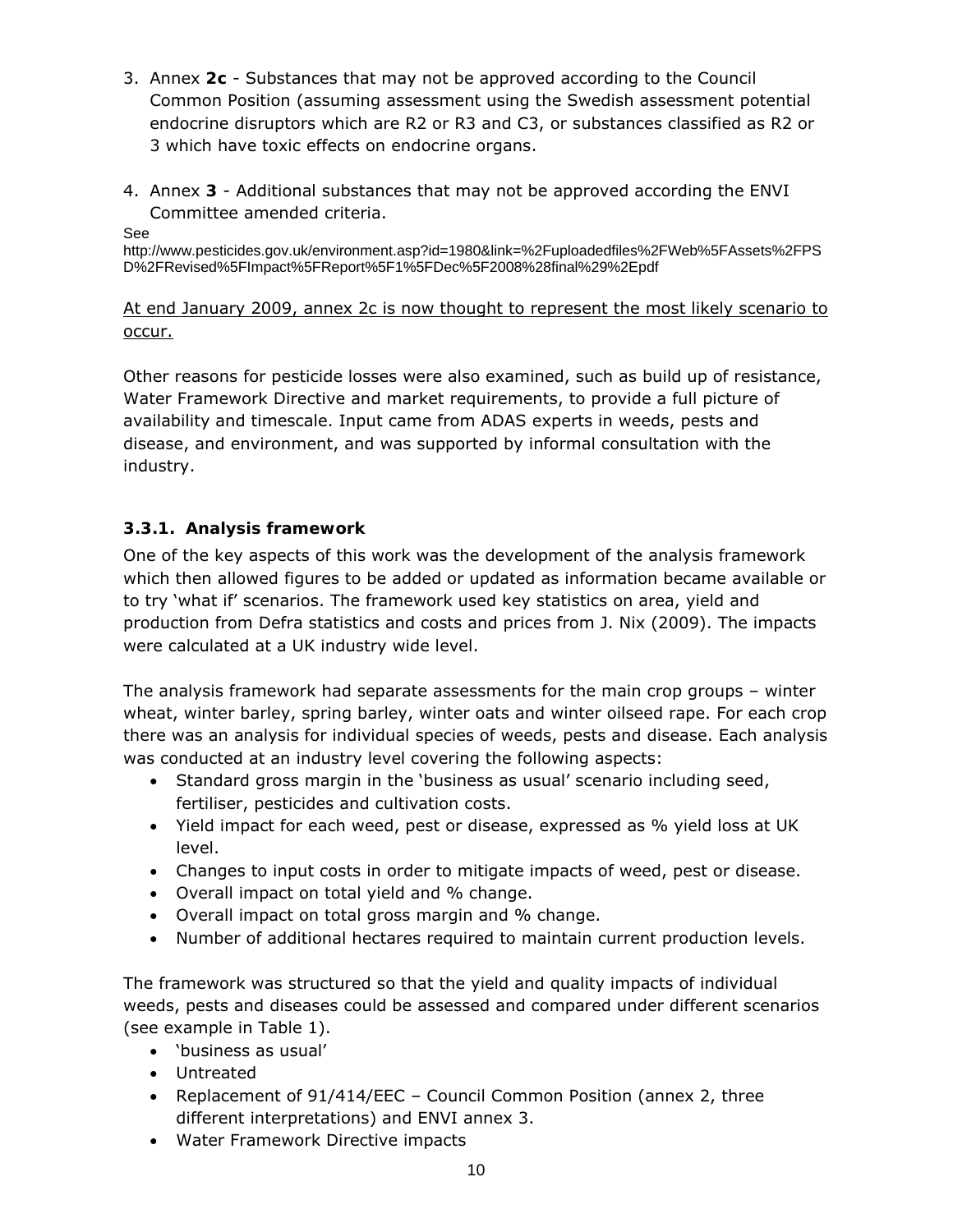Whilst looking at the above scenarios we also took into account;

- Resistance impacts
- Reduced pesticide availability through market acceptability
- Other

Information from the individual effects were then collated into a summary sheet for each of the crops and comparisons made in terms of yield and economic impact of individual weeds, pests and diseases.

| Effect of Scenario 2a on Septoria in Wheat |      |               |
|--------------------------------------------|------|---------------|
| % area affected                            | $\%$ | 100%          |
| Area affected                              | ha   | 2,072,900     |
| Total reduction in yield in year affected  | %    | 7.50%         |
| Change in yield in year affected           | $\%$ | 7.20%         |
| Value of affected product                  | E/t  | 135           |
| <b>Yield Loss</b>                          | t    | 1,231,303     |
| <b>Total Yield</b>                         | t    | 15,870,122    |
| Value                                      | £    | 2,142,466,524 |
| % of original value achieved               |      | 93%           |
|                                            |      |               |
| Change in inputs                           |      |               |
| Seed                                       | £/ha |               |
| Fertiliser                                 | E/ha |               |
| Herbicides                                 | f/ha |               |
| Insecticides                               | £/ha |               |
| Fungicides                                 | E/ha |               |
| <b>Cultivation costs</b>                   | E/ha |               |
| Other - additional spray application       | f/ha | 11            |
| Increase / decrease in inputs              | £    | 23,631,060    |
| <b>Total inputs</b>                        | £    | 1,460,434,056 |
| New gross margin                           | £    | 682,032,468   |
| Change in margin                           | £    | -189,856,911  |
|                                            | %    | 78%           |
|                                            |      |               |
| Gross margin / ha                          | £/ha | 329           |
| Total area needed to maintain production   | ha   | 2,233,728     |
|                                            | ha   | 160,828       |
| Yield / ha                                 |      | 7.7           |

### **Table 1 – Example calculation sheet for** *Septoria tritici* **in wheat under scenario 2a – see Table 2 for comparison**

### **3.3.2. Identifying area affected and yield impacts**

Specialists identified the key weeds, pests and diseases affecting the combinable crops. Evidence was gathered from surveys, research projects and expert opinion, to identify the area of each crop affected by a particular problem and the typical yield impacts.

Initial assessments of areas affected by each of the weeds, pests and diseases were sent out to agronomists for validation, to ensure these figures fitted in with what they were seeing in the field. Five agronomists returned these validation forms and their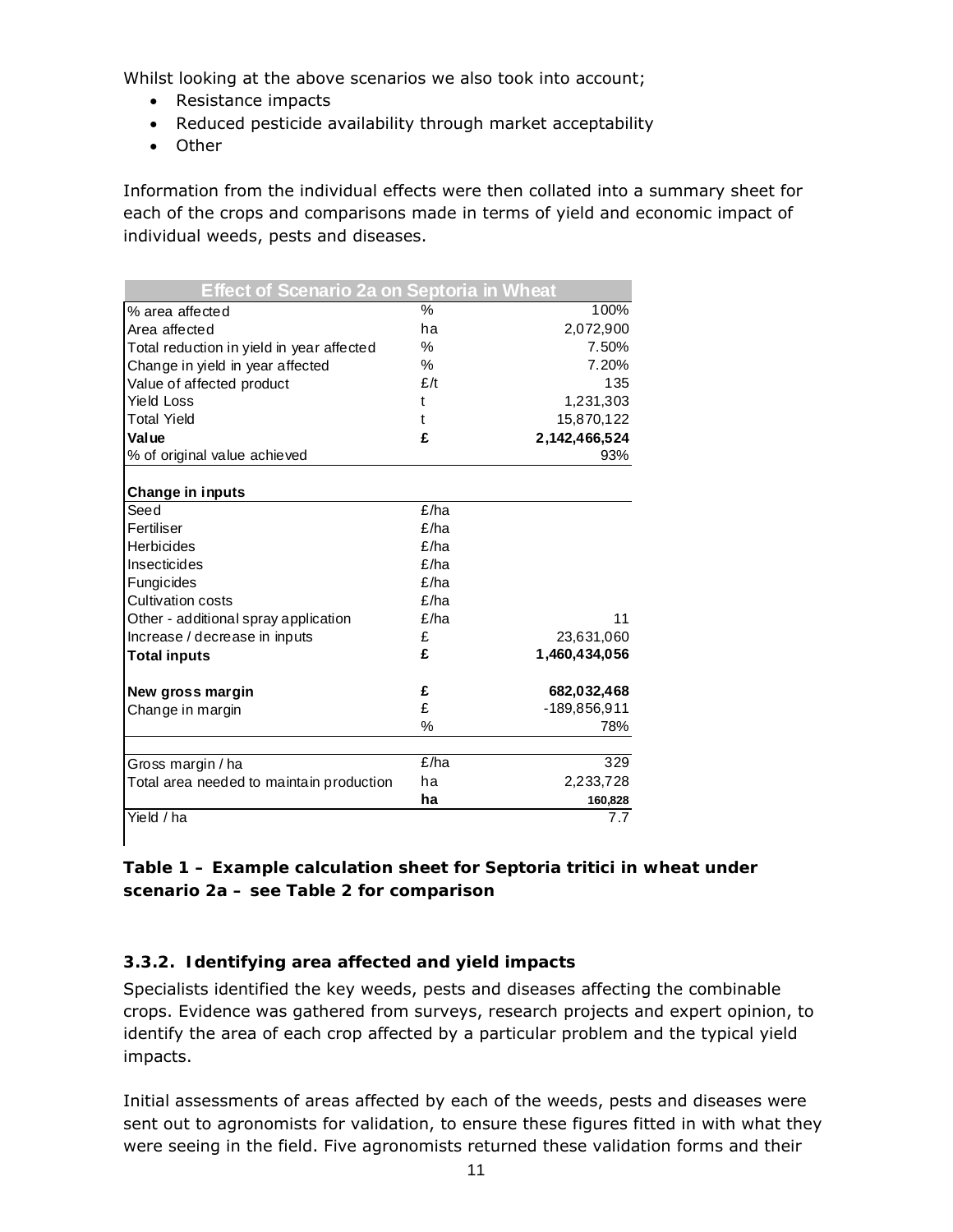forms were used to adjust some figures where consistently higher or lower incidences were reported than had been calculated by ADAS experts. It is worth noting however that these replies resulted in very variable assessments based on personal experience and whenever possible, although data are limited and often not very recent, we have relied on survey information.

Once the base line figures were established for treated and untreated yield losses, trials data and expert opinion were used to calculate the change in percentage yield loss, from the baseline level, caused as a result of losses of pesticides in each of the different scenarios. These figures for yield losses were then used in calculations to determine the loss of production, from each weed, pest or disease in each of the scenarios.

#### **3.3.3. Economic analysis**

For each crop a 'business as usual' gross margin was developed based on costs from J. Nix (2009) (see Table 2 and Appendix 4 – Business as usual gross margins) and the Defra crop area statistics.

### **Table 2 – Example Wheat Gross Margin**

### **Business as normal - with standard spray applications (2008)**

| Total UK Wheat area (from DEFRA Stats) | 2,072,900     |      |
|----------------------------------------|---------------|------|
| UK average wheat yield                 | 8.25          | t/ha |
| Price                                  | 135           | E/t  |
| Total UK wheat production              | 17,101,425    | t    |
| <b>Total value UK wheat</b>            | 2,308,692,375 | £    |
| Seed                                   | 49            | £/ha |
| Fertiliser                             | 323           | E/ha |
| Herbicides                             | 60            | E/ha |
| Insecticides                           | 7             | £/ha |
| Fungicides                             | 63            | E/ha |
| Cultivation costs                      | 113           | E/ha |
| Other                                  | 78            | E/ha |
| Total cost of inputs                   | 1,435,421,063 | £    |
| <b>UK Wheat Gross Margin</b>           | 873,271,312   | £    |
| Gross margin / ha                      | 421           | £/ha |

The production losses calculated for each scenario, along with any changes in input costs (including mitigating measures) were used to calculate the effect on the sector gross margin of each of the different weeds, pests and diseases in each of the scenarios. This was then compared with the 'business as usual' figure to establish the change in margin. In this way the weeds, pests and diseases could be ranked in order of economic impact.

### **3.3.4. Assessment of future pesticide availability**

Changes to pesticide availability in the future falls into a number of categories:

- Replacement of 91/414/EEC
- Resistance development
- Water quality and Water Framework Directive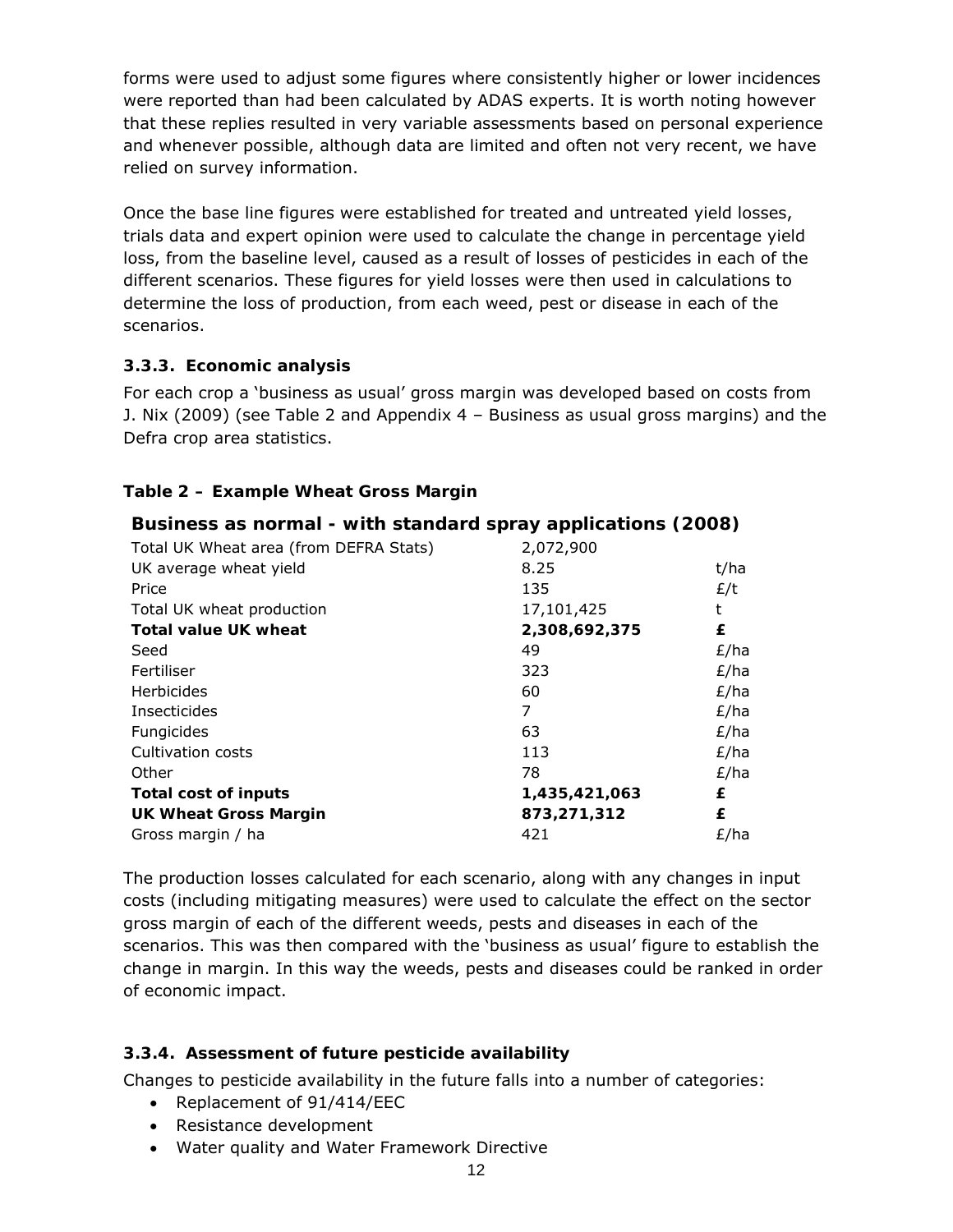- Market acceptability, such as levels of MRLs
- Failure to get onto Annex 1 before end December 2010
- Withdrawal of active/products by manufacturers for commercial reasons
- New actives/products under development

We have drawn up a list of availability issues based on resistance, water quality and market acceptability which is presented in the results section below.

Understanding of the activities of the agrochemical manufacturers is important in assessing final outcomes as replacement products may alleviate the problems caused by loss of actives. There are commercial sensitivities which have been respected, however all major companies took part in individual informal consultations on changes in their portfolio which helped to inform and steer the results.

#### **Evaluation of alternative control measures**

The costs associated with mitigating measures were taken into account in the analysis of the gross margins. Mitigating measures tend to provide support for control, rather than be a control measure in its own right such as delaying sowing, increasing seed rates and changing cultivation practices.

Alternative control measures may be an option in some cases and these were identified and evaluated.

#### **3.4. Summary matrix**

The final stage was to prioritise the impacts of reduced availability of pesticides, or combinations of pesticides, based on economic importance, key combinations of problems, and likelihood of loss and cost-effectiveness of mitigation strategies, displayed in a matrix format which identifies the major priorities for attention.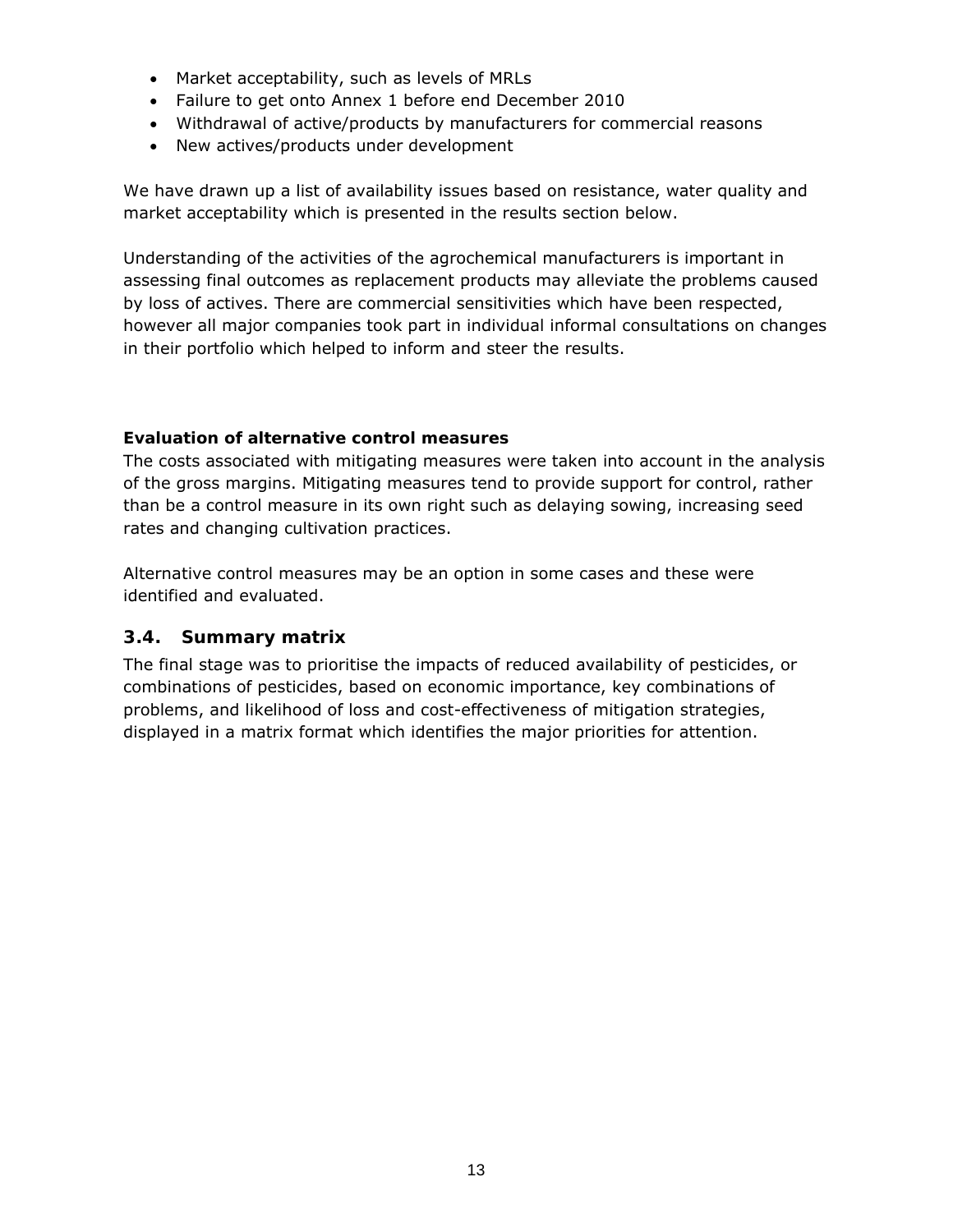# **4. Economic impact of current weeds, pests, diseases in the growing crop and storage**

#### **4.1. Background Statistics**

#### **4.1.1. Yield and production**

| Table 3 | Arable crop production |  |
|---------|------------------------|--|
|---------|------------------------|--|

| Crop          | <b>UK Crop area</b><br>$2008 *$<br>Ha | <b>UK</b><br>Production<br>$***$ t | UK average<br>harvested yield<br>*** |
|---------------|---------------------------------------|------------------------------------|--------------------------------------|
|               |                                       |                                    | t/ha                                 |
| Wheat         | 2072900                               | 17101425                           | 8.25                                 |
| Winter        |                                       |                                    |                                      |
| <b>Barley</b> | 421000                                | 2420750                            | 5.75                                 |
| Spring        |                                       |                                    |                                      |
| <b>Barley</b> | 609000                                | 3197250                            | 5.25                                 |
| Oats          | 130200                                | 846300                             | 6.5                                  |
| Oilseed       |                                       |                                    |                                      |
| Rape          | 599100                                | 1947075                            | 3.25                                 |

\* Values from Defra June Agricultural Survey 2008 (UK figures)

\*\* Defra figures multiplied by NIX 2009 yields

\*\*\* average yields from NIX 2009

#### **4.1.2. Prices**

#### **Table 4 Price of crops used for gross margin calculations**

| Crop    | Average price |
|---------|---------------|
|         | $2008 *$      |
|         | £             |
| Wheat   | 135           |
| Winter  |               |
| Barley  | 145           |
| Spring  |               |
| Barley  | 150           |
| Oats    | 125           |
| Oilseed |               |
| Rape    | 300           |
|         | 1111770000    |

\* Prices from NIX 2009

#### **Area of crop affected and impact on yield**

The area of crops affected by weeds, pests and disease will vary each year depending on a range of factors including rotation, weather etc. The impacts of weeds, pests and diseases can reduce yields.

The area affected by any one weed, pest or disease will vary each year, depending on a number of factors which are discussed in each section.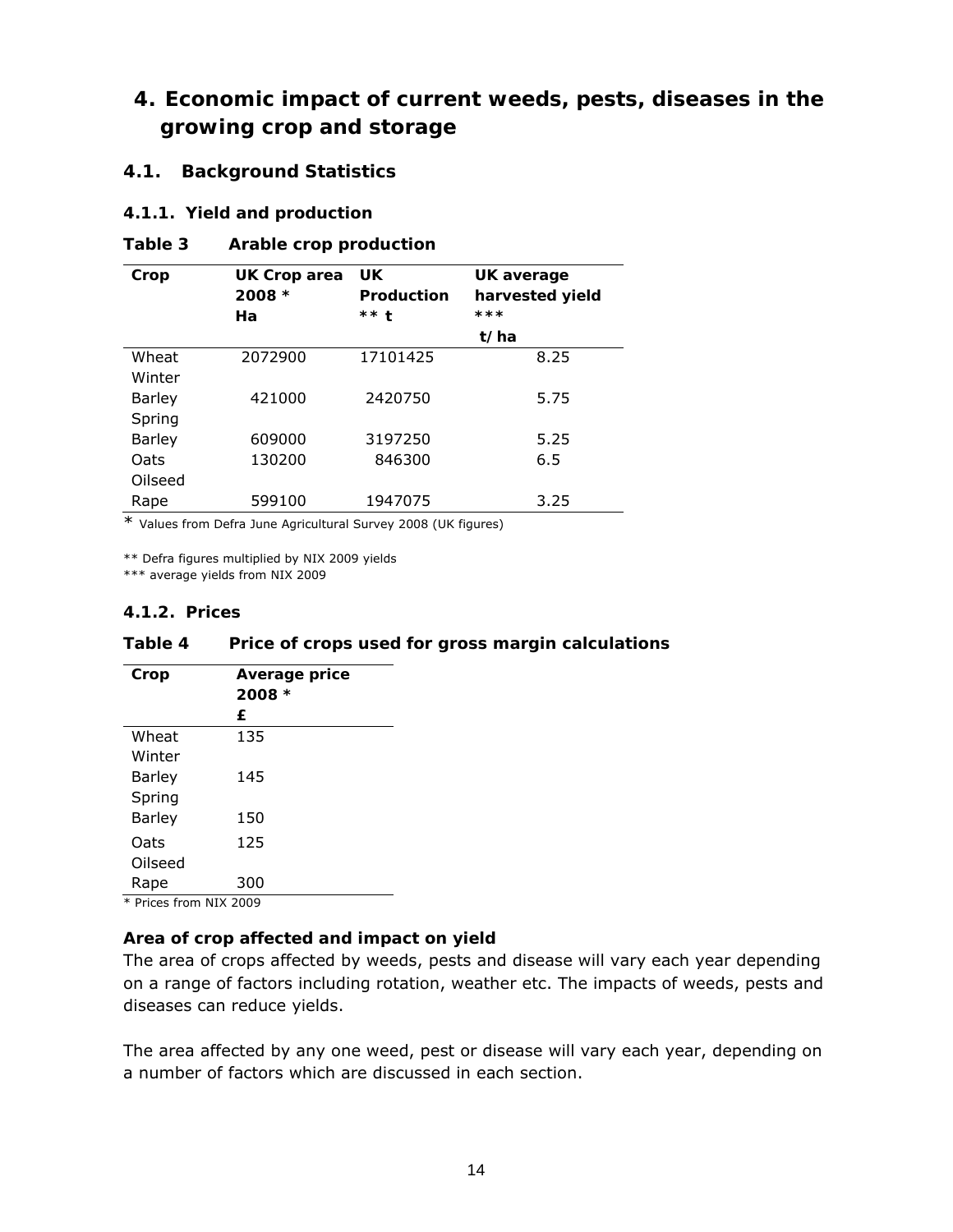In establishing the area and yield/quality impacts of the different weeds, pests and diseases, information has been sourced from:

- Weeds, pests and disease incidence reports (PSD)
- Pesticide usage survey (CSL) which can indicate areas sprayed with certain active substances for specific reasons
- Other specific research
- Expert opinion

## **4.2. Weeds**

Weed incidence in arable crops is determined by land management, crop rotations and recent weed control strategies and as such can vary significantly within short distances within farms, regions and across the country. The number and type of weeds is influenced by several factors:

- Soil type
- Crop rotation
- Recent weed control strategies
- Cultivations and cultural control
- Drilling dates and conditions
- Crop competition
- Herbicide choice, cost and timing
- Weather
- Agronomist/farmers perceptions

Weed populations vary across different parts of the country with some weed species being more important in one region than another. Black-grass, for example is present in about 38% of fields (Whitehead & Wright, 1989). In these fields if it is not well controlled it can cause high yield losses varying from 4% yield losses in treated populations up to 50% yield losses in untreated populations. The remaining 63% of fields are unaffected by black-grass, although other weeds may cause some problems in these fields. Winter cereal rotations are particularly prone to the build up of grassweed populations, as these weeds are more difficult to control in cereals than in broad-leaved crops such as spring sown potatoes or sugar beet. Other grass weeds that cause problems in cereal rotations include rye-grass, brome and wild oats, these grass weeds are generally not as wide spread as black-grass, but where present they can cause high yield losses if left untreated of 50% for rye-grass and up to 10% for brome and wild oats.

Yield losses in cereals, as a result of weed populations generally occur as a result of direct competition. Grass weed populations can be very high and are able to out compete the crop during establishment and early growth, reducing the amount of nutrients and sunlight that the crop is able to gain access to.

Broad-leaved weeds, although present across large proportions of the cereal growing areas, are generally easy to control in cereals with currently available herbicides. The more common broad-leaved weeds, left untreated, will reduce yields but not by a large amount, often less than 5%, however cleavers and poppies are more competitive and will reduce yields by an estimated 15% and about 10% respectively. Cleavers don't just compete with the crop, they also cause problems during harvest.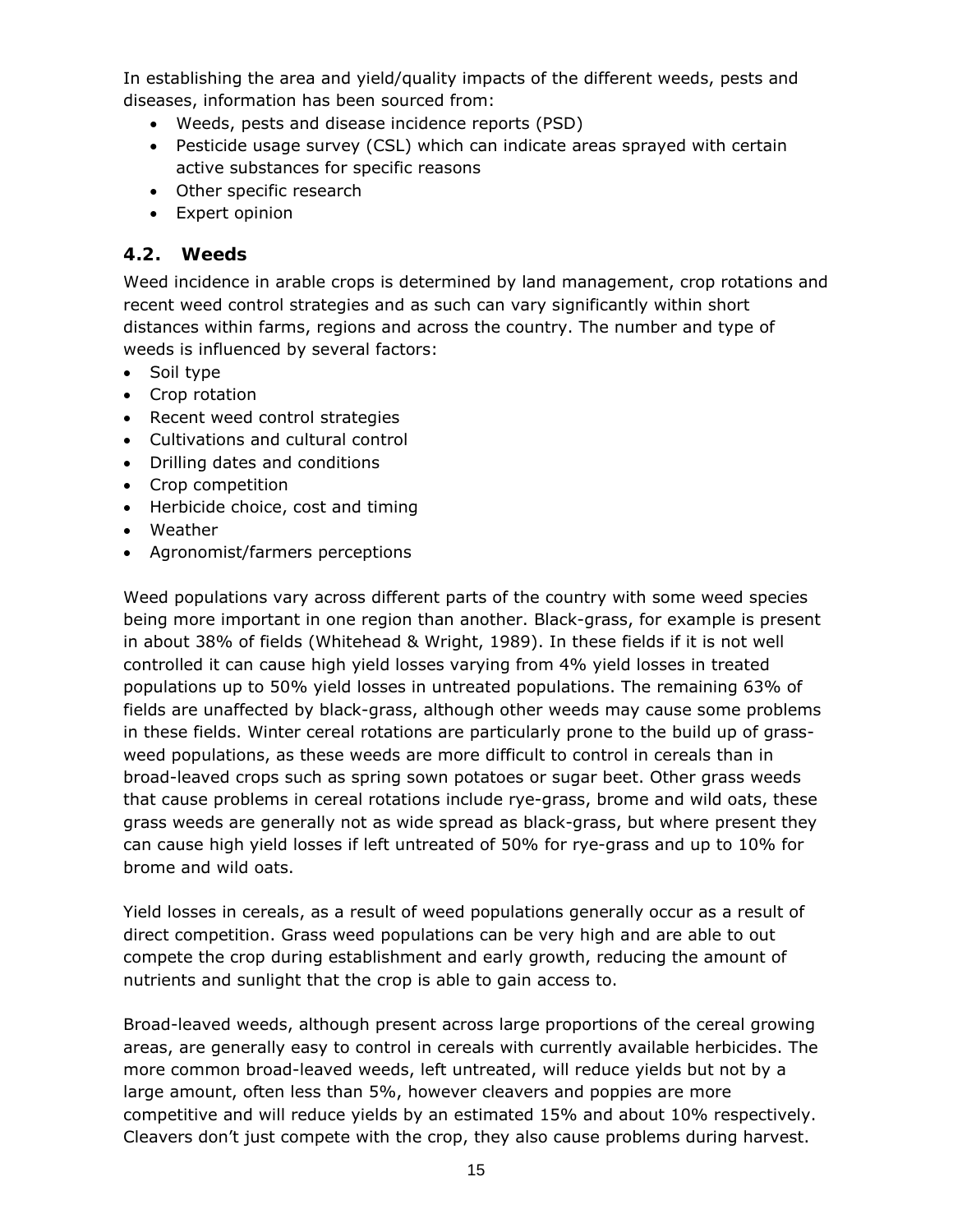They can remain green after the crop has ripened so when harvested cause the combine to block reducing harvest efficiency. This problem can be reduced through the use of a pre-harvest desiccant. In oilseed rape related weeds, such as charlock, can cause problems at harvest as the seeds are very similar in size to rape seeds and therefore difficult to separate. The presence of charlock seeds, in a post harvest grain sample, will reduce its value.

All calculations of yield losses from weeds are based on weeds per  $m^2$  multiplied by a competition factor calculated by Blair, Cussans & Lutman (1999). Estimates of typical plants per metre square were made by ADAS experts and validated by a number of Agronomists.

#### **4.2.1. Wheat**

From Table 6 it can be seen that the weed that has the biggest impact on wheat production is black-grass. Although only 38% of wheat fields are likely to be affected by black-grass those fields that are can have high yield losses. In a series of experiments Ingle, Blair & Cussans demonstrated that on average 23 black-grass plants per  $m^2$  would lead to a 5% yield loss in wheat, but populations ranging from 6-81 plants per  $m^2$  caused the same effect in different trial situations. This demonstrates how difficult it can be to predict crop losses from weed populations. In our assumptions it was considered that in a typical treated field, that is known to have a black grass population, there would be an average of 10 black-grass plants per  $m^2$ , giving a treated yield loss of 4% based on Blair, Cussans & Lutman (1999) competitive weed index. If these fields were left untreated the expected number of black-grass plants per m<sup>2</sup> would raise to about 130 plants per m<sup>2</sup>, giving a yield loss of just over 50%.

Some fields where infestations are particularly high may no longer be able to be used for the production of wheat as the yield losses would be so high it would not be economically feasible to produce wheat on them. The yield losses from these 38% of wheat fields would result in just over a 19% reduction in the total production of wheat (if the area of wheat grown remained stable), this is equivalent to a 3.25 million tonne reduction in the amount of wheat available.

The second most important weed species is cleavers, this weed is present in 58% of wheat fields and causes and average yield loss, compared to potential (when treated) of 1.5% on affect fields. If left untreated yield losses can increase to an average of 15% in affected fields. This is equivalent to just under a 9% reduction in production across the whole wheat area, a loss of just under 1.5 million tonnes of wheat.

Annual meadow grass and ryegrass also cause large losses in production of 7.9% and 7% respectively. With annual meadow grass this is because although each field has an untreated yields loss of 10% there are a large number of fields that are affected (about 80%). Rye-grass causes similar yield losses, where it occurs, to black-grass, but it is present in a more limited area, hence the loss of production is lower.

In winter wheat broad-leaved weeds are generally less of a problem than grassweeds, however Young *et al*. (1984) showed that 150 plants/m² poppy and 15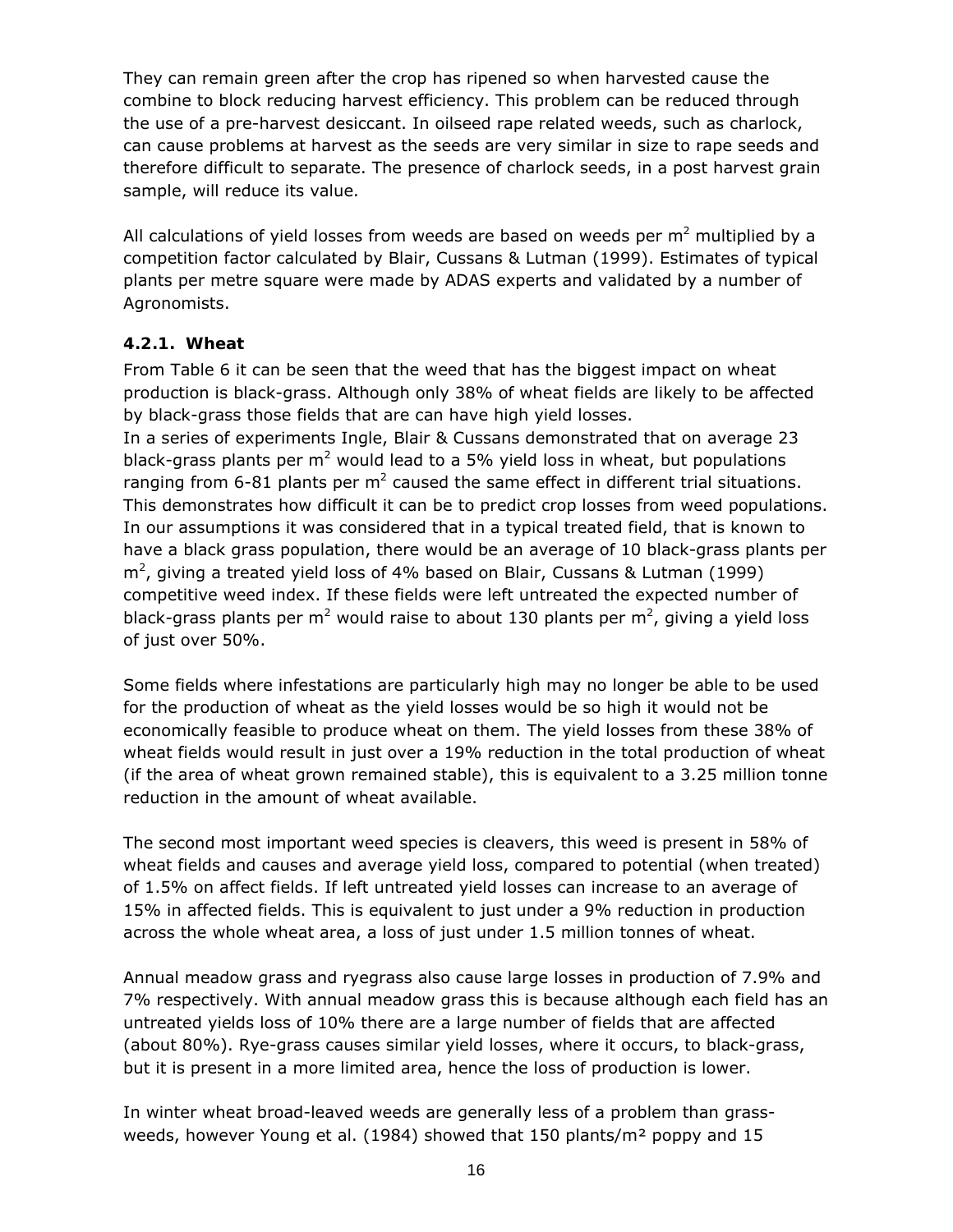cleavers/m² reduced yield by 15%. In spring wheat high populations, up to 1200/m², of orache, scarlet pimpernel, charlock and black bindweed reduced yield by 21% (Young *et al*., 1984).

| Wheat (yield loss on affected area & total loss of production) |           |              |            |             |  |  |  |  |  |  |
|----------------------------------------------------------------|-----------|--------------|------------|-------------|--|--|--|--|--|--|
| Weed                                                           | % area    | % yield loss | Loss of    | % loss of   |  |  |  |  |  |  |
|                                                                | affected* | untreated    | production | production  |  |  |  |  |  |  |
|                                                                |           |              | untreated  | (untreated) |  |  |  |  |  |  |
|                                                                |           |              | (t)        |             |  |  |  |  |  |  |
|                                                                |           |              |            |             |  |  |  |  |  |  |
|                                                                |           |              |            |             |  |  |  |  |  |  |
| <b>Black-grass</b>                                             | 38%       | 52.0%        | 3,249,000  | 19.11%      |  |  |  |  |  |  |
| <b>Cleavers</b>                                                | 58%       | 15.0%        | 1,488,000  | 8.75%       |  |  |  |  |  |  |
| <b>Annual Meadow</b>                                           | 79%       | 10.0%        | 1,351,000  | 7.95%       |  |  |  |  |  |  |
| Grass                                                          |           |              |            |             |  |  |  |  |  |  |
| Rye-grass                                                      | 14%       | 52.3%        | 1,197,000  | 7.04%       |  |  |  |  |  |  |
| <b>Wild Oats</b>                                               | 42%       | 10.0%        | 718,000    | 4.22%       |  |  |  |  |  |  |
| Mayweed                                                        | 67%       | 6.0%         | 687,000    | 4.04%       |  |  |  |  |  |  |
| Chickweed                                                      | 94%       | 4.0%         | 643,000    | 3.78%       |  |  |  |  |  |  |
| <b>Poppy</b>                                                   | 18%       | $9.0\%$      | 277,000    | 1.63%       |  |  |  |  |  |  |
| <b>Shepherds Purse</b>                                         | 23%       | 6.0%         | 236,000    | 1.39%       |  |  |  |  |  |  |
|                                                                |           |              |            |             |  |  |  |  |  |  |
| <b>Charlock</b>                                                | 36%       | 3.2%         | 197,000    | 1.16%       |  |  |  |  |  |  |
| <b>Field Speedwell</b>                                         | 72%       | 1.2%         | 148,000    | 0.87%       |  |  |  |  |  |  |
|                                                                |           |              |            |             |  |  |  |  |  |  |
| <b>Barren Bome</b>                                             | 13%       | 6.3%         | 139,000    | 0.82%       |  |  |  |  |  |  |
| <b>Volunteer Rape</b>                                          | 23%       | 3.2%         | 126,000    | 0.74%       |  |  |  |  |  |  |
|                                                                |           |              |            |             |  |  |  |  |  |  |
| Couch                                                          | 21%       | 3.3%         | 119,000    | 0.70%       |  |  |  |  |  |  |
| <b>Rough Meadow</b>                                            | 7%        | 8.3%         | 99,000     | 0.58%       |  |  |  |  |  |  |
| Grass                                                          |           |              |            |             |  |  |  |  |  |  |
| <b>Red Dead Nettle</b>                                         | 47%       | 1.2%         | 96,000     | 0.56%       |  |  |  |  |  |  |
|                                                                |           |              |            |             |  |  |  |  |  |  |
| <b>Parsley-Piert</b>                                           | 12%       | 4.0%         | 82,000     | 0.48%       |  |  |  |  |  |  |
| Fumitory                                                       | 17%       | 2.4%         | 70,000     | 0.41%       |  |  |  |  |  |  |
| Ivy-leaved                                                     | 30%       | 1.2%         | 62,000     | 0.36%       |  |  |  |  |  |  |
| Speedwell                                                      |           |              |            |             |  |  |  |  |  |  |
| <b>Field Pansy</b>                                             | 45%       | $< 1\%$      | 38,000     | 0.22%       |  |  |  |  |  |  |
| <b>Fat Hen</b>                                                 | 13%       | 1.6%         | 36,000     | 0.21%       |  |  |  |  |  |  |
| Geranium sp.                                                   | 11%       | 1.6%         | 30,000     | 0.18%       |  |  |  |  |  |  |
| <b>Thistles</b>                                                | 4%        | 1.5%         | 10,261     | 0.06%       |  |  |  |  |  |  |
| (creeping)                                                     |           |              |            |             |  |  |  |  |  |  |
| Volunteer                                                      | 7%        | $< 1\%$      | 0          | 0.00%       |  |  |  |  |  |  |
| cereals                                                        |           |              |            |             |  |  |  |  |  |  |
| * Whitehead R.& Wright HC.(1989)                               |           |              |            |             |  |  |  |  |  |  |

#### **Table 5 – Wheat: Effects of weeds on production and yields untreated**

5-10% loss of >10% loss of

**production** production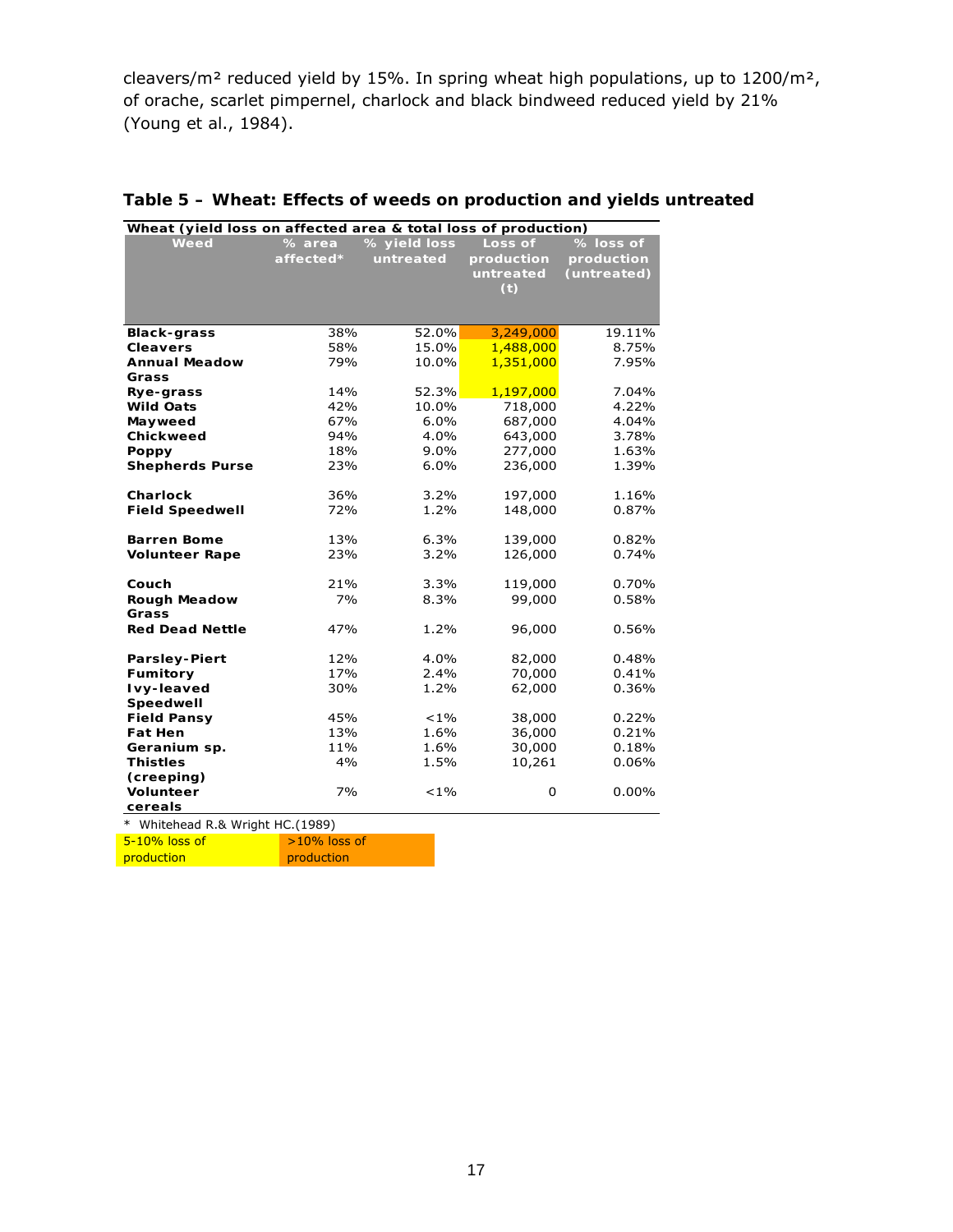| Wheat (yield loss on affected area & total loss of production) |                                         |                     |                                                              |                                                                |                                                                |
|----------------------------------------------------------------|-----------------------------------------|---------------------|--------------------------------------------------------------|----------------------------------------------------------------|----------------------------------------------------------------|
| Weed                                                           | <b>Baseline UK</b><br>production<br>(t) | % area<br>affected* | % yield loss<br>with<br>currently<br>available<br>treatments | Loss of<br>potential<br>production<br>business as<br>usual (t) | % loss of<br>potential<br>production<br>(business as<br>usual) |
| <b>Black-grass</b>                                             | 17,000,000                              | 38%                 | 4.0%                                                         | 260,000                                                        | 1.53%                                                          |
| <b>Cleavers</b>                                                |                                         | 58%                 | 1.5%                                                         | 149,000                                                        | 0.88%                                                          |
| <b>Annual Meadow</b>                                           |                                         | 79%                 | $< 1\%$                                                      | 135,000                                                        | 0.79%                                                          |
| Grass                                                          |                                         |                     |                                                              |                                                                |                                                                |
| Rye-grass                                                      |                                         | 14%                 | 4.4%                                                         | 105,000                                                        | 0.62%                                                          |
| <b>Wild Oats</b>                                               |                                         | 42%                 | $< 1\%$                                                      | 72,000                                                         | 0.42%                                                          |
| Mayweed                                                        |                                         | 67%                 | $< 1\%$                                                      | 92,000                                                         | 0.54%                                                          |
| Chickweed                                                      |                                         | 94%                 | $< 1\%$                                                      | 96,000                                                         | 0.56%                                                          |
| Poppy                                                          |                                         | 18%                 | $< 1\%$                                                      | 18,000                                                         | 0.11%                                                          |
| <b>Shepherds Purse</b>                                         |                                         | 23%                 | $< 1\%$                                                      | 5,000                                                          | 0.03%                                                          |
|                                                                |                                         |                     |                                                              |                                                                |                                                                |
| Charlock                                                       |                                         | 36%                 | $< 1\%$                                                      | 25,000                                                         | 0.15%                                                          |
| <b>Field Speedwell</b>                                         |                                         | 72%                 | $< 1\%$                                                      | 10,000                                                         | $0.06\%$                                                       |
|                                                                |                                         |                     |                                                              |                                                                |                                                                |
| <b>Barren Bome</b>                                             |                                         | 13%                 | $< 1\%$                                                      | 3,000                                                          | 0.02%                                                          |
| <b>Volunteer Rape</b>                                          |                                         | 23%                 | $< 1\%$                                                      | 16,000                                                         | 0.09%                                                          |
|                                                                |                                         |                     |                                                              |                                                                |                                                                |
| Couch                                                          |                                         | 21%                 | $< 1\%$                                                      | 12,000                                                         | 0.07%                                                          |
| <b>Rough Meadow</b>                                            |                                         | 7%                  | $< 1\%$                                                      | 8,000                                                          | 0.05%                                                          |
| Grass                                                          |                                         |                     |                                                              |                                                                |                                                                |
| <b>Red Dead Nettle</b>                                         |                                         | 47%                 | $< 1\%$                                                      | 6,000                                                          | 0.04%                                                          |
|                                                                |                                         |                     |                                                              |                                                                |                                                                |
| <b>Parsley-Piert</b>                                           |                                         | 12%<br>17%          | $< 1\%$<br>$< 1\%$                                           | 8,000                                                          | 0.05%                                                          |
| Fumitory                                                       |                                         | 30%                 | $< 1\%$                                                      | 5,000                                                          | 0.03%<br>0.02%                                                 |
| Ivy-leaved<br>Speedwell                                        |                                         |                     |                                                              | 4,000                                                          |                                                                |
| <b>Field Pansy</b>                                             |                                         | 45%                 | $< 1\%$                                                      | 6,000                                                          | 0.04%                                                          |
| <b>Fat Hen</b>                                                 |                                         | 13%                 | $< 1\%$                                                      | 4,000                                                          | 0.02%                                                          |
| Geranium sp.                                                   |                                         | 11%                 | $< 1\%$                                                      | 8,000                                                          | 0.05%                                                          |
| Thistles (creeping)                                            |                                         | 4%                  | $< 1\%$                                                      | 1,000                                                          | 0.01%                                                          |
|                                                                |                                         |                     |                                                              |                                                                |                                                                |
| <b>Volunteer cereals</b>                                       |                                         | 7%                  | $< 1\%$                                                      | 0                                                              | 0.00%                                                          |

#### **Table 6 – Wheat: Effects of weeds on production and yields when treated using currently available actives**

\* Whitehead R.& Wright HC.(1989)

#### **4.2.2. Winter Barley**

High weed populations in winter barley can have significant effects on yield; a mixed population of poppy, cleavers and forget-e-not up to 43 plants/m² reduced yield by 8%. Cleavers and poppies (32 plants/m²) reduced yield by 5%. Both were compared to conventional crops (Young *et al*., 1984).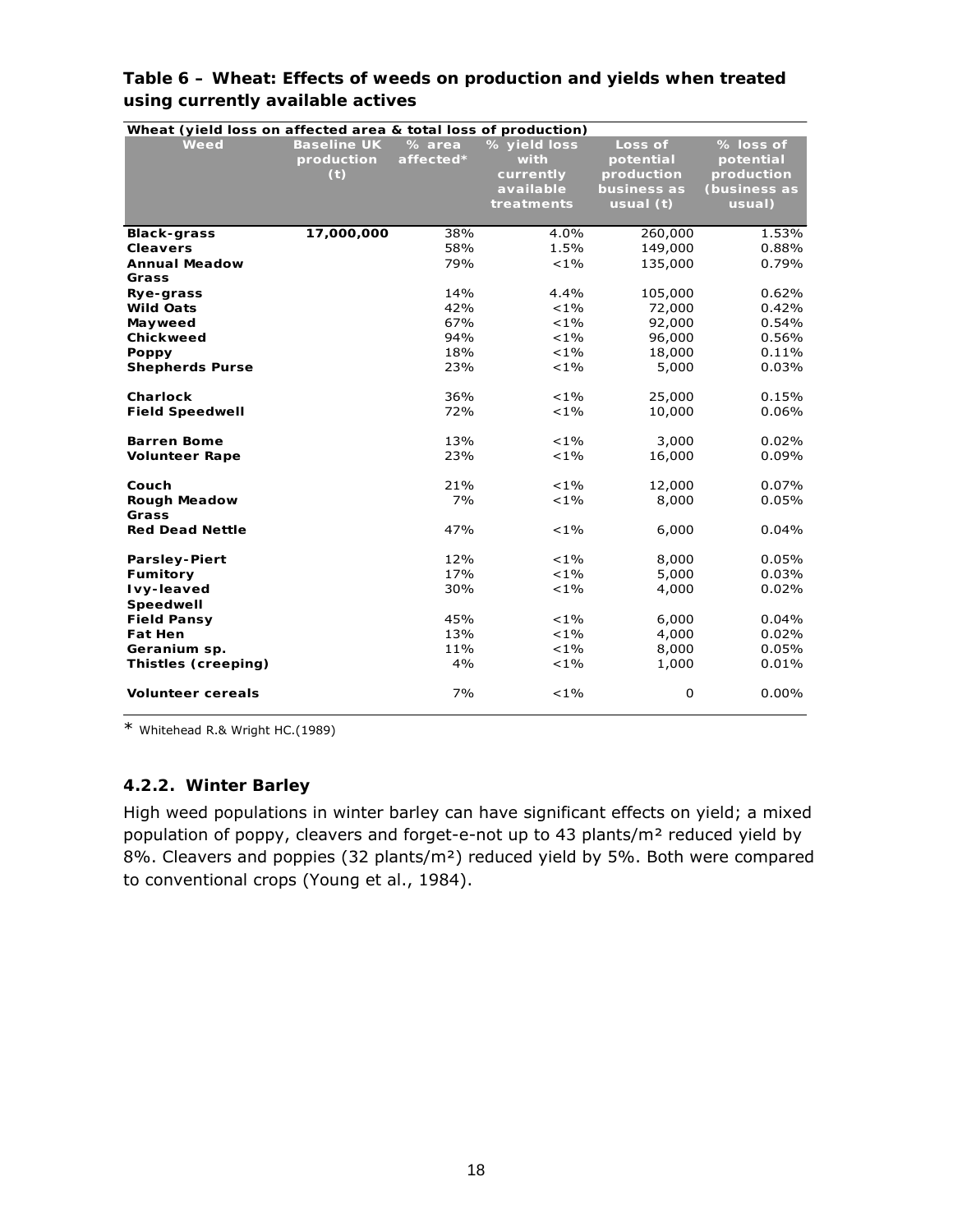The situation for the impacts of weeds on winter barley is similar as for wheat (Table 7 & Table 8). The figures that are available for weed distribution in cereals are not specific for wheat and barley, so the distribution of weeds used for these calculations is the same. In reality if a field is heavily infested with black-grass it is unlikely that barley would be grown there as black-grass is more difficult to control in barley than in wheat. This means that the percentage of fields affected by black-grass may be slightly lower than the figure presented.

| Winter Barley (yield loss on affected area & total loss of production) |           |              |            |             |
|------------------------------------------------------------------------|-----------|--------------|------------|-------------|
| Weed                                                                   | % area    | % yield loss | Loss of    | % loss of   |
|                                                                        | affected* | untreated    | production | production  |
|                                                                        |           |              | untreated  | (untreated) |
|                                                                        |           |              | (t)        |             |
|                                                                        |           |              |            |             |
|                                                                        |           |              |            |             |
| <b>Black-grass</b>                                                     | 38%       | 52.0%        | 460,000    | 19.01%      |
| <b>Cleavers</b>                                                        | 58%       | 15.0%        | 211,000    | 8.72%       |
| <b>Annual Meadow</b>                                                   | 79%       | 10.0%        | 191,000    | 7.89%       |
| Grass                                                                  |           |              |            |             |
| Rye-grass                                                              | 14%       | 52.3%        | 169,000    | 6.98%       |
| <b>Wild Oats</b>                                                       | 42%       | 10.0%        | 102,000    | 4.21%       |
| Mayweed                                                                | 67%       | 6.0%         | 97,000     | 4.01%       |
| Chickweed                                                              | 94%       | 4.0%         | 91,000     | 3.76%       |
| Poppy                                                                  | 18%       | 9.0%         | 39,000     | 1.61%       |
| <b>Shepherd Purse</b>                                                  | 23%       | 6.0%         | 33,000     | 1.36%       |
|                                                                        |           |              |            |             |
| <b>Charlock</b>                                                        | 36%       | 3.2%         | 28,000     | 1.16%       |
| <b>Field Speedwell</b>                                                 | 72%       | 1.2%         | 21,000     | 0.87%       |
|                                                                        |           |              |            |             |
| <b>Barren Bome</b>                                                     | 13%       | 6.3%         | 20,000     | 0.83%       |
| <b>Volunteer Rape</b>                                                  | 23%       | 3.2%         | 18,000     | 0.74%       |
|                                                                        |           |              |            |             |
| Couch                                                                  | 21%       | 3.3%         | 17,000     | 0.70%       |
| <b>Red Dead Nettle</b>                                                 | 47%       | 1.2%         | 14,000     | 0.58%       |
|                                                                        |           |              |            |             |
| <b>Rough Meadow</b>                                                    | 7%        | 8.3%         | 14,000     | 0.58%       |
| Grass                                                                  |           |              |            |             |
| <b>Parsley-Piert</b>                                                   | 12%       | 4.0%         | 12,000     | 0.50%       |
| Fumitory                                                               | 17%       | 2.4%         | 10,000     | 0.41%       |
| Ivy-leaved                                                             | 30%       | 1.2%         | 9,000      | 0.37%       |
| Speedwell                                                              |           |              |            |             |
| <b>Field Pansy</b>                                                     | 45%       | $< 1\%$      | 5,000      | 0.21%       |
| <b>Fat Hen</b>                                                         | 13%       | 1.6%         | 5,000      | 0.21%       |
| Geranium sp.                                                           | 11%       | 1.6%         | 4,000      | 0.17%       |
| <b>Thistles</b>                                                        | 2%        | $< 1\%$      | 73         | $0.00\%$    |
| (creeping)                                                             |           |              |            |             |
| <b>Volunteer</b>                                                       | 7%        | $< 1\%$      | 0          | 0.00%       |
| cereals                                                                |           |              |            |             |
| $*$                                                                    |           |              |            |             |

#### **Table 7 - Winter barley: Effects of weeds on production and yields untreated**

\*Whitehead R & Wright HC (1989)

5-10% loss of >10% loss of

**production** production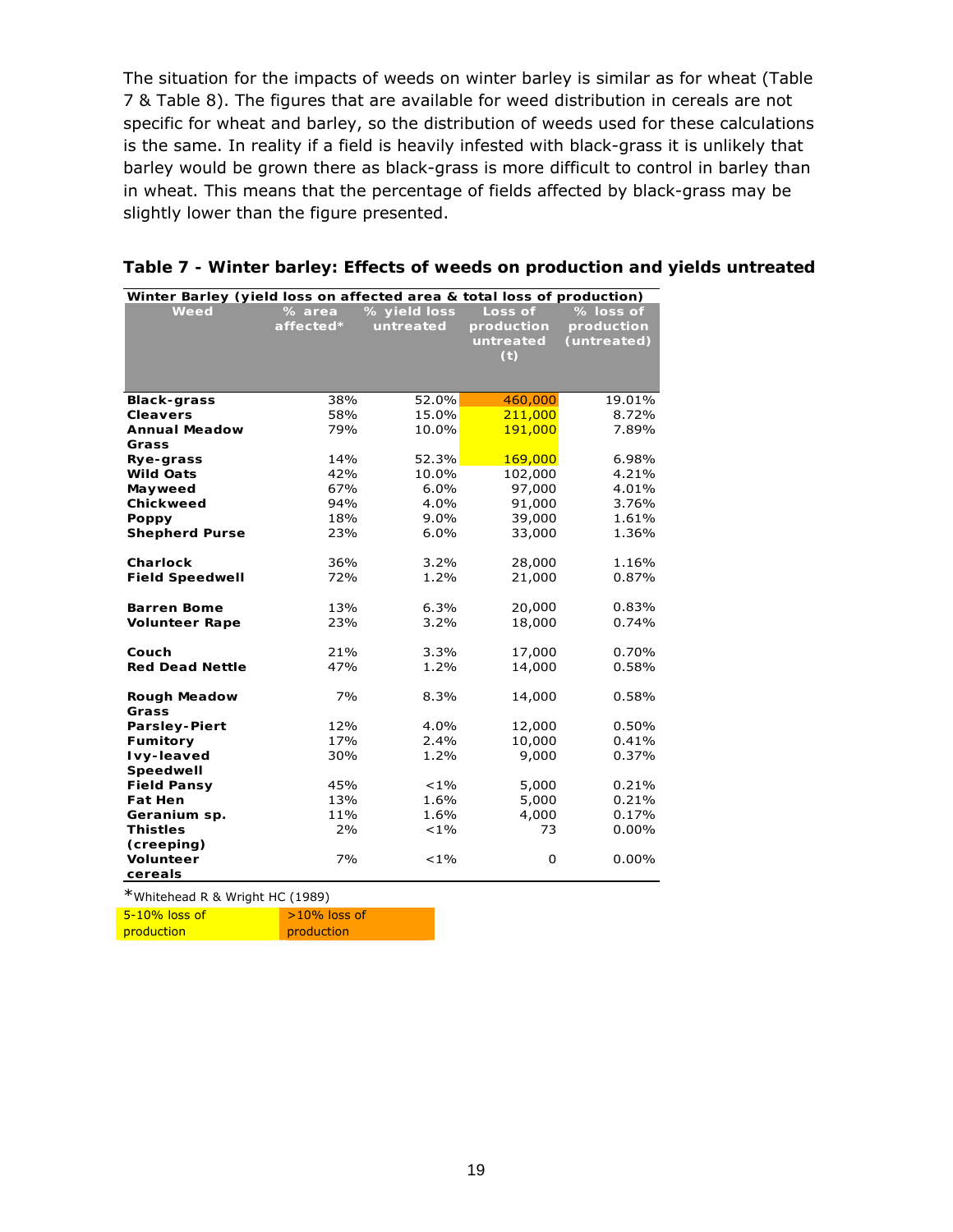| Winter Barley (yield loss on affected area & total loss of production) |                                         |                     |                                                              |                                                                  |                                                                |
|------------------------------------------------------------------------|-----------------------------------------|---------------------|--------------------------------------------------------------|------------------------------------------------------------------|----------------------------------------------------------------|
| Weed                                                                   | <b>Baseline UK</b><br>production<br>(t) | % area<br>affected* | % yield loss<br>with<br>currently<br>available<br>treatments | Loss of<br>potential<br>production<br>business as<br>usual $(t)$ | % loss of<br>potential<br>production<br>(business as<br>usual) |
| <b>Black-grass</b>                                                     | 2,420,000                               | 38%                 | 4.0%                                                         | 37,000                                                           | 1.53%                                                          |
| <b>Cleavers</b>                                                        |                                         | 58%                 | 1.5%                                                         | 21,000                                                           | 0.87%                                                          |
| <b>Annual Meadow</b>                                                   |                                         | 79%                 | $< 1\%$                                                      | 19,000                                                           | 0.79%                                                          |
| Grass                                                                  |                                         |                     |                                                              |                                                                  |                                                                |
| Rye-grass                                                              |                                         | 14%                 | 4.4%                                                         | 15,000                                                           | 0.62%                                                          |
| <b>Wild Oats</b>                                                       |                                         | 42%                 | $< 1\%$                                                      | 10,000                                                           | 0.41%                                                          |
| Mayweed                                                                |                                         | 67%                 | $< 1\%$                                                      | 13,000                                                           | 0.54%                                                          |
| Chickweed                                                              |                                         | 94%                 | $< 1\%$                                                      | 14,000                                                           | 0.58%                                                          |
| <b>Poppy</b>                                                           |                                         | 18%                 | $< 1\%$                                                      | 3,000                                                            | 0.12%                                                          |
| <b>Shepherd Purse</b>                                                  |                                         | 23%                 | $< 1\%$                                                      | 1,000                                                            | 0.04%                                                          |
|                                                                        |                                         |                     |                                                              |                                                                  |                                                                |
| Charlock                                                               |                                         | 36%                 | $< 1\%$                                                      | 3,000                                                            | 0.12%                                                          |
| <b>Field Speedwell</b>                                                 |                                         | 72%                 | $< 1\%$                                                      | 1,000                                                            | 0.04%                                                          |
|                                                                        |                                         |                     |                                                              |                                                                  |                                                                |
| <b>Barren Bome</b>                                                     |                                         | 13%                 | $< 1\%$                                                      | 390                                                              | 0.02%                                                          |
| <b>Volunteer Rape</b>                                                  |                                         | 23%                 | $< 1\%$                                                      | 2,000                                                            | 0.08%                                                          |
| Couch                                                                  |                                         | 21%                 | $< 1\%$                                                      | 2,000                                                            | 0.08%                                                          |
| <b>Red Dead Nettle</b>                                                 |                                         | 47%                 | $< 1\%$                                                      | 1,000                                                            | 0.04%                                                          |
|                                                                        |                                         |                     |                                                              |                                                                  |                                                                |
| <b>Rough Meadow</b>                                                    |                                         | 7%                  | $< 1\%$                                                      | 1,000                                                            | 0.04%                                                          |
| Grass                                                                  |                                         |                     |                                                              |                                                                  |                                                                |
| <b>Parsley-Piert</b>                                                   |                                         | 12%                 | $< 1\%$                                                      | 1,000                                                            | 0.04%                                                          |
| Fumitory                                                               |                                         | 17%                 | $< 1\%$                                                      | 1,000                                                            | 0.04%                                                          |
| Ivy-leaved                                                             |                                         | 30%                 | $< 1\%$                                                      | 1,000                                                            | 0.04%                                                          |
| Speedwell                                                              |                                         |                     |                                                              |                                                                  |                                                                |
| <b>Field Pansy</b>                                                     |                                         | 45%                 | $< 1\%$                                                      | 1,000                                                            | 0.04%                                                          |
| <b>Fat Hen</b>                                                         |                                         | 13%                 | $< 1\%$                                                      | 1,000                                                            | 0.04%                                                          |
| Geranium sp.                                                           |                                         | 11%                 | $< 1\%$                                                      | 1,000                                                            | 0.04%                                                          |
| Thistles (creeping)                                                    |                                         | 2%                  | $< 1\%$                                                      | 70                                                               | $0.00\%$                                                       |
|                                                                        |                                         |                     |                                                              |                                                                  |                                                                |
| <b>Volunteer cereals</b>                                               |                                         | 7%                  | $< 1\%$                                                      | 0                                                                | 0.00%                                                          |

#### **Table 8 - Winter barley: Effects of weeds on production and yields treated currently available actives**

\* Whitehead R & Wright HC (1989)

### **4.2.3. Spring Barley**

In spring barley a mixed population of cleavers, chickweed, black bindweed and poppy at 75 plants/m² caused a 7% yield decrease when compared to the conventionally treated crop (Young *et al*., 1984).

No separate figures are available for spring distribution of weeds, therefore the figures from Whitehead and Wright have been used for spring barley as well (Table 9 & Table 10). Areas for black-grass and cleavers have been scaled back to reflect the fact that these weeds are less of a problem in spring crops.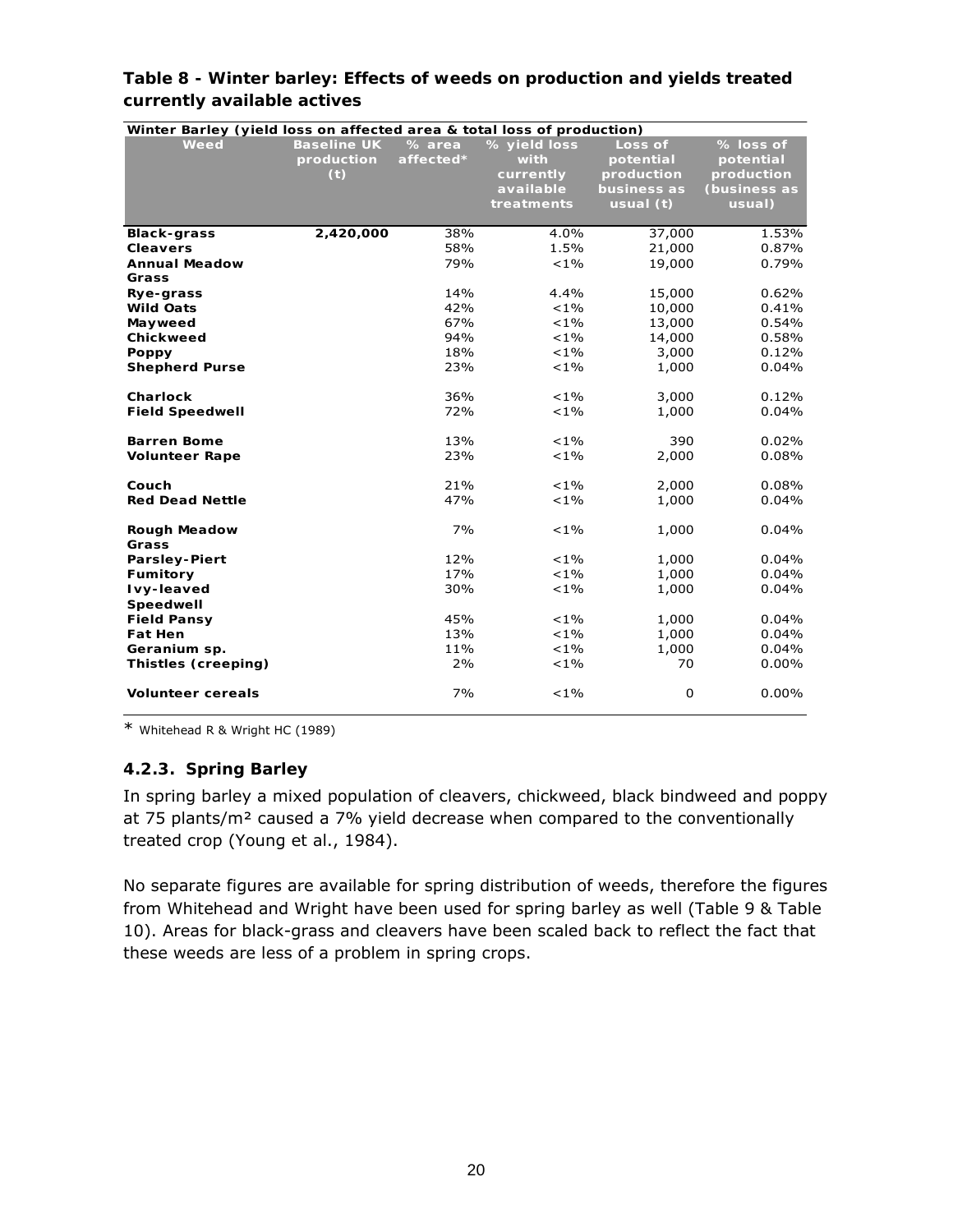| Spring Barley (yield loss on affected area & total loss of production) |                    |              |            |             |
|------------------------------------------------------------------------|--------------------|--------------|------------|-------------|
| Weed                                                                   | $\frac{9}{6}$ area | % yield loss | Loss of    | $%$ loss of |
|                                                                        | affected*          | untreated    | production | production  |
|                                                                        |                    |              | untreated  | (untreated) |
|                                                                        |                    |              | (t)        |             |
|                                                                        |                    |              |            |             |
| <b>Annual Meadow</b>                                                   | 79%                | 10.0%        | 253,000    | 7.91%       |
| Grass                                                                  |                    |              |            |             |
| <b>Wild Oats</b>                                                       | 42%                | 10.0%        | 134,000    | 4.19%       |
| Mayweed                                                                | 67%                | 6.0%         | 129,000    | 4.03%       |
| Chickweed                                                              | 94%                | 4.0%         | 120,000    | 3.75%       |
| <b>Cleavers 1</b>                                                      | 40%                | 15.0%        | 96,000     | 3.00%       |
| <b>Black-grass 1</b>                                                   | 5%                 | 52.0%        | 83,000     | 2.59%       |
| Poppy                                                                  | 18%                | 9.0%         | 52,000     | 1.63%       |
| <b>Shepherd Purse</b>                                                  | 23%                | 6.0%         | 44,000     | 1.38%       |
|                                                                        |                    |              |            |             |
| Charlock                                                               | 36%                | 3.2%         | 37,000     | 1.16%       |
| Rye-grass 1                                                            | 2%                 | 52.3%        | 33,000     | 1.03%       |
| <b>Field Speedwell</b>                                                 | 72%                | 1.2%         | 28,000     | 0.88%       |
|                                                                        |                    |              |            |             |
| <b>Barren Bome</b>                                                     | 13%                | 6.3%         | 26,000     | 0.81%       |
| <b>Volunteer Rape</b>                                                  | 23%                | 3.2%         | 24,000     | 0.75%       |
|                                                                        |                    |              |            |             |
| Couch                                                                  | 21%                | 3.3%         | 22,000     | 0.69%       |
| <b>Red Dead Nettle</b>                                                 | 47%                | 1.2%         | 18,000     | 0.56%       |
| <b>Rough Meadow</b>                                                    | 7%                 | 8.3%         | 18,000     | 0.56%       |
| Grass                                                                  |                    |              |            |             |
| <b>Parsley-Piert</b>                                                   | 12%                | 4.0%         | 15,000     | 0.47%       |
| Fumitory                                                               | 17%                | 2.4%         | 13,000     | 0.41%       |
| Ivy-leaved                                                             | 30%                | 1.2%         | 12,000     | 0.38%       |
| Speedwell                                                              |                    |              |            |             |
| <b>Field Pansy</b>                                                     | 45%                | $< 1\%$      | 7,000      | 0.22%       |
| <b>Fat Hen</b>                                                         | 13%                | 1.6%         | 7,000      | 0.22%       |
| Geranium sp.                                                           | 11%                | 1.6%         | 6,000      | 0.19%       |
| <b>Thistles</b>                                                        | 2%                 | 1.5%         | 959        | 0.03%       |
| (creeping)                                                             |                    |              |            |             |
| <b>Volunteer</b>                                                       | 7%                 | $< 1\%$      | 0          | 0.00%       |
| cereals                                                                |                    |              |            |             |

## **Table 9 - Spring barley: Effects of weeds on production and yields untreated**

\* Whitehead R. & Wright HC (1989)

 $1$  – areas adjusted from Whitehead R. & Wright HC (1989)

| $5-10\%$ loss of | $>10\%$ loss of |
|------------------|-----------------|
| production       | production      |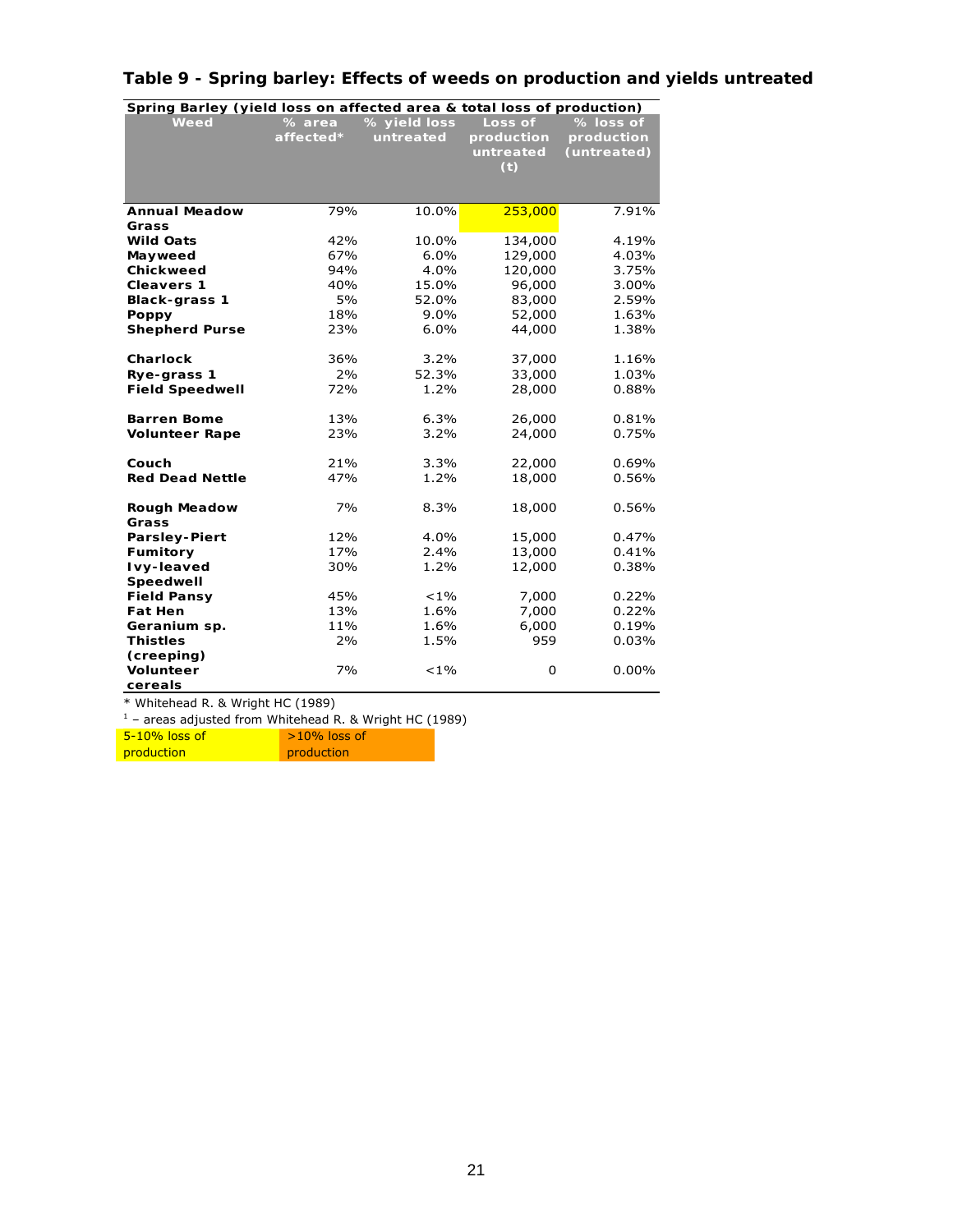| Spring Barley (yield loss on affected area & total loss of production) |                                         |                     |                                                              |                                                                |                                                                |
|------------------------------------------------------------------------|-----------------------------------------|---------------------|--------------------------------------------------------------|----------------------------------------------------------------|----------------------------------------------------------------|
| Weed                                                                   | <b>Baseline UK</b><br>production<br>(t) | % area<br>affected* | % yield loss<br>with<br>currently<br>available<br>treatments | Loss of<br>potential<br>production<br>business as<br>usual (t) | % loss of<br>potential<br>production<br>(business as<br>usual) |
| <b>Annual Meadow</b>                                                   | 3,200,000                               | 79%                 | $< 1\%$                                                      | 25,000                                                         | 0.78%                                                          |
| Grass                                                                  |                                         |                     |                                                              |                                                                |                                                                |
| <b>Wild Oats</b>                                                       |                                         | 42%                 | $< 1\%$                                                      | 13,000                                                         | 0.41%                                                          |
| Mayweed                                                                |                                         | 67%                 | $< 1\%$                                                      | 17,000                                                         | 0.53%                                                          |
| Chickweed                                                              |                                         | 94%                 | $< 1\%$                                                      | 18,000                                                         | 0.56%                                                          |
| <b>Cleavers 1</b>                                                      |                                         | 40%                 | 1.5%                                                         | 10,000                                                         | 0.31%                                                          |
| <b>Black-grass 1</b>                                                   |                                         | 5%<br>18%           | 4.0%<br>$< 1\%$                                              | 6,000                                                          | 0.19%                                                          |
| <b>Poppy</b><br><b>Shepherd Purse</b>                                  |                                         | 23%                 | $< 1\%$                                                      | 3,000<br>1,000                                                 | 0.09%<br>0.03%                                                 |
|                                                                        |                                         |                     |                                                              |                                                                |                                                                |
| Charlock                                                               |                                         | 36%                 | $< 1\%$                                                      | 5,000                                                          | 0.16%                                                          |
| Rye-grass 1                                                            |                                         | 14%                 | 4.4%                                                         | 3,000                                                          | 0.09%                                                          |
| <b>Field Speedwell</b>                                                 |                                         | 72%                 | $< 1\%$                                                      | 2,000                                                          | 0.06%                                                          |
|                                                                        |                                         |                     |                                                              |                                                                |                                                                |
| <b>Barren Bome</b>                                                     |                                         | 13%                 | $< 1\%$                                                      | 1,000                                                          | 0.03%                                                          |
| <b>Volunteer Rape</b>                                                  |                                         | 23%                 | $< 1\%$                                                      | 3,000                                                          | 0.09%                                                          |
|                                                                        |                                         |                     |                                                              |                                                                |                                                                |
| Couch                                                                  |                                         | 21%<br>47%          | $< 1\%$<br>$< 1\%$                                           | 2,000                                                          | 0.06%                                                          |
| <b>Red Dead Nettle</b>                                                 |                                         |                     |                                                              | 1,000                                                          | 0.03%                                                          |
| Rough Meadow                                                           |                                         | 7%                  | $< 1\%$                                                      | 1,000                                                          | 0.03%                                                          |
| Grass                                                                  |                                         |                     |                                                              |                                                                |                                                                |
| <b>Parsley-Piert</b>                                                   |                                         | 12%                 | $< 1\%$                                                      | 2,000                                                          | 0.06%                                                          |
| Fumitory                                                               |                                         | 17%                 | $< 1\%$                                                      | 1,000                                                          | 0.03%                                                          |
| Ivy-leaved                                                             |                                         | 30%                 | $< 1\%$                                                      | 1,000                                                          | 0.03%                                                          |
| Speedwell                                                              |                                         |                     |                                                              |                                                                |                                                                |
| <b>Field Pansy</b>                                                     |                                         | 45%                 | $< 1\%$                                                      | 1,000                                                          | 0.03%                                                          |
| <b>Fat Hen</b>                                                         |                                         | 13%                 | $< 1\%$                                                      | 1,000                                                          | 0.03%                                                          |
| Geranium sp.                                                           |                                         | 11%                 | $< 1\%$                                                      | 1,000                                                          | 0.03%                                                          |
| Thistles (creeping)                                                    |                                         | 2%                  | $< 1\%$                                                      | 0                                                              | $0.00\%$                                                       |
| <b>Volunteer cereals</b>                                               |                                         | 7%                  | $< 1\%$                                                      | 0                                                              | 0.00%                                                          |

#### **Table 10- Spring barley: Effects of weeds on production and yields treated currently available actives**

\* Whitehead R. & Wright HC (1989)

 $1$  – areas adjusted from Whitehead R. & Wright HC (1989)

#### **4.2.4. Oats**

There is very little survey data available for oats. In order to estimate the level of weeds present in the oat crop figures for wheat have been used as a starting point. As black-grass and cleavers tend to be less of a problem in oats, than in wheat, the areas affected by these weeds have been reduced. The pesticide usage survey shows that just 1% of oat crops are specifically treated for black-grass, compared to 18% of the wheat crop.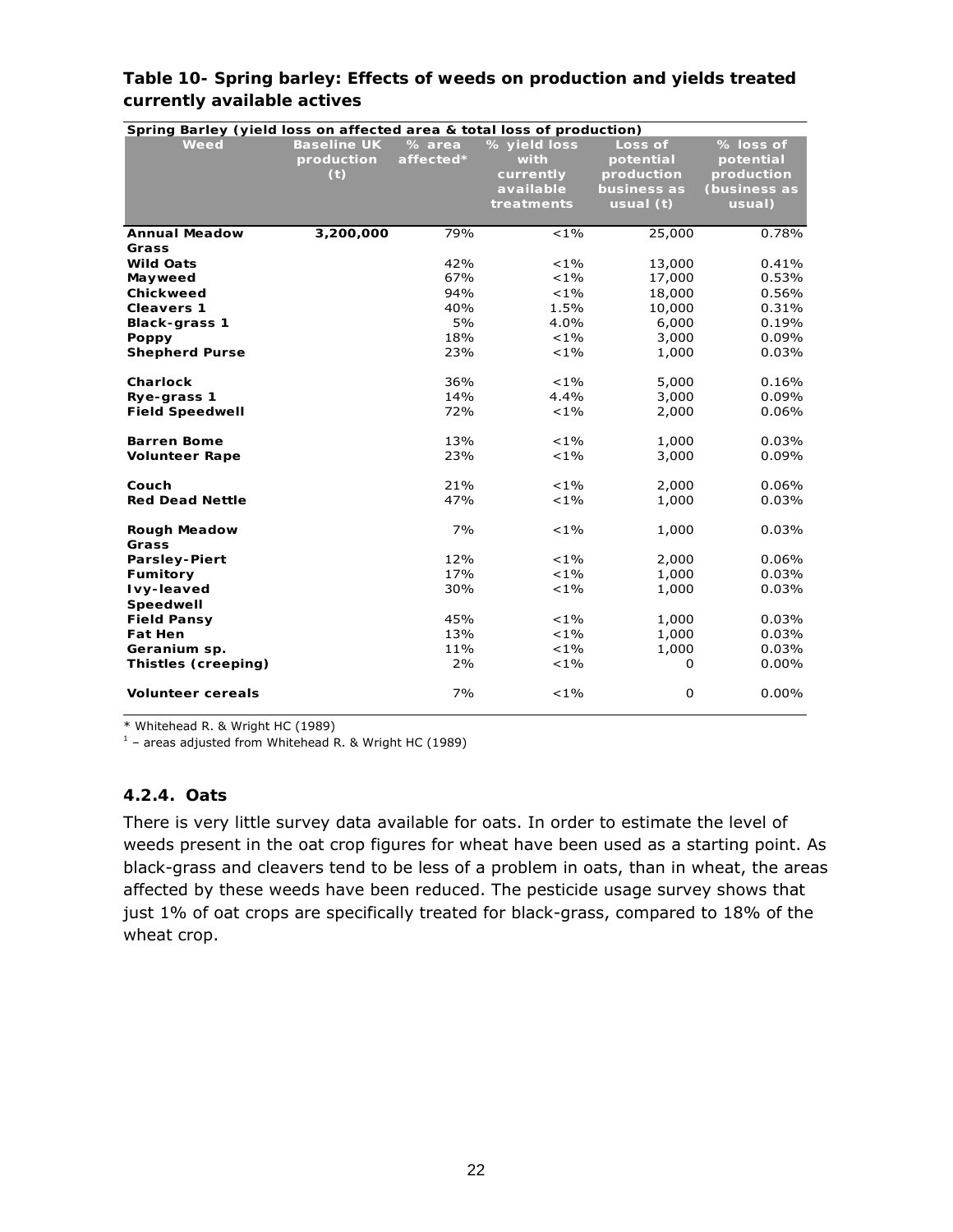| Oats (yield loss on affected area & total loss of production) |            |                 |                |                |  |  |
|---------------------------------------------------------------|------------|-----------------|----------------|----------------|--|--|
| Weed                                                          | $%$ area   | % yield loss    | Loss of        | % loss of      |  |  |
|                                                               | affected*  | untreated       | production     | production     |  |  |
|                                                               |            |                 | untreated      | (untreated)    |  |  |
|                                                               |            |                 | (t)            |                |  |  |
|                                                               |            |                 |                |                |  |  |
|                                                               |            |                 |                |                |  |  |
| Black-grass1                                                  | 5%         | 52.0%           | 22,000         | 2.59%          |  |  |
| Cleavers1                                                     | 40%        | 15.0%           | 25,000         | 2.94%          |  |  |
| <b>Annual Meadow</b>                                          | 79%        | 10.0%           | 67,000         | 7.88%          |  |  |
| Grass                                                         |            |                 |                |                |  |  |
| Rye-grass1                                                    | 2%         | 52.3%           | 9,000          | 1.06%          |  |  |
| <b>Wild Oats</b>                                              | 42%        | 10.0%           | 36,000         | 4.24%          |  |  |
| Mayweed                                                       | 67%        | 6.0%            | 34,000         | 4.00%          |  |  |
| Chickweed                                                     | 94%        | 4.0%            | 32,000         | 3.76%          |  |  |
| Poppy                                                         | 18%        | $9.0\%$         | 14,000         | 1.65%          |  |  |
| <b>Shepherd Purse</b>                                         | 23%        | 6.0%            | 12,000         | 1.41%          |  |  |
|                                                               |            |                 |                |                |  |  |
| Charlock                                                      | 36%        | 3.2%            | 10,000         | 1.18%          |  |  |
| <b>Field Speedwell</b>                                        | 72%        | 1.2%            | 7,000          | 0.82%          |  |  |
|                                                               |            |                 |                |                |  |  |
| <b>Barren Bome</b>                                            | 13%        | 6.3%            | 7,000          | 0.82%          |  |  |
| <b>Volunteer Rape</b>                                         | 23%        | 3.2%            | 6,000          | 0.71%          |  |  |
|                                                               |            |                 |                |                |  |  |
| Couch                                                         | 21%        | 3.3%            | 6,000          | 0.71%          |  |  |
| <b>Red Dead Nettle</b>                                        | 47%        | 1.2%            | 5,000          | 0.59%          |  |  |
|                                                               |            |                 |                |                |  |  |
| <b>Rough Meadow</b>                                           | 7%         | 8.3%            | 5,000          | 0.59%          |  |  |
| Grass                                                         |            |                 |                |                |  |  |
| Parsley-Piert                                                 | 12%        | 4.0%            | 4,000          | 0.47%          |  |  |
| Ivy-leaved                                                    | 30%        | 1.2%            | 3,000          | 0.35%          |  |  |
| Speedwell                                                     |            |                 |                |                |  |  |
| Fumitory<br><b>Field Pansy</b>                                | 17%<br>45% | 2.4%<br>$< 1\%$ | 3,000<br>2,000 | 0.35%<br>0.24% |  |  |
| <b>Fat Hen</b>                                                | 13%        | 1.6%            |                |                |  |  |
|                                                               | 11%        | 1.6%            | 2,000          | 0.24%<br>0.12% |  |  |
| Geranium sp.<br><b>Thistles</b>                               | 2%         | 1.5%            | 1,000<br>254   | 0.03%          |  |  |
|                                                               |            |                 |                |                |  |  |
| (creeping)<br><b>Volunteer</b>                                | 7%         | $< 1\%$         | 0              | 0.00%          |  |  |
|                                                               |            |                 |                |                |  |  |
| cereals                                                       |            |                 |                |                |  |  |

## **Table 11 – Oats; Effects of weeds on production and yields untreated**

\* Whitehead R. & Wright HC (1989) 1 – areas adjusted from Whitehead R. & Wright HC (1989)

| $5-10\%$ loss of  | $>10\%$ loss of |
|-------------------|-----------------|
| <b>production</b> | production      |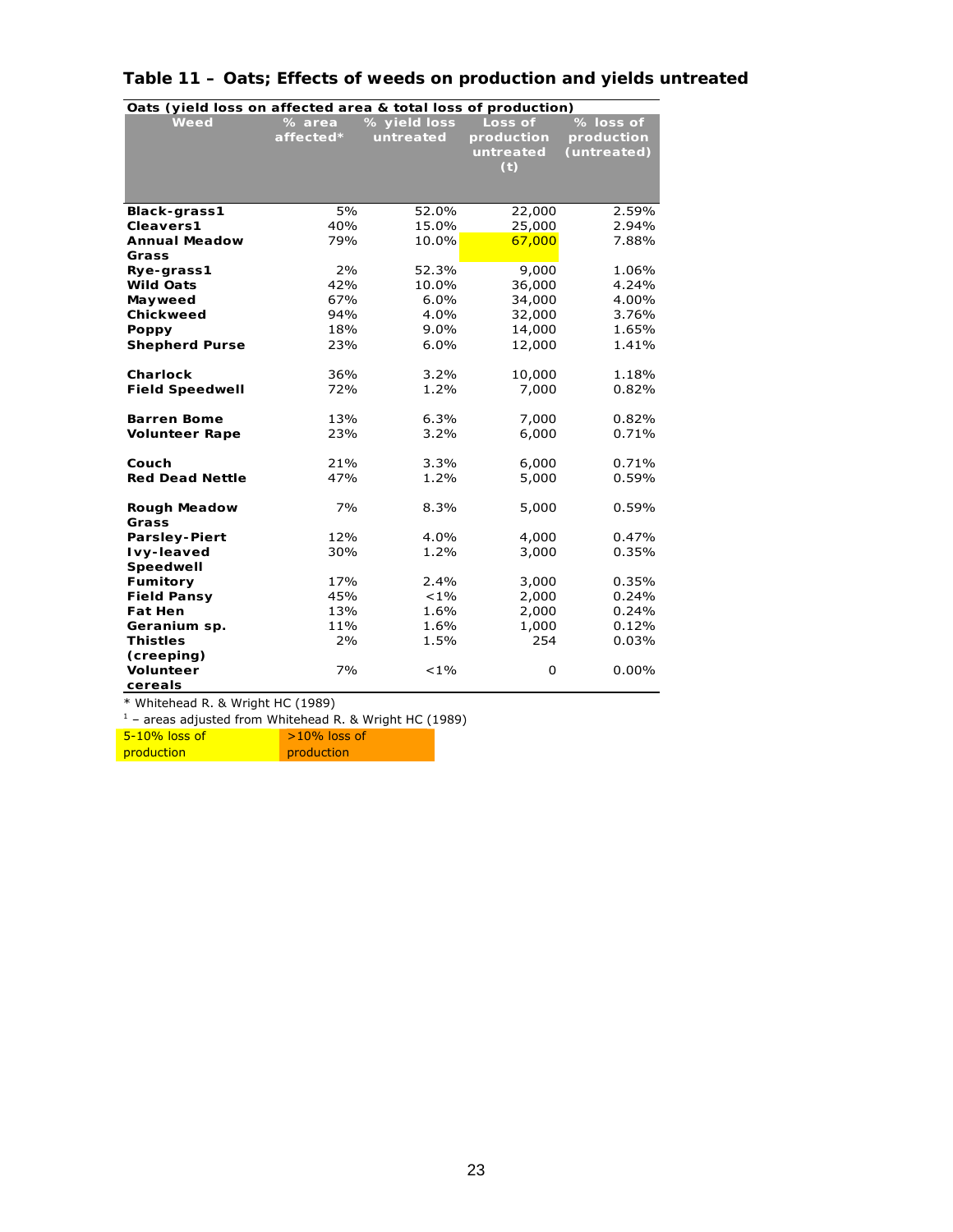| Oats (yield loss on affected area & total loss of production) |                    |           |              |             |              |
|---------------------------------------------------------------|--------------------|-----------|--------------|-------------|--------------|
| Weed                                                          | <b>Baseline UK</b> | % area    | % yield loss | Loss of     | % loss of    |
|                                                               | production         | affected* | with         | potential   | potential    |
|                                                               | (t)                |           | currently    | production  | production   |
|                                                               |                    |           | available    | business as | (business as |
|                                                               |                    |           | treatments   | usual $(t)$ | usual)       |
| Black-grass1                                                  | 850,000            | 5%        | 4.0%         | 2,000       | 0.24%        |
| Cleavers1                                                     |                    | 40%       | 1.5%         | 3,000       | 0.35%        |
| <b>Annual Meadow</b>                                          |                    | 79%       | $< 1\%$      | 7,000       | 0.82%        |
| Grass                                                         |                    |           |              |             |              |
| Rye-grass1                                                    |                    | 14%       | 4.4%         | 1,000       | 0.12%        |
| <b>Wild Oats</b>                                              |                    | 42%       | $< 1\%$      | 4,000       | 0.47%        |
| Mayweed                                                       |                    | 67%       | $< 1\%$      | 5,000       | 0.59%        |
| Chickweed                                                     |                    | 94%       | $< 1\%$      | 5,000       | 0.59%        |
| <b>Poppy</b>                                                  |                    | 18%       | $< 1\%$      | 1,000       | 0.12%        |
| <b>Shepherd Purse</b>                                         |                    | 23%       | $< 1\%$      | 1,000       | 0.12%        |
|                                                               |                    |           |              |             |              |
| Charlock                                                      |                    | 36%       | $< 1\%$      | 1,000       | 0.12%        |
| <b>Field Speedwell</b>                                        |                    | 72%       | $< 1\%$      | 490         | 0.06%        |
| <b>Barren Bome</b>                                            |                    | 13%       | $< 1\%$      | 140         | 0.02%        |
| <b>Volunteer Rape</b>                                         |                    | 23%       | $< 1\%$      | 1,000       | 0.12%        |
|                                                               |                    |           |              |             |              |
| Couch                                                         |                    | 21%       | $< 1\%$      | 590         | $0.07\%$     |
| <b>Red Dead Nettle</b>                                        |                    | 47%       | $< 1\%$      | 320         | 0.04%        |
| <b>Rough Meadow</b>                                           |                    | 7%        | $< 1\%$      | 390         | 0.05%        |
| Grass                                                         |                    |           |              |             |              |
| <b>Parsley-Piert</b>                                          |                    | 12%       | $< 1\%$      | 410         | 0.05%        |
| Ivy-leaved                                                    |                    | 30%       | $< 1\%$      | 200         | 0.02%        |
| Speedwell                                                     |                    |           |              |             |              |
| <b>Fumitory</b>                                               |                    | 17%       | $< 1\%$      | 230         | 0.03%        |
| <b>Field Pansy</b>                                            |                    | 45%       | $< 1\%$      | 300         | 0.04%        |
| <b>Fat Hen</b>                                                |                    | 13%       | $< 1\%$      | 220         | 0.03%        |
| Geranium sp.                                                  |                    | 11%       | $< 1\%$      | 370         | 0.04%        |
| Thistles (creeping)                                           |                    | 2%        | $< 1\%$      | 50          | 0.01%        |
|                                                               |                    |           |              |             |              |
| <b>Volunteer cereals</b>                                      |                    | 7%        | $< 1\%$      | $\mathbf 0$ | 0.00%        |

#### **Table 12 – Oats: Effects of weeds on production and yields treated with currently available actives**

Whitehead R. & Wright HC (1989)

 $1$  – areas adjusted from Whitehead R. & Wright HC (1989)

#### **4.2.5. Oilseed Rape**

The most important weeds in oilseed rape are volunteer cereals (Table 15). In TALISMAN (Young *et al*., 2001) cereal volunteers were insufficiently controlled by a reduced rate of fluazifop  $-p$ -butyl. Cereal volunteers (81/m<sup>2</sup>) competed with the crop and yield was decreased by 61%. Ogilvy (1989) reported yield losses due to barley volunteers (100/m²) in competitive crops caused yield losses of between 7.2 and 22.9%. In slower growing crops the losses were greater 40.5-42.7%. Other work indicates that vigorous crops can tolerate high populations but yield losses can be severe in less competitive crops (Orson, 1984; Lutman, 1984; Lutman and Dixon, 1985).

Under current practice volunteer cereals cause a <1% yield loss, compared to potential yields, on affected crops. If left untreated this yield loss increases to about 45% (Table 14) on affected fields. Because the majority of oilseed rape crops are grown on land following cereal crops there is a high proportion of fields that are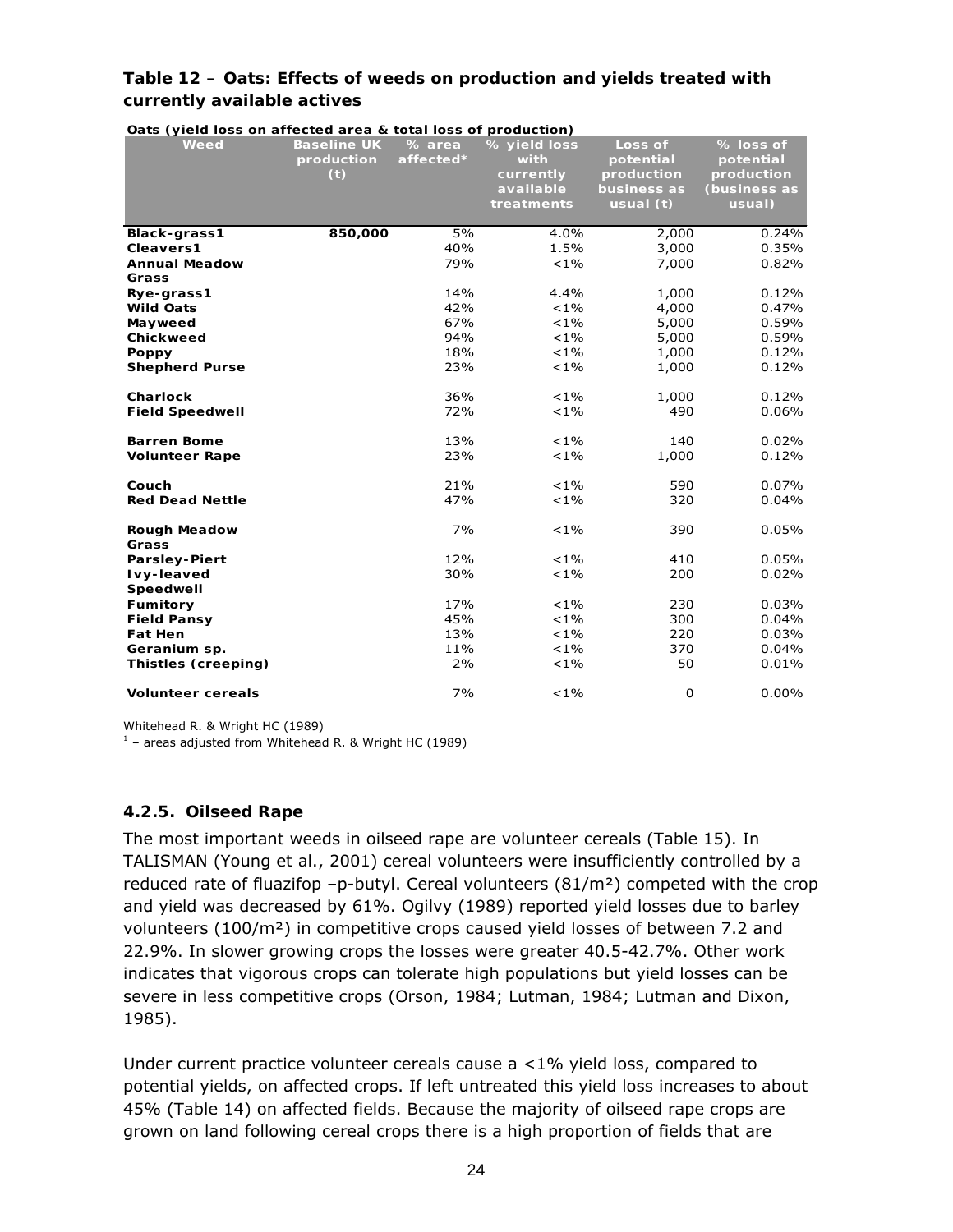affected (88%). This means that if volunteer cereals were to be left untreated there could be about a 40% reduction in production of oilseed rape. This is equivalent to just under 0.9 million tonnes of rape seed.

After volunteer cereals, black-grass is the next most important weed in oilseed rape. The yield losses in treated fields are higher than for volunteer cereals, at 1.3%. In untreated situations yield losses could increase to 37.5%. Because the area affected is less than for volunteer cereals the total loss of production is just under 20%, equivalent to just under 0.4 million tonnes of rapeseed.

The third most important weed is cleavers causing a 13% reduction of production if left untreated (0.25 million tonnes of rapeseed). Poppies cause high potential losses of yield 5.3% in affected fields, even when treated, however they are not widely distributed so the final affect on production of not controlling poppies is a less than 1% reduction. Although broad-leaved weeds are not a huge problem in oilseed rape high populations of broad-leaved weeds  $(65/m<sup>2</sup>)$  decreased the yield of a less competitive crop of oilseed rape by 33% (Young *et al*, 2001). The effects of broadleaved weeds are dependent upon how vigorous the crop is. A larger more vigorous crop suffers far less yield loss from weed competition than a smaller, slow growing crop (Table 13).

| Oilseed rape    | Yield loss range (%) |                           |                          |          |           |
|-----------------|----------------------|---------------------------|--------------------------|----------|-----------|
|                 |                      | Chickweed Speedwell Pansy |                          | Mayweed  | cleavers  |
| Very vigorous   | $2 - 3$              | O                         | O                        |          |           |
| Vigorous        | 35                   | 11                        | $\overline{\phantom{a}}$ |          | $5 - 15$  |
| Moderate vigour | 14-63                | 54                        | $3 - 38$                 | $0 - 23$ | $40 - 49$ |
| Low vigour      | 73                   | 63                        | $\overline{\phantom{0}}$ | 18       |           |
| (Lutman, 1999)  |                      |                           |                          |          |           |

**Table 13 - Yield loss in winter oilseed rape from weeds**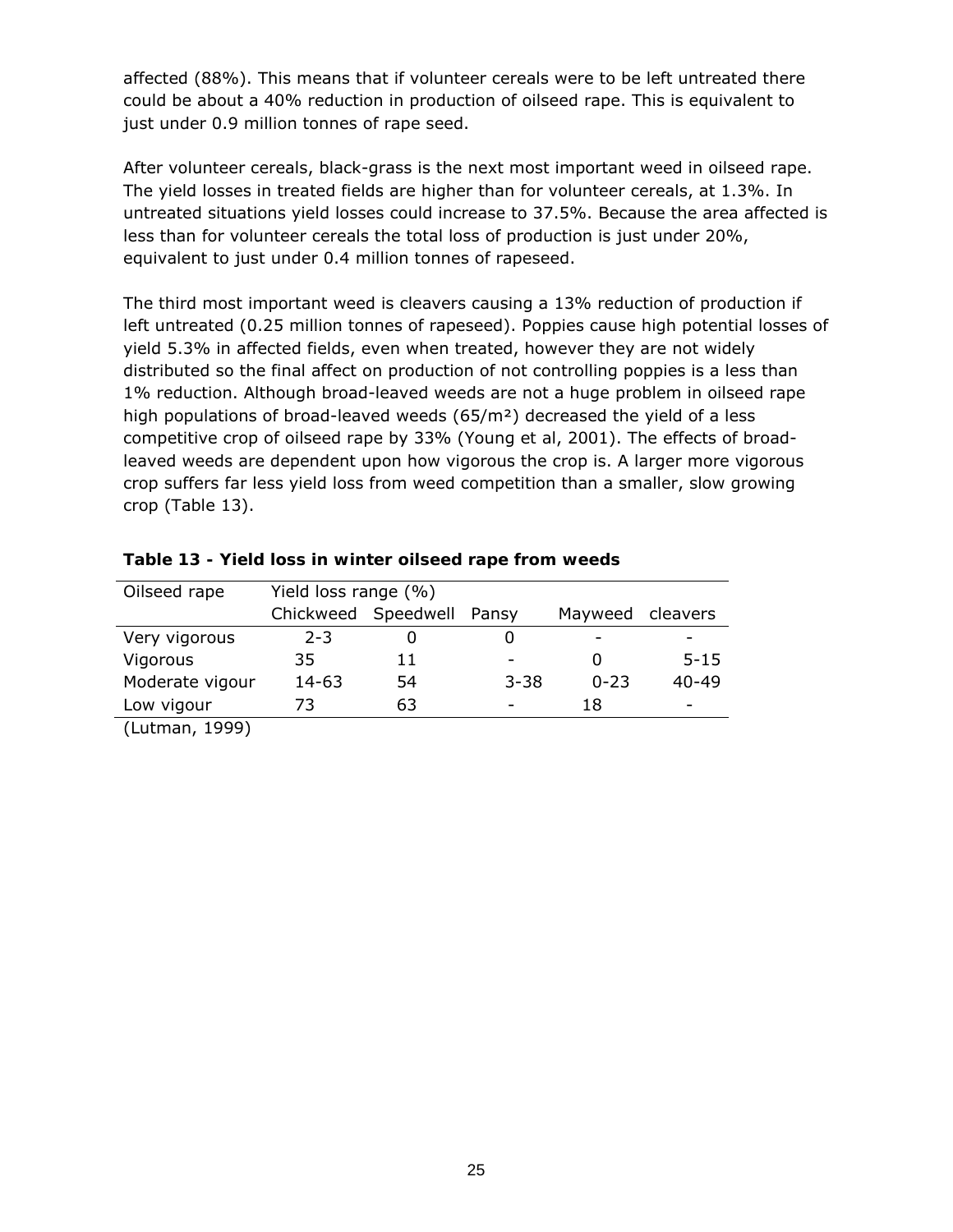|                        | Oilseed Rape (yield loss on affected area & total loss of production) |              |            |             |  |  |
|------------------------|-----------------------------------------------------------------------|--------------|------------|-------------|--|--|
| Weed                   | % area                                                                | % yield loss | Loss of    | % loss of   |  |  |
|                        | affected*                                                             | untreated    | production | production  |  |  |
|                        |                                                                       |              | untreated  | (untreated) |  |  |
|                        |                                                                       |              | (t)        |             |  |  |
|                        |                                                                       |              |            |             |  |  |
|                        |                                                                       |              |            |             |  |  |
| <b>Volunteer</b>       | 88%                                                                   | 45.0%        | 771,000    | 39.54%      |  |  |
| cereals                |                                                                       |              |            |             |  |  |
| <b>Black-grass</b>     | 40%                                                                   | 37.5%        | 389,000    | 19.95%      |  |  |
| <b>Cleavers</b>        | 46%                                                                   | 28.5%        | 255,000    | 13.08%      |  |  |
| <b>Annual Meadow</b>   | 80%                                                                   | 7.0%         | 109,000    | 5.59%       |  |  |
| Grass                  |                                                                       |              |            |             |  |  |
| Chickweed              | 98%                                                                   | 4.6%         | 88,000     | 4.51%       |  |  |
| <b>Wild Oats</b>       | 40%                                                                   | 10.0%        | 78,000     | 4.00%       |  |  |
| Charlock               | 34%                                                                   | 7.0%         | 47,000     | 2.41%       |  |  |
| Poppy                  | 23%                                                                   | $9.0\%$      | 40,000     | 2.05%       |  |  |
| <b>Field Speedwell</b> | 71%                                                                   | 2.4%         | 33,000     | 1.69%       |  |  |
|                        |                                                                       |              |            |             |  |  |
| <b>Red Dead Nettle</b> | 53%                                                                   | 2.1%         | 22,000     | 1.13%       |  |  |
|                        |                                                                       |              |            |             |  |  |
| Mayweed                | 81%                                                                   | 1.4%         | 21,000     | 1.08%       |  |  |
| <b>Shepherd Purse</b>  | 39%                                                                   | 2.8%         | 21,000     | 1.08%       |  |  |
|                        |                                                                       |              |            |             |  |  |
| <b>Field Pansy</b>     | 38%                                                                   | 1.8%         | 13,000     | 0.67%       |  |  |
| Ivy-leaved             | 25%                                                                   | 1.2%         | 6,000      | 0.31%       |  |  |
| Speedwell              |                                                                       |              |            |             |  |  |
| Geranium sp.           | 11%                                                                   | 1.6%         | 3,000      | 0.15%       |  |  |
| <b>Thistles</b>        | 5%                                                                    | $< 1\%$      | 974        | 0.05%       |  |  |
| (creeping)             |                                                                       |              |            |             |  |  |

## **Table 14 – Oilseed rape: Effects of weeds on production and yields untreated**

\* Whitehead R.& Wright HC.(1989)

| 5-10% loss of | $>10\%$ loss of |
|---------------|-----------------|
| production    | production      |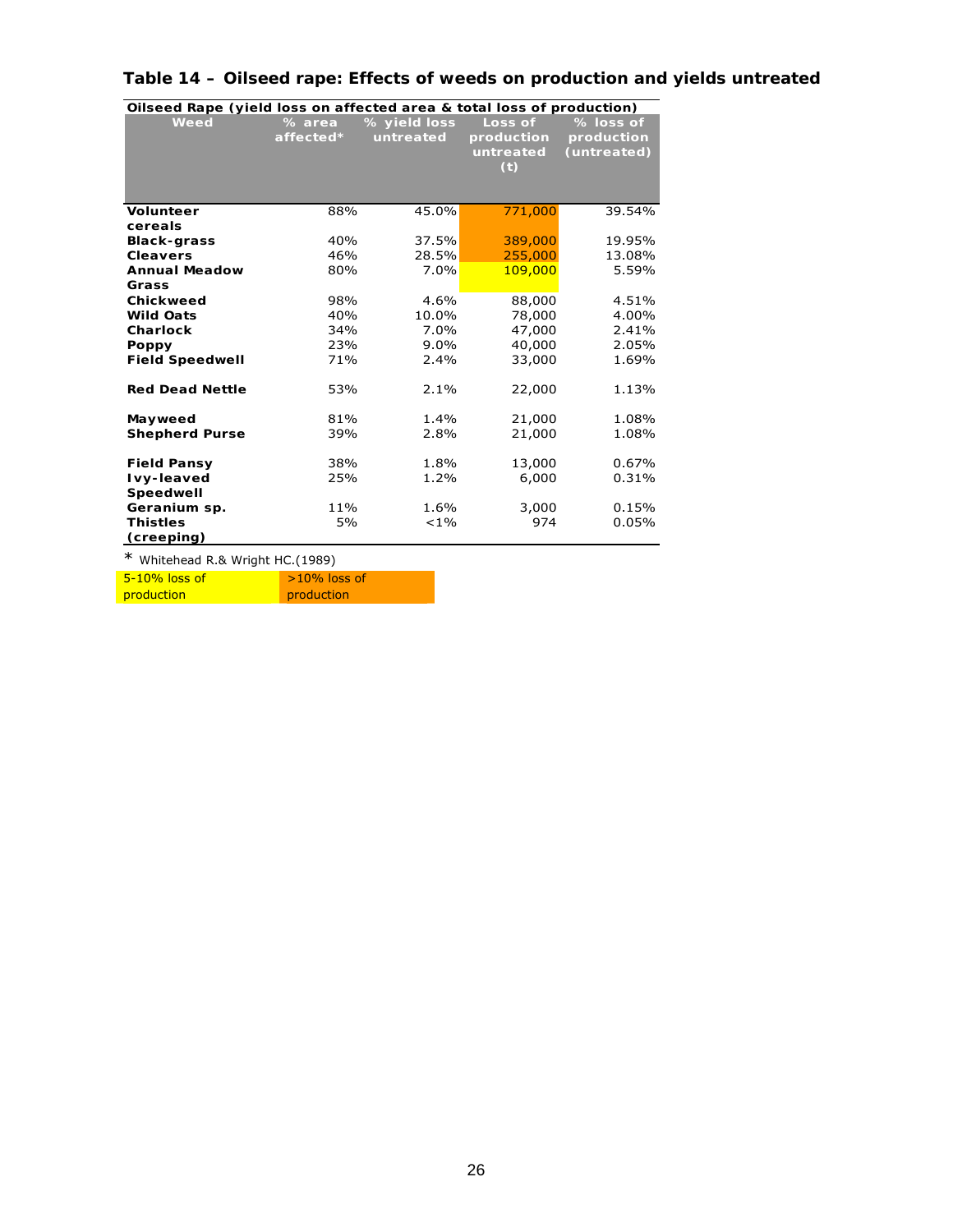#### **Table 15 – Oilseed rape: Effects of weeds on production and yields treated with currently available actives**

| Oilseed Rape (yield loss on affected area & total loss of production) |                    |           |              |             |              |
|-----------------------------------------------------------------------|--------------------|-----------|--------------|-------------|--------------|
| Weed                                                                  | <b>Baseline UK</b> | % area    | % yield loss | Loss of     | % loss of    |
|                                                                       | production         | affected* | with         | potential   | potential    |
|                                                                       | (t)                |           | currently    | production  | production   |
|                                                                       |                    |           | available    | business as | (business as |
|                                                                       |                    |           | treatments   | usual $(t)$ | usual)       |
| <b>Volunteer cereals</b>                                              | 1,950,000          | 88%       | $< 1\%$      | 4,000       | 0.21%        |
| <b>Black-grass</b>                                                    |                    | 40%       | 1.3%         | 10,000      | 0.51%        |
| <b>Cleavers</b>                                                       |                    | 46%       | $< 1\%$      | 4,000       | 0.21%        |
| <b>Annual Meadow</b>                                                  |                    | 80%       | $< 1\%$      | 2,000       | 0.10%        |
| Grass                                                                 |                    |           |              |             |              |
| Chickweed                                                             |                    | 98%       | $< 1\%$      | 17,000      | 0.87%        |
| <b>Wild Oats</b>                                                      |                    | 40%       | $< 1\%$      | 2,000       | 0.10%        |
| Charlock                                                              |                    | 34%       | $< 1\%$      | 3,000       | 0.15%        |
| Poppy                                                                 |                    | 23%       | 5.3%         | 3,000       | 0.15%        |
| <b>Field Speedwell</b>                                                |                    | 71%       | $< 1\%$      | 0           | $0.00\%$     |
| <b>Red Dead Nettle</b>                                                |                    | 53%       | $< 1\%$      | 310         | 0.02%        |
| Mayweed                                                               |                    | 81%       | $< 1\%$      | 2,000       | 0.10%        |
| <b>Shepherd Purse</b>                                                 |                    | 39%       | $< 1\%$      | 460         | 0.02%        |
| <b>Field Pansy</b>                                                    |                    | 38%       | $< 1\%$      | 1,000       | 0.05%        |
| Ivy-leaved<br>Speedwell                                               |                    | 25%       | $< 1\%$      | 150         | 0.01%        |
| Geranium sp.                                                          |                    | 11%       | $< 1\%$      | 1,000       | 0.05%        |
| Thistles (creeping)                                                   |                    | 5%        | $< 1\%$      | 1,000       | 0.05%        |

\* Whitehead R & Wright HC (1989)

#### **4.3. Pests**

In general there is little if any data on the average national yield loss of crops due to pest. There have been a number of surveys of pest incidence in a range of crops throughout the UK. The Central Science Laboratory hold data bases of such information and various agrochemical companies have conducted pest surveys as part of product stewardship. However, these data are usually used to predict the risk of pest attack and yield data is rarely if ever collected. The only estimates of yield loss come from trial data, particularly where untreated control plots are included. However this is an unreliable estimate of the effect of particular pests as in order to demonstrate the differences between treatments trial sites will be chosen at which there are high numbers of pests. As pest numbers will vary significantly between the years, data from trials in only one year cannot be used to represent the average potential yields loss.

In the absence of reliable data on the impacts of pests on crop yield and alternative approach was used. In general this involved collating expert opinion from a number of sources. Firstly pests were ranked in terms of their perceived importance on crop yield. The ranking was determined using anecdotal evidence from the industry, including fellow entomologists, agronomists, farmers and the agricultural press. For example in winter wheat the greatest risk of yield loss was considered to come from slugs and aphids as these pests are probably the most widespread across the UK.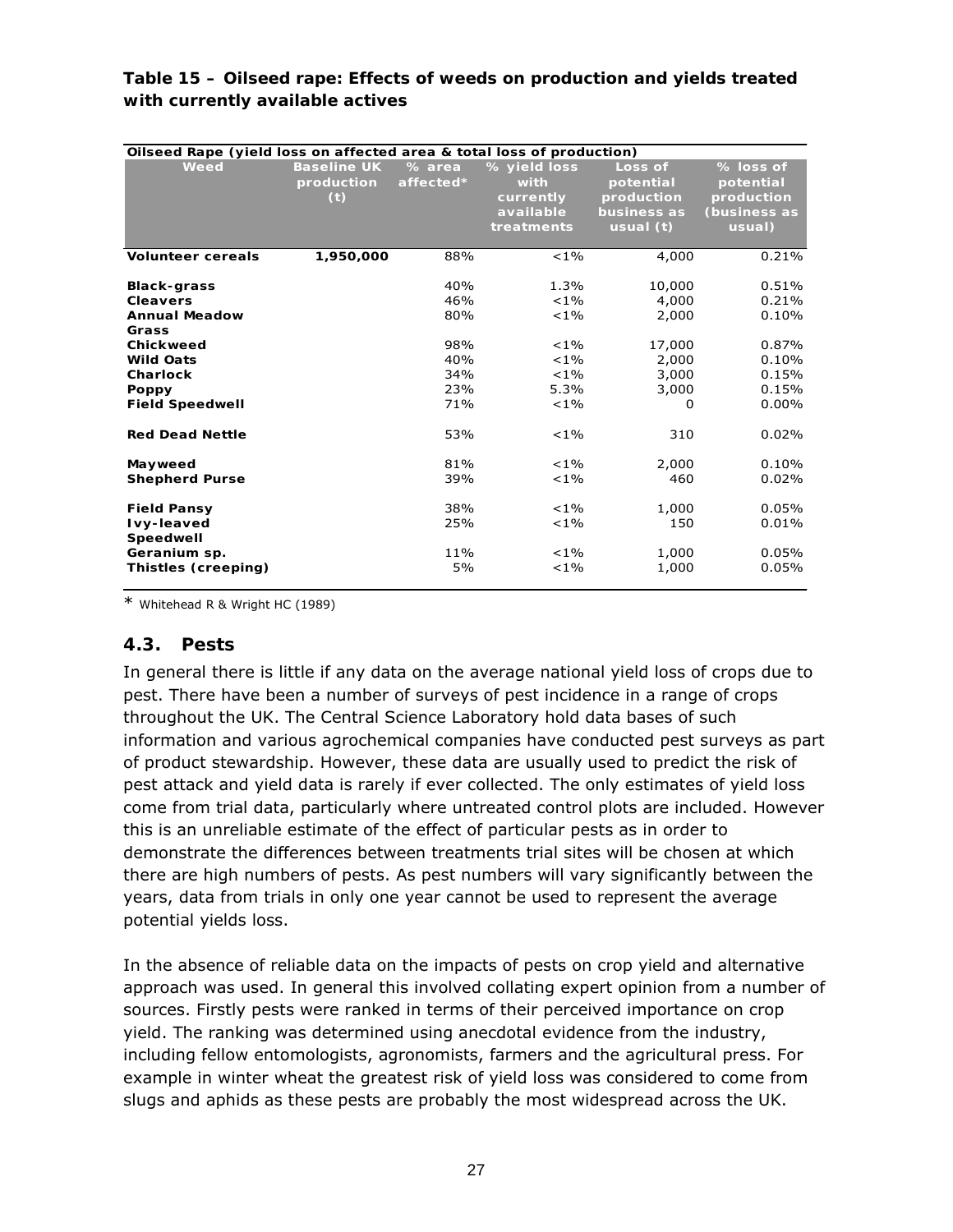Although slugs can potentially destroy sufficient plants to justify re-drilling, the average yield loss is significantly less than this. On the basis that an average yield loss of 10% on the annual wheat crop due to a pest would be unlikely, individual pests were ascribed a yield loss value relative to their perceived ranking. Not surprisingly these estimates were significantly less than have been measured in trials.

## **4.3.1. Winter wheat**

With currently available treatments, yield losses from pest attacks in winter wheat are usually very low. The most widespread threat comes from aphid transmission of BYDV, with 82% of the crop area treated with either seed treatment, foliar sprays or both depending on the drilling date. It is difficult to provide accurate figures due to the existence of various isolates and their fluctuating incidence. In wheat losses in the range of 30-60% have been estimated in winter wheat (Bassett, 1985). In most years, with good timing of sprays this will reduce yield average yield losses to around 1% (Table 17). If crops were not treated this yield loss could be as much as 8% or 0.64t/ha (Table 16), but could be much higher in seasons with a mild autumn and continued secondary transfer. The southern parts of the UK are also likely to be more severely affected due to earlier sowing dates and milder temperatures.

Around 20-25% of the wheat crop area is treated for slugs every year. Slugs can cause significant damage to establishing crops, with the worst cases requiring redrilling. Yield losses from slug activity can range from 100% where the crop has to be re-drilled, to just a small amount of damage. On average affected crops would lose 5% of their yield if left untreated. Treatment typically involves the application of metaldehyde slug pellets, using a small broadcast spreader, to the surface of emerging crops.

For summer aphids a 20% yield loss has been suggested for a threshold aphid population (2/3 ears infested) (Gratwick, 1992). However, this level of loss would not be expected every year, across the whole crop, so yield losses closer to 2% in affected crops are more likely.

Cereal cyst nematodes are rarely reported as a pest species today. Estimate of yield loss is 375-875 kg/ha (Empson & Gair, 1982). This represents a range of 5%-11% of a 8.25t/ha crop.

Frit fly yield loss estimates were calculated from trials conducted by French *et al*., 1988. Results suggest a 10% increase in yield as a result of application of Dursban.

Following the outbreak of orange wheat blossom midge (OWBM) in 1993 it was estimated that there was a 4% yield reduction in the national wheat yield. Some crops suffered up to 10% loss. (Ref internal ADAS Information Notes February 1994). This level of outbreak is not an annual occurrence; therefore the estimated yield loss to OWBM has been reduced to 2% untreated.

In trials the average yield response to control of wheat bulb fly was 31% (Young & Ellis, 1995).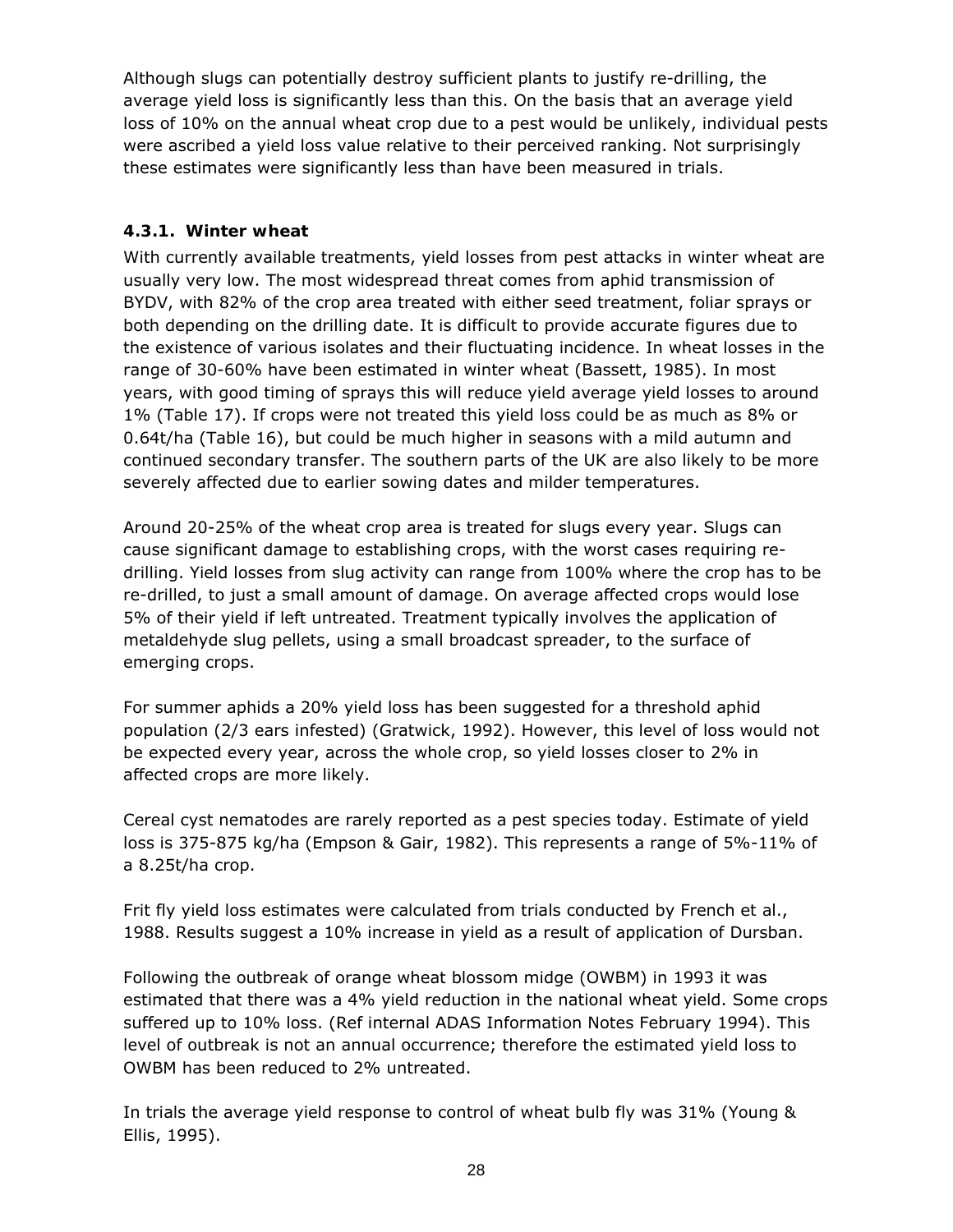Heavy infestations of wireworms can lead to a yield loss of 0.6t/ha or 7% of a 8.25t/ha crop.

There is little experimental data on the effects of slugs or leatherjackets on crop yields. Thrips and cutworms are not important pests of winter wheat.

| Wheat (yield loss on affected area & total loss of production |                    |                 |                                |                       |
|---------------------------------------------------------------|--------------------|-----------------|--------------------------------|-----------------------|
| Pest                                                          | % area<br>affected | % yield<br>loss | Loss of                        | % loss of             |
|                                                               |                    |                 |                                | production production |
|                                                               |                    |                 | untreated untreated (untreated |                       |
|                                                               |                    |                 | (t)                            |                       |
|                                                               |                    |                 |                                |                       |
|                                                               |                    |                 |                                |                       |
|                                                               | 82%                |                 |                                |                       |
| Aphids autumn                                                 |                    | 2.00%           | 280,000                        | 1.6%                  |
| <b>BYDV</b>                                                   |                    |                 |                                |                       |
| <b>Slugs</b>                                                  | 22%                | 5.00%           | 188,000                        | 1.1%                  |
| <b>Orange Wheat</b>                                           | 18%                | 2.00%           | 62,000                         | $< 1\%$               |
| <b>Blossom Midge</b>                                          |                    |                 |                                |                       |
| <b>Wheat Bulb Fly</b>                                         | 3%                 | 3.00%           | 15,000                         | $< 1\%$               |
| <b>Aphids Summer</b>                                          | $1\%$              | 2.00%           | 3,000                          | $< 1\%$               |
| Gout fly                                                      | $1\%$              | $0.50\%$        | 900                            | $< 1\%$               |
| Leatherjackets                                                | $1\%$              | $0.50\%$        | 900                            | $< 1\%$               |
| <b>Frit Fly</b>                                               | 1%                 | $0.50\%$        | 400                            | $< 1\%$               |
| Cereal cyst                                                   | 0%                 | $0.00\%$        | O                              | $< 1\%$               |
| Eelworm                                                       |                    |                 |                                |                       |

#### **Table 17 – Wheat: Effects of pests on production and yields with currently available actives**

| <u>WITE AT TVIETU TUSS UIT ATTECIEU ATEA &amp; TUTAT TUSS UI PI UUUCTIUIT</u> |          |                      |           |           |            |
|-------------------------------------------------------------------------------|----------|----------------------|-----------|-----------|------------|
| Pest                                                                          | % area   | <b>Baseline</b>      | % yield   | Loss of   | % loss of  |
|                                                                               | affected | <b>UK</b>            | loss with | potential | potential  |
|                                                                               |          | production currently |           | productio | productio  |
|                                                                               |          | (t)                  | available | n         | n          |
|                                                                               |          |                      | treatmen  | business  | (business) |
|                                                                               |          |                      | ts.       | as usual  | as usual)  |
|                                                                               |          |                      |           | Œ         |            |
| Aphids autumn                                                                 | 82%      | 17,000,000           | 1.00%     | 140,000   | $< 1\%$    |
| <b>BYDV</b>                                                                   |          |                      |           |           |            |
| Slugs                                                                         | 22%      |                      | 0.50%     | 19,000    | ${<}1\%$   |
| <b>Orange Wheat</b>                                                           | 18%      |                      | 0.50%     | 15,000    | ${<}1\%$   |
| <b>Blossom Midge</b>                                                          |          |                      |           |           |            |
| <b>Wheat Bulb Fly</b>                                                         | 3%       |                      | 1.00%     | 5,000     | $< 1\%$    |
| <b>Aphids Summer</b>                                                          | $1\%$    |                      | 0.50%     | 1,000     | $< 1\%$    |
| Leatherjackets                                                                | $1\%$    |                      | 0.10%     | 170       | $< 1\%$    |
| Gout fly                                                                      | 1%       |                      | $0.10\%$  | 170       | $< 1\%$    |
| <b>Frit Fly</b>                                                               | $1\%$    |                      | 0.10%     | 90        | $< 1\%$    |
| Cereal cyst                                                                   | 0%       |                      | $0.00\%$  | 0         | $< 1\%$    |
| Eelworm                                                                       |          |                      |           |           |            |

| Wheat (yield loss on affected area & total loss of production) |
|----------------------------------------------------------------|
|----------------------------------------------------------------|

#### **4.3.2. Winter barley**

As with wheat the most important pest on winter barley is aphids with 81% of the winter barley area affected. Plumb *et al*., (Internal Rothamsted Publication) suggest autumn sown barley can lose 50% of yield as a result of BYDV caused by aphid feeding. This is however a worst case scenario and it is estimated that without treatment aphids could result in a 2% yields loss on the affected area, leading to a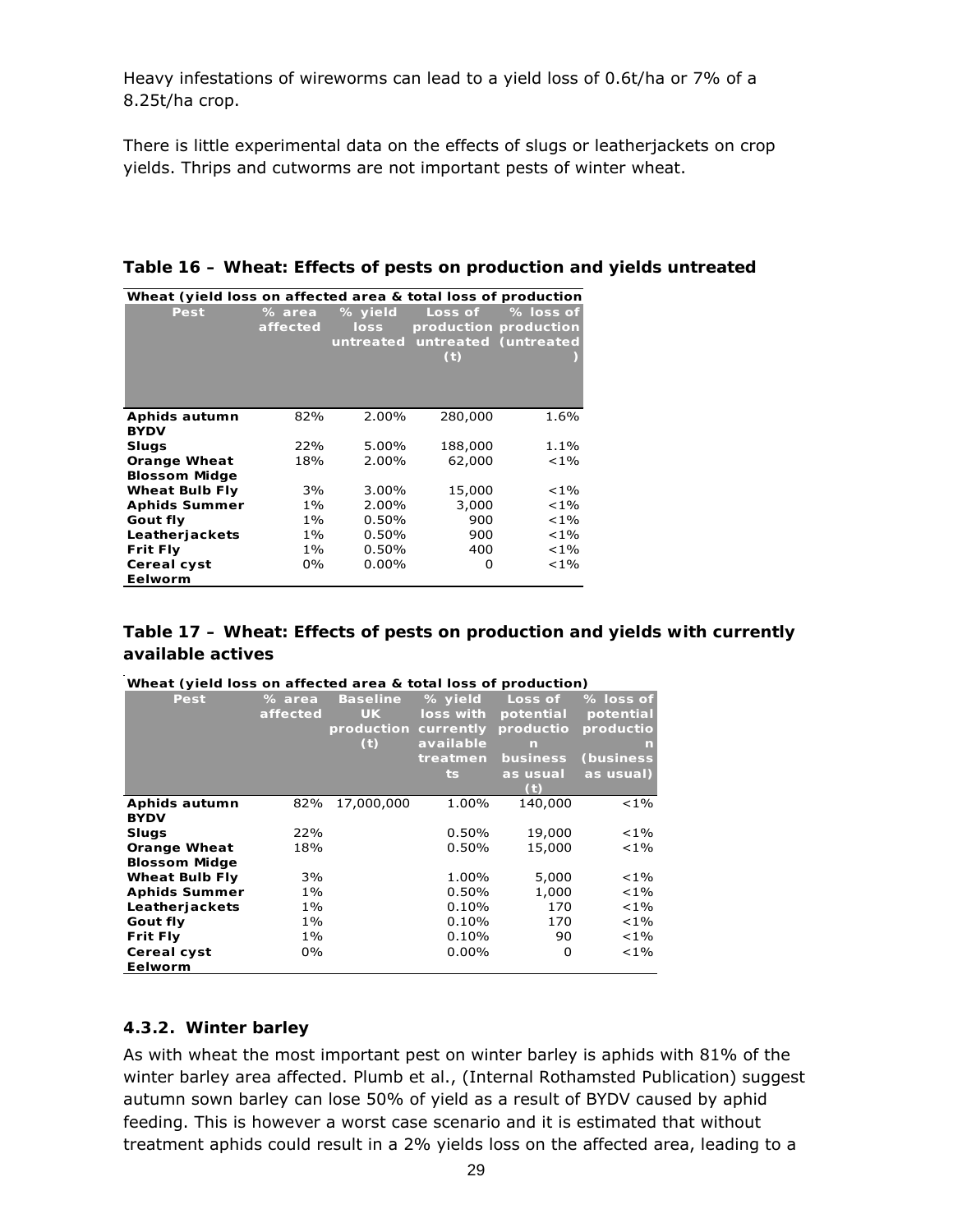1.6% reduction in production (Table 18). However, the currently available foliar treatments and seed treatments provide reasonable control with just a 0.8% reduction in potential production from aphids (Table 19).

**Table 18 - Winter barley: Effects of pests on production and yields untreated** 

| Winter Barley (yield loss on affected area & total loss of pro |          |             |                                |                       |
|----------------------------------------------------------------|----------|-------------|--------------------------------|-----------------------|
| Pest                                                           | % area   | % yield     | Loss of                        | % loss of             |
|                                                                | affected | <b>loss</b> |                                | production production |
|                                                                |          |             | untreated untreated (untreated |                       |
|                                                                |          |             | (t)                            |                       |
|                                                                |          |             |                                |                       |
|                                                                |          |             |                                |                       |
|                                                                |          |             |                                |                       |
| <b>Aphids</b>                                                  | 81%      | 2.00%       | 39,000                         | 1.6%                  |
| <b>Slugs</b>                                                   | 22%      | 2.00%       | 11,000                         | $< 1\%$               |
| <b>Frit Fly</b>                                                | $1\%$    | 1.00%       | 120                            | $< 1\%$               |
| <b>Gout Fly</b>                                                | $1\%$    | 1.00%       | 120                            | $< 1\%$               |
| Leather jackets                                                | 1%       | 1.00%       | 120                            | $< 1\%$               |

| Table 19 - Winter barley: Effects of pests on production and yields treated |
|-----------------------------------------------------------------------------|
| with currently available actives                                            |

| Winter Barley (yield loss on affected area & total loss of production) |                    |                              |                      |                      |                        |
|------------------------------------------------------------------------|--------------------|------------------------------|----------------------|----------------------|------------------------|
| Pest                                                                   | % area<br>affected | <b>Baseline</b><br><b>UK</b> | % yield<br>loss with | Loss of<br>potential | % loss of<br>potential |
|                                                                        |                    | production currently         |                      | productio            | productio              |
|                                                                        |                    | (t)                          | available            | n                    | n                      |
|                                                                        |                    |                              | treatmen             | business             | <b>(business)</b>      |
|                                                                        |                    |                              | ts.                  | as usual             | as usual)              |
|                                                                        |                    |                              |                      |                      |                        |
| <b>Aphids</b>                                                          | 81%                | 2,420,000                    | 1.00%                | 20,000               | $< 1\%$                |
| <b>Slugs</b>                                                           | 22%                |                              | 0.50%                | 3,000                | $< 1\%$                |
| <b>Frit Fly</b>                                                        | $1\%$              |                              | 0.10%                | 10                   | $< 1\%$                |
| <b>Gout Fly</b>                                                        | $1\%$              |                              | 0.10%                | 10                   | $< 1\%$                |
| Leather jackets                                                        | 1%                 |                              | 0.10%                | 10                   | $< 1\%$                |

### **4.3.3. Spring barley**

Due to the timing of drilling spring barley is less at risk from pest species than winter barley, generally only small areas are affected by pest species (Table 20) those areas that are affected generally only suffer low levels of yields loss, even when untreated <1% of production is lost to each of the important pest species. Spring crops are rarely treated against BYDV as aphid migration continues right through the spring and summer. To prevent any virus transmission would require regular and frequent aphicide sprays which would be uneconomic and environmentally damaging.

 Where treatment of pests is required the level of control is good, with minimal losses (Table 21).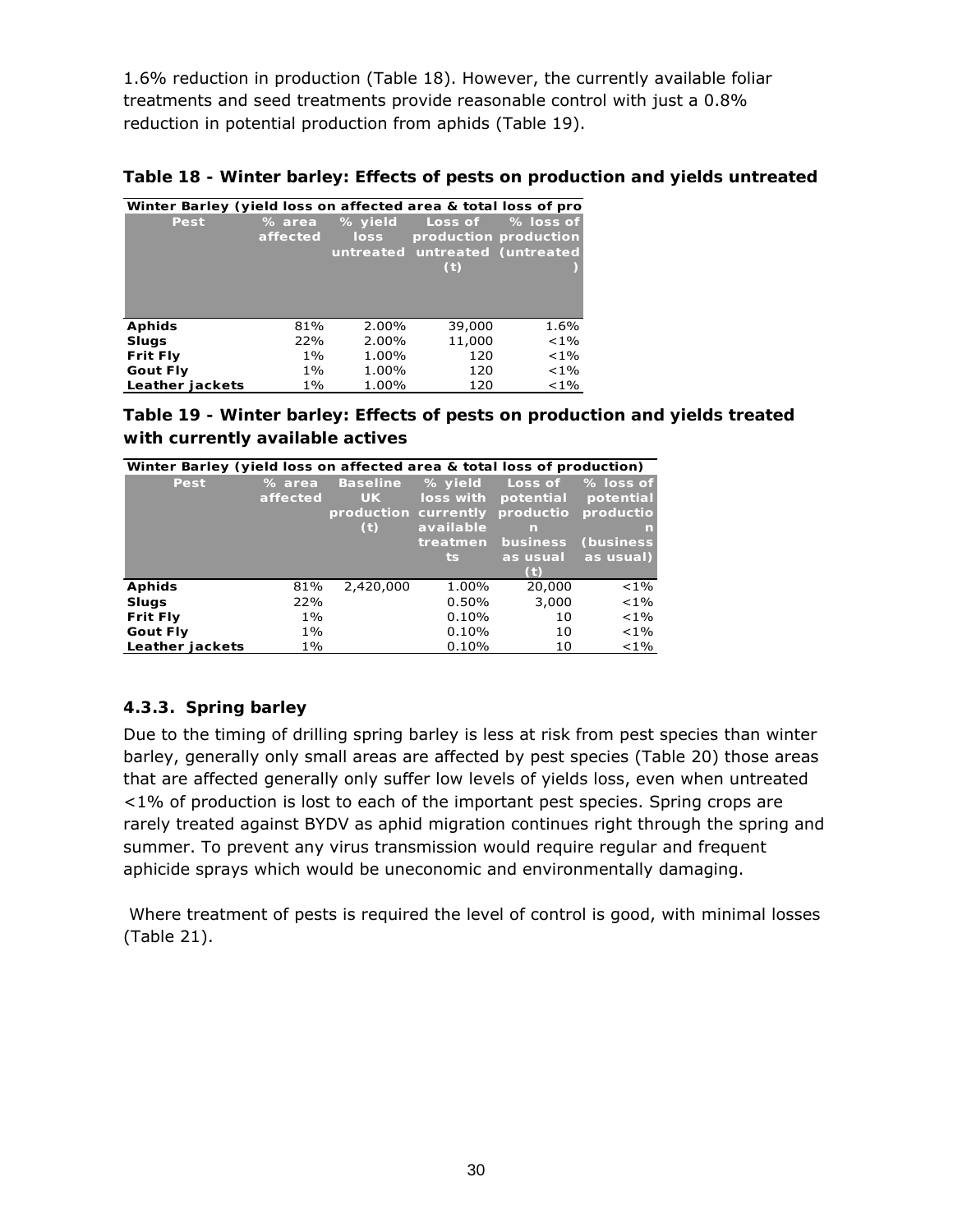**Table 20 – Spring barley: Effects of pests on production and yields untreated** 

| <b>Spring Barley</b> |                    |                                     |                |                                                            |
|----------------------|--------------------|-------------------------------------|----------------|------------------------------------------------------------|
| Pest                 | % area<br>affected | % yield<br><b>loss</b><br>untreated | Loss of<br>(t) | % loss of<br>production production<br>untreated (untreated |
| <b>Aphids</b>        | 11%                | 1.00%                               | 3,520          | $< 1\%$                                                    |
| Leather jackets      | 2%                 | 0.50%                               | 320            | $< 1\%$                                                    |
| <b>Slugs</b>         | 2%                 | 0.50%                               | 320            | $< 1\%$                                                    |
| <b>Gout Fly</b>      | 1%                 | 1.00%                               | 160            | $< 1\%$                                                    |
| <b>Frit Fly</b>      | 1%                 | 0.50%                               | 80             | $< 1\%$                                                    |

| Table 21 – Spring barley: Effects of pests on production and yields treated |
|-----------------------------------------------------------------------------|
| with currently available actives                                            |

| <b>Spring Barley</b> |                    |                                                             |                                                      |                                                                          |                                                                    |
|----------------------|--------------------|-------------------------------------------------------------|------------------------------------------------------|--------------------------------------------------------------------------|--------------------------------------------------------------------|
| Pest                 | % area<br>affected | <b>Baseline</b><br><b>UK</b><br>production currently<br>(t) | % yield<br>loss with<br>available<br>treatmen<br>ts. | Loss of<br>potential<br>productio<br>m<br>business<br>as u <u>sual</u> ' | % loss of<br>potential<br>productio<br>n<br>(business<br>as usual) |
| <b>Aphids</b>        | 11%                | 3,200,000                                                   | 0.10%                                                | 350                                                                      | $< 1\%$                                                            |
| Leather jackets      | 2%                 |                                                             | 0.10%                                                | 60                                                                       | $< 1\%$                                                            |
| <b>Slugs</b>         | 2%                 |                                                             | 0.10%                                                | 60                                                                       | $< 1\%$                                                            |
| <b>Gout Fly</b>      | $1\%$              |                                                             | 0.10%                                                | 20                                                                       | $< 1\%$                                                            |
| <b>Frit Fly</b>      | $1\%$              |                                                             | 0.10%                                                | 20                                                                       | $< 1\%$                                                            |

#### **4.3.4. Winter oats**

Pests in oats are of limited importance. The majority of pests are only found on 1-2% of crops (Table 22) and even if left untreated the loss of production is typically less than 1%. Of the pest species that affect oats Aphids are the most widespread (54% of crops) and can potentially cause the greatest yield losses. If left untreated average yield losses are about 2%, although this may be higher on specifically affected crops. Despite currently available treatments aphids cause a slight loss of potential yield, but the reduction in production is less than 1% (Table 23).

Incidence of damage from stem nematodes has declined due to the introduction of resistant varieties.

Heavy infestations of wireworms can lead to a yield loss of 0.6t/ha or 9% of a 6.5t/ha crop.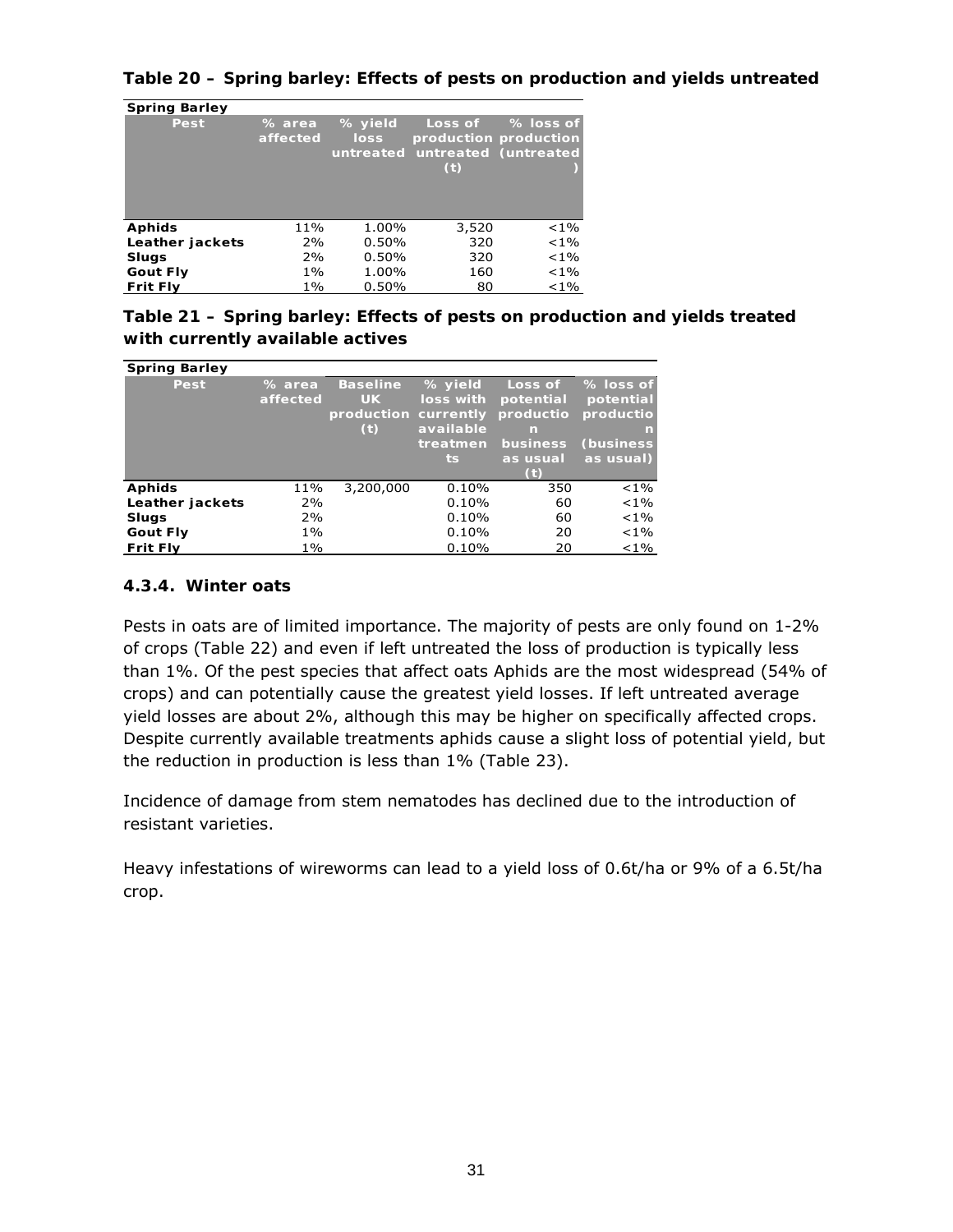| Table 22 – Oats: Effects of pests on production and yields untreated |  |
|----------------------------------------------------------------------|--|
|----------------------------------------------------------------------|--|

| Oats (yield loss on affected area & total loss of production) |          |         |                                |                       |  |  |  |  |  |
|---------------------------------------------------------------|----------|---------|--------------------------------|-----------------------|--|--|--|--|--|
| Pest                                                          | % area   | % yield | Loss of                        | % loss of             |  |  |  |  |  |
|                                                               | affected | loss    |                                | production production |  |  |  |  |  |
|                                                               |          |         | untreated untreated (untreated |                       |  |  |  |  |  |
|                                                               |          |         | (t)                            |                       |  |  |  |  |  |
|                                                               |          |         |                                |                       |  |  |  |  |  |
|                                                               |          |         |                                |                       |  |  |  |  |  |
|                                                               |          |         |                                |                       |  |  |  |  |  |
| <b>Aphids</b>                                                 | 54%      | 2.00%   | 9,140                          | 1.1%                  |  |  |  |  |  |
| Slugs                                                         | 2%       | 0.50%   | 85                             | $< 1\%$               |  |  |  |  |  |
| <b>Frit Fly</b>                                               | $1\%$    | 0.50%   | 20                             | $< 1\%$               |  |  |  |  |  |
| Leather jackets                                               | $1\%$    | 0.50%   | 20                             | $< 1\%$               |  |  |  |  |  |
| Wireworm                                                      | $1\%$    | 0.50%   | 20                             | $< 1\%$               |  |  |  |  |  |
| Nematodes -                                                   | $0\%$    | 0.50%   | 0                              | $< 1\%$               |  |  |  |  |  |
| stem                                                          |          |         |                                |                       |  |  |  |  |  |

# **Oats (yield loss on affected area & total loss of production)**

### **Table 23 – Oats: Effects of pests on production and yields treated with currently available actives**

| Oats (yield loss on affected area & total loss of production) |          |                      |           |           |                   |  |  |  |
|---------------------------------------------------------------|----------|----------------------|-----------|-----------|-------------------|--|--|--|
| Pest                                                          | % area   | <b>Baseline</b>      | % yield   | Loss of   | % loss of         |  |  |  |
|                                                               | affected | <b>UK</b>            | loss with | potential | potential         |  |  |  |
|                                                               |          | production currently |           | productio | productio         |  |  |  |
|                                                               |          | (t)                  | available | n         | m                 |  |  |  |
|                                                               |          |                      | treatmen  | business  | <b>(business)</b> |  |  |  |
|                                                               |          |                      | ts.       | as usual  | as usual)         |  |  |  |
|                                                               |          |                      |           |           |                   |  |  |  |
| <b>Aphids</b>                                                 | 54%      | 850,000              | 0.50%     | 2,000     | $< 1\%$           |  |  |  |
| <b>Slugs</b>                                                  | 2%       |                      | 0.10%     | 17        | $< 1\%$           |  |  |  |
| <b>Frit Fly</b>                                               | 1%       |                      | 0.10%     | 4         | $< 1\%$           |  |  |  |
| Leather jackets                                               | $1\%$    |                      | 0.10%     | 4         | $< 1\%$           |  |  |  |
| Wireworm                                                      | 1%       |                      | 0.10%     | 4         | $< 1\%$           |  |  |  |
| Nematodes -                                                   | $0\%$    |                      | $0.00\%$  | 0         | $< 1\%$           |  |  |  |
| stem                                                          |          |                      |           |           |                   |  |  |  |

### **4.3.5. Winter oilseed rape**

Unlike cereal crops pests have a much greater effect upon oilseed rape crops. The common pests are widespread with cabbage stem flea beetle affecting 67% of crops, slugs 59%, aphids 45% and pollen beetle 40% (Table 24). The highest untreated yield losses come from slugs, which could cause a 2.4% reduction in production if fields were left untreated. Aphids carrying turnip yellows can cause yields to be decreased by 26% (Stevens *et al*., 2008), although a 3% yield loss across all affected crops is more likely. This would cause a 1.3% reduction in production. The other pests are likely cause less than 1% reduction in production. With current levels of insecticide treatments it is possible to gain reasonably good control of all these pests with typical losses of production of less than 1% under current practice (Table 25).

Yield responses, to treatments for summer aphids, in spring crops ranged from 3-46% and in winter crops from 0.3-11% (Ellis, *et al*., 1999). A yield loss of 6% was chosen due to the very small area of spring rape grown in the UK, however only a very small area of the crop is affected by this pest so the impact on production is relatively small.

Cabbage root fly is not considered to be a major pest of oilseed rape. Seed weevil rarely exceeds current thresholds. Feeding and egg laying punctures can provide and entry point for brassica pod midge.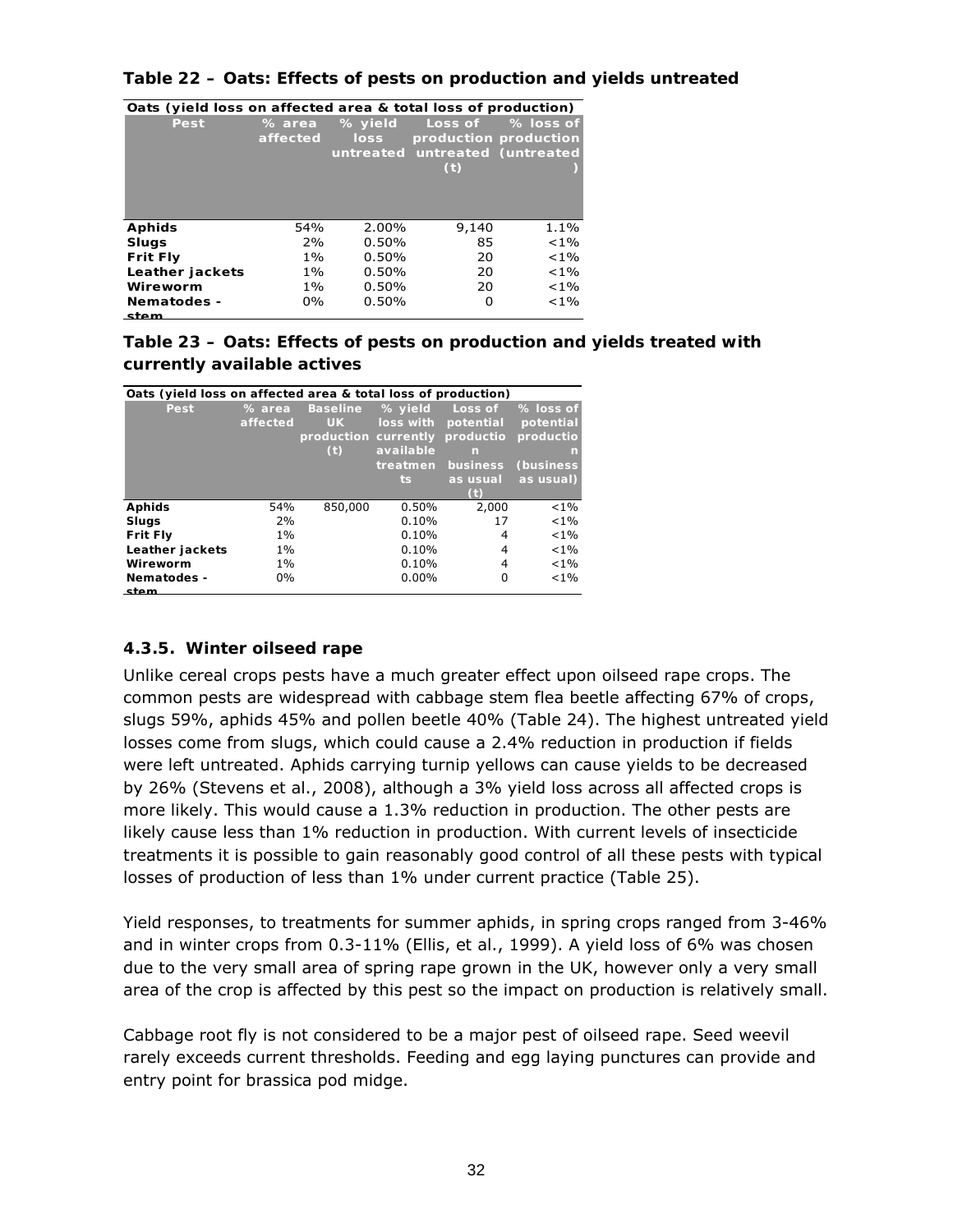#### **Table 24 – Oilseed rape: Effects of pests on production and yields untreated**

| Onseed Rape (yield loss on arrected area & total loss or proc |                                              |          |                                                  |                                    |
|---------------------------------------------------------------|----------------------------------------------|----------|--------------------------------------------------|------------------------------------|
| Pest                                                          | % yield<br>% area<br>affected<br><b>loss</b> |          | Loss of<br>untreated untreated (untreated<br>(t) | % loss of<br>production production |
| Cabbage stem                                                  | 67%                                          | 1.00%    | 13,000                                           | $< 1\%$                            |
| flea beetle                                                   |                                              |          |                                                  |                                    |
| Slugs                                                         | 59%                                          | 4.00%    | 46,000                                           | 2.4%                               |
| Aphids & turnip                                               | 45%                                          | 3.00%    | 26,000                                           | 1.3%                               |
| vellows                                                       |                                              |          |                                                  |                                    |
| Pollen beetle                                                 | 40%                                          | 0.50%    | 4,000                                            | $< 1\%$                            |
| Seed weevil                                                   | 20%                                          | 0.50%    | 2,000                                            | $< 1\%$                            |
| <b>Aphid direct</b>                                           | 1%                                           | $6.00\%$ | 1,170                                            | $< 1\%$                            |
| feeding                                                       |                                              |          |                                                  |                                    |
| Brassica pod                                                  | 1%                                           | 0.50%    | 100                                              | $< 1\%$                            |
| midge                                                         |                                              |          |                                                  |                                    |

**Oilseed Rape (yield loss on affected area & total loss of prod**

### **Table 25 – Oilseed rape: Effects of pests on production and yields treated with currently available actives**

| Oilseed Rape (yield loss on affected area & total loss of production) |          |                      |           |                 |                   |
|-----------------------------------------------------------------------|----------|----------------------|-----------|-----------------|-------------------|
| Pest                                                                  | % area   | <b>Baseline</b>      | % yield   | Loss of         | % loss of         |
|                                                                       | affected | <b>UK</b>            | loss with | potential       | potential         |
|                                                                       |          | production currently |           | productio       | productio         |
|                                                                       |          | (t)                  | available | n               | n                 |
|                                                                       |          |                      | treatmen  | <b>business</b> | <b>(business)</b> |
|                                                                       |          |                      | ts.       | as usual        | as usual)         |
|                                                                       |          |                      |           | (t)             |                   |
| Cabbage stem                                                          | 67%      | 1,950,000            | 0.50%     | 7,000           | $< 1\%$           |
| flea beetle                                                           |          |                      |           |                 |                   |
| <b>Slugs</b>                                                          | 59%      |                      | $0.50\%$  | 6,000           | ${<}1\%$          |
| Aphids & turnip                                                       | 45%      |                      | 0.50%     | 4,000           | $< 1\%$           |
| vellows                                                               |          |                      |           |                 |                   |
| Pollen beetle                                                         | 40%      |                      | 0.10%     | 0               | $< 1\%$           |
| Seed weevil                                                           | 20%      |                      | 0.10%     | 0               | ${<}1\%$          |
| <b>Aphid direct</b>                                                   | 1%       |                      | 0.10%     | 0               | ${<}1\%$          |
| feeding                                                               |          |                      |           |                 |                   |
| Brassica pod                                                          | 1%       |                      | 0.10%     | 0               | ${<}1\%$          |
| midge                                                                 |          |                      |           |                 |                   |

# **4.4. Diseases**

Disease distribution is more difficult to quantify as the disease has the potential to move and spread rapidly. There are large variations in the severity of diseases from year to year, in different areas (at regional and sub-regional scales) and in different varieties. There are some diseases that are more likely to occur in certain areas, light leaf spot of oilseed rape is more common in the north and Scotland than in Southern regions, but it is widely distributed and can still cause problems in southern fields. Most diseases have the potential to occur anywhere in the country and several diseases affect each individual crop.

Disease spread and severity is also affected by the weather and other environmental and agronomic conditions. This means that for the purpose of this study average severity has been used, assuming that there will continue to be seasonal and regional variation and that varieties used will vary in their disease susceptibility. In some years the level of disease pressure could be high leading to large yield losses from one or two diseases, whilst in other years disease pressure could be reduced leading to small yield losses. This seasonal variation would apply to rust diseases in cereals.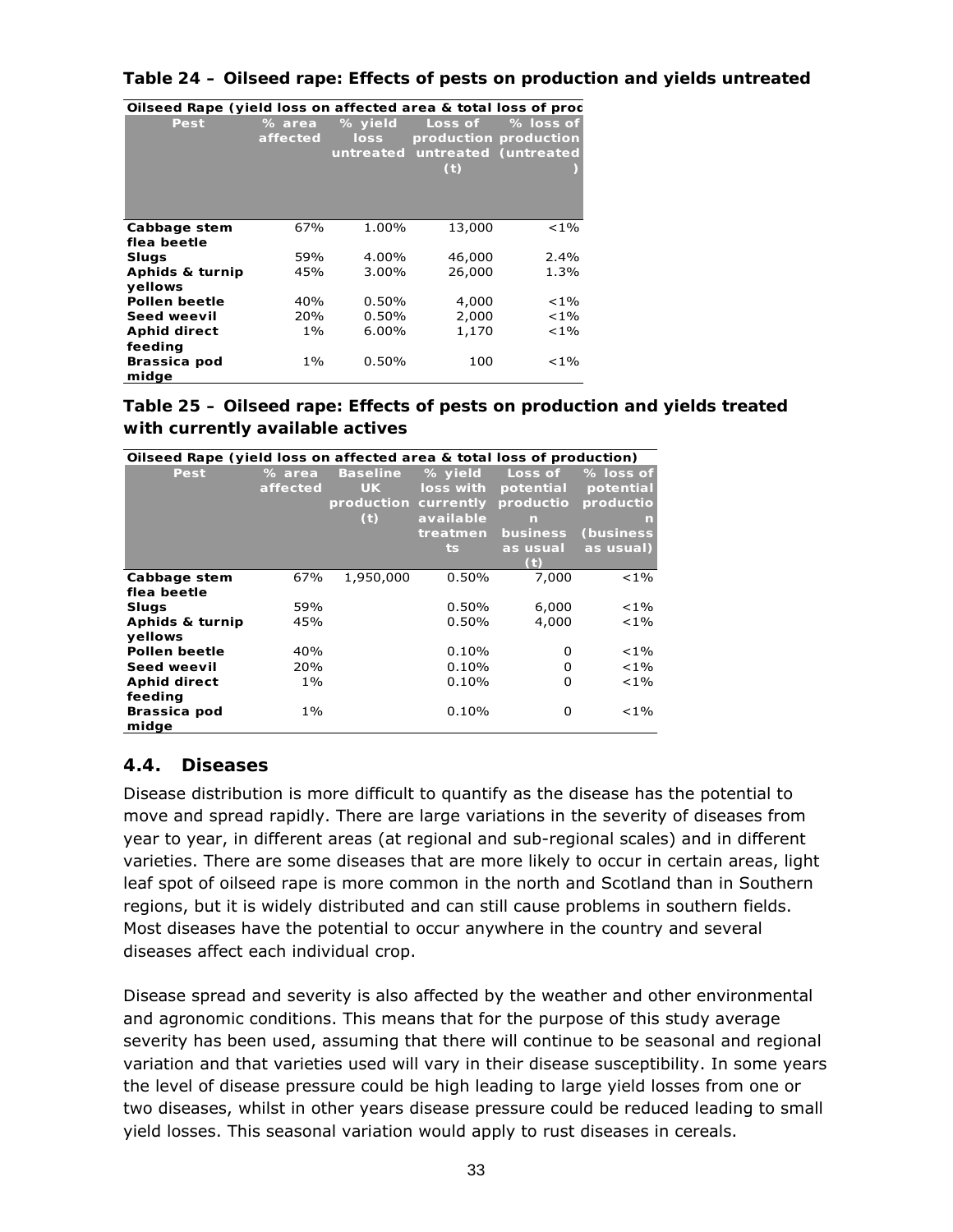### **4.4.1. Wheat**

Wheat diseases losses were estimated at 3.6% by Hardwick *et al*., 2000, which was slightly lower than the 5.3% in the 1970's when fungicide use was more limited. Losses are subject to seasonal variation and this is shown in Hardwick *et al*., 2001. More recently in 2007, brown rust and fusarium ear diseases have been more severe than during the 1990's and may reflect larger variation in weather associated with climate change. New legislation in 2007 requires farmers to assess the mycotoxin risk and have samples analysed prior to sale. EU mycotoxin limits now have an economic impact on some farms where grain cannot be sold and has created more interest in fungicide applications to the ear.

Losses in fungicide experiments provide good evidence for the damage caused by diseases. In a series of Defra-funded experiments done by ADAS and CSL, four wheat cultivars Apollo, Hereward, Riband and Slejpner were grown with and without a full fungicide programme in harvest years 1994-1997 on a total of 42 sites in England. Average % losses were 13 % on Haven, 14% on Apollo, 19% on Riband and 25% on Slejpner. Actual losses ranged (from 1.17 to 2.19 t/ha). Riband was susceptible to *S. tritici* and Slejpner was very susceptible to yellow rust. Both Haven and Apollo were also susceptible to yellow rust but were less often affected because of their resistance to the most widely occurring races. Yield losses from foliar diseases are therefore estimated to be 13-25% with variation according to varietal resistance, year and location. There will be further losses from stem base diseases particularly eyespot either directly or indirectly if crops are sown later to reduce eyespot risks. Losses from fusarium and mycotoxins in grain are expected to increase without any fungicides to control stem base and ear infection. Take-all remains a significant problem in current practice as it accounts for much of the yield difference of about 1 t/ha between first and second wheats. More continuous wheat might be grown to prevent serious losses from take-all in second or third wheats.

The most important diseases in wheat crops are *Septoria tritici* followed by take all and yellow rust (Table 26 & Table 27). These diseases can generally occur anywhere in the country, although their incidence in any one particular year may be patchy. *S. tritici* is present in virtually all crops. Its presence causes a reduction in yield, from the potential, of 0.3% even when applications of current fungicide sprays are made. If left untreated this yield reduction increases to 10%, equivalent to 1.7 million tonnes of wheat. Take all causes an estimated 2.5% yield loss, even in treated crops; this increases to a 6% yield loss if left untreated. Yellow rust causes a 0.3% yield loss when treated, which increases to 5% if left untreated, equivalent to just under 0.9 million tonnes of wheat. Fusarium, eyespot, brown rust, glume blotch (*Septoria nodorum)* and powdery mildew all cause between 2 and 3% yield losses if left untreated.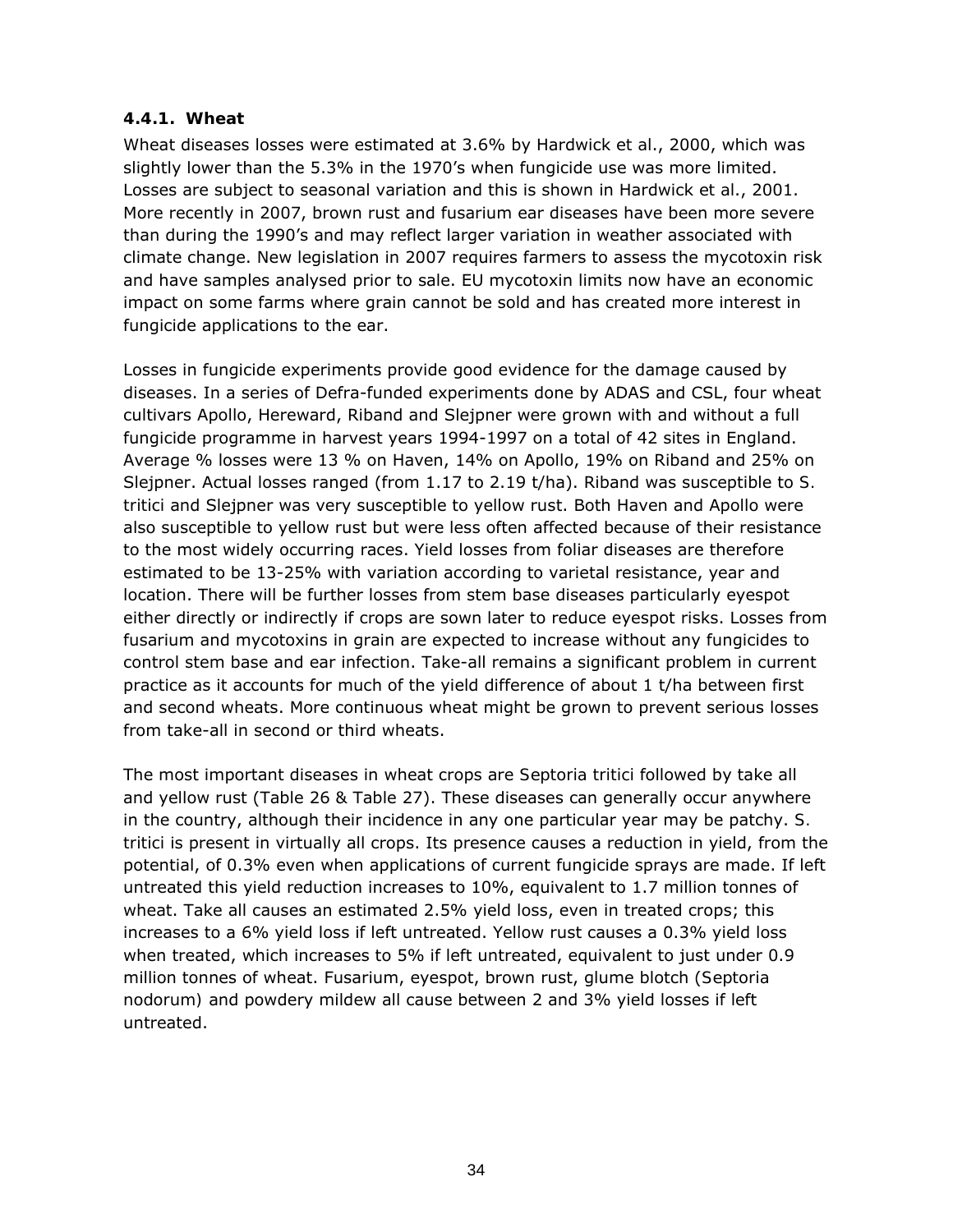| Wheat (yield loss on affected area & total loss of production) |                    |                           |                                           |                                        |  |  |  |
|----------------------------------------------------------------|--------------------|---------------------------|-------------------------------------------|----------------------------------------|--|--|--|
| <b>Disease</b>                                                 | % area<br>affected | % yield loss<br>untreated | Loss of<br>production<br>untreated<br>(t) | % loss of<br>production<br>(untreated) |  |  |  |
|                                                                |                    |                           |                                           |                                        |  |  |  |
| <b>All diseases</b>                                            | 100%               | 31.7%                     | 5,421,000                                 | 31.70%                                 |  |  |  |
| diseases                                                       | 100%               | 25.7%                     | 4,395,000                                 | 25.70%                                 |  |  |  |
| (excluding take                                                |                    |                           |                                           |                                        |  |  |  |
| all)                                                           |                    |                           |                                           |                                        |  |  |  |
| S. tritici                                                     | 100%               | 10.0%                     | 1,710,000                                 | 10.00%                                 |  |  |  |
| Take all                                                       | 80%                | 6.0%                      | 1,026,000                                 | $6.00\%$                               |  |  |  |
| <b>Yellow rust</b>                                             | 40%                | 5.0%                      | 855,000                                   | 5.00%                                  |  |  |  |
| Eyespot                                                        | 90%                | 3.0%                      | 513,000                                   | 3.00%                                  |  |  |  |
| Fusarium (ear)                                                 | 70%                | $3.0\%$                   | 513,000                                   | 3.00%                                  |  |  |  |
| <b>Brown Rust</b>                                              | 60%                | 2.5%                      | 428,000                                   | 2.50%                                  |  |  |  |
| Powdery mildew                                                 | 80%                | 2.0%                      | 342,000                                   | 2.00%                                  |  |  |  |
| S nodorum                                                      | 50%                | $2.0\%$                   | 342,000                                   | 2.00%                                  |  |  |  |
| <b>Sharp Eyespot</b>                                           | 75%                | $< 1\%$                   | 34,000                                    | $< 1\%$                                |  |  |  |
| $5-10\%$ loss of                                               | $>10\%$ loss of    |                           |                                           |                                        |  |  |  |
| production                                                     | production         |                           |                                           |                                        |  |  |  |

#### **Table 26– Wheat: Effects of diseases on production and yields untreated**

### **Table 27– Wheat: Effects of diseases on production and yields treated with currently available actives**

|                         | Wheat (yield loss on affected area & total loss of production) |                   |                                                                          |                                                                  |                                                                  |                                                                |  |  |
|-------------------------|----------------------------------------------------------------|-------------------|--------------------------------------------------------------------------|------------------------------------------------------------------|------------------------------------------------------------------|----------------------------------------------------------------|--|--|
| <b>Disease</b>          | % area<br>affected                                             | production<br>(t) | Baseline UK % yield loss<br>with<br>currently<br>available<br>treatments | Loss of<br>potential<br>production<br>business as<br>usual $(t)$ | Loss of<br>potential<br>production<br>business as<br>usual $(t)$ | % loss of<br>potential<br>production<br>(business as<br>usual) |  |  |
| <b>All diseases</b>     | 100%                                                           | 17,000,000        | 6.1%                                                                     | 1,043,187                                                        | 1,043,000                                                        | 6.14%                                                          |  |  |
| diseases                | 100%                                                           |                   | $3.6\%$                                                                  | 615,651                                                          | 616,000                                                          | 3.62%                                                          |  |  |
| (excluding take<br>all) |                                                                |                   |                                                                          |                                                                  |                                                                  |                                                                |  |  |
| S. tritici              | 100%                                                           |                   | $< 1\%$                                                                  | 51,304                                                           | 51,000                                                           | 0.30%                                                          |  |  |
| Take all                | 80%                                                            |                   | 2.5%                                                                     | 427,536                                                          | 428,000                                                          | 2.52%                                                          |  |  |
| <b>Yellow rust</b>      | 40%                                                            |                   | $< 1\%$                                                                  | 51,304                                                           | 51,000                                                           | 0.30%                                                          |  |  |
| Eyespot                 | 90%                                                            |                   | $< 1\%$                                                                  | 85,507                                                           | 86,000                                                           | 0.51%                                                          |  |  |
| Fusarium (ear)          | 70%                                                            |                   | $< 1\%$                                                                  | 51,304                                                           | 51,000                                                           | 0.30%                                                          |  |  |
| <b>Brown Rust</b>       | 60%                                                            |                   | $< 1\%$                                                                  | 34,203                                                           | 34,000                                                           | 0.20%                                                          |  |  |
| Powdery mildew          | 80%                                                            |                   | $< 1\%$                                                                  | 51,304                                                           | 51,000                                                           | 0.30%                                                          |  |  |
| S nodorum               | 50%                                                            |                   | $< 1\%$                                                                  | 34,203                                                           | 34,000                                                           | 0.20%                                                          |  |  |
| <b>Sharp Eyespot</b>    | 75%                                                            |                   | $< 1\%$                                                                  | 17,101                                                           | 17,000                                                           | 0.10%                                                          |  |  |
| $5-10\%$ loss of        | $>10\%$ loss of                                                |                   |                                                                          |                                                                  |                                                                  |                                                                |  |  |
| production              | production                                                     |                   |                                                                          |                                                                  |                                                                  |                                                                |  |  |

#### **4.4.2. Winter Barley**

In winter barley, the most important disease in terms of loss of production is take-all (Table 28 & Table 29). This affects 60% of crops and causes yield losses of 5% on affected crops, as fungicide treatments are rarely used or have little impact. However there is little use of fungicides for the control of take-all in winter barley, so yield losses are no worse if crops are left untreated. This leads to an overall reduction in production of 4.3%, just over 100,000t of barley. For other diseases, untreated losses are drawn from effects of fungicides on yields in HGCA Recommended List trials and ADAS experimental data. Fusarium stem base browning causes a 2.6% reduction in winter barley production if left untreated, this is partly due to the fact that this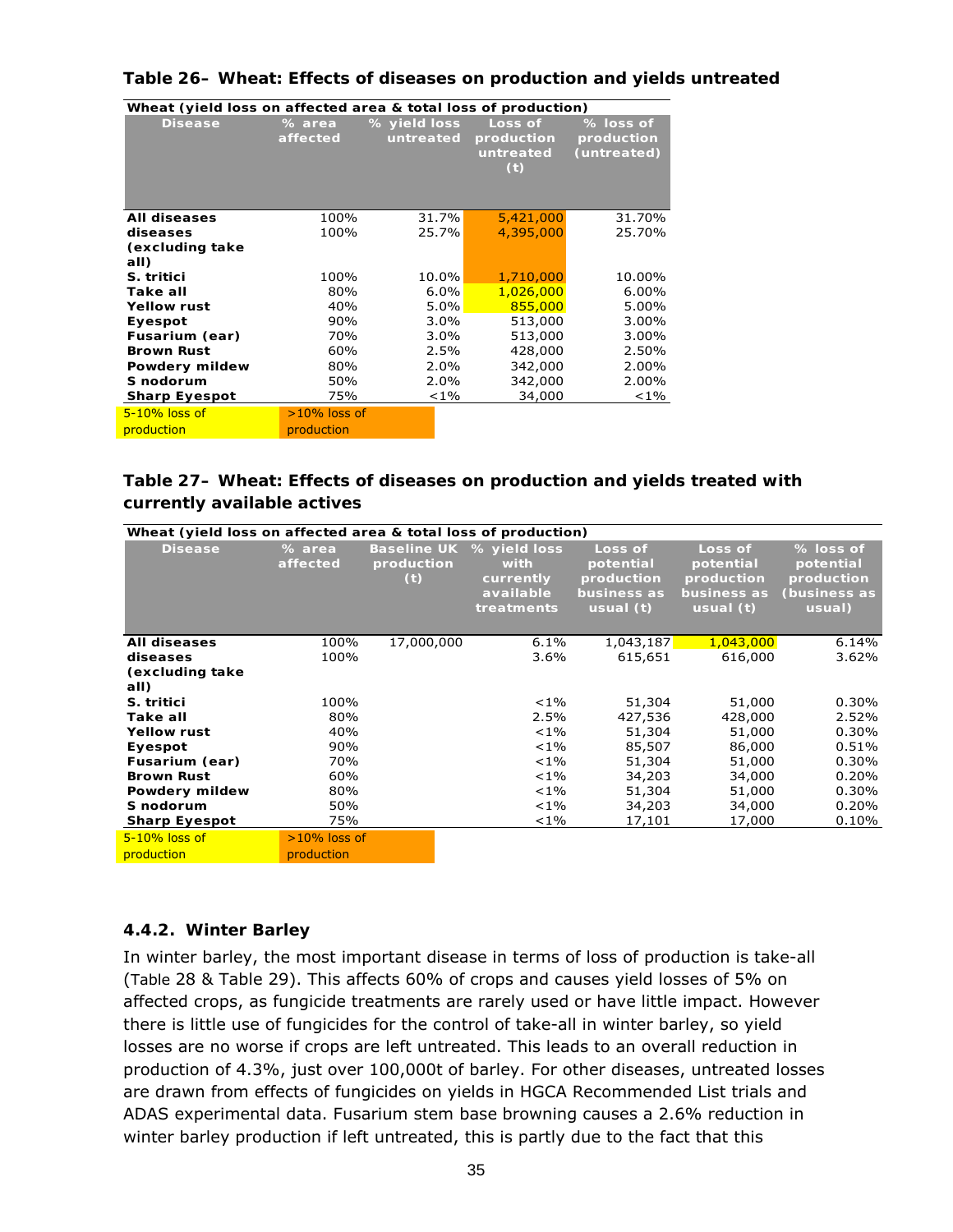disease is very widespread (90% of winter barley survey crops are affected). Rhynchosporium causes the highest yield loss (after take-all) if left untreated, of 3%. However, it is only seen on 60% of crops and very high losses only occur in a few crops. The loss of production with fungicides is 2.15% (just over 50,000t barley), reflecting difficulties in achieving good control. Eyespot is present across a larger area than Rhynchosporium, at 80% of fields affected, but it causes untreated yield losses of 2%. This leads to a total loss of production of 2.3%.

| Winter Barley (yield loss on affected area & total loss of production) |                    |                           |                                           |                                        |  |  |  |
|------------------------------------------------------------------------|--------------------|---------------------------|-------------------------------------------|----------------------------------------|--|--|--|
| <b>Disease</b>                                                         | % area<br>affected | % yield loss<br>untreated | Loss of<br>production<br>untreated<br>(t) | % loss of<br>production<br>(untreated) |  |  |  |
| Take all                                                               | 60%                | 5.0%                      | 104,000                                   | 4.30%                                  |  |  |  |
| <b>Fusarium</b>                                                        | 90%                | $2.0\%$                   | 63,000                                    | 2.60%                                  |  |  |  |
| Eyespot                                                                | 80%                | 2.0%                      | 56,000                                    | 2.31%                                  |  |  |  |
| <b>Net Blotch</b>                                                      | 60%                | 2.5%                      | 52,000                                    | 2.15%                                  |  |  |  |
| Rhynchosporium                                                         | 60%                | $3.0\%$                   | 52,000                                    | 2.15%                                  |  |  |  |
| <b>Brown Rust</b>                                                      | 60%                | 2.0%                      | 42,000                                    | 1.73%                                  |  |  |  |
| <b>Mildew</b>                                                          | 60%                | $2.0\%$                   | 42,000                                    | 1.73%                                  |  |  |  |
| <b>BYDV</b>                                                            | 30%                | $< 1\%$                   | 10,000                                    | $< 1\%$                                |  |  |  |
| Ramularia                                                              | 25%                | $< 1\%$                   | 9,000                                     | $< 1\%$                                |  |  |  |
| <b>Mosaic viruses</b>                                                  | 20%                | $< 1\%$                   | 7,000                                     | $< 1\%$                                |  |  |  |
| <b>Others includes</b>                                                 | 20%                | $< 1\%$                   | 7,000                                     | ${<}1\%$                               |  |  |  |
| y. rust, halo                                                          |                    |                           |                                           |                                        |  |  |  |
| spot, loose smut,                                                      |                    |                           |                                           |                                        |  |  |  |
| snow rot                                                               |                    |                           |                                           |                                        |  |  |  |
| Ergot                                                                  | $1\%$              | $< 1\%$                   | O                                         | ${<}1\%$                               |  |  |  |

**Table 28 – Winter barley: Effects of diseases on production and yields untreated** 

### **Table 29 – Winter barley: Effects of diseases on production and yields treated with currently available actives**

| Winter Barley (yield loss on affected area & total loss of production) |                    |                   |                                                                          |                                                            |                                                                  |                                                                |
|------------------------------------------------------------------------|--------------------|-------------------|--------------------------------------------------------------------------|------------------------------------------------------------|------------------------------------------------------------------|----------------------------------------------------------------|
| <b>Disease</b>                                                         | % area<br>affected | production<br>(t) | Baseline UK % yield loss<br>with<br>currently<br>available<br>treatments | Loss of<br>potential<br>production<br>business as<br>usual | Loss of<br>potential<br>production<br>business as<br>usual $(t)$ | % loss of<br>potential<br>production<br>(business as<br>usual) |
| Take all                                                               | 60%                | 2,420,000         | 5.0%                                                                     | 72,623                                                     | 73,000                                                           | $3.02\%$                                                       |
| <b>Fusarium</b>                                                        | 90%                |                   | $< 1\%$                                                                  | 21,787                                                     | 22,000                                                           | 0.91%                                                          |
| Eyespot                                                                | 80%                |                   | $< 1\%$                                                                  | 19,366                                                     | 19,000                                                           | 0.79%                                                          |
| <b>Net Blotch</b>                                                      | 60%                |                   | $< 1\%$                                                                  | 10,167                                                     | 10,000                                                           | 0.41%                                                          |
| Rhynchosporium                                                         | 60%                |                   | $< 1\%$                                                                  | 12,104                                                     | 12,000                                                           | 0.50%                                                          |
| <b>Brown Rust</b>                                                      | 60%                |                   | $< 1\%$                                                                  | 7,262                                                      | 7,000                                                            | 0.29%                                                          |
| <b>Mildew</b>                                                          | 60%                |                   | $< 1\%$                                                                  | 7,262                                                      | 7,000                                                            | 0.29%                                                          |
| <b>BYDV</b>                                                            | 30%                |                   | $< 1\%$                                                                  | 3,631                                                      | 4,000                                                            | 0.17%                                                          |
| Ramularia                                                              | 25%                |                   | $< 1\%$                                                                  | 1,816                                                      | 2,000                                                            | 0.08%                                                          |
| <b>Mosaic viruses</b>                                                  | 20%                |                   | $< 1\%$                                                                  | 4,842                                                      | 5,000                                                            | 0.21%                                                          |
| <b>Others includes</b>                                                 | 20%                |                   | $< 1\%$                                                                  | 2,421                                                      | 2,000                                                            | 0.08%                                                          |
| y. rust, halo<br>spot, loose smut,<br>snow rot                         |                    |                   |                                                                          |                                                            |                                                                  |                                                                |
| Ergot                                                                  | $1\%$              |                   | $< 1\%$                                                                  | 0                                                          | $\Omega$                                                         | $0.00\%$                                                       |

### **4.4.3. Spring Barley**

Disease is generally of less importance in spring barley (Table 30 & Table 31) compared to winter barley. Spring barley disease surveys were last done in 1980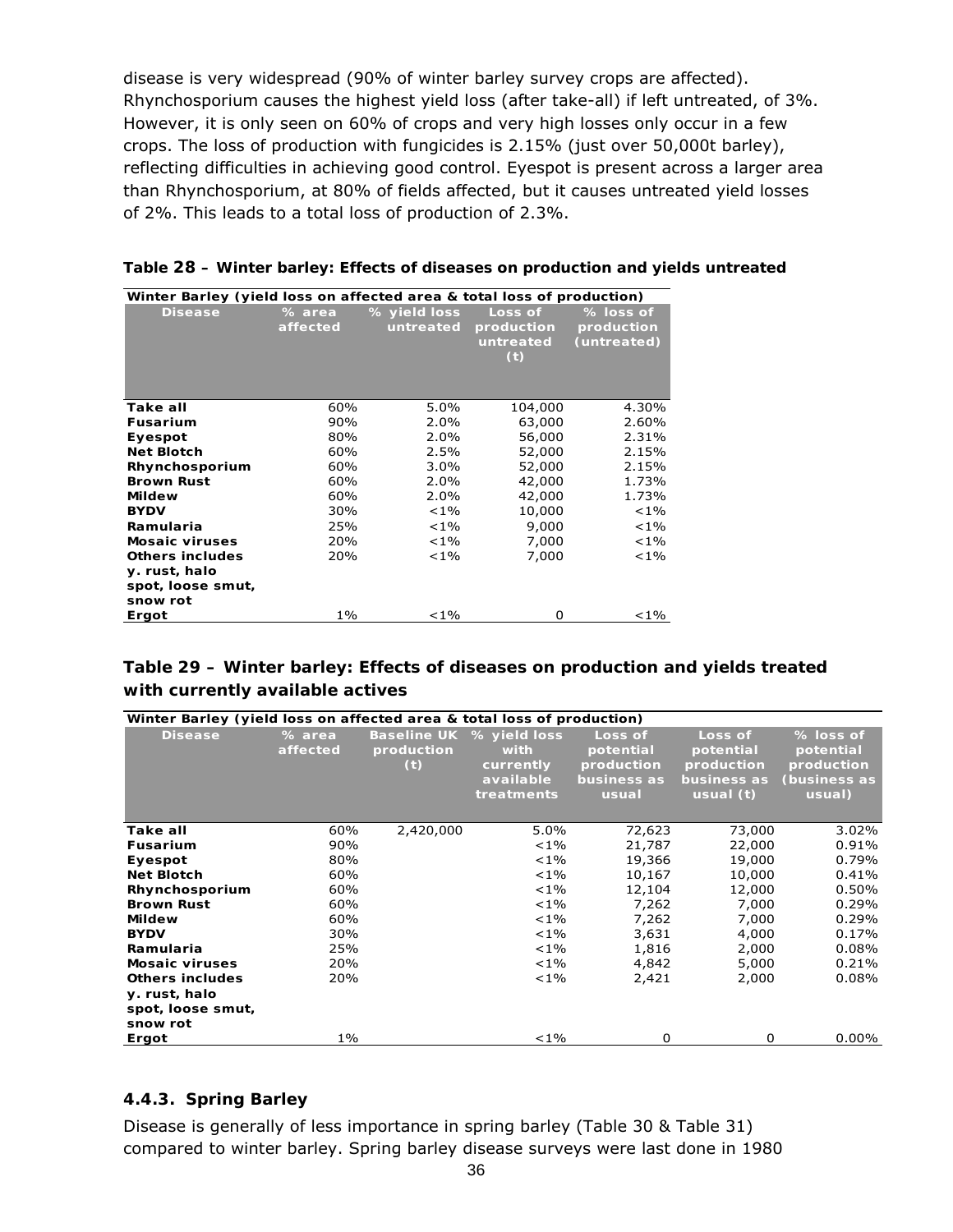(Polley *et al*., 1993). Untreated losses are drawn from effects of fungicides on yields in HGCA Recommended List trials. The situation is strongly influenced by the availability of varieties with good disease resistance. The diseases that are present are less widespread, and therefore as a result the impact on production is much less, no single disease causes over a 2% yield reduction. Of the diseases that are present the most important one is powdery mildew, which can cause a 3% yield reduction (if left untreated) on 60% of the spring barley area, leading to a total loss of production of 1.8%, or 58,000t of spring barley. Rhynchosporium and brown rust respectively are then the next two most important diseases with production losses of 1.5% and 1.2% respectively if left untreated.

### **Table 30 - Spring barley: Effects of diseases on production and yields untreated**

| Spring Barley (yield loss on affected area & total loss of production) |                    |                           |                                           |                                        |  |  |  |
|------------------------------------------------------------------------|--------------------|---------------------------|-------------------------------------------|----------------------------------------|--|--|--|
| <b>Disease</b>                                                         | % area<br>affected | % yield loss<br>untreated | Loss of<br>production<br>untreated<br>(t) | % loss of<br>production<br>(untreated) |  |  |  |
| <b>Mildew</b>                                                          | 60%                | $3.0\%$                   | 58,000                                    | 1.81%                                  |  |  |  |
| Rhynchosporium                                                         | 60%                | $3.0\%$                   | 48,000                                    | 1.50%                                  |  |  |  |
| <b>Brown Rust</b>                                                      | 60%                | 2.0%                      | 38,000                                    | 1.19%                                  |  |  |  |
| <b>BYDV</b>                                                            | 35%                | 1.5%                      | 22,000                                    | $< 1\%$                                |  |  |  |
| Ramularia                                                              | 25%                | 2.0%                      | 16,000                                    | $< 1\%$                                |  |  |  |
| Take all                                                               | 20%                | 2.0%                      | 13,000                                    | $< 1\%$                                |  |  |  |
| <b>Fusarium</b>                                                        | 20%                | $< 1\%$                   | 11,000                                    | $< 1\%$                                |  |  |  |
| <b>Net Blotch</b>                                                      | 60%                | $< 1\%$                   | 10,000                                    | $< 1\%$                                |  |  |  |
| <b>Others includes</b>                                                 | 10%                | 1.5%                      | 5,000                                     | $< 1\%$                                |  |  |  |
| y. rust, halo                                                          |                    |                           |                                           |                                        |  |  |  |
| spot, loose smut,                                                      |                    |                           |                                           |                                        |  |  |  |
| snow rot, mosaic                                                       |                    |                           |                                           |                                        |  |  |  |
| viruses                                                                |                    |                           |                                           |                                        |  |  |  |
| Eyespot                                                                | 20%                | $< 1\%$                   | 3,000                                     | ${<}1\%$                               |  |  |  |
| Ergot                                                                  | 1%                 | $< 1\%$                   | O                                         | ${<}1\%$                               |  |  |  |

### **Table 31 - Spring barley: Effects of diseases on production and yields treated with currently available actives**

| Spring Barley (yield loss on affected area & total loss of production) |                    |                                         |                                                              |                                                            |                                                                  |                                                                |
|------------------------------------------------------------------------|--------------------|-----------------------------------------|--------------------------------------------------------------|------------------------------------------------------------|------------------------------------------------------------------|----------------------------------------------------------------|
| <b>Disease</b>                                                         | % area<br>affected | <b>Baseline UK</b><br>production<br>(t) | % yield loss<br>with<br>currently<br>available<br>treatments | Loss of<br>potential<br>production<br>business as<br>usual | Loss of<br>potential<br>production<br>business as<br>usual $(t)$ | % loss of<br>potential<br>production<br>(business as<br>usual) |
| <b>Mildew</b>                                                          | 60%                | 3,200,000                               | $< 1\%$                                                      | 19,184                                                     | 19,000                                                           | 0.59%                                                          |
| Rhynchosporium                                                         | 60%                |                                         | $< 1\%$                                                      | 15,986                                                     | 16,000                                                           | 0.50%                                                          |
| <b>Brown Rust</b>                                                      | 60%                |                                         | $< 1\%$                                                      | 9,592                                                      | 10,000                                                           | 0.31%                                                          |
| <b>BYDV</b>                                                            | 35%                |                                         | $< 1\%$                                                      | 11,190                                                     | 11,000                                                           | 0.34%                                                          |
| Ramularia                                                              | 25%                |                                         | $< 1\%$                                                      | 7,993                                                      | 8,000                                                            | 0.25%                                                          |
| Take all                                                               | 20%                |                                         | 2.0%                                                         | 12,789                                                     | 13,000                                                           | 0.41%                                                          |
| <b>Fusarium</b>                                                        | 20%                |                                         | $< 1\%$                                                      | 7,993                                                      | 8,000                                                            | 0.25%                                                          |
| <b>Net Blotch</b>                                                      | 60%                |                                         | $< 1\%$                                                      | 3,837                                                      | 4,000                                                            | 0.13%                                                          |
| <b>Others includes</b>                                                 | 10%                |                                         | $< 1\%$                                                      | 1,599                                                      | 2,000                                                            | 0.06%                                                          |
| y. rust, halo                                                          |                    |                                         |                                                              |                                                            |                                                                  |                                                                |
| spot, loose smut,                                                      |                    |                                         |                                                              |                                                            |                                                                  |                                                                |
| snow rot, mosaic                                                       |                    |                                         |                                                              |                                                            |                                                                  |                                                                |
| viruses                                                                |                    |                                         |                                                              |                                                            |                                                                  |                                                                |
| Eyespot                                                                | 20%                |                                         | $< 1\%$                                                      | 1,918                                                      | 2,000                                                            | $0.06\%$                                                       |
| Ergot                                                                  | $1\%$              |                                         | $< 1\%$                                                      | 0                                                          | $\Omega$                                                         | $0.00\%$                                                       |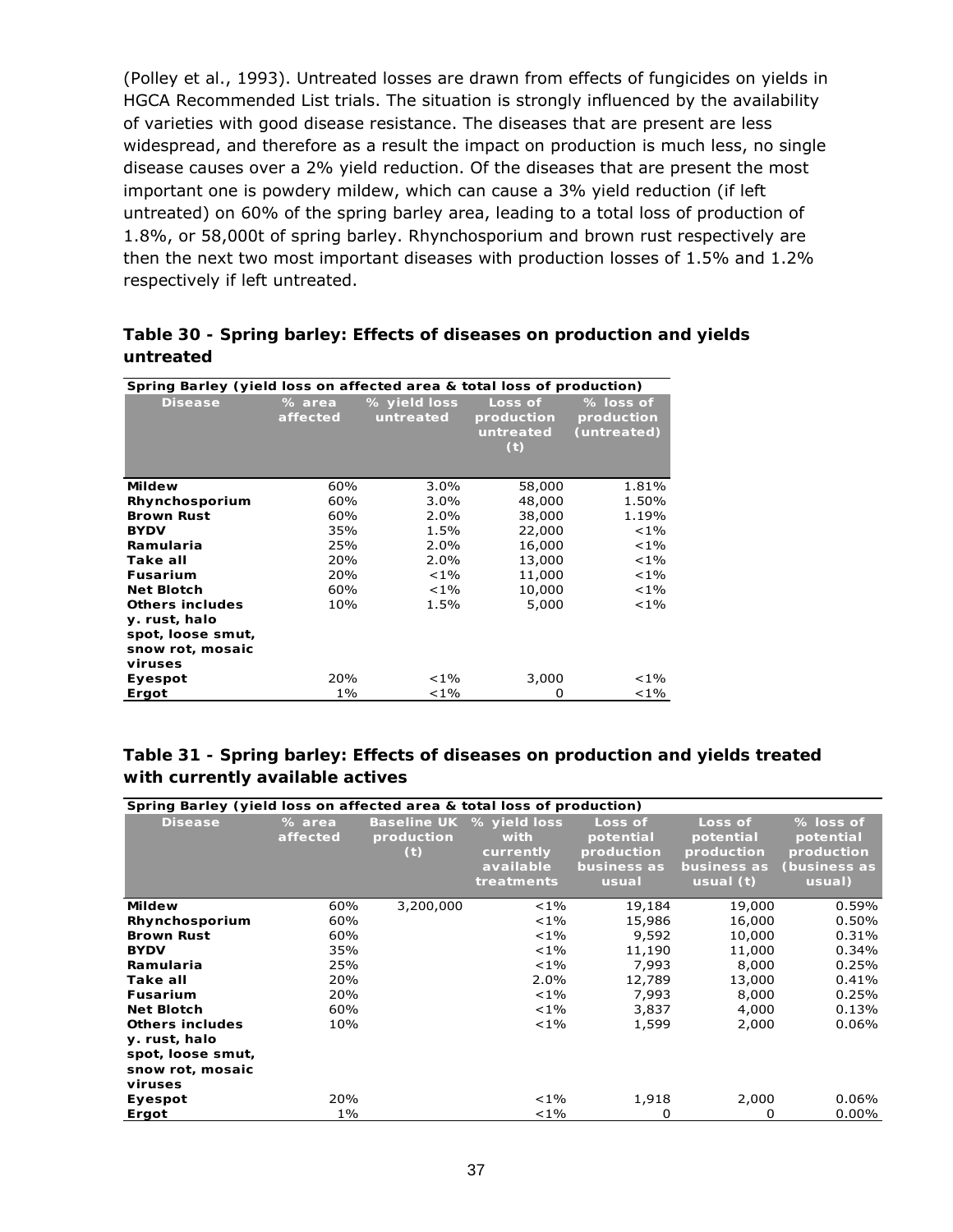# **4.4.4. Oats**

In both winter and spring oats, the most important disease is crown rust (Table 32 & Table 33). No disease survey data are available and distribution is based on ADAS and other expert field experience. Untreated losses are based on effects of fungicides on yields in HGCA Recommended List trials and limited specific experimental data. When treated crown rust can still cause a yield loss of 1%, compared to potential yields, rising to 5% if left untreated. It affects 60% of the oat area and therefore there is a 3.8% reduction in production if crown rust is left untreated (32,000t of oats). The other diseases cause less than a 1% reduction in production.

| Oats (yield loss on affected area & total loss of production) |                    |                           |                                                      |                                        |  |  |  |  |
|---------------------------------------------------------------|--------------------|---------------------------|------------------------------------------------------|----------------------------------------|--|--|--|--|
| <b>Disease</b>                                                | % area<br>affected | % yield loss<br>untreated | Loss of<br>production<br>untreated<br>$\mathbf{(t)}$ | % loss of<br>production<br>(untreated) |  |  |  |  |
| <b>Crown Rust</b>                                             | 65%                | 5.0%                      | 32,000                                               | 3.78%                                  |  |  |  |  |
| <b>Mildew</b>                                                 | 60%                | $< 1\%$                   | 5,000                                                | 0.59%                                  |  |  |  |  |
| <b>BYDV</b>                                                   | 25%                | $< 1\%$                   | 3,000                                                | $< 1\%$                                |  |  |  |  |
| Take all                                                      | 25%                | $< 1\%$                   | 2,000                                                | $< 1\%$                                |  |  |  |  |
| <b>Fusarium spp</b>                                           | 50%                | $< 1\%$                   | 1,000                                                | $< 1\%$                                |  |  |  |  |
| Other stem base                                               | 40%                | $< 1\%$                   | 1,000                                                | $< 1\%$                                |  |  |  |  |
| diseases                                                      |                    |                           |                                                      |                                        |  |  |  |  |
| <b>Mosaic viruses</b>                                         | 5%                 | 2.0%                      | 1,000                                                | $< 1\%$                                |  |  |  |  |

|  |  |  |  | Table 32 – Oats: Effects of diseases on production and yields untreated |
|--|--|--|--|-------------------------------------------------------------------------|
|--|--|--|--|-------------------------------------------------------------------------|

# **Table 33 – Oats: Effects of diseases on production and yields treated with currently available actives**

| Oats (yield loss on affected area & total loss of production) |          |            |                          |             |             |              |  |  |  |
|---------------------------------------------------------------|----------|------------|--------------------------|-------------|-------------|--------------|--|--|--|
| <b>Disease</b>                                                | % area   |            | Baseline UK % yield loss | Loss of     | Loss of     | % loss of    |  |  |  |
|                                                               | affected | production | with                     | potential   | potential   | potential    |  |  |  |
|                                                               |          | (t)        | currently                | production  | production  | production   |  |  |  |
|                                                               |          |            | available                | business as | business as | (business as |  |  |  |
|                                                               |          |            | treatments               | usual       | usual (t)   | usual)       |  |  |  |
| <b>Crown Rust</b>                                             | 65%      | 850,000    | $< 1\%$                  | 5,078       | 5,000       | 0.59%        |  |  |  |
| <b>Mildew</b>                                                 | 60%      |            | $< 1\%$                  | 1,269       | 1,000       | 0.12%        |  |  |  |
| <b>BYDV</b>                                                   | 25%      |            | $< 1\%$                  | 1,058       | 1,000       | 0.12%        |  |  |  |
| Take all                                                      | 25%      |            | $< 1\%$                  | 2,116       | 2,000       | 0.24%        |  |  |  |
| <b>Fusarium spp</b>                                           | 50%      |            | $< 1\%$                  | 846         | 1,000       | 0.12%        |  |  |  |
| Other stem base                                               | 40%      |            | $< 1\%$                  | 1,016       | 1,000       | 0.12%        |  |  |  |
| diseases                                                      |          |            |                          |             |             |              |  |  |  |
| <b>Mosaic viruses</b>                                         | 5%       |            | $< 1\%$                  | 212         | 0           | $0.00\%$     |  |  |  |

# **4.4.5. Oilseed rape**

The most important disease in oilseed rape is phoma stem canker (Table 34 & Table 35) in treated situations it can cause an average of a 5% yield loss compared to potential, if left untreated this leads to a 10% reduction in yield. As 90% of the oilseed rape area is affected by phoma this leads to a reduction in production, if left untreated of almost 9% (175,000t of rapeseed). The next most important disease is light leaf spot. This causes a 4% reduction in yield, even when treated, rising to 10% if left untreated. As 75% of the rape area is affected by light leaf spot this leads to a 7.5% loss of production if left untreated. Turnip yellows causes a 5% yield loss when treated, and 7.5% yield loss untreated. It affects 60% of the rape area, leading to a potential reduction in production of 4.5% if left untreated.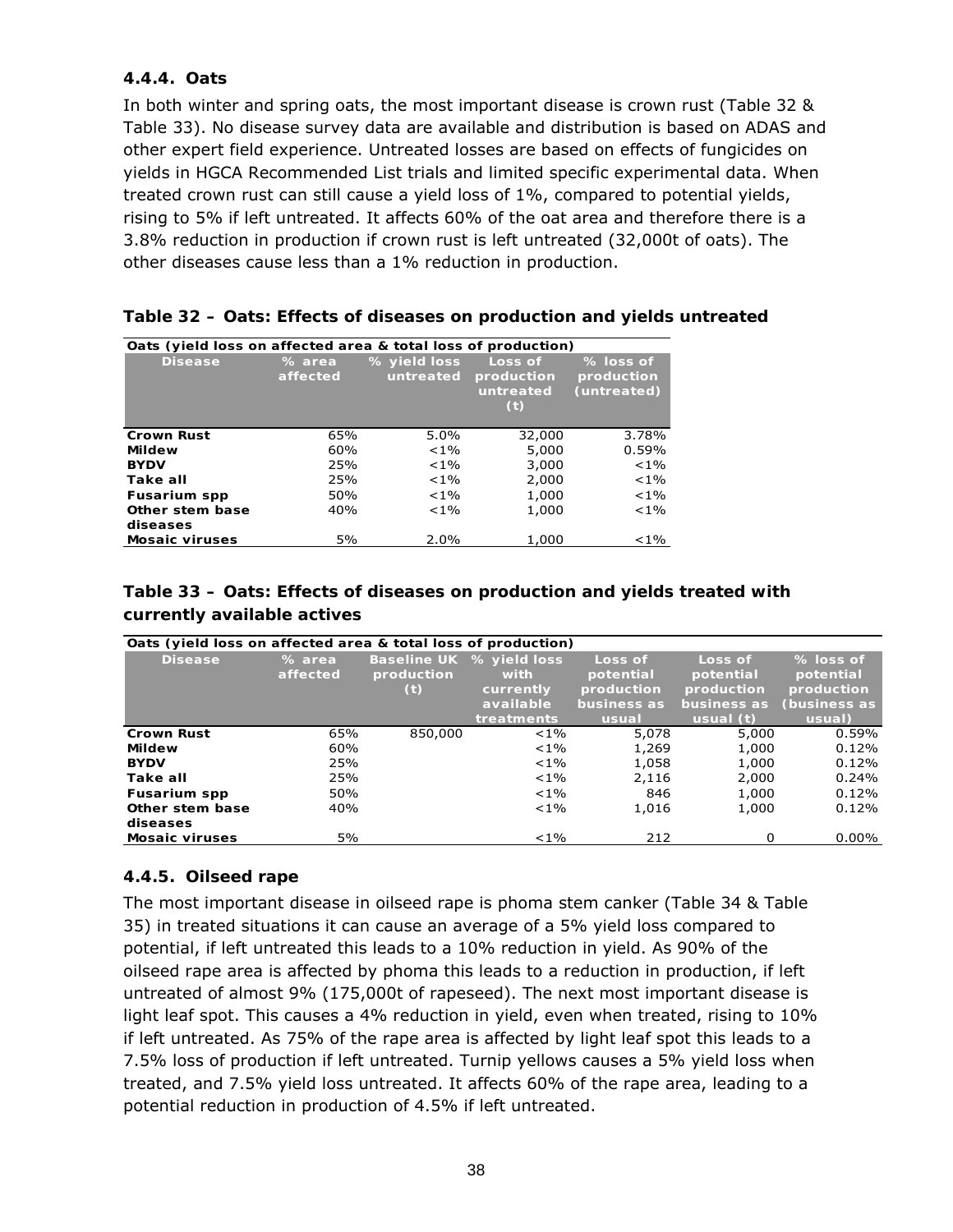### **Table 34 – Oilseed rape: Effects of diseases on production and yields untreated**

| Oilseed Rape (yield loss on affected area & total loss of production) |                    |                           |                                           |                                          |  |  |  |
|-----------------------------------------------------------------------|--------------------|---------------------------|-------------------------------------------|------------------------------------------|--|--|--|
| <b>Disease</b>                                                        | % area<br>affected | % yield loss<br>untreated | Loss of<br>production<br>untreated<br>(t) | $%$ loss of<br>production<br>(untreated) |  |  |  |
| Phoma (L.<br>maculans)                                                | 90%                | 10.0%                     | 175,000                                   | 8.99%                                    |  |  |  |
| <b>Light Leaf spot</b>                                                | 75%                | 10.0%                     | 146,000                                   | 7.50%                                    |  |  |  |
| <b>Turnip yellows</b>                                                 | 60%                | 7.5%                      | 88,000                                    | 4.52%                                    |  |  |  |
| <b>Sclerotinia</b>                                                    | 75%                | 5.0%                      | 73,000                                    | 3.75%                                    |  |  |  |
| <b>Botrytis</b>                                                       | 75%                | 2.0%                      | 29,000                                    | 1.49%                                    |  |  |  |
| Downy mildew                                                          | 100%               | $< 1\%$                   | 19,000                                    | $< 1\%$                                  |  |  |  |
| Alternaria                                                            | 35%                | 2.0%                      | 14,000                                    | $< 1\%$                                  |  |  |  |
| Verticillium                                                          | 25%                | 2.0%                      | 10,000                                    | $< 1\%$                                  |  |  |  |
| Phoma b (L.                                                           | 80%                | $< 1\%$                   | 6,000                                     | $< 1\%$                                  |  |  |  |
| biglobosa)                                                            |                    |                           |                                           |                                          |  |  |  |
| Powdery mildew                                                        | 30%                | $< 1\%$                   | 6,000                                     | $< 1\%$                                  |  |  |  |
| Clubroot                                                              | 2%                 | ${<}1\%$                  | 0                                         | $< 1\%$                                  |  |  |  |
| $5-10\%$ loss of                                                      | $>10\%$ loss of    |                           |                                           |                                          |  |  |  |
| production                                                            | production         |                           |                                           |                                          |  |  |  |

# **Table 35 – Oilseed rape: Effects of diseases on production and yields treated with currently available actives**

|                        | Oilseed Rape (yield loss on affected area & total loss of production) |            |                          |             |             |              |
|------------------------|-----------------------------------------------------------------------|------------|--------------------------|-------------|-------------|--------------|
| <b>Disease</b>         | % area                                                                |            | Baseline UK % yield loss | Loss of     | Loss of     | % loss of    |
|                        | affected                                                              | production | with                     | potential   | potential   | potential    |
|                        |                                                                       | (t)        | currently                | production  | production  | production   |
|                        |                                                                       |            | available                | business as | business as | (business as |
|                        |                                                                       |            | treatments               | usual       | usual $(t)$ | usual)       |
| Phoma (L.              | 90%                                                                   | 1,950,000  | $5.0\%$                  | 87,618      | 88,000      | 4.51%        |
| maculans)              |                                                                       |            |                          |             |             |              |
| <b>Light Leaf spot</b> | 75%                                                                   |            | 4.0%                     | 58,412      | 58,000      | 2.97%        |
| <b>Turnip yellows</b>  | 60%                                                                   |            | 5.0%                     | 58,412      | 58,000      | 2.97%        |
| <b>Sclerotinia</b>     | 75%                                                                   |            | 1.5%                     | 21,905      | 22,000      | 1.13%        |
| <b>Botrytis</b>        | 75%                                                                   |            | $< 1\%$                  | 14,603      | 15,000      | 0.77%        |
| Downy mildew           | 100%                                                                  |            | $< 1\%$                  | 19,471      | 19,000      | 0.97%        |
| <b>Alternaria</b>      | 35%                                                                   |            | $< 1\%$                  | 3,407       | 3,000       | 0.15%        |
| <b>Verticillium</b>    | 25%                                                                   |            | 2.0%                     | 9,735       | 10,000      | 0.51%        |
| Phoma b (L.            | 80%                                                                   |            | $< 1\%$                  | 3,115       | 3,000       | 0.15%        |
| biglobosa)             |                                                                       |            |                          |             |             |              |
| Powdery mildew         | 30%                                                                   |            | $< 1\%$                  | 5,841       | 6,000       | 0.31%        |
| Clubroot               | 2%                                                                    |            | $< 1\%$                  | 195         | 0           | $0.00\%$     |

# **4.5. Lodging control**

### **4.5.1. Winter wheat**

#### *Business as usual*

89% of wheat is treated with PGRs, the majority of which are applied in a single application at the beginning of stem extension (Pesticide Usage Survey for 2006 www.csl.gov.uk/science/organ/pvm/puskm/pusg.cfm)).HGCA Report No 169 (Berry *et al*., 1998) estimated the frequency of lodging and lodging associated yield losses. This project showed that over the last 3 decades severe lodging has occurred on average once every 3 to 4 years. An aerial survey of 3,000 ha of wheat around England carried out in one of these severe lodging years (1992) showed that 16% of the wheat area was lodged. If it is assumed that a severe lodging year occurs every 3.5 years, 16% of wheat lodges in a severe lodging year and 4% lodges in other years, then the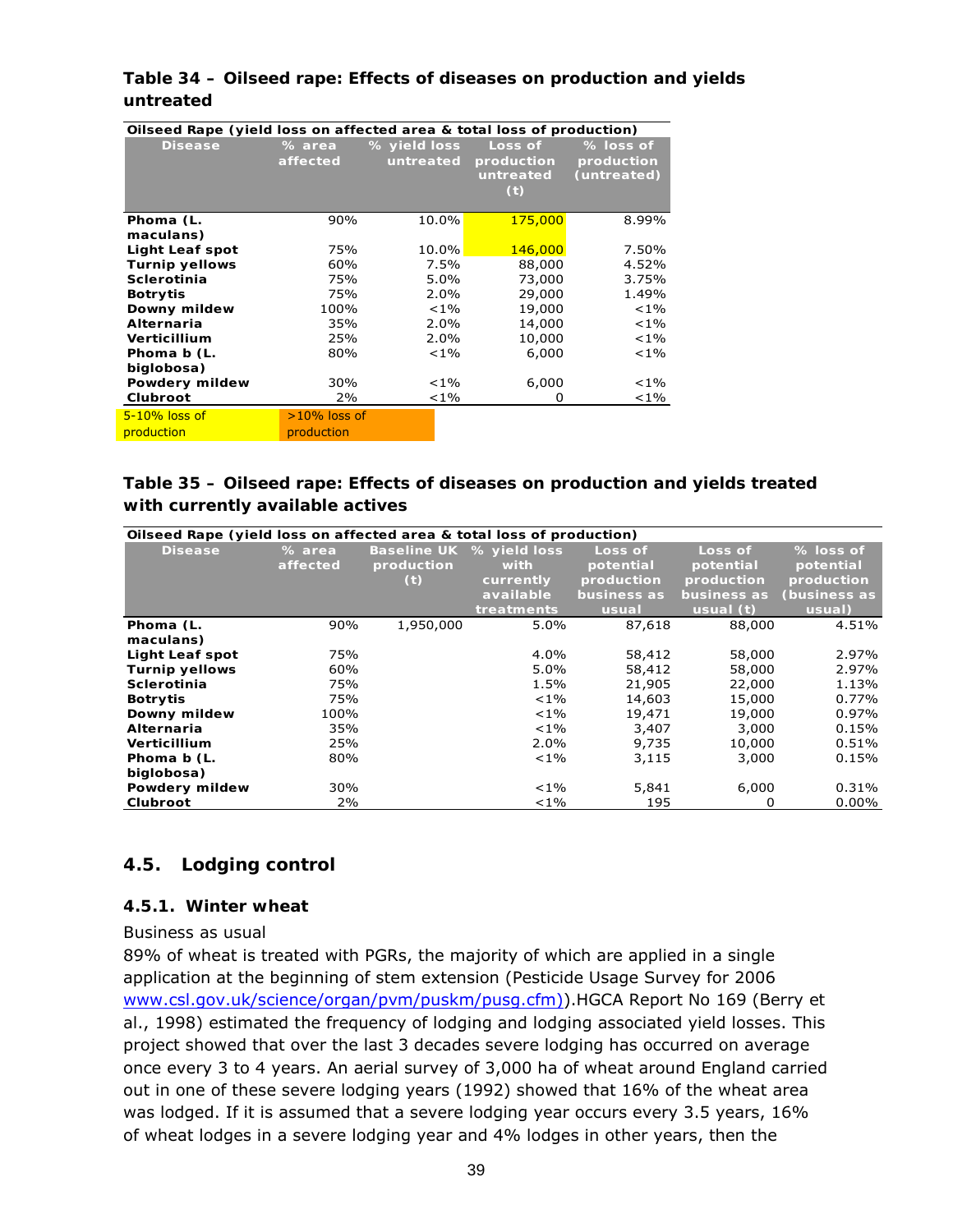average percentage area lodged in an average year is estimated to be 7%. Yield losses due to lodging can be up to 100% and depends on the timing of lodging and the angle of lodging (Berry *et al*., 2004). On average a typical yield loss from a lodged patch amounts to 25% (Berry *et al*., 1998).

# *Untreated*

Data on the effect of a single growth regulator application on the plant characteristics associated with lodging (Berry *et al*., 2000) have been used with a tested model of lodging (Berry *et al*., 2003) to estimate that not using a single growth regulator would increase the % area lodged from 7% to 11%.

# *Knock-on effects of lodging*

Lodging significantly increases the chance of reduced Hagberg falling number, increases the amount of drying required and increases combining time. If it is assumed that lodging prevents the milling premium from being attained, increases the moisture content by 3% and lengthens combining time by 30% then it has been estimated that the costs of the knock-on effects of lodging are as much as the costs of reduced yield (Berry *et al*., 1998).

# **4.5.2. Winter barley**

### *Business as usual*

76% of winter barley is treated with a PGR (Pesticide Usage Survey). It is generally accepted that lodging in winter barley is more frequent than in wheat. Surveys by BASF have estimated that 30% of the winter barley area can be lodged in a severe lodging year. If it is assumed that a severe lodging year occurs every 3 years, 20% of winter barley lodges in a severe lodging year and 5% lodges in other years, then the average percentage area lodged in an average year is estimated to be 10%. Several studies have measured lodging-induced yield losses in barley ranging from 28% to 65% (Berry *et al*., 2004). These studies generally assessed the effects of severe early lodging which results in greater yield losses. A representative yield loss from a lodged patch of barley is estimated to be 25%.

# *Untreated*

Unpublished data on the effect of growth regulators on the plant characteristics associated with lodging have been used with a model of barley lodging (Berry *et al*., 2006) to estimate that not using growth regulators would increase the percentage area lodged from 10% to 14% (after accounting for the fact that 76% of winter barley is treated in the business as usual scenario).

### **4.5.3. Spring barley**

### *Business as usual*

Only 17% of spring barley is treated with PGRs. Surveys by BASF have estimated that 10% of the spring barley area can be lodged in a severe lodging year. If it is assumed that a severe lodging years occurs every 3 years, 10% of winter barley lodges in a severe lodging year and 2% lodges in other years, then the average percentage area of untreated spring barley lodged in an average year is estimated to be 5%. A representative yield loss from a lodged patch of barley is estimated to be 25%.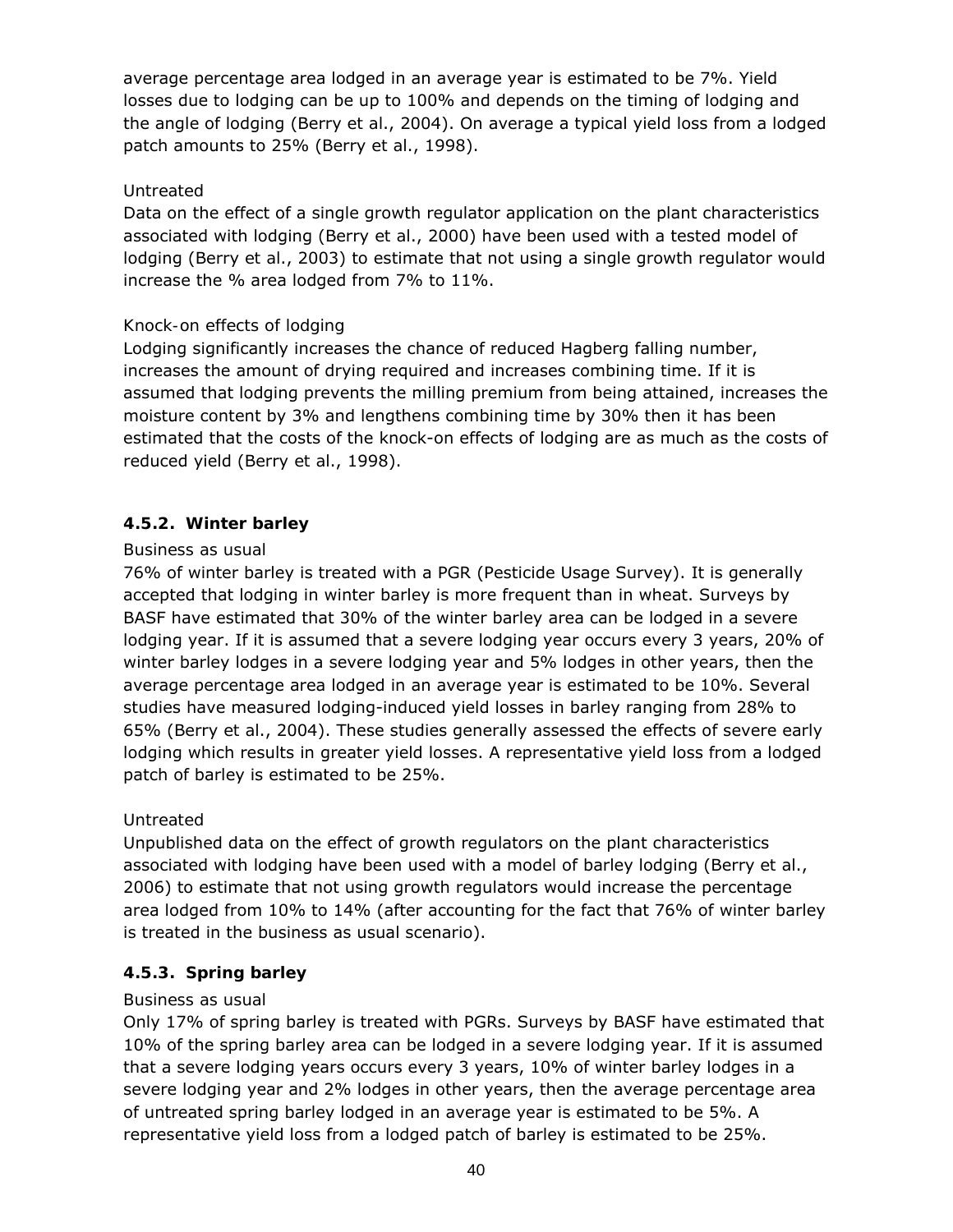# *Untreated*

It is not known how much PGRs reduce the lodging risk of spring barley by. If it is similar to winter barley then the average % area lodged in treated crops is estimated to be 6% (after accounting for the fact that only 17% of winter barley is treated in the business as usual scenario).

# **4.5.4. Oats**

### *Business as usual*

67% of oats are treated with PGRs. Little information can be found regarding the area of oats that lodge. It is generally accepted that lodging is more widespread in oats than wheat. It is therefore assumed that the incidence of oat lodging is similar to winter barley and a severe lodging year occurs every 3 years, 20% of oats lodge in a severe lodging year and 5% lodges in other years, giving an average percentage area lodged of 10%. Little information exists on the yield losses associated with oat lodging. Lodging losses in spring oats have been estimated at 37% (Pendleton, 1954). Lodging losses are assumed to be the same as for other cereals at 25%.

### *Untreated*

There is no data from which to estimate the effect of PGRs on the lodging risk of oats. If it assumed to be similar to winter barley then it is estimated that not using growth regulators would increase the percentage area lodged from 10% to 13% (after accounting for the fact that 67% of oats is treated in the business as usual scenario).

# **4.5.5. Oilseed rape**

### *Business as usual*

About 30% of oilseed rape area is treated with a fungicide with PGR activity (metconazole or tebuconazole). It is estimated that about 25% of the oilseed rape area lodges (defined as lodging at an angle of more than 45°). Lodging induced yield losses have been estimated at 13% for modest amounts of lodging to 50% for severe lodging events (Bayliss and Wright, 1990). Early lodging or lodging at a more severe angle are associated with greater yield losses. Over a wide range of experiments it has shown that the PGR metconazole reduced the percentage area lodged from 50% to 22% and this increased yield by 5% (Lunn *et al*., 2003). It is possible that metconazole may have increased yield by other mechanisms in addition to reduced lodging. It is assumed here that lodging at  $45^{\circ}$  from the vertical or more results in yield losses of 25%.

# *Untreated*

If PGRs reduce the percentage area lodged by half, then it is estimated that not using them will increase the % area lodged from 25% to 33%.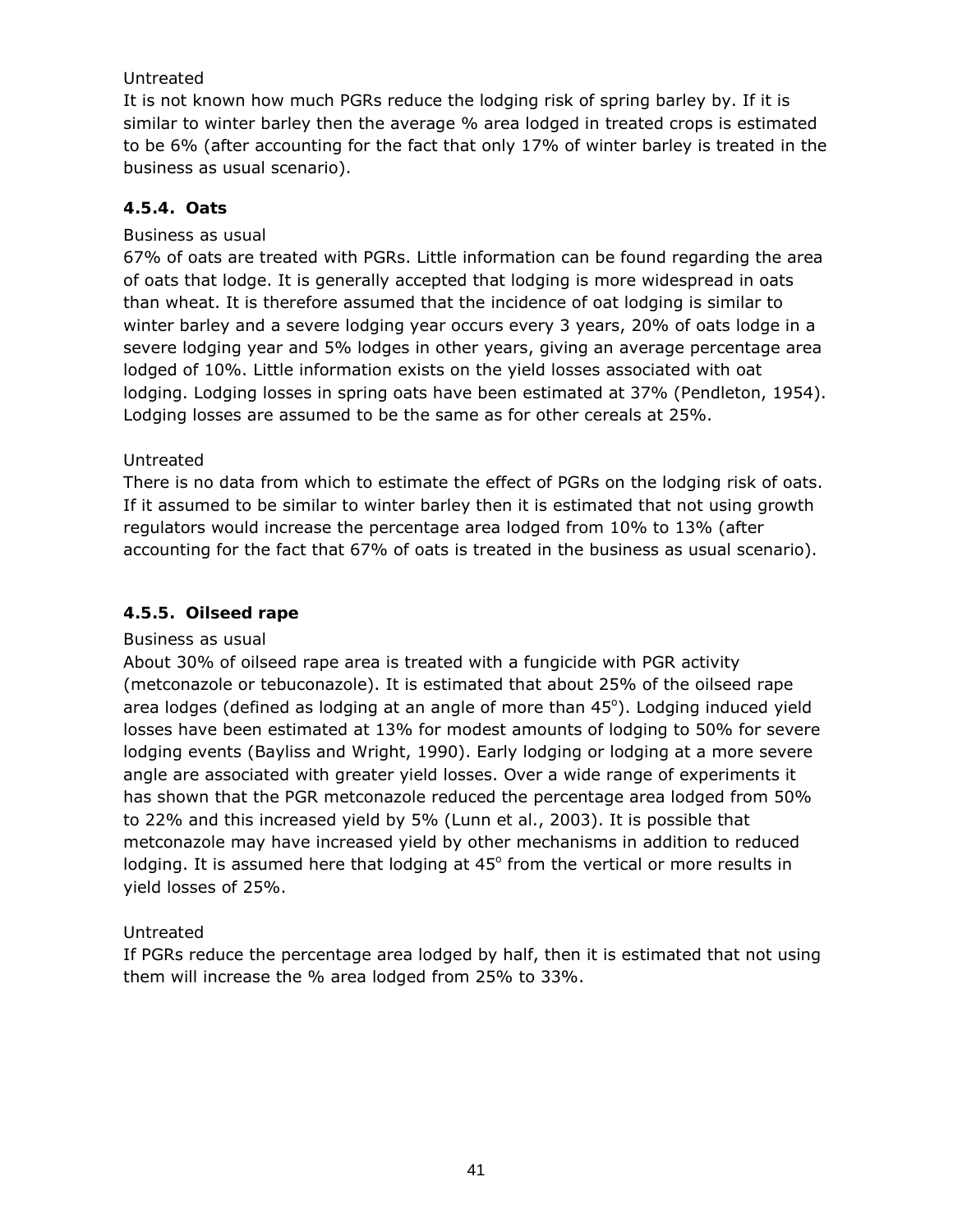| Crop          | Average<br>% yield<br>loss from<br>lodging | ℅<br>area<br>lodge<br><sub>d</sub> | Loss of<br>producti<br>on BAU<br>(t) | $%$ loss<br>$\circ$ f<br>producti<br>on BAU | ∣% area,<br><b>lodged</b><br>- if<br>untreat | Loss of<br>productio of<br>n.<br>untreate | $%$ loss<br>producti<br><b>on</b> |
|---------------|--------------------------------------------|------------------------------------|--------------------------------------|---------------------------------------------|----------------------------------------------|-------------------------------------------|-----------------------------------|
| Wheat         | 25%                                        | 7%                                 | 299,000                              | 1.7%                                        | 11%                                          | 470,000                                   | 2.7%                              |
| Winter Barley | 25%                                        | 10%                                | 61,000                               | 2.5%                                        | 14%                                          | 122,000                                   | 5.0%                              |
| Spring Barley | 25%                                        | 5%                                 | 40,000                               | 1.3%                                        | 6%                                           | 48,000                                    | 1.5%                              |
| Oats          | 25%                                        | 10%                                | 21,000                               | 2.5%                                        | 13%                                          | 28,000                                    | 3.3%                              |
| <b>OSR</b>    | 25%                                        | 25%                                | 122,000                              | 6.3%                                        | 33%                                          | 161,000                                   | 8.3%                              |

# **Table 36 – Effect of lodging on yield BAU and untreated**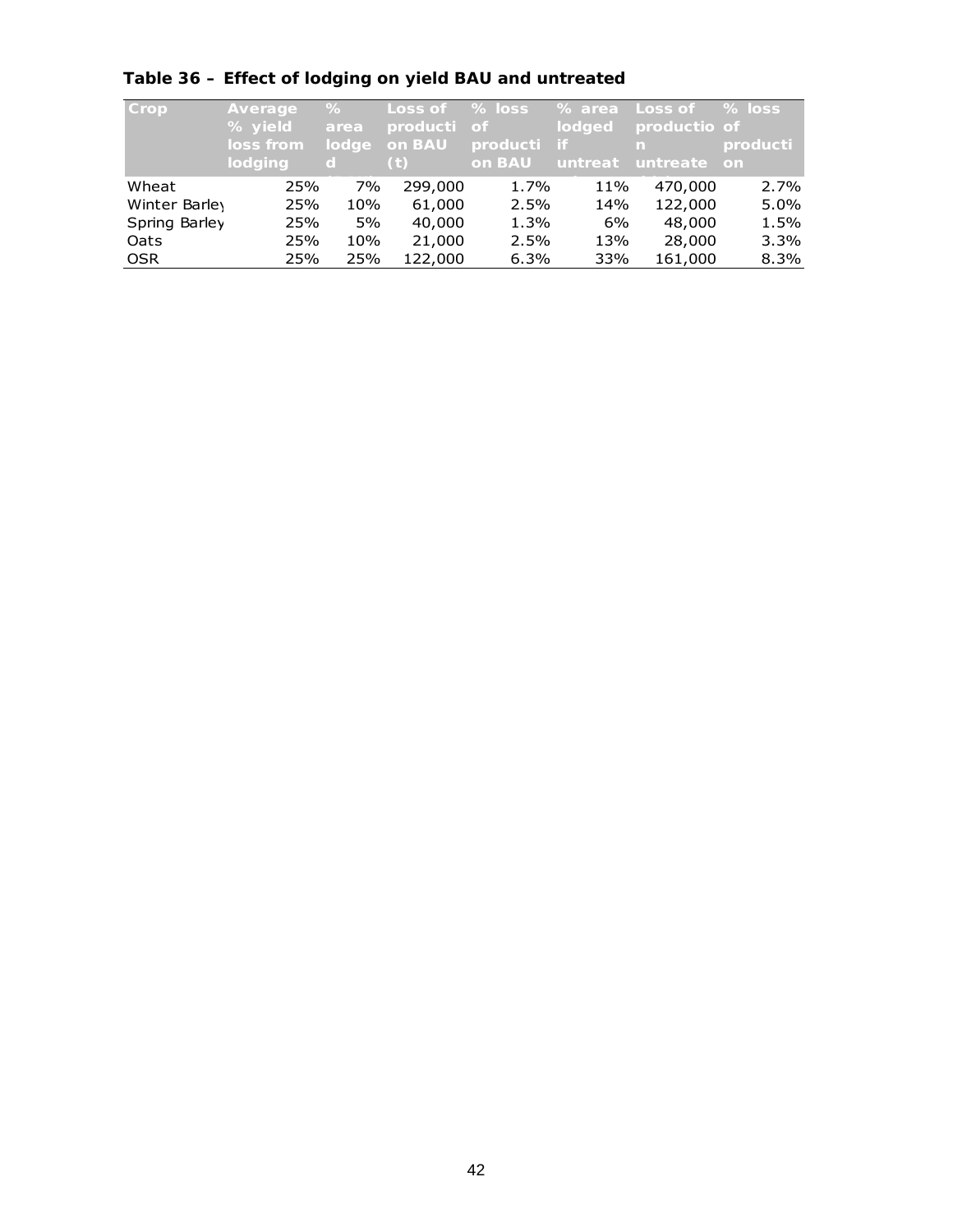# **5. Evaluation of alternative control measures**

There are a number of mitigating measures that can be used to help control weeds, pests and diseases – many of these measures are already practiced to a certain extent to help reduce the current requirements for pesticides and to help reduce the build up of resistance to pesticides.

Many of the mitigation measures can combat more than one weed, pest or disease, for example; late drilling of crops can help with weed control as it allows many weed seeds to germinate prior to drilling, it can also help to reduce pest problems from autumn aphids, causing BYDV, and gout fly. But there can also be disadvantages associated such as the potential to miss drilling windows and lower yield as a result of late establishment.

There are a number of basic agronomic strategies that can be used to mitigate against weeds, pests and diseases. These strategies require an understanding of the field, crop and pests as well as the rotation in order to make suitable decisions.

# *Field selection*

• Selecting fields that have no prior history of the weed, pest or disease. For certain crops it is best to avoid fields that have a known weed, pest or disease problem that is difficult to treat in that crop. Barley already tends to be grown on land that has low black-grass populations because even with current pesticides the level of control achievable in barley is limited. Where pests such as nematodes and soil borne diseases are present in the soil if pesticides are no longer available then it may be best to avoid growing affected crops on those fields. After a period of time without sufficient levels of controls these weeds, pests and diseases could spread into a greater number of fields reducing the availability of fields for growing particular crops.

# *Cultivations*

- Ploughing This can be used to bury weed seeds that have fallen on the surface to a depth from which they cannot germinate. It can also be used to bury pest or disease residues to reduce the carry over into the following crop. Ploughing can have negative effects on soils structure.
- Rolling This can create firmer more even seed beds, reducing the number of clods present. This provides better conditions for the application of preemergence herbicides as the coverage is more even. It also means that any emerging weed seedlings are likely to be coming from a similar soil depth and will therefore be easier to control than populations that are of different sizes as a result of uneven establishment. Cloddy seed beds provide hollows and damp places for slugs to hide. By rolling seed beds slug populations can be reduced and more easily controlled. Rolling is not always possible if seed beds are particularly wet.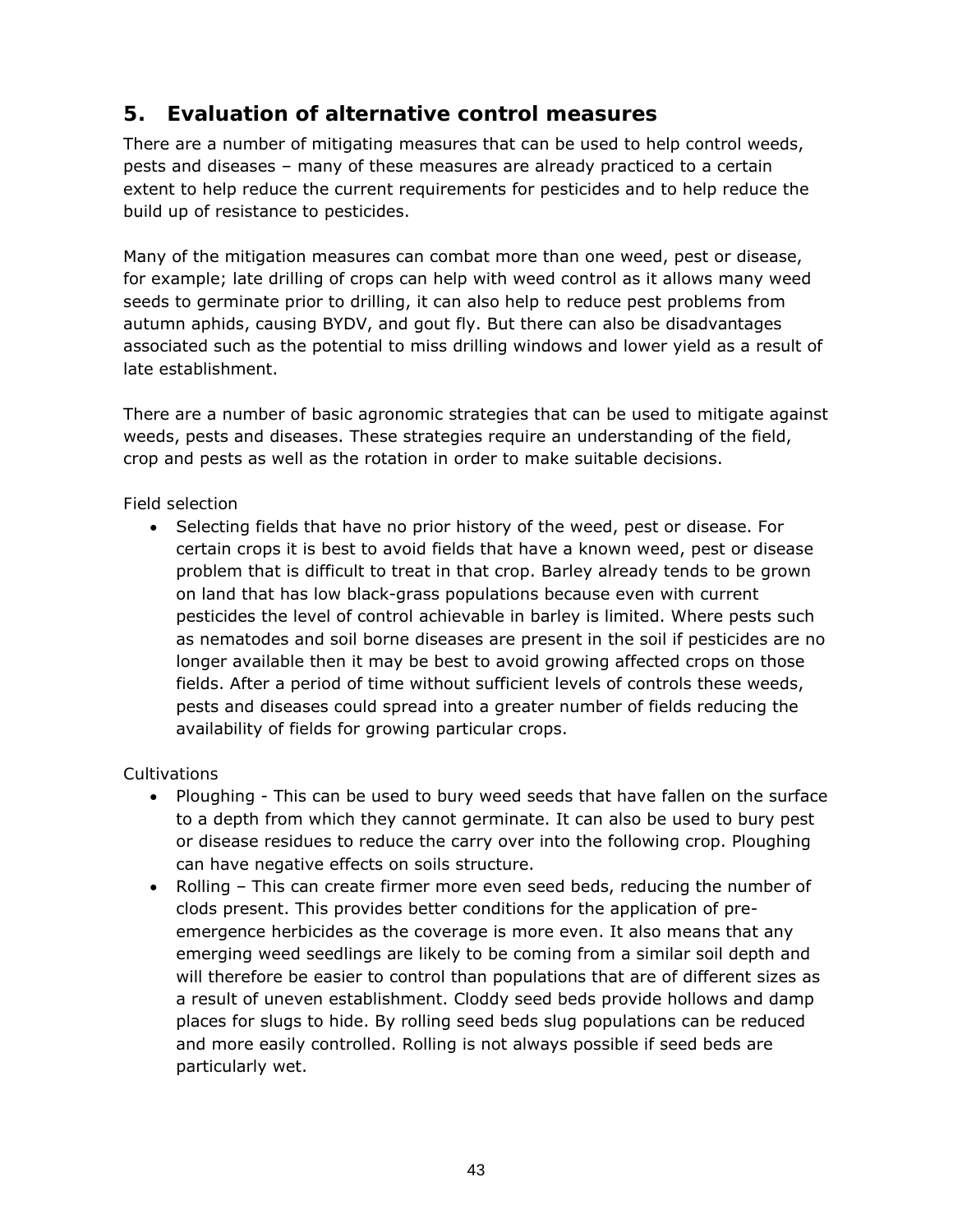# *Drilling date*

- Delayed drilling This allows stale seed beds to be used prior to the establishment of the following crops. Weed seeds germinate and can then be controlled through the application of a general herbicide such as glyphosate, through cultivation or through a combination of the two. Later drilling dates also allow the crop to become established at a time when aphid numbers are low and gout fly less active, reducing the damage that is likely to be caused by these pests. In oilseed rape crops it may not be possible to actually drill late enough to miss aphid migrations and get a satisfactory crop. Delaying drilling can increase the risk of poor establishment as soils can become colder and wetter providing poor conditions for establishment. To compensate crops should be drilled at higher seed rates, this has an associated increased cost. If weather conditions become unfavourable there is the risk that some fields might not be drilled. Later drilled oilseed rape crops are particularly at risk from pigeon damage.
- Early drilling This allows crops to become established during the warmer weather of early autumn allowing rapid growth. This is beneficial if slug populations are high as the crop will be growing rapidly enough to grow away from slug munching. Later sown crops grow more slowly and are more at risk from severe damage from slug grazing. Earlier sowing also allows crops to withstand wheat bulb fly damage better. However, early drilled cereal crops are then at greater risk from BYDV as aphids are more likely to be active at this time.

### *Variety choice*

- Plant breeding plant breeding can be used to introduce resistance traits into crop varieties. This is an often expensive and slow process. Despite best effort most resistance traits actually struggle to completely overcome and pest or disease problem, and are completely ineffective against weeds. Most UK crops are actually relatively small in global terms, which means that the amount of money for investment in plant breeding for these crops is often restricted unless attributes provide very significant monetary reward.
- Resistant varieties there are certain varieties that have been specially developed by breeders to contain genes that provide resistance to certain pests or diseases. There are resistance genes in wheat for orange wheat blossom midge, septoria and rusts; in oats there are varieties that are resistant to stem nematodes. There are potential yield penalties associated with some of these varieties, and not all forms of resistance are present in the same variety. Careful decisions have to be made as to what pests or diseases are of most importance in that field, and what the end market for the product is before final variety decisions can be made.

### *Nitrogen applications*

• The timing and rate of nitrogen applications can have an effect on the level of crop losses to weeds, pests and diseases. The more vigorous a crop is the more likely it is to be able to compete with the weed, pest or disease.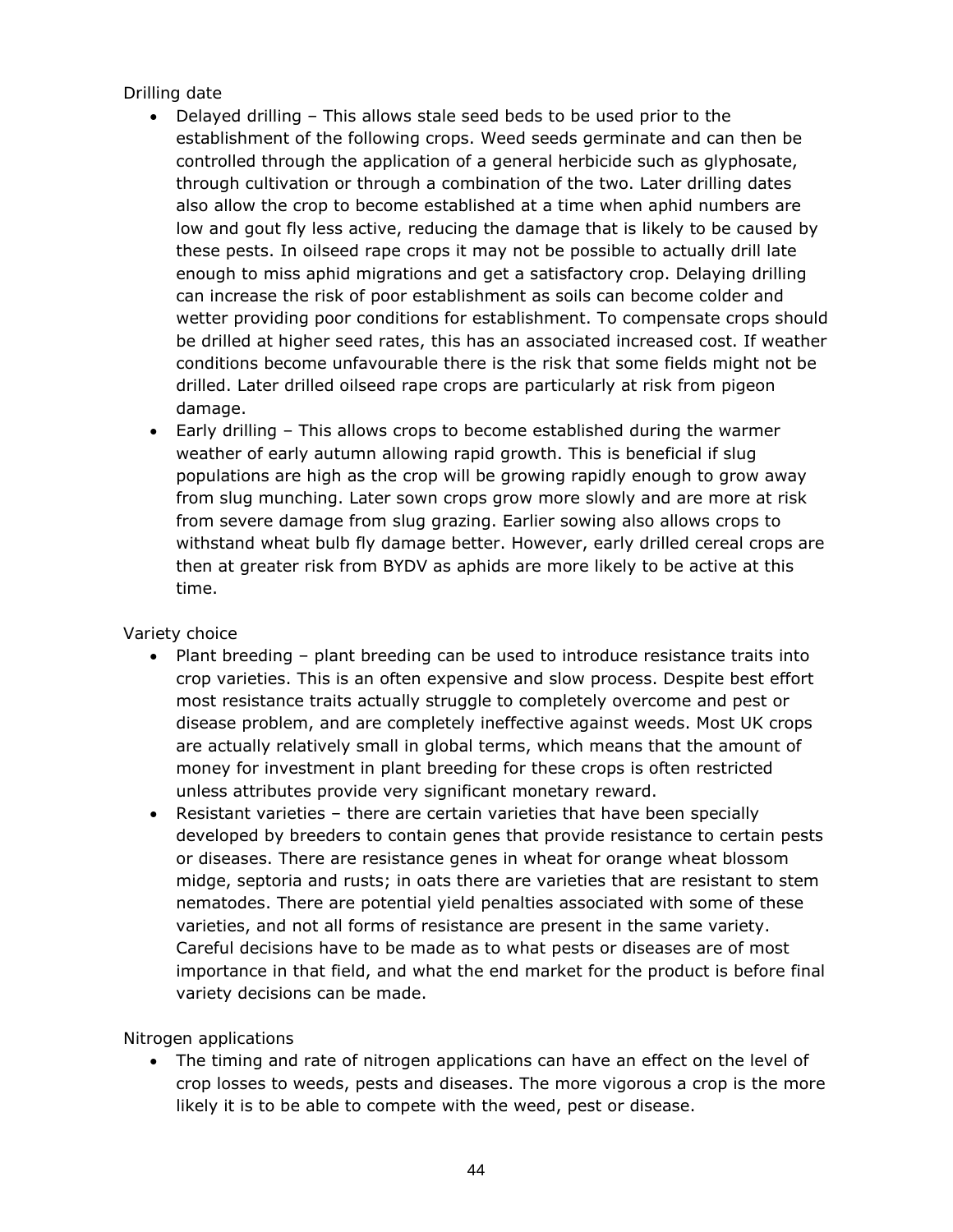### *Biological control*

• Natural enemies – The reduction in insecticide usage, as a result of some of the scenarios could lead to an increase in populations of natural enemies. These in turn may help to keep the numbers of cereal and rape pests under control. The level of control that is achieved by these natural enemies is usually unpredictable compared to insecticides. Natural control can also be reduced by other farming operations.

Introduced biological control agents – Biological control is widely used in glasshouse and covered situations for the control of insect pests. It is more difficult in the field as maintaining sufficiently high populations of predators can be difficult. There is also a risk of introducing a foreign predator into a natural ecosystem and the damage that can occur to non-target species. However, there are some biological controls that can be used in the field, such as that used to control sclerotinia in oilseed rape. Spores of the fungus *Coniothyrium mintans* (product is Contans) may be applied to soil or crop residues for biological control of sclerotinia. The product can be used postharvest or at sowing, though more than one application may be required to achieve satisfactory decreases in sclerotial populations.

### *Pesticide strategies*

- Changing pesticide availability will lead to changes in the pesticide regimes used. Disease control is likely to become more reliant on weaker active substances, resulting in an increase in the number of spray applications or rates of application required.
- Increased use of sulphur and copper compounds for the control of diseases is a possibility as growers strive to maintain yields in absence of pesticides.

### **5.1. Weeds**

Where fewer herbicides are used a higher seed rate and hence a more competitive crop, can mitigate against some of the yield loss caused by higher weed populations (Leake, 1996) this can be combined with later drilling.

| Sow date             | Sow rate | Plants/m <sup>2</sup> | Weeds/m <sup>2</sup> | Treated<br>yield<br>(t/ha) | Untreated<br>yield<br>(t/ha) | Yield<br>loss<br>due to<br>weeds<br>( %) |
|----------------------|----------|-----------------------|----------------------|----------------------------|------------------------------|------------------------------------------|
| Conventional<br>21/9 | 190      | 292                   | 789                  | 12.80                      | 4.66                         | 64                                       |
| Integrated<br>21/10  | 220      | 431                   | 1045                 | 11.46                      | 8.05                         | 30                                       |
| Organic<br>28/10     | 220      | 303                   | 640                  | -                          | 7.90                         | $\overline{\phantom{a}}$                 |

**Table 37 - Comparison of sowing date, rate and herbicide treatment on wheat yield in three farming systems.**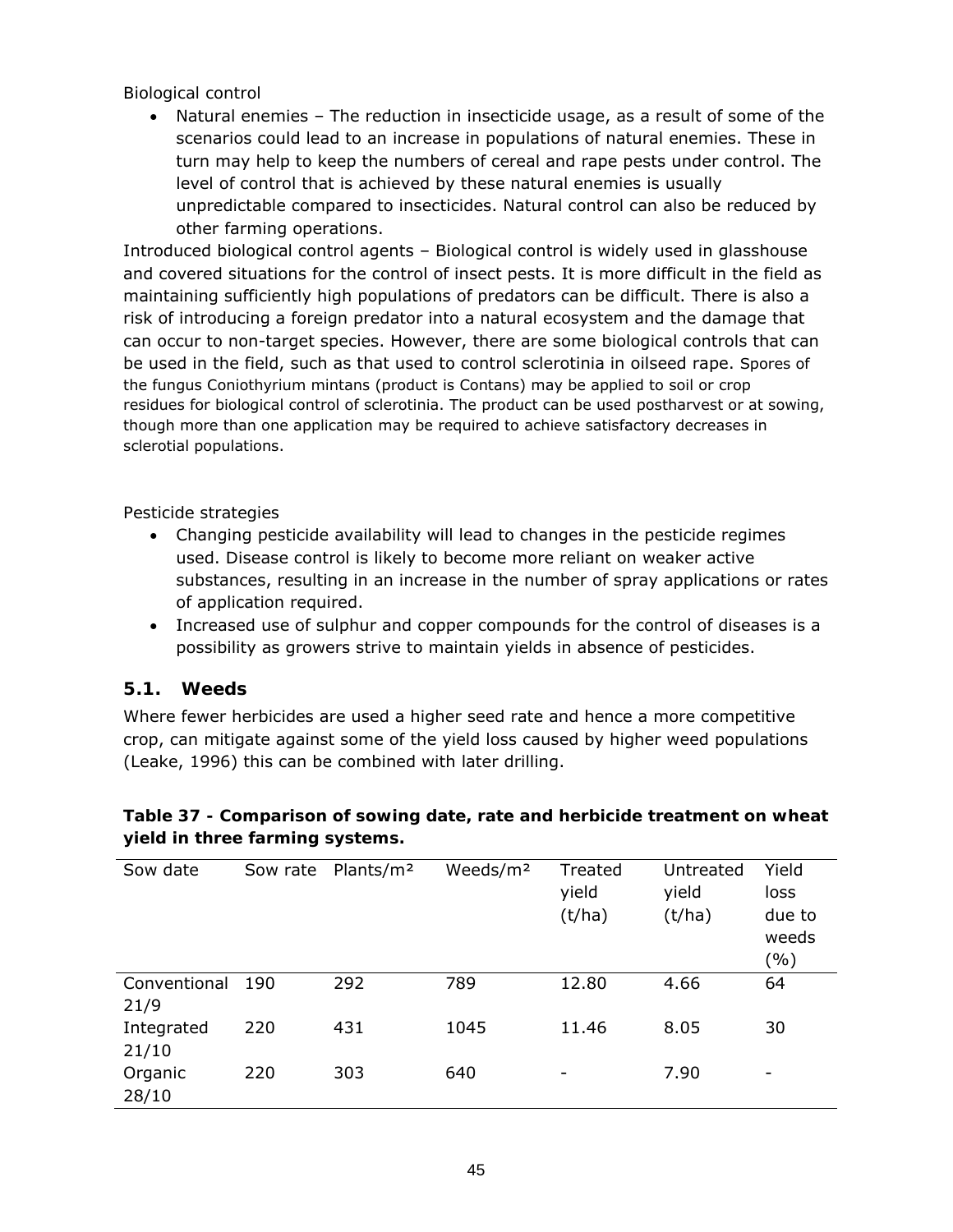Winter wheat crops can tolerate modest weed levels 50g/m² without loss of yield but the results can be variable (AR0408, 2005).

|                     | 26 Oct | 24 Nov       |
|---------------------|--------|--------------|
| Black-grass         | 19     | 27 (probably |
|                     |        | dormancy!)   |
| Cleavers            | 4      |              |
| Poppy               | 42     | 16           |
| Chickweed           | 79     |              |
| Speedwell (Veronica | 40     |              |
| persica)            |        |              |
| Pansy               | 537    | 40           |

# **Table 38 - Mitigating effect of delayed drilling on weeds in winter wheat (Coutts and Prew, 1996)**

# **5.1.1. Cereals**

### **Table 39 - Mitigating measures to control weeds in cereals**

| <b>Weeds</b>              | <b>Treatment</b> | <b>Mitigating</b><br>measures | <b>Issues with mitigating</b><br>measures                                     |
|---------------------------|------------------|-------------------------------|-------------------------------------------------------------------------------|
| Black-grass               |                  | Ploughing                     | Great cost, can lead to poor<br>soil conditions and increased<br>erosion risk |
|                           |                  | Stale seed bed<br>Late sowing | Need increased seed rate,<br>risk of not drilling some fields                 |
| Broad-<br>leaved<br>weeds | Limited effect   |                               |                                                                               |

### **5.1.2. Oilseed Rape**

#### **Table 40 – Mitigating measures for controlling weeds in oilseed rape**

| <b>Weeds</b>              | <b>Treatment</b> | <b>Mitigating</b><br>measures | <b>Issues with mitigating</b><br>measures                                     |
|---------------------------|------------------|-------------------------------|-------------------------------------------------------------------------------|
| Black-grass               |                  | Plough                        | Need increased seed rate,<br>risk of not drilling some fields                 |
| Broad-<br>leaved<br>weeds |                  | Plough                        | Later drilling risk of crop<br>failure due to moisture loss<br>Increased cost |
|                           |                  | Increase                      |                                                                               |
|                           |                  | seedrate                      |                                                                               |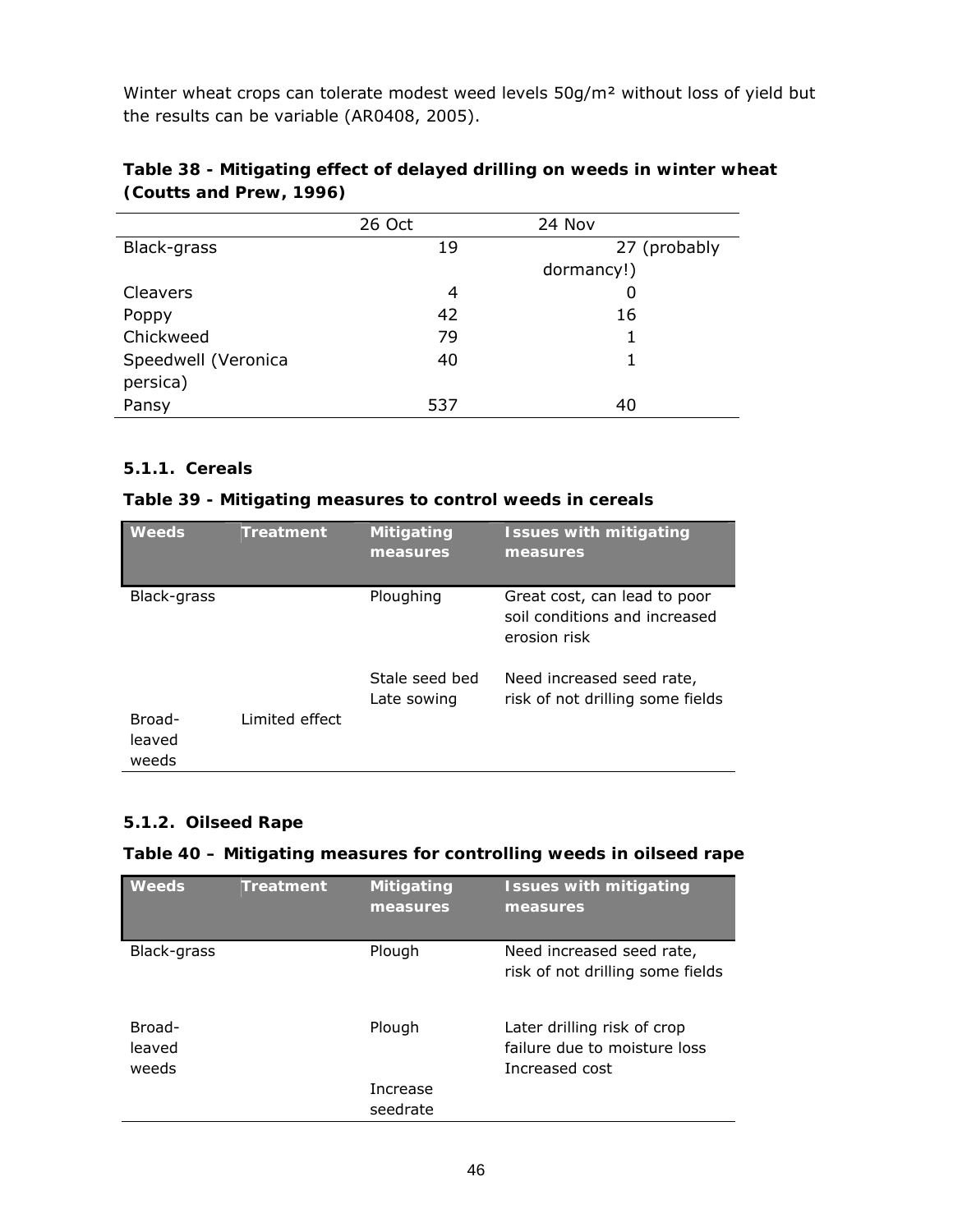# **5.2. Pests**

# **5.2.1. Wheat**

# **Table 41 – Mitigating measures to protect against pests on wheat**

| <b>Pests</b>                     | <b>Treatment</b>                                            | <b>Mitigating measures</b>                                                               | <b>Issues with</b><br>mitigating<br>measures                        |
|----------------------------------|-------------------------------------------------------------|------------------------------------------------------------------------------------------|---------------------------------------------------------------------|
| Autumn<br>aphids                 | Seed<br>treatment/<br>foliar spray                          | Late sowing                                                                              | Need increased<br>seed rate, risk of<br>not drilling some<br>fields |
| Slugs                            | Pellets                                                     | Sow early, roll, increase<br>seed rate                                                   | Increase BYDV risk                                                  |
| Cereal cyst<br>nematode          | None                                                        | Don't grow in infested<br>field                                                          | Problems finding<br>alternative field                               |
| Frit Fly                         | Foliar spray                                                | Plough early to minimise<br>transfer from old sward                                      | Delays to drilling                                                  |
| Gout fly                         | Foliar spray                                                | Sow winter crops after<br>late September. Sow<br>spring crops as early as<br>practicable | Delays to autumn<br>drilling                                        |
| Orange wheat<br>blossom<br>midge | Foliar spray                                                | Grow resistant cv's                                                                      | Yield penalties?                                                    |
| Wheat bulb fly                   | Seed<br>treatment/egg<br>hatch spray/<br>deadheart<br>spray | Sow early                                                                                | Increases BYDV<br>risk                                              |
| Leatherjackets                   | Foliar spray                                                | Plough early in July/<br>early August before<br>most eggs laid to reduce<br>carry over   | Loss of seedbed<br>moisture?                                        |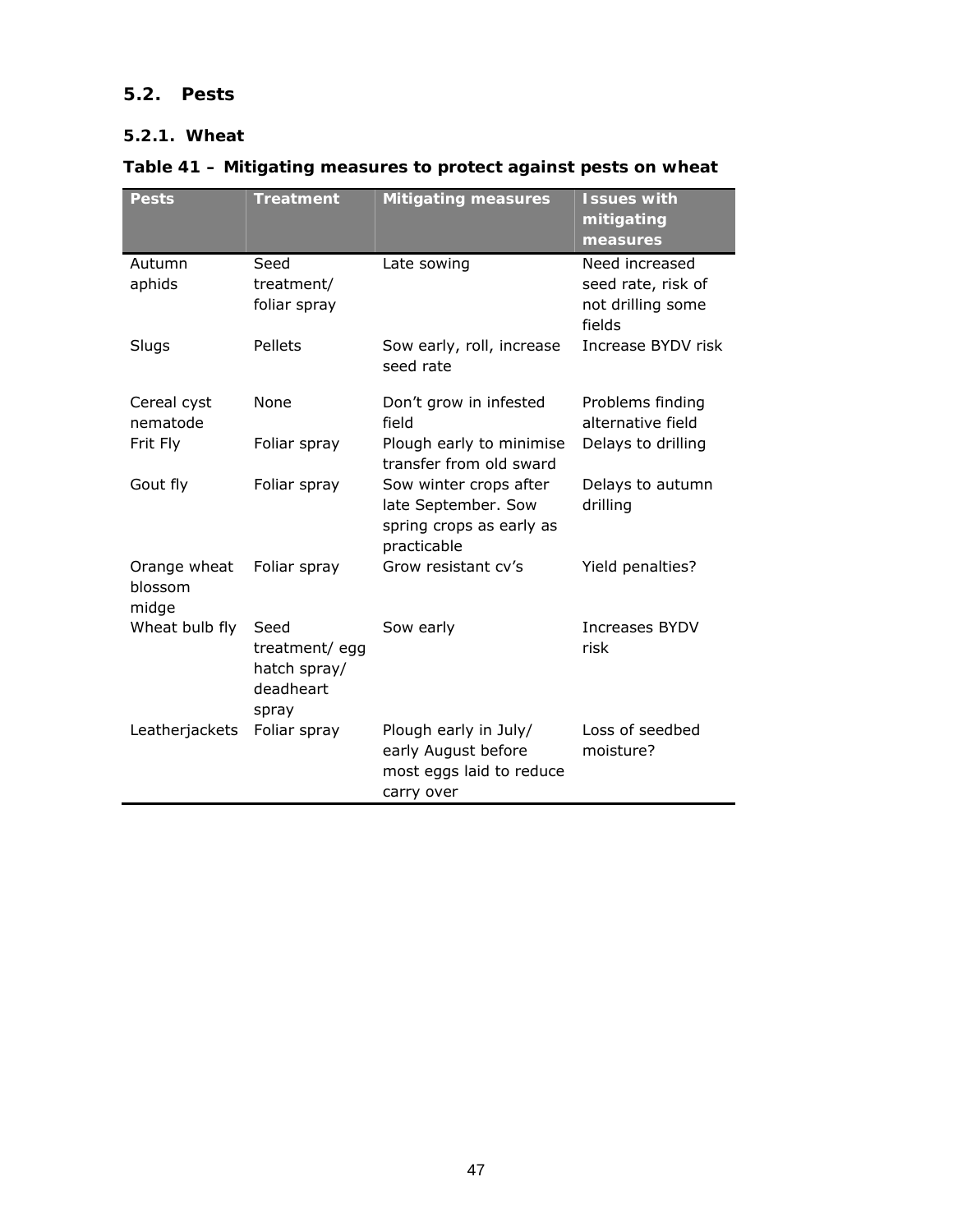# **5.2.2. Winter Barley**

| <b>Pests</b>     | <b>Treatment</b>                  | <b>Mitigating measures</b>                                                               | <b>Issues with</b><br>mitigating<br>measures                        |
|------------------|-----------------------------------|------------------------------------------------------------------------------------------|---------------------------------------------------------------------|
| Autumn<br>aphids | Seed<br>treatment/foliar<br>spray | Late sowing                                                                              | Need increased<br>seed rate, risk of<br>not drilling some<br>fields |
| Frit Fly         | Foliar spray                      | Plough early to minimise<br>transfer from old sward                                      | Delays to drilling                                                  |
| Gout fly         | Foliar spray                      | Sow winter crops after<br>late September. Sow<br>spring crops as early as<br>practicable | Delays to autumn<br>drilling                                        |
| Slugs            | Pellets                           | Sow early, roll, increase<br>seed rate                                                   | Increase BYDV risk                                                  |
| Leatherjackets   | Foliar spray                      | Plough early in<br>July/early August before<br>most eggs laid to reduce<br>carry over    | Loss of seedbed<br>moisture?                                        |

# **Table 42 – Mitigating measures to protect against pests in winter barley**

# **5.2.3. Spring Barley**

| <b>Pests</b>                | <b>Treatment</b>     | <b>Mitigating measures</b>                                                            | <b>Issues with</b><br>mitigating<br>measures |
|-----------------------------|----------------------|---------------------------------------------------------------------------------------|----------------------------------------------|
| Aphids and<br><b>BYDV</b>   | Rarely any treatment |                                                                                       |                                              |
| Frit fly                    | Foliar spray         | Plough early to<br>minimise transfer from<br>old sward                                | Delays to drilling                           |
| Gout fly                    |                      | Sow spring crops as<br>early as practicable                                           |                                              |
| Leatherjackets Foliar spray |                      | Plough early in<br>July/early August before<br>most eggs laid to<br>reduce carry over | Loss of seedbed<br>moisture?                 |
| Slugs                       | Pellets              | Ensure rapid<br>establishment                                                         |                                              |

## **Table 43 – Mitigating measures to protect against pests in spring barley**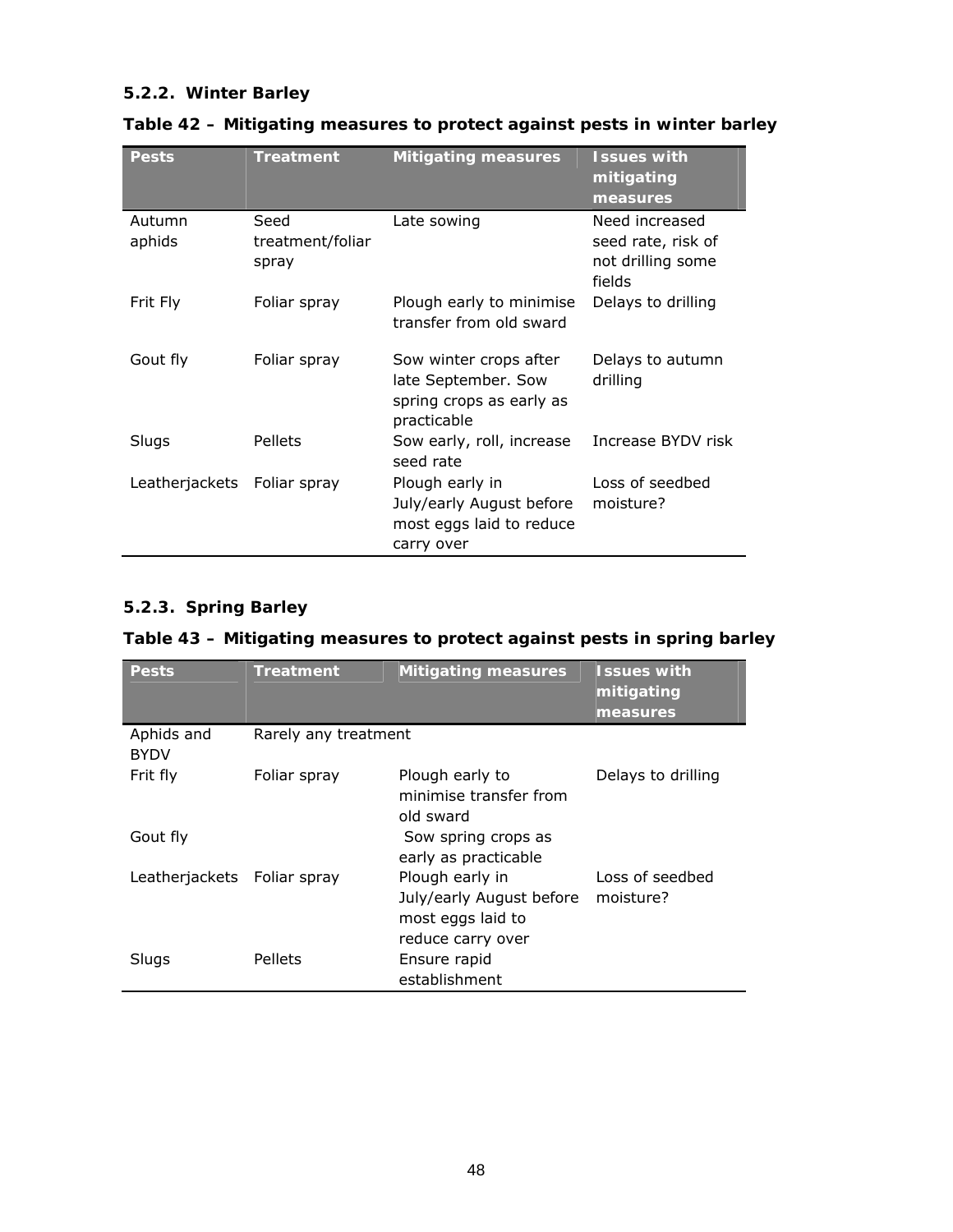# **5.2.4. Oats**

| Pests            | <b>Treatment</b> | <b>Mitigating measures</b>                                                         | <b>Issues with</b><br>mitigating<br>measures                        |
|------------------|------------------|------------------------------------------------------------------------------------|---------------------------------------------------------------------|
| Aphids           | Foliar spray     | Late sowing                                                                        | Need increased<br>seed rate, risk of<br>not drilling some<br>fields |
| Frit fly         | Foliar spray     | Plough early to minimise<br>transfer from old sward                                | Delays to drilling                                                  |
| Stem<br>nematode | None             | Grow resistant varieties                                                           |                                                                     |
| Wireworms        | Seed treatment   | Increase seed rate,<br>encourage rapid<br>establishment                            | Cost of extra<br>seed                                               |
| Slugs            | Pellets          | Sow early                                                                          | Increase BYDV<br>risk                                               |
| Leatherjackets   | Foliar spray     | Plough early in July/early<br>August before most eggs<br>laid to reduce carry over | Loss of seedbed<br>moisture?                                        |

# **Table 44 – Mitigating measures protecting oats against pests**

# **5.2.5. Oilseed Rape**

# **Table 45 – Mitigating measures protecting oilseed rape against pests**

| <b>Pests</b>                        | <b>Treatment</b>          | <b>Mitigating measures</b>                                                                    | <b>Issues with</b><br>mitigating<br>measures                         |
|-------------------------------------|---------------------------|-----------------------------------------------------------------------------------------------|----------------------------------------------------------------------|
| Aphids(virus)                       | Foliar spray              | Later sowing                                                                                  | May not be able<br>to sow late<br>enough to avoid<br>aphid migration |
| Flea beetles                        | Seed                      | Later sowing for winter                                                                       | Need to                                                              |
| inc. cabbage<br>stem flea<br>beetle | treatment/foliar<br>spray | crops. Early sowing for<br>spring crops                                                       | increase seed<br>rate?                                               |
| Pollen beetle                       | Foliar spray              | Sow spring crops as early<br>as possible so past<br>green/yellow bud before<br>beetles arrive |                                                                      |
| Seed weevil                         | Foliar spray              | Delayed sowing reduces<br>numbers of adults<br>attracted and eggs laid                        |                                                                      |
| Slugs                               | Pellets                   | Ensure good seedbed to<br>encourage rapid<br>establishment                                    |                                                                      |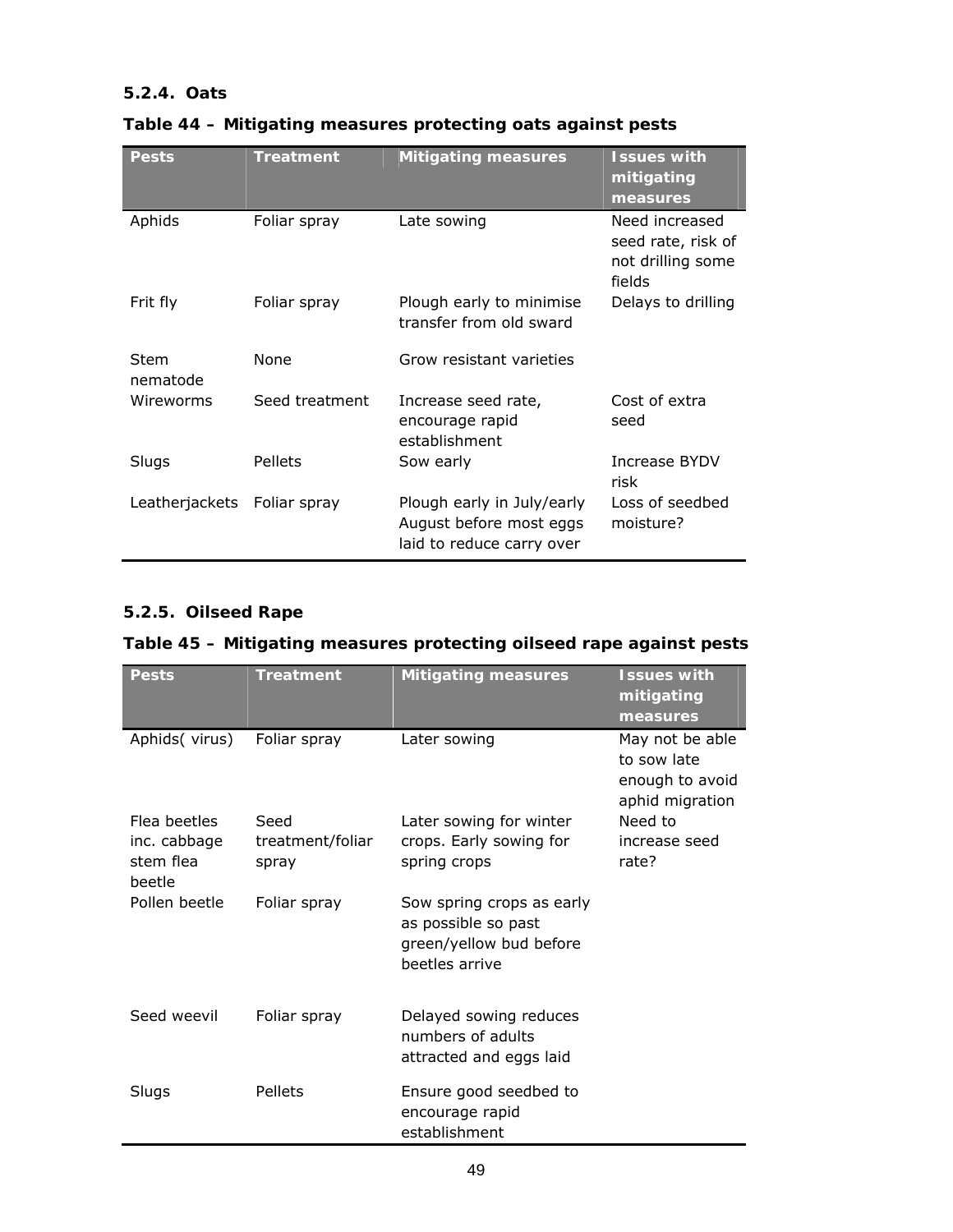# **5.3. Diseases**

Some adjustments to agronomy, such as more resistant varieties, date of sowing seed rates and fertiliser use might be undertaken to reduce disease risk.

In oilseed rape, ploughing or extra cultivations are likely to be required as part of stem canker and light leaf spot control where non-triazole fungicides are available. Biological control could be more widely adopted to assist management of sclerotinia stem rot. This is already done on some farms, but this will increase costs across the industry. If individuals experience serious problems, then farming systems and cropping may require substantial modification.

Several fungicides will be available, however, these may be less effective than some that are lost and may result in removal of some of the older cheaper product options.

### **5.3.1. Wheat**

### **Table 46 – Mitigating measures protecting wheat against disease**

| <b>Disease</b> | <b>Treatment</b> | Mitigating<br>measures                                                 | <b>Issues with mitigating</b><br>measures     |
|----------------|------------------|------------------------------------------------------------------------|-----------------------------------------------|
| Septoria       | Foliar spray     | Varieties<br>Sow date<br>More<br>applications of<br>weaker<br>products | 1 extra application per crop $=$<br>£11.40/ha |

### **5.3.2. Winter Barley**

#### **Table 47 – Mitigating measures protecting winter barley against disease**

| <b>Disease</b> | <b>Treatment</b> | <b>Mitigating</b><br>measures                     | <b>Issues with mitigating</b><br>measures                                          |
|----------------|------------------|---------------------------------------------------|------------------------------------------------------------------------------------|
| Foliar         | Foliar spray     | Variety<br>Sow date<br>N timing<br>Fungicide dose | Cost of higher rates preferred to<br>increased application timings. Extr<br>£10/ha |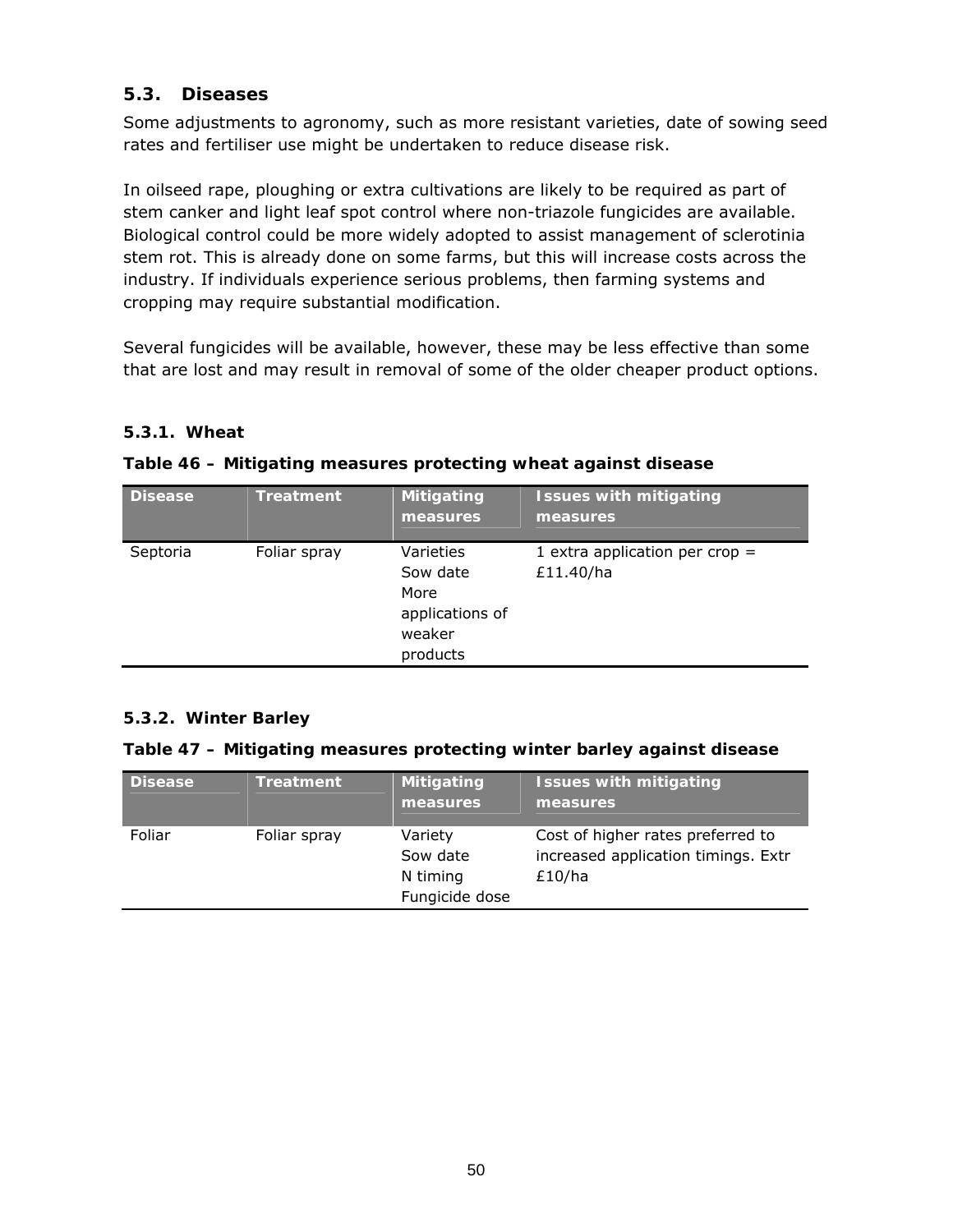### **5.3.3. Spring Barley**

| <b>Disease</b> | <b>Treatment</b> | <b>Mitigating</b><br>measures                     | <b>Issues with mitigating</b><br>measures,                                          |
|----------------|------------------|---------------------------------------------------|-------------------------------------------------------------------------------------|
| Foliar         | Foliar spray     | Variety<br>Sow date<br>N timing<br>Fungicide dose | Cost of higher rates preferred to<br>increased application timings. Extra<br>£10/ha |

# **Table 48 – Mitigating measures protecting spring barley against disease**

# **5.3.4. Oats**

# **Table 49 – Mitigating measures protecting oats against disease**

| <b>Disease</b> | <b>Treatment</b> | <b>Mitigating</b><br>measures | <b>Issues with mitigating</b><br>measures                                                                                                          |
|----------------|------------------|-------------------------------|----------------------------------------------------------------------------------------------------------------------------------------------------|
| Foliar         | Foliar spray     | Variety<br>Fungicide dose     | Cost of higher rates or more<br>expensive products preferred to<br>increased application timings. Less<br>important than on other cereals<br>£2/ha |

# **5.3.5. Oilseed Rape**

# **Table 50 – Mitigating measures protecting oilseed rape against disease**

| <b>Disease</b>               | <b>Treatment</b>                                     | <b>Mitigating</b><br>measures                                         | <b>Issues with mitigating</b><br>measures                                                                                                                                                  |
|------------------------------|------------------------------------------------------|-----------------------------------------------------------------------|--------------------------------------------------------------------------------------------------------------------------------------------------------------------------------------------|
| Phoma and<br>light leaf spot | Foliar spray lost                                    | Plough more<br>OSR stubbles                                           | Cost of ploughing on 30% OSR<br>area less savings in phoma/ LLS<br>fungicides of £20/ha and possibly<br>an application cost of £11.20<br>assuming herbicide and insecticide<br>are applied |
| Sclerotinia                  | Foliar spray<br>options<br>Reduced - poor<br>control | <b>Biocontrol</b><br>treatment post<br>harvest and/or<br>pre-cropping | Cost ( $£60/ha$ ) and partial<br>effectiveness only used on 5% crop<br>area                                                                                                                |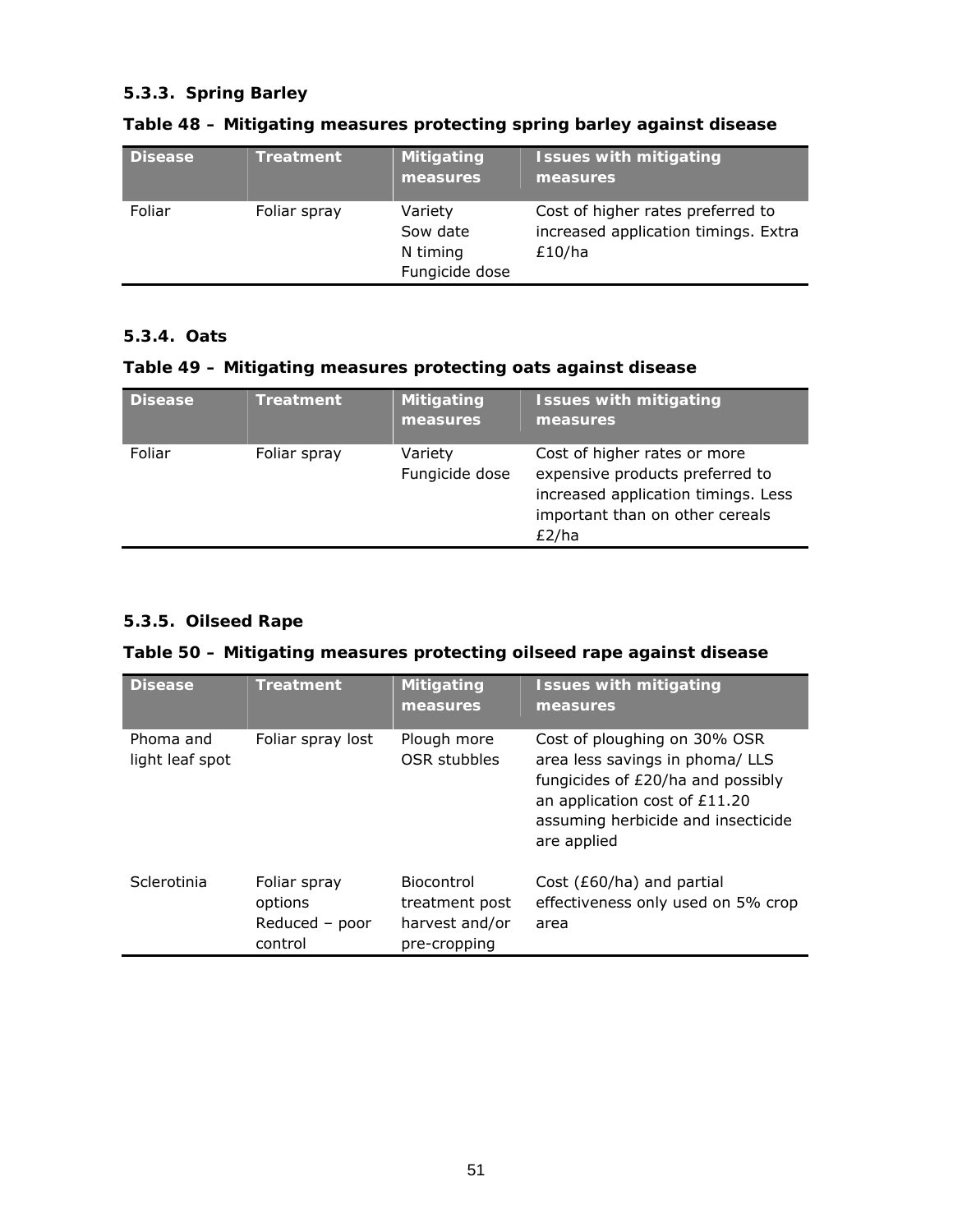# **5.4. Lodging control**

| Lodging<br>control | <b>Mitigating measures</b>                                                            | <b>Yield losses associated with</b><br>mitigating measures                |
|--------------------|---------------------------------------------------------------------------------------|---------------------------------------------------------------------------|
| Later drilling     | Lower yield potential                                                                 | For wheat about 0.2 t/ha less<br>yield per week of delay after mid<br>Oct |
| Variety choice     | May not be able to choose the highest<br>yielding variety or the best quality<br>spec | Yield losses of 1-3%                                                      |

**Table 51 – Mitigating measures protecting combinable crops against lodging**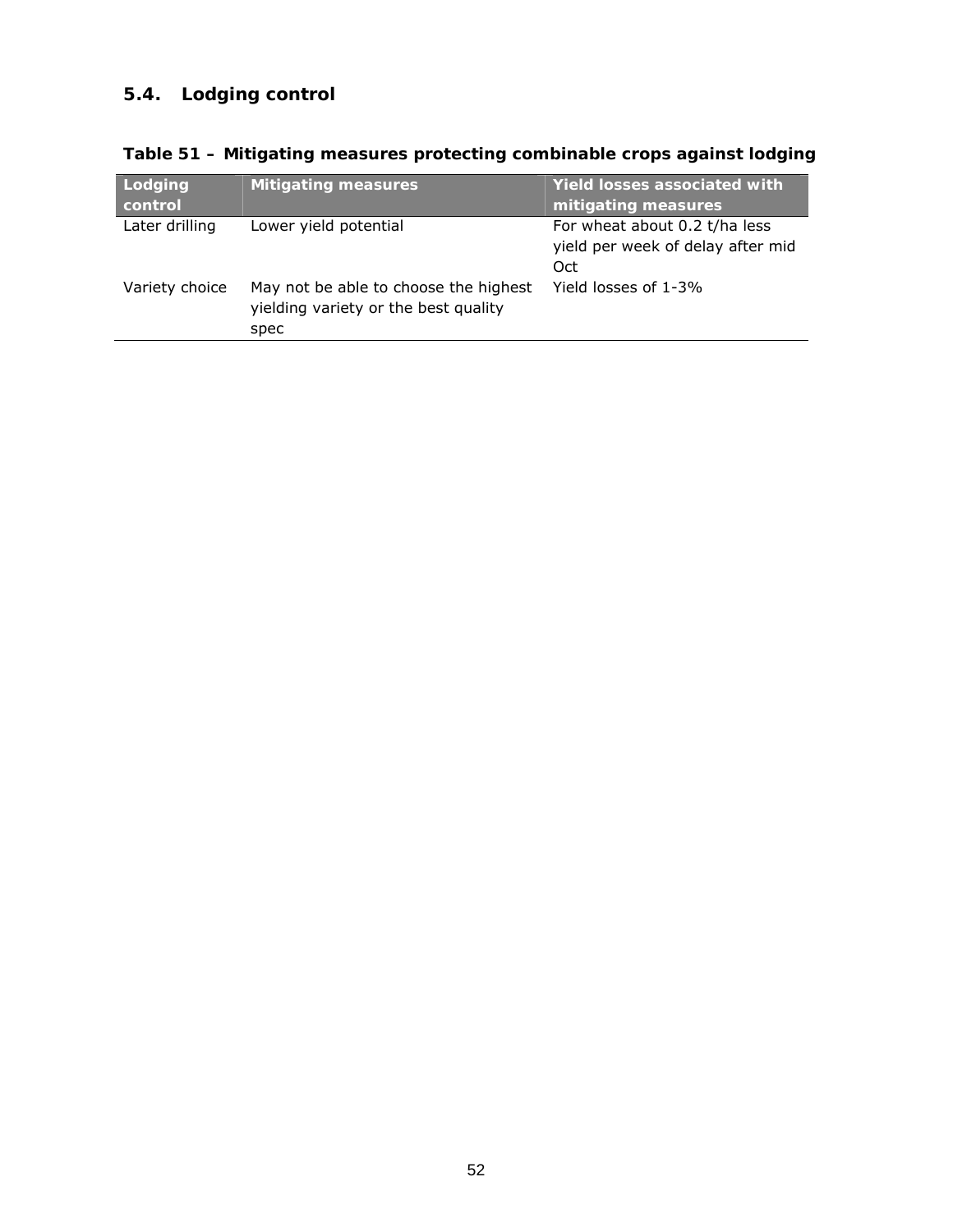# **6. Assessment of future status of pesticide availability**

# **6.1. Current pesticides approved for use in combinable crops**

There are currently a wide range of pesticides that are approved for use on combinable crops see Table 52. The full details of which active substances are available on each crop are in Appendix 2 – Loss of Active Substances

| Crop          | Number of<br>pesticides<br>approved | <b>Herbicides</b> | Insecticides Fungicides |    |
|---------------|-------------------------------------|-------------------|-------------------------|----|
| Wheat         | 98                                  | 41                | 21                      | 36 |
| Winter        | 83                                  | 36                | 14                      | 33 |
| <b>Barley</b> |                                     |                   |                         |    |
| Spring        | 77                                  | 35                | 13                      | 29 |
| <b>Barley</b> |                                     |                   |                         |    |
| Oats          | 55                                  | 23                | 9                       | 23 |
| <b>OSR</b>    | 48                                  | 21                | 13                      | 14 |

Table 52 – Number of active substance approved for use on each crop

Current combinable crop plant protection products offer a reasonable range of actives for the control of most problems in UK combinable crop production. The weakest areas are in the control of black-grass and OSR diseases such as phoma and light leaf spot, where resistance to some actives is increasing and resistance management strategies are important.

# **6.2. Drivers for change in pesticide availability**

There are a number of reasons why the availability of pesticides could change, these are summarised in Table 53.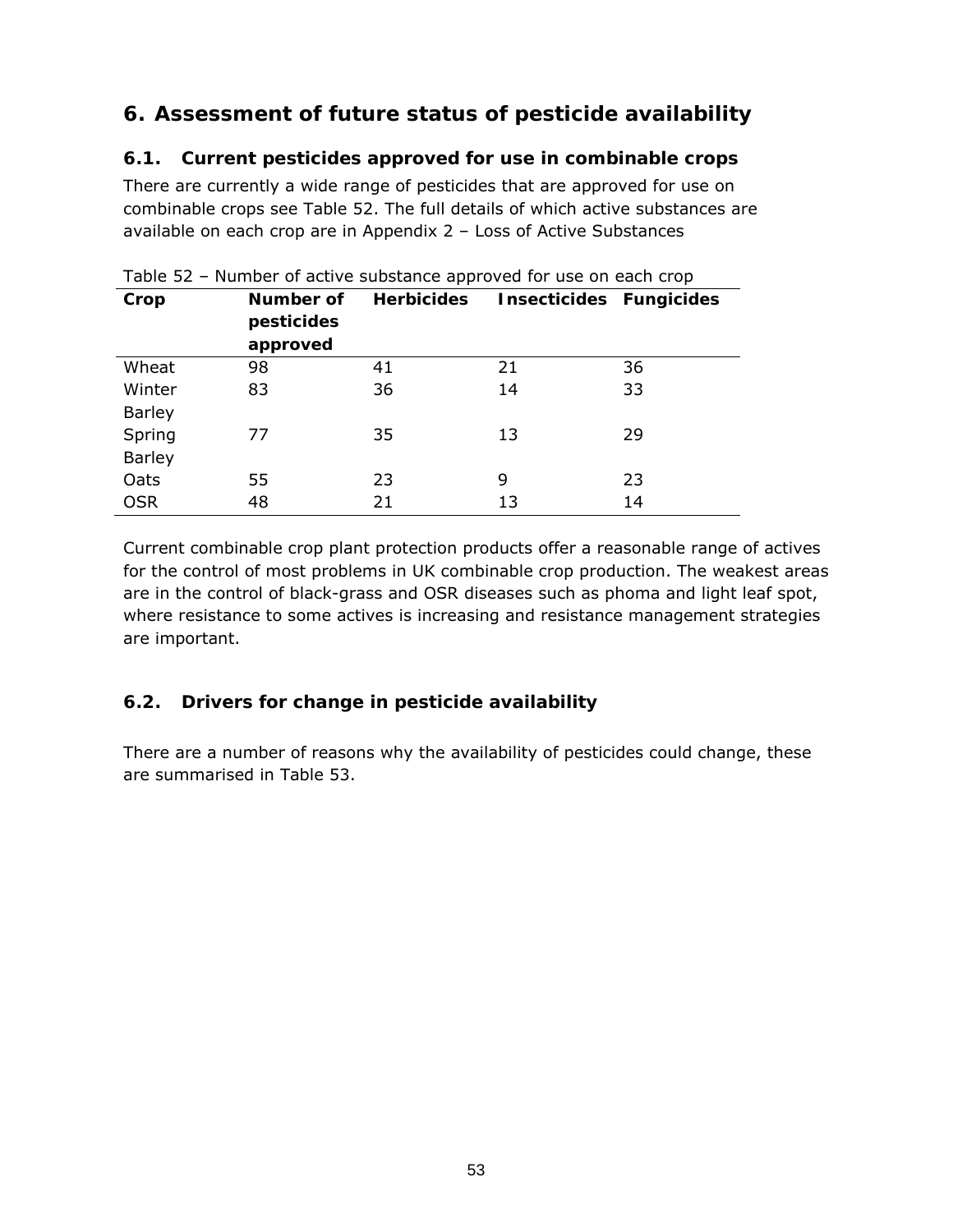| <b>Reason for change</b>                                          | <b>Main effects</b>                                                                                                        | <b>Pesticides affected</b>                                                                                                                                                  |
|-------------------------------------------------------------------|----------------------------------------------------------------------------------------------------------------------------|-----------------------------------------------------------------------------------------------------------------------------------------------------------------------------|
| Revision of 91/414/EEC                                            | Change in approval<br>system                                                                                               | Wide range affecting<br>weed, pest and disease<br>control                                                                                                                   |
| Failure to achieve<br>Annex 1 listing under<br>current regulation | Many products still<br>not on Annex 1 and if<br>not completed before<br>end December 2010<br>will no longer be<br>approved | Metaldehyde - used to<br>control slugs<br>Tefluthrin - used as a<br>seed dressing for WBF<br>control<br>Older grass-weed<br>herbicides used for<br>volunteer cereal control |
| <b>Water Framework</b><br>Directive                               | Minimising pesticides<br>in water                                                                                          | Mainly affecting<br>herbicides e.g.<br>propyzamide<br>carbetamide<br>$\bullet$<br>chlorotoluron<br>$\bullet$<br>metaldehyde<br>$\bullet$                                    |
| Resistance                                                        | Build up in resistance<br>to some active<br>substances                                                                     | Black-grass<br>$\bullet$<br>Septoria<br>$\bullet$<br>Aphids<br>$\bullet$<br>Pollen beetle                                                                                   |
| Market acceptability                                              | Residues of particular<br>active substances                                                                                | chlormequat<br>٠<br>glyphosate                                                                                                                                              |
| Operator safety                                                   | None specifically<br>identified                                                                                            |                                                                                                                                                                             |
| Cost                                                              | None specifically<br>identified                                                                                            |                                                                                                                                                                             |
| New product                                                       | Replacing older                                                                                                            |                                                                                                                                                                             |
| development                                                       | actives                                                                                                                    |                                                                                                                                                                             |

### **Table 53 – Drivers for change in pesticide availability**

#### **6.2.1. Revision of 91/414/EEC**

At the present time the pesticide approvals system within the European Union is based upon risk. Provided any hazards posed by a pesticide can be mitigated against to reduce the risk to an acceptable level it is possible to gain approval for that substance. The main impact of the new legislation comes from the change to the approval system, moving from a risk based system to a hazard based system with the aim of protecting human health and the environment. This would result in the withdrawal of pesticides that are categorised as carcinogenic, genotoxic, reprotoxic or neurotoxic. In addition some or all active substances that affect hormones, endocrine disruptors, may also be included depending on the adopted cut-off criteria.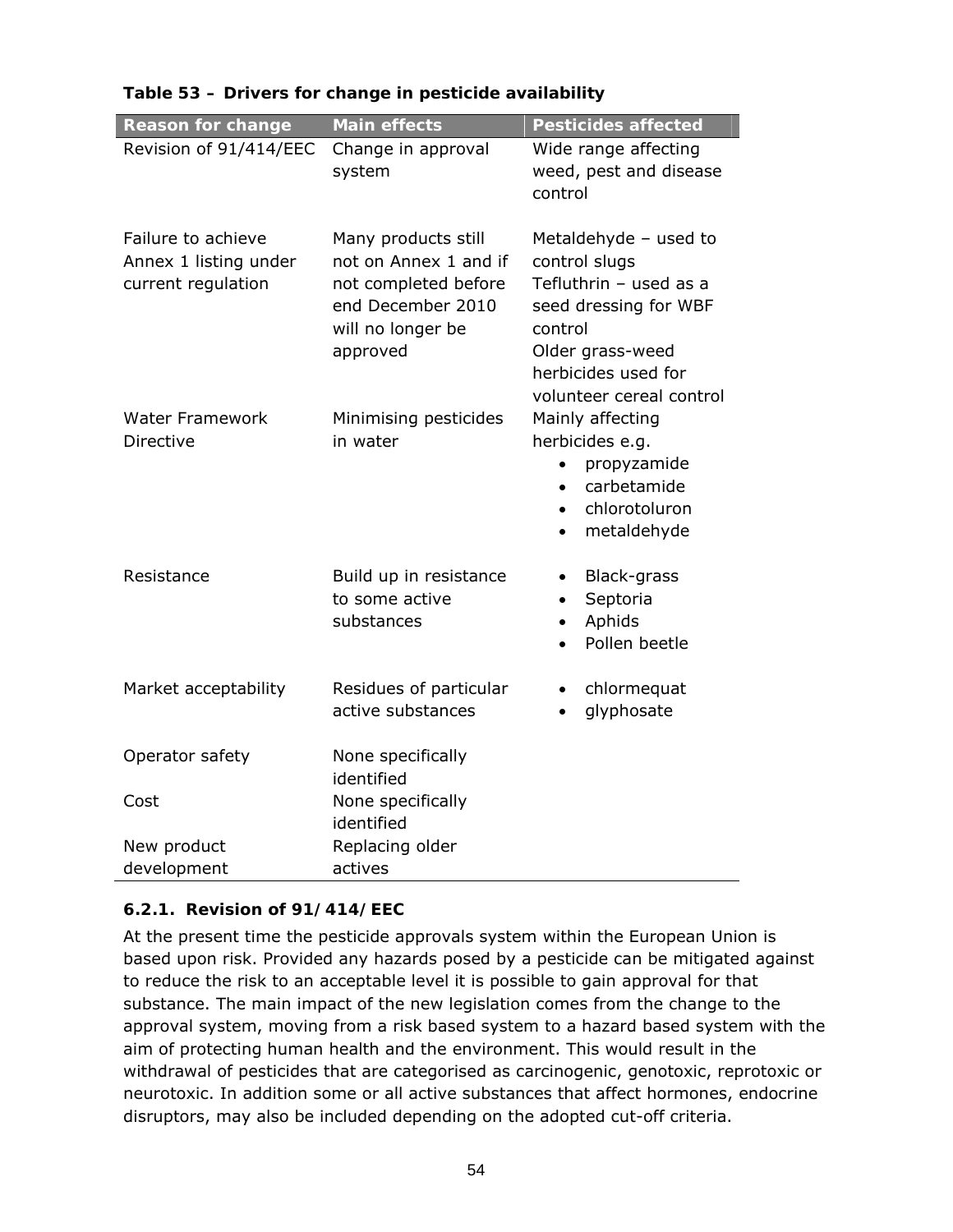Initially (in June 2008) the list of active substances that was potentially at risk from the revision of 91/414/EEC was extensive and covered many of the important pesticides used in the production of combinable crops in the UK. The initial list of what actives were likely to be affected in four different scenarios was released by PSD in May 2008. Initial assessments done on Wheat in the ADAS report for ECPA (Clarke *et al.,* 2008) showed that there would be very significant impacts of these losses on the ability of UK farmers to cost-effectively product wheat. Since then there has been further discussions within the European Parliament and Commission, accompanied by lobbying from interested parties. This has led to a reduction in the likely impact of the hazard criteria used in the assessment of pesticides for approval for use in the European Union.

The positive vote in the European Parliament on 13 January 2009 on these revised proposals to change the authorisation process for active substances and products, will change the availability of current pesticides.

There are also changes in approval process aimed at simplifying the process and harmonising the availability of plant protection products in different Member States, including the identification of 3 zones where there will be compulsory mutual recognition of product approvals within a zone. This is intended to minimise the duplication of testing, particularly animal testing. This is intended to make product availability other countries easier. It is however still unclear how this will apply. It is most likely to help minor uses and we have made no predictions of active substances with might be available in future because they are approved in another Member State. We believe this impact is likely to be small, but may solve some specific issues.

The legislation is not likely to come into force until late 2010 at the earliest. Exact timing depends on how quickly the implementing legislation is agreed. There is still expected to be a degree of negotiation about the details of the implementing legislation, in particular the 'cut-off criteria' for actives that are endocrine disruptors.

The exact nature of the changes have not yet been fully agreed, however an assessment made by PSD in December 2008 has been used as a guide. The Council Common Position (CCP) means the exclusion of all:

- category 1 or 2 mutagens,
- category 1 or 2 carcinogens or reproductive toxins (unless exposure is negligible),
- endocrine disruptors which may cause adverse effects (unless exposure is negligible),
- persistent organic pollutants (POPs)
- persistent, bioaccumulating, toxic substances (PBTs)
- very persistent, very bioaccumulating substances (vPvBs)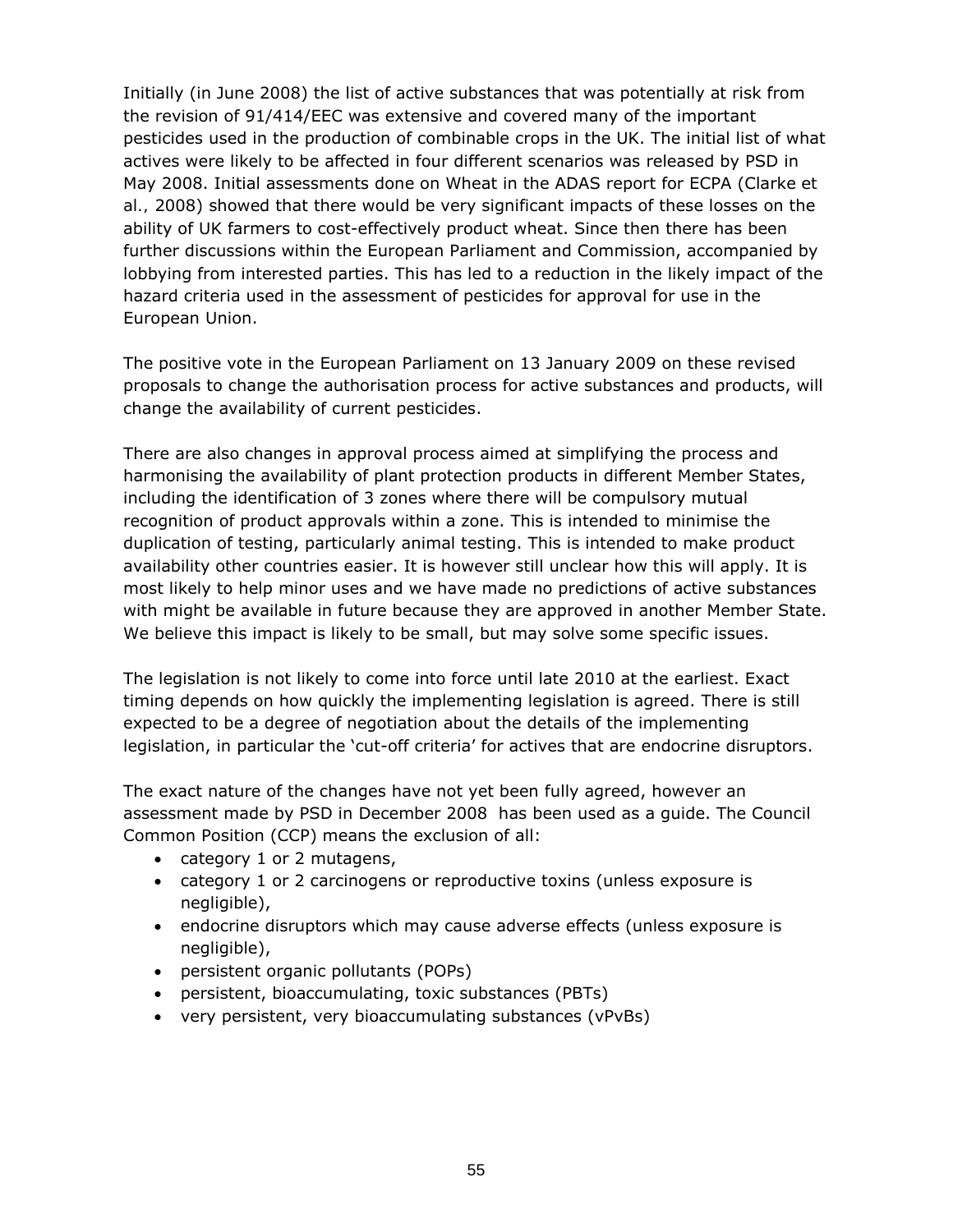The ENVI Committee of the European Parliament also made some amendments to this position where by there would be further restrictions on substances that have developmental or immunotoxic properties, have transformation products or residues that are PBTs or vPvBs, affect bees, or are on the Water Framework Directive priority hazard list.

PSD assessed 278 actives against 3 scenarios, differentiated by the definition of endocrine disruptor, and 1 scenario based on the ENVI Committee more stringent requirements.

- Annex **2a** Substances that may not be approved according to the Council Common Position (CCP) with the endocrine disruptor definitions based on the previous UK assessment from May 2008 assuming 'may cause effect' is interpreted in a broad way.
- Annex **2b** Substances that may not be approved according to the Council Common Position (CCP) assuming assessment using the ENVI Committee proposal to define endocrine potential disruptors as substances which are for example R3.
- Annex **2c** Substances that may not be approved according to the Council Common Position (assuming assessment using the Swedish assessment potential endocrine disruptors which are R2 or R3 and C3, or substances classified as R2 or 3 which have toxic effects on endocrine organs.
- Annex **3** Additional substances that may not be approved according the ENVI Committee amended criteria.

In each of these situations there are a number of actives that could be affected by the article 4(7) derogation. This allows the approval of active substances for a period of five years where it is necessary to 'control a serious danger to plant health which cannot be contained by other means' even if it does not satisfy the requirements on carcinogenic or reproductive toxicity category 2 or endocrine disruptors. The implication is that this derogation would only be used in exceptional circumstances. Therefore, for the main part of this assessment it has been assumed that all active substances that are affected by a certain set of criteria will be lost (PSD 2008). For details of what active substances are lost in each scenario see Appendix 2 and Table 54 for details of annex 2c in PSD report.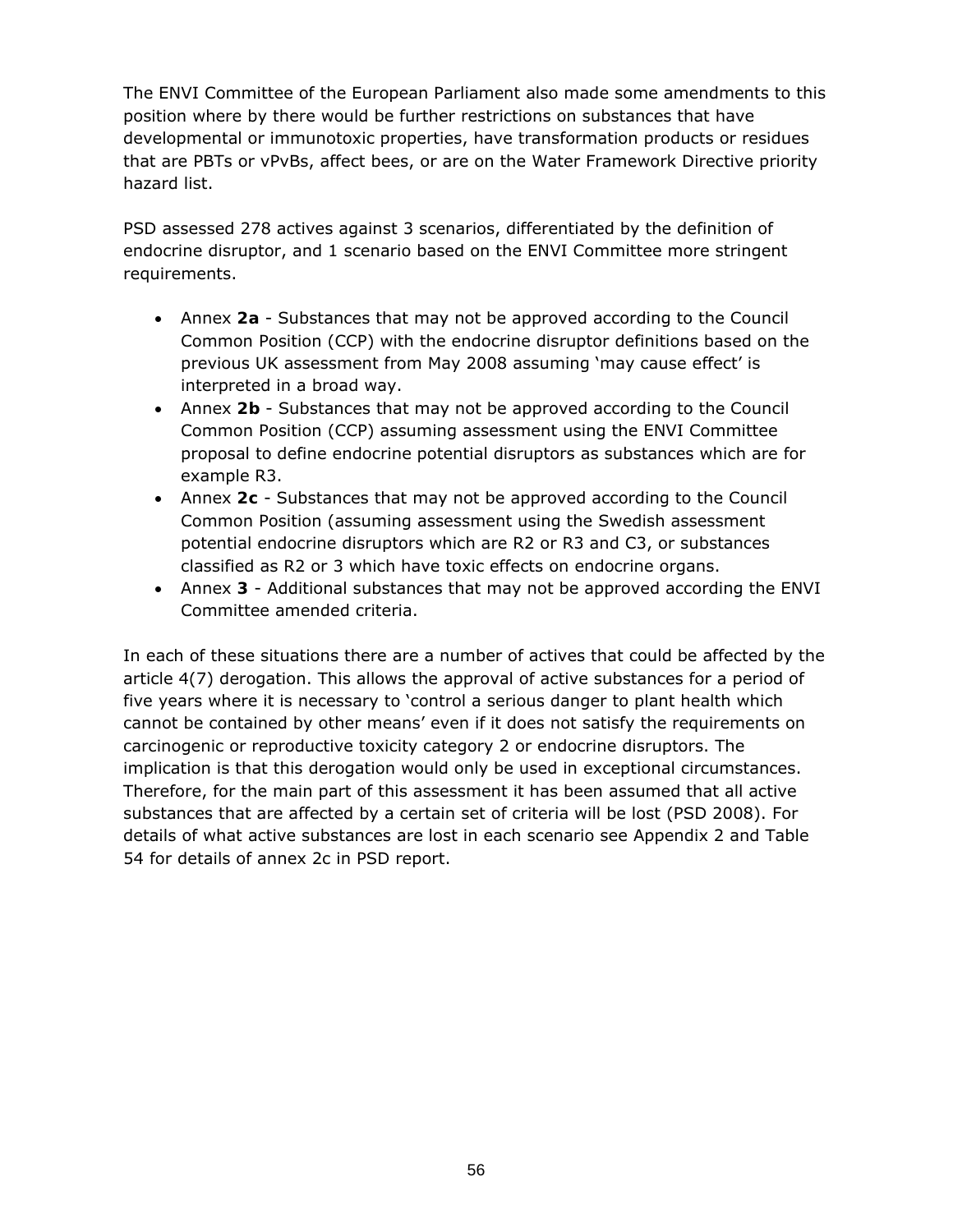|                  |                                        |                   |                 |                 |   | Approved for use on |   |           |            |
|------------------|----------------------------------------|-------------------|-----------------|-----------------|---|---------------------|---|-----------|------------|
| <b>Substance</b> | Date of<br>expiry of<br><b>Annex 1</b> | Approved<br>in UK | <b>Function</b> | <b>Annex 2c</b> | W | <b>WB</b>           | O | <b>SB</b> | <b>OSR</b> |
| amitrole         | 2011                                   | Y                 | Η               | Derogation      |   |                     |   |           |            |
| bifenthrin       | 2018                                   | Y                 | I               | no              | Υ | y                   |   | у         |            |
| bitertanol       | 2020                                   | Y                 | F               | Derogation      |   |                     |   |           |            |
| carbendazim      | 2009                                   | Υ                 | F               | no              | Υ | У                   |   | у         | у          |
| cyproconazole    | 2020                                   | Y                 | F               | Derogation      | y | y                   | У | y         | y          |
| dinocap          | 2009                                   | N                 | F               | Derogation      |   |                     |   |           |            |
| epoxiconazole    | 2018                                   | Y                 | F               | Derogation      | Υ | y                   | y | y         |            |
| esfenvalerate    | 2011                                   | Y                 | I               | no              | Y | y                   |   | у         |            |
| fenbuconazole    | 2020                                   | Y                 | F               | Derogation      |   |                     |   |           |            |
| flufenoxuron     | 2020                                   | N                 | I               | no              |   |                     |   |           |            |
| flumioxazin      | 2012                                   | Υ                 | н               | Derogation      | Y |                     |   |           |            |
| flusilazole      | suspended                              | Y                 | F               | Derogation      | y | y                   |   | y         | y          |
|                  | by ECJ                                 |                   |                 |                 |   |                     |   |           |            |
| glufosinate      | 2017                                   | Υ                 | н               | Derogation      |   |                     |   |           | y          |
| ioxynil          | 2014                                   | Y                 | н               | Derogation      | Y | у                   | у | у         |            |
| linuron          | 2013                                   | Υ                 | н               | Derogation      | Y | y                   | y | y         |            |
| lufenuron        | 2018                                   | N                 | I               | no              |   |                     |   |           |            |
| mancozeb         | 2015                                   | Y                 | F               | Derogation      | Y | y                   |   | y         | y          |
| maneb            | 2015                                   | Y                 | F               | Derogation      |   |                     |   |           |            |
| metconazole      | 2017                                   | Υ                 | F               | Derogation      | Υ | У                   |   | у         | y          |
| pendimethalin    | 2013                                   | Υ                 | Η               | no              | Υ | у                   | У | у         |            |
| quinoxyfen       | 2014                                   | Y                 | F               | no              | Y | y                   | y | y         |            |
| tebuconazole     | 2018                                   | Υ                 | F               | Derogation      | Y | y                   | y | y         | y          |
| warfarin         | 2016                                   | Y                 | Rodent          | no              |   |                     |   |           |            |

| Table 54 - Active substances most likely to be lost - under annex 2c |  |  |
|----------------------------------------------------------------------|--|--|
|                                                                      |  |  |

### Timescale

The approval of active substances will remain in place until the approval period under current legislation ends. There is therefore no sudden withdrawal of actives with expected dates of withdrawal between 2011 and 2018 (see Appendix 2 for date of reevaluation).

# **6.2.2. Failure to achieve Annex 1 listing**

There are some existing approvals which have not yet achieved Annex 1 listing. If they fail to get listed before end December 2010 they will cease to be available.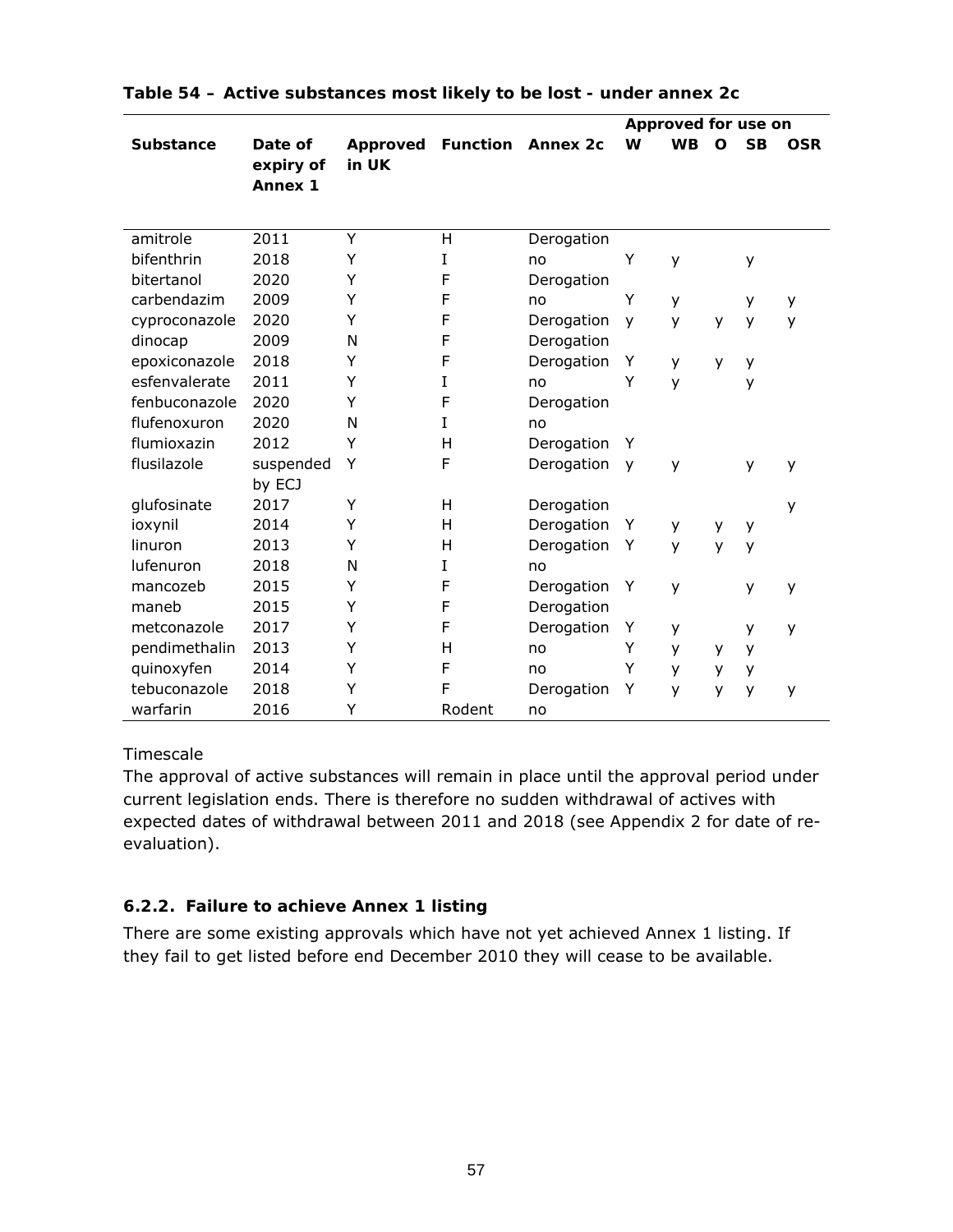| <b>Substance</b>     | <b>Status</b> | Date<br>of        | <b>Approv</b><br>ed in | <b>Functio</b><br>n | W | <b>WB</b> | <b>SB</b> | O  | <b>OSR</b> |
|----------------------|---------------|-------------------|------------------------|---------------------|---|-----------|-----------|----|------------|
|                      |               | expiry            | <b>UK</b>              |                     |   |           |           |    |            |
|                      |               | of                |                        |                     |   |           |           |    |            |
|                      |               | <b>Annex</b><br>1 |                        |                     |   |           |           |    |            |
| bromuconazole        | list 3        |                   | Υ                      | F                   | Υ | y         |           |    |            |
| cyproconazole        | list 3<br>VW  | 2020              | Υ                      | F                   | y | y         | У         | y  | y          |
| fluquinconazole      | list 3<br>VW  | 2020              | Υ                      | F                   | у | y         |           |    |            |
| guazatine            | list 3<br>VW  |                   | Υ                      | F                   | Υ | y         | У         | y  |            |
| prochloraz           | list 3<br>VW  | 2020              | Υ                      | F                   | Υ | y         | У         |    | у          |
| tetraconazole        | list 3        | 2018              | Υ                      | F                   | Υ | y         | у         | у  |            |
| carbetamide          | list 3        |                   | Υ                      | Η                   |   |           |           |    | у          |
|                      | VW            |                   |                        |                     |   |           |           |    |            |
| carboxin             | list 3<br>VW  |                   | Υ                      | Η                   | Υ |           |           |    |            |
| cycloxydim           | list 3        |                   | Υ                      | Η                   |   |           |           |    | у          |
|                      | VW            |                   |                        |                     |   |           |           |    |            |
| fluazifop-p          | list 3        |                   | Υ                      | H                   |   |           |           |    | у          |
|                      | VW            |                   |                        |                     |   |           |           |    |            |
| napropamide          | list 3        |                   | Υ                      | Η                   |   |           |           |    | у          |
| propachlor           | list 3        |                   | Υ                      | H                   |   |           |           |    | у          |
| propaquizafop        | list 3        |                   | Υ                      | Η                   |   |           |           |    | у          |
| quinmerac            | list 3<br>VW  |                   | Υ                      | H                   |   |           |           |    | у          |
| quizalofop-p-ethyl   | list 3        |                   | Υ                      | H                   |   |           |           |    | у          |
| quizalofop-p-tefuryl | list 3        |                   | Υ                      | H                   |   |           |           |    | у          |
| terbuthylazine       | list 3        |                   | Υ                      | Η                   | у | У         | у         |    |            |
|                      | VW            |                   |                        |                     |   |           |           |    |            |
| triallate            | list 3        |                   | Υ                      | Η                   | Υ | y         | у         |    |            |
| triflusulfuron       | list 3        | 2018              | Υ                      | Н                   |   |           | у         |    |            |
| bifenthrin           | list 3        | 2018              | Υ                      | I                   | Υ | y         | У         |    |            |
| tau fluvalinate      | list 3        | 2020              | Υ                      | I                   | Υ | y         | У         |    | у          |
|                      | VW            |                   |                        |                     |   |           |           |    |            |
| tefluthrin           | list 3        | 2020              | Υ                      | I                   | Υ | y         | у         | у  |            |
| zeta-cypermethrin    | list 3        | 2018              | Υ                      | I                   | Υ | y         | у         | У  | y          |
| metaldehyde          | list 3        |                   | Y                      | Mollusc             | Υ | y         | y         | y  | y          |
|                      | VW            |                   |                        |                     |   |           |           |    |            |
| chlormequat          | list 3        |                   | Υ                      | <b>PGR</b>          | Υ | y.        | у         | y. |            |

| Table 55 – Active substances that have yet to achieve annex 1 listing |
|-----------------------------------------------------------------------|
|-----------------------------------------------------------------------|

There are a number of triazole fungicides that have yet to achieve annex 1 listing. If these substances were to fail to be approved it would reduce the number of triazole fungicides available to control septoria. In combination with the losses seen at 2c this could increase the losses to septoria by a couple of percent as there would be even fewer options for septoria control.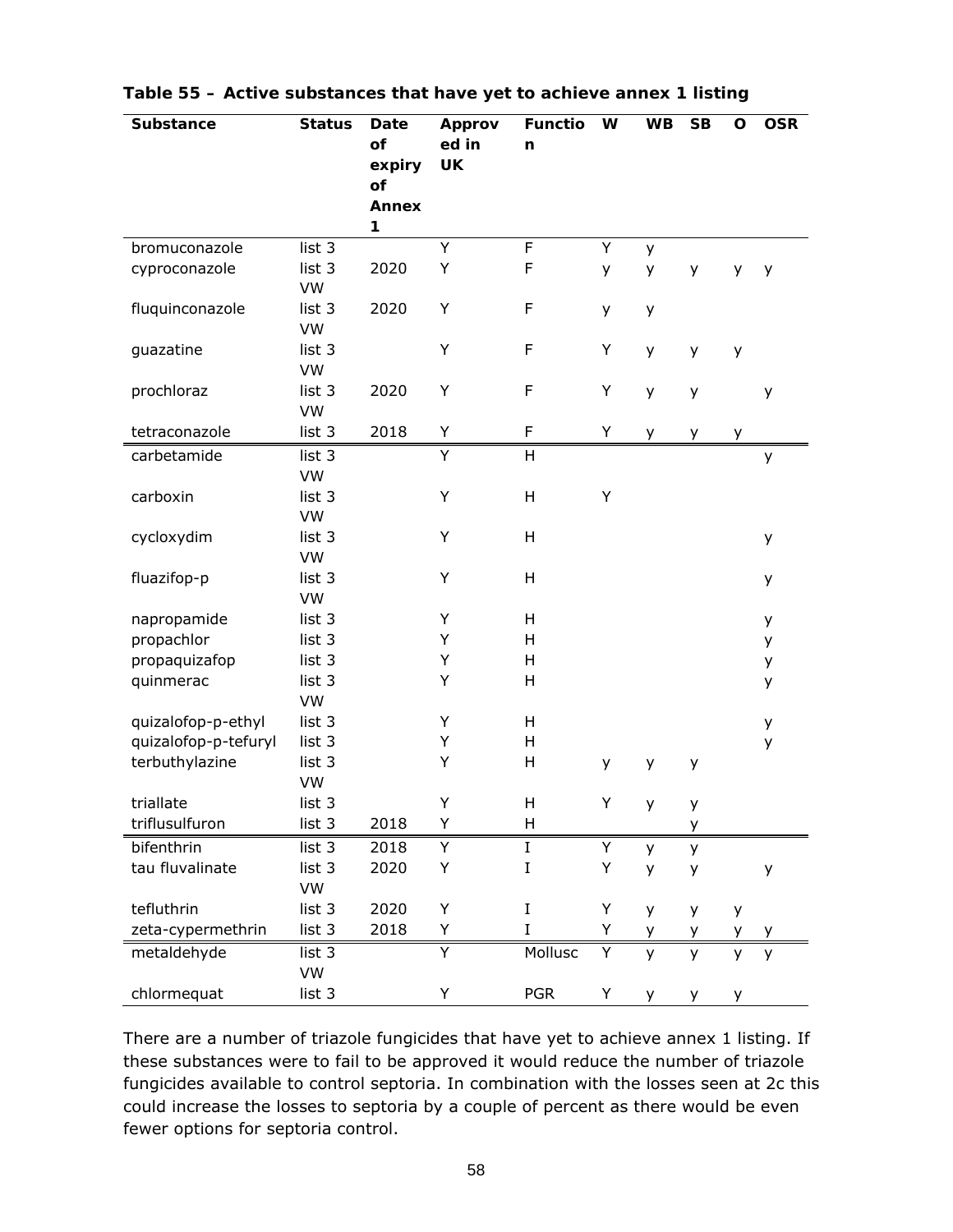Most of the herbicides that are affected are used for the control of volunteer cereals and grass weeds. If these were to fail there would still be some alternatives allowing control to be maintained. The reduction in actives could however, mean and increase in price of the remaining actives due to lack of competition.

If these insecticides were to fail to make annex 1 listing it would bifenthrin, zetacypermethrin and tau fluvalinate are general pyrethoids, so their loss just reduces the number of general pyrethroids for control of aphids and beetles. Tefluthrin is used as a seed dressing to protect against wheat bulb fly. This could affect late sown wheat and spring wheats making control of wheat bulb fly possible only through the use of foliar sprays. These sprays are less environmentally friendly so this would potentially have an increased environmental impact as well as potential yield impact.

The loss of metaldehyde would lead to greater reliance on methiocarb, and the associated increased costs, for the control of slugs.

# **6.2.3. Water Framework Directive**

The Water Framework Directive (2000/60/EEC) established a framework for the EU on water policy. The UK implementing legislation came into force in January 2004. It requires that all rivers, lakes, ground and coastal waters should reach good ecological and chemical status by 2015. Farming has impacts on water quality through contamination of water from nitrates, phosphates, pesticides, soil and slurries and manures. Pesticides are a concern due to their impact on chemical status, although they can also have an ecological impact through possible impacts on flora and fauna. The Drinking Water Directive sets a maximum allowable concentration of 0.1μg/l for any pesticide and 0.5μg/l for total pesticides in drinking water irrespective of toxicity and these levels have been adopted in the Water Framework Directive (WFD)

The Environment Agency (EA) is the designated Competent Authority for the WFD and is responsible for implementing the legislation, monitoring progress and meeting the requirement. River Basin Districts (RBDs) have been established for England and Wales, and monitoring programmes were started in 2006 to give an overview of the status of each district to identify the significant water management issues. During early 2009 there is a consultation on the River Basin Management Plans, including an overview of status and programme of measures. The consultation on these plans is currently underway, running until June 2009. Details of each RBD consultation can be found at http://www.environment-agency.gov.uk/research/planning/33106.aspx. Following the consultation the management plans will be implemented between 2009 and 2012. There is a planned review of progress every 6 years, the first of which is in 2013.

Changes in farm management are likely to be needed to meet the WFD objectives and these will be encouraged by incentives and voluntary schemes. Defra has already funded the English Catchment Sensitive Farming Delivery Initiative to encourage changes in behaviour in 40 priority catchments

(http://www.defra.gov.uk/farm/environment/water/csf/delivery-initiative.htm). The Voluntary Initiative aims to reduce environmental impact of pesticides through education and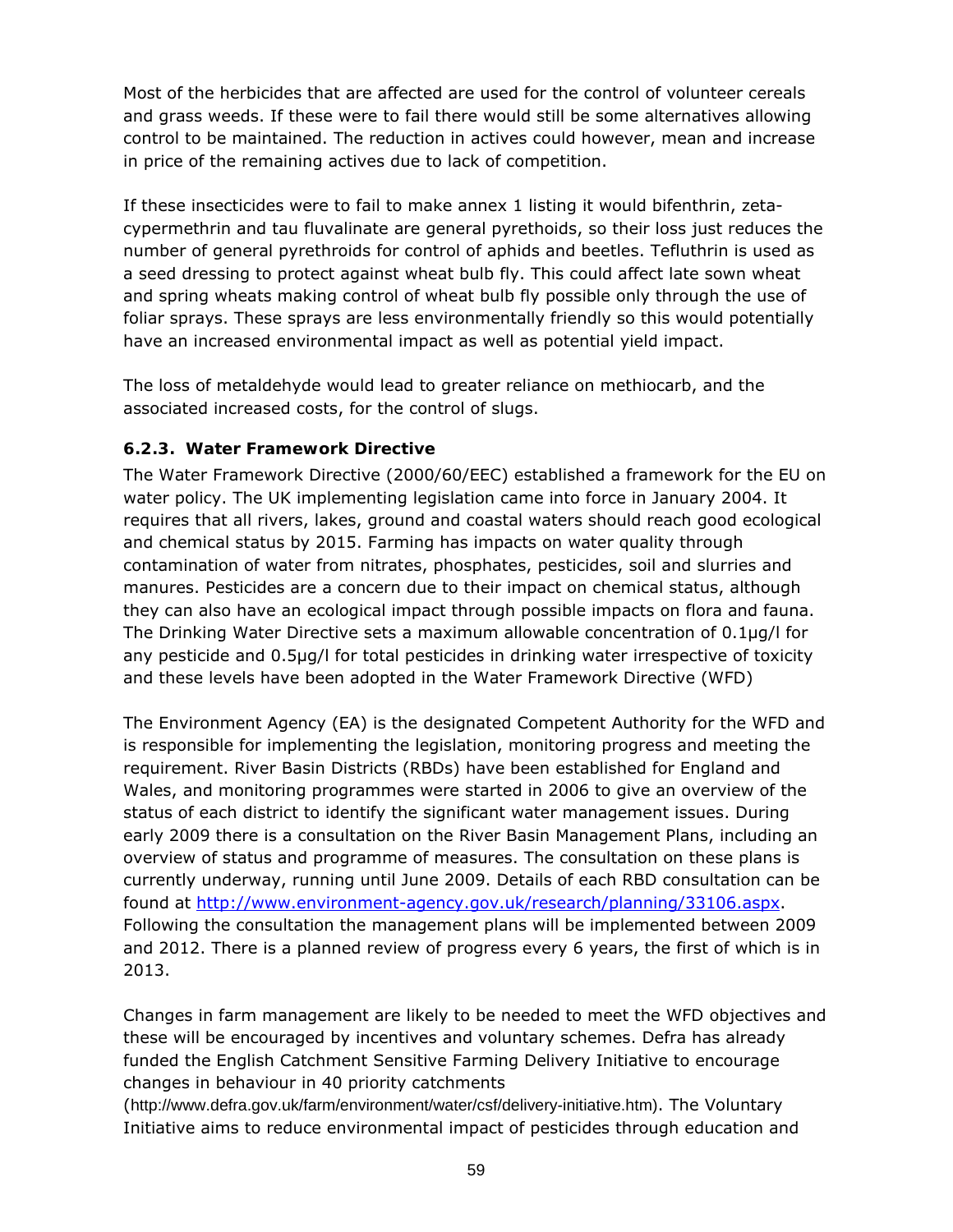awareness of farmers and spray operators http://www.voluntaryinitiative.org.uk/Content/Water\_WP.asp.

An EA monitoring programme is in place for the nine pesticides most commonly found in surface water. These are all herbicides that are relatively mobile and persistent – atrazine, chlorotoluron, 2,4-D, dichlorprop, diuron, isoproturon, MCPA, mecoprop and simazine. In 2007, 6.0% of the indicator samples contained pesticides above the 0.1μg/l concentration http://www.voluntaryinitiative.org.uk/Content/Water\_WP.asp. In 2007 IPU was the most frequently found pesticide. IPU is due for withdrawal in 2009, and atrazine, diuron and simazine have already been withdrawn at the end of 2007.

The Drinking Water Directive aims to ensure high quality drinking water is supplied to consumers. Water companies must test their water for pesticides (among other things) and report to the Drinking Water Inspectorate who have responsibility for ensuring compliance with the Directive. Testing is undertaken at water intake, output and from the tap. There are 26 water companies supplying 56 million customers. The failure rate for pesticides is low, but certain active substances are more commonly reported – propyzamide, chlorotoluron, mecoprop, isoproturon – and more recently, since a test was developed, metaldehyde. High levels of isoproturon found in water led to calls to ban the active substance, and despite stewardship programmes, it was eventually withdrawn and will no longer be legal to use after June 2009.

Based on findings from EA indicator testing and Drinking Water Inspectorate reports from water companies there are a number of actives used in cereals and rape that could be at risk from the Water Framework Directive ttp://www.dwi.gov.uk/pubs/annrep07/contents.shtm.

There may be bigger impacts due to ecological quality requirements with all insecticides at risk, along with chlorothalonil (due in part to the high usage in other crops) see list below for possible active substances affected. Please note that EQSs are not yet agreed or determined and this list is the project opinion of some likely at risk active substances.

| <b>Chemical status</b> | <b>Ecological status</b> |
|------------------------|--------------------------|
| carbetamide            | $2,4-D$                  |
| chlorotoluron          | bentazone                |
| clopyralid             | carbendazim              |
| glyphosate             | chlorothalonil           |
| metaldehyde            | chlorpyriphos            |
| metazachlor            | Mecoprop-p               |
| propyzamide            | insecticides             |
|                        |                          |

### **Timescale**

Changes due to the requirements of the Water Framework Directive and the Drinking Water Directive will evolve depending on the impact of voluntary schemes and changes in farming practices. The removal of one active substance may result in the greater use of others which in turn may come under the spotlight. Once highlighted as a problem there are a number of solutions possible, including withdrawal. There could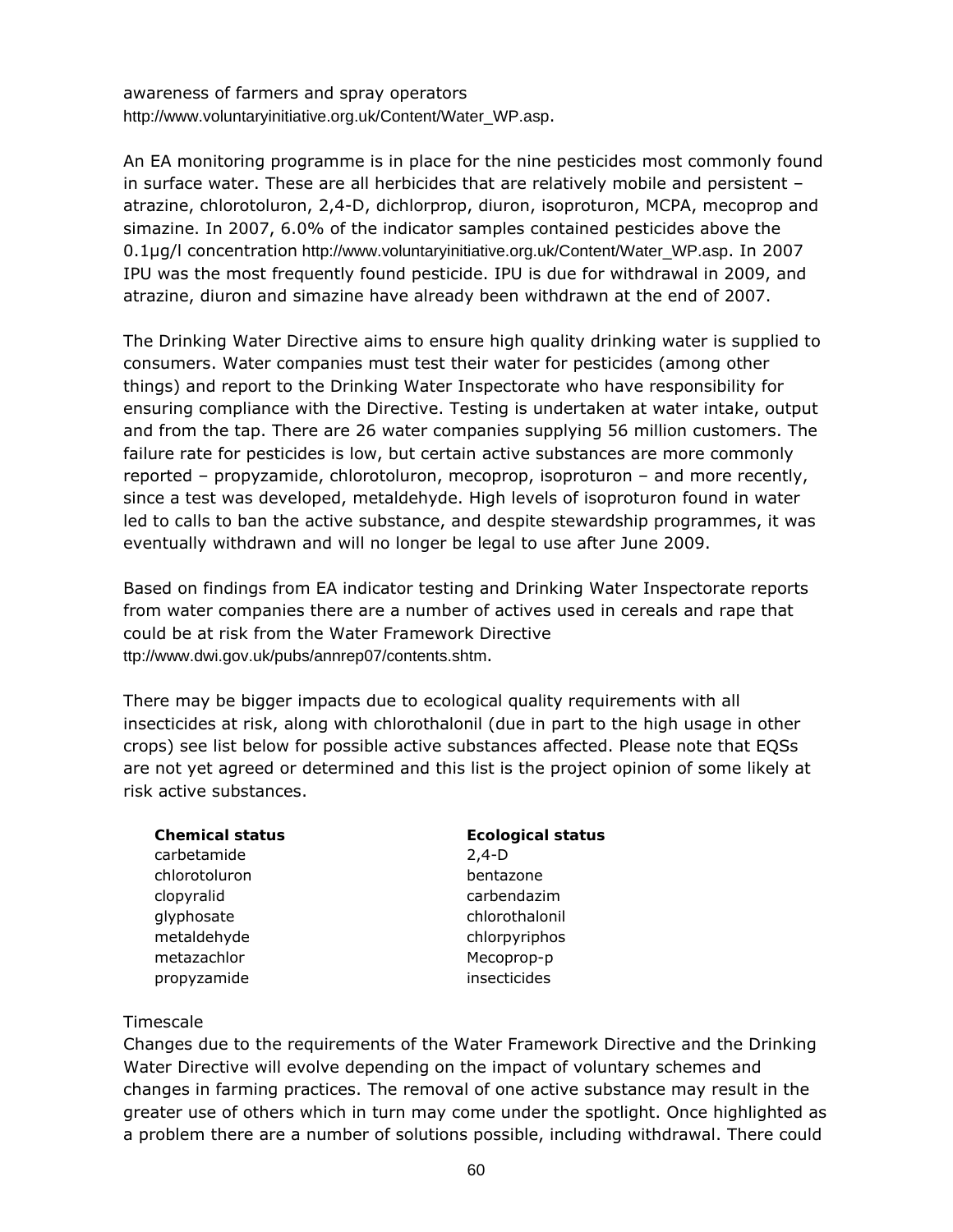be further restrictions placed on its usage such as distances from water courses, certain times of the year, geographical limitations, soil type limitations etc. The full withdrawal of a pesticide could take between 2 and 5 years. The effects of the WFD are likely to be felt sooner than those of the revision of 91/414/EEC.

For the purpose of this study we have taken the worst case scenario, in which all of these substances marked in WFD will be banned from use completely.

# **6.2.4. Changes in marketing of actives**

During the course of the project visits were made to several of the major pesticide manufacturers. Very positive interaction was achieved and this has helped significantly with the work. Of particular note is the information shared on potential new actives. The report has also been 'flavoured' by responses received, often in confidence, and these have been used to add, or remove, emphasis where relevant. No major changes in marketing plans were identified other than those due to the regulatory and political pressures identified elsewhere in the report.

# **6.2.5. Market acceptability**

There has been growing interest in issues related to food safety and perceived healthiness of food and food ingredients. There are legislative requirements under the UK Pesticides (Maximum Residue Levels in Crops, Food and Feeding Stuffs) Regulations 1999 that set the upper limit of pesticides on produce, concurrent with good agricultural practice. These are typically well below levels which might have not human health implications. There is a testing regime organised and reported on by the Pesticides Residue Committee (http://www.pesticides.gov.uk/prc\_home.asp ). In their 2007 Quarter 4 report there were a number of oat samples that exceeded the MRL for chlormequat. The 2007 Quarter 3 report tested bread samples and found glyphosate and chlormequat residues in a proportion of samples.

Consistently being below MRL is one measure which will help ensure that active substances do not come under greater scrutiny from approvals authorities and market outlets. Pesticides are an emotive substance for many consumers and any concerns about food safety can impact on what is acceptable usage.

There are market outlets that have growing standards that prohibit the use of certain pesticides. Growing to Soil Association organic standards is one example, as is the supply of Conservation Grade oats to Jordans. These standards are a marketing decision by the grower, however if consumer requirements for these products becomes widespread, this may limit the pesticides available.

# **6.2.6. Resistance**

There are some weeds, pests and diseases that are able to develop resistance to the herbicides, insecticides and fungicides that are targeted against them. As resistance develops the level of control that is achieved by a certain pesticide can be reduced. One of the main weapons against resistance is the diversity of chemistry available.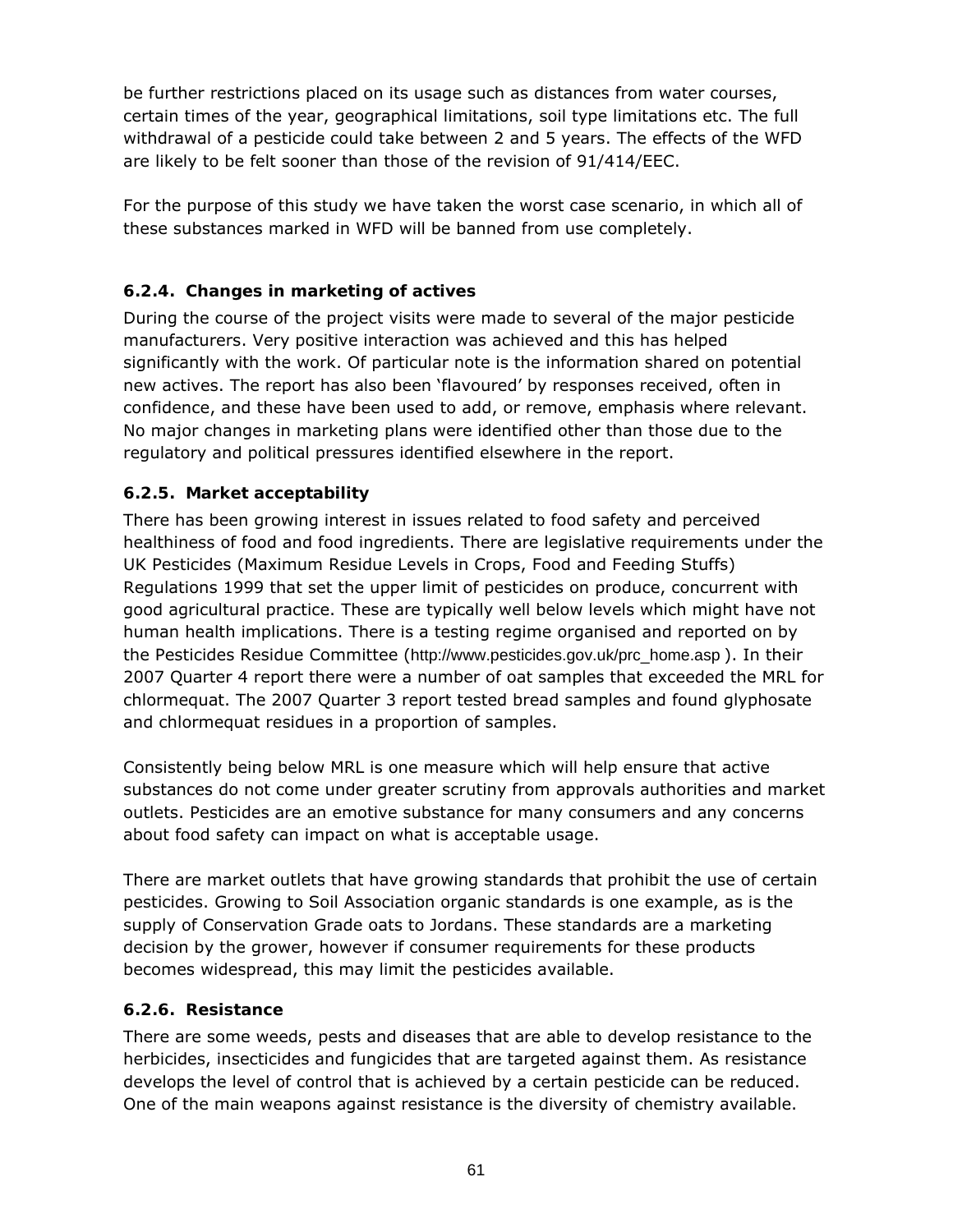The more different modes of action that there are for killing a particular weed, pest or disease the more difficult it is for that organism to develop complete resistance.

As the revisions of 91/414/EEC and Water Framework Directive come into force they will gradually reduce the number of active substances and modes of action that are available to prevent and manage resistance. When resistance forms it tends to be to a particular mode of action. In black-grass there are two main forms of resistance target site resistance and enhanced metabolism. In target site resistance there is a particular site of activity in the black-grass that the specific herbicide normally binds to in order to kill the weed. But in resistant populations this target site has mutated so that the herbicide cannot bind and kill the weed. If however another herbicide that binds to a different site in the black-grass is applied it can still be effective. In enhanced metabolism the resistant population of black-grass is able to rapidly metabolise the herbicide into a form that is not able to kill the plant. This type of resistance tends to affect multiple types of herbicides. The more a population of blackgrass is sprayed with a particular type of herbicide the greater the chance of herbicide resistance developing.

Resistance in black-grass is already a problem in many counties of the UK, with widespread resistance to 'fop' and 'dim' chemistry and developing resistance to newer sulfonylurea chemistry. If the number of herbicide options for use in cereals and their break crops is reduced growers will be forced to apply more treatments of the same chemistry and risk exacerbating what is already a fairly large problem for some growers. Black-grass resistance to herbicides already causes a 4% loss of production in wheat as full control cannot be achieved in some situations.

Fungicide resistance will be of increasing concern if the diversity of fungicides is reduced overall and within groups of the same mode of action. The loss of broadspectrum actives such as mancozeb and chlorothalonil that have not been affected by fungicide resistance, despite many years of use, would reduce options to use fungicide mixtures as part of a strategy to reduce the risks of fungicide resistance. Members of the azole group differ in their mode of action and loss of some products will increase the risk of resistance to the remaining products when they are used more widely and/or more frequently. Performance of azole products declines progressively as indicated by studies on *Septoria tritici*. Resistance to strobilurins is common in S. *tritici*, *Botrytis cinerea* and cereal powdery mildews. Strobilurin performance against rusts has not yet been affected but the first resistance in leaf blotch (Rhynchosporium) has now been reported. There is concern that other pathogens will develop resistance to strobilurins more quickly if products with different modes of action are not available. There are similar concerns for carboxamide products such as boscalid that also have a single site mode of action. Cereal powdery mildews have a high propensity for developing fungicide resistance and all products targeted against them are at risk.

Insect pests are under continued selection pressure from insecticides and ultimately this may lead to the development insecticide resistance. Such resistance either negates or reduces the efficacy insecticidal products. Existing resistance problems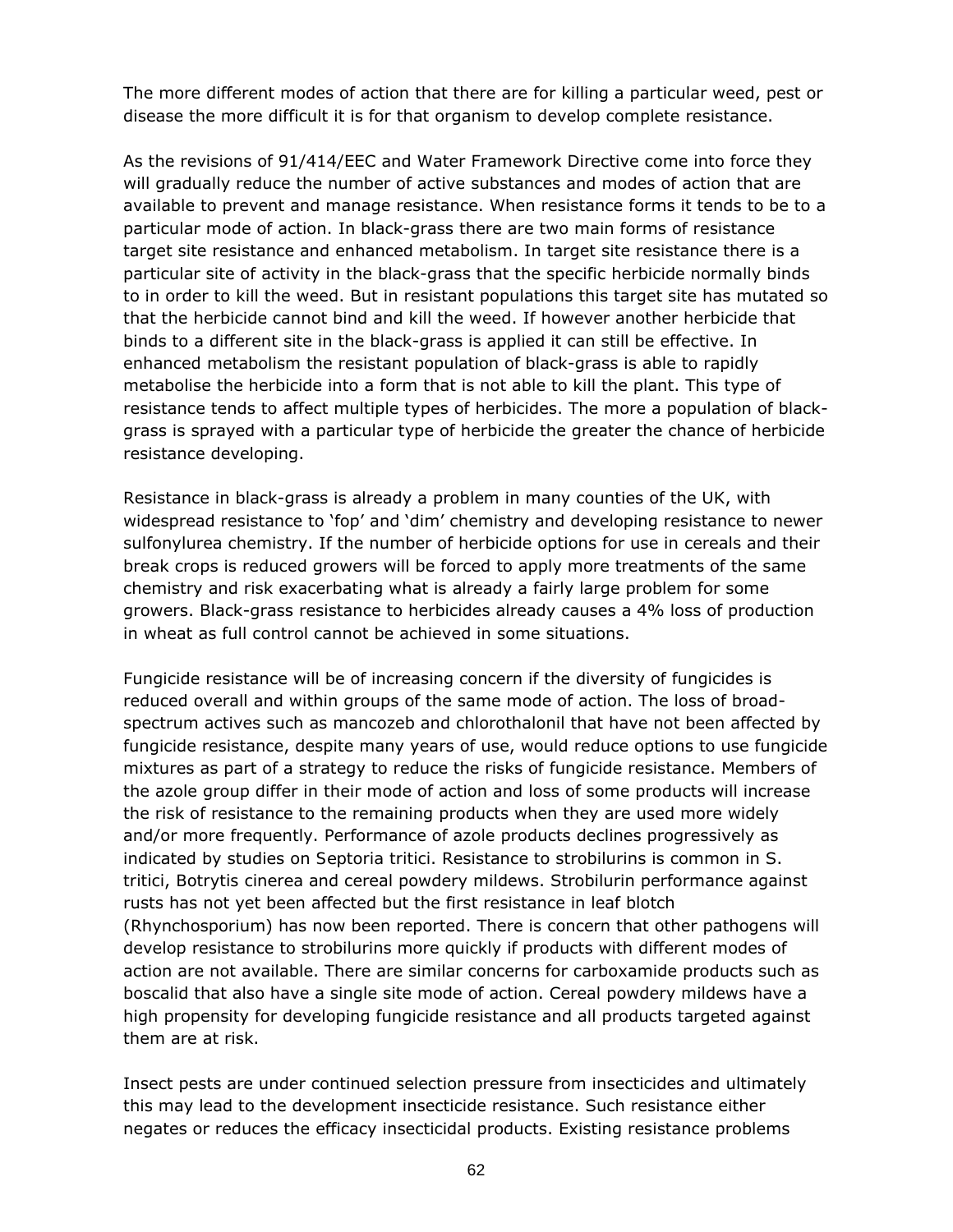include pyrethroid and pirimicarb resistance in species of aphid such as the peachpotato aphid *(Myzus persicae*)*,* while pyrethroid resistance in the pollen beetle (*Meligethes aeneus*) has become widespread in various European countries. Currently neonicotinoids are considered important for the control of insecticide resistant peachpotato aphids. However, this species of aphid is known to have the potential to develop significant resistance to this group of compounds. Increased exposure of peach-potato aphids to neonicotinoids, and therefore increased risk of resistance developing, may occur is pyrethroid resistant pollen beetles become established in the UK. Careful resistance management is, therefore, required in order to preserve the effectiveness of this important class of insecticides. Indeed, in future there is the potential to establish resistance management for new classes of chemicals before significant field use.

# **6.3. Weeds – Impact of changes**

#### **6.3.1. Wheat**

### **Table 56 – Wheat - effect of loss of herbicide actives on yield losses and production**

| Wheat (yield loss on affected area & total loss of production) |         |                   |         |                         |         |                   |               |                   |         |                   |
|----------------------------------------------------------------|---------|-------------------|---------|-------------------------|---------|-------------------|---------------|-------------------|---------|-------------------|
| Weed                                                           | $2a -$  | $2a -$            | $2b -$  | $2b -$                  | $2c -$  | $2c -$            | $3 -$         | $3 -$             | $WFD -$ | $WFD -$           |
|                                                                | %       | <b>Production</b> | %       | <b>Production</b>       | %       | <b>Production</b> | $\%$          | <b>Production</b> | %       | <b>Production</b> |
|                                                                | yield   | loss(t)           | yield   | loss(t)                 | yield   | loss(t)           | yield         | loss(t)           | yield   | loss(t)           |
|                                                                | loss    |                   | loss    |                         | loss    |                   | loss          |                   | loss    |                   |
|                                                                |         |                   |         |                         |         |                   |               |                   |         |                   |
|                                                                |         |                   |         |                         |         |                   |               |                   |         |                   |
| <b>Black-grass</b>                                             | ###     | 1,040,000         | ###     | 1,040,000               | ###     | $1,040,000$ ###   |               | 1,040,000 37.6%   |         | 2,443,000         |
| <b>Cleavers</b>                                                | $< 1\%$ | $\Omega$          | $< 1\%$ | 0                       | $< 1\%$ |                   | $02.1\%$      | 208,000           | $< 1\%$ | 0                 |
| Annual                                                         | $< 1\%$ | 14,000            | $< 1\%$ | 14,000                  | $< 1\%$ | 14,000 <1%        |               | 14,000            | $< 1\%$ | 14,000            |
| <b>Meadow Grass</b>                                            |         |                   |         |                         |         |                   |               |                   |         |                   |
| Rye-grass                                                      | 4.4%    | 105,000 4.4%      |         | 105,000                 | 4.4%    | 105,000 4.4%      |               | 105,000 37.4%     |         | 895,000           |
| <b>Wild Oats</b>                                               | $< 1\%$ | 72,000            | $< 1\%$ | 72,000                  | $< 1\%$ | 72,000 <1%        |               | 72,000            | 9.0%    | 646,000           |
| Mayweed                                                        | $< 1\%$ | 0                 | $< 1\%$ | 0                       | $< 1\%$ |                   | $0 < 1\%$     | 55,000            | $< 1\%$ | 0                 |
| Chickweed                                                      | $< 1\%$ | $\Omega$          | $< 1\%$ | $\Omega$                | $< 1\%$ | 0                 | $< 1\%$       | 64,000            | $< 1\%$ | 0                 |
| Poppy                                                          | $< 1\%$ | 0                 | $< 1\%$ | $\Omega$                | $< 1\%$ |                   | $0, 1.7\%$    | 51,000            | $< 1\%$ | $\mathbf 0$       |
| <b>Shepherds</b>                                               | $< 1\%$ | 0                 | $< 1\%$ | 0                       | $< 1\%$ | 0                 | $< 1\%$       | 5,000             | $< 1\%$ | 0                 |
| Purse                                                          |         |                   |         |                         |         |                   |               |                   |         |                   |
| Charlock                                                       | $< 1\%$ | $\Omega$          | $< 1\%$ | $\Omega$                | $< 1\%$ | 0                 | $< 1\%$       | 25,000            | $< 1\%$ | 0                 |
| Field                                                          | $< 1\%$ | <sup>o</sup>      | $< 1\%$ | <sup>o</sup>            | $< 1\%$ | 0                 | $< 1\%$       | 22,000            | $< 1\%$ | $\Omega$          |
| Speedwell                                                      |         |                   |         |                         |         |                   |               |                   |         |                   |
| <b>Barren Bome</b>                                             | $< 1\%$ | 3,000             | $< 1\%$ | 3,000                   | $< 1\%$ |                   | $3,000 < 1\%$ | 3,000             | 4.9%    | 108,000           |
| Volunteer                                                      | $< 1\%$ | 0                 | $< 1\%$ | 0                       | $< 1\%$ | 0                 | $< 1\%$       | 16,000            | $< 1\%$ | $\mathbf 0$       |
| Rape                                                           |         |                   |         |                         |         |                   |               |                   |         |                   |
| Couch                                                          | $< 1\%$ | 12,000            | $< 1\%$ | 12,000                  | $< 1\%$ | 12,000 <1%        |               | 12,000            | 3.0%    | 107,000           |
| <b>Rough Meadow</b>                                            | $< 1\%$ | 4,000             | $< 1\%$ | 4,000                   | $< 1\%$ |                   | $4,000 < 1\%$ | 4,000             | $< 1\%$ | 4,000             |
| Grass                                                          |         |                   |         |                         |         |                   |               |                   |         |                   |
| <b>Red Dead</b>                                                | $< 1\%$ | $\mathbf{0}$      | $< 1\%$ | 0                       | $< 1\%$ |                   | $0 < 1\%$     | 14,000            | $< 1\%$ | 0                 |
| <b>Nettle</b>                                                  |         |                   |         |                         |         |                   |               |                   |         |                   |
| <b>Parsley-Piert</b>                                           | $< 1\%$ | $\Omega$          | $< 1\%$ | $\Omega$                | $< 1\%$ | $\Omega$          | $< 1\%$       | 8,000             | $< 1\%$ | 0                 |
| Fumitory                                                       | $< 1\%$ | $\Omega$          | $< 1\%$ | 0                       | $< 1\%$ | 0                 | $< 1\%$       | 13,000            | $< 1\%$ | 0                 |
| Ivy-leaved                                                     | $< 1\%$ | 0                 | $< 1\%$ | 0                       | $< 1\%$ | 0                 | $< 1\%$       | 9,000             | $< 1\%$ | 0                 |
| Speedwell                                                      |         |                   |         |                         |         |                   |               |                   |         |                   |
| <b>Field Pansy</b>                                             | $< 1\%$ | $\Omega$          | $< 1\%$ | $\Omega$                | $< 1\%$ | $\Omega$          | $< 1\%$       | 3,000             | $< 1\%$ | 0                 |
| <b>Fat Hen</b>                                                 | $< 1\%$ | $\Omega$          | $< 1\%$ | $\Omega$                | $< 1\%$ | 0                 | $< 1\%$       | 4,000             | $< 1\%$ | 0                 |
| Geranium sp.                                                   | $< 1\%$ | $\Omega$          | $< 1\%$ | $\Omega$                | $< 1\%$ | 0                 | $< 1\%$       | $-2,000$          | $< 1\%$ | 0                 |
| <b>Thistles</b>                                                | $< 1\%$ | 0                 | $< 1\%$ | $\Omega$                | $< 1\%$ | 0                 | $< 1\%$       | $\Omega$          | 1.4%    | 9,000             |
| (creeping)                                                     |         |                   |         |                         |         |                   |               |                   |         |                   |
| Volunteer                                                      | $< 1\%$ | 0                 | $< 1\%$ | 0                       | $< 1\%$ |                   | $0 < 1\%$     | 0                 | $< 1\%$ | 0                 |
| cereals                                                        |         |                   |         |                         |         |                   |               |                   |         |                   |
| 5-10% loss of production                                       |         |                   |         | >10% loss of production |         |                   |               |                   |         |                   |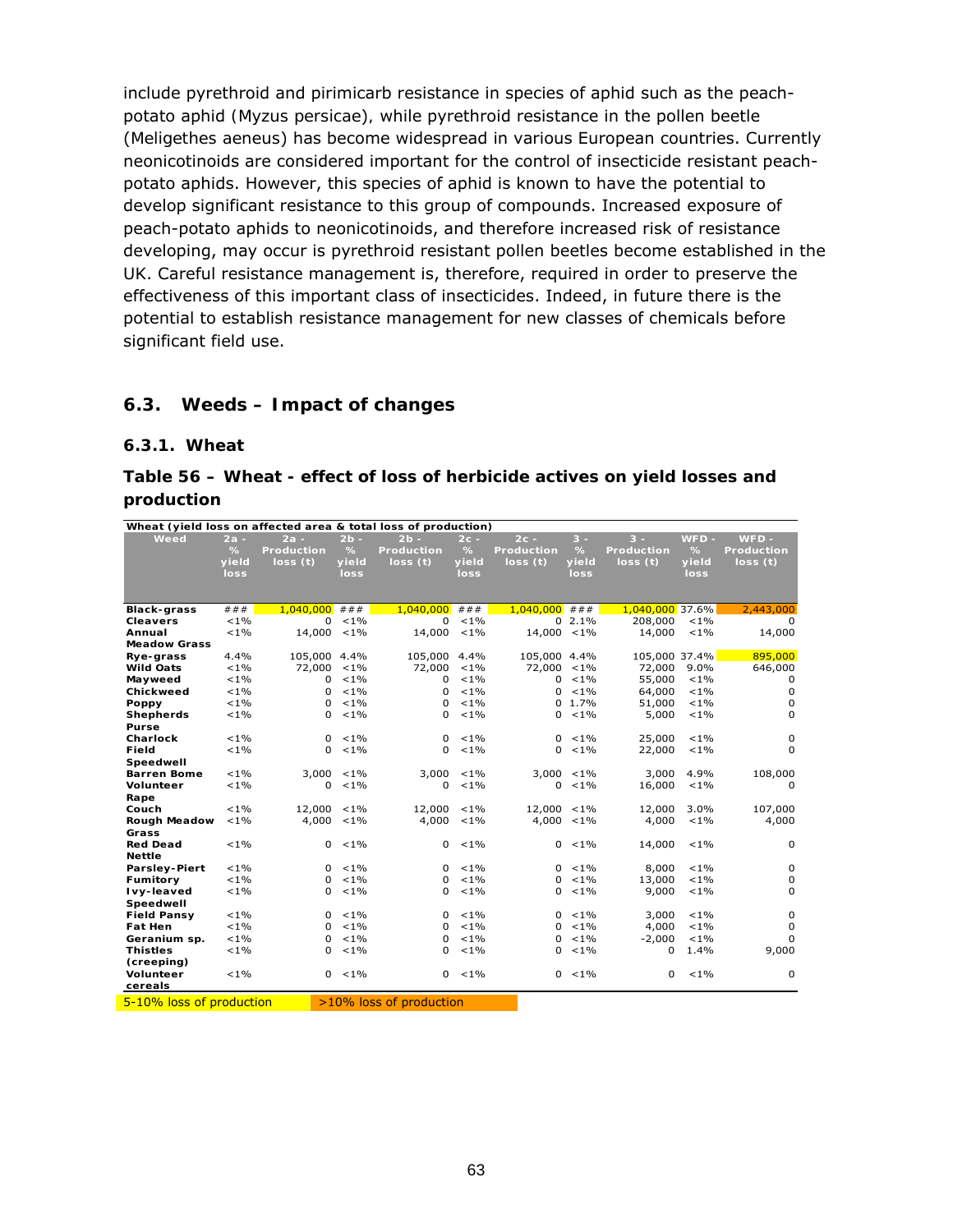*Scenario 2a, 2b and 2c CCP impacts*  Active substances affected;

> **Pendimethalin Flumioxazine Ioxynil Linuron 2,4-D**

- The key active substance affected to weed control in wheat is pendimethalin. This herbicide forms an important part of resistance strategies against black-grass. In 2006, 239 tonnes of pendimethalin (as active substance) were applied to wheat crops, plus an additional 317 tonnes in combination with flufenacet and 119 tonnes in combination with picolinafen (PUS, 2006). This covers a total area of just under 750,000 ha, about 40% of the wheat crop.
- Pendimethalin can be replaced with other pre-emergence herbicides such as diflufenican and flufenacet or prosulfocarb. These herbicides generally give a lower level of control than pendimethalin mixtures and have much more limited postemergence activity.
- Flumioxazin is a relatively new active substance, added in 2007. Alone it has a limited spectrum of control of grass weeds but can be mixed with a range of preor early post-emergence herbicides. It has a wide spectrum for broad-leaf weed control. Currently its loss would have a negligible effect of winter wheat production as alternatives are available.
- Ioxynil is not sold as a stand-alone product for use in winter wheat and is always in mixture with other active substances. It is a longstanding broad-leaved weed herbicide used post-emergence. Currently there are a range of alternatives, although often more expensive. Where broad-leaved weed resistance to sulfonylurea herbicides is seen it could be a valuable alternative mode of action, although others are available, but could be at risk from appearing in water.
- Linuron is available only in mixtures for broad-leaved weed control. In the wheat crop the effect of its loss would be minimal as many alternatives exist.
- 2,4-D a similar situation as for linuron but is available alone. This loss would increase costs by a small amount, but alternatives exist.
- Broad-leaved weed control should still be possible under these proposals. The cost may increase for some growers.

*Scenario 3 ENVI impacts* 

Active substances affected

**2,4-DB Dichlorprop-P MCPA MCPB Mecoprop-p** 

• Under this proposal the major loss would be mecoprop-p, a major herbicide used on 420,000 treated ha in 2006. Mecoprop-p provides good control of larger weeds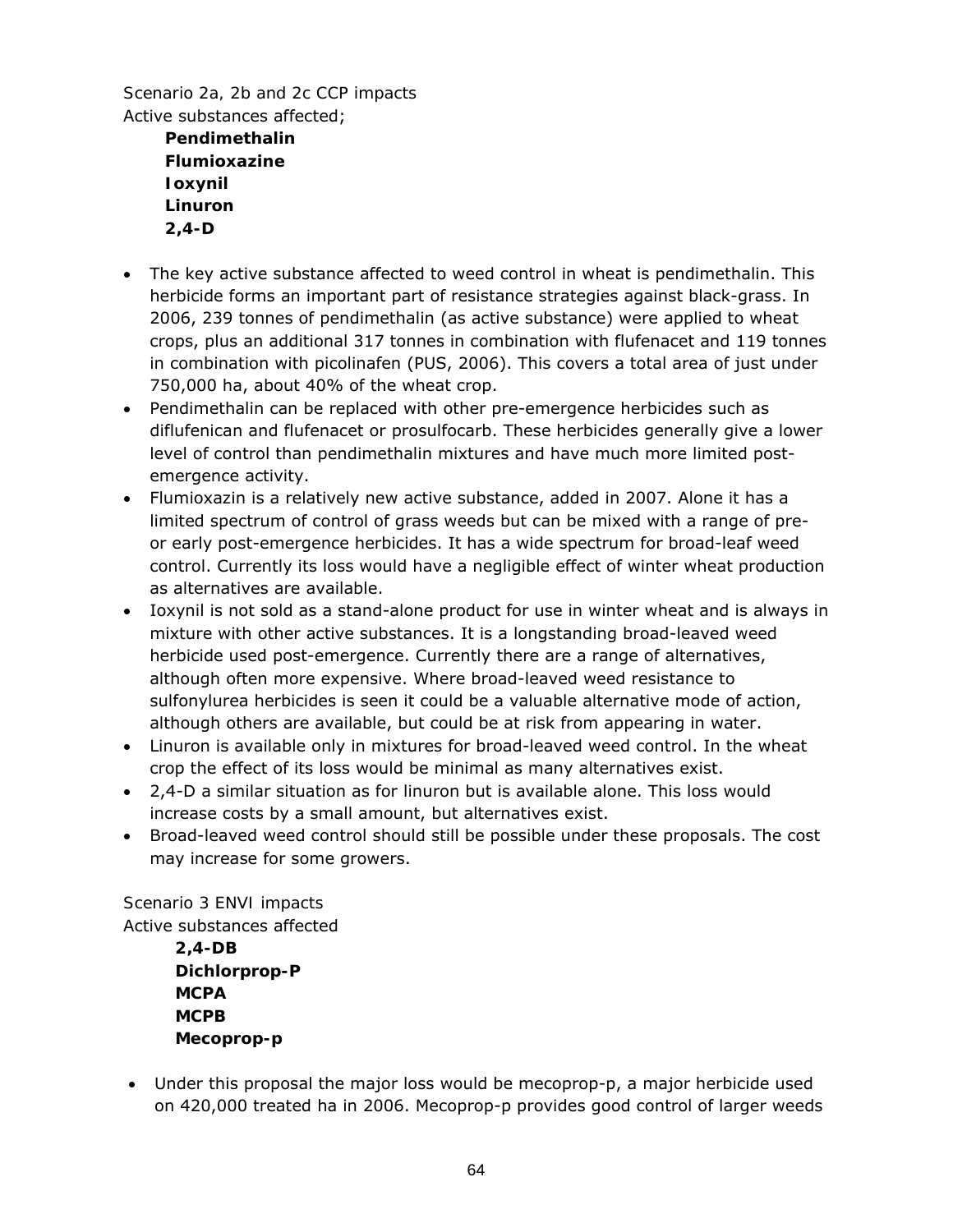and is usually mixed with other herbicides. It can be replaced by more expensive active substances but shifts reliance onto sulfonylurea herbicides.

- The range of active substances for the treatment of undersown spring wheat crops becomes severely limited with only 2 actives, bromoxynil and dicamba remaining available.
- Control of creeping thistle becomes limited to one remaining in crop active. However, these are generally adequately controlled in modern rotations through cultivation and the application of glyphosate to stubbles prior to drilling.

### *WFD impacts*

Active substances affected;

**chlorotoluron clopyralid glyphosate** 

- Loss of chlorotoluron could result in an increase in the area affected by rye-grass.
- One of the major losses would be glyphosate, important in the cleaning of stubbles prior to cultivation and drilling of the new crop. In the absence of this chemical, or any alternatives, it would be very difficult to prepare clean seed beds for the new crop, including removing volunteers from the previous crop causing severe weed problems and increasing disease pressure.
- Control of creeping thistle would be lost through the loss of clopyralid and glyphosate.
- Control of other broad-leaved weed control would still be possible under this proposal.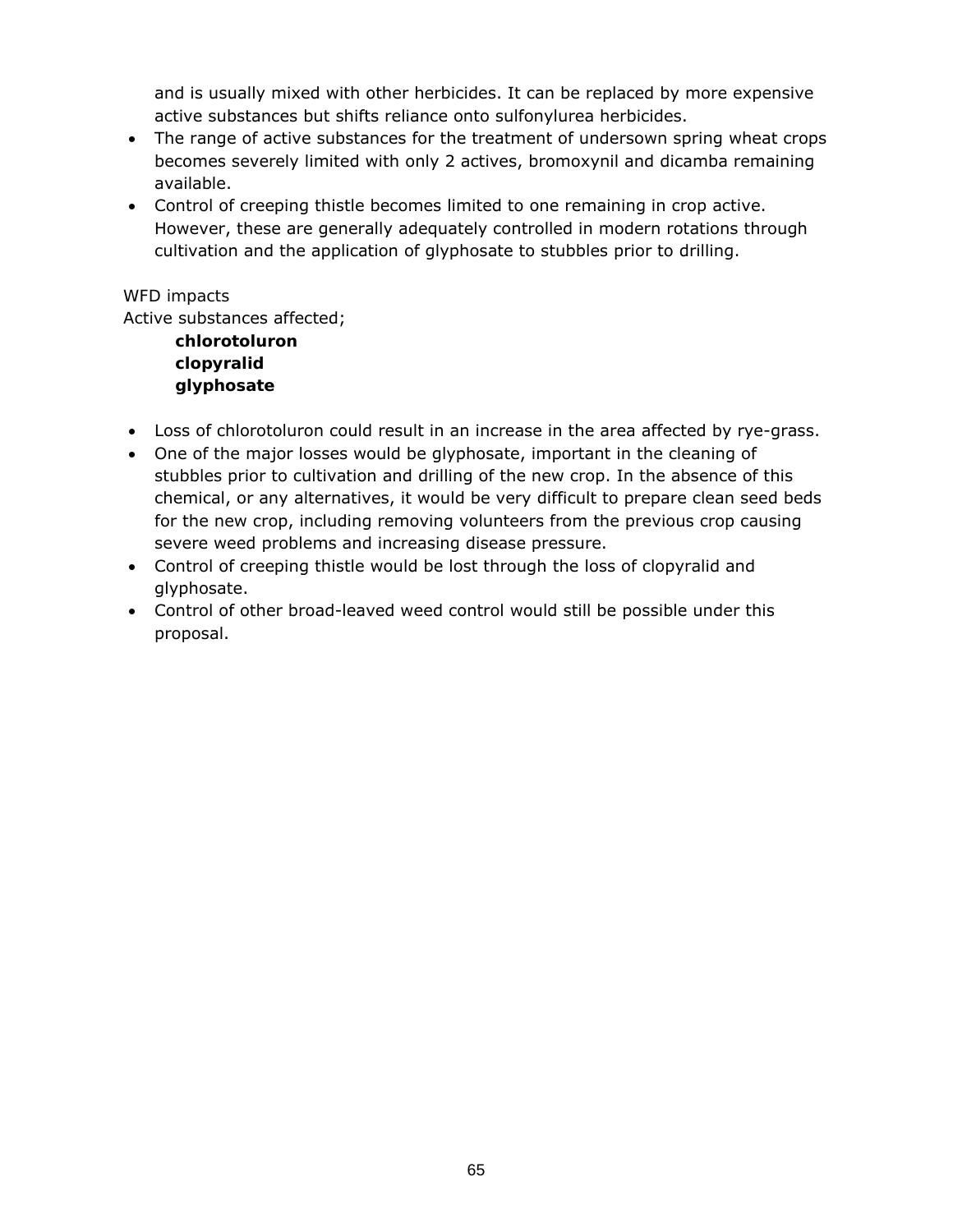### **6.3.2. Winter Barley**

### **Table 57 – Winter barley - effect of loss of herbicide actives on yield losses and production**

| Winter Barley (yield loss on affected area & total loss of production) |               |                   |               |                         |         |                   |               |                   |               |                   |
|------------------------------------------------------------------------|---------------|-------------------|---------------|-------------------------|---------|-------------------|---------------|-------------------|---------------|-------------------|
| Weed                                                                   | 2a -          | $2a -$            | $2b -$        | $2b -$                  | $2c -$  | $2c -$            | $3 -$         | $3 -$             | $WFD -$       | $WFD -$           |
|                                                                        | $\frac{9}{6}$ | <b>Production</b> | $\frac{9}{6}$ | <b>Production</b>       | $\%$    | <b>Production</b> | $\%$          | <b>Production</b> | $\frac{9}{6}$ | <b>Production</b> |
|                                                                        | yield         | loss(t)           | yield         | loss(t)                 | yield   | loss (t)          | yield         | loss(t)           | yield         | loss(t)           |
|                                                                        | loss          |                   | loss          |                         | loss    |                   | loss          |                   | loss          |                   |
|                                                                        |               |                   |               |                         |         |                   |               |                   |               |                   |
|                                                                        |               |                   |               |                         |         |                   |               |                   |               |                   |
| <b>Black-grass</b>                                                     | # # #         | 211,000           | # # #         | 211,000                 | # # #   | 211,000           | # # #         | 211,000 37.6%     |               | 496,000           |
| <b>Cleavers</b>                                                        | $< 1\%$       | 0                 | $< 1\%$       | $\Omega$                | $< 1\%$ |                   | $0, 2.1\%$    | 42,000            | $< 1\%$       | $\Omega$          |
| Annual                                                                 | ${<}1\%$      | 3.000             | $< 1\%$       | 3,000                   | $< 1\%$ |                   | $3,000 < 1\%$ | 3,000             | $< 1\%$       | 3,000             |
| <b>Meadow Grass</b>                                                    |               |                   |               |                         |         |                   |               |                   |               |                   |
| Rye-grass                                                              | 4.4%          | 21,000 4.4%       |               | 21,000 4.4%             |         | 2,000 4.4%        |               |                   | 21,000 37.4%  | 182,000           |
| <b>Wild Oats</b>                                                       | $< 1\%$       | 15,000            | $< 1\%$       | 15,000                  | $< 1\%$ | 15,000 <1%        |               | 15,000            | 7.0%          | 102,000           |
| Mayweed                                                                | $< 1\%$       | 0                 | $< 1\%$       | $\Omega$                | $< 1\%$ | 0                 | $< 1\%$       | 11,000            | $< 1\%$       | 0                 |
| Chickweed                                                              | $< 1\%$       | 0                 | $< 1\%$       | 20,000                  | $< 1\%$ | $\Omega$          | $< 1\%$       | 13,000            | $< 1\%$       | 0                 |
| Poppy                                                                  | $< 1\%$       | 0                 | $< 1\%$       | $\Omega$                | $< 1\%$ |                   | $0, 1.7\%$    | 10,000            | $< 1\%$       | 0                 |
| Shepherd                                                               | $< 1\%$       | 0                 | $< 1\%$       | $\Omega$                | $< 1\%$ | $\Omega$          | $< 1\%$       | 1,000             | $< 1\%$       | 0                 |
| Purse                                                                  |               |                   |               |                         |         |                   |               |                   |               |                   |
| Charlock                                                               | $< 1\%$       | 0                 | $< 1\%$       | $\Omega$                | $< 1\%$ | 0                 | $< 1\%$       | 5,000             | $< 1\%$       | 0                 |
| Field                                                                  | $< 1\%$       | 0                 | $< 1\%$       | $\Omega$                | $< 1\%$ | $\Omega$          | $< 1\%$       | 4,000             | $< 1\%$       | $\Omega$          |
| Speedwell                                                              |               |                   |               |                         |         |                   |               |                   |               |                   |
| <b>Barren Bome</b>                                                     | $< 1\%$       | 1,000             | $< 1\%$       | 1,000                   | $< 1\%$ | $21,000 < 1\%$    |               | 1,000             | 4.9%          | 22,000            |
| Volunteer                                                              | $< 1\%$       | 0                 | $< 1\%$       | $\Omega$                | $< 1\%$ | $\Omega$          | $< 1\%$       | 3,000             | $< 1\%$       | $\Omega$          |
| Rape                                                                   |               |                   |               |                         |         |                   |               |                   |               |                   |
| Couch                                                                  | $< 1\%$       | 2,000             | $< 1\%$       | 2.000                   | $< 1\%$ | $2.000 < 1\%$     |               | 2.000             | 3.0%          | 22,000            |
| <b>Red Dead</b>                                                        | $< 1\%$       | 0                 | $< 1\%$       | $\Omega$                | $< 1\%$ | 0                 | $< 1\%$       | 3,000             | $< 1\%$       | 0                 |
| <b>Nettle</b>                                                          |               |                   |               |                         |         |                   |               |                   |               |                   |
| Rough Meadow                                                           | $< 1\%$       | 1,000             | $< 1\%$       | 1,000                   | $< 1\%$ |                   | $1,000 < 1\%$ | 1,000             | $< 1\%$       | 1,000             |
| Grass                                                                  |               |                   |               |                         |         |                   |               |                   |               |                   |
| <b>Parsley-Piert</b>                                                   | $< 1\%$       | 0                 | $< 1\%$       | $\Omega$                | $< 1\%$ |                   | $0 \le 1\%$   | 2,000             | $< 1\%$       | $\Omega$          |
| Fumitory                                                               | $< 1\%$       | 0                 | $< 1\%$       | $\Omega$                | $< 1\%$ | 0                 | $< 1\%$       | 3,000             | $< 1\%$       | 0                 |
| Ivy-leaved                                                             | $< 1\%$       | 0                 | $< 1\%$       | $\Omega$                | $< 1\%$ | $\Omega$          | $< 1\%$       | 2,000             | $< 1\%$       | 0                 |
| Speedwell                                                              |               |                   |               |                         |         |                   |               |                   |               |                   |
| <b>Field Pansy</b>                                                     | $< 1\%$       | 0                 | $< 1\%$       | $\Omega$                | $< 1\%$ | $\Omega$          | $< 1\%$       | 1,000             | $< 1\%$       | 0                 |
| <b>Fat Hen</b>                                                         | $< 1\%$       | 0                 | $< 1\%$       | $\Omega$                | $< 1\%$ | $\Omega$          | $< 1\%$       | 1,000             | $< 1\%$       | $\Omega$          |
| Geranium sp.                                                           | $< 1\%$       | 0                 | $< 1\%$       | $\Omega$                | $< 1\%$ | $\Omega$          | $< 1\%$       | 0                 | $< 1\%$       | 0                 |
| <b>Thistles</b>                                                        | $< 1\%$       | 104               | $< 1\%$       | $\Omega$                | $< 1\%$ | $\Omega$          | $< 1\%$       | 8,420             | 1.4%          | 1,000             |
| (creeping)                                                             |               |                   |               |                         |         |                   |               |                   |               |                   |
| Volunteer                                                              | $< 1\%$       | 0                 | $< 1\%$       | 0                       | $< 1\%$ |                   | $1,000 < 1\%$ | 0                 | $< 1\%$       | $\mathbf 0$       |
| cereals                                                                |               |                   |               |                         |         |                   |               |                   |               |                   |
| 5-10% loss of production                                               |               |                   |               | >10% loss of production |         |                   |               |                   |               |                   |

*Scenario 2a, 2b, 2c CCP impacts*  Actives substances affected  **Pendimethalin Ioxynil Linuron 2,4-D** 

- The key active substance lost to weed control in barley is pendimethalin. As in wheat this herbicide forms an important part of resistance strategies against blackgrass. In 2006, 239 tonnes of pendimethalin alone were applied to barley crops, plus an additional 56 tonnes in combination with flufenacet and 29 tonnes in combination with picolinafen (PUS, 2006). This covers a total area of just under 139,000 ha, about 36% of the barley crop.
- Pendimethalin can be replaced with other pre-emergence herbicides such as diflufenican and flufenacet or prosulfocarb. These herbicides generally give a lower level of control than pendimethalin mixtures, especially if applications are delayed.
- Ioxynil is not sold as a stand-alone product for use in winter barley and is always in mixture with other active substances. It is a longstanding broad-leaved weed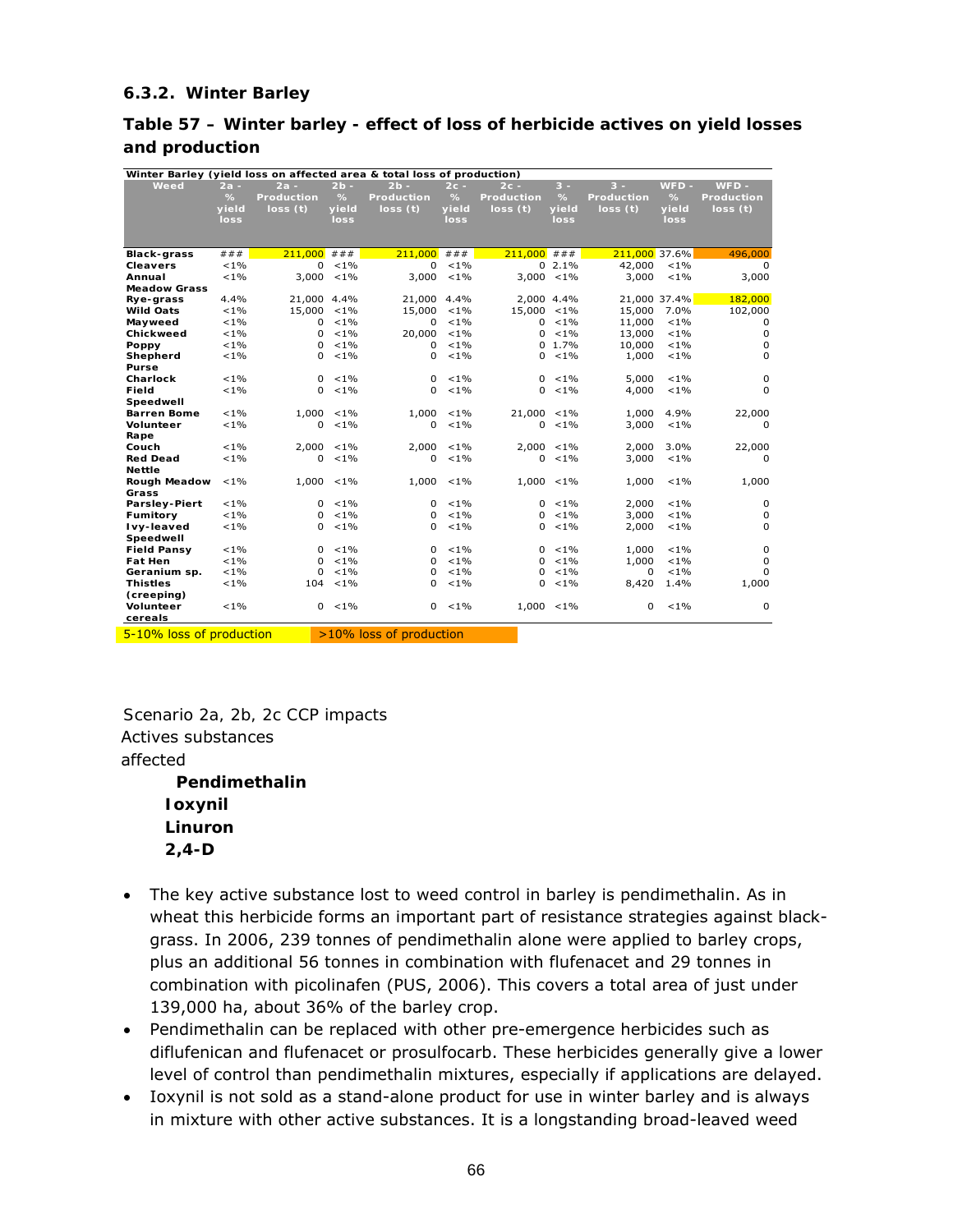herbicide used post-emergence. Currently there are a range of alternatives often more expensive. Where broad-leaved weed resistance to sulfonylurea herbicides is seen it provides a valuable alternative mode of action.

- 2,4-D, the effect of its loss would be minimal as many alternatives exist.
- Broad-leaved weed control would still be possible under these proposals. The cost may increase for some growers.

### *Scenario3 ENVI impacts*

Active substances affected

| $2.4-DB$      |
|---------------|
| Dichlorprop-P |
| MCPA          |
| <b>MCPB</b>   |
| Mecoprop-p    |

- Under this proposal the major loss would be mecoprop-p, a major herbicide used on 60,000 treated ha in 2006. Gives good control of larger weeds and is usually mixed with other herbicides. It can be replaced by more expensive active substances but shifts reliance onto sulfonylurea herbicides.
- The range of active substances for the treatment broad-leaved weeds becomes more limited with more reliance on sulfonylureas.
- Control of creeping thistle becomes limited to one active, although control could be achieved through cultivations and the use of glyphosate prior to drilling

# *WFD impacts*

Active substances affected **chlorotoluron clopyralid glyphosate** 

- Loss of chlorotoluron could result in an increase in the area affected by rye-grass.
- Control of creeping thistle would be lost through the loss of clopyralid and glyphosate.
- One of the major losses would be glyphosate, important in the cleaning of stubbles prior to cultivation and drilling of the new crop. In the absence of this chemical, or any alternatives, it would be very difficult to prepare clean seed beds for the new crop, including removing volunteers from the previous crop causing severe weed problems and increasing disease pressure.
- Control of other broad-leaved weeds would still be possible under this proposal.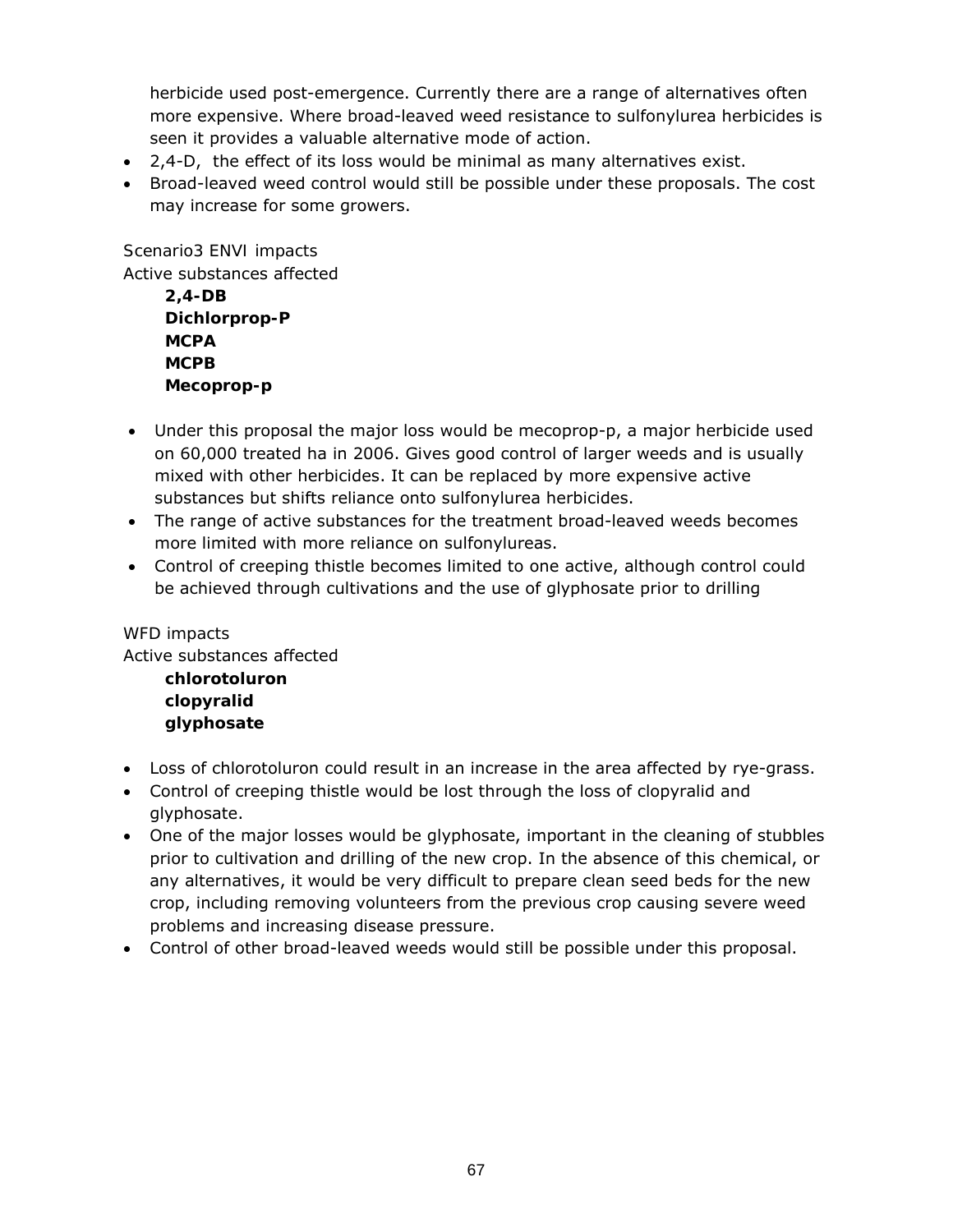### **6.3.3. Spring Barley**

### **Table 58 - Spring barley - effect of loss of herbicide actives on yield losses and production**

| Spring Barley (yield loss on affected area & total loss of production) |         |                   |               |                         |         |                   |               |                   |             |                   |
|------------------------------------------------------------------------|---------|-------------------|---------------|-------------------------|---------|-------------------|---------------|-------------------|-------------|-------------------|
| Weed                                                                   | $2a -$  | $2a -$            | $2b -$        | $2b -$                  | $2c -$  | $2c -$            | $3 -$         | $3 -$             | $WFD -$     | $WFD -$           |
|                                                                        | $\%$    | <b>Production</b> | %             | <b>Production</b>       | $\%$    | <b>Production</b> | %             | <b>Production</b> | %           | <b>Production</b> |
|                                                                        | yield   | loss(t)           | yield         | loss(t)                 | yield   | loss(t)           | yield         | loss(t)           | yield       | loss(t)           |
|                                                                        | loss    |                   | loss          |                         | loss    |                   | loss          |                   | loss        |                   |
|                                                                        |         |                   |               |                         |         |                   |               |                   |             |                   |
|                                                                        |         |                   |               |                         |         |                   |               |                   |             |                   |
| Annual                                                                 | 2.0%    | 51,000 2.0%       |               | 51,000 2.0%             |         | 51,000 3.0%       |               | 76,000            | 4.0%        | 101,000           |
| <b>Meadow Grass</b>                                                    |         |                   |               |                         |         |                   |               |                   |             |                   |
| <b>Wild Oats</b>                                                       | $< 1\%$ | 0                 | $< 1\%$       | $\Omega$                | $< 1\%$ |                   | $0 \le 1\%$   | 13,000            | 7.0%        | 94,000            |
| Mayweed                                                                | $< 1\%$ | 17,000            | $< 1\%$       | 17,000                  | $< 1\%$ | 17.000 2.4%       |               | 51,000            | $< 1\%$     | 0                 |
| Chickweed                                                              | $< 1\%$ | 18,000            | $< 1\%$       | 18,000                  | $< 1\%$ | 18,000 1.4%       |               | 42,000            | $< 1\%$     | $\mathbf 0$       |
| <b>Cleavers</b>                                                        | 2.3%    | 29,000 2.3%       |               | 29,000 2.3%             |         | 29,000 5.3%       |               | 67,000            | $< 1\%$     | $\mathbf 0$       |
| <b>Black-grass</b>                                                     | $< 1\%$ | 0                 | $< 1\%$       | $\Omega$                | $< 1\%$ |                   | $0$ ###       | 26,000 37.6%      |             | 60,000            |
| Poppy                                                                  | $< 1\%$ | 3,000             | $< 1\%$       | 3,000                   | $< 1\%$ |                   | 3.000 1.2%    | 7,000             | $< 1\%$     | 0                 |
| Shepherd                                                               | $< 1\%$ | 1,000             | $< 1\%$       | 1,000                   | $< 1\%$ |                   | $1,000 < 1\%$ | 2,000             | $< 1\%$     | $\mathbf 0$       |
| <b>Purse</b>                                                           |         |                   |               |                         |         |                   |               |                   |             |                   |
| Charlock                                                               | $< 1\%$ | 5,000             | $< 1\%$       | 5,000                   | $< 1\%$ |                   | 5.000 1.2%    | 14,000            | $< 1\%$     | 0                 |
| Rye-grass                                                              | $< 1\%$ | $\Omega$          | $< 1\%$       | $\Omega$                | $< 1\%$ |                   | $0, 4.4\%$    |                   | 3,000 37.4% | 24,000            |
| Field                                                                  | $< 1\%$ | 2,000             | $< 1\%$       | 2,000                   | $< 1\%$ |                   | $2,000 < 1\%$ | 6,000             | $< 1\%$     | 0                 |
| Speedwell                                                              |         |                   |               |                         |         |                   |               |                   |             |                   |
| <b>Barren Bome</b>                                                     | $< 1\%$ | 0                 | $< 1\%$       | $\Omega$                | $< 1\%$ |                   | $0 < 1\%$     | 1,000             | 4.9%        | 20,000            |
| <b>Volunteer</b>                                                       | $< 1\%$ |                   | $3,000 < 1\%$ | 3,000                   | $< 1\%$ |                   | 3,000 1.2%    | 9,000             | $< 1\%$     | 0                 |
| Rape                                                                   |         |                   |               |                         |         |                   |               |                   |             |                   |
| Couch                                                                  | $< 1\%$ | $\Omega$          | $< 1\%$       | $\Omega$                | $< 1\%$ |                   | $0 < 1\%$     | 2,000             | 3.0%        | 20,000            |
| <b>Red Dead</b>                                                        | $< 1\%$ | 1.000             | $< 1\%$       | 1,000                   | $< 1\%$ |                   | $1.000 < 1\%$ | 4,000             | $< 1\%$     | 0                 |
| <b>Nettle</b>                                                          |         |                   |               |                         |         |                   |               |                   |             |                   |
| Rough Meadow                                                           | $< 1\%$ | $\Omega$          | $< 1\%$       | $\Omega$                | $< 1\%$ |                   | $0 < 1\%$     | 1,000             | $< 1\%$     | 0                 |
| Grass                                                                  |         |                   |               |                         |         |                   |               |                   |             |                   |
| <b>Parsley-Piert</b>                                                   | $< 1\%$ | 2,000             | $< 1\%$       | 2,000                   | $< 1\%$ |                   | $2,000 < 1\%$ | 3,000             | $< 1\%$     | $\mathbf 0$       |
| Fumitory                                                               | $< 1\%$ | 1,000             | $< 1\%$       | 1,000                   | $< 1\%$ |                   | $1,000 < 1\%$ | 2,000             | $< 1\%$     | 0                 |
| Ivy-leaved                                                             | $< 1\%$ | 1,000             | $< 1\%$       | 1,000                   | $< 1\%$ |                   | $1,000 < 1\%$ | 2,000             | $< 1\%$     | 0                 |
| Speedwell                                                              |         |                   |               |                         |         |                   |               |                   |             |                   |
| <b>Field Pansy</b>                                                     | $< 1\%$ | 1,000             | $< 1\%$       | 1,000                   | $< 1\%$ |                   | $1,000 < 1\%$ | 2,000             | $< 1\%$     | 0                 |
| <b>Fat Hen</b>                                                         | $< 1\%$ | 1,000             | $< 1\%$       | 1,000                   | $< 1\%$ |                   | $1,000 < 1\%$ | 2,000             | $< 1\%$     | $\Omega$          |
| Geranium sp.                                                           | $< 1\%$ | 1,000             | $< 1\%$       | 1,000                   | $< 1\%$ |                   | $1,000 < 1\%$ | 2,000             | $< 1\%$     | $\Omega$          |
| <b>Thistles</b>                                                        | $< 1\%$ | $\Omega$          | $< 1\%$       | 0                       | $< 1\%$ | $\mathbf{0}$      | $< 1\%$       | 0                 | 1.4%        | 860               |
| (creeping)                                                             |         |                   |               |                         |         |                   |               |                   |             |                   |
| Volunteer                                                              | $< 1\%$ | 0                 | $< 1\%$       | 0                       | $< 1\%$ |                   | $0 < 1\%$     | $\Omega$          | $< 1\%$     | $\mathbf 0$       |
| cereals                                                                |         |                   |               |                         |         |                   |               |                   |             |                   |
| 5-10% loss of production                                               |         |                   |               | >10% loss of production |         |                   |               |                   |             |                   |

*Scenarios 2a, 2b, 2c CCP impacts*  Active substances affected

> **Pendimethalin Ioxynil Linuron 2,4-D**

- Pendimethalin use in spring barley is not widespread, limited to 2,000 treated hectares. Use is limited because of dry conditions at drilling which limits its effectiveness. Primarily used for annual meadow-grass control. Loss of this active will leave only one active for its control.
- Ioxynil is not sold as a stand-alone product for use in spring barley and is always in mixture with other active substances. It is a longstanding broad-leaved weed herbicide used post-emergence. Currently there are a range of alternatives often more expensive. Where broad-leaved weed resistance to sulfonylurea herbicides is present it provides a valuable alternative mode of action.
- 2,4-D, the effect of its loss would be minimal as many alternatives exist for broadleaved weeds. Control of creeping buttercup would be limited to less effective actives and the control of docks limited to control from sulfonylureas only.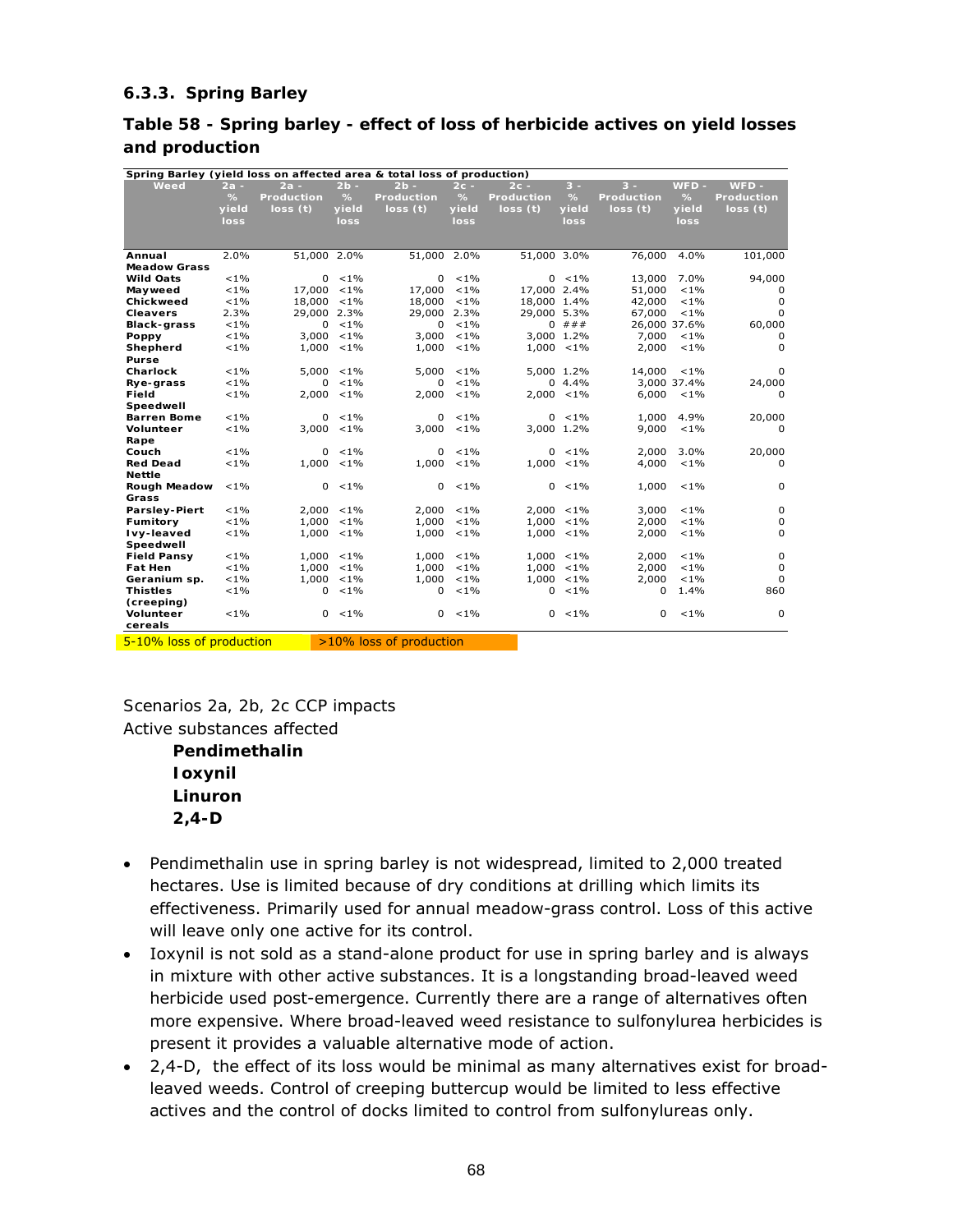• Broad-leaved weed control would still be possible under these proposals. The cost may increase for some growers.

*Scenario3 ENVI impacts*  Active substances affected **2,4-DB Dichlorprop-P MCPA MCPB Mecoprop-p** 

- Under this proposal the major loss would be mecoprop-p, a major herbicide used on 225,000 treated ha in 2006, alone or in mixture with dicamba. This accounted for 47% of the area of spring barley. Mecoprop-p gives good control of weeds. It can be replaced by more expensive active substances but shifts reliance onto sulfonylurea herbicides and increases resistance risk.
- The range of active substances for the treatment of undersown spring barley crops becomes severely limited.

# *WFD impacts*

Active substances affected

**clopyralid glyphosate** 

- Clopyralid is a broad-leaved weed herbicide important for the control of creeping thistles.
- One of the major losses would be glyphosate, important in the cleaning of stubbles prior to cultivation and drilling of the new crop. In the absence of this chemical, or any alternatives, it would be very difficult to prepare clean seed beds for the new crop, including removing volunteers from the previous crop causing severe weed problems and increasing disease pressure.
- Broad-leaved weed control would still be possible under this proposal.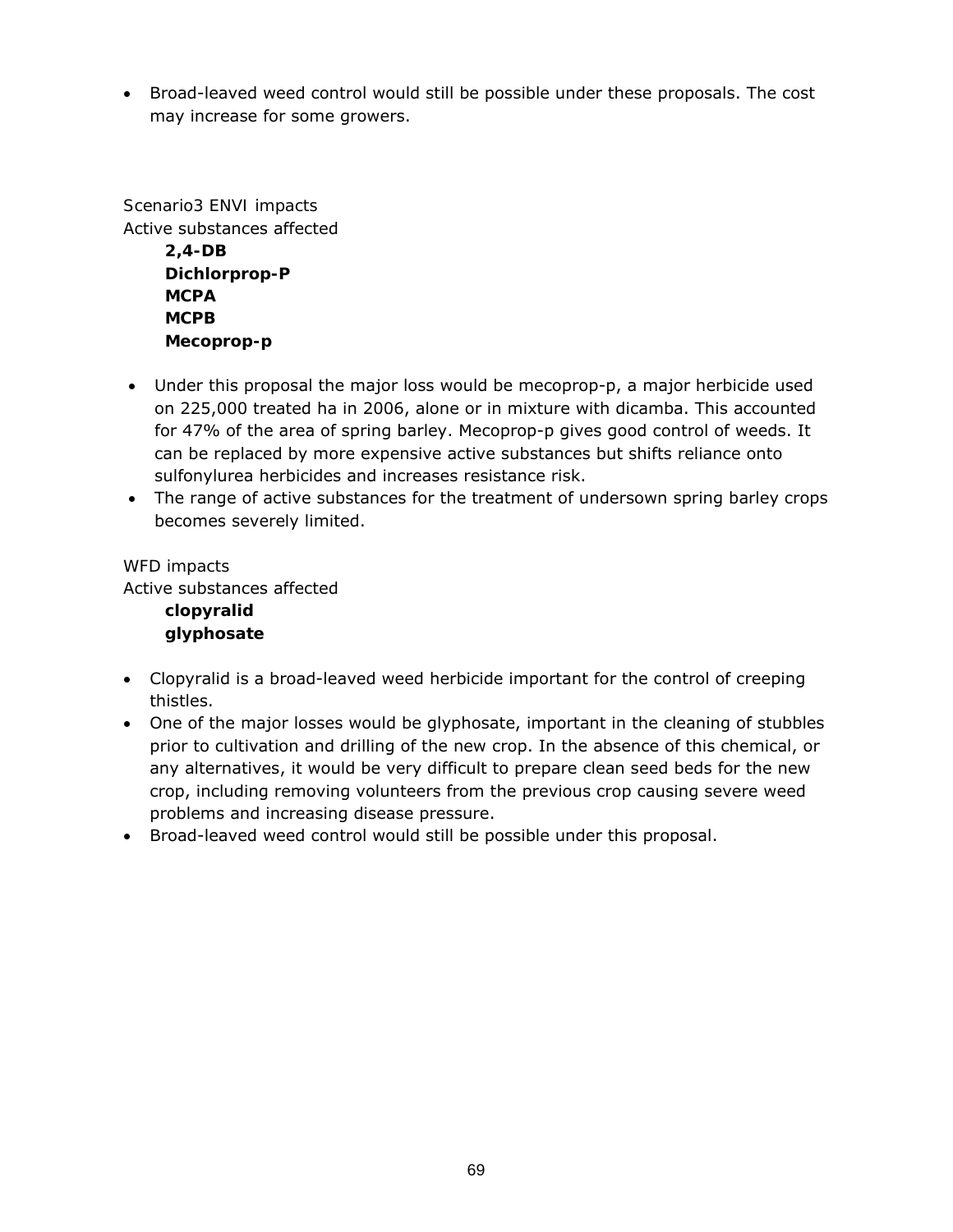#### **6.3.4. Oats**

#### **Table 59 - Oats- effect of loss of herbicide actives on yield losses and production**

| Oats (yield loss on affected area & total loss of production) |         |                   |             |                         |               |                   |             |                   |             |             |
|---------------------------------------------------------------|---------|-------------------|-------------|-------------------------|---------------|-------------------|-------------|-------------------|-------------|-------------|
| Weed                                                          | $2a -$  | $2a -$            | $2b -$      | $2b -$                  | $2c -$        | $2c -$            | $3 -$       | $3 -$             | WFD-        | $WFD -$     |
|                                                               | %       | <b>Production</b> | %           | <b>Production</b>       | %             | <b>Production</b> | %           | <b>Production</b> | %           | Production  |
|                                                               | vield   | loss(t)           | vield       | loss(t)                 | vield         | loss(t)           | vield       | loss(t)           | vield       | loss(t)     |
|                                                               | loss    |                   | loss        |                         | loss          |                   | loss        |                   | loss        |             |
|                                                               |         |                   |             |                         |               |                   |             |                   |             |             |
|                                                               |         |                   |             |                         |               |                   |             |                   |             |             |
| <b>Black-grass</b>                                            | $< 1\%$ |                   | $0 < 1\%$   |                         | $0 \le 1\%$   |                   | $0$ ###     |                   | 7,000 37.6% | 16,000      |
| <b>Cleavers</b>                                               | 2.3%    | 8,000 2.3%        |             |                         | 8,000 2.3%    |                   | 8,000 5.3%  | 18,000            | $< 1\%$     | 0           |
| Annual                                                        | 2.0%    | 13,000 2.0%       |             | 13,000 2.0%             |               | 13,000 3.0%       |             | 20,000            | $< 1\%$     | $\Omega$    |
| <b>Meadow Grass</b>                                           |         |                   |             |                         |               |                   |             |                   |             |             |
| Rye-grass                                                     | $< 1\%$ | $\Omega$          | $< 1\%$     | 0                       | $< 1\%$       |                   | 0, 4.4%     |                   | 1,000 37.4% | 6,000       |
| <b>Wild Oats</b>                                              | $< 1\%$ | $\Omega$          | $< 1\%$     | 0                       | $< 1\%$       |                   | $0 < 1\%$   | 4,000             | $9.0\%$     | 32,000      |
| Mayweed                                                       | $< 1\%$ | 5,000             | $< 1\%$     | 5,000                   | $< 1\%$       |                   | 5,000 2.4%  | 14,000            | $< 1\%$     | 0           |
| Chickweed                                                     | $< 1\%$ | 5,000             | $< 1\%$     | 5,000                   | $< 1\%$       |                   | 5,000 1.4%  | 11,000            | $< 1\%$     | $\mathbf 0$ |
| Poppy                                                         | $< 1\%$ | 1,000             | $< 1\%$     | 1,000                   | $< 1\%$       |                   | 1,000 1.2%  | 2,000             | $< 1\%$     | $\mathbf 0$ |
| Shepherd                                                      | $< 1\%$ | 1,000             | $< 1\%$     | 1,000                   | $< 1\%$       |                   | 1,000 1.2%  | 2,000             | $< 1\%$     | 0           |
| Purse                                                         |         |                   |             |                         |               |                   |             |                   |             |             |
| Charlock                                                      | $< 1\%$ | 1,000             | $< 1\%$     |                         | $1,000 < 1\%$ |                   | 1.000 1.2%  | 4,000             | $< 1\%$     | $\mathbf 0$ |
| Field                                                         | $< 1\%$ | 490               | $< 1\%$     | 490                     | $< 1\%$       |                   | $490 < 1\%$ | 1,460             | $< 1\%$     | $\Omega$    |
| Speedwell                                                     |         |                   |             |                         |               |                   |             |                   |             |             |
| <b>Barren Bome</b>                                            | $< 1\%$ | $\Omega$          | $< 1\%$     | 0                       | $< 1\%$       |                   | $0 \le 1\%$ | 140               | 4.9%        | 5,360       |
| Volunteer                                                     | $< 1\%$ | $1,000 < 1\%$     |             | 1,000                   | $< 1\%$       |                   | 1,000 1.2%  | 2,000             | $< 1\%$     | 0           |
| Rape                                                          |         |                   |             |                         |               |                   |             |                   |             |             |
| Couch                                                         | $< 1\%$ | $\Omega$          | $< 1\%$     | 0                       | $< 1\%$       |                   | $0 < 1\%$   | 590               | 3.0%        | 5,280       |
| <b>Red Dead</b>                                               | $< 1\%$ | 320               | $< 1\%$     | 320                     | $< 1\%$       |                   | $320 < 1\%$ | 950               | $< 1\%$     | 0           |
| <b>Nettle</b>                                                 |         |                   |             |                         |               |                   |             |                   |             |             |
| <b>Rough Meadow</b>                                           | $< 1\%$ | $\mathbf{0}$      | $< 1\%$     | $\overline{0}$          | $< 1\%$       | 0                 | $< 1\%$     | 200               | $< 1\%$     | 0           |
| Grass                                                         |         |                   |             |                         |               |                   |             |                   |             |             |
| <b>Parsley-Piert</b>                                          | $< 1\%$ |                   | $410 < 1\%$ |                         | $410 \le 1\%$ |                   | $410 < 1\%$ | 810               | $< 1\%$     | 0           |
| Ivy-leaved                                                    | $< 1\%$ | 200               | $< 1\%$     | 200                     | $< 1\%$       |                   | $200 < 1\%$ | 610               | $< 1\%$     | 0           |
| Speedwell                                                     |         |                   |             |                         |               |                   |             |                   |             |             |
| Fumitory                                                      | $< 1\%$ | 230               | $< 1\%$     | 230                     | $< 1\%$       | 230               | $< 1\%$     | 460               | $< 1\%$     | $\mathbf 0$ |
| <b>Field Pansy</b>                                            | $< 1\%$ | 300               | $< 1\%$     | 300                     | $< 1\%$       | 300               | $< 1\%$     | 460               | $< 1\%$     | 0           |
| <b>Fat Hen</b>                                                | $< 1\%$ | 220               | $< 1\%$     | 220                     | $< 1\%$       | 220               | $< 1\%$     | 660               | $< 1\%$     | $\mathbf 0$ |
| Geranium sp.                                                  | $< 1\%$ | 370               | $< 1\%$     | 370                     | $< 1\%$       |                   | $370 < 1\%$ | 520               | $< 1\%$     | $\Omega$    |
| <b>Thistles</b>                                               | $< 1\%$ | 0                 | $< 1\%$     | 0                       | $< 1\%$       | 0                 | $< 1\%$     | 0                 | 1.2%        | 200         |
| (creeping)                                                    |         |                   |             |                         |               |                   |             |                   |             |             |
| Volunteer                                                     | $< 1\%$ | 0                 | $< 1\%$     | 0                       | $< 1\%$       |                   | $0 < 1\%$   | 0                 | $< 1\%$     | $\mathbf 0$ |
| cereals                                                       |         |                   |             |                         |               |                   |             |                   |             |             |
| 5-10% loss of production                                      |         |                   |             | >10% loss of production |               |                   |             |                   |             |             |

*Scenario 2a, 2b, 2c CCP impacts* 

Active substances affected

**Ioxynil Linuron 2,4-D** 

- Ioxynil is not sold as a stand-alone product for use in oats and is always in mixture with other active substances. It is a longstanding broad-leaved weed herbicide used post-emergence. Currently there are a range of alternatives, often more expensive. Where broad-leaved weed resistance to sulfonylurea herbicides is seen it provides a valuable alternative mode of action.
- 2,4-D, the effect of its loss would be minimal as many alternatives exist for broadleaved weeds. Control of creeping buttercup would be limited to less effective actives and the control of docks limited to control from sulfonylureas only.
- Broad-leaved weed control would still be possible under these proposals. The oat crop would be relatively unaffected by the loss of these actives.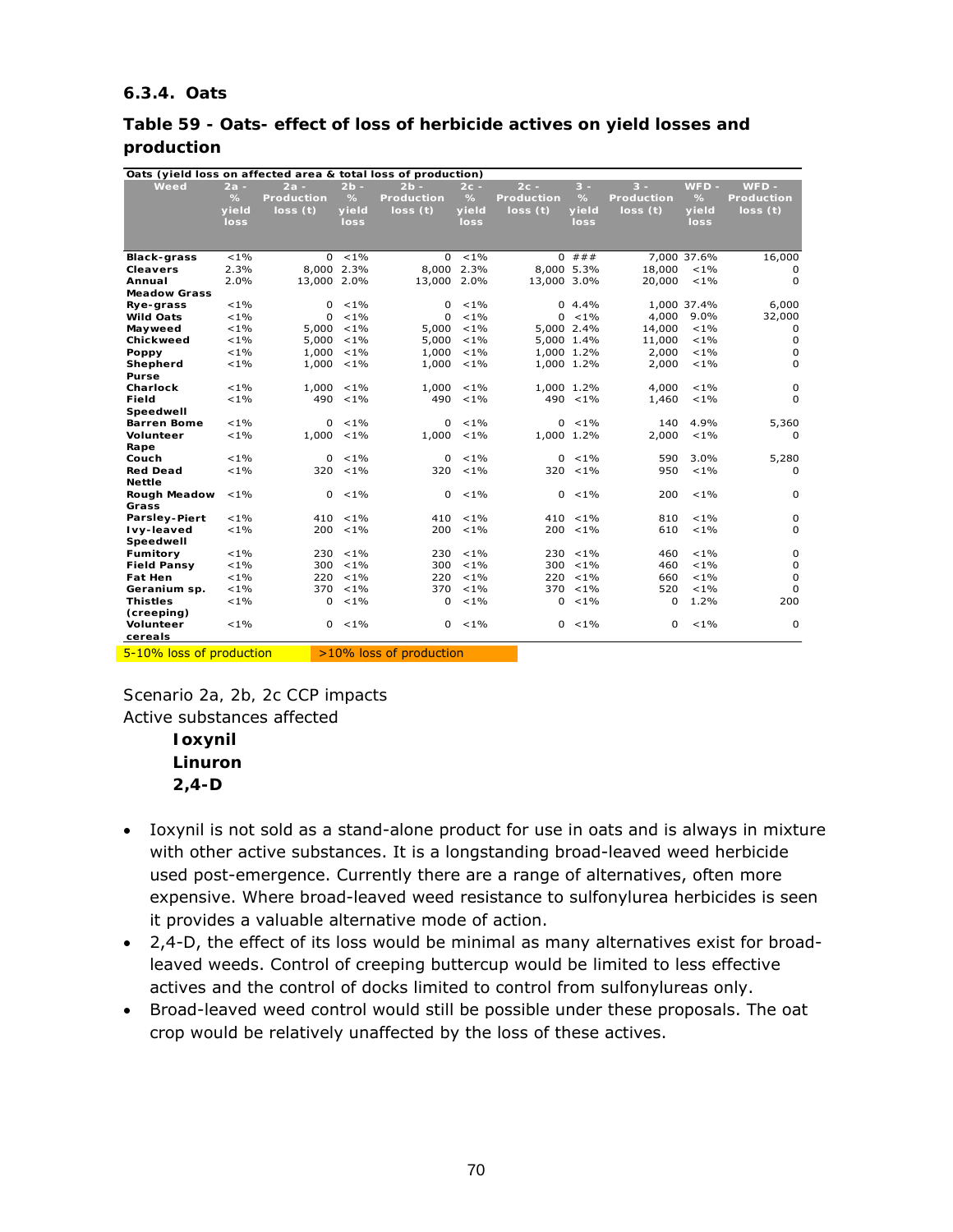*Scenario 3 ENVI impacts*  Active substances affected

> **2,4-DB Dichlorprop-P MCPA MCPB Mecoprop-p**

- Under this proposal the major loss would be mecoprop-p, a major herbicide used on 26,000 treated ha in 2006, alone or in mixture with dicamba; this use accounted for 22% of the area of oats. Mecoprop-p gives good control of weeds. It can be replaced by more expensive active substances but shifts reliance further onto sulfonylurea herbicides.
- Others minimal use.

*WFD impacts*  Active substances affected **clopyralid glyphosate** 

- Clopyralid is a broad-leaved herbicide important for the control of creeping thistles.
- As with other crops one of the major losses would be glyphosate, important in the cleaning of stubbles prior to cultivation and drilling of the new crop. In the absence of this chemical, or any alternatives, it would be very difficult to prepare clean seed beds for the new crop, including removing volunteers from the previous crop causing severe weed problems and increasing disease pressure.
- Broad-leaved weed control would still be possible under this proposal.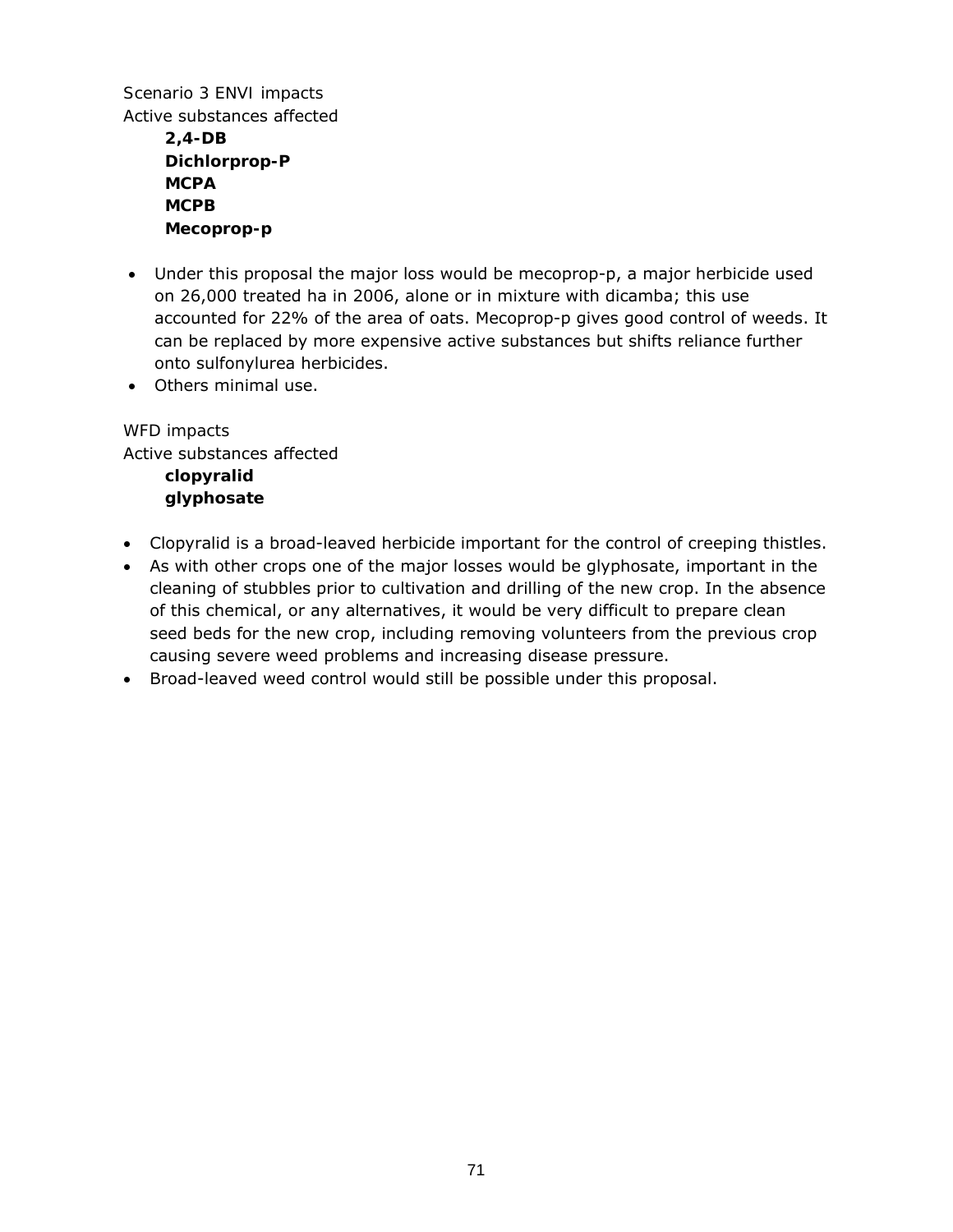## **6.3.5. Oilseed Rape**

#### **Table 60 – Oilseed rape- effect of loss of herbicide actives on yield losses and production**

| Oilseed Rape (yield loss on affected area & total loss of production)            |         |                   |             |                                                                                  |         |              |             |                   |             |                   |
|----------------------------------------------------------------------------------|---------|-------------------|-------------|----------------------------------------------------------------------------------|---------|--------------|-------------|-------------------|-------------|-------------------|
| Weed                                                                             | $2a -$  | $2a -$            | $2b -$      | $2b -$                                                                           | $2c -$  | $2c -$       | $3 -$       | $3 -$             | $WFD -$     | WFD -             |
|                                                                                  | $\%$    | <b>Production</b> | %           | <b>Production</b>                                                                | %       | Production   | $\%$        | <b>Production</b> | $\%$        | <b>Production</b> |
|                                                                                  | yield   | loss(t)           | vield       | loss(t)                                                                          | vield   | loss(t)      | yield       | loss(t)           | vield       | loss(t)           |
|                                                                                  | loss    |                   | <b>loss</b> |                                                                                  | loss    |              | <b>loss</b> |                   | loss        |                   |
|                                                                                  |         |                   |             |                                                                                  |         |              |             |                   |             |                   |
|                                                                                  |         |                   |             |                                                                                  |         |              |             |                   |             |                   |
| <b>Volunteer</b>                                                                 | $< 1\%$ | $\Omega$          | $< 1\%$     | $\Omega$                                                                         | $< 1\%$ | $\Omega$     | $< 1\%$     | 0                 | $< 1\%$     | $\Omega$          |
| cereals                                                                          |         |                   |             |                                                                                  |         |              |             |                   |             |                   |
| <b>Black-grass</b>                                                               | $< 1\%$ | $\Omega$          | $< 1\%$     | $\Omega$                                                                         | $< 1\%$ | $\Omega$     | $< 1\%$     |                   | $0, 36.3\%$ | 282,000           |
| <b>Cleavers</b>                                                                  | $< 1\%$ | $\Omega$          | $< 1\%$     | $\Omega$                                                                         | $< 1\%$ | 0            | $< 1\%$     | 0                 | $< 1\%$     | 0                 |
| Annual                                                                           | $< 1\%$ | $\Omega$          | $< 1\%$     | 0                                                                                | $< 1\%$ | 0            | $< 1\%$     | 0                 | 2.3%        | 35,000            |
| <b>Meadow Grass</b>                                                              |         |                   |             |                                                                                  |         |              |             |                   |             |                   |
| Chickweed                                                                        | $< 1\%$ | $\Omega$          | $< 1\%$     | $\Omega$                                                                         | $< 1\%$ | $\mathbf{0}$ | $< 1\%$     | 0                 | $< 1\%$     | $\Omega$          |
| <b>Wild Oats</b>                                                                 | $< 1\%$ | 0                 | $< 1\%$     | <sup>0</sup>                                                                     | $< 1\%$ | 0            | $< 1\%$     | 0                 | 1.8%        | 14,000            |
| Charlock                                                                         | $< 1\%$ | 0                 | $< 1\%$     | 0                                                                                | $< 1\%$ | 0            | $< 1\%$     | 0                 | $< 1\%$     | 0                 |
| Poppy                                                                            | $< 1\%$ | 0                 | $< 1\%$     | $\Omega$                                                                         | $< 1\%$ | 0            | $< 1\%$     | 0                 | $< 1\%$     | 0                 |
| Field                                                                            | $< 1\%$ | $\Omega$          | $< 1\%$     | 0                                                                                | $< 1\%$ | 0            | $< 1\%$     | 0                 | $< 1\%$     | 0                 |
| Speedwell                                                                        |         |                   |             |                                                                                  |         |              |             |                   |             |                   |
| <b>Red Dead</b>                                                                  | $< 1\%$ | $\Omega$          | $< 1\%$     | $\Omega$                                                                         | $< 1\%$ | 0            | $< 1\%$     | 0                 | $< 1\%$     | 0                 |
| <b>Nettle</b>                                                                    |         |                   |             |                                                                                  |         |              |             |                   |             |                   |
| Mayweed                                                                          | $< 1\%$ | $\Omega$          | $< 1\%$     | $\Omega$                                                                         | $< 1\%$ | $\mathbf{0}$ | $< 1\%$     | 0                 | $< 1\%$     | 0                 |
| Shepherd                                                                         | $< 1\%$ | $\Omega$          | $< 1\%$     | $\Omega$                                                                         | $< 1\%$ | $\mathbf{0}$ | $< 1\%$     | 0                 | $< 1\%$     | $\mathbf 0$       |
| <b>Purse</b>                                                                     |         |                   |             |                                                                                  |         |              |             |                   |             |                   |
| <b>Field Pansy</b>                                                               | $< 1\%$ | $\Omega$          | $< 1\%$     | $\Omega$                                                                         | $< 1\%$ | $\Omega$     | $< 1\%$     | 0                 | $< 1\%$     | 0                 |
| Ivy-leaved                                                                       | $< 1\%$ | $\Omega$          | $< 1\%$     | 0                                                                                | $< 1\%$ | 0            | $< 1\%$     | 0                 | $< 1\%$     | $\Omega$          |
| Speedwell                                                                        |         |                   |             |                                                                                  |         |              |             |                   |             |                   |
| Geranium sp.                                                                     | $< 1\%$ |                   | $0 < 1\%$   | $\Omega$                                                                         | $< 1\%$ | $\Omega$     | $< 1\%$     | 0                 | $< 1\%$     | $\Omega$          |
| <b>Thistles</b>                                                                  | $< 1\%$ | $\Omega$          | $< 1\%$     | 0                                                                                | $< 1\%$ | 0            | $< 1\%$     | 0                 | $< 1\%$     | 974               |
| (creeping)                                                                       |         |                   |             |                                                                                  |         |              |             |                   |             |                   |
| $\mathbf{r}$ and $\mathbf{r}$ and $\mathbf{r}$ and $\mathbf{r}$ and $\mathbf{r}$ |         |                   |             | $\mathbf{a}$ and $\mathbf{a}$ and $\mathbf{a}$ and $\mathbf{a}$ and $\mathbf{a}$ |         |              |             |                   |             |                   |

**5-10% loss of production 20% loss of production** 

*Scenario 2a, 2b, 2c CCP impacts*  Active substance affected **Glufosinate** 

• Glufosinate is only used on a small area in oilseed rape and could be easily replaced by alternative products such as glyphosate.

*Scenario 3 ENVI impacts*  Active substance affected **Picloram** 

• Picloram in combination with clopyralid is the major herbicide for control of sowthistle in oilseed rape used on 54,000 treated hectares in 2006. Control of this weed would be difficult if picloram was not available.

#### *WFD Impacts*

Active substances affected **Glyphosate Carbetamide Clopyralid Metazachlor Propyzamide**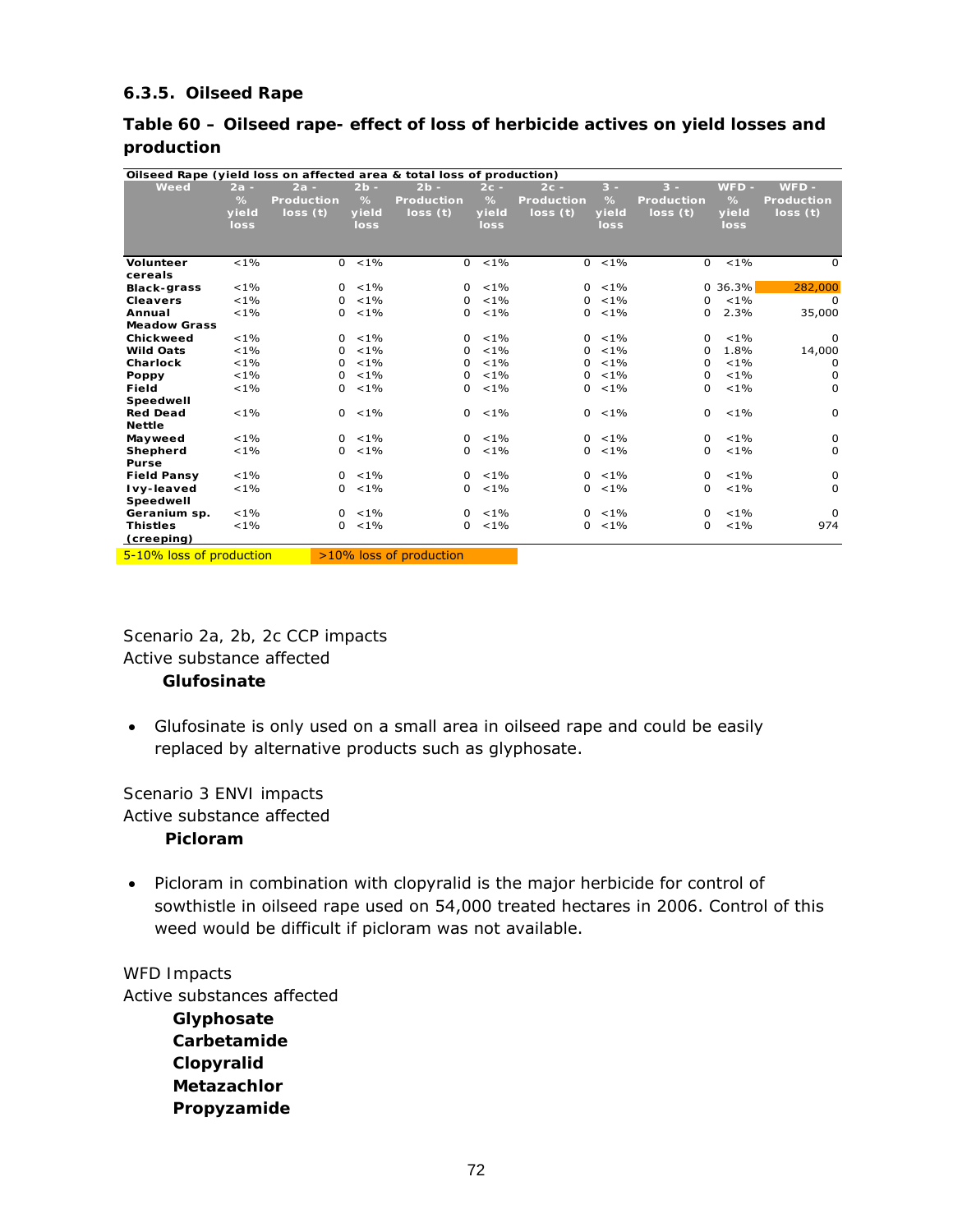- Glyphosate is used on 350,000 treated ha of oilseed rape, 78% of the total crop area (both autumn and spring sown). This is primarily used as a harvest aid. There is an alternative diquat which is not used as widely and which desiccates the crop more quickly. Alternatively in weed-free crops direct combining without desiccation is possible. Another alternative is swathing, but many farmers are not geared up with suitable equipment and it is not the favoured option of many in wet years.
- The major herbicide used on oilseed rape is metazachlor, 56% of the area or 282,000 treated hectares (PUS, 2006) either alone or in mixture with quinmerac. Metazachlor controls a wide range of broad-leaved weeds, cranesbill, parsley piert, poppy and mustard control will become problematical. Due to the nature of the rape crop production losses should be minimal <5%.
- Carbetamide and propyzamide are very valuable active substances used in oilseed rape and are effective on a wide range of grass and broad-leaved weeds. As part of a resistance management strategy they provide an alternative mode of action. Propyzamide and carbetamide are effective on resistant populations.
- Clopyralid in combination with picloram is the major herbicide for control of sow thistle in oilseed rape used on 54,000 spray hectares in 2006. Control of this weed would be difficult.
- Loss of these 5 actives would leave oilseed rape growers with few alternative active substances for broad-leaved weed control. Crop loss would be common.
- Control of resistant grass weeds would become difficult and the use of oilseed rape as a cleaning crop in the rotation would cease.
- **The loss of these active substances would cause considerable problems for oilseed rape growers and cause impacts elsewhere in the rotation.**

## **6.4. Pests – Impact of changes**

- Loss of products will result in greater reliance on cultural control options and crop tolerance. Cultural control options will not always be practical and may also have cost implications.
- In general pest control will only become difficult under Scenario 3 ENVI. Under scenarios CCP 2a, 2b and 2c there are usually sufficient alternative products available. The main exception to this generalisation would be the loss of dimethoate as a dead heart spray for wheat bulb fly.
- It is possible that in some instances gross margins will see a small increase with the loss of insecticides. This is particularly the case where products are applied as insurance treatments and pests are at sub-threshold levels.
- The greatest risk of yield loss will be in years when factors conspire to produce severe pest infestations which will be particularly damaging under scenario 3 ENVI.
- Reduction in chemical usage may increase the importance and impact of natural enemies.
- If the range of available products decreases, their price is likely to increase. This in turn will increase the importance of risk assessment as a means of deciding when to treat and necessitate a greater understanding of crop tolerance to pest attack. This could be an important topic for future research.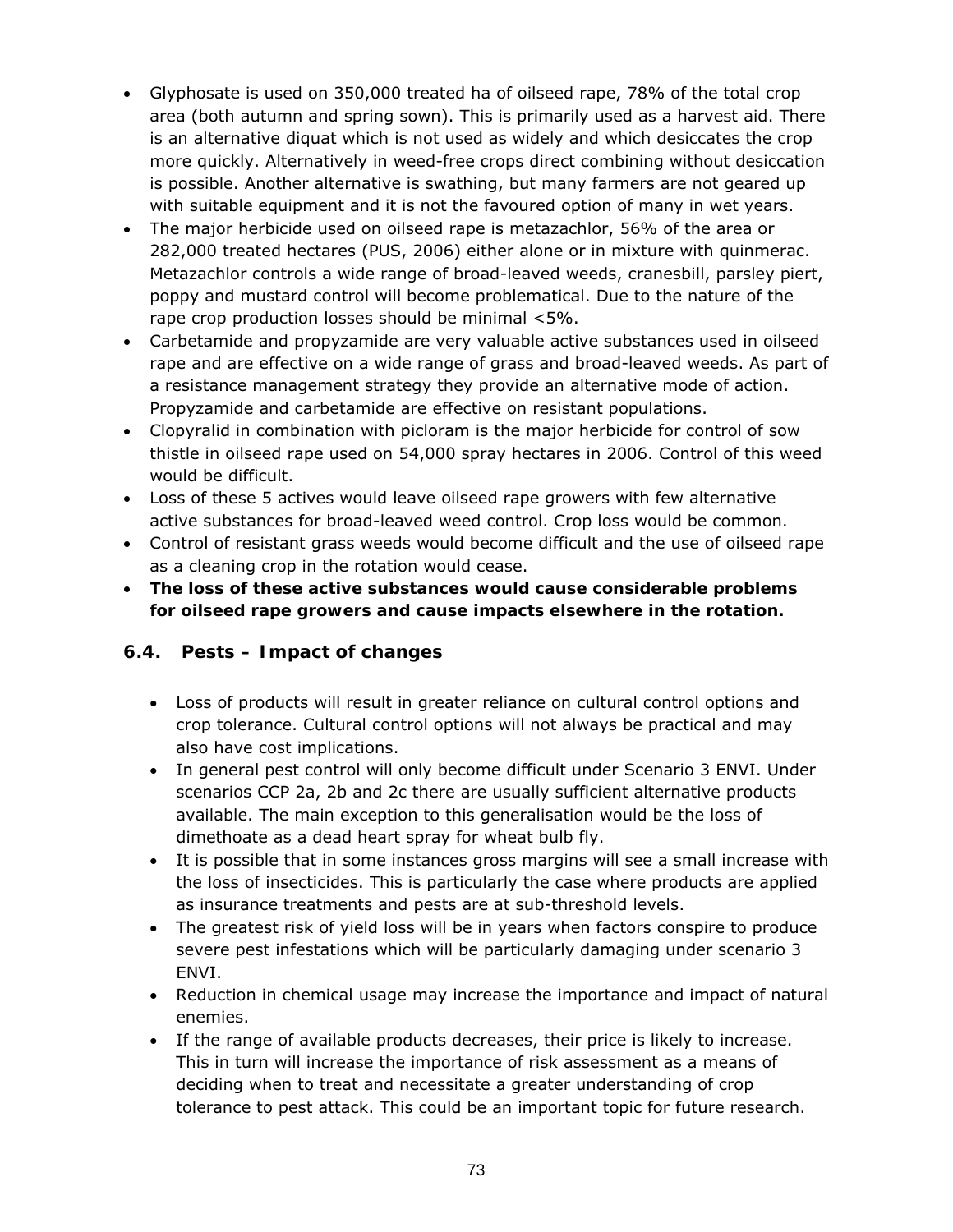#### **6.4.1. Wheat**

## **Table 61 – Wheat - effect of loss of insecticide actives on yield losses and production**

| Wheat (yield loss on affected area & total loss of production) |  |
|----------------------------------------------------------------|--|
|                                                                |  |

| Pest                                 | $2a - %$<br>vield<br>loss | $2a -$<br><b>Production</b><br>$\log s(t)$ | $2b - %$<br>yield<br>loss | $2b -$<br>Production<br>$\log s(t)$ | $2c - %$<br>yield<br>loss | $2c -$<br><b>Production</b><br>$\log s(t)$ | $3 - \%$<br>yield<br>loss | $3 -$<br><b>Productio</b><br>$n \log s(t)$ | $WFD -$<br>$\frac{9}{6}$<br>yield<br>loss | $WFD -$<br>Productio<br>n loss (t) |
|--------------------------------------|---------------------------|--------------------------------------------|---------------------------|-------------------------------------|---------------------------|--------------------------------------------|---------------------------|--------------------------------------------|-------------------------------------------|------------------------------------|
| Aphids autumn<br><b>BYDV</b>         | $< 1\%$                   | 0                                          | $< 1\%$                   | $^{\circ}$                          | $< 1\%$                   | 0                                          | 3.0%                      | 421,000                                    | $< 1\%$                                   | 140,000                            |
| Slugs                                | $<$ 1%                    | 0                                          | $<$ 1%                    | $\mathbf 0$                         | $< 1\%$                   | 0                                          | 1.5%                      | 56,000                                     | 4.5%                                      | 169,000                            |
| Orange Wheat<br><b>Blossom Midge</b> | $<$ 1%                    | 0                                          | $<$ 1%                    | $\mathbf 0$                         | $< 1\%$                   | 0                                          | $< 1\%$                   | 15,000                                     | 1.5%                                      | 46,000                             |
| <b>Wheat Bulb Fly</b>                | $<$ 1%                    | 3,000                                      | $<$ 1%                    | $^{\circ}$                          | $< 1\%$                   | 0                                          | 1.5%                      | 8,000                                      | 2.0%                                      | 10,000                             |
| <b>Aphids Summer</b>                 | $<$ 1%                    | 0                                          | $<$ 1%                    | $\mathbf 0$                         | $< 1\%$                   | 0                                          | 1.5%                      | 2,570                                      | 1.5%                                      | 2,570                              |
| Gout fly                             | $<$ 1%                    | 0                                          | $<$ 1%                    | $\mathbf 0$                         | $< 1\%$                   | 0                                          | $< 1\%$                   | 680                                        | $<$ 1%                                    | 680                                |
| Leatherjackets                       | $<$ 1%                    | 0                                          | $<$ 1%                    | $\mathbf 0$                         | $< 1\%$                   | 0                                          | $< 1\%$                   | 680                                        | $<$ 1%                                    | 680                                |
| Frit Fly                             | $<$ 1%                    | 0                                          | $<$ 1%                    | $\mathbf 0$                         | $< 1\%$                   | 0                                          | $< 1\%$                   | 340                                        | $<$ 1%                                    | 340                                |
| Cereal cyst<br>Eelworm               | $<$ 1%                    | 0                                          | $<$ 1%                    | $\mathbf 0$                         | $< 1\%$                   | 0                                          | $< 1\%$                   | 0                                          | $<$ 1%                                    | 0                                  |

#### *Scenario 2a impacts*

Bifenthrin, esfenvalerate, deltamethrin and dimethoate will be lost under this scenario. A range of alternative pyrethroids will still be available so there is likely to be minimal if any impact of the loss of bifenthrin, esfenvalerate and deltamethrin. In some instances a pyrethroid may not be specifically approved for control of the pest although it is approved for use on winter wheat.

The loss of dimethoate will mean no deadheart sprays for control of wheat bulb fly larvae. Therefore control of this pest will be dependent upon seed treatments and egg hatch sprays. In practice these treatments are more likely to result in a yield response than deadheart sprays so although there may be some impact on the national yield it should be minimal (Table 61).

#### *Scenario 2b impacts*

A total of three pyrethroids will be lost (bifenthrin, deltamethrin esfenvalerate) but there should still be sufficient alternatives to control pests. In some instances the chemical may not be specifically approved for control of the pest although it is approved for use on winter wheat.

#### *Scenario 2c impacts*

The pyrethroids bifenthrin and esfenvalerate will be lost but there are sufficient alternatives available.

#### *Scenario 3 impacts*

The range of chemicals available for pest control will be significantly reduced. Ther are still options for control for aphids, orange wheat blossom midge (owbm) and slugs but not for wheat bulb fly. This will have an impact on the national yield.

There is likely to be greater reliance on clothianidin for aphid control. If migration is prolonged then further foliar sprays may be needed and the only option is flonicamid. This is likely to have cost implications with neonicotinoids being more expensive than pyrethroids.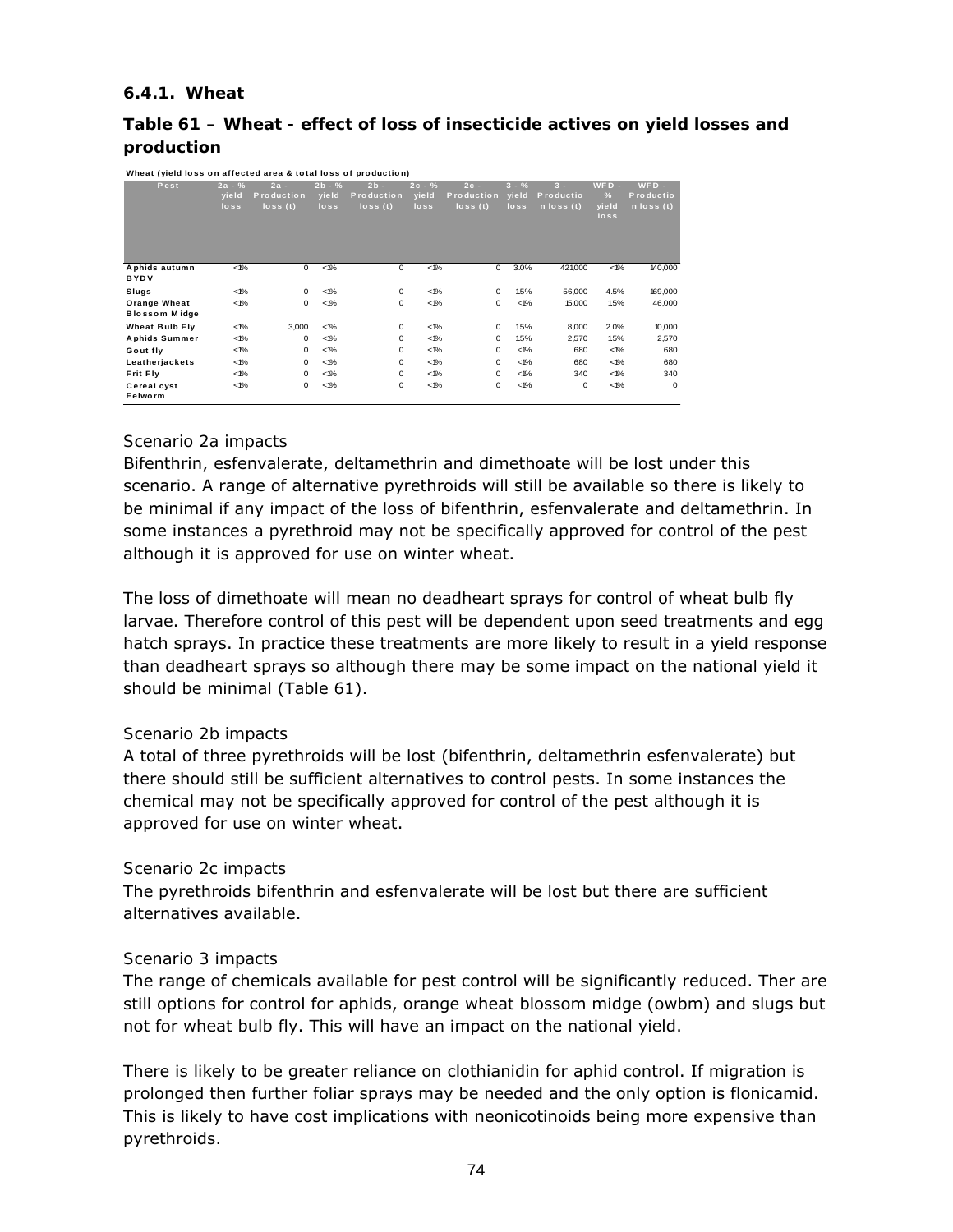Thiacloprid will be the only option for control of owbm so yields may suffer as it is not considered as effective as chlopyrifos. Thiacloprid could also be used against summer aphids even though it is not approved against the pest.

The loss of methiocarb means a greater reliance on metaldehyde for slug control.

## *WFD impacts*

Water framework directive is likely to put a lot of pressure on most insecticides because due to their very nature they have the potential to do harm to aquatic invertebrates. This means that there is the chance that there would be restrictions to the use or losses of the majority of insecticide actives. This could lead to a situation where losses would be similar to those seen in untreated situations.

Metaldehyde is currently under a lot of pressure from the water frame work directive, and if it is not protected is likely to be lost but methiocarb will still be available. Consequently there is likely to be an increase in the use of methiocarb which will also result in increased costs. If the level of methiocarb usage increases to a level similar to that of metaldehyde now there is a risk that methiocarb might also start to be detected in water and become at risk from the water framework directive. If this is the case then the level of control would fall down to a level similar to that seen in an untreated situation.

## **6.4.2. Winter Barley**

## **Table 62 – Winter barley: Effectsof loss of insecticide actives on yield losses and production**

| Winter Barley (yield loss on affected area & total loss of production)<br>Pest | $2c - %$<br>vield<br>loss | $2a -$<br>Production<br>$\log s(t)$ | $2b - %$<br>yield<br>loss | $2b -$<br><b>Production</b><br>$\log s(t)$ | $2c - %$<br>yield<br>loss | $2c -$<br>Production<br>$\log s(t)$ | $3 - \%$<br>yield<br>loss | $3 -$<br><b>Productio</b><br>$n \text{ loss } (t)$ | $WFD -$<br>$\frac{9}{6}$<br>yield<br>loss | $WFD -$<br><b>Productio</b><br>$n \text{ loss } (t)$ |
|--------------------------------------------------------------------------------|---------------------------|-------------------------------------|---------------------------|--------------------------------------------|---------------------------|-------------------------------------|---------------------------|----------------------------------------------------|-------------------------------------------|------------------------------------------------------|
| Aphids                                                                         | $<$ 1%                    | 0                                   | $< 1\%$                   | 0                                          | $< 1\%$                   | 0                                   | 2.0%                      | 56,000                                             | $< 1\%$                                   | 28,000                                               |
| Slugs                                                                          | $<$ 1%                    | 0                                   | $< 1\%$                   | 0                                          | $< 1\%$                   | 0                                   | $< 1\%$                   | $^{\circ}$                                         | 1.5%                                      | 11,000                                               |
| Frit Fly                                                                       | $<$ 1%                    | 0                                   | $< 1\%$                   | 0                                          | $< 1\%$                   | 0                                   | $< 1\%$                   | 160                                                | $< 1\%$                                   | $\mathbf{0}$                                         |
| Gout Fly                                                                       | $<$ 1%                    | 0                                   | $< 1\%$                   | 0                                          | $< 1\%$                   | 0                                   | $< 1\%$                   | 160                                                | $< 1\%$                                   | $\mathbf{0}$                                         |
| Leather jackets                                                                | $<$ 1%                    | 0                                   | $< 1\%$                   | 0                                          | $< 1\%$                   | 0                                   | $< 1\%$                   | 160                                                | $< 1\%$                                   | 160                                                  |

*Scenario 2a & 2b impacts* 

The pyrethroids bifenthrin, esfenvalerate and deltamethrin will be lost but alternatives are available.

#### *Scenario 2c impacts*

There are sufficient alternative pyrethroids to cover the loss of bifenthrin and esfenvalerate.

## *Scenario 3 impacts*

The range of products available for pest control will be significantly reduced. Aphid transmitted BYDV is probably the major pest control problem in winter barley. Control will be entirely reliant on seed treatments. No products are available as follow up foliar sprays where migration is prolonged. This will affect yield. Late sowing is an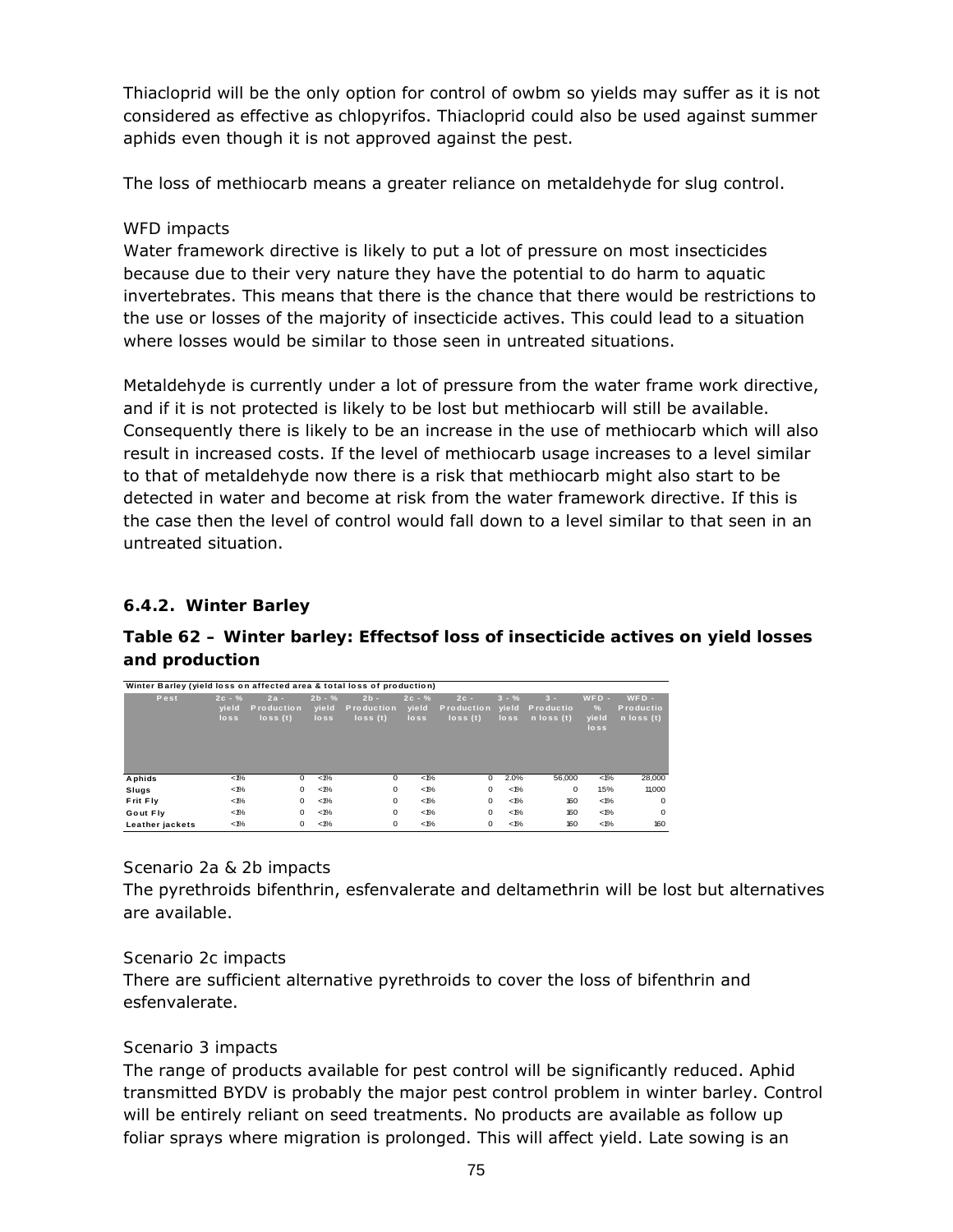option so that the crop misses the main period of aphid migration but this might not be practical and may have yield implications. Some control of slugs and wireworms will be provided by seed treatments and metaldehyde will also be available for slugs.

*WFD impacts*  As per WFD for winter wheat

## **6.4.3. Spring Barley**

## **Table 63 - Spring barley: Effects of loss of actives on yield losses and production**

| <b>Spring Barley</b> |                               |                                     |                           |                                     |                           |                                            |                               |                                                    |                                           |                                               |
|----------------------|-------------------------------|-------------------------------------|---------------------------|-------------------------------------|---------------------------|--------------------------------------------|-------------------------------|----------------------------------------------------|-------------------------------------------|-----------------------------------------------|
| Pest                 | $2c - %$<br>yield<br>$\log s$ | $2a -$<br>Production<br>$\log s(t)$ | $2b - %$<br>yield<br>loss | $2b -$<br>Production<br>$\log s(t)$ | $2c - %$<br>yield<br>loss | $2c -$<br><b>Production</b><br>$\log s(t)$ | $3 - \%$<br>yield<br>$\log s$ | $3 -$<br><b>Productio</b><br>$n \text{ loss } (t)$ | $WFD -$<br>$\frac{9}{6}$<br>yield<br>loss | $WFD -$<br>Productio<br>$n \text{ loss } (t)$ |
| Aphids               | $< 1\%$                       | 0                                   | $< 1\%$                   | 0                                   | $< 1\%$                   | 0                                          | $< 1\%$                       | 3,000                                              | $< 1\%$                                   | 3,000                                         |
| Leather jackets      | $< 1\%$                       | 0                                   | $< 1\%$                   | 0                                   | $< 1\%$                   | 0                                          | $< 1\%$                       | 0                                                  | $< 1\%$                                   | $\mathbf 0$                                   |
| Slugs                | $< 1\%$                       | 0                                   | $< 1\%$                   | 0                                   | $< 1\%$                   | 0                                          | $< 1\%$                       | 260                                                | $< 1\%$                                   | $\mathbf 0$                                   |
| Gout Fly             | $< 1\%$                       | 0                                   | $< 1\%$                   | 0                                   | $< 1\%$                   | $\mathbf 0$                                | $< 1\%$                       | 140                                                | $< 1\%$                                   | $\mathbf 0$                                   |
| Frit Fly             | $< 1\%$                       | 0                                   | $< 1\%$                   | 0                                   | $< 1\%$                   | 0                                          | $< 1\%$                       | 60                                                 | $< 1\%$                                   | 60                                            |

*Scenario 2a, 2b and 2c impacts* 

The loss of bifenthrin, esfenvalerate and deltamethrin will have limited if any impact as alternative products are available.

#### *Scenario 3 impacts*

Only metaldehyde will remain for control of slugs. On average other pests of spring barley have a limited effect on yield but there will be years when there are severe outbreaks which will be more damaging.

#### *WFD impacts*

As per WFD for winter wheat.

#### **6.4.4. Oats**

## **Table 64 – Oats: Effects of loss of insecticide actives on yield losses and production**

| Oats (yield loss on affected area & total loss of production) |                           |                                            |                           |                                            |                           |                                        |                           |                                      |                                           |                                                      |
|---------------------------------------------------------------|---------------------------|--------------------------------------------|---------------------------|--------------------------------------------|---------------------------|----------------------------------------|---------------------------|--------------------------------------|-------------------------------------------|------------------------------------------------------|
| Pest                                                          | $2c - %$<br>yield<br>loss | $2a -$<br><b>Production</b><br>$\log s(t)$ | $2b - %$<br>yield<br>loss | $2b -$<br><b>Production</b><br>$\log s(t)$ | $2c - %$<br>yield<br>loss | $2c -$<br><b>Production</b><br>loss(t) | $3 - \%$<br>vield<br>loss | $3 -$<br>Productio<br>$n$ loss $(t)$ | $WFD -$<br>$\frac{9}{6}$<br>yield<br>loss | $WFD -$<br><b>Productio</b><br>$n \text{ loss } (t)$ |
| Aphids                                                        | $< 1\%$                   | 0                                          | $< 1\%$                   | 0                                          | $< 1\%$                   | 130                                    | 1.5%                      | 7,000                                | 1.5%                                      | 7,000                                                |
| Slugs                                                         | $<$ 1%                    | 0                                          | $< 1\%$                   | 0                                          | $< 1\%$                   | 0                                      | $< 1\%$                   | 20                                   | $< 1\%$                                   | $\Omega$                                             |
| Frit Fly                                                      | $<$ 1%                    | 0                                          | $< 1\%$                   | 0                                          | $< 1\%$                   | 0                                      | $< 1\%$                   | 20                                   | $< 1\%$                                   | $\mathbf 0$                                          |
| Leather jackets                                               | $<$ 1%                    | 0                                          | $< 1\%$                   | 0                                          | $< 1\%$                   | 0                                      | $< 1\%$                   | 20                                   | $< 1\%$                                   | $\mathbf 0$                                          |
| Wireworm                                                      | $< 1\%$                   | 0                                          | $< 1\%$                   | 0                                          | $< 1\%$                   | 0                                      | $< 1\%$                   | 0                                    | $< 1\%$                                   | 20                                                   |
| Nematodes - stem                                              | $< 1\%$                   | 0                                          | $< 1\%$                   | 0                                          | $< 1\%$                   | 0                                      | $< 1\%$                   | 0                                    | $< 1\%$                                   | $\mathbf 0$                                          |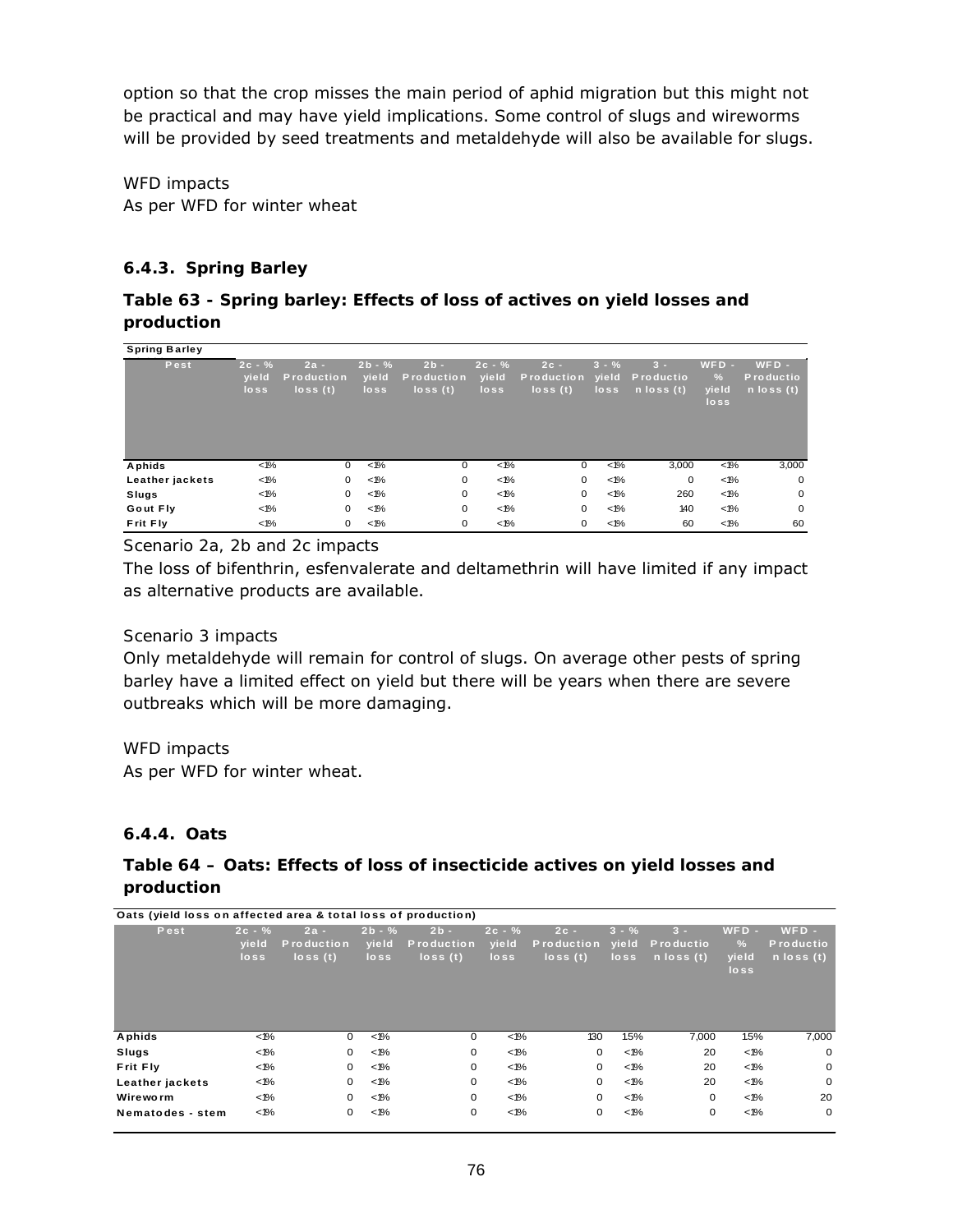#### *Scenario 2a & 2b impacts*

Only deltamethrin is lost under this scenario which will have limited, if any, impact as alternative pyrethroids are available.

#### *Scenario 2c impacts*

No products are lost so pest control options remains the same as in the 'business as usual scenario'

#### *Scenario 3 impacts*

The range of available products will be significantly reduced. Clothianidin will be available as a seed treatment which will give some control of aphids, slugs and wireworms. Metaldehyde is available for slug control. Generally, pests do not have a major impact on the yield of oats but there will be seasons when severe outbreaks will not be completely controlled by the available products.

#### *WFD impacts*

As per WFD for winter wheat.

#### **6.4.5. Oilseed Rape**

#### **Table 65 – Oilseed rape: Effects of loss of actives on yield losses and production**

| Oilseed Rape (yield loss on affected area & total loss of production) |                           |                                            |                           |                                        |                           |                                            |                           |                                             |                                           |                                               |
|-----------------------------------------------------------------------|---------------------------|--------------------------------------------|---------------------------|----------------------------------------|---------------------------|--------------------------------------------|---------------------------|---------------------------------------------|-------------------------------------------|-----------------------------------------------|
| Pest                                                                  | $2c - %$<br>yield<br>loss | $2a -$<br><b>Production</b><br>$\log s(t)$ | $2b - %$<br>yield<br>loss | $2b -$<br><b>Production</b><br>loss(t) | $2c - %$<br>yield<br>loss | $2c -$<br><b>Production</b><br>$\log s(t)$ | $3 - \%$<br>yield<br>loss | $3 -$<br>Productio<br>$n \text{ loss } (t)$ | $WFD -$<br>$\frac{9}{6}$<br>yield<br>loss | $WFD -$<br>Productio<br>$n \text{ loss } (t)$ |
| Cabbage stem<br>flea beetle                                           | $< 1\%$                   | 0                                          | $< 1\%$                   | $\mathbf 0$                            | $< 1\%$                   | 0                                          | $< 1\%$                   | 7,000                                       | $< 1\%$                                   | 7,000                                         |
| Slugs                                                                 | $< 1\%$                   | 0                                          | $< 1\%$                   | $\mathbf 0$                            | $< 1\%$                   | 0                                          | $< 1\%$                   | 11,000                                      | 3.5%                                      | 40,000                                        |
| Aphids & turnip<br>yellows                                            | $< 1\%$                   | $\mathbf 0$                                | $< 1\%$                   | $\mathbf 0$                            | $< 1\%$                   | $\mathbf 0$                                | 2.5%                      | 22,000                                      | 2.5%                                      | 22,000                                        |
| Pollen beetle                                                         | $< 1\%$                   | 0                                          | $< 1\%$                   | $\mathbf 0$                            | $< 1\%$                   | 0                                          | $< 1\%$                   | 1,560                                       | $< 1\%$                                   | 3,120                                         |
| Seed weevil                                                           | $< 1\%$                   | 0                                          | $< 1\%$                   | $\mathbf 0$                            | $< 1\%$                   | 0                                          | $< 1\%$                   | 1,560                                       | $< 1\%$                                   | 1,560                                         |
| Aphid direct<br>feeding                                               | $< 1\%$                   | 0                                          | $< 1\%$                   | $\mathbf 0$                            | $< 1\%$                   | $\mathbf 0$                                | 2.5%                      | 80                                          | $< 1\%$                                   | 80                                            |
| Brassica pod<br>midge                                                 | $< 1\%$                   | $\mathbf 0$                                | $< 1\%$                   | $\mathbf 0$                            | $< 1\%$                   | 0                                          | $< 1\%$                   | 80                                          | $< 1\%$                                   | 80                                            |

*Scenario 2a and 2b impacts* 

Deltamethrin will be lost but there are a range of alternative pyrethroids available

#### *Scenario 2c impacts*

No products are lost so pest control options remain the same as in the 'business as usual scenario'

#### *Scenario 3 impacts*

The range of products is greatly reduced and only metaldehyde remains for slug control. Yield will suffer due to the impact of pollen beetle, seed weevil, pod midge and aphids.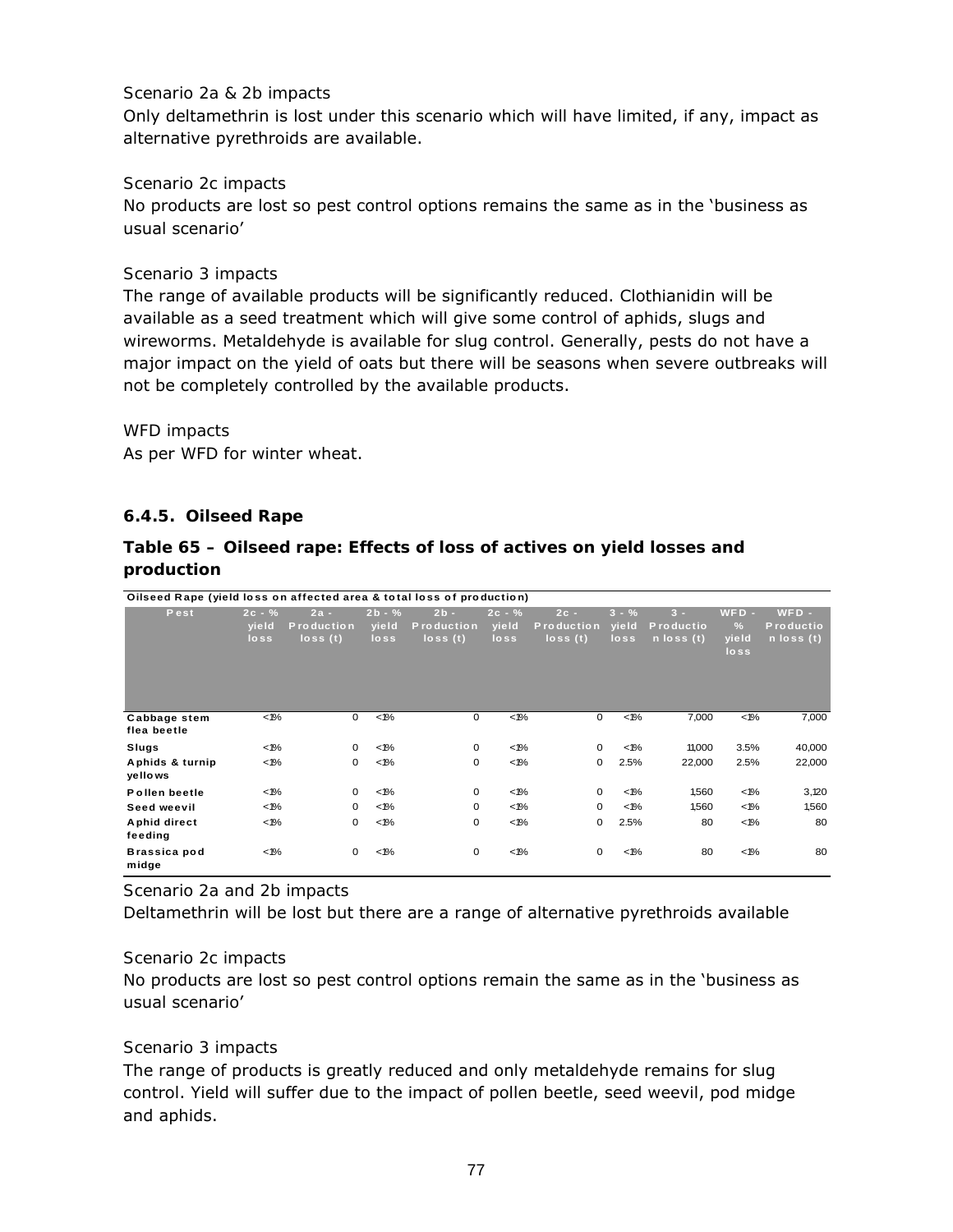*WFD impacts*  As per WFD for winter wheat.

## **6.5. Disease – Impact of changes**

*Cumulative effects of reductions in fungicides* 

In the first year or two after withdrawal of very effective fungicides, disease control will be impaired and higher levels of inoculum will be available to infect crops for the following season. Increased inoculum is not only likely to increase disease severity but also increase the risks of breakdown of cultivar resistance as new races of pathogens are selected. Higher pathogen populations also increase the risk of fungicide resistant strains being selected. Yellow rust has been well controlled by triazole and strobilurin fungicides for many years and this disease is likely to cause more economic damage when these control options are not available. The withdrawal of triazole products may mean that strobilurin products become ineffective because of fungicide resistance. Brown rust has been well controlled by some strobilurin products and might be less challenging to control unless milder winters such as 2006/07 recur and give early brown rust epidemics.

There are limited opportunities for mitigation without significant changes to farming systems. The assumption has been made that greater use will be made of resistant varieties and that early sowing will be reduced.

For a list of which actives will be lost in each scenario see Appendix 2 – Loss of Active Substances.

#### **6.5.1. Wheat**

The main impacts of the changes in fungicide availability can be seen in Table 66. This shows that the losses of fungicide active substances seen in scenarios 2a and 3 will have the biggest impacts on production. The fungicide active substances that are lost in scenarios 2b and 2c have limited effects due to plenty of alternatives remaining available. The only actives likely to be lost to the water framework directive are chlorothalonil and quinoxyfen. Chlorothalonil is an important part of fungicide regimes especially in the control of septoria. If it is lost in combination with one of the other scenarios it could have a greater impact that its loss on its own..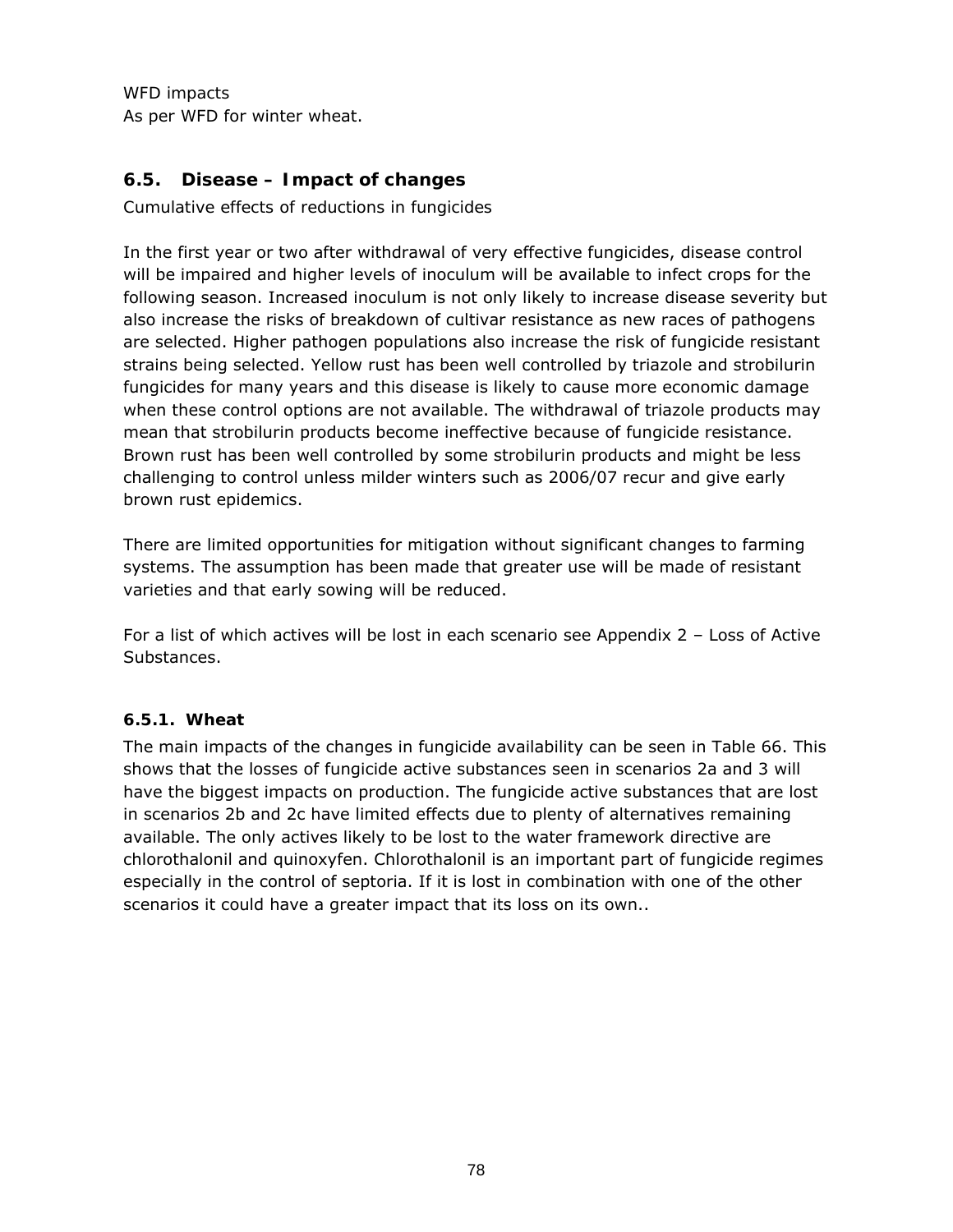| Wheat (yield loss on affected area & total loss of production) |          |                   |         |                         |             |                   |            |            |         |                   |
|----------------------------------------------------------------|----------|-------------------|---------|-------------------------|-------------|-------------------|------------|------------|---------|-------------------|
| <b>Disease</b>                                                 | $2a - %$ | $2a -$            | $2b -$  | $2b -$                  | $2c -$      | $2c -$            | $3 -$      | $3 -$      | $WFD -$ | $WFD -$           |
|                                                                |          | <b>Production</b> |         | Production              | %           | <b>Production</b> | $\%$       |            | $\%$    | <b>Production</b> |
|                                                                | yield    |                   | %       |                         |             |                   |            | Production |         |                   |
|                                                                | loss     | loss(t)           | yield   | loss(t)                 | yield       | loss(t)           | yield      | loss(t)    | yield   | loss (t)          |
|                                                                |          |                   | loss    |                         | loss        |                   | loss       |            | loss    |                   |
|                                                                |          |                   |         |                         |             |                   |            |            |         |                   |
|                                                                |          |                   |         |                         |             |                   |            |            |         |                   |
| <b>All diseases</b>                                            | 20.4%    | 3,488,691         | $< 1\%$ |                         | $0 \le 1\%$ | $\Omega$          | # # #      | 3,488,691  | $< 1\%$ | 0                 |
| diseases                                                       | 16.9%    | 2,890,141         | $< 1\%$ | $\mathbf{0}$            | $< 1\%$     | 0                 | # # #      | 2,890,141  | $< 1\%$ | 0                 |
| (excluding take                                                |          |                   |         |                         |             |                   |            |            |         |                   |
| all)                                                           |          |                   |         |                         |             |                   |            |            |         |                   |
| S. tritici                                                     | 7.2%     | 1,231,303         | $< 1\%$ | 119,710 <1%             |             | 119,710 7.2%      |            | 1,231,303  | 2.5%    | 427,536           |
| Take all                                                       | 3.5%     | 598,550           | $< 1\%$ | $\Omega$                | $< 1\%$     |                   | $0, 3.5\%$ | 598,550    | $< 1\%$ | $\Omega$          |
| Yellow rust                                                    | 2.2%     | 376,231           | 1.2%    | 205,217 1.2%            |             | 205,217 2.2%      |            | 376,231    | $< 1\%$ | 34,203            |
| Eyespot                                                        | $< 1\%$  | 171.014           | $< 1\%$ | $51.304$ < 1%           |             | $51.304$ < 1%     |            | 171,014    | $< 1\%$ | $\Omega$          |
| Fusarium (ear)                                                 | 2.7%     | 461,738           | $< 1\%$ | $\Omega$                | $< 1\%$     |                   | $0, 2.7\%$ | 461,738    | $< 1\%$ | 17,101            |
| <b>Brown Rust</b>                                              | $< 1\%$  | 136,811           | $< 1\%$ | 51,304                  | $< 1\%$     | 51,304            | $< 1\%$    | 136,811    | $< 1\%$ | 34,203            |
| Powdery mildew                                                 | $< 1\%$  | 119,710           | $< 1\%$ | 0                       | $< 1\%$     | $\mathbf{0}$      | $< 1\%$    | 119,710    | $< 1\%$ | $\Omega$          |
| S nodorum                                                      | $< 1\%$  | 136,811           | $< 1\%$ | 51,304 <1%              |             | 51,304 <1%        |            | 136,811    | $< 1\%$ | $\Omega$          |
| <b>Sharp Eyespot</b>                                           | $< 1\%$  | 17,101            | $< 1\%$ | 0                       | $< 1\%$     | 0                 | $< 1\%$    | 171,014    | $1\%$   | 0                 |
| 5-10% loss of production                                       |          |                   |         | >10% loss of production |             |                   |            |            |         |                   |

## **Table 66 – Wheat: Effects of loss of fungicide actives on yield losses and production**

*Scenario 2a CCP & 3 ENVI Impacts* 

- Loss of triazoles high impact on efficacy, timing and duration of control of foliar and ear diseases, and very high pressure on strobilurins and remaining products. Would need to increase number of applications of remaining products particularly chlorothalonil to protect the upper leaf layers against septoria diseases as each of the leaves emerge
- Loss of prochloraz and prothioconazole weakens options for eyespot control, but could increase use of boscalid, cyprodinil and metrafenone
- Chlorothalonil is available and important disease control and resistance management for *S. tritici.* There is already widespread resistance to strobilurin products and protection of remaining azole products is vital.
- Loss of active powdery mildew products eg some azoles and quinoxyfen increases risk of further fungicide resistance problems to morpholine products and newer actives metrafenone and cyflufenamid. Increase use of sulphur as a weak fungicide
- Overall an increase in losses from foliar, stem and ear diseases with deterioration over successive years after the changes are implemented.
- Loss of fluquinconazole for take-all control can be replaced by silthiofam but this would not give early foliar disease control.
- Remaining actives allow continued control of rusts, at least in the short term. There are still seed treatment options.
- Loss of mancozeb slightly increased resistance risk with remaining products.

In these two scenarios the loss of key azole fungicides is likely to lead to lead to increases in yield losses from all diseases; this has the biggest impact on Septoria where yield losses are expected to increase by 7.2%, leading to a loss of production equivalent to 1.2 million tonnes of wheat. If the water framework directive lead to the loss of chlorothalonil on top of this situation it could lead to an additional 3% yield loss, 2.5% from septoria and 0.5% from other diseases. With the additional loss of chlorothalonil it leaves just weak azoles for the control of these diseases.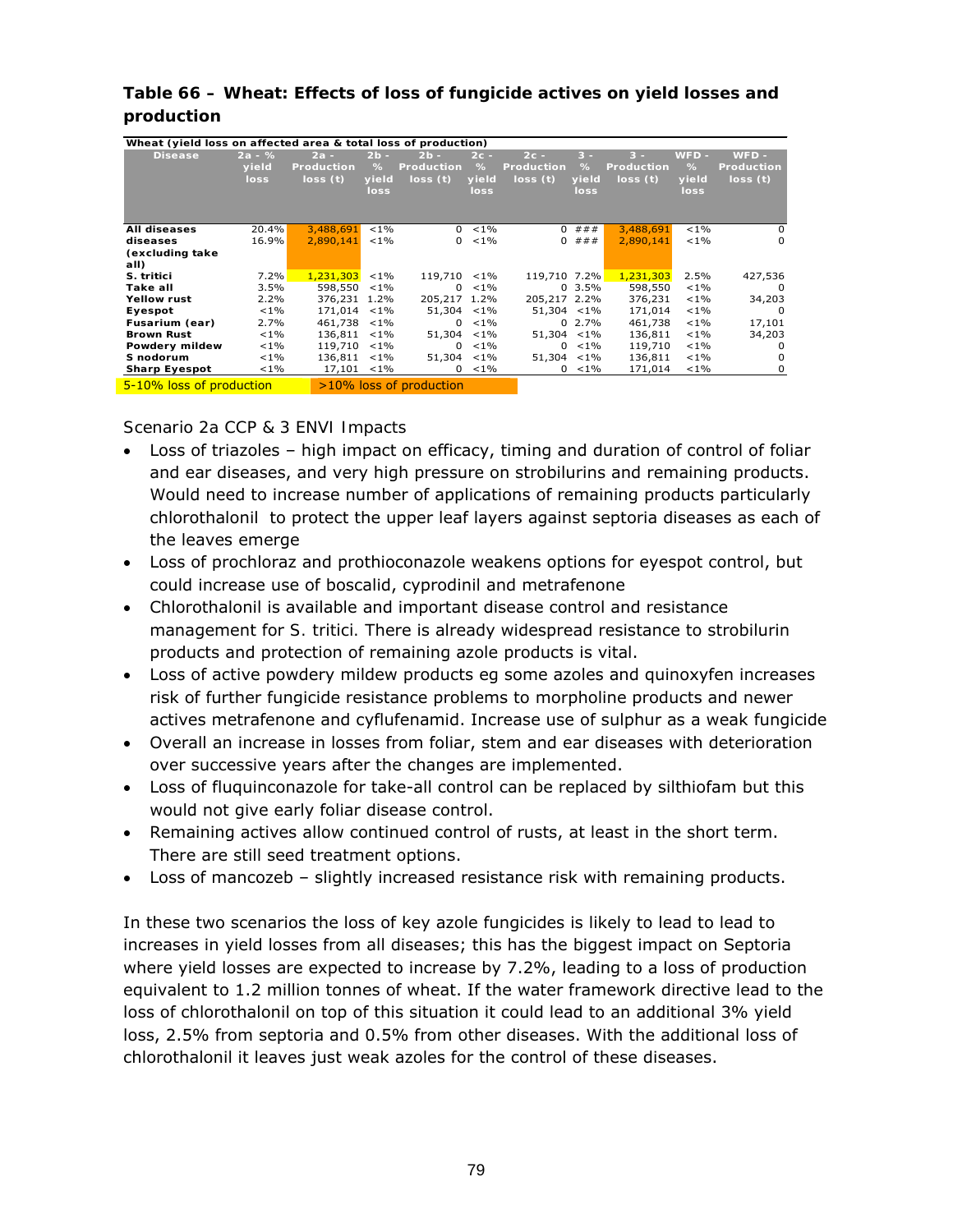#### *Scenario 2b & 2c CCP Impacts*

- The key feature compared with annex 2a and 3 is the retention of prothioconazole as this is a strong azole product. Increased use of prothioconazole would enable control to continue at current levels unless shifts in fungicide sensitivity erode its performance. In general, these scenarios would give performance similar to current practise and have low impact.
- However, if Water Framework directive leads to the loss of chlorothalonil in addition to the loss of some azoles, there will be increased pressure on the remaining azoles leading to a potential for the increase in resistance. This could lead to an additional 2.5% yield loss.

The data from 2006 shows the spray area for individual fungicides use alone or in tank mixtures and for the same products used in formulated products. The total sprayed area for wheat was 8.69 M haIf individual active ingredients are lost, adjustments to the use of other products will follow. This may require more frequent applications of weaker products and increased risks of fungicide resistant strains being selected and further decline in fungicide performance.

Fungicide performance data is available in the HGCA Wheat Disease Management Guide 2008 (www.hgca.com). The efficacy of the older azole products has declined and the most effective active compounds are epoxiconazole and prothioconazole. These are the most widely used fungicides, providing good curative and protectant activity against a range of diseases. In 2006 epoxiconazole was used on 1.98M ha, prothioconazole on 1.37 M ha and other azoles were also frequently used tebuconazole on 0.93 M ha, cyproconazole on 0.41 M ha. Chlorothalonil (2.09 M ha) is an important mixture partner with azole fungicides particularly since fungicide resistance in strobilurins has left few other options for control. Fenpropimorph (0.60 M ha) was used for powdery mildew and rust control, though the use of alternative new powdery mildew products is increasing.

Strobilurin products including azoxystrobin, dimoxystrobin, picoxystrobin, pyraclostrobin and trifloxystrobin have been widely used and remain effective against rust diseases. Fungicide resistance has reduced the effectiveness of strobilurin products against *Septoria tritici* and powdery mildew. They provide a warning that fungal pathogens can quickly overcome new fungicide products.

There are continuing changes to use of fungicides on wheat as new and more effective active ingredients are introduced. New products have been valued by farmers and taken up rapidly by industry. The 2006 data is already out of date as new products have been introduced and concerns about fungicide resistance have increased (Clark, 2006). In 2007, epoxiconazole was applied to 46% of crops at T1 (GS31-32), 77% of crops at T2 (GS39) and 43% of crops at T3 (GS 59) (data from www.cropmonitor.co.uk). The comparable usage for prothioconazole was 39% of crops at T1, 25% of crops at T2 and 20% of at T3 with tebuconazole used on 14% of crops at T2 and 37% of crops at T3.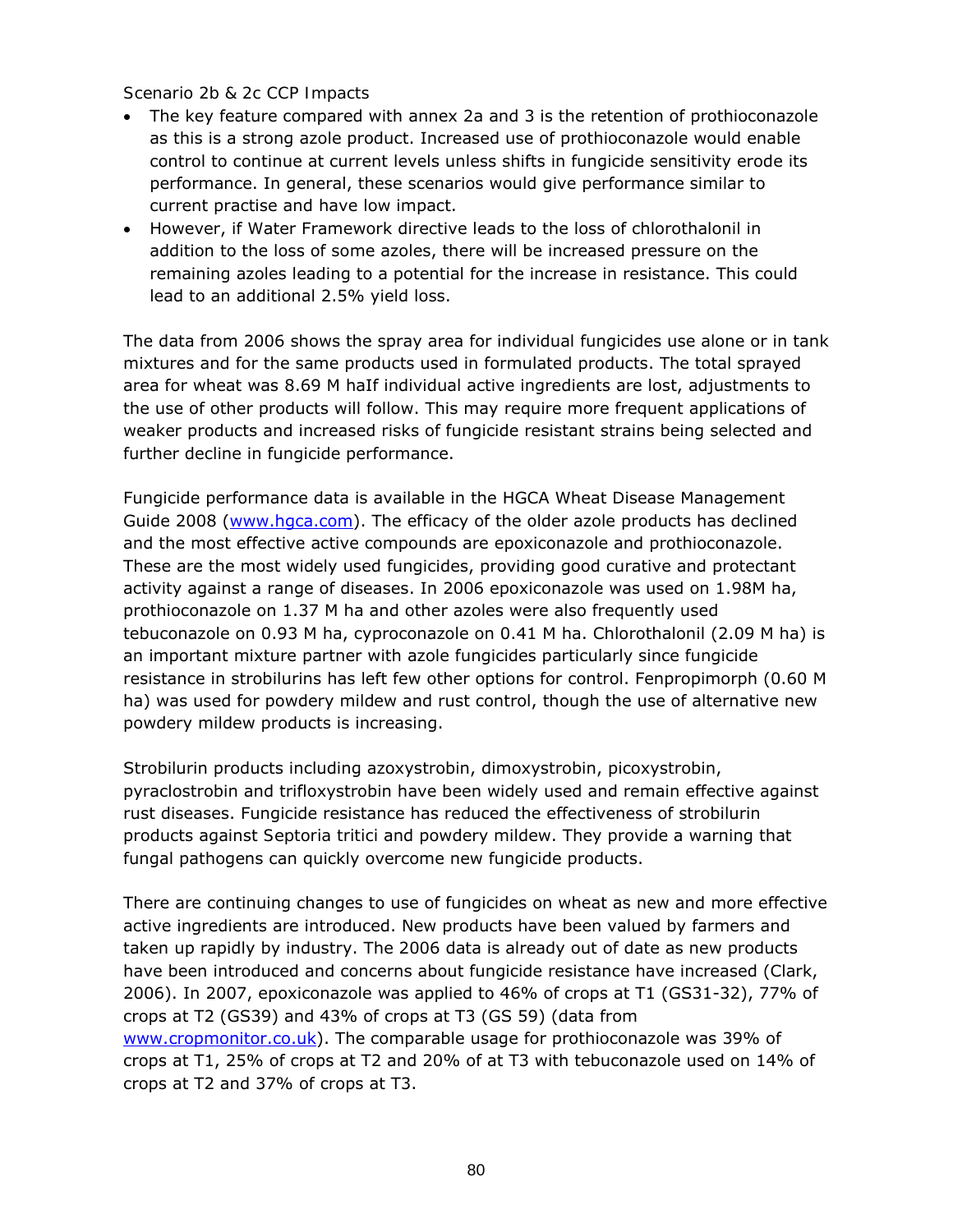#### *WFD Impacts*

The loss of chlorothalonil to the Water Framework Directive would lead to the loss of an important mixer used with many azole fungicides sprayed on large areas. It is part of an anti resistance strategy. If this occurred alongside the losses of a number of azole fungicides to the revision of 91/414/EEC it would reduce the effectiveness of fungicide programs significantly.

## **6.5.2. Winter Barley**

The situation in winter barley closely follows that in winter wheat with allowance for the different range of diseases and some variation in the range of fungicides available for the crop.

Disease survey information is available for winter barley up to 2005 (see www.cropmonitor.co.uk) and there are some published survey reviews (Polley *et al*., 1993b). There are large variations in disease severity from year to year as well between regions and varieties. Variety choice is influenced by yield, crop type and quality (malting types v. feed varieties). Fungicides are very effective when used in two spray programmes and can usually overcome disease problems with the possible exception of severe leaf blotch epidemics. Varieties are currently available with good resistance to leaf blotch and powdery mildew and this represents an improvement over recent years. There are concerns about trends for more varieties with brown rust susceptibility.

The changes in varieties and fungicides also means that historic data must be interpreted carefully as future disease patterns may be quite different. Eyespot has been a damaging but overlooked disease on barley that needs to be considered in future scenarios. Relatively new diseases such as Ramularia leaf spotting also need to be considered, though survey data is not available. Soil-borne barley yellow mosaic virus and barley mild mosaic virus problems are common, but managed with resistant varieties and not by fungicides.

Almost all winter barley crops receive fungicide treatment with broad-spectrum formulated mixtures or tank mixtures in early spring (GS 30-31) and when the flag leaf has emerged. The most widely used fungicide active ingredients used alone or in mixtures in 2006 included azoxystrobin (21% area treated), chlorothalonil (38%), epoxiconazole (27%), fenpropimorph (26%) and prothioconazole (83%).

Fungicide treatments can generally be expected to give yield responses of about 1 t/ha and larger responses >2 t/ha (30%) occur when diseases are severe on susceptible varieties. Untreated Recommended List trials in 2008 gave yields of 6.5 t/ha compared with 8.5 t/ha in treated experiments. These trials contain a range of varieties and provide support for yield responses of 2 t/ha at some locations. Broadspectrum fungicides increase the retention of green area on the lower leaves and this benefits yield even where disease levels are low.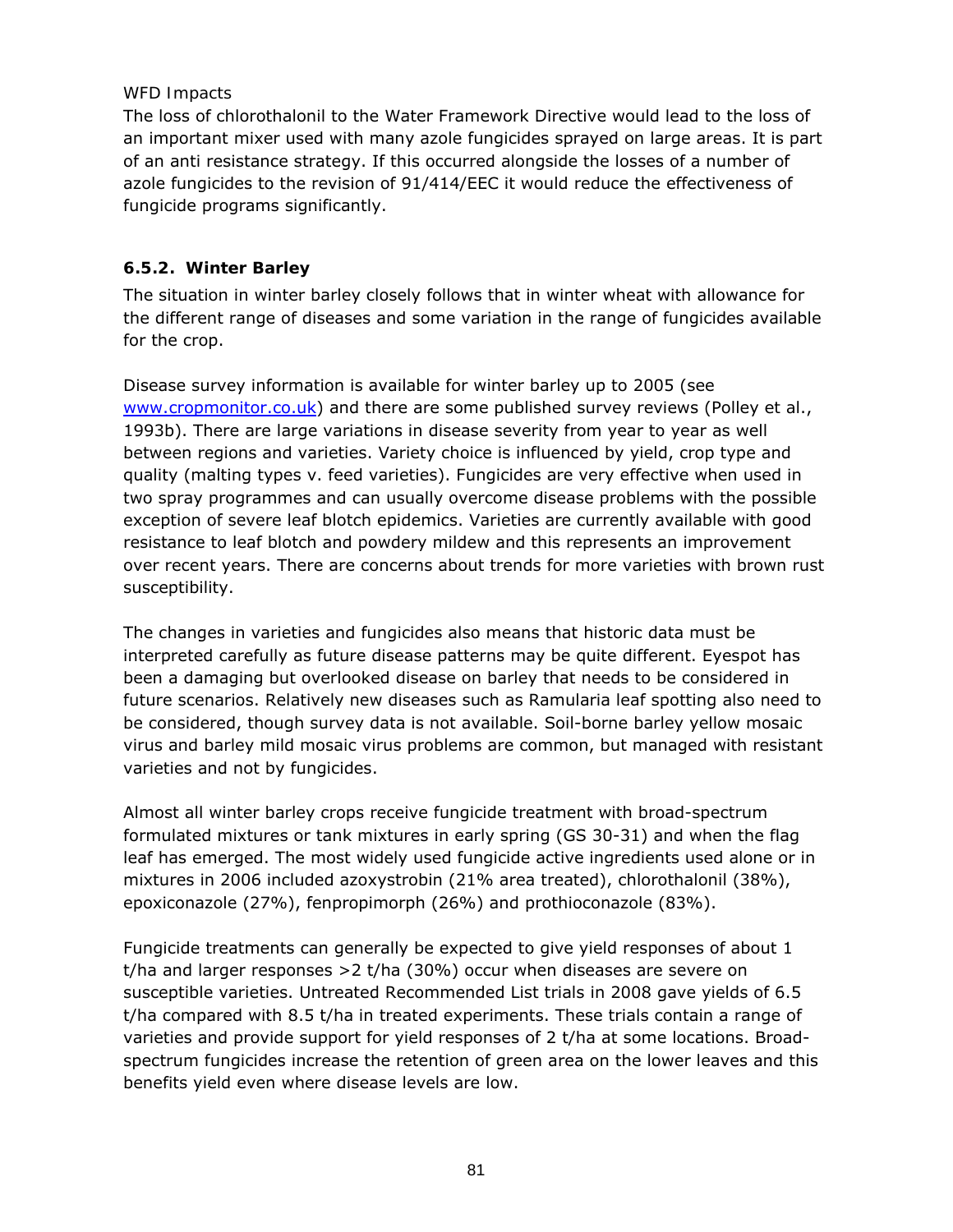| Winter Barley (yield loss on affected area & total loss of production) |          |                   |         |                   |         |                   |             |                   |         |            |
|------------------------------------------------------------------------|----------|-------------------|---------|-------------------|---------|-------------------|-------------|-------------------|---------|------------|
| <b>Disease</b>                                                         | $2a - %$ | $2a -$            | $2b -$  | $2b -$            | $2c -$  | $2c -$            | $3 -$       | $3 -$             | WFD -   | $WFD -$    |
|                                                                        | yield    | <b>Production</b> | %       | <b>Production</b> | %       | <b>Production</b> | %           | <b>Production</b> | $\%$    | Production |
|                                                                        | loss     | loss(t)           | yield   | loss(t)           | yield   | loss(t)           | yield       | loss(t)           | yield   | loss(t)    |
|                                                                        |          |                   | loss    |                   | loss    |                   | loss        |                   | loss    |            |
|                                                                        |          |                   |         |                   |         |                   |             |                   |         |            |
|                                                                        |          |                   |         |                   |         |                   |             |                   |         |            |
|                                                                        |          |                   |         |                   |         |                   |             |                   |         |            |
| Take all                                                               | $< 1\%$  | $\Omega$          | $< 1\%$ | $\Omega$          | $< 1\%$ |                   | $0 < 1\%$   | 0                 | $< 1\%$ | 0          |
| <b>Fusarium</b>                                                        | $< 1\%$  | 31,259            | $< 1\%$ | 9,378             | $< 1\%$ | 9,378             | $< 1\%$     | 31,259            | $< 1\%$ | $\Omega$   |
| Eyespot                                                                | $< 1\%$  | 22,229            | $< 1\%$ | 8,336             | $< 1\%$ | $8.336 < 1\%$     |             | 22,229            | $< 1\%$ | $\Omega$   |
| <b>Net Blotch</b>                                                      | 1.1%     | 22,923            | $< 1\%$ | $\Omega$          | $< 1\%$ |                   | $0, 1.1\%$  | 22,923            | $< 1\%$ | $\Omega$   |
| Rhynchosporium                                                         | 1.2%     | 20,840            | $< 1\%$ | 3,473             | $< 1\%$ | 3,473 1.2%        |             | 20,840            | $< 1\%$ | 3,473      |
| <b>Brown Rust</b>                                                      | $< 1\%$  | 2,084             | $< 1\%$ | $\Omega$          | $< 1\%$ | $\Omega$          | $< 1\%$     | 2.084             | $< 1\%$ | $\Omega$   |
| <b>Mildew</b>                                                          | $< 1\%$  | 10,420            | $< 1\%$ | $\Omega$          | $< 1\%$ | 0                 | $< 1\%$     | 10,420            | $< 1\%$ | 0          |
| <b>BYDV</b>                                                            | $< 1\%$  | 5,210             | $< 1\%$ | 5,210             | $< 1\%$ | 5,210             | $< 1\%$     | 5,210             | $< 1\%$ | $\Omega$   |
| Ramularia                                                              | $< 1\%$  | 2,605             | $< 1\%$ | 5,210             | $< 1\%$ | $5,210 < 1\%$     |             | 2,605             | $< 1\%$ | $\Omega$   |
| <b>Mosaic viruses</b>                                                  | $< 1\%$  | $\Omega$          | $< 1\%$ | $\Omega$          | $< 1\%$ | $\Omega$          | $< 1\%$     | 0                 | $< 1\%$ | 0          |
| Others includes                                                        | $< 1\%$  | 3,473             | $1\%$   | 3,473             | $< 1\%$ | $3,473 < 1\%$     |             | 3,473             | $< 1\%$ | 0          |
| y. rust, halo                                                          |          |                   |         |                   |         |                   |             |                   |         |            |
| spot, loose smut,                                                      |          |                   |         |                   |         |                   |             |                   |         |            |
| snow rot                                                               |          |                   |         |                   |         |                   |             |                   |         |            |
| Ergot                                                                  | $< 1\%$  | $\Omega$          | $< 1\%$ | $\Omega$          | $< 1\%$ |                   | $0 \le 1\%$ | 0                 | $< 1\%$ | $\Omega$   |

## **Table 67 – Winter barley: Effects of loss of actives on yield losses and production**

#### *Scenario 2a CCP & 3 ENVI Impacts*

- Loss of triazoles high impact on efficacy, timing and duration of control of foliar and ear diseases particularly leaf blotch (Rhynchosporium), and will result in very high pressure on strobilurins and remaining products. Would need to increase number of applications of remaining products.
- Loss of prochloraz and prothioconazole weakens options for eyespot control, but could increase use of cyprodinil and metrafenone. Boscalid is also valuable for eyespot, ramularia and foliar diseases generally when mixed with epoxiconazole so might form part of novel mixtures in future.
- Loss of active powdery mildew products eg quinoxyfen and possibly propinaquid (not assessed by PSD) increases risk of further fungicide resistance problems to morpholine products. Cyflufenamid use is expected to increase, and possibly that of metrafenone if new formulations are available, Increase use of sulphur as a weak fungicide
- The loss of carbenazim and iprodione will have little impact as these products are no longer used on a significant area.
- Remaining actives allow continued control of rusts and most leaf spots including net blotch and ramularia, at least in the short term.
- There are still seed treatment options.
- Overall an increase in losses from foliar, stem and ear diseases with deterioration over successive years after the changes are implemented.

The results of these losses would be that Fusarium, net blotch and Rhynchosporium would all become more difficult to treat with yield losses from each disease expected to be just over 1% in affected crops (Table 67) which equates to between 20,000 and 30,000 tonnes of winter barley, lost each disease. The other diseases typically cause less than 1% yield losses with low impacts on the level of production.

#### *Scenario 2c & 2b CCP impacts*

The key feature is the retention of prothioconazole as this is a strong azole product. Increased use of prothioconazole would enable control to continue at current levels unless shifts in fungicide sensitive erode its performance.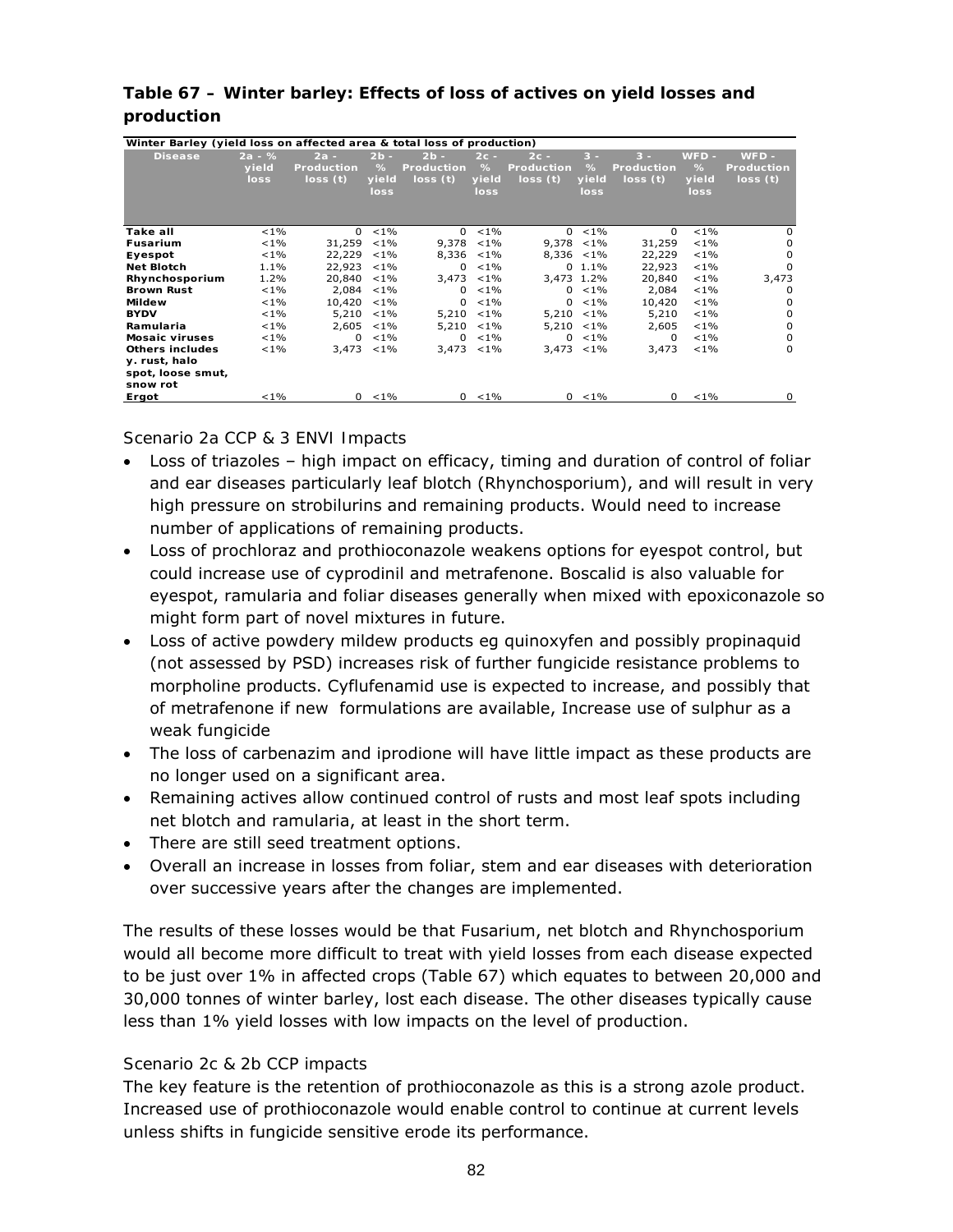- Chlorothalonil is retained and should assist fungicide resistance management and control of leaf blotch its main target. Leaf blotch may develop resistance to strobilurin products.
- Cyprodinil is used for eyespot, mildew and leaf blotch control, usually in mixtures and it will help diversify programmes based largely on prothioconazole for high disease situations.
- Famoxadone has been quite widely used in mixtures and would still be available.
- Take-all is less important on barley than on wheat but silthiofam seed treatment will continue.
- Effective seed treatments remain.

The effects of the active substance lost in scenarios 2b and 2c are less than those seen in scenarios 2a and 3, with no disease causing more than 1% yield losses.

## **6.5.3. Spring Barley**

A high proportion of spring barley is grown in Scotland. There is a wide range of sowing dates in England, with early sown crops (December/January) showing similar disease patterns to winter barley. There are no recent disease surveys, but there are some published survey reviews (Polley *et al.,* 1993a). Responses to disease and disease control in spring sown crops may differ from those on winter barley. There is good resistance to powdery mildew in current varieties, but weaknesses to brown rust and leaf blotch. Yellow rust is a potential threat but has been a minor disease to date. Ramularia problems are poorly documented in England, but it is clearly affecting yields in the north. Leaf blotch can be very severe in spring barley and is difficult to control in Scotland. Recommended list trials indicate that fungicide responses are about 10% but may exceed 20% on susceptible varieties such as Optic.

About 90% of all spring barley crops receive fungicide treatment with broad-spectrum formulated mixtures or tank mixtures in early spring (GS 30-31) and when the flag leaf has emerged. The most widely used fungicide active ingredients used alone or in mixtures in 2006 included azoxystrobin (11% area treated), chlorothalonil (42%), epoxiconazole (19%), fenpropimorph (36%) and prothioconazole (58%).

| Spring Barley (yield loss on affected area & total loss of production) |          |                   |               |                   |         |                   |               |            |         |            |
|------------------------------------------------------------------------|----------|-------------------|---------------|-------------------|---------|-------------------|---------------|------------|---------|------------|
| <b>Disease</b>                                                         | $2a - %$ | $2a -$            | $2b -$        | $2b -$            | $2c -$  | $2c -$            | $3 -$         | $3 -$      | WFD -   | $WFD -$    |
|                                                                        | yield    | <b>Production</b> | %             | <b>Production</b> | $\%$    | <b>Production</b> | %             | Production | %       | Production |
|                                                                        | loss     | loss(t)           | yield         | loss(t)           | yield   | loss(t)           | yield         | loss(t)    | yield   | loss(t)    |
|                                                                        |          |                   | loss          |                   | loss    |                   | loss          |            | loss    |            |
|                                                                        |          |                   |               |                   |         |                   |               |            |         |            |
| <b>Mildew</b>                                                          | $< 1\%$  |                   | $5,755 < 1\%$ | $\mathbf{0}$      | $< 1\%$ | 0                 | $< 1\%$       | 5,755      | $< 1\%$ | $\Omega$   |
| Rhynchosporium                                                         | $< 1\%$  | 15,986            | $< 1\%$       | 4,796             | $< 1\%$ |                   | $4,796 < 1\%$ | 15,986     | $< 1\%$ | 3,197      |
| <b>Brown Rust</b>                                                      | $< 1\%$  | $\Omega$          | $< 1\%$       | 0                 | $< 1\%$ | $\Omega$          | $< 1\%$       | 0          | $< 1\%$ | $\Omega$   |
| <b>BYDV</b>                                                            | $< 1\%$  | $\Omega$          | $< 1\%$       | 0                 | $< 1\%$ | 0                 | $< 1\%$       | 0          | $< 1\%$ | $\Omega$   |
| Ramularia                                                              | $< 1\%$  | 2,398             | $< 1\%$       | 0                 | $< 1\%$ | 0                 | $< 1\%$       | 2,398      | $< 1\%$ | $\Omega$   |
| Take all                                                               | $< 1\%$  | $\Omega$          | $< 1\%$       | 0                 | $< 1\%$ | 0                 | $< 1\%$       | 0          | $< 1\%$ | 0          |
| <b>Fusarium</b>                                                        | $< 1\%$  | $\Omega$          | $< 1\%$       | $\mathbf{0}$      | $< 1\%$ | 0                 | $< 1\%$       | 0          | $< 1\%$ | $\Omega$   |
| <b>Net Blotch</b>                                                      | $< 1\%$  |                   | $1,918 < 1\%$ | 0                 | $< 1\%$ | $\Omega$          | $1\%$         | 1,918      | $< 1\%$ | 0          |
| Others includes                                                        | $< 1\%$  | $\Omega$          | $< 1\%$       | 0                 | $< 1\%$ | 0                 | $< 1\%$       | 0          | $< 1\%$ | $\Omega$   |
| y. rust, halo                                                          |          |                   |               |                   |         |                   |               |            |         |            |
| spot, loose smut,                                                      |          |                   |               |                   |         |                   |               |            |         |            |
| snow rot, mosaic                                                       |          |                   |               |                   |         |                   |               |            |         |            |
| viruses                                                                |          |                   |               |                   |         |                   |               |            |         |            |
| Eyespot                                                                | $< 1\%$  | 639               | $< 1\%$       | $\Omega$          | $< 1\%$ | $\Omega$          | $< 1\%$       | 639        | $< 1\%$ | 0          |
| Ergot                                                                  | $< 1\%$  | $\mathbf{0}$      | $< 1\%$       | $^{\circ}$        | $< 1\%$ | 0                 | $< 1\%$       | 0          | $< 1\%$ | 0          |

## **Table 68 - Spring barley: Effects of loss of actives on yield losses and production**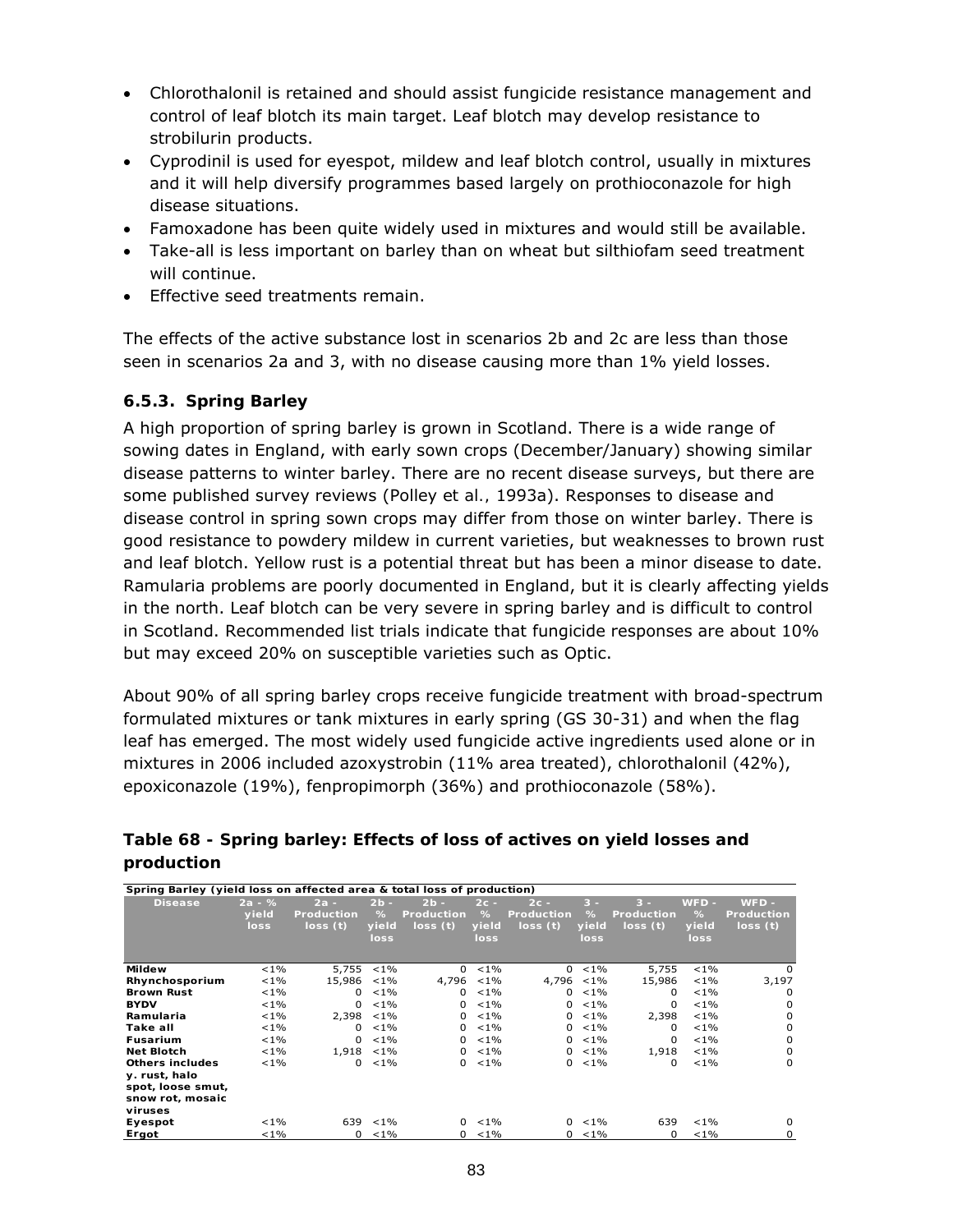## *Scenario 2a CCP & 3 ENVI Impacts*

- Loss of triazoles high impact on efficacy, timing and duration of control of foliar and ear diseases particularly leaf blotch (Rhynchosporium), and will result in very high pressure on strobilurins and remaining products. Would need to increase number and/or rates of applications of remaining products. Despite these mitigating measures being used it is likely that there will still be a 1% reduction in yield as a result of Rhynchosporium, equivalent to about 16,000 tonnes of spring barley.
- Loss of active powdery mildew products eg quinoxyfen and possibly propinaquid (not assessed by PSD) increases risk of further fungicide resistance problems to morpholine products. Cyflufenamid use is expected to increase, and possibly that of metrafenone if new formulations are available, Increase use of sulphur as a weak fungicide.
- Remaining strobilurin and morpholine actives will allow continued control of rusts and most leaf spots including net blotch and ramularia, at least in the short term.
- There are still seed treatment options.

In scenarios 2a and 3 the diseases that will become most difficult to control will be Rhychosporium, followed by mildew and Ramularia (each causing less than 1% yield loss (Table 68)

## *Scenario 2b & 2c CCP Impacts*

- The key feature is the retention of prothioconazole as this is a strong azole product. Increased use of prothioconazole would enable control to continue at current levels unless shifts in fungicide sensitive erode its performance.
- Chlorothalonil is retained and should assist fungicide resistance management and control of leaf blotch its main target. Leaf blotch may develop resistance to strobilurin products.
- Cyprodinil is used for eyespot, mildew and leaf blotch control, usually in mixtures and it will help diversify programmes based largely on prothioconazole for high disease situations.
- Cyflufenamid use is expected to increase.
- Famoxadone and morpholine fungicides have been quite widely used in mixtures and would still be available.
- Effective seed treatments remain.

Despite the losses seen in scenarios 2b and 2c there will be very little impact on the level of control achievable for the majority of diseases affecting spring barley. The only disease that is likely to see slightly weakened levels of control is Rhynchosporium, where a 0.3% yield loss is expected, compared to the business as usual situation.

## **6.5.4. Oats**

The area of oats is about 120,000 ha. Many varieties are susceptible to powdery mildew and/or crown rust. The newer varieties tend to have better resistance to these two important diseases. There are a number of other diseases to consider including BYDV, leaf spot, septoria, stem base disease, oat mosaic virus and take-all. These are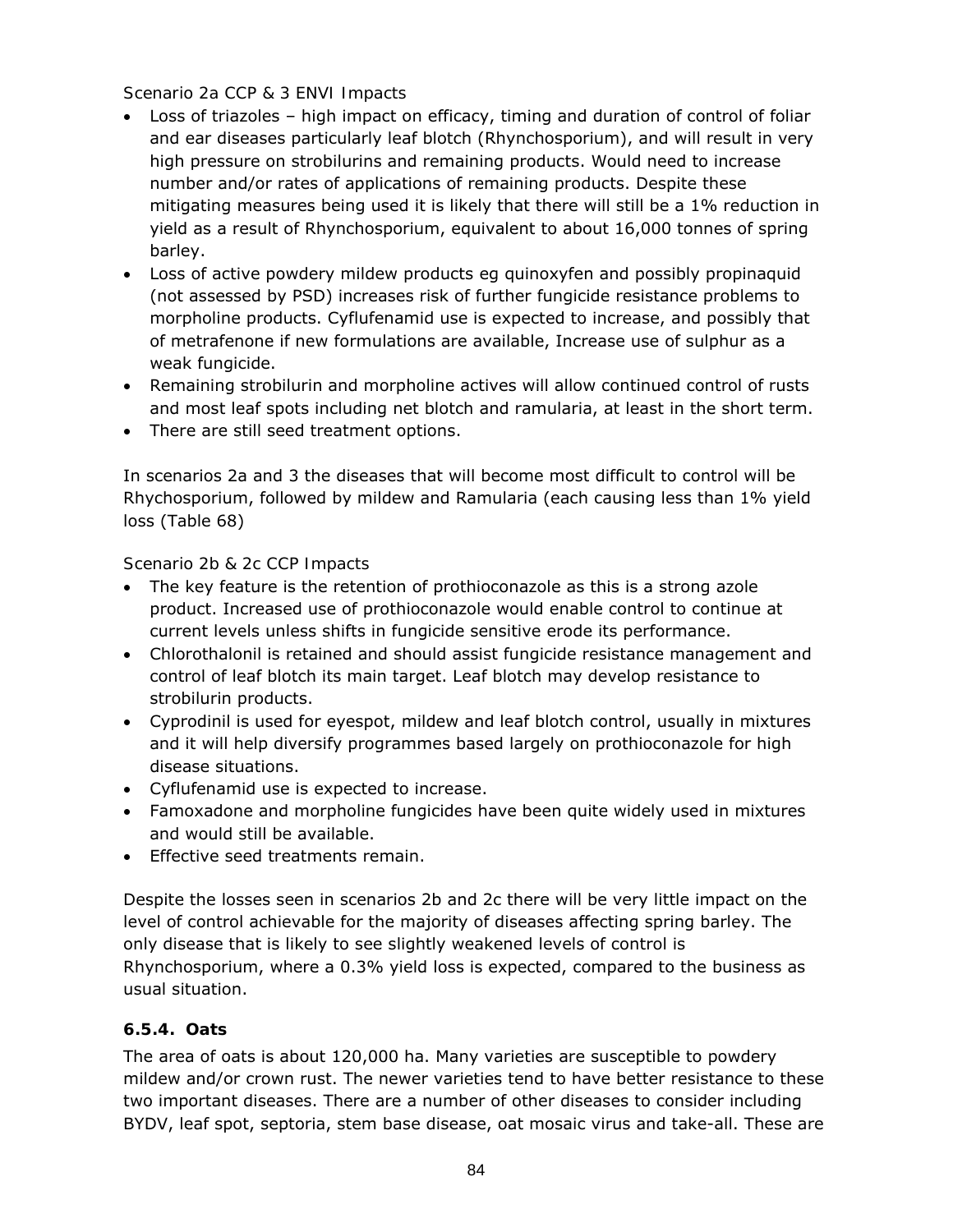difficult to quantify in the absence of survey data. Fusarium problems could be important in some years, especialy when mycotoxins are produced in grain.

In Recommended List trials the yield of varieties in treated experiments have been about 10-15% more than in untreated trials. Under high disease pressure foliar diseases can reduce yields by 30%. The most widely used fungicides on oats (all crops) are fenpropimorph (30,000 ha), cyproconazole (28,000 ha), epoxiconazole/ fenpropimorph/ kresoxym methyl (19,000 ha), azoxystrobin/ cyproconazole (16,000 ha) and quinoxyfen (14,000 ha). Pesticide usage data for 2006 indicated that 82% of crops received fungicide sprays with an average of 1.6 applications and 3.1 active ingredients. Most seed was treated with fungicides such fludioxonil and bitertanol/fuberidazole and only 25% was untreated.

Note the situation in spring oats is expected to be similar to winter oats as crown rust and powdery mildew are the two main diseases.

## **Table 69 – Oats: Effects of loss of fungicide actives on yield losses and production**

| Oats (yield loss on affected area & total loss of production) |                           |                                        |                              |                                        |                                 |                                        |                             |                                       |                                  |                                         |
|---------------------------------------------------------------|---------------------------|----------------------------------------|------------------------------|----------------------------------------|---------------------------------|----------------------------------------|-----------------------------|---------------------------------------|----------------------------------|-----------------------------------------|
| <b>Disease</b>                                                | $2a - %$<br>vield<br>loss | $2a -$<br><b>Production</b><br>loss(t) | $2b -$<br>℅<br>vield<br>loss | $2b -$<br><b>Production</b><br>loss(t) | $2c -$<br>$\%$<br>yield<br>loss | $2c -$<br><b>Production</b><br>loss(t) | $3 -$<br>%<br>vield<br>loss | $3 -$<br><b>Production</b><br>loss(t) | $WFD -$<br>$\%$<br>vield<br>loss | $WFD -$<br><b>Production</b><br>loss(t) |
| <b>Crown Rust</b>                                             | $< 1\%$                   | 5,078                                  | $< 1\%$                      | $\Omega$                               | $< 1\%$                         |                                        | $0, 1.5\%$                  | 7.617                                 | $< 1\%$                          | $\Omega$                                |
| Mildew                                                        | 4.7%                      | 19,888                                 | $< 1\%$                      | 0                                      | $< 1\%$                         |                                        | $0, 4.7\%$                  | 19,888                                | $< 1\%$                          | 0                                       |
| <b>BYDV</b>                                                   | $< 1\%$                   | 1,269                                  | $< 1\%$                      | 0                                      | $< 1\%$                         | 0                                      | $< 1\%$                     | 1.058                                 | $< 1\%$                          | $\Omega$                                |
| Take all                                                      | $< 1\%$                   | $\Omega$                               | $< 1\%$                      | $\Omega$                               | $< 1\%$                         | <sup>0</sup>                           | $< 1\%$                     | U                                     | $< 1\%$                          | $\Omega$                                |
| <b>Fusarium spp</b>                                           | $< 1\%$                   | $\Omega$                               | $< 1\%$                      | <sup>o</sup>                           | $< 1\%$                         | <sup>0</sup>                           | $< 1\%$                     | U                                     | $< 1\%$                          | $\Omega$                                |
| Other stem base<br>diseases                                   | $< 1\%$                   | 0                                      | $< 1\%$                      | 0                                      | $< 1\%$                         | 0                                      | $< 1\%$                     | 0                                     | $< 1\%$                          | $\Omega$                                |
| <b>Mosaic viruses</b>                                         | $< 1\%$                   | <sup>0</sup>                           | $< 1\%$                      |                                        | $0 \le 1\%$                     | <sup>0</sup>                           | $< 1\%$                     | O.                                    | $< 1\%$                          |                                         |

*Scenario 2a CCP & 3 ENVI Impacts* 

- Loss of triazoles cyproconazole, epoxiconazole and prothioconazole will impact on control of foliar diseases, but morpholine and strobilurin are substitutes that would need to be used more frequently
- Loss of the epoxiconazole /fenpropimorph /kresoxym methyl and epoxiconazole /boscalid mixtures and prothioconazole weakens options for eyespot control, but this is much less important than on other winter cereals
- Loss of the powdery mildew product quinoxyfen will have little impact as cyflufenamid, and morpholine products remain. This may increase the risk of further fungicide resistance problems to morpholine products. Increased use of sulphur as a weak fungicide may be required if susceptible varieties are grown.
- There are still seed treatment options.
- Overall an increase in losses from foliar, stem and ear diseases with deterioration over successive years after the changes are implemented.

## *Scenarios 2b & 2c CCP Impacts*

- This scenario retains prothioconazole and may therefore have little impact on production if it is widely used in mixtures with fungicides with a different mode of action.
- Strobilurin and morpholine products are still retained along with cyflufenamid as a strong powdery mildew product.
- Standard seed treatments remain.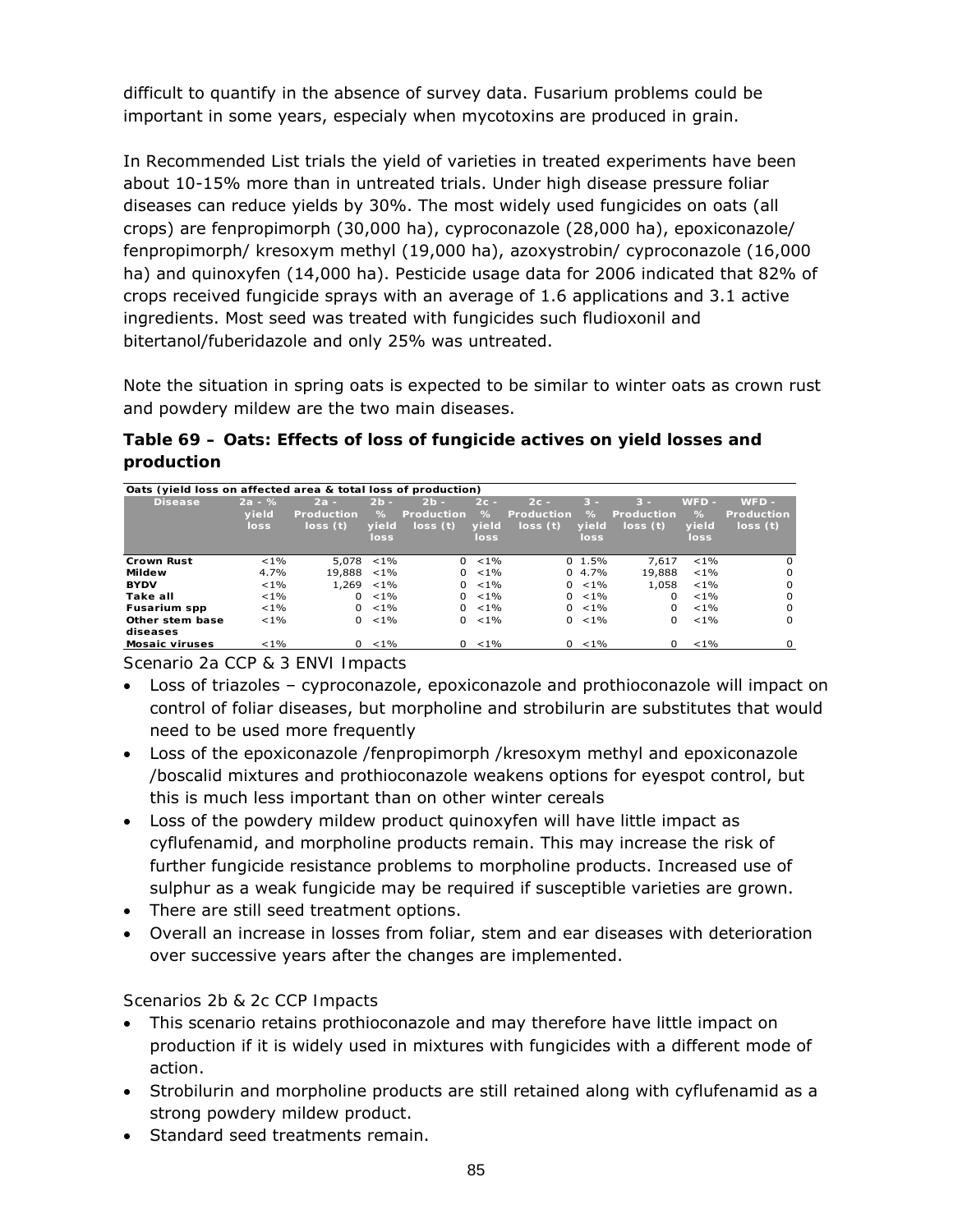## **6.5.5. Oilseed Rape**

Most oilseed rape crops (95%) receive an average of 2.1 fungicide applications and this is expected to increase after particularly severe sclerotinia stem rot problems in 2007 and 2008. The value of rapeseed increased to about  $£300/t$ onne and has declined to about £225/tonne. Inputs producing small yield responses of 0.1 t/ha are still cost-effective.

Yield losses from diseases have been reviewed by Fitt *et al.,* (1997) and reached £85 million in 1994. This was estimated when rapeseed was  $£150/t$ onne. At current prices of £225/tonne, such losses would now be costing industry £125 million in a high disease year. Crop areas have increased from 400,000 in 1995 to about 600,000 ha giving adjusted losses of £190 million.

Phoma stem canker is the most important disease and control combines use of resistant varieties with azole fungicides. If prothioconazole is retained, an effective fungicide would be available and control could be maintained. The withdrawal of metconazole and tebuconazole would remove options to combine phoma control in autumn with pgr use on large crops. This autumn pgr option produces a benefit of about 0.1 t/ha from shoot and rooting effects.

Impact - mainly loss of PGR in autumn -  $0.1$  t x 150,000 ha = 15,000 t @£225/tonne  $=$  £3.37 million.

## Light leaf spot

Resistant varieties and azole fungicides are required to achieve control under high disease pressure in the north and west, less so in the east and south. Prothioconazole is currently the most effective product so its availability is crucial for future production. Growers would be expected to increase the proportion of highly resistant varieties that are grown, though a reduced fungicide armoury may enable cultivar resistance to be overcome more rapidly.

Assume extra losses under high disease pressure average 0.5 t/ha x 60,000 ha (10% crop area) =  $30,000$  t= £9.0 million

## Sclerotinia stem rot

Revised fungicide lists could leave boscalid the current standard product and azoxystrobin which is a good product plus thiophanate methyl a weaker fungicide. Prothioconazole is very effective.

No resistant varieties available. Concern that options are limited and fungicide resistance could develop more rapidly. Losses from sclerotinia have been high in 2007 and 2008 and approach 5% of the national crop:

5% x 600,000 ha x 3 t/ha = 90,000 tonnes x £225/t = £20.2million. Loss of prothioconazole may reduce efficacy against sclerotinia and light leaf spot on pods, but impact might be limited c. £2 million/annum. Biological control measures with Coniothyrium minitans may be taken up more widely where problems occur.

## Alternaria pod spot

Limited importance at present and if azoxystrobin and boscalid remain available, there would be little impact.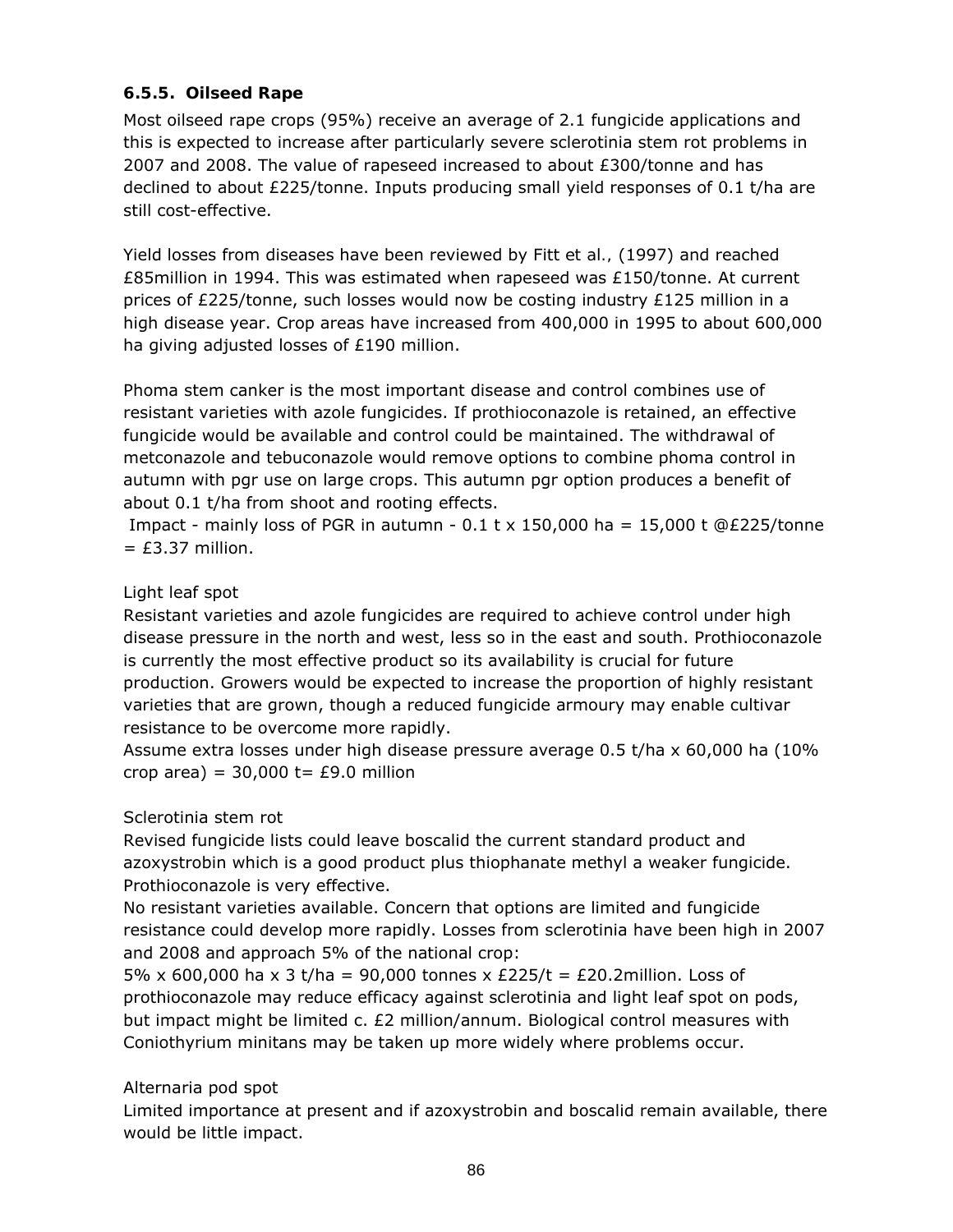#### Downy mildew

Usually little damage from this disease. With the loss of mancozeb but retention of chlorothalonil, little impact is expected even on late sown crops.

Seed treatments - thiram is lost along with prochloraz and iprodione, so seed-borne problems and damping-off could increase with some limited impact.

## **Table 70 – Oilseed rape: Effects of loss of fungicide actives on yield losses and production**

| Oilseed Rape (yield loss on affected area & total loss of production) |          |                   |               |                   |         |                   |               |            |         |                   |
|-----------------------------------------------------------------------|----------|-------------------|---------------|-------------------|---------|-------------------|---------------|------------|---------|-------------------|
| <b>Disease</b>                                                        | $2a - %$ | $2a -$            | $2b -$        | $2b -$            | $2c -$  | $2c -$            | $3 -$         | $3 -$      | WFD -   | $WFD -$           |
|                                                                       | vield    | <b>Production</b> | $\%$          | <b>Production</b> | $\%$    | <b>Production</b> | $\frac{9}{6}$ | Production | $\%$    | <b>Production</b> |
|                                                                       | loss     | loss(t)           | yield         | loss(t)           | yield   | loss(t)           | vield         | loss (t)   | vield   | loss(t)           |
|                                                                       |          |                   | loss          |                   | loss.   |                   | loss          |            | loss    |                   |
|                                                                       |          |                   |               |                   |         |                   |               |            |         |                   |
| Phoma (L.                                                             | 5.0%     | $87,618 < 1\%$    |               | 0                 | $< 1\%$ |                   | $0, 5.0\%$    | 87,618     | $< 1\%$ | 0                 |
| maculans)                                                             |          |                   |               |                   |         |                   |               |            |         |                   |
| Light Leaf spot                                                       | $6.0\%$  | 87.618            | $< 1\%$       | $\Omega$          | $< 1\%$ |                   | $0, 6.0\%$    | 87,618     | $< 1\%$ | 0                 |
| <b>Turnip yellows</b>                                                 | 2.5%     | 29,206            | $< 1\%$       | 0                 | $< 1\%$ |                   | $0, 2.5\%$    | 29,206     | $< 1\%$ | 0                 |
| Sclerotinia                                                           | $< 1\%$  | 14,603            | $< 1\%$       | 0                 | $< 1\%$ | 0                 | $< 1\%$       | 14,603     | $< 1\%$ | 0                 |
| <b>Botrytis</b>                                                       | $< 1\%$  | 14,603            | $< 1\%$       | 0                 | $< 1\%$ | 0                 | $< 1\%$       | 14,603     | $< 1\%$ | U                 |
| Downy mildew                                                          | $< 1\%$  | 0                 | $< 1\%$       | 0                 | $< 1\%$ | 0                 | $< 1\%$       | 0          | $< 1\%$ | $\Omega$          |
| Alternaria                                                            | $< 1\%$  | 3,407             | $< 1\%$       | 0                 | $< 1\%$ | $\Omega$          | $< 1\%$       | 3,407      | $< 1\%$ | $\Omega$          |
| Verticillium                                                          | $< 1\%$  | 0                 | $< 1\%$       | $\Omega$          | $< 1\%$ | $\Omega$          | $< 1\%$       | 0          | $< 1\%$ | 0                 |
| Phoma b (L.                                                           | $< 1\%$  |                   | $3.115 < 1\%$ | 0                 | $< 1\%$ | 0                 | $< 1\%$       | 3.115      | $< 1\%$ | $\Omega$          |
| biglobosa)                                                            |          |                   |               |                   |         |                   |               |            |         |                   |
| Powdery mildew                                                        | $< 1\%$  | $\Omega$          | $< 1\%$       | $\Omega$          | $< 1\%$ | $\Omega$          | $< 1\%$       | $\Omega$   | $< 1\%$ | 0                 |
| Clubroot                                                              | $< 1\%$  | 0                 | $< 1\%$       | 0                 | $< 1\%$ | 0                 | $< 1\%$       | 0          | $< 1\%$ | 0                 |

*Scenario 2a CCP & 3 ENVI Impacts* 

- Loss of triazoles difenoconazole, flusilazole, metconazole, prochloraz and tebuconazole removes the major established products best understood by farmers and advisers. The loss of prothioconazole is therefore also a vital factor leaving no options for control phoma canker and light leaf spot. Losses from phoma could increase to 5% and light leaf spot to 6% in affected crops ( about 88 thousand tonnes lost to each disease).
- Loss of azoles also removes products with plant growth regulatory activity.
- Chlorothalonil could substitute for mancozeb for downy mildew control
- Sclerotinia stem rot control would depend on azoxystrobin and thiophanate methyl unless boscalid was retained. Much higher risk of fungicide resistance problems developing. Yield losses are expected to increase 1.5% compared to business as usual.
- Overall a substantial increase in losses from foliar, stem and pod diseases with deterioration over successive years after the changes are implemented.

#### *Scenario 2b & 2c CCP Impacts*

- This scenario retains prothioconazole and may therefore have little impact on production if it is widely used and replaces other triazoles.
- Under this scenario it is assumed that boscalid is also retained, improving options for sclerotinia and alternaria control.
- No seed treatments remain, so seed borne disease will become more important unless alternative seed treatments (eg heat, surface sterilants, biological agents) are used.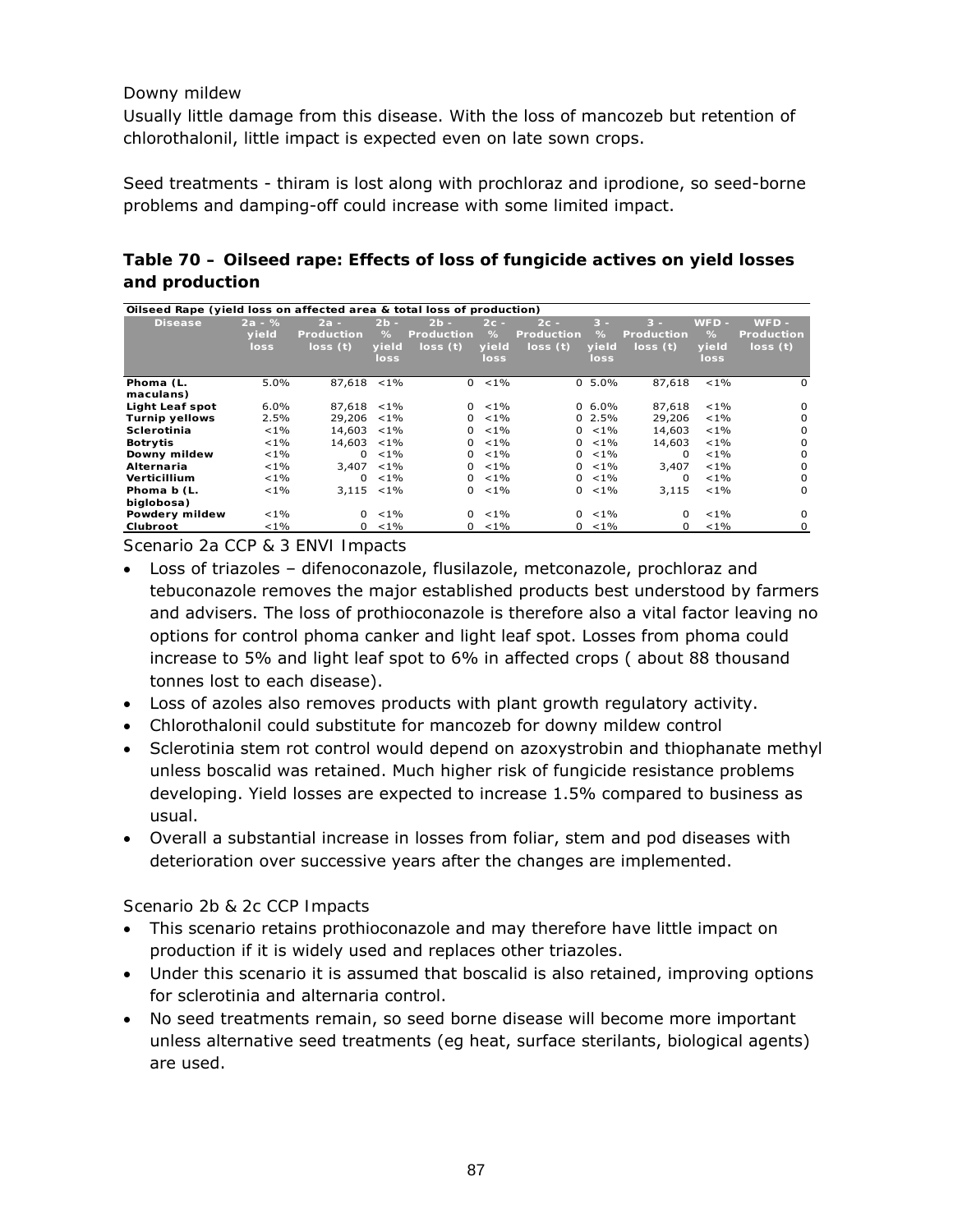

**Figure 1 – The effect of each scenario on the production of wheat** 

## **6.6. Lodging**

Under the revision of 91/414/EEC and the water framework directive chlormequat, the main PGR used in cereals is not affected. Lodging causes significant effects even in the business as usual situation and chlormequat is at risk for exceeding MRL levels. These are covered in full other sections.

However, metconazole and tebuconazole, used in oilseed rape are at risk from the 2c scenario. Metconazole has been demonstrated to give a 0.2 t/ha advantage when applied to crops with a GAI of over 0.8, in the absence of any disease (Berry & Spink, 2008). These yield advantages come as a result of increased rooting, improved seed set and a reduction in lodging. In the 2006 Pesticide Usage Survey metconazole was applied to about 50% of the rape area. If the yield loss on this area was 0.2 t/ha, this would equate to just over 58,000t of lost production or a 3% reduction in production. Tebuconazole is applied to about 20% of the rape area and if it had similar effects to metconazole the yield losses would increase to nearly 82,000t or 4% of production. However in 2006, there were a lot of very large crops around that caused an increase in use of PGRs, so these figures may be slightly exaggerated compared to an average year. In a cold year such as 2008/09 crops have tended to be much smaller and there is likely to be much less of a need for PGRs. Metconazole and tebuconazole are also applied for their fungicidal activity, so some of the usage may not have been targeted at lodging control. The disease control offered by these two actives can be replaced by some of the other active ingredients available for use on rape, but there are currently no alternatives for the PGR activeity.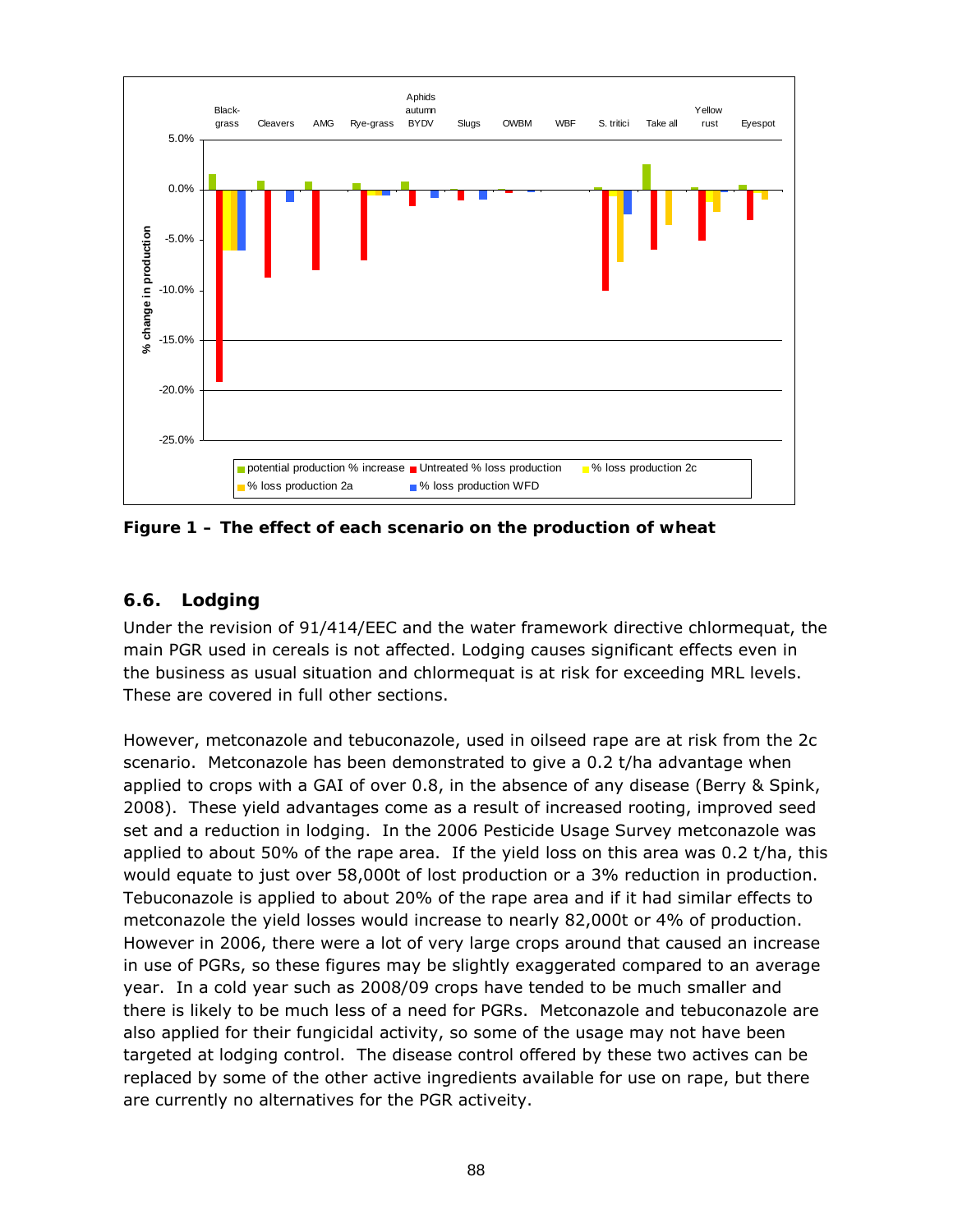## **6.7. Other pressures**

There are a number of other pressures on availability of products and their use. These include:

- Generic product availability it is difficult to determine what the impact will be. A major question will be how much additional data may be required to retain a recommendation and the cost of gaining such data. Because the margins are often lower in this area and there are often several manufacturers of a single active substance it is important that where possible they work together to maintain approvals, such as from pressures under WFD, to maintain long-term availability of older active substances.
- Potential for increased costs of products with fewer products available and greater costs of maintain, and gaining original approval, it is likely there will be an upward pressure on product prices.
- More complex decision making although a smaller product range could be argued as making decision making simpler, it is very likely to be more complicated. Farmers and agronomists will have to meet even greater demands for justification of use, there will need to be a balance of use which takes account of efficacy and environmental implications and choice of product to specific situation will become more complex.

## **6.8. New active substances**

Discussions have been held in confidence with all of the major chemical companies. From these discussions a number of potential new products have been identified as likely to come to market soon, subject to meeting regulatory requirements. Most notable is that there are four new insecticides, of different modes of action, in the pipeline. These are targeting Lepidoptera and sucking pests although these are not currently approved for use on cereals. There are also three new carboximide fungicides that are being tested at the moment. As far as herbicides go there is very little in the way of new chemistry on the horizon. One new herbicide, a sulfonylurea, is under test in oilseed rape which is expected to control a limited but important range of weeds. In addition BASF have the Clearfield® technology under development in oilseed rape, this is a non-GM herbicide-resistant rape gene. At the time of writing (January 2009) none of these are yet available in UK.

http://www.agro.basf.com/p02/AP-internet/en\_GB/function/conversions:/publish/upload/CLEARFIELD-Brochure.pdf

There may be the possibility that some active substances that have been developed in the past, but failed due to what was at the time seen as poor efficacy could be of value in a situation where our expectations of the level of control that is achievable is reduced.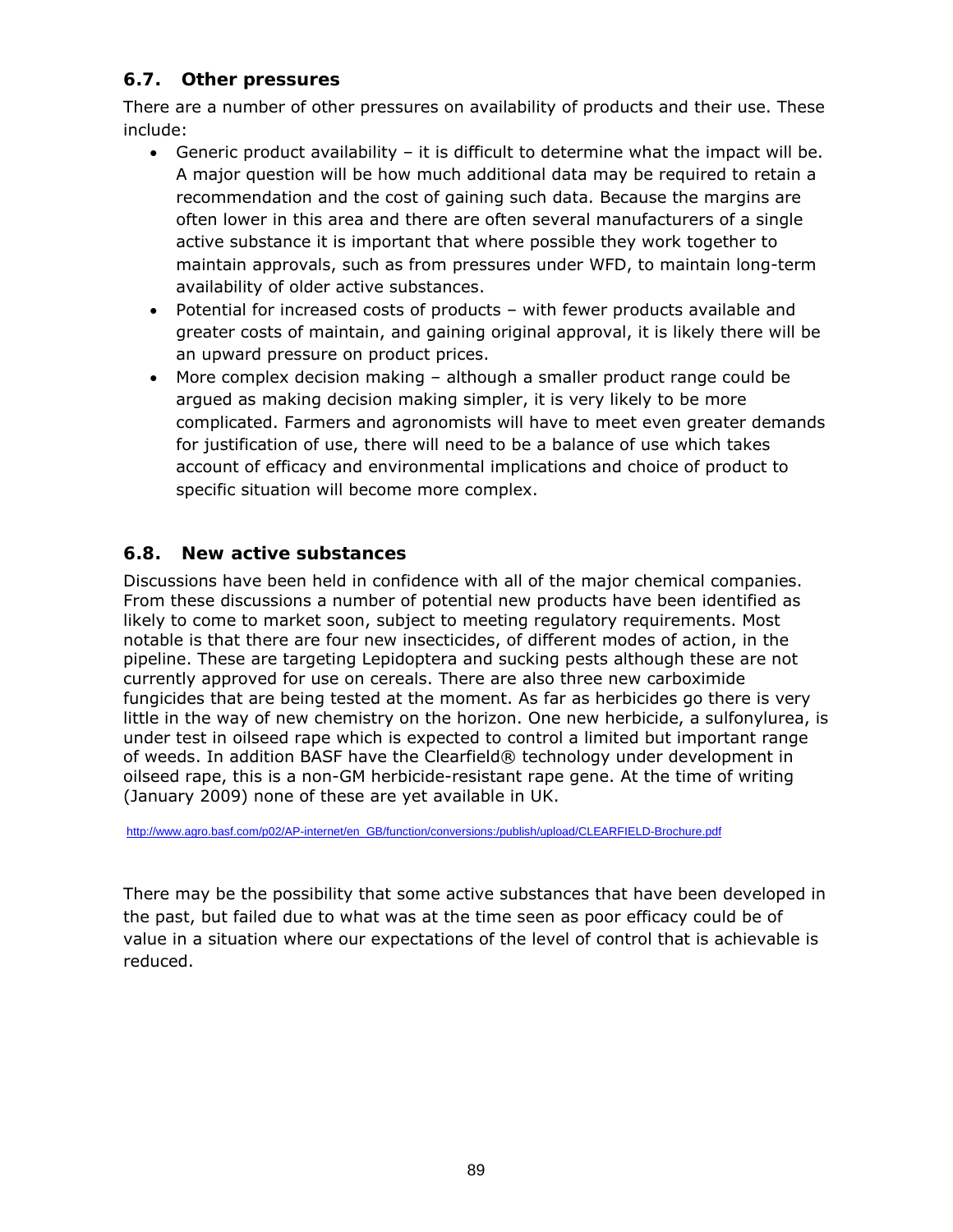## **6.8.1. New herbicides**

## *DuPont - Ethametsulfuron*

This sulfonylurea herbicide is approved in US, as Muster, and is expected to provide control options for charlock and cranesbill in oilseed rape.

#### *BASF Clearfield® technology*

This is a technology that introduces natural genetic mutations into crop lines (rice, wheat, oilseed rape, maize) that provide non-GM herbicide resistance to imidazolinone herbicides. These herbicides are able to control a wide range of weed species, although they are not particularly effective on black-grass.

## **6.8.2. New insecticides**

*Dupont - Indoxacarb:* 

#### *Chemical class*: indeno-oxadiazine

*Mode of action*: interferes with ion channels and in particular flow of Na to nerve cells leading to pest paralysis. The product targets pest through ingestion or contact with absorption through cuticle and is claimed to be effective against all larval stages. Product uses insect metabolism to become active (MetaActive).

#### *Products*: Advion

*Target pests*: for control of Lepidoptera (including budworm, armyworm, diamondback moth, codling moth and certain leaf rollers) and selected Coleoptera (Colorado potato beetle), Hempitera (including tarnished plant bug), Hymenoptera (including species of sawfly). Key crops; sweetcorn, grapes, leafy and fruiting vegetables e.g. brassicas, pome and stone fruit and potatoes. The product is currently registered for use (not in UK) for use in greenhouse, polytunnel and field conditions.

*Toxicity*: low acute and chronic toxicity, not mutagenic or carcinogenic and with no reported effects on development or reproduction. In mammalian studies majority of product was found to be excreted by lactating cows and laying hens.

*Non-target*: reported to be safe against beneficial arthropods

*Environment*: relatively low environmental loading due to low use rate i.e. 75 g a.i./ha for control of boll worm. Product is rapidly degraded in silt loam soil (half life of 2-3 days) with the metabolites in turn also generally degrading quickly. http://www2.dupont.com/Production\_Agriculture/en\_US/products\_services/insecticides/Rynaxypyr\_ insecticide.html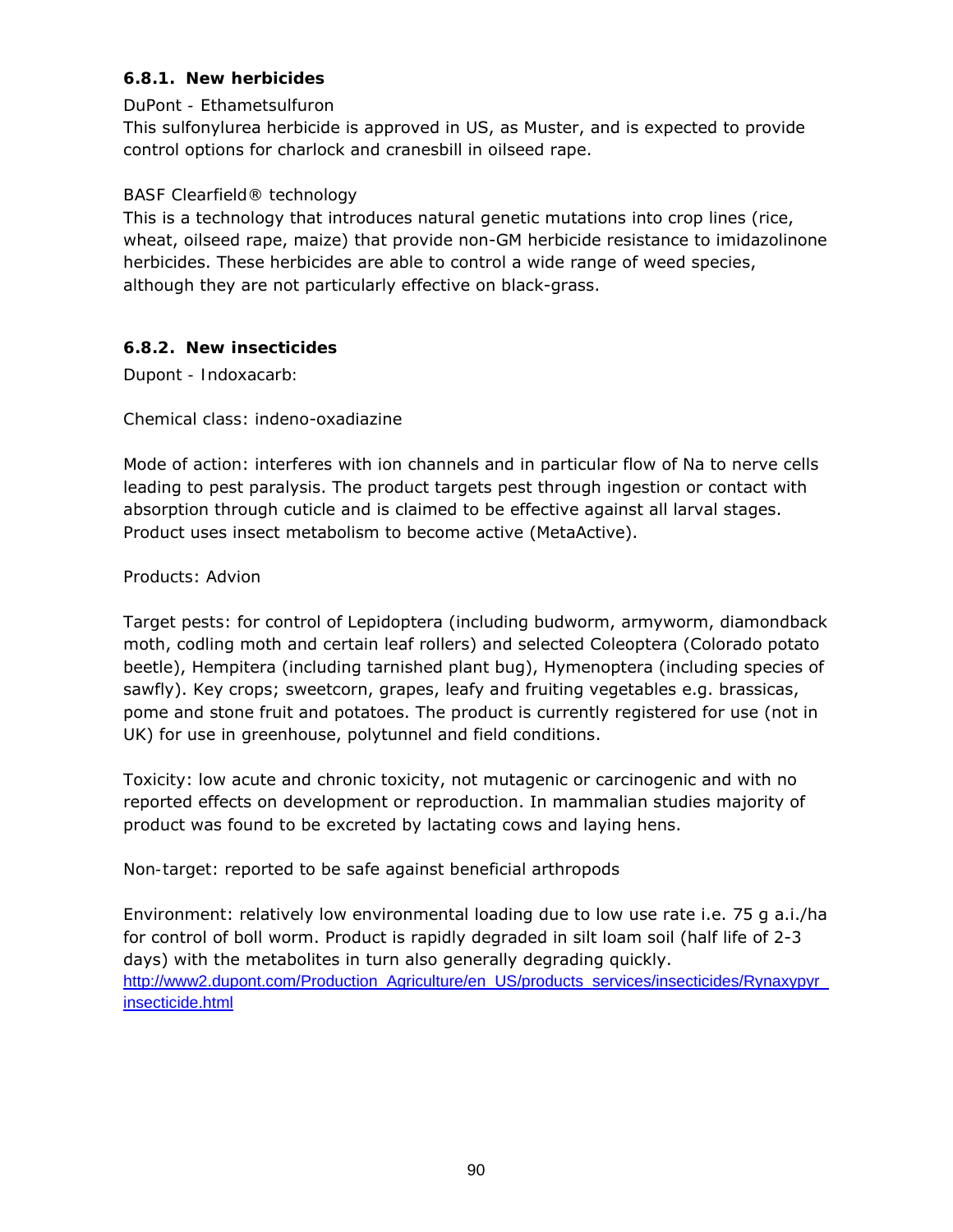#### *Dupont - Rynaxypyr: Chemical class:* anthranilic diamide

*Mode of action:* novel mode of action, targeting insect ryanodine receptors (RyRs). These receptors regulate release of calcium, which is required for muscle contraction. Rynaxypyr causes uncontrolled release and depletion of calcium preventing further muscle contraction. Insects rapidly stop feeding, become lethargic, regurgitate and become paralysed. Currently no cross resistance recorded and recommended for in insect resistance management.

*Products:* Altacor (350 g a.i./kg water-dispersible granules); Coragen (200 g a.i./l suspension concentrate); Ferterra (0.4 g a.i./kg granules); Prevathon (51.5 g a.i./l suspension concentrate).

*Target pests:* controls nearly all economically important Lepidoptera and selected other pests, including Coleoptera, Diptera, Hemiptera and Isoptera. The product works through contact or ingestion (chewing insects) by the pest, causing rapid cessation of feeding. Product is larvicidal and ovicidal, the latter being particularly effective when eggs laid on treated surfaces allowing neonates to be targeted as they hatch from eggs. Product claims to have strong residual activity as a result of being translaminar, rainfast and resistant to photo-degradation. Key crops; corn, cotton, grapes, leafy and fruiting vegetables, pome and stone fruit, potatoes, rice, sugar cane, tree nuts and turf.

*Toxicity:* exploits structural difference between insect and mammalian ryanodine receptors with insects 400-3000 times more sensitive. Low toxicity to mammals in acute and chronic studies.

*Non-target:* selective to non-target arthropods, low impact (<30% mortality) against a range of beneficials i.e. Neuroptera, Coleoptera, Hemiptera, Acari, Hymenoptera (including pollinators, *Apis mellifera*).

*Environment:* low recommended use rates reduces environmental load. The product has low toxicity to mammals, fish, birds, fish, earthworms, micro-organisms, algae and other plants. It is claimed that there is minimal potential for bio-accumulation and bio-magnification in animals. Degradation products are non-toxic while sequestration into soil matrix, low water solubility and non volatile nature of product suggest a low potential for movement to surface or ground water. However, aquatic invertebrates such as *Daphnia* are sensitive.

http://www2.dupont.com/Production\_Agriculture/en\_US/products\_services/insecticides/Rynaxypyr\_ insecticide.html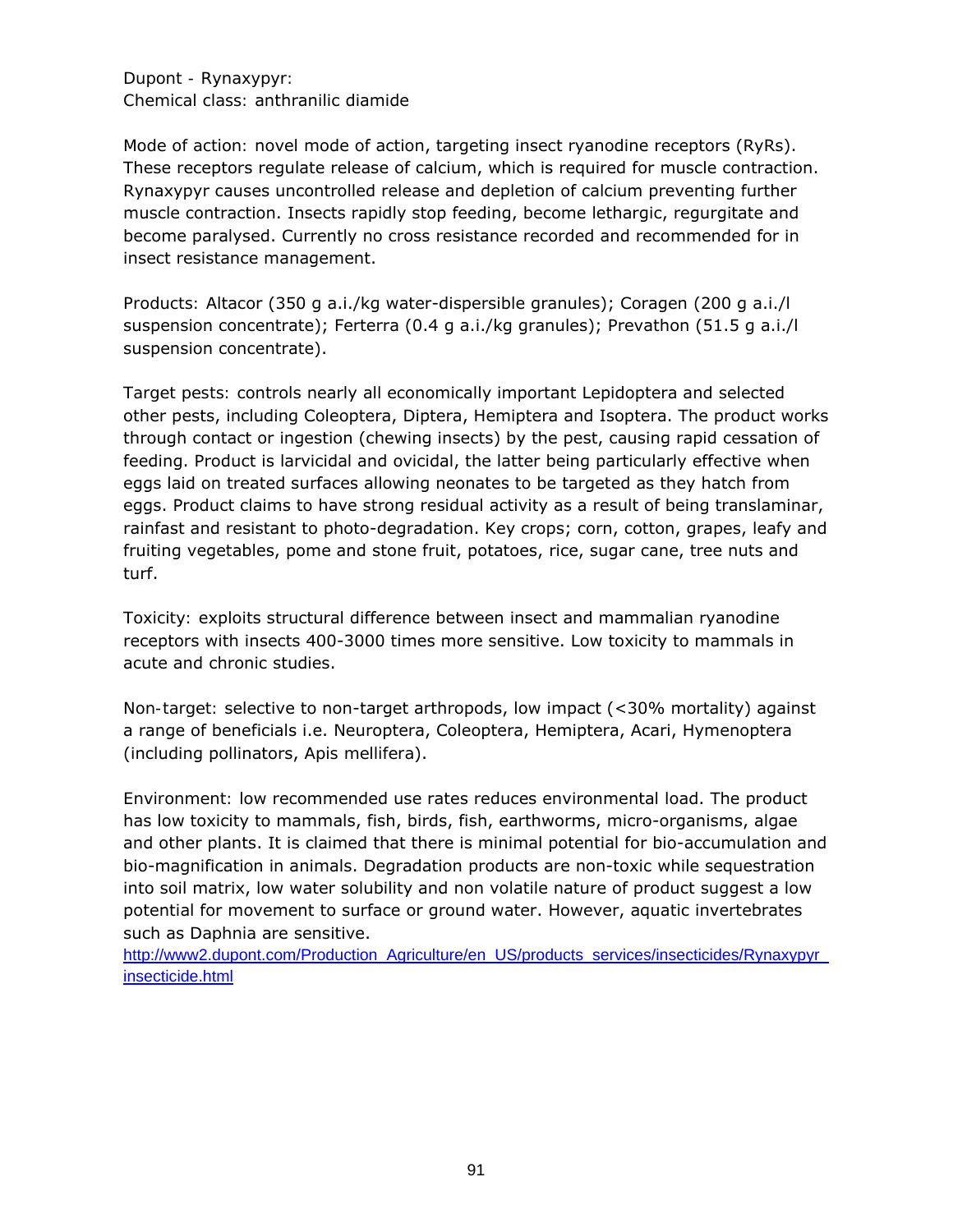*Dupont in association with Syngenta - Cyazapyr: Chemical class: Mode of action: Products: Target pests:* Lepidoptera & sucking pests *Toxicity: Environment:*

*Bayer - Spirotetramat:(Safferling, 2008) Chemical class:* tetramic acid derivative.

*Mode of action:* inhibits lipid biosynthesis (inhibition of ACCase) and is related to the acaricides spirodiclofen (Envidor) and spiromesifen (Oberon). Development of larval stages is interrupted while the fecundity and fertility of adult stages is reduced. Product penetrates leaf surface and is distributed throughout the plant in the phloem and xylem via the spirotetramat-enol providing protection of both new shoots and roots. By contrast with the products translaminar and systemic efficacy, contact efficacy is limited. No reported cross resistance and so product may be used in insect resistance management.

*Products:* Movento SC, Movento OD

*Target pests:* sucking pests including aphids e.g. (*Dysaphis plantaginea*, *Aphis pomi*), psyllids, scales, mealybugs, whiteflies, thrips and root aphids. Key crops; pome fruits, stone fruits, citrus, grapes, almonds, nuts, hops, tea vegetables, cotton and tropical fruits.

*Toxicity:* No acute or chronic toxicity to birds or mammals, although some concern as to effect on ducks. Aquatic organisms show low acute or chronic sensitivity to this product. Soil organisms such as earthworms and soil micro-organisms showed either low or no sensitivity to the product.

*Non-target:* the product showed moderate side effects to predatory mites but predator-prey ratio was unaffected. The product was harmless to moderately harmful to ladybirds (*Coccinella* spp.). The product was considered harmless to slightly harmful for predatory bugs (*Orius* spp), lacewings (*Chrysopa* spp.), earwigs (*Forficula auricularia*). Hoverfly larvae (*Episyrphus* spp.) were unaffected. The product showed no acute toxicity to honeybees, however, under some tests (mimicking unrealistically high exposures) brood affects recorded.

*Environment:* breaks down rapidly in soil and surface water and there is no expectation that the product or its metabolites will accumulate in the environment. Unlikely to cause groundwater concentrations above the EU trigger value of 0.1 µg/L. In addition the product is not hydrolytically stable and is readily broken down in aquatic systems.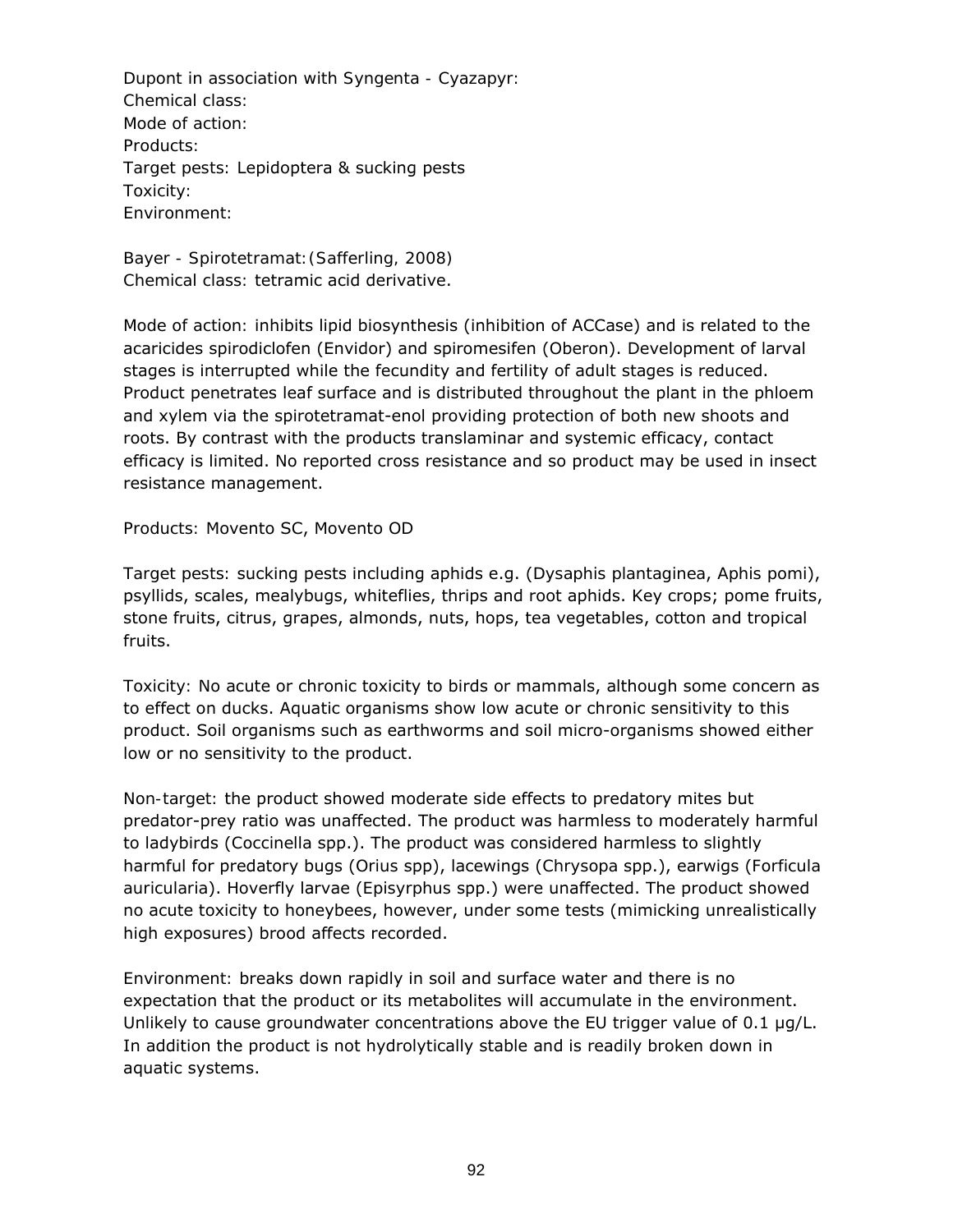## **6.8.3. New fungicides**

There are a number of new carboxamide fungicides that are being developed for use in wheat, which may become available in the next 2 or 3 years. This is the same mode of action as boscalid, which is already in the UK market. Early testing indicates these have activity on *Septoria tritici*. These products are believed to have a single site of activity, and there are already concerns that resistance may develop. If strong reliance is placed on this type of chemistry then it is likely that effective control will break down.

## **7. Economic impact of changes in pesticide availability**

Gross margins were calculated using figures taken from the 2009 edition of Nix. These included the cost of seed, pesticides, and cultivations. The values for each of the crops were taken from Nix as well, as prices are very changeable this can have an influence on the gross margin. Nix has been taken as a standard reference source, although the values for pesticides, fertiliser and crops may well have increased or decreased in the time since publication see Appendix  $4$  – Business as usual gross margins for details of the standard gross margins used to compare against.

## **7.1. Summary matrix**

## **7.1.1. Wheat**

Under business as usual spray applications the weeds, pests or diseases that have the biggest potential impact on the wheat gross margin are take-all, followed by blackgrass, cleavers and autumn aphids carrying BYDV (Table 71, last column). From this it can be seen that about £58 million are lost to take-all, despite current spray applications, £35 million are lost to black-grass, £20 million to cleavers and £19 million to autumn aphids. If current chemistry and control could be improved in these areas, this could lead to increased yields and improved gross margins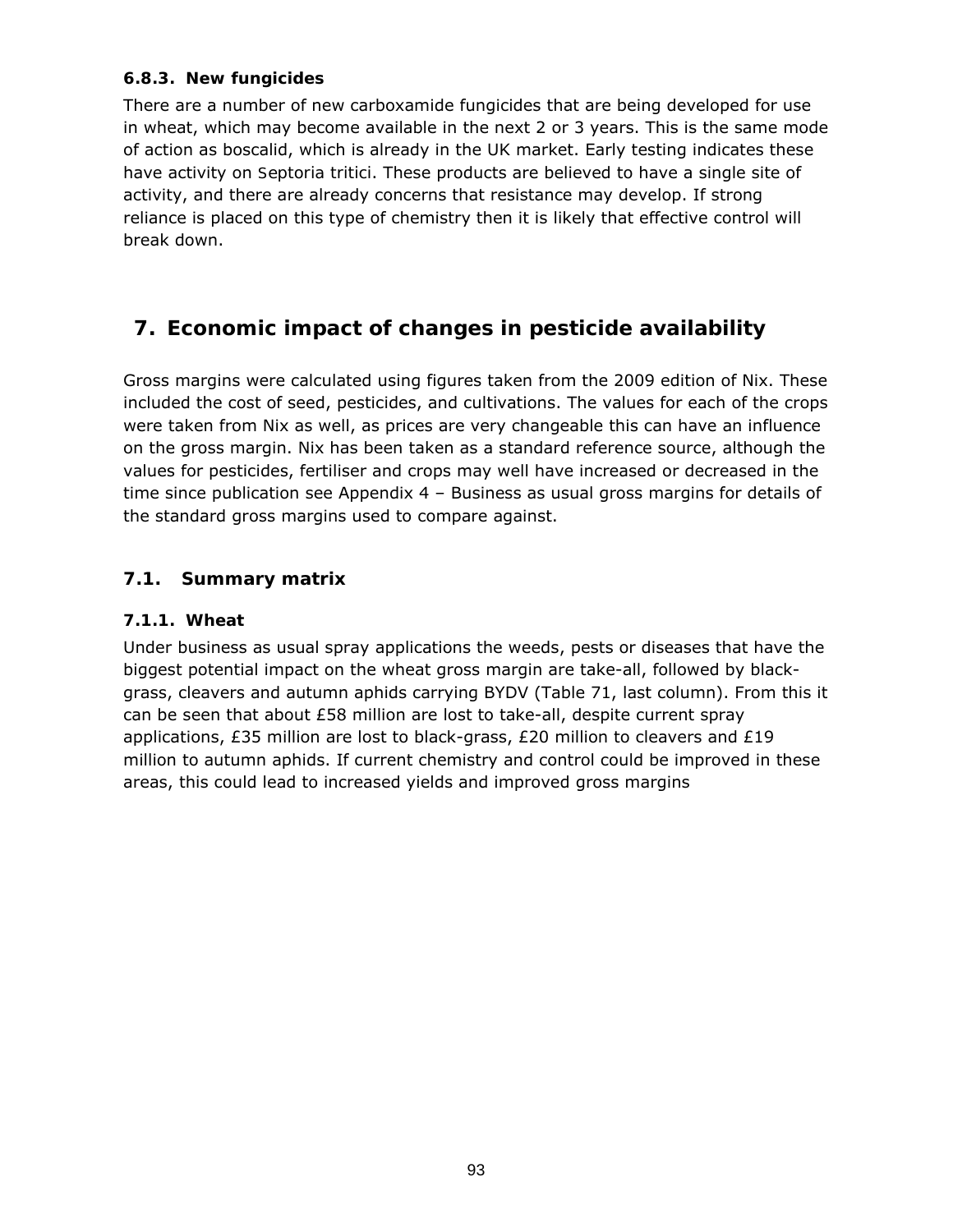|                       | <b>Wheat gross margin (Million £)</b> |                      |     |                |     |         |            |                                                   |  |  |  |  |
|-----------------------|---------------------------------------|----------------------|-----|----------------|-----|---------|------------|---------------------------------------------------|--|--|--|--|
|                       | <b>Baseline</b>                       | <b>Untreated</b>     | 2a  | 2 <sub>b</sub> | 2c  | 3       | <b>WFD</b> | <b>Potential</b><br>increase<br>in GM<br>from BAU |  |  |  |  |
|                       |                                       |                      |     |                |     |         |            |                                                   |  |  |  |  |
| Weed                  |                                       |                      |     |                |     |         |            |                                                   |  |  |  |  |
| Black-grass           | 872                                   | 473                  | 720 | 720            | 720 | 720     | 519        | 35.1                                              |  |  |  |  |
| Cleavers              | 872                                   | 759                  | 848 | 848            | 848 | 848     | 872        | 20.1                                              |  |  |  |  |
| Annual Meadow Grass   | 872                                   | 809                  | 846 | 846            | 846 | 846     | 823        | 18.2                                              |  |  |  |  |
| Rye-grass             | 872                                   | 724                  | 853 | 853            | 853 | 853     | 743        | 14.2                                              |  |  |  |  |
| BLW - not cleavers    | 872                                   | 680                  | 830 | 830            |     | 830 771 | 872        | 40.9                                              |  |  |  |  |
| Pest                  |                                       |                      |     |                |     |         |            |                                                   |  |  |  |  |
| Aphids autumn BYDV    | 872                                   | 846                  | 872 | 872            |     | 872 815 | 853        | 18.9                                              |  |  |  |  |
| Slugs                 | 872                                   | 850                  | 872 | 872            |     | 872 859 | 841        | 2.5                                               |  |  |  |  |
| Orange Wheat          |                                       |                      |     |                |     |         |            |                                                   |  |  |  |  |
| <b>Blossom Midge</b>  | 872                                   | 866                  | 872 | 872            | 872 | 870     | 866        | 2.1                                               |  |  |  |  |
| Wheat Bulb Fly        | 872                                   | 870                  | 872 | 872            | 872 | 871     | 871        | 0.7                                               |  |  |  |  |
| <b>Disease</b>        |                                       |                      |     |                |     |         |            |                                                   |  |  |  |  |
| S. tritici            | 872                                   | 772                  | 682 | 856            | 856 | 682     | 814        | 6.9                                               |  |  |  |  |
| Take all              | 872                                   | 864                  | 791 | 872            | 872 | 791     | 872        | 57.7                                              |  |  |  |  |
| Yellow rust           | 872                                   | 887                  | 797 | 844            | 844 | 797     | 867        | 6.9                                               |  |  |  |  |
| Eyespot               | 872                                   | 933                  | 849 | 865            | 865 | 849     | 872        | 11.5                                              |  |  |  |  |
| 5-10% reduction in GM |                                       | >10% reduction in GM |     |                |     |         |            |                                                   |  |  |  |  |

## **Table 71 – Effect of scenarios on wheat gross margin (Million £) and the losses to potential gross margin despite BAU treatments**

It can be seen that the biggest impacts on gross margin generally occur on crops that are left untreated for each of the weeds black-grass, cleavers and rye-grass if left untreated will all cause more than a 10% reduction in gross margin. In the case of black-grass the reduction in gross margin is close to 50%. In some situations, such as yellow rust and eyespot control, the gross margin has actually improved in untreated situations. This is because the entire cost of fungicides was removed from the gross margin, but only a small proportion would have been targeted at these diseases specifically. Most fungicides are targeted at a range of diseases rather than a single specific disease.

Of the five scenarios where different pesticides are lost it can bee seen that the biggest impacts are likely to occur from the water frame work directive reducing the level of control that can be achieved on grass weeds. The impact in wheat is predominantly as a result of the reduced levels of control achievable in the oilseed rape break crops, leading to increasing populations. The reduction in the active ingredients available will also cause reliance on fewer actives, used in greater quantities. This is likely to cause an increase in the level of resistance seen in blackgrass and rye-grass populations, making them even more difficult to control.

Scenario 2a and 3 are likely to cause impacts on the levels of disease control achievable with a reduction in the gross margin from septoria of over 10%, yellow rust and take all are likely to cause reductions in the gross margin of between 5 and 10%. These reductions are due to reduced availability of azole fungicides in these scenarios. Under the 2b and 2c scenarios a reasonable variety of azoles remain including prothioconazole, so the level of control should remain reasonable, with just a slight increase in costs from additional spray applications and increased costs of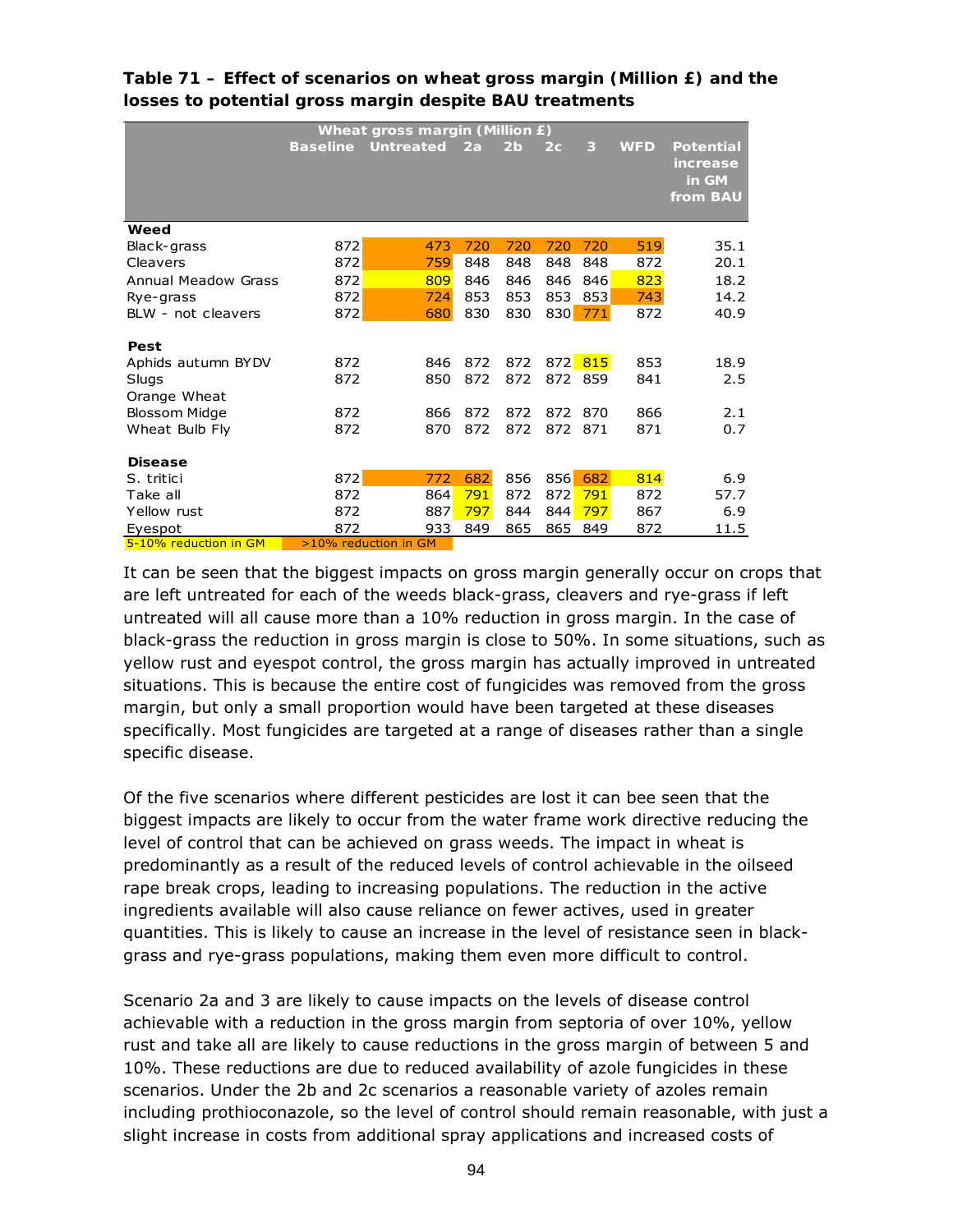fungicides causing slight reductions in margin. If Chlorothalonil is lost to the WFD then it could cause yield losses of 2-2.5% from septoria and about 0.5% from other diseases. If this occurred on top of one of the other scenarios it would be additional to the losses already calculated for each of the scenarios, decreasing the gross margins still further.

As far as pests are concerned the only scenarios that have a major impact on the gross margins are scenario 3 and WFD, where a whole swath of insecticides is lost. This is likely to have an impact on the level of control achieved on aphids, leading to a reduction in gross margin between 5% and 10%. Under annex 3 methiocarb could potentially be lost for the control of slugs, leaving metaldehyde as the mainstay of slug control, however under the water framework directive metaldehyde is under threat. If metaldehyde were lost to the water framework directive, that would leave methiocarb as the mainstay for slug control. This would lead to an increase in the area that might be treated with methiocarb which could potentially make it more susceptible to the water framework directive. If both of these molluscicides were lost the control of slugs would become much more difficult with high yield losses on affected fields, causing the gross margin to fall as a result to close to that seen for untreated fields

## **7.1.2. Winter barley**

Under current practice the weeds, pests or diseases that cause the greatest potential loss of gross margin in winter barley are take-all and black-grass. If 100 percent control of these could be achieved there is the potential to increase gross margins by £11 million and £5 million respectively (Table 72). In the absence of any control it is the weeds that cause the biggest reductions in gross margins with black-grass, ryegrass and cleavers all causing more than 10% reduction in the gross margin if left untreated. Uncontrolled aphid populations also cause more than a 10% reduction in gross margin.

The loss of pendimethalin in all of the scenarios will increase the difficulties faced in controlling grass weed populations, especially black-grass (10%+ reduction in gross margin). There will be increased requirements to plough to bury seed, reducing the gross margin. Where there are fewer active ingredients available for use on blackgrass there will be increasing dependence upon fewer actives, leading to increased resistance within these populations.

As with wheat the effect of the water framework directive losses is generally indirect, with a loss of grass weed control on oilseed rape leading to increased resistance and higher populations in the following crop. This leads to an increase in the amount of ploughing required and a reduction in yields, resulting in a reduction in the gross margin. The loss of chlorotoluron to WFD will make the control of annual meadow grass in winter barley more difficult leading to losses in gross margin of between 5- 10%.

The loss of virtually all insecticides in scenario 3 leads to a reduction in the gross margin as a result of aphid attack. This leads to a greater than 10% reduction in gross margin.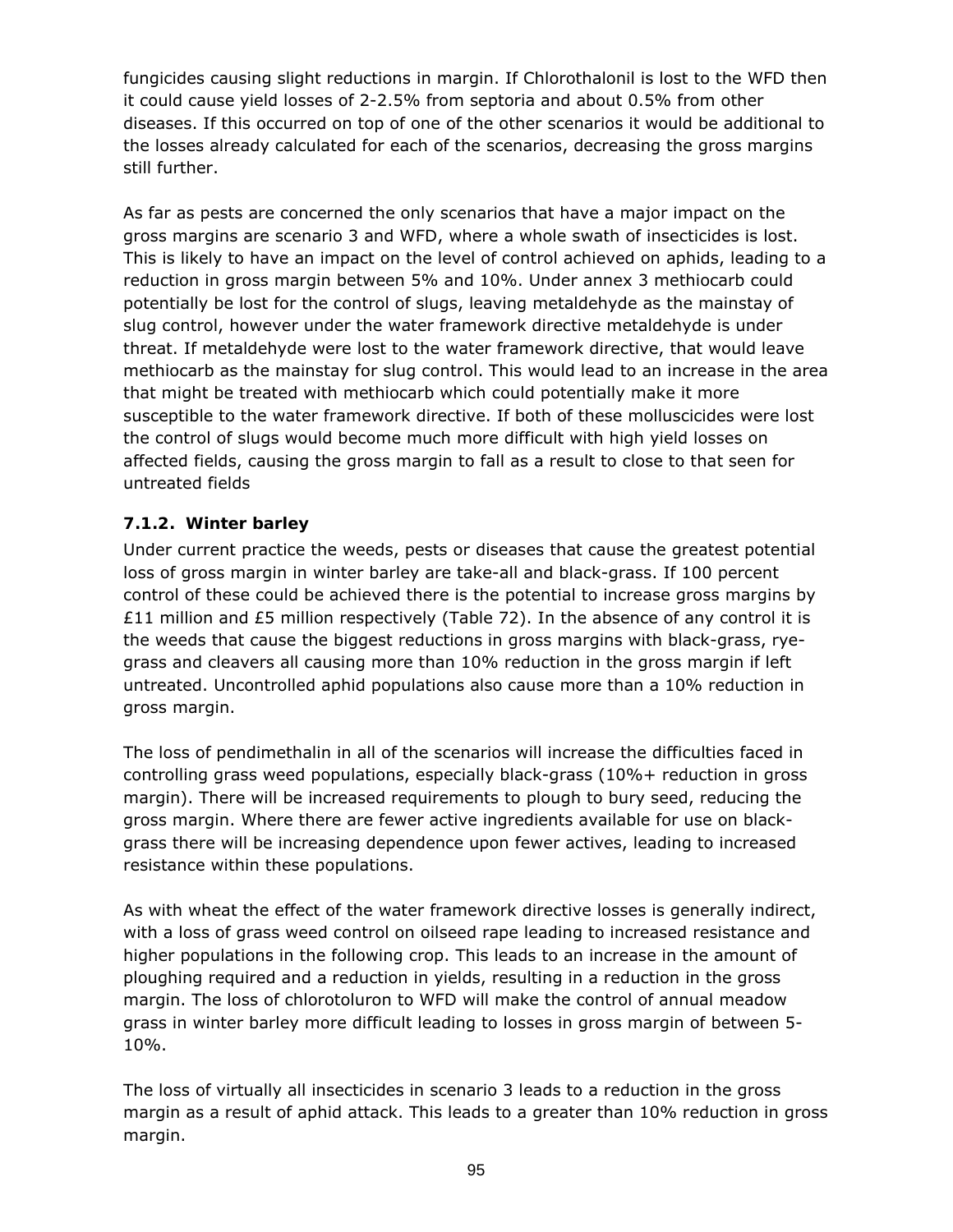Of the barley diseases net blotch is causes the greatest reduction as a result of the scenarios, with a 5-10% reduction in gross margin seen in scenarios 2a and 3.

**Table 72 – Effect of scenarios on winter barley gross margin (Million £) and the losses to potential gross margin despite BAU treatments** 

|                            | Winter Barley gross margin (Million £) |                         |            |            |                |     |            |                                                          |  |  |  |
|----------------------------|----------------------------------------|-------------------------|------------|------------|----------------|-----|------------|----------------------------------------------------------|--|--|--|
|                            | <b>Baseline</b>                        | Untreated               | 2a         | 2b         | 2 <sub>c</sub> | 3   | <b>WFD</b> | <b>Potential</b><br><i>increase</i><br>in GM<br>from BAU |  |  |  |
| Weed                       |                                        |                         |            |            |                |     |            |                                                          |  |  |  |
| Black-grass                | 128                                    | 67                      | 95         | 95         | 95             | 95  | 52         | 5.3                                                      |  |  |  |
| Cleavers                   | 128                                    | 110                     | 123        | 123        | 123            | 115 | 128        | 3.1                                                      |  |  |  |
| <b>Annual Meadow Grass</b> | 128                                    | 118                     | 123        | 123        | 123            | 123 | 118        | 2.8                                                      |  |  |  |
| Rye-grass                  | 128                                    | 106                     | 124        | 124        | 124            | 124 | 100        | 2.2                                                      |  |  |  |
| BLW - not cleavers         | 128                                    | 98                      | <b>120</b> | <b>120</b> | 120            | 107 | 128        | 6.2                                                      |  |  |  |
| Pest                       |                                        |                         |            |            |                |     |            |                                                          |  |  |  |
| Aphids                     | 128                                    | 124                     | 128        | 128        | 128            | 115 | 124        | 2.8                                                      |  |  |  |
| Slugs                      | 128                                    | 127                     | 128        | 128        | 128            | 126 | 124        | 0.4                                                      |  |  |  |
| Leather jackets            | 128                                    | 128                     | 128        | 128        | 128            | 128 | 128        | 0.0                                                      |  |  |  |
| Frit Fly                   | 128                                    | 128                     | 128        | 128        | 128            | 128 | 128        | 0.0                                                      |  |  |  |
| <b>Disease</b>             |                                        |                         |            |            |                |     |            |                                                          |  |  |  |
| Take all                   | 128                                    | 126                     | 128        | 128        | 128            | 128 | 128        | 10.5                                                     |  |  |  |
| Fusarium                   | 128                                    | 138                     | 124        | 127        | 127            | 124 | 128        | 3.2                                                      |  |  |  |
| Eyespot                    | 128                                    | 137                     | 125        | 127        | 127            | 125 | 128        | 2.8                                                      |  |  |  |
| Net Blotch                 | 128                                    | 133                     | 122        | 128        | 128            | 122 | 128        | 1.5                                                      |  |  |  |
| 5-10% reduction in GM      |                                        | $>10\%$ reduction in GM |            |            |                |     |            |                                                          |  |  |  |

## **7.1.3. Spring barley**

The main impacts on gross margin in spring barley come from weeds. If left untreated black-grass, rye-grass, cleavers and annual meadow grass all cause more than a 10% reduction in gross margin (Table 73).

It is the water framework directive scenario that has the biggest effects upon the gross margin, with grass weeds becoming very difficult to control. Increases in ploughing and rolling will increase costs, whilst reducing yields as a result of competition will reduce yields. The loss of chlorotoluron makes annual meadow grass control more difficult, whilst losses of rape herbicides increase resistance and plant populations of black-grass and rye-grass.

The losses of herbicides in scenario 3 also cause large reductions in the gross margin from weeds.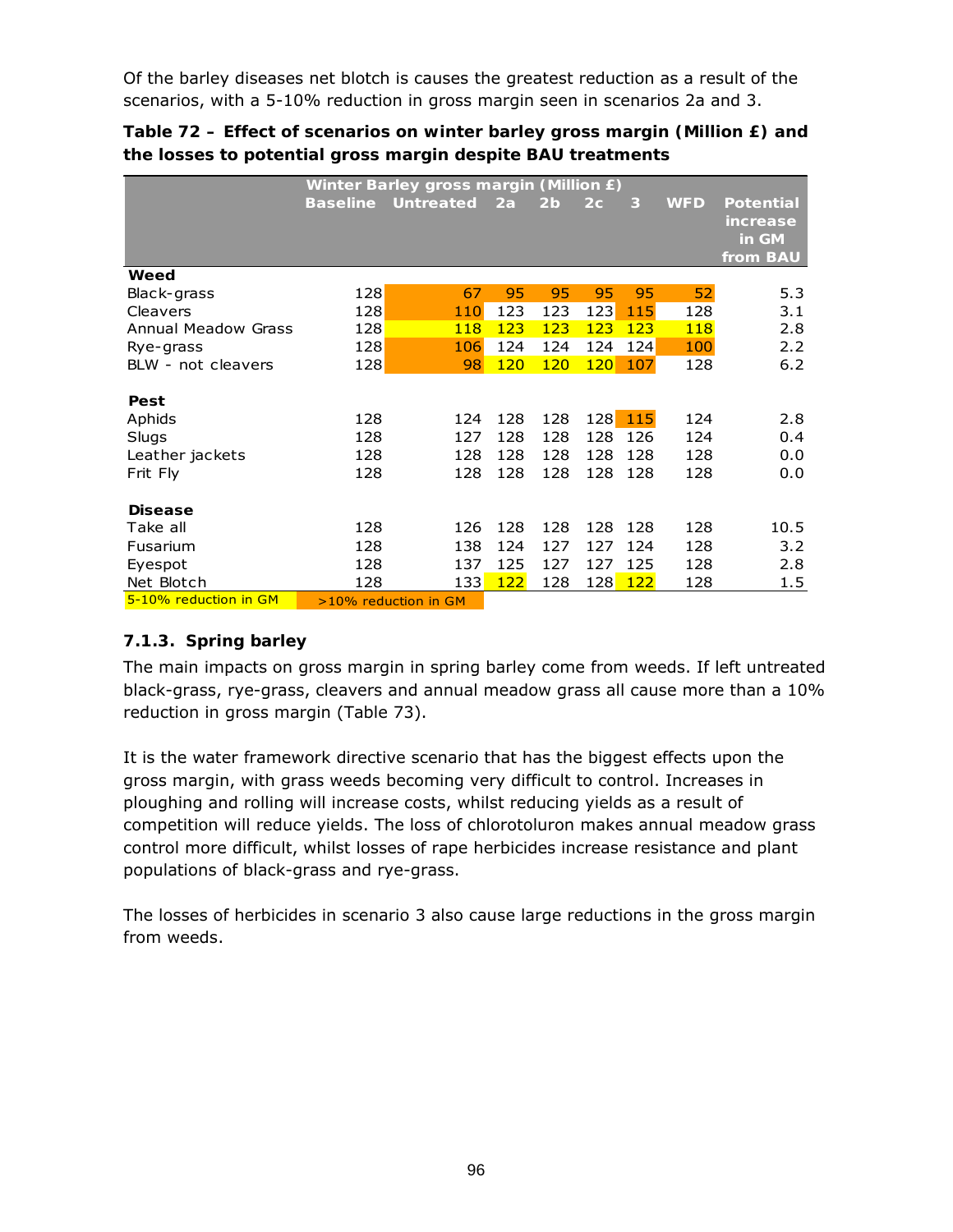|                            |                 | <b>Spring Barley gross margin (Million £)</b> |     |                |                |            |            |                  |  |  |  |  |
|----------------------------|-----------------|-----------------------------------------------|-----|----------------|----------------|------------|------------|------------------|--|--|--|--|
|                            | <b>Baseline</b> | <b>Untreated</b>                              | 2a  | 2 <sub>b</sub> | 2 <sub>c</sub> | 3          | <b>WFD</b> | <b>Potential</b> |  |  |  |  |
|                            |                 |                                               |     |                |                |            |            | <i>increase</i>  |  |  |  |  |
|                            |                 |                                               |     |                |                |            |            | in GM            |  |  |  |  |
|                            |                 |                                               |     |                |                |            |            | from BAU         |  |  |  |  |
| Weed                       |                 |                                               |     |                |                |            |            |                  |  |  |  |  |
| Black-grass                | 202             | <b>191</b>                                    | 202 | 202            | 202            | 198        | 192        | 1.0              |  |  |  |  |
| Cleavers                   | 202             | 197                                           | 198 | 198            | 198            | <b>192</b> | 202        | 1.4              |  |  |  |  |
| <b>Annual Meadow Grass</b> | 202             | 197                                           | 182 | 194            | 194            | <b>191</b> | 173        | 3.8              |  |  |  |  |
| Rye-grass                  | 202             | 197                                           | 202 | 202            | 202            | 202        | 198        | 0.4              |  |  |  |  |
| BLW - not cleavers         | 202             | 129                                           | 193 | 193            | 193            | 180        | 202        | 8.5              |  |  |  |  |
|                            |                 |                                               |     |                |                |            |            |                  |  |  |  |  |
| Pest                       |                 |                                               |     |                |                |            |            |                  |  |  |  |  |
| Aphids                     | 202             | 202                                           | 202 | 202            | 202            | 201        | 201        | 0.1              |  |  |  |  |
| Leather jackets            | 202             | 202                                           | 202 | 202            | 202            | 202        | 202        | 0.0              |  |  |  |  |
| Slugs                      | 202             | 202                                           | 202 | 202            | 202            | 202        | 202        | 0.0              |  |  |  |  |
| Gout Fly                   | 202             | 202                                           | 202 | 202            | 202            | -202       | 202        | 0.0              |  |  |  |  |
|                            |                 |                                               |     |                |                |            |            |                  |  |  |  |  |
| <b>Disease</b>             |                 |                                               |     |                |                |            |            |                  |  |  |  |  |
| Mildew                     | 202             | 206                                           | 197 | 202            | 202            | 197        | 202        | 2.9              |  |  |  |  |
| Rhynchosporium             | 202             | 205                                           | 197 | 201            | 201            | 197        | 201        | 2.4              |  |  |  |  |
| <b>Brown Rust</b>          | 202             | 209                                           | 198 | 202            | 202            | 198        | 202        | 1.4              |  |  |  |  |
| <b>BY DV</b>               | 202             | 208                                           | 200 | 202            | 202            | 200        | 202        | 1.7              |  |  |  |  |
| 5-10% reduction in GM      |                 | $>10\%$ reduction in GM                       |     |                |                |            |            |                  |  |  |  |  |

## **Table 73 – Effect of scenarios on spring barley gross margin (Million £) and the losses to potential gross margin despite BAU treatments**

## **7.1.4. Oats**

As with the other cereal crops the predominant impact on gross margins in oats is caused by weeds. Under the current situation the level of control that is achieved could still be improved to give  $£1.6$  million a year extra on the gross margin if blackgrass was controlled (Table 74). One hundred percent control of cleavers, annual meadow grass and rye-grass could lead to £0.9, £0.8 and £0.7 million increases, respectively.

Water framework directive and scenario 3 have the greatest effects on the gross margin. Water framework directive makes the control of black-grass more difficult, with an increasing reliance on ploughing and rolling to control black-grass and ryegrass and to improve the establishment of the crop. The increased cost, coupled with reduced yields results in large reductions in the gross margin.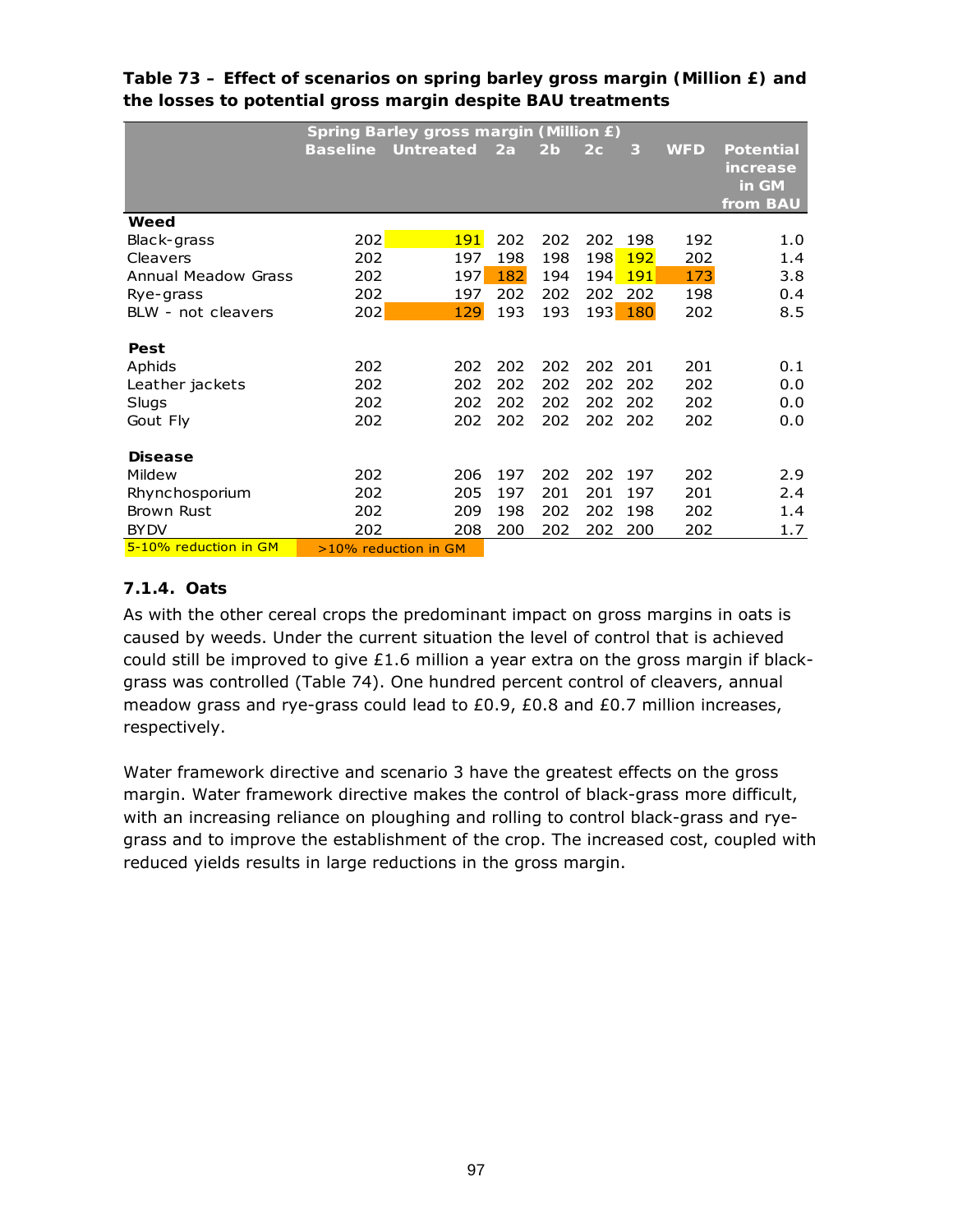|                            | Oats gross margin (Million £) |                           |    |                |                |    |            |                  |  |  |  |  |
|----------------------------|-------------------------------|---------------------------|----|----------------|----------------|----|------------|------------------|--|--|--|--|
|                            |                               | <b>Baseline Untreated</b> | 2a | 2 <sub>b</sub> | 2 <sub>c</sub> | 3  | <b>WFD</b> | <b>Potential</b> |  |  |  |  |
|                            |                               |                           |    |                |                |    |            | <i>increase</i>  |  |  |  |  |
|                            |                               |                           |    |                |                |    |            | in GM            |  |  |  |  |
|                            |                               |                           |    |                |                |    |            | from BAU         |  |  |  |  |
| Weed                       |                               |                           |    |                |                |    |            |                  |  |  |  |  |
| Black-grass                | 42                            | 40 <sub>°</sub>           | 42 | 42             | 42             | 41 | 40         | 0.2 <sub>0</sub> |  |  |  |  |
| Cleavers                   | 42                            | 41                        | 41 | 41             | 41             | 40 | 42         | 0.3              |  |  |  |  |
| <b>Annual Meadow Grass</b> | 42                            | 38                        | 39 | 39             | 39             | 38 | 41         | 0.8              |  |  |  |  |
| Rye-grass                  | 42                            | 41                        | 42 | 42             | 42             | 42 | 41         | 0.1              |  |  |  |  |
| BLW - not cleavers         | 42                            | 25                        | 39 | 39             | 39             | 36 | 42         | 2.0              |  |  |  |  |
|                            |                               |                           |    |                |                |    |            |                  |  |  |  |  |
| Pest                       |                               |                           |    |                |                |    |            |                  |  |  |  |  |
| Aphids                     | 42                            | 42                        | 42 | 42             | 42             | 41 | 41         | 0.3              |  |  |  |  |
| Slugs                      | 42                            | 42                        | 42 | 42             | 42             | 42 | 42         | 0.0              |  |  |  |  |
| Frit Fly                   | 42                            | 42                        | 42 | 42             | 42             | 42 | 42         | 0.0              |  |  |  |  |
| Leather jackets            | 42                            | 42                        | 42 | 42             | 42             | 42 | 42         | 0.0              |  |  |  |  |
|                            |                               |                           |    |                |                |    |            |                  |  |  |  |  |
| <b>Disease</b>             |                               |                           |    |                |                |    |            |                  |  |  |  |  |
| Crown Rust                 | 42                            | 40                        | 42 | 42             | 42             | 41 | 42         | 0.6              |  |  |  |  |
| Mildew                     | 42                            | 43                        | 40 | 42             | 42             | 40 | 42         | 0.2              |  |  |  |  |
| <b>BY DV</b>               | 42                            | 43                        | 42 | 42             | 42             | 42 | 42         | 0.1              |  |  |  |  |
| Take all                   | 42                            | 43                        | 42 | 42             | 42             | 42 | 42         | 0.3              |  |  |  |  |
| 5-10% reduction in GM      |                               | $>10\%$ reduction in GM   |    |                |                |    |            |                  |  |  |  |  |

**Table 74 – Effect of scenarios on oat gross margin (Million £) and the losses to potential gross margin despite BAU treatments** 

## **7.1.5. Oilseed Rape**

Unlike the cereal crops the biggest influence on the current gross margin of oilseed rape come from diseases (Table 75). If complete control of phoma was possible it could increase the current gross margin by £26.3 million, full control of light leaf spot and turnip yellows could each increase gross margins by £17.5 million.

The loss of the majority of azole fungicides in scenarios 2a and 3 lead to more than a 10% reduction in gross margin from phoma and light leaf spot.

The majority of herbicides for use on rape remain with the 91/414/EEC revisions, however under the water framework directive the key black-grass herbicides carbetamide and propyzamide are under threat. The loss of these actives could make the control of weeds on affected crops almost impossible. It would also have knock on effects into wheat rotations as oilseed rape is often used as a cleaning crop to reduce black-grass pressure before planting a cereal crop. If this was not possible it would increase the pressure on the few actives available for use on black-grass in cereals, greatly increasing the risk of resistance developing.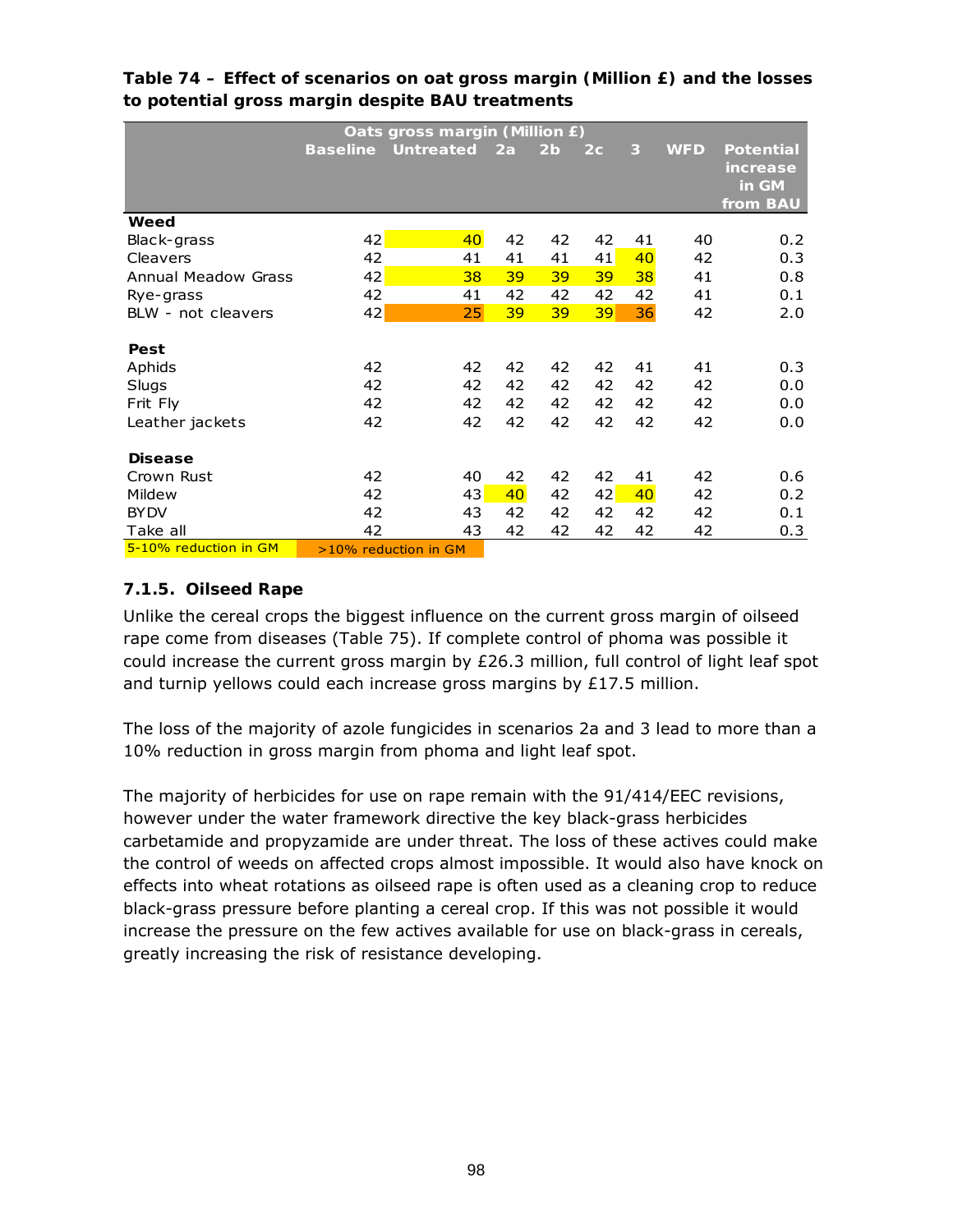|                             | OSR gross margin (Million £) |                         |     |                |     |     |            |                                            |  |  |  |  |
|-----------------------------|------------------------------|-------------------------|-----|----------------|-----|-----|------------|--------------------------------------------|--|--|--|--|
|                             | <b>Baseline</b>              | <b>Untreated</b>        | 2a  | 2 <sub>b</sub> | 2c  | 3   | <b>WFD</b> | Potential<br>increase<br>in GM<br>from BAU |  |  |  |  |
| Weed                        |                              |                         |     |                |     |     |            |                                            |  |  |  |  |
| Volunteer cereals           | 203                          | 18                      | 203 | 203            | 203 | 203 | 203        | 1.3                                        |  |  |  |  |
| Black-grass                 | 203                          | 162                     | 203 | 203            | 203 | 203 | 115        | 2.9                                        |  |  |  |  |
| Rye-grass                   | 203                          | 207                     | 203 | 203            | 203 | 203 | 161        | 1.8                                        |  |  |  |  |
| Cleavers                    | 203                          | 236                     | 203 | 203            | 203 | 203 | 203        | 1.3                                        |  |  |  |  |
| BLW - not cleavers          | 203                          | 185                     | 203 | 203            | 203 | 203 | 203        | 8.1                                        |  |  |  |  |
| Pest                        |                              |                         |     |                |     |     |            |                                            |  |  |  |  |
| Slugs                       | 203                          | <b>194</b>              | 203 | 203            | 203 | 195 | <b>190</b> | 1.7                                        |  |  |  |  |
| Aphids & turnip             |                              |                         |     |                |     |     |            |                                            |  |  |  |  |
| yellows                     | 203                          | 199                     | 203 | 203            | 203 | 197 | 197        | 1.3                                        |  |  |  |  |
| Cabbage stem flea<br>beetle | 203                          | 204                     | 203 | 203            | 203 | 197 | 201        | 2.0                                        |  |  |  |  |
| pollen beetle               | 203                          | 205                     | 203 | 203            | 203 | 203 | 202        | 0.2                                        |  |  |  |  |
| <b>Disease</b>              |                              |                         |     |                |     |     |            |                                            |  |  |  |  |
| Phoma (L. maculans)         | 203                          | 167                     | 180 | 203            | 203 | 180 | 203        | 26.3                                       |  |  |  |  |
| Light Leaf spot             | 203                          | 173                     | 180 | 203            | 203 | 180 | 203        | 17.5                                       |  |  |  |  |
| Turnip yellows              | 203                          | 188                     | 195 | 203            | 203 | 195 | 203        | 17.5                                       |  |  |  |  |
| Sclerotinia                 | 203                          | 195                     | 197 | 203            | 203 | 197 | 203        | 8.4                                        |  |  |  |  |
| 5-10% reduction in GM       |                              | $>10\%$ reduction in GM |     |                |     |     |            |                                            |  |  |  |  |

## **Table 75 – Effect of scenarios on oilseed rape gross margin (Million £) and the losses to potential gross margin despite BAU treatments**

## **8. Research priorities**

## **8.1. General issues**

- One of the most noticeable problems with doing a report like this is the lack of survey data available to produce the figures required in the analysis. In order to validate some of these results improved and recent survey data would be needed. This would help in areas such as the typical weed populations in treated and untreated situations. It would also help to link pest populations to yield losses. Consideration should be given to working with other interest parties to improve the data on weed incidence.
- It is worth noting that there are some areas where current levels of control are causing losses, even with the current pesticides available. In particular this is for crop lodging, oilseed rape disease, take all, autumn aphid control and weed control in general.
- Maintaining the diversity of chemistry is important to protect each active from being affected by the water framework directive. The greater the use of one active, over a large area, the more likely it is to appear in water.
- A key conclusion of this report is the potential impact losses in herbicides and weed control will cause. The greatest yield and gross margin reductions in cereal crops arise from weed populations, especially black-grass and to a slightly lesser extent rye-grass, cleavers and annual meadow grass. The scenario that has the biggest potential impact is the Water Framework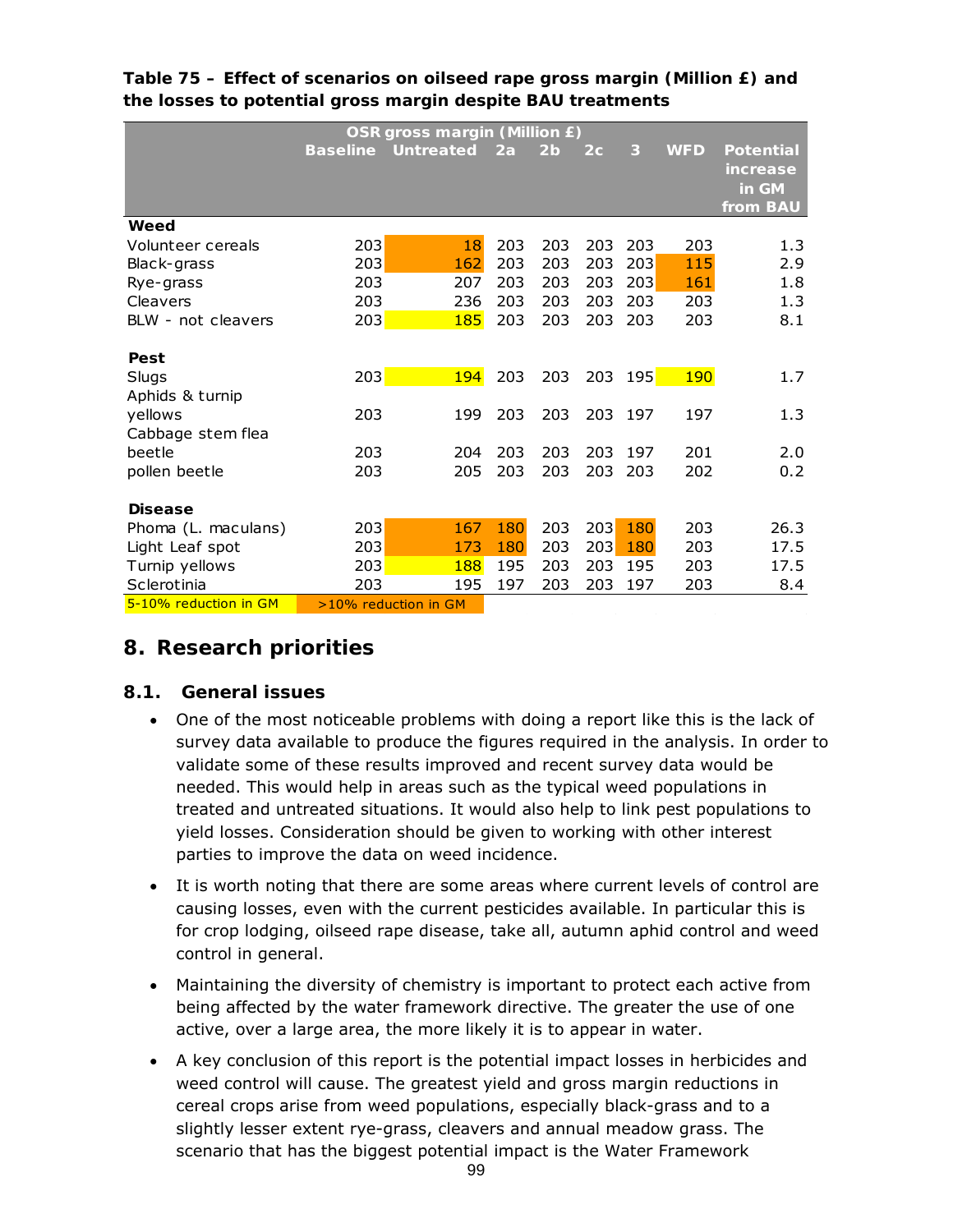Directive, with the potential to cause more than a 10% loss of production. This is in part a direct effect of the lack of ability to retain the current levels of control in oilseed rape. A loss of chlorothalonil to meet requirements of the Water Framework Directive could lead to increased problems with controlling septoria on wheat – this could increase losses from diseases to 2.5% if it occurred in combination with the losses of some triazoles from the revision of 91/414/EEC.

- Protecting important active substances and pro-actively finding ways of ensuring their continued availability should be a priority. There are many ways in which pesticides can reach water, and all could be important. It is very important that routes to water and their relative importance for different groups of pesticides is better understood. This should aim to determine how pesticide use - from storage, filling, field application, sprayer cleaning - all contributes to losses. Alternative approaches which provide tools to voluntarily reduce the amount of specific actives, or target applications to higher risk situations.
- Anything that reduces overall amounts of pesticides, especially herbicides, used will help reduce risks of water contamination. In order to protect some of the active substances at risk from restrictions due to the WFD further research could be done to increase the precision of locating problem areas within fields and targeting the plant protection products to the area of the problem, rather than the whole field. Alternatively, for pests and diseases, opportunities to develop and to exploit varieties with resistance should be considered. This is unlikely to have significant impact in management of grass weeds, although competitive varieties can help reduce seed return and tillering. Obviously the timescale of genetic improvement will require several years to see any benefit.
- A key reason for applying pesticides is because of the significant risk of not applying them and the weed, pest or disease developing. Priority should be given to research which allows better prediction of future risks. For example there are models available which can be used as a basis to predict the numbers of weed seed surviving and their likely impact in future crops. Similarly better prediction of slug impacts could be used to reduce applications of metaldehyde.
- Formulation of pesticide products is normally aimed at maximising efficacy, operator and environmental safety. Often compromises have to be made to simply produce a product which is 'usable' and meets user needs. It may be necessary to reconsider the balance between different objectives and see if improvements in formulation might significantly reduce the likelihood of active substances reaching water. HGCA could consider working with the crop protection industry to see what new opportunities could be developed and there is scope to co-fund a generic piece of research which investigated the potential opportunities. Particular targets for investigation would be residual herbicides and slug pellets.
- Currently pesticide approvals are based typically on worst case scenarios. Despite this some active substances appear in water. There is a need to develop a 'pesticide management policy' which allow pesticide use to be managed in such a way as to allow effect crop protection whilst minimising the amount reaching water. This might result in lower rates, buffers areas, different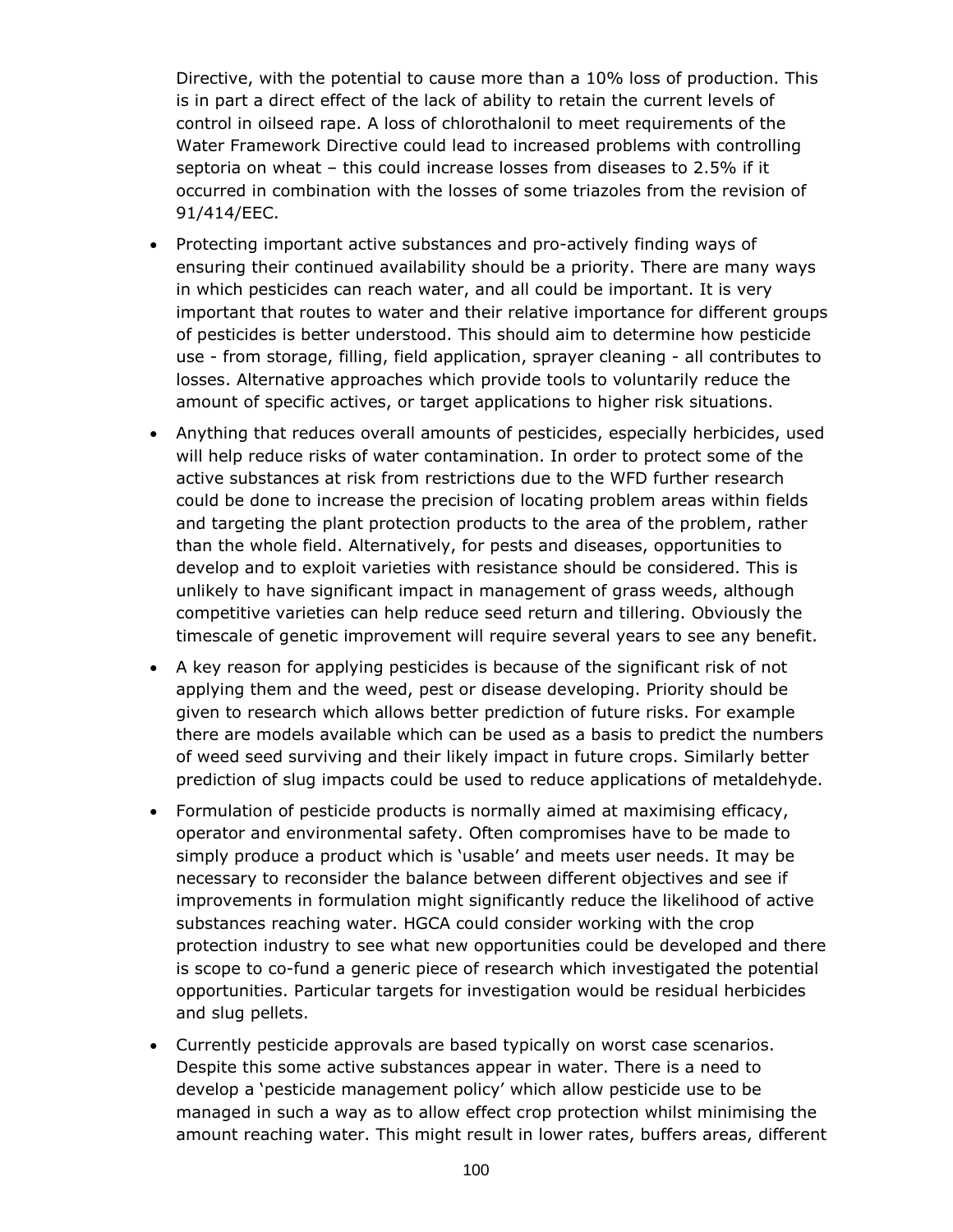timings or setting priorities and restricted amounts for treatment within a catchment. It would be possible to develop decision models which can be locally based and use localised risk assessments to improve the higher scale models used. Consideration of how this could be achieved, with other stakeholder partners should be a priority, with a view to developing solutions to management of pesticide use within defined catchments.

|                                                                                  | Wheat          |                |                                                       |           | <b>Ninter BarleySpring Barley</b> |                |                       |           |                |             |             |           | Oats           |                | <b>OSR</b>            |           |                |             |                       |           |
|----------------------------------------------------------------------------------|----------------|----------------|-------------------------------------------------------|-----------|-----------------------------------|----------------|-----------------------|-----------|----------------|-------------|-------------|-----------|----------------|----------------|-----------------------|-----------|----------------|-------------|-----------------------|-----------|
|                                                                                  | Scenario<br>ΣC | Scenario<br>ΡZ | $\mathop{\mathsf{S}\vphantom{a}}\limits^{\mathsf{S}}$ | Potential | Scenario<br>ΣC                    | Scenario<br>ΡZ | $\sum_{i=1}^{\infty}$ | Potential | Scenario<br>ΣC | Scenario 2a | $rac{5}{5}$ | Potential | Scenario<br>ΣC | Scenario<br>ΡZ | $\sum_{i=1}^{\infty}$ | Potential | Scenario<br>ΣC | Scenario 2a | $\sum_{i=1}^{\infty}$ | Potential |
| Weed                                                                             | $**$           |                | *****                                                 | $\ast$    |                                   |                | ** ** ***             | $\ast$    |                |             | $\ast$      |           |                |                | $\ast$                |           |                |             | ***                   | $\ast$    |
| Black-grass<br>Cleavers                                                          |                |                |                                                       |           |                                   |                |                       |           |                |             |             |           | $\ast$         | $\ast$         |                       |           |                |             |                       |           |
| <b>Annual Meadow Grass</b>                                                       |                |                |                                                       |           |                                   |                |                       |           | $\ast$         | $\ast$      | $\ast$      |           | $\ast$         | $\ast$         |                       |           |                |             | $\ast$                |           |
| Rye-grass                                                                        |                |                | $**$                                                  |           |                                   |                | $**$                  |           |                |             |             |           |                |                |                       |           |                |             | $**$                  |           |
| BLW - not cleavers                                                               |                |                |                                                       | $\ast$    |                                   |                |                       | $\ast$    | ∗              |             |             | $\ast$    | $\ast$         | $\ast$         |                       | $\ast$    |                |             |                       | $\ast$    |
|                                                                                  |                |                |                                                       |           |                                   |                |                       |           |                |             |             |           |                |                |                       |           |                |             |                       |           |
| Pest                                                                             |                |                |                                                       |           |                                   |                |                       |           |                |             |             |           |                |                |                       |           |                |             |                       |           |
| Aphids autumn<br>Slugs<br>OWBM<br>Wheat Bulb Fly<br><b>CSFB</b><br>Pollen beetle |                |                | $**$                                                  |           |                                   |                | $**$                  |           |                |             |             |           |                |                |                       |           |                |             | $\ast$<br>$\ast$      |           |
| <b>Disease</b>                                                                   |                |                |                                                       |           |                                   |                |                       |           |                |             |             |           |                |                |                       |           |                |             |                       |           |
| S. tritici                                                                       |                | $**$           |                                                       |           |                                   |                |                       |           |                |             |             |           |                |                |                       |           |                |             |                       |           |
| Take all                                                                         |                | $\ast$         |                                                       | $\ast$    |                                   |                |                       |           |                |             |             |           |                |                |                       |           |                |             |                       |           |
| Yellow rust                                                                      | $\ast$         | $\ast$         |                                                       |           |                                   |                |                       |           |                |             |             |           |                |                |                       |           |                |             |                       |           |
| Eyespot                                                                          |                | $\ast$         |                                                       |           |                                   |                |                       |           |                |             |             |           |                |                |                       |           |                |             |                       |           |
| Fusarium                                                                         |                | $\ast$         |                                                       |           |                                   | $\ast$         |                       |           |                |             |             |           |                |                |                       |           |                |             |                       |           |
| Net blotch                                                                       |                |                |                                                       |           |                                   |                |                       |           |                |             |             |           |                |                |                       |           |                |             |                       |           |
| Mildew                                                                           |                |                |                                                       |           |                                   |                |                       |           |                |             |             |           |                | $\ast$         |                       |           |                |             |                       |           |
| Rhynchosporium                                                                   |                |                |                                                       |           |                                   |                |                       |           |                |             |             |           |                |                |                       |           |                |             |                       |           |
| <b>BYDV</b>                                                                      |                |                |                                                       |           |                                   |                |                       |           |                |             |             |           |                |                |                       |           |                |             |                       |           |
| Phoma (L. maculans)                                                              |                |                |                                                       |           |                                   |                |                       |           |                |             |             |           |                |                |                       |           |                | $\ast$      |                       | $\ast$    |
| Light Leaf spot                                                                  |                |                |                                                       |           |                                   |                |                       |           |                |             |             |           |                |                |                       |           |                | $\ast$      |                       | $\ast$    |
| Turnip yellows                                                                   |                |                |                                                       |           |                                   |                |                       |           |                |             |             |           |                |                |                       |           |                | ∗           |                       | $\ast$    |
| Sclerotinia                                                                      |                |                |                                                       |           |                                   |                |                       |           |                |             |             |           |                |                |                       |           |                |             |                       | $\ast$    |
| $* - 1 - 5%$                                                                     |                |                | $*** - 5 - 10%$                                       |           |                                   |                | *** - >10%            |           |                |             |             |           |                |                |                       |           |                |             |                       |           |

**Figure 2- Interaction between scenarios and weeds, pests and diseases on production.** 

#### **8.2. Weed control**

• Weeds are a problem of a farming system and their impact though a rotation is an essential management issue. HGCA should actively consider working with other Sectors, and non-levy boards, to facilitate weed biology understanding and the role of cultural control through a rotation. Consideration should be given to providing information based on current knowledge to help improve weed management in a crop rotation, especially those in winter dominated wheat and oilseed rape cropping with serious grass-weed problems. This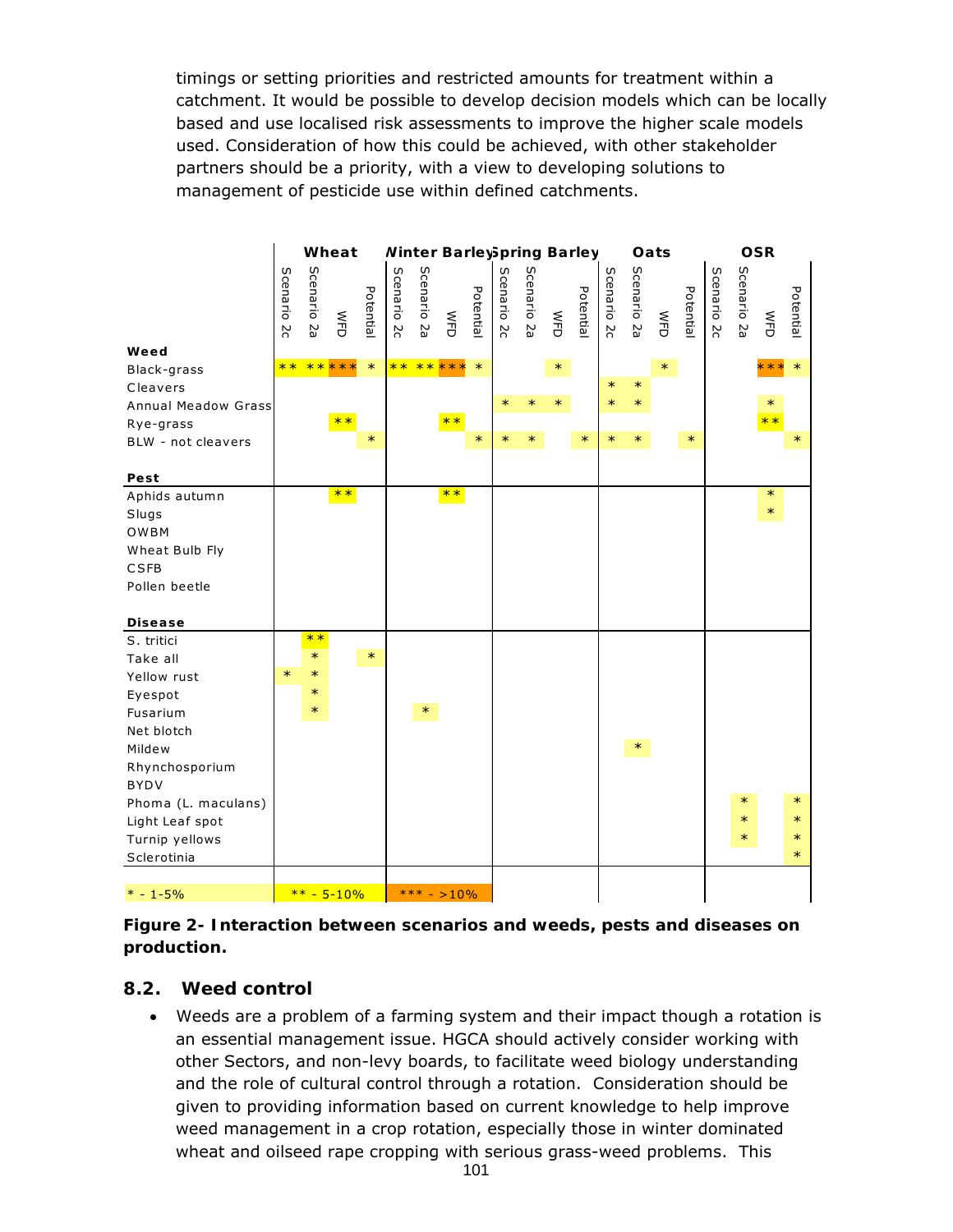should aim to allow farmers and agronomists to balance efficacy, protecting water quality and managing herbicide resistance.

- The number of herbicides is already limited because of the challenge to be specific to a weed and not harm the crop. The likelihood of a new herbicide coming to the market is even more difficult with current requirements for meeting efficacy, including resistance risk, and fate assessments of the regulatory system. In global terms UK crops are relatively minor. Wheat is very likely to have new products, although few will be screened for specifically in this crop. Other cereals and oilseed are secondary objectives. Consideration should be given to assisting crop protection manufacturers to get herbicide recommendations into as many cereal crops as possible. Developing new options in oilseed rape could be considered in conjunction with HDC programmes for brassica field vegetables.
- Although a competitive crop is a very effective means of minimising amount of weed and seed return, it is seldom enough to remove the need for a herbicide. It would however be very helpful to have more data on the competitive ability of varieties and including some data to quantify this in RL would be a helpful management aid. A method of assessing and reporting competitiveness would need to be developed.

## **8.3. Pest control**

- Only under the most severe restrictions would there be major pest issues. The major threats come from insecticides and molluscicides being found in water and exceeding WFD chemical or ecological standards. There is a further risk if metaldehyde and tefluthrin do not achieve Annex 1 listing. This needs careful monitoring. If they do not slug control and wheat bulb fly control will become much more important issues. There should be a positive approach to interacting with water companies and the EA to identify emerging issues early and develop positive solutions if/as they arise.
- There are several potential new insecticides from different modes of action in development. As a result there should be several options for the future, however, ensuring these are protected against the development of resistance would be a priority. Resistance risks can be further minimised by ensuring plant based resistance is made available and protected as much as possible.
- Formulation of slug pellets could be important in determining how much reaches water. This is worthy of further investigation, as is the wider dimension of how formulation may help minimise non-target impacts.

## **8.4. Disease control**

- There is scope to improve the level of disease control achieved in oilseed rape and from the control of take all and septoria in wheat over and above what is currently achieved.
- Chlorothalonil will be a key fungicide in resistance management and used several times at many points in a crop rotation. It is very important that this active substance is kept out of water and therefore it will be important to understand the priorities uses of it within a rotation. The concerns of overuse of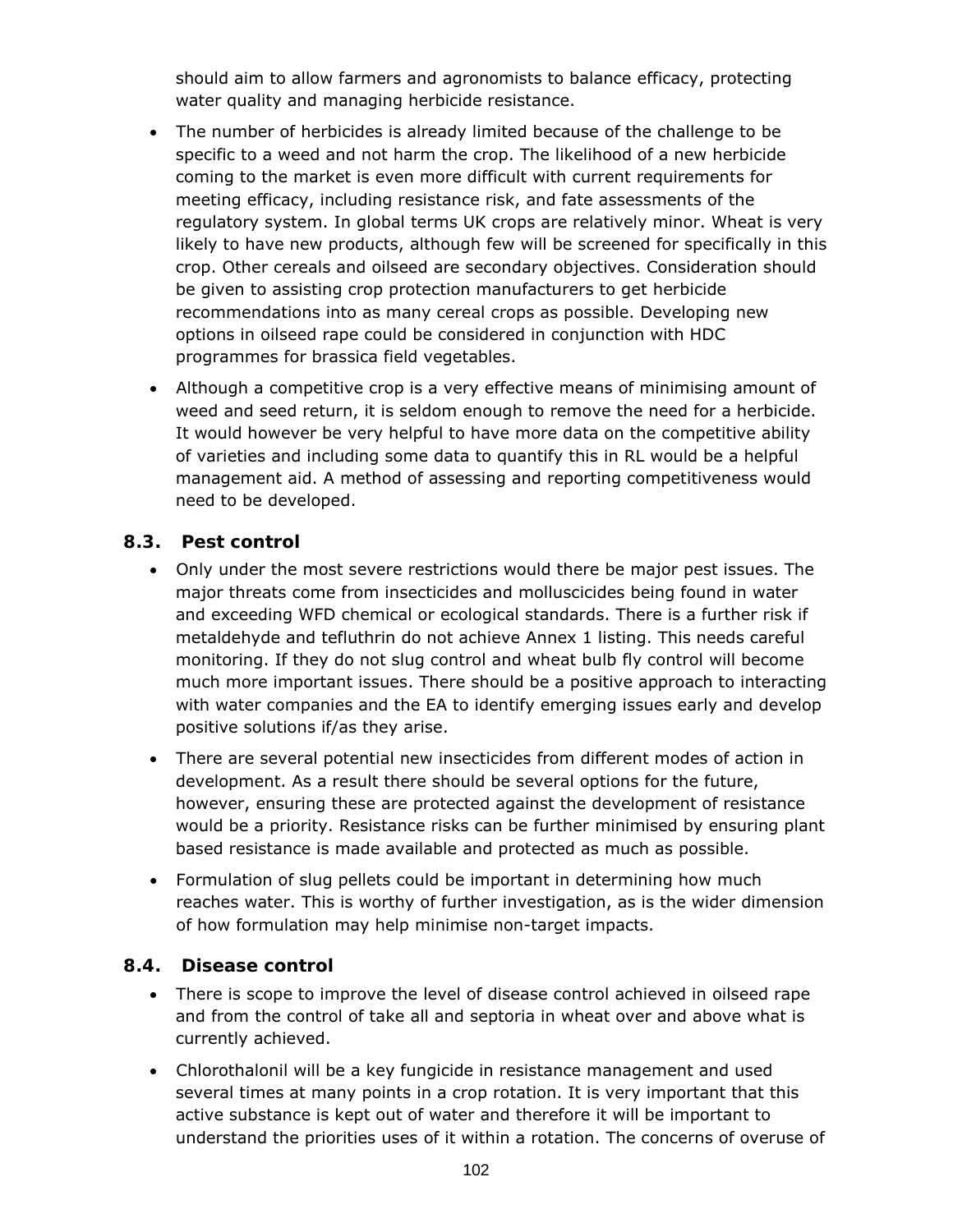chlorothalonil also need to be communicated within the industry to encourage responsible use.

## **8.5. Plant growth regulator use**

- The WFD and review of 91/414/EEC are not predicted to have significant impacts on crop lodging. The major potential risk comes from any restrictions on use of chlormequat that may arise from market requirements or the need to reduce residue levels even more. However, there is a significant yield loss due to lodging from current practice. It would be appropriate to address this existing loss through new research and knowledge transfer.
- Previous projects have already identified the key traits which help reduce lodging risk. Ensuring that these are exploited and included into new varieties should be a priority. It would also be important to improve risk management of plant growth regulator use by matching assessments of crop state and variety to risk. It is important to ensure that current knowledge is transferred and new knowledge include as relevant to reduce unnecessary use of PGRs.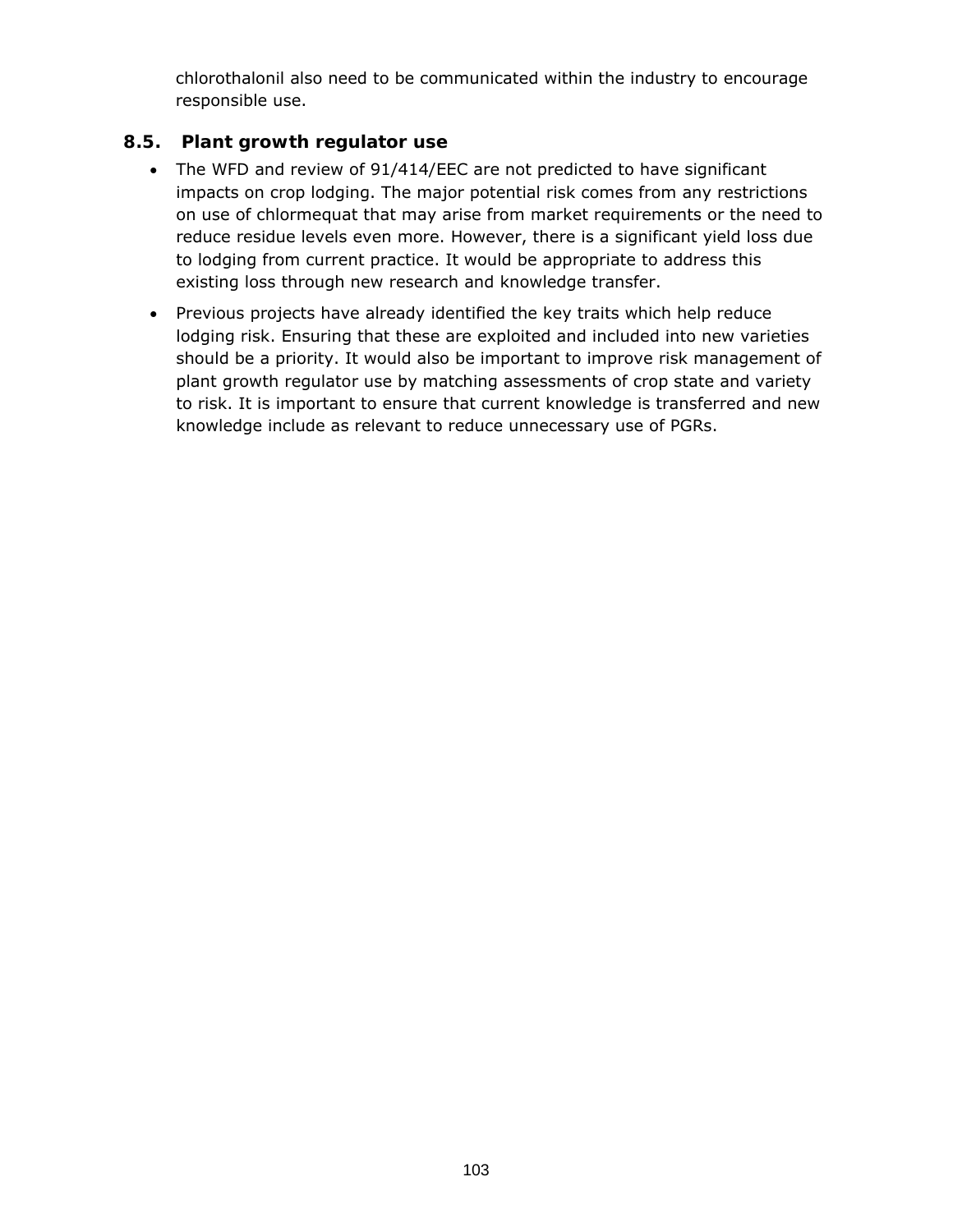## **9. References**

ANON (1994) Wheat Blossom Midge Sampling. ADAS Plant Diagnostic Unit PDU 10.

Bassett P (1985). Chemical control of barley yellow dwarf virus. In Agricultural Science Service 1985 Research and Development Report. Ref Book 257 (85). ADAS MAFF. London HMSO.

Bayliss, A.D.& Wright, T.J.(1990).The effects of lodging and a paclobutrazol – chlormequat chloride mixture on the yield and quality of oilseed rape. *Annals of Applied Biology* **116**, 287-295.

Berry, P.M., Spink, J.H, Griffin, J.M., Sylvester-Bradley, R., Baker, C.J., Scott, R.K.and Clare, R.W (1998).Research to understand, predict and control factors affecting lodging in wheat. Home-Grown Cereals Authority Research Project No.**169***.*HGCA, London, 131pp.

Berry, P.M., Griffin, J.M., Sylvester-Bradley, R., Scott, R.K., Spink, J.H, Baker, C.J., and Clare, R.W (2000). Controlling plant form through husbandry to minimise lodging in wheat. *Field Crops Research* **67**, 59-81.

Berry, P.M. & Spink, J.H. (2008) Anti-gibberellin triazole effects on oilseed rape.

Berry, P.M., Sterling, M., Baker, C.J., Spink, J.H.and Sparkes, D.L.(2003). A calibrated model of wheat lodging compared with field measurements. *Agricultural and Forest Meteorology.* **119**, 167-180*.* 

Berry, P.M., Sterling, M., Spink, J.H.Baker, C.J., Sylvester-Bradley, R., Mooney, S., Tams, A., Ennos, A.R.(2004). Understanding and reducing lodging in cereals. *Advances in Agronomy* **84**, 215-269.

Berry, P.M., Sterling, M.S.and Mooney, S.J.(2006). Development of a model of lodging for barley. *J.Agronomy and Crop Science* **192**, 151-158.

Blair AM, Cussans JW, & Lutman PJW (1999) A biological framework for developing a weed management support system for winter wheat: weed competition and time of weed control. *Proceedings 1999 Brighton Conference – Weeds,* Brighton, UK, 753- 760.

Clarke J, Green K, Gladders G, Lole M and Wynn S (2008) Evaluation of the impact on UK agriculture of the proposal for a regulation of the European Parliament and of the council concerning the placing of plant protection products on the market. Reports for ECPA June 2008.

Clark WS (2006) *Septoria tritici* and azole performance. Aspects of Applied Biology, Fungicide Resistance: are we winning the battle but losing the war? 78, 127-132

CropMonitor website: www.cropmonitor.co.uk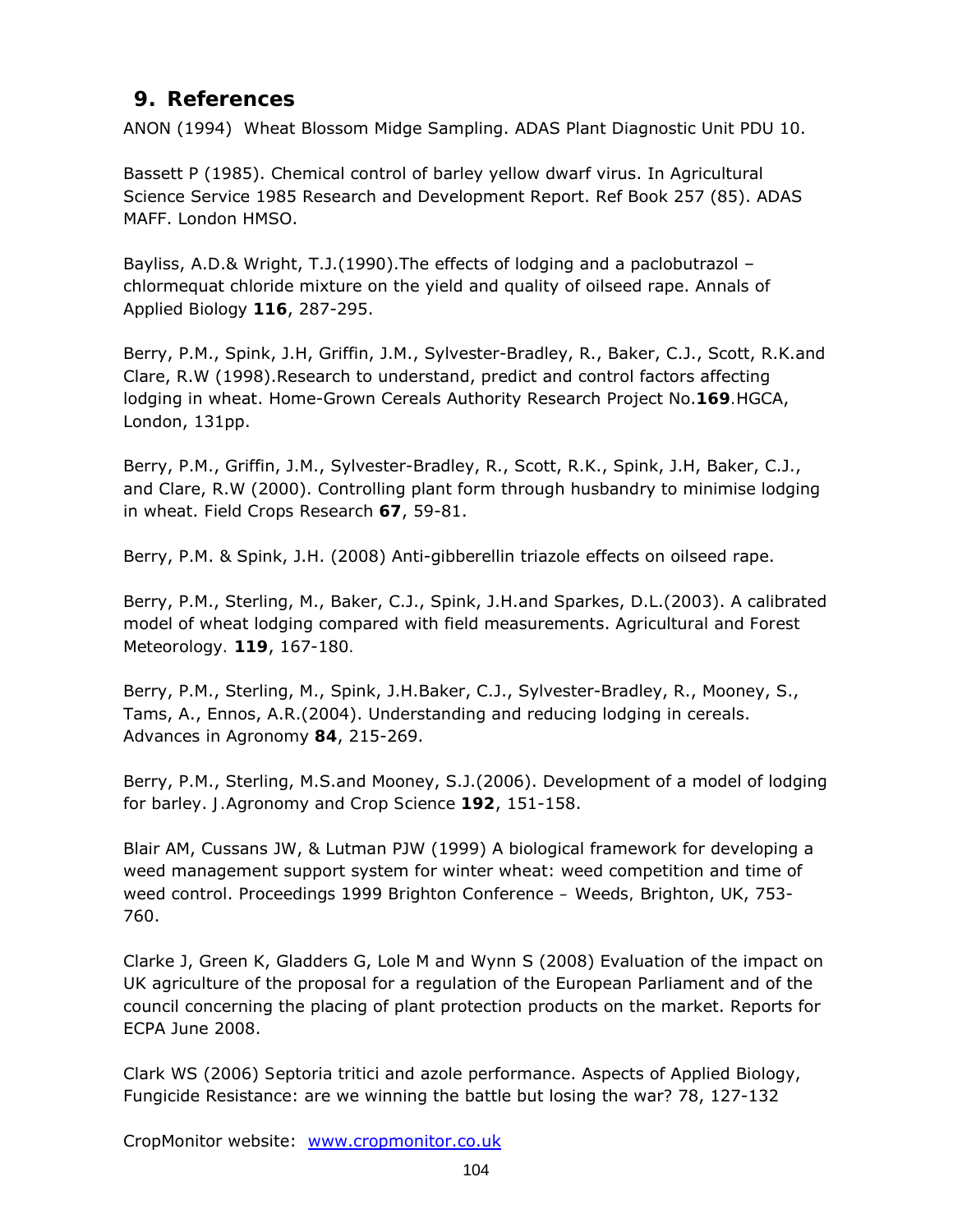Cussans & Lutman (1999) see;

http://www.dowagro.com/PublishedLiterature/dh\_0040/0901b80380040f65.pdf?filepath=uk/pdfs/no reg/011-01005.pdf&fromPage=GetDoc

Gladders P, Paveley N D, Barrie I A, Hardwick N V, Hims M J, Langton S, Taylor M C.(2001). Agronomic and meteorological factors affecting the severity of leaf blotch caused by *Mycosphaerella graminicola* in commercial wheat crops in England. *Annals of Applied Biology* **138:** 301-311.

Ellis S A, Oakley J N, Parker W E, Raw K (1999). The development of an action threshold for cabbage aphid (Brevicoryne brassicae) in oilseed rape. *Annals of Applied Biology* **134** 153-162.

Empsom D W, Gair R. (1982). Cereal Pests. MAFF Reference Book 186. HMSO London.

Fitt BDL, Gladders P, Turner JA, Sutherland KG, Welham SJ, Davies JMLl (1997). Prospects for developing a forecasting scheme to optimise use of fungicides for disease control on winter oilseed rape in the UK. *Aspects of Applied Biology* **48,** *Optimising pesticide applications*, 135-142.

French, N. Nichols, D. BR Wright, AJ Green, DI Green, DB Fenlon, JS. (1988). Chemical control of frit fly on winter cereals sown after grass. *Annals of Applied Biology*. **113** 245-257.

Gratwick M (1992). Crop Pests in the UK. Collected Edition of MAFF leaflets. Chapman & Hall. London.

Oakley J N (2003). Pest management in cereals and oilseed rape – a guide. HGCA 23pp.

Hardwick N V, Turner J A, Slough J E, Elcock S J, Jones D R, Gladders P. (2002) Oilseed rape and cereal diseases – how are farmers responding to their control. *Proceedings of The BCPC Conference –Pests & Diseases 2002* **2**: 903-910.

Hardwick NV, Jones DR, Slough JE, (2001) Factors affecting diseases of winter wheat in England and Wales, 1989-1998*. Plant Pathology* **50**, 453-462.

Hardwick NV, Slough JE, Jones DR (2000) Cereal disease control – are fungicides the answer? *Proceedings of The BCPC Conference- Pests & Diseases 2000*, **2**,647-654.

Ingle S, Blair A & Cussans J (1997). The use of weed density to predct winter wheat yield. *Asspects of applied biology* **50** pp 393-400.

Lunn, G.D., Spink, J., Wade, A.& Clare, R.W.(2003). Spring remedial treatments to improve canopy structure and yield in oilseed rape. HGCA Project Report No.OS64, pp.97.Home-Grown Cereals Authority, London.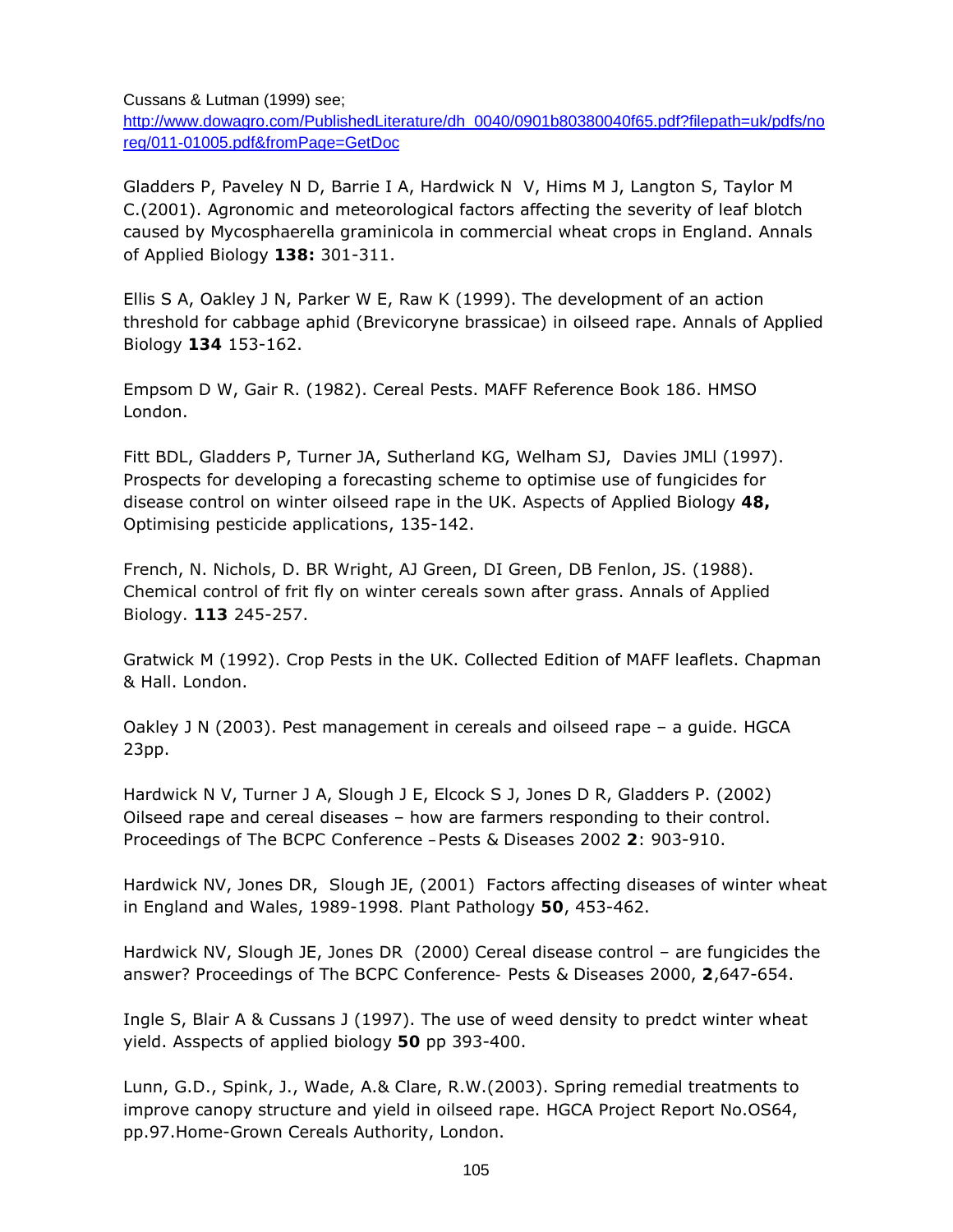Lutman P.J.W (1984) The effects of weed competition on the growth and yield of oilseed rape. Aspects of Applied Biology 6, The agronomy, physiology, plant breeding and crop protection of oilseed rape, 209-220

Lutman P.J.W and Dixon, F.L (1985)The effect of the timing of control of grass weeds on the yield of oilseed rape. Proceedings British Crop Protection Conference – weeds, 3 209-216.

Lutman P.J.W Weed control in winter oilseed rape. HGCA Agronomy roadshows. http://www.hgca.com/document.aspx?fn=load&media\_id=1036&publicationId=680

Leake A.R. (1996) The effect of cropping sequences and rotational management: An economic comparison of conventional, integrated and organic systems. Aspects of Applied Biology 47, Rotations and cropping systems, 185-194.

Nix J (2008) The John Nix Farm Management Pocketbook 39<sup>th</sup> edition 2009. Impress Print, Northants.

Ogilvy S.E. (1989) The effects of severity and duration of volunteer barley competition on the yield of winter oilseed rape – review of ADAS trials, 1986-1987. Aspects of Applied Biology 23, Production and protection of oilseed rape and other brassica crops, 237-244.

Orson J.H. (1984) The control of volunteer cereals in winter oilseed rape. ADAS results – harvest years 1982 and 1983. Aspects of Applied Biology 6, The agronomy, physiology, plant breeding and crop protection of oilseed rape, 179-184.

Pendleton, J.W.(1954).The effect of lodging on spring oat yields and test weights. *Agron.J.***46**, 265-267.

Plumb R T, Lennon E A, Gutteridge R A (19XX). Forecasting barley yellow dwarf virus by monitoring vector populations and infectivity. Internal Rothamsted publication.

Polley RW, King JE, Jenkins JEE (1993a) Surveys of diseases of spring barley in England and Wales 1976-191980. *Annals of Applied Biology* **123**, 271-285.

Polley RW, Thomas MR, Slough JE, Bradshaw NJ (1993b) Surveys of diseases of winter barley in England and Wales 1981-1991. *Annals of Applied Biology* **123**, 287- 307.

PSD (2008) Revised assessment of the impact on crop protection in the UK of the 'cut-off criteria' and substitution provisions in the proposed regulation of the European Parliament and of the Council concerning the placing of plant protection products in the market.

http://www.pesticides.gov.uk/environment.asp?id=1980&link=%2Fuploadedfiles%2F Web%5FAssets%2FPSD%2FRevised%5FImpact%5FReport%5F1%5FDec%5F2008%2 8final%29%2Epdf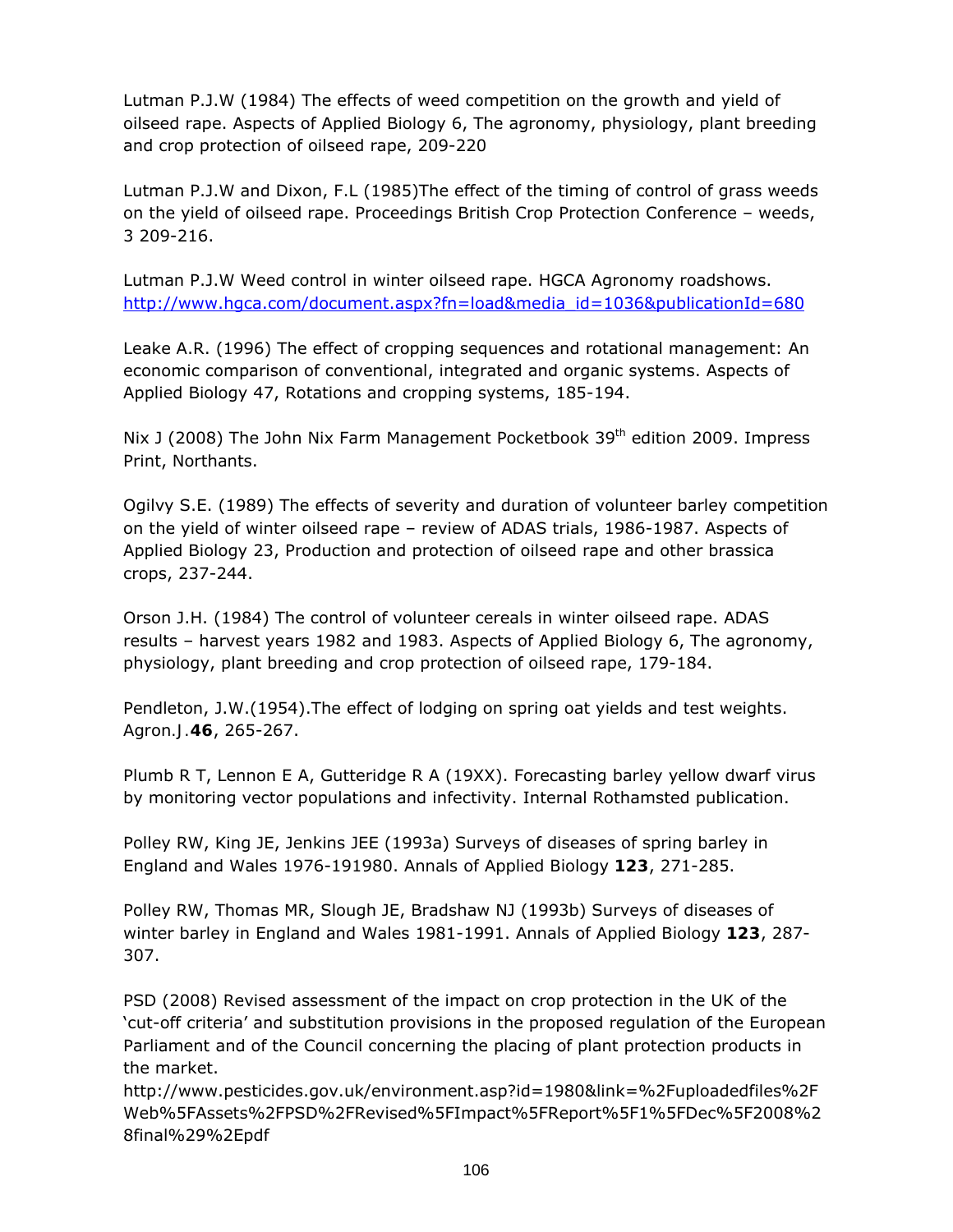Safferling M. (2008) Bayer CropScience Journal – Spirotetramat. 2008 **2** Vol.61

Spink J and Bateman G (2001) HGCA topic Sheet 49 - Take-all control in winter wheat: 1. Planning (see www.hgca.com)

Stevens M, McGrann G, Clark B. (2008). Turnip yellows virus (syn Beet western yellows virus): an emerging threat to European oilseed rape production? HGCA Research Review 69.

Whitehead R.& Wright HC.(1989) The Incidence of weeds in winter cereals in Great Britain. *Brighton Crop Protection Conference - Weeds - 1989*. **1** (pp107-118)

Young J E B, Ellis SA. (1995). Impact of changes in arable agriculture on the biology and control of wheat bulb fly. HGCA Research Review No 33.

Young, J. E. B., Griffin, M. J., Alford, D. V., Ogilvy S. E. [eds] (2001) Reducing agrochemical use on the arable farm: The TALISMAN and SCARAB Projects. London: Defra

Pesticide usage survey 2006.

Directive 2000/60/EC of the European Parliament and of the Council of October 2000 establishing a framework to Community action in the field of water policy. http://www.wfduk.org/about\_wfd/WFD-legislative-text

http://www.environment-

agency.gov.uk/static/documents/Research/briefing\_agriculture\_1622435.pdf 13/01/12

Agriculture and the Water Framework Directive – Environment Agency (Dec 2006)

AR0408 (2005) Sustainable weed management: Development of techniques to balance biodiversity benefits with retention of yields. Final project report, Defra, London.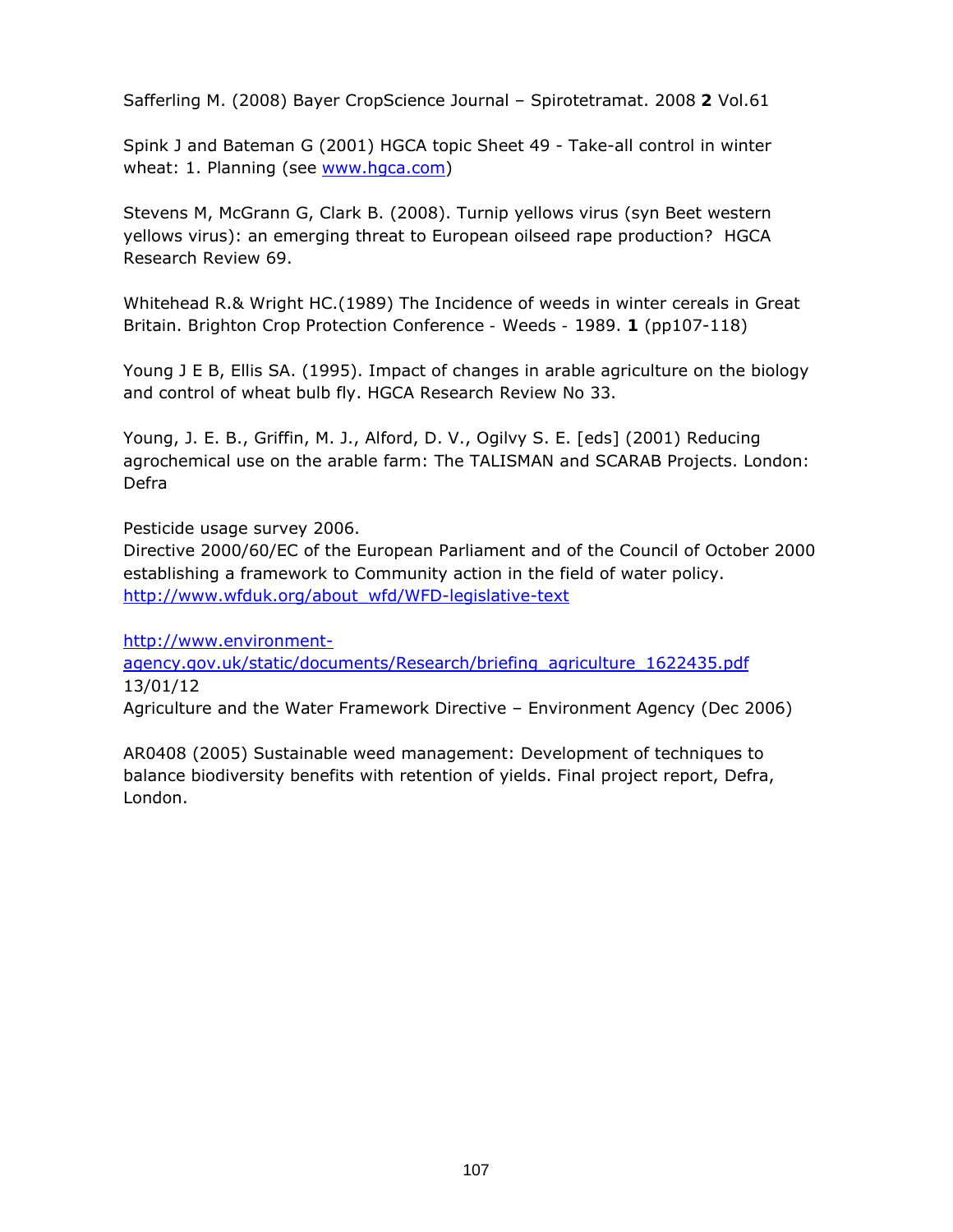# **10. References for yield losses to pests**

### **10.1. Wheat**

| Pest       | <b>Treatmen</b>    | % crop       | <b>Marketable</b> | <b>Marketable</b> | <b>Comments</b>  | <b>References</b>                         |
|------------|--------------------|--------------|-------------------|-------------------|------------------|-------------------------------------------|
|            |                    | area         | yield losses      | yield loss        |                  |                                           |
|            |                    | currently    | after             | without           |                  |                                           |
|            |                    | treated      | treatment         | treatment         |                  |                                           |
| Autumn     | Seed               | 82           | $1\%$             | 2%                | Some aphids      |                                           |
| aphids     | treatment/         |              |                   |                   | will escape by   |                                           |
|            | foliar             |              |                   |                   | being below      |                                           |
|            | spray              |              |                   |                   | soil level       |                                           |
| Summer     | Foliar             | $\mathbf{1}$ | $< 1\%$           | 2%                | Can lose up to   | Gratwick M (1992). Crop                   |
| aphids     | spray              |              |                   |                   | 20% yield        | Pests in the UK. Collected                |
|            |                    |              |                   |                   |                  | Edition of MAFF leaflets.                 |
|            |                    |              |                   |                   |                  | Chapman & Hall. London                    |
| Slugs      | Pellets            | 22           | $< 1\%$           | 5%                | Could lose       |                                           |
|            |                    |              |                   |                   | whole crop but   |                                           |
|            |                    |              |                   |                   | heavy land       |                                           |
|            |                    |              |                   |                   | most             |                                           |
|            |                    |              |                   |                   | susceptible      |                                           |
| Cereal     | None               | 0            | N/A               | $< 1\%$           | Reports of       | Empson DW, Gair R (1982).                 |
| cyst       |                    |              |                   |                   | cereal cyst      | Cereal Pests, MAFF                        |
| nematode   |                    |              |                   |                   | nematode are     | Reference Book 186 HMSO                   |
|            |                    |              |                   |                   | very rare        | London                                    |
| Frit Fly   | Foliar             | $< 1\%$      | $< 1\%$           | $< 1\%$           | Can prevent      | French N, Nichols D, Wright               |
|            | spray              |              |                   |                   | yield loss of    | AJ, Green DI, Green DBI,                  |
|            |                    |              |                   |                   | 10% by           | Fenlon JS (1988). Chemical                |
|            |                    |              |                   |                   | treatment        | control of frit fly on winter             |
|            |                    |              |                   |                   |                  | cereals sown after grass.                 |
|            |                    |              |                   |                   |                  | Annals of Applied Biology                 |
|            |                    |              |                   |                   |                  | 113 245-257                               |
| Gout fly   | Foliar             | $< 1\%$      | $< 1\%$           | $1\%$             | Can lose up to   | Oakley JN (2003). Pest                    |
|            | spray              |              |                   |                   | 50% of yield     | management in cereals and                 |
|            |                    |              |                   |                   | but unlikely in  | oilseed rape - a guide.                   |
|            |                    |              |                   |                   | all crops        | HGCA 23pp                                 |
| Orange     | Foliar             | 18           | $< 1\%$           | 2%                | Attacks are      | Oakley JN (2003). Pest                    |
| wheat      | spray              |              |                   |                   | very sporadic    | management in cereals and                 |
| blossom    |                    |              |                   |                   |                  | oilseed rape - a guide.                   |
| midge      |                    | 3%           |                   |                   | Will only affect | HGCA 23pp<br>Young JEB, Ellis SA. (1995). |
| Wheat      | Seed               |              | $< 1\%$           | 2%                |                  |                                           |
| bulb fly   | treatment/         |              |                   |                   | crops in east    | Impact of changes in arable               |
|            | egg                |              |                   |                   | approx 1/4 of    | agriculture on the biology                |
|            | hatchspra          |              |                   |                   | wheat area?      | and control of wheat bulb                 |
|            | y/deadhea          |              |                   |                   |                  | fly. HGCA Research Review<br>No 33        |
|            | rt spray<br>Foliar | $< 1\%$      | $< 1\%$           | $< 1\%$           |                  |                                           |
| Leatherjac |                    |              |                   |                   |                  |                                           |
| kets       | spray              |              |                   |                   |                  |                                           |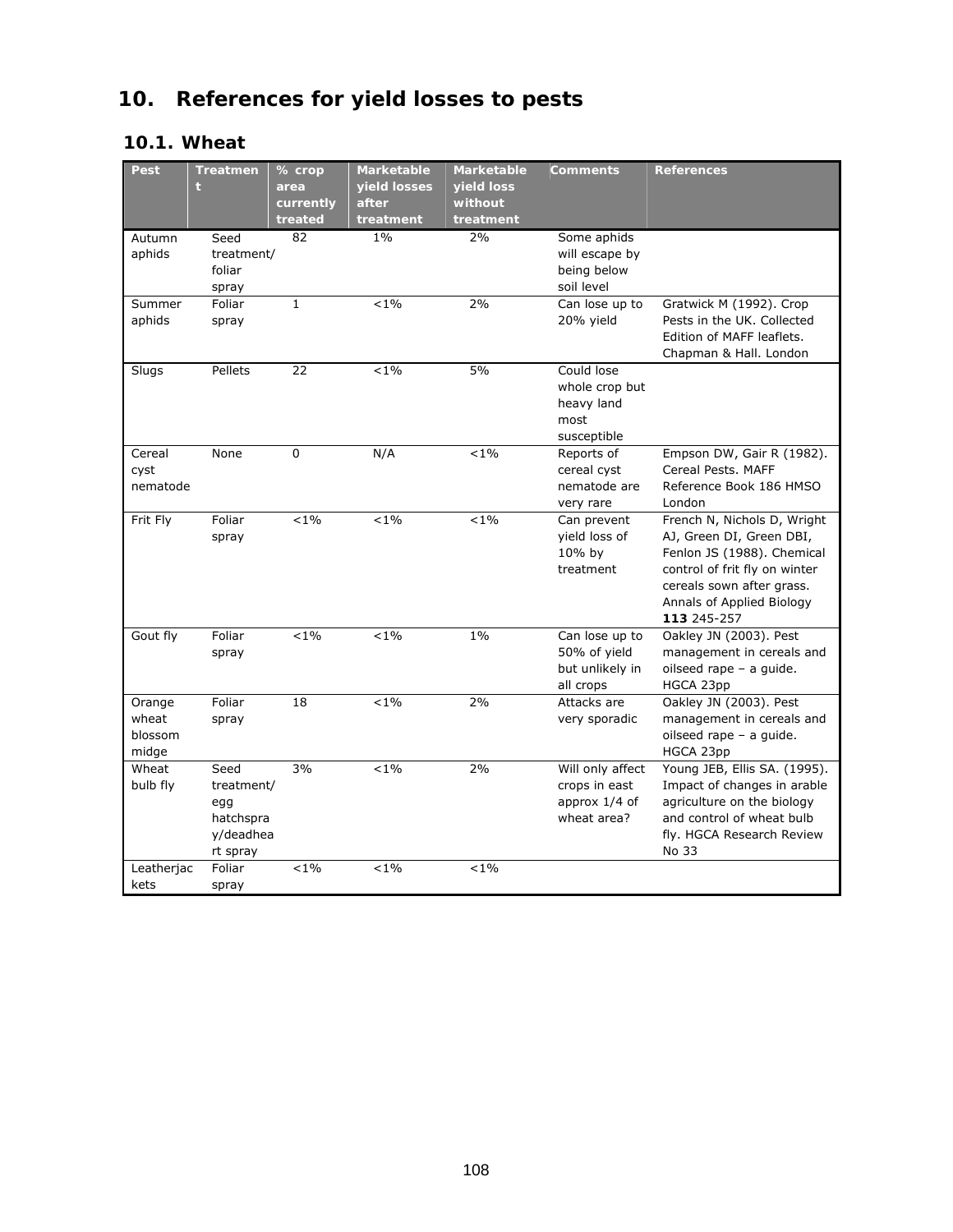## **10.2. Winter barley**

| Pest               | <b>Treatment</b>                   | % crop<br>area<br>currently<br>treated | <b>Marketable</b><br>yield losses<br>after<br>treatment | <b>Marketable</b><br>yield loss<br>without<br>treatment | <b>Comments</b>                                                | <b>References</b>                                                                                                                                                                                   |
|--------------------|------------------------------------|----------------------------------------|---------------------------------------------------------|---------------------------------------------------------|----------------------------------------------------------------|-----------------------------------------------------------------------------------------------------------------------------------------------------------------------------------------------------|
| Autumn<br>aphids   | Seed<br>treatment/<br>foliar spray | 81                                     | $1\%$                                                   | 2%                                                      |                                                                | Plumb R T, Lennon E A,<br>Gutteridge RA (19??).<br>Forecasting barley yellow<br>dwarf virus by monitoring<br>vector populations and<br>infectivity. Internal<br>rothamsted publication              |
| Frit Fly           | Foliar spray                       | $< 1\%$                                | $< 1\%$                                                 | $< 1\%$                                                 | Attack on<br>barley less<br>common than<br>in wheat            | French N, Nichols D,<br>Wright AJ, Green DI,<br>Green DBI, Fenlon JS<br>(1988). Chemical control<br>of frit fly on winter cereals<br>sown after grass. Annals of<br>Applied Biology 113 245-<br>257 |
| Gout fly           | Foliar spray                       | $< 1\%$                                | $< 1\%$                                                 | $< 1\%$                                                 | Can lose up to<br>50% of yield<br>but unlikely in<br>all crops | Oakley JN (2003). Pest<br>management in cereals<br>and oilseed rape $-$ a guide.<br>HGCA 23pp                                                                                                       |
| Slugs              | Pellets                            | 22                                     | $< 1\%$                                                 | 2%                                                      | Much less<br>susceptible<br>than wheat                         |                                                                                                                                                                                                     |
| Leatheri<br>ackets | Foliar spray                       | $< 1\%$                                | $< 1\%$                                                 | $< 1\%$                                                 |                                                                |                                                                                                                                                                                                     |

## **10.3. Spring barley**

| Pest                         | <b>Treatment</b>        | $%$ crop<br>area<br>currently<br>treated | <b>Marketable</b><br>yield losses<br>after<br>treatment | <b>Marketable</b><br>yield loss<br>without<br>treatment | <b>Comments</b>                     | <b>References</b>                                                                                                                                 |
|------------------------------|-------------------------|------------------------------------------|---------------------------------------------------------|---------------------------------------------------------|-------------------------------------|---------------------------------------------------------------------------------------------------------------------------------------------------|
| Aphids<br>and<br><b>BYDV</b> | Rarely any<br>treatment | 11%                                      | $< 1\%$                                                 | $< 1\%$                                                 |                                     | To prevent any BYDV<br>transmission would<br>require frequent &<br>regular sprays which<br>would be uneconomic<br>and environmentally<br>damaging |
| Frit fly                     | Foliar spray            | $< 1\%$                                  | $< 1\%$                                                 | $< 1\%$                                                 | Rarely a problem                    |                                                                                                                                                   |
| Gout fly                     |                         |                                          |                                                         |                                                         | Could lose up to<br>50% yield       | Oakley JN (2003). Pest<br>management in cereals<br>and oilseed rape $-$ a<br>quide. HGCA 23pp                                                     |
| Leather<br>jackets           | Foliar spray            | 2%                                       | $< 1\%$                                                 | $< 1\%$                                                 |                                     |                                                                                                                                                   |
| Slugs                        | Pellets                 | 2%                                       | $< 1\%$                                                 | $< 1\%$                                                 | Risk much<br>reduced from<br>autumn |                                                                                                                                                   |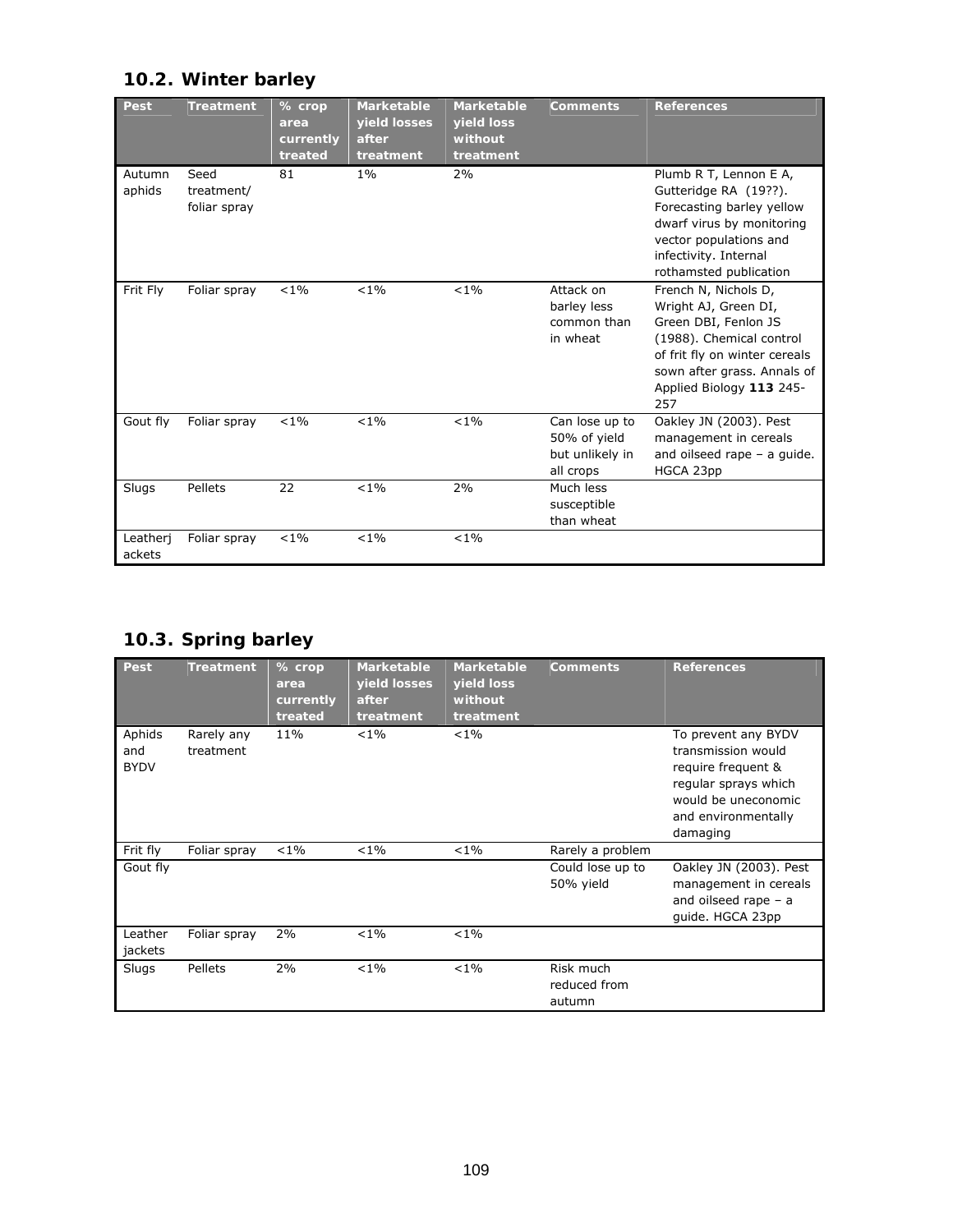### **10.4. Oats**

| Pest                        | <b>Treatment</b>  | % crop<br>area<br>currently<br>treated | <b>Marketable</b><br>yield losses<br>after<br>treatment | <b>Marketable</b><br>yield loss<br>without<br>treatment | <b>Comments</b>                                                | <b>References</b> |
|-----------------------------|-------------------|----------------------------------------|---------------------------------------------------------|---------------------------------------------------------|----------------------------------------------------------------|-------------------|
| Aphids                      | Foliar spray      | 54%                                    | $< 1\%$                                                 | 2%                                                      |                                                                |                   |
| Frit fly                    | Foliar spray      | $< 1\%$                                | $< 1\%$                                                 | $< 1\%$                                                 |                                                                |                   |
| <b>Stem</b><br>nemato<br>de | None              | 0                                      | $< 1\%$                                                 | $< 1\%$                                                 | Incidence of<br>damage declined<br>with resistant<br>varieties |                   |
| Wirewor<br>ms               | Seed<br>treatment | $< 1\%$                                | $< 1\%$                                                 | $< 1\%$                                                 | Can lose about 9%<br>of yield in heavy<br>attack               |                   |
| Slugs                       | Pellets           | 2%                                     | $< 1\%$                                                 | $< 1\%$                                                 |                                                                |                   |
| Leather<br>-jackets         | Foliar spray      | $< 1\%$                                | $< 1\%$                                                 | $< 1\%$                                                 |                                                                |                   |

### **10.5. Winter oilseed rape**

| Pest                                                      | <b>Treatment</b>                   | % crop<br>area<br>currently<br>treated          | <b>Marketable</b><br>yield losses<br>after<br>treatment | <b>Marketable</b><br>yield loss<br>without<br>treatment | <b>Comments</b>                                                                            | <b>References</b>                                                                                                                                                                                                    |
|-----------------------------------------------------------|------------------------------------|-------------------------------------------------|---------------------------------------------------------|---------------------------------------------------------|--------------------------------------------------------------------------------------------|----------------------------------------------------------------------------------------------------------------------------------------------------------------------------------------------------------------------|
| Aphids<br>(virus)                                         | Foliar spray                       | 45%<br>Probably<br>most for<br>virus<br>control | $< 1\%$                                                 | 3%                                                      | Will be more<br>interest now in<br>Turnip Yellows.<br>Yields can be<br>decreased by<br>26% | Stevens M, McGrann G,<br>Clark B. (2008). Turnip<br>yellows virus (syn Beet<br>western yellows virus):<br>an emerging threat to<br>European oilseed rape<br>production? HGCA<br>Research Review 69.                  |
| Aphids<br>(direct<br>feeding                              | Foliar spray                       | 45%                                             | $< 1\%$                                                 | $< 1\%$                                                 | Spring crop 3-<br>46% yield loss.<br>Winter crops 0.3-<br>11% yield loss                   | Ellis S A, Oakley J N,<br>Parker W E, Raw K<br>(1999). The<br>development of an<br>action threshold for<br>cabbage aphid<br>(Brevicoryne brassicae)<br>in oilseed rape. Annals<br>of Applied Biology 134<br>153-162. |
| Flea<br>beetles<br>inc.<br>cabbage<br>stem flea<br>beetle | Seed<br>treatment/f<br>oliar spray | 67%                                             | $< 1\%$                                                 | $1\%$                                                   |                                                                                            |                                                                                                                                                                                                                      |
| Pollen<br>beetle                                          | Foliar spray                       | 40%                                             | $< 1\%$                                                 | $< 1\%$                                                 |                                                                                            |                                                                                                                                                                                                                      |
| Seed<br>weevil                                            | Foliar spray                       | 20%                                             | $< 1\%$                                                 | $< 1\%$                                                 |                                                                                            |                                                                                                                                                                                                                      |
| Slugs                                                     | Pellets                            | 59%                                             | $< 1\%$                                                 | 4%                                                      |                                                                                            |                                                                                                                                                                                                                      |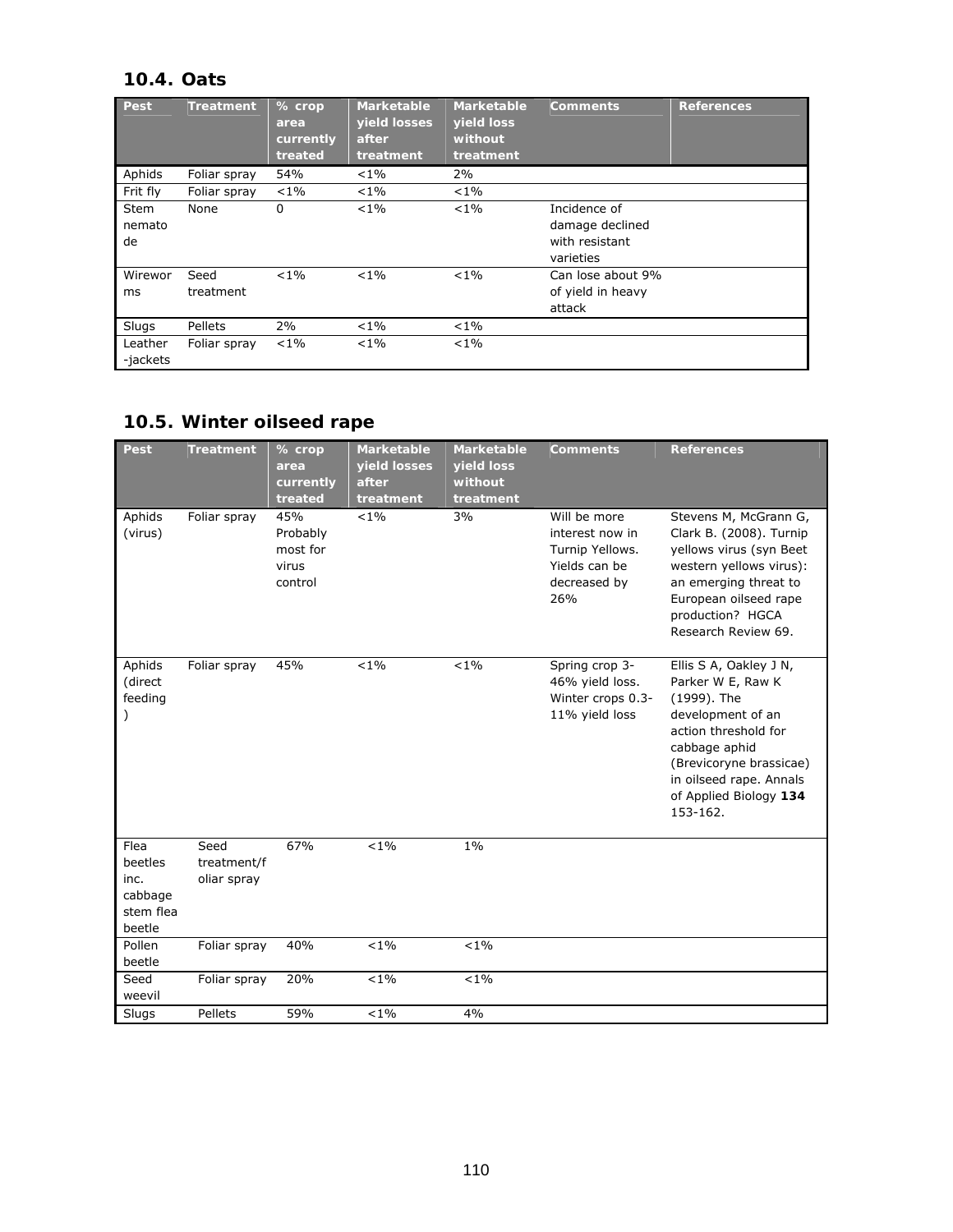# **Appendix 1 – Glossary of Latin names and abbreviations**

| <b>Common Name</b>          | <b>Scientific Name</b>               | <b>Crop Affected</b> |
|-----------------------------|--------------------------------------|----------------------|
| Weeds                       |                                      |                      |
| Annual meadow grass         | Poa. Annua                           |                      |
| Barley                      | Hordeum vulgare                      |                      |
| Barren brome                | Anisantha sterilis                   |                      |
| Black-grass                 | Alopecurus myosuroides               |                      |
| Charlock                    | Sinapis arvensis                     |                      |
| Chickweed                   | Stellaria media                      |                      |
| Cleavers                    | Galium aparine                       |                      |
| Couch                       | Elytrigia repens                     |                      |
| Creeping thistle            | Cirsium arvense                      |                      |
| Cut-leaved crane's-bill     | Geranium dissectum                   |                      |
| Fat hen                     | Chenopodium album                    |                      |
| Field pansy                 | Viola arvensis                       |                      |
| Field-speedwell             | Veronica persica                     |                      |
| Fumitory                    | Fumaria officinalis                  |                      |
| Rye-grass (Italian)         | Lolium multiflorum                   |                      |
| Ivy-leaved speedwell        | Veronica hederifolia                 |                      |
| Oat                         | Avena sativa                         |                      |
| Oilseed rape                | Brassica napus ssp oleifera          |                      |
| Parsley-piert               | Aphanes arvensis                     |                      |
| Pea                         | Pisum sativum                        |                      |
| Rye-grass (perrenial)       | Lolium perenne                       |                      |
| Pineapple weed              | Matricaria disciodes                 |                      |
| Poppy                       | Papaver rhoeas                       |                      |
| Potatoes                    | Solanum tuberosum                    |                      |
| Red dead-nettle             | Lamium purpurium                     |                      |
| Rough-stalked meadow-grass  | Poa trivialis                        |                      |
| Scented mayweed             | Matricaria recutita                  |                      |
| Scentless mayweed           | Tripleurospermum inodorum            |                      |
| Shepherd's-purse            | Capsella bursa-pastoris              |                      |
| Small-flowered crane's-bill | Geranium pusillum                    |                      |
| Spear thistle               | Cirsium vulgare                      |                      |
| Spring barley               | Hordeum vulgare                      |                      |
| Spring beans                | Vicia faba (spring)                  |                      |
| Spring oats                 | Avena sativa (spring)                |                      |
| Spring oilseed rape         | Brassica napus ssp oleifera (spring) |                      |
| Spring peas                 | Peas (spring)                        |                      |
| Spring wheat                | Triticum aestivum (spring)           |                      |
| Wheat                       | Triticum aestivum                    |                      |
| Wild-oat                    | Avena fatua                          |                      |
| Winter barley               | Hordeum vulgare                      |                      |
| Winter beans                | Vicia faba (winter)                  |                      |
| Winter oats                 | Avena sativa (winter)                |                      |
| Winter oilseed rape         | Brassica napus ssp oleifers (winter) |                      |
| Winter wheat                | Triticum aestivum (winter)           |                      |
| Winter wild-oat             | Avena sterilis                       |                      |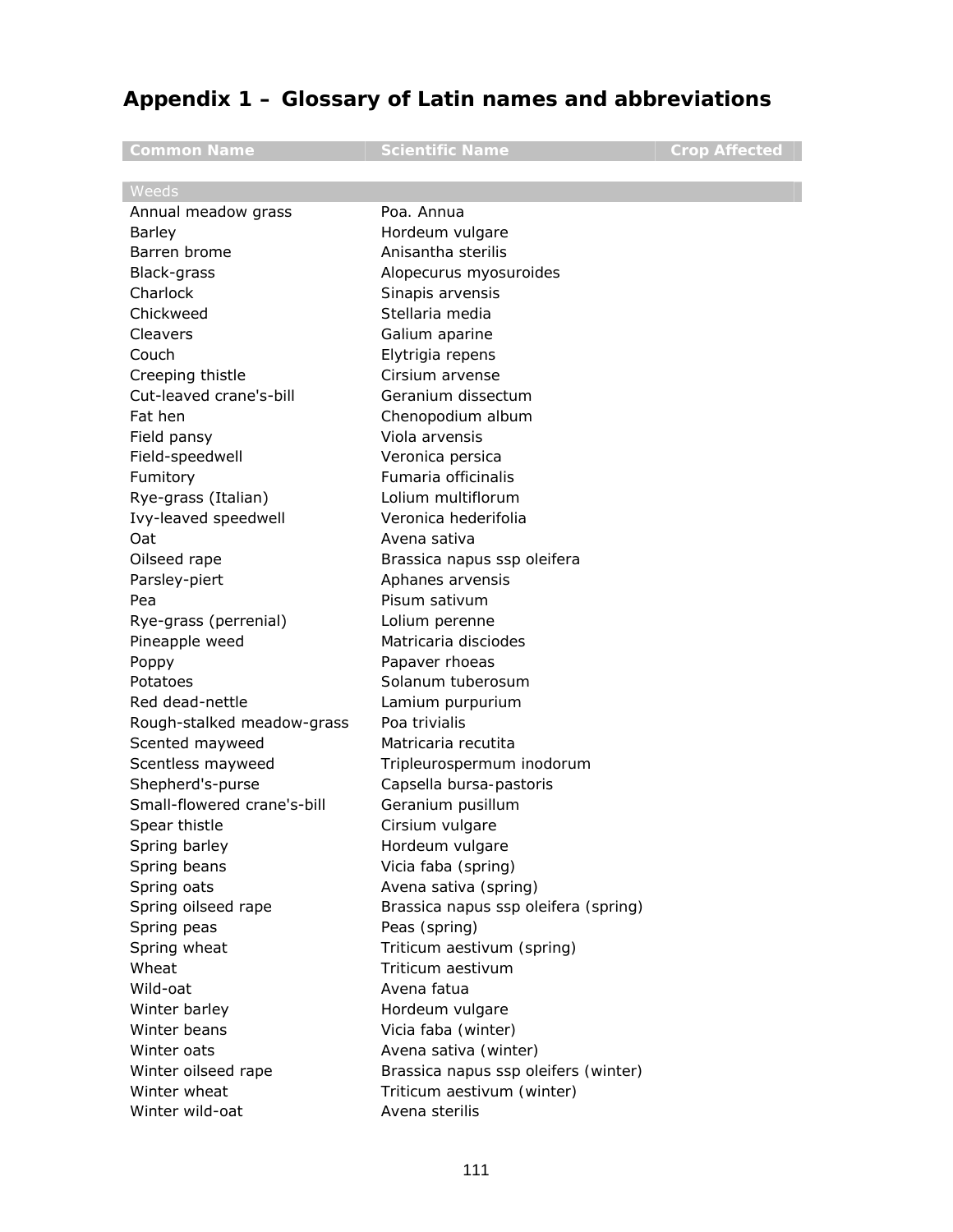| <b>Common Name</b><br><b>Pests</b> | <b>Scientific Name</b>                | <b>Crop Affected</b>   |
|------------------------------------|---------------------------------------|------------------------|
| Bird-cherry aphid (autumn<br>BYDV) | Rhopalosiphum padi                    | Wheat, Barley,<br>Oats |
| Brassica pod midge                 | Dasineura brassicae Winn.             | <b>OSR</b>             |
| Cabbage aphid                      | Brevicoryne brassicae L.              | <b>OSR</b>             |
| Cabbage leaf miner                 | Phytomyza rufipes Meig.               | <b>OSR</b>             |
| Cabbage seed weevil                | Ceutorhynchus assimilis Payk.         | <b>OSR</b>             |
| Cabbage stem flea beetle           | Psylliodes chrysocephala L.           | <b>OSR</b>             |
| Cabbage stem weevil                | Ceutorhynchus quadridens Panz.,       | <b>OSR</b>             |
| Cereal cyst eelworms               | Heterodera major                      | Wheat                  |
| Field slug                         | Deroceras reticulatum                 | Wheat, Barley,         |
|                                    |                                       | Oats                   |
| Frit fly                           | Oscinella frit                        | Wheat, Barley,         |
|                                    |                                       | Oats                   |
| Gout fly                           | Chlorops pumilionis                   | Wheat, Barley          |
| Grain aphid (autumn BYDV &         | Sitobion avenae                       | Wheat, Barley,         |
| summer feeding)                    |                                       | Oats                   |
| Keeled slug                        | Tandonia budapestensis                | Wheat, Barley,         |
|                                    |                                       | Oats                   |
| Leatherjackets                     | Tipula paludosa                       | Wheat, Barley,         |
|                                    |                                       | Oats                   |
| Nematodes - stem                   | Ditylenchus dipsaci                   | Oats                   |
| Orange wheat blossom midge         | Sitodiplosis mosellana                | Wheat                  |
| Pollen beetle                      | Meligethes spp.                       | <b>OSR</b>             |
| Rape winter stem weevil            | Ceutorhynchus picitarsis Gyll.        | <b>OSR</b>             |
| Wheat bulb fly                     | Delia coarctata                       | Wheat, Barley          |
| White and yellow-soled slugs       | Arion spp                             | Wheat, Barley,         |
|                                    |                                       | Oats                   |
| <b>Disease</b>                     |                                       |                        |
| Barley yellow dwarf virus          | Barley yellow dwarf virus (BYDV)      | Wheat, Barley,<br>Oats |
| Brown rust                         | Puccinia triticina                    | Wheat                  |
| Brown rust                         | Puccinia hordei                       | <b>Barley</b>          |
| Clubroot                           | Plasmodiophora brassicae              | <b>OSR</b>             |
| Crown rust                         | Puccinia coronata                     | Oats                   |
| Dark leaf and pod spot             | Alternaria brassicae and Alternaria   | <b>OSR</b>             |
|                                    | brassicIcola                          |                        |
| Downy Mildew                       | Hyaloperonospora parasitica           | <b>OSR</b>             |
|                                    | (previously Peronospora parasitica)   |                        |
| Ergot                              | Claviceps purpurea                    | Wheat                  |
| Eyespot                            | Pseudocercosporella herpotrichoides   | Wheat                  |
|                                    | (Tapesia yallundae)                   |                        |
| Fusarium diseases                  | Fusarium spp                          | Wheat, Barley,         |
|                                    |                                       | Oats                   |
| Fusarium foot rot                  | Fusarium spp                          | Wheat                  |
| Grey mould                         | Botryotinia fuckeliana (asexual stage | <b>OSR</b>             |
|                                    | Botrytis cinerea)                     |                        |
| Halo spot                          | Selenophoma donacis                   | <b>Barley</b>          |
| Light leaf spot                    | Pyrenopeziza brassicae (asexual       | <b>OSR</b>             |
|                                    | stage Cylindrosporium                 |                        |
|                                    | concentricum)                         |                        |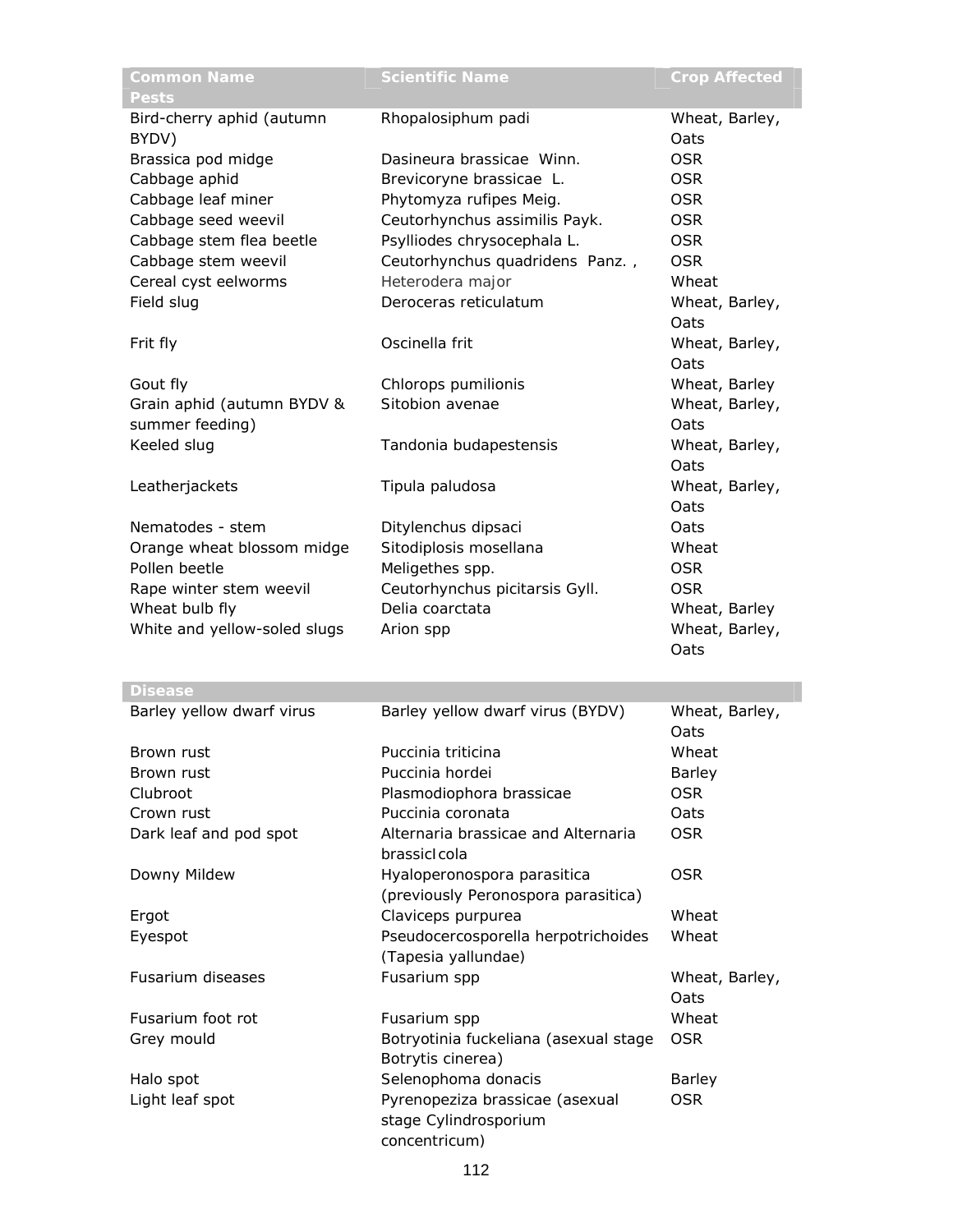| <b>Common Name</b>       | <b>Scientific Name</b>                    | <b>Crop Affected</b> |
|--------------------------|-------------------------------------------|----------------------|
| Loose smut               | Ustilago nuda f. sp. tritici (U. tritici) | Wheat                |
| Loose smut               | Ustilago nuda f. sp. Hordei               | <b>Barley</b>        |
| Loose smut               | Ustilago avenae                           | Oats                 |
| Mosaic viruses           | Barley yellow mosaic virus (BaYMV)        |                      |
| Mosaic viruses           | Barley mild mosaic virus (BaMMV)          |                      |
| Mosaic viruses           | Oat mosaic virus (OMV)                    |                      |
| Mosaic viruses           | Oat golden stripe virus (OGSV)            |                      |
| Mosaic viruses           | Soil-borne cereal mosaic virus            |                      |
|                          | (SBCMV)                                   |                      |
| Mosaic viruses           | Soil-borne wheat mosaic virus             |                      |
|                          | (SBWMV)                                   |                      |
| Net blotch               | Pyrenophora teres f. teres                | <b>Barley</b>        |
|                          | (Drechslera teres)                        |                      |
| Phoma B                  | Leptosphaeria biglobosa (asexual          | <b>OSR</b>           |
|                          | stage Phoma B - Phoma lingam)             |                      |
| Phoma Leaf Spot and Stem | Leptosphaeria maculans (asexual           | <b>OSR</b>           |
| Canker                   | stage Phoma A - Phoma lingam)             |                      |
| Powdery mildew           | Blumeria graminis f. sp. tritici          | Wheat                |
| Powdery mildew           | Blumeria graminis f. sp. Hordei           | <b>Barley</b>        |
| Powdery mildew           | Blumeria graminis f. sp. Avenae           | Oats                 |
| Powdery mildew           | Erysiphe cruciferarum                     | <b>OSR</b>           |
| Ramularia leaf spot      | Ramularia collo-cygni                     | <b>Barley</b>        |
| Rhynchosporium           | Rhynchosporium secalis                    | <b>Barley</b>        |
| Sclerotinia stem rot     | Sclerotinia sclerotiorum                  | <b>OSR</b>           |
| Septoria nodorum         | Septoria nodorum (Stagonospora            | Wheat                |
|                          | nodorum)                                  |                      |
| Septoria tritici         | Septoria tritici (Mycosphaerella          | Wheat                |
|                          | graminicola)                              |                      |
| Sharp eyespot            | Rhizoctonia cerealis                      | Wheat                |
| Snow rot                 | Typhula incarnata                         | Wheat, Barley        |
| Take-all                 | Gaeumannomyces graminis                   | Wheat, Barley,       |
|                          |                                           | Oats                 |
| Turnip yellows           | Turnip yellows virus (TuYV)               | <b>OSR</b>           |
| Verticillium wilt        | Verticillium longisporum                  | <b>OSR</b>           |
| Yellow rust              | Puccinia striiformis                      | Wheat, Barley        |

| Abbreviation | <b>Full name</b>                               |
|--------------|------------------------------------------------|
| a.i.         | Active ingredient                              |
| AHDB         | Agriculture and Horticulture Development Board |
| AMG          | Annual meadow-grass                            |
| <b>BYDV</b>  | <b>Barley Yellow Dwarf Virus</b>               |
| <b>CCP</b>   | <b>Common Council Position</b>                 |
| <b>CSFB</b>  | Cabbage Stem Flea Beetle                       |
| <b>MRL</b>   | Maximum Residue Level                          |
| <b>OSR</b>   | Oilseed rape                                   |
| <b>OWBM</b>  | Orange Wheat Blossom Midge                     |
| <b>PSD</b>   | Pesticides Safety Directorate                  |
| <b>WFD</b>   | <b>Water Framework Directive</b>               |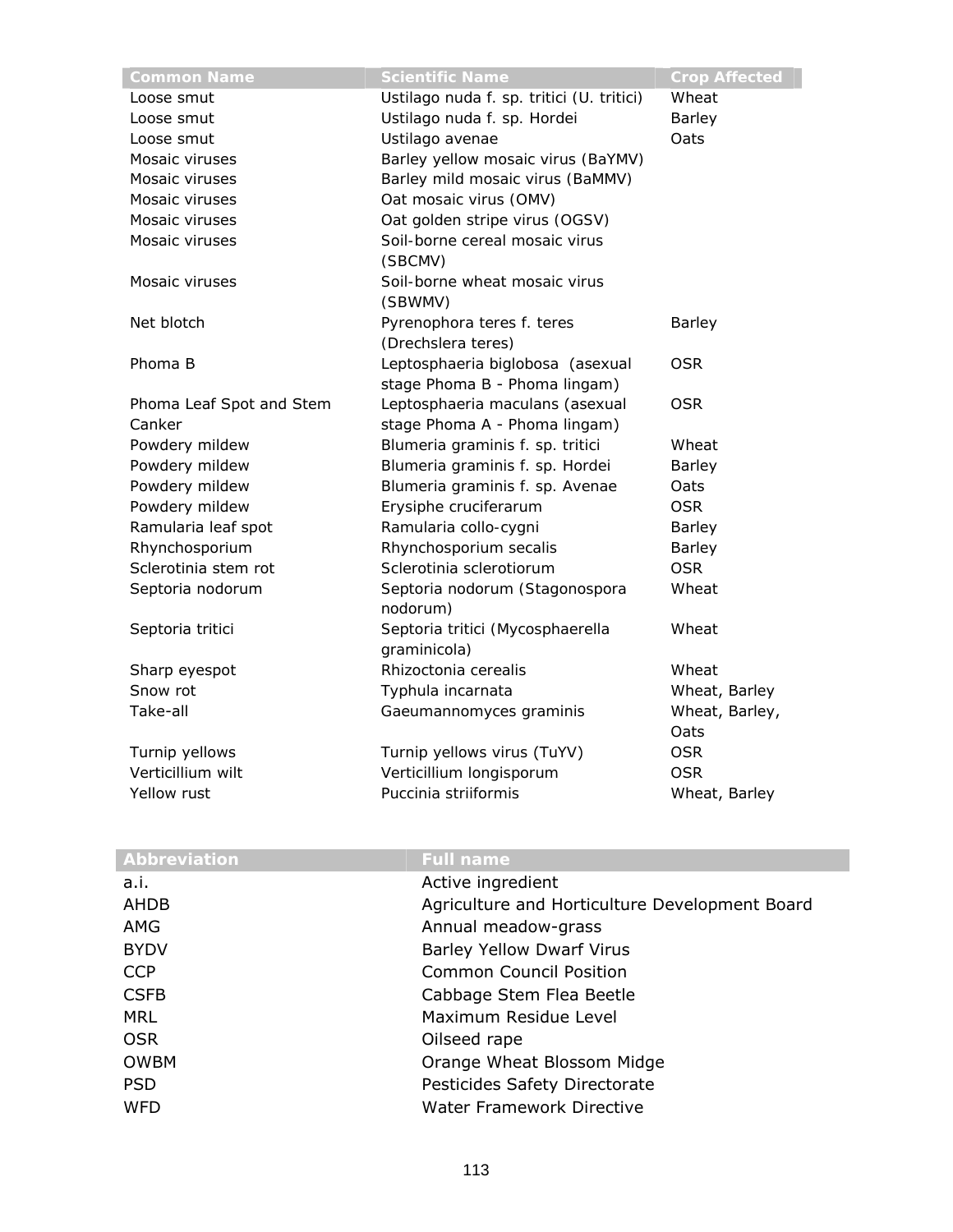# **Appendix 2 – Loss of Active Substances**

### **Table 76 Availability of herbicide active ingredients for combinable crops in the different scenarios**

|                  |               |                          |                   | Scenario |                |                |                |                | <b>Approved for use on</b> |           |         |           |            |
|------------------|---------------|--------------------------|-------------------|----------|----------------|----------------|----------------|----------------|----------------------------|-----------|---------|-----------|------------|
| <b>Substance</b> | <b>Status</b> | Date of<br>expiry<br>of. | Approved<br>in UK | 2a       | 2 <sub>b</sub> | 2 <sub>c</sub> | 3              | <b>WFD</b>     | W                          | <b>WB</b> | $\circ$ | <b>SB</b> | <b>OSR</b> |
|                  |               | Annex                    |                   |          |                |                |                |                |                            |           |         |           |            |
| $2,4-D$          | A1            | 2011                     | Υ                 | d        |                |                | $\pmb{\times}$ |                | Υ                          | у         | y       | y         |            |
| $2,4-DB$         | A1            |                          | Υ                 |          |                |                | $\pmb{\times}$ |                | Υ                          | У         | у       | у         |            |
| amidosulfuron    | A1            |                          | Υ                 |          |                |                |                |                | y                          | у         | y       | у         |            |
| bentazone        | A1            |                          | Υ                 |          |                |                |                | X              |                            |           |         | у         |            |
| bifenox          | A1            |                          | Υ                 |          |                |                |                |                | Y                          | у         |         |           | y          |
| bromoxynil       | A1            |                          | Υ                 | ÷        |                |                |                |                | Y                          | У         | у       | у         |            |
| carbetamide      | list 3        |                          | Y                 |          |                |                |                | $\pmb{\times}$ |                            |           |         |           | y          |
|                  | VW            |                          |                   |          |                |                |                |                |                            |           |         |           |            |
| carboxin         | list 3        |                          | Υ                 |          |                |                |                |                | Y                          |           |         |           |            |
|                  | VW            |                          |                   |          |                |                |                |                |                            |           |         |           |            |
| carfentrazone    | A1            |                          | Υ                 |          |                |                |                |                | Y                          | y         | y       | y         |            |
| ethyl            |               |                          |                   |          |                |                |                |                |                            |           |         |           |            |
| chlorotoluron    | A1            |                          | Υ                 |          |                |                |                | X              | Y                          | y         |         | y         |            |
| clodinafop       | A1            |                          | Υ                 |          |                |                |                | X              | Υ                          |           |         |           |            |
| clomazone        | A1            |                          | $\overline{Y}$    |          |                |                |                |                |                            |           |         |           | y          |
| clopyralid       | A1            |                          | Υ                 |          |                |                |                | $\pmb{\times}$ | Υ                          | y         | y       | у         | у          |
| cycloxydim       | list 3        |                          | Υ                 |          |                |                |                |                |                            |           |         |           | у          |
|                  | VW            |                          |                   |          |                |                |                |                |                            |           |         |           |            |
| desmedipham      | A1            |                          | Υ                 |          |                |                |                |                |                            |           |         | y         |            |
| dicamba          | A1            |                          | Υ                 |          |                |                |                |                | Υ                          | у         | y       | у         |            |
| dichlorprop p    | A1            | 2017                     | Υ                 |          |                |                | $\pmb{\times}$ |                | Y                          | y         | y       | y         |            |
| diflufenican     | A1            |                          | Υ                 |          |                |                |                |                | Y                          | y         |         | У         |            |
| dimethanamid-p   | A1            |                          | Υ                 |          |                |                |                |                |                            |           |         |           | у          |
| diquat           | A1            |                          | Υ                 |          |                |                |                |                | ?                          | У         | y       | y         | y          |
| ethofumesate     | A1            |                          | Υ                 |          |                |                |                |                |                            | у         |         | у         |            |
| fenoxaprop p     | A1            |                          | Ÿ                 |          |                |                |                |                | y                          | y         |         | y         |            |
| florasulam       | A1            |                          | Υ                 |          |                |                |                |                | Y                          | y         | у       | у         |            |
| fluazifop-p      | list 3        |                          | Υ                 |          |                |                |                |                |                            |           |         |           | у          |
|                  | VW            |                          |                   |          |                |                |                |                |                            |           |         |           |            |
| flufenacet       | A1            |                          | Υ                 |          |                |                |                |                | Y                          | У         |         |           |            |
| flumioxazin      | A1            | 2012                     | Υ                 | $\sf d$  | $\sf d$        | $\sf d$        |                |                | Y                          |           |         |           |            |
| flupyrsulfuron   | A1            |                          | Ÿ                 |          |                |                |                |                | y                          | y         | y.      | y         |            |
| methyl           |               |                          |                   |          |                |                |                |                |                            |           |         |           |            |
| fluroxypyr       | A1            |                          | Υ                 |          |                |                |                |                | Υ                          | У         | у       | y         |            |
| flurtamone       | A1            |                          | Υ                 |          |                |                |                |                | Y                          | y         |         |           | у          |
| glufosinate      | A1            | 2017                     | Υ                 | $\sf d$  | $\sf d$        | $\sf d$        |                |                |                            |           |         |           | у          |
| glyphosate       | A1            |                          | Υ                 |          |                |                |                | X              | Υ                          | у         | у       | У         | у          |
| iodosulfuron     | A1            |                          | $\overline{Y}$    |          |                |                |                |                | $\overline{Y}$             | y         |         | y         |            |
| ioxynil          | A1            | 2014                     | Υ                 | $\sf d$  | ${\sf d}$      | $\sf d$        |                |                | Y                          | У         | у       | y         |            |
| isoproturon      | A1            | gone                     | Υ                 |          |                |                |                | $\pmb{\times}$ | Υ                          | У         |         | у         |            |
| linuron          | A1            | 2013                     | Υ                 | $\sf d$  | $\sf d$        | $\sf d$        |                |                | Y                          | У         | y       | y         |            |
| <b>MCPA</b>      | A1            | 2016                     | Υ                 |          |                |                | $\pmb{\times}$ |                | Υ                          | У         | y       | у         |            |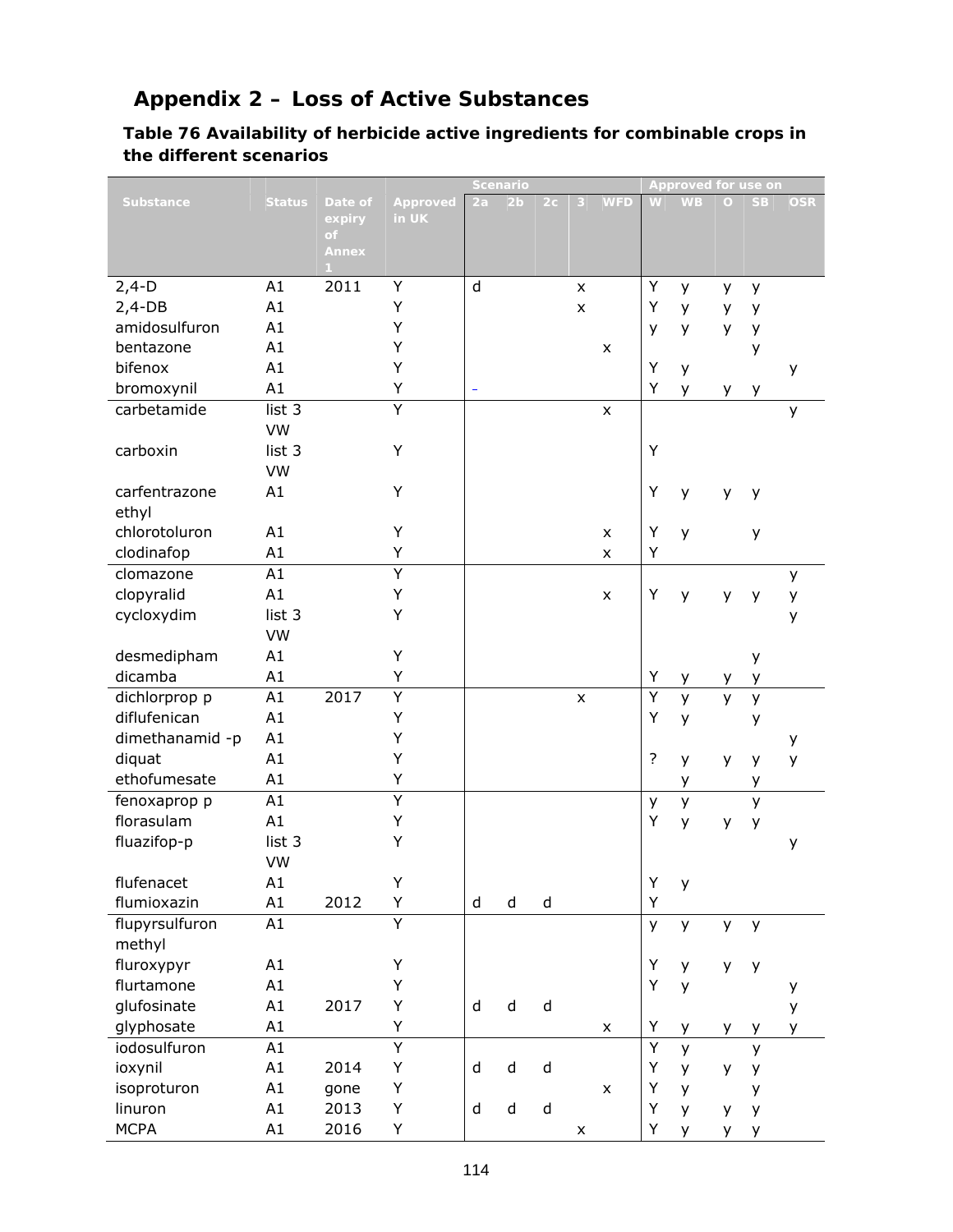|                    |                 |                                        |                   |         | <b>Scenario</b> |                |                |            |   | <b>Approved for use on</b> |          |           |            |
|--------------------|-----------------|----------------------------------------|-------------------|---------|-----------------|----------------|----------------|------------|---|----------------------------|----------|-----------|------------|
| <b>Substance</b>   | <b>Status</b>   | Date of<br>expiry<br>of.<br>Annex<br>1 | Approved<br>in UK | 2a      | 2 <sub>b</sub>  | 2 <sub>c</sub> | 3              | <b>WFD</b> | W | <b>WB</b>                  | $\Omega$ | <b>SB</b> | <b>OSR</b> |
| <b>MCPB</b>        | A1              | 2016                                   | Y                 |         |                 |                | $\pmb{\times}$ |            | Y | y                          | y        | y         |            |
| mecoprop-p         | A1              | 2014                                   | Y                 |         |                 |                | $\pmb{\times}$ | X          | у | у                          | y        | y         |            |
| mepiquat           | A1              |                                        | Υ                 |         |                 |                |                |            | Υ | У                          |          | у         |            |
| mesosulfuron       | A1              |                                        | Y                 |         |                 |                |                |            | Y | $\overline{?}$             | y        |           |            |
| metamitron         | A1              |                                        | Υ                 |         |                 |                |                |            |   |                            |          | у         |            |
| metazachlor        | A1              |                                        | $\overline{Y}$    |         |                 |                |                | X          |   |                            |          |           | y          |
| metsulfuron        | A1              |                                        | Υ                 |         |                 |                |                |            | Υ | y                          | y        | y         |            |
| methyl             |                 |                                        |                   |         |                 |                |                |            |   |                            |          |           |            |
| napropamide        | list 3          |                                        | Υ                 |         |                 |                |                |            |   |                            |          |           | У          |
| pendimethalin      | A1              | 2013                                   | Y                 | x       | X               | X              |                |            | Y | y                          | y        | y         |            |
| phenmedipham       | A1              |                                        | Υ                 |         |                 |                |                |            |   |                            |          | У         |            |
| picloram           | A1              | 2018                                   | $\overline{Y}$    | $\sf d$ |                 |                |                |            |   |                            |          |           | у          |
| picolinafen        | A1              |                                        | Υ                 |         |                 |                |                |            | Y | y                          |          |           |            |
| propachlor         | list 3          |                                        | Y                 |         |                 |                |                |            |   |                            |          |           | у          |
| propaquizafop      | list 3          |                                        | Υ                 |         |                 |                |                |            |   |                            |          |           | y          |
| propoxycarbazone   | A1              |                                        | Υ                 |         |                 |                |                |            | Y |                            |          |           |            |
| propyzamide        | A1              |                                        | Ÿ                 |         |                 |                |                | x          |   |                            |          |           | y          |
| prosulfocarb       | A1              |                                        | Υ                 |         |                 |                |                | X          | Y | y                          |          |           |            |
| quinmerac          | list 3          |                                        | Υ                 |         |                 |                |                |            |   |                            |          |           | у          |
|                    | VW              |                                        |                   |         |                 |                |                |            |   |                            |          |           |            |
| quizalofop-p-ethyl | list 3          |                                        | Υ                 |         |                 |                |                |            |   |                            |          |           | y          |
| quizalofop-p-      | list 3          |                                        | Υ                 |         |                 |                |                |            |   |                            |          |           | y          |
| tefuryl            |                 |                                        |                   |         |                 |                |                |            |   |                            |          |           |            |
| sulfosulfuron      | $\overline{A1}$ |                                        | Y                 |         |                 |                |                |            | Y |                            |          |           |            |
| tepraloxydim       | A1              |                                        | Υ                 |         |                 |                |                |            |   |                            |          |           | y          |
| terbuthylazine     | list 3          |                                        | Υ                 |         |                 |                |                |            | у | y                          |          | У         |            |
|                    | VW              |                                        |                   |         |                 |                |                |            |   |                            |          |           |            |
| thifensulfuron     | A1              |                                        | Υ                 |         |                 |                |                |            | Y | y                          | y        | y         |            |
| methyl             |                 |                                        |                   |         |                 |                |                |            |   |                            |          |           |            |
| tralkoxydim        | A1              |                                        | Υ                 |         |                 |                |                |            | Y | у                          |          | у         |            |
| triallate          | list 3          |                                        | Ÿ                 |         |                 |                |                |            | Ÿ | y                          |          | y         |            |
| tribenuron         | A1              |                                        | Υ                 |         |                 |                |                |            | Υ | y                          | y        | y         |            |
| triflusulfuron     | list 3          | 2018                                   | Υ                 | d       |                 |                |                |            |   |                            |          | y         |            |

x – lost

d – chance of getting 5 year derogation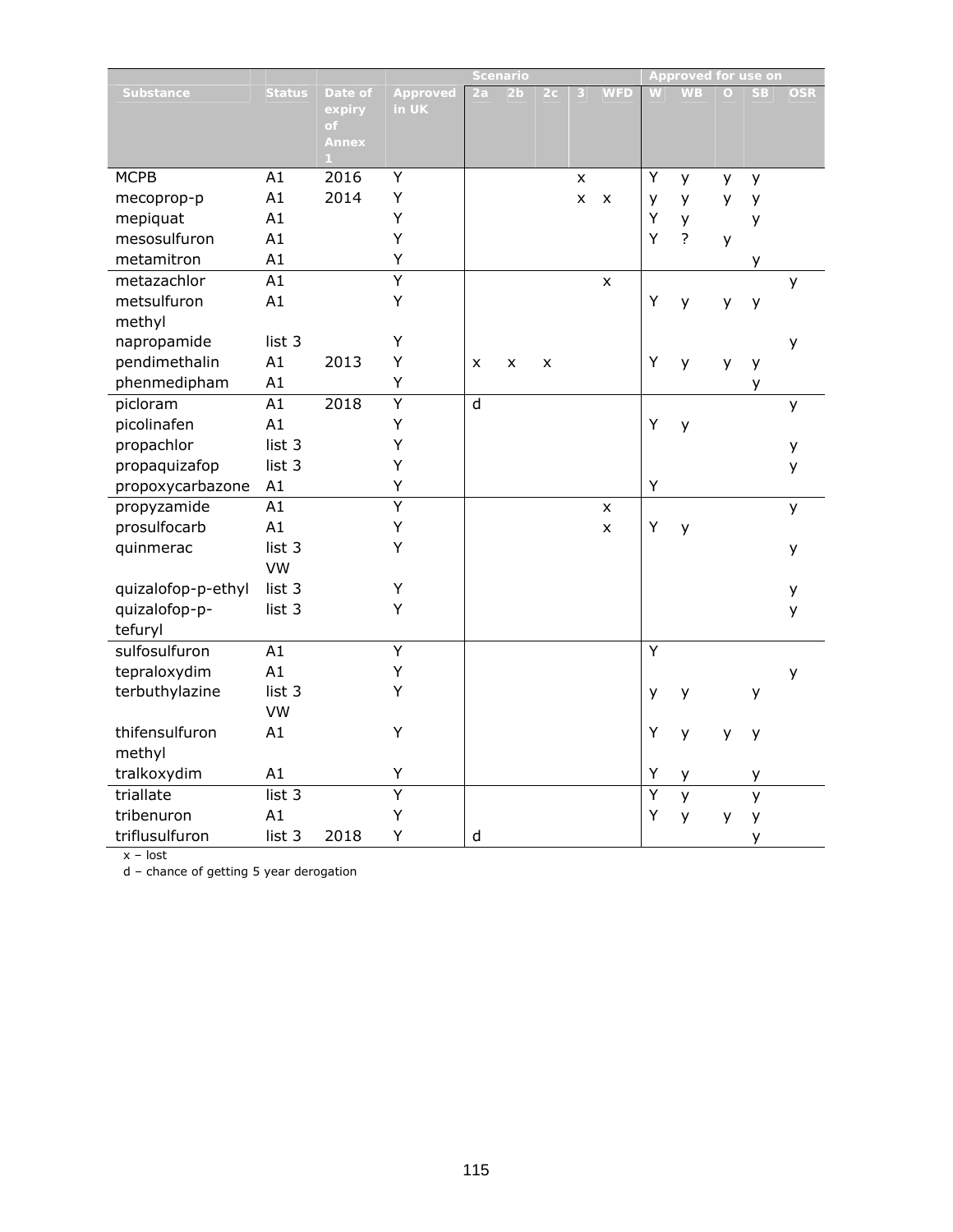|                  |               |              |                   | <b>Scenario</b>           |                |              |                           |                           | <b>Approved for use on</b> |           |          |           |            |
|------------------|---------------|--------------|-------------------|---------------------------|----------------|--------------|---------------------------|---------------------------|----------------------------|-----------|----------|-----------|------------|
| <b>Substance</b> | <b>Status</b> | Date of      | Approved<br>in UK | 2a                        | 2 <sub>b</sub> | 2c           | ♦                         | <b>WFD</b>                | W                          | <b>WB</b> | $\Omega$ | <b>SB</b> | <b>OSR</b> |
|                  |               | expiry<br>of |                   |                           |                |              |                           |                           |                            |           |          |           |            |
|                  |               | Annex 1      |                   |                           |                |              |                           |                           |                            |           |          |           |            |
| alpha            | A1            | 2015         | Y                 | $\equiv$                  |                |              | $\mathsf{x}$              |                           | y                          | y         |          | y         | y          |
| cypermethrin     |               |              |                   |                           |                |              |                           |                           |                            |           |          |           |            |
| beta-cyfluthrin  | A1            | 2013         | Y                 |                           |                |              | $\boldsymbol{\mathsf{x}}$ |                           | Υ                          |           |          |           | y          |
| bifenthrin       | list 3        | 2018         | Y                 | $\boldsymbol{\mathsf{x}}$ | $\mathsf{x}$   | $\mathsf{x}$ |                           |                           | Υ                          | y         |          | y         |            |
| chlorpyrifos     | A1            | 2016         | Y                 |                           |                |              | X                         | $\boldsymbol{\mathsf{x}}$ | Υ                          | y         | У        | y         |            |
| clothianidin     | A1            |              | Y                 |                           |                |              |                           |                           | Υ                          | y         | y        |           |            |
| cyfluthrin       | A1            | 2013         | Ÿ                 |                           |                |              | X                         |                           | Y                          | y         |          |           | y          |
| cypermethrin     | A1            | 2016         | Y                 |                           |                |              | X                         |                           | Υ                          | y         | у        | y         | y          |
| deltamethrin     | A1            | 2013         | Y                 | d                         | d              |              |                           |                           | У                          | y         | y        | y         | y          |
| dimethoate       | A1            | 2016         | Y                 | d                         |                |              | $\boldsymbol{\mathsf{x}}$ |                           | Y                          |           |          |           |            |
| esfenvalerate    | A1            | 2011         | Y                 | X                         | X              | $\mathsf{x}$ |                           |                           | Υ                          | y         |          | y         |            |
| imidacloprid     | A1            |              | $\overline{Y}$    |                           |                |              |                           |                           | Υ                          | y         | y        |           | y          |
| lambda           | A1            | 2011         | Y                 |                           |                |              | $\mathsf{x}$              |                           | Υ                          | y         | y        | y         | y          |
| cyhalothrin      |               |              |                   |                           |                |              |                           |                           |                            |           |          |           |            |
| methiocarb       | A1            | 2017         | Y                 |                           |                |              | X                         |                           | Υ                          |           |          |           | y          |
| pirimicarb       | A1            | 2017         | Y                 |                           |                |              | X                         |                           | Υ                          | y         | y        | y         | y          |
| tau fluvalinate  | list 3        | 2020         | Υ                 |                           |                |              | X                         |                           | Υ                          | y         |          | y         | y          |
|                  | VW            |              |                   |                           |                |              |                           |                           |                            |           |          |           |            |
| tefluthrin       | list 3        | 2020         | Υ                 |                           |                |              | $\pmb{\times}$            |                           | Υ                          | y         | y        | y         |            |
| thiacloprid      | A1            |              | Υ                 |                           |                |              |                           |                           | Υ                          |           |          |           | y          |
| zeta-            | list 3        | 2018         | Υ                 |                           |                |              | X                         |                           | Υ                          | y         | y        | y         | y          |
| cypermethrin     |               |              |                   |                           |                |              |                           |                           |                            |           |          |           |            |
| ferric phosphate | A1            |              | Υ                 |                           |                |              |                           |                           | у                          | у         | y        | y         | у          |
| metaldehyde      | list 3        |              | Y                 |                           |                |              |                           | X                         | Υ                          | y         | У        | y         | y          |
|                  | VW            |              |                   |                           |                |              |                           |                           |                            |           |          |           |            |

#### **Table 77 - Availability of insecticide active ingredients for combinable crops in the different scenarios**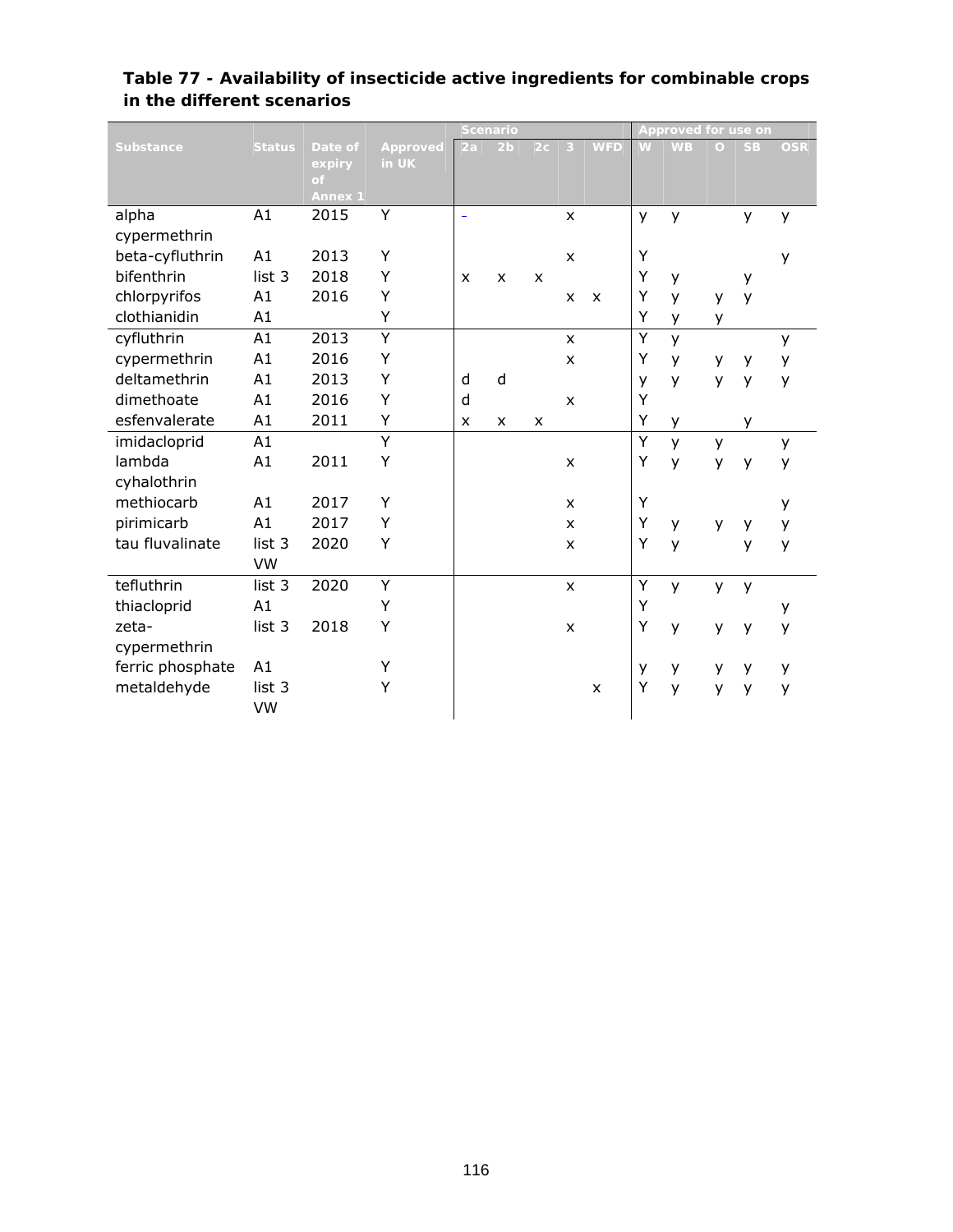|                  |                 |                                        |                    |    | <u>Scenario</u> |              |   |                |   | Approved for u <u>se on</u> |         |           |            |
|------------------|-----------------|----------------------------------------|--------------------|----|-----------------|--------------|---|----------------|---|-----------------------------|---------|-----------|------------|
| <b>Substance</b> | <b>Status</b>   | Date of<br>expiry of<br><b>Annex 1</b> | Approve<br>d in UK | 2a | 2 <sub>b</sub>  | 2c           | 3 | <b>WF</b><br>D | W | <b>WB</b>                   | $\circ$ | <b>SB</b> | <b>OSR</b> |
| azoxystrobin     | A1              |                                        | Y                  |    |                 |              |   |                | У | у                           | y       | у         | у          |
| bromuconazole    | list 3          |                                        | Υ                  |    |                 |              |   |                | Υ | y                           |         |           |            |
| carbendazim      | A1              | 2009                                   | Y                  | x  | X               | X            |   | x              | Υ | У                           |         | у         | y          |
| chlorothalonil   | A1              |                                        | Υ                  |    |                 |              |   | X              | Υ |                             |         |           |            |
|                  |                 |                                        |                    |    |                 |              |   |                |   | y                           | у       | y         | y          |
| cyproconazole    | list 3          | 2020                                   | Y                  | d  | d               | d            |   |                | y | y                           | y       | y         | y          |
|                  | VW              |                                        |                    |    |                 |              |   |                |   |                             |         |           |            |
| cyprodinil       | A1              |                                        | Y                  |    |                 |              |   |                | Υ | y                           |         | y         |            |
| difenoconazole   | A1              | 2018                                   | Υ                  | d  |                 |              |   |                | Υ |                             |         |           | у          |
| dimoxystrobin    | A1              |                                        | Υ                  |    |                 |              |   |                | Υ |                             |         |           |            |
| epoxiconazole    | A1              | 2018                                   | Υ                  | d  | d               | d            |   |                | Υ | y                           | y       | у         |            |
| famoxadone       | A1              |                                        | Υ                  |    |                 |              |   |                | Υ | У                           |         | У         | у          |
| fenpropidin      | $\overline{A1}$ |                                        | $\overline{Y}$     | ÷, |                 |              |   |                | Y | y                           |         | y         |            |
| fenpropimorph    | A1              |                                        | Υ                  |    |                 |              |   |                | у | у                           | у       | y         |            |
| fludioxonil      | A1              |                                        | Υ                  |    |                 |              |   |                | Υ | y                           | y       | y         |            |
| fluquinconazol   | list 3          | 2020                                   | Υ                  | d  |                 |              |   |                | y | y                           |         |           |            |
| e                | VW              |                                        |                    |    |                 |              |   |                |   |                             |         |           |            |
| flusilazole      | A1              |                                        | Υ                  | d  | d               | d            |   |                |   |                             |         |           |            |
|                  |                 | suspende                               |                    |    |                 |              |   |                | у | y                           |         | у         | у          |
|                  |                 | d                                      |                    |    |                 |              |   |                |   |                             |         |           |            |
| fuberidazole     | A1              |                                        | Y                  |    |                 |              |   |                | Υ | y                           | y       |           |            |
| guazatine        | list 3          |                                        | Υ                  |    |                 |              |   |                | Υ | y                           | y       | у         |            |
|                  | VW              |                                        |                    |    |                 |              |   |                |   |                             |         |           |            |
| imazalil         | A1              |                                        | Υ                  |    |                 |              |   |                |   | У                           | y       | у         |            |
| iprodione        | A1              | 2013                                   | Υ                  | d  |                 |              |   |                | Υ | У                           |         | y         | У          |
| kresoxim         | A1              |                                        | Y                  |    |                 |              |   |                | Υ | y                           | у       | y         |            |
| methyl           |                 |                                        |                    |    |                 |              |   |                |   |                             |         |           |            |
| mancozeb         | A1              | 2015                                   | Y                  | d  | d               | d            |   |                | Υ | y                           |         | y         | у          |
| metconazole      | A1              | 2017                                   | Υ                  | d  | d               | $\mathsf{d}$ |   |                | Υ | у                           |         | y         | y          |
| metrafenone      | A1              |                                        | Υ                  |    |                 |              |   |                | Υ | у                           | у       | y         |            |
| picoxystrobin    | A1              |                                        | Y                  |    |                 |              |   |                | Y | у                           | У       | у         |            |
| prochloraz       | list 3          | 2020                                   | Υ                  | d  |                 |              |   |                | Y | y                           |         | y         | y          |
|                  | VW              |                                        |                    |    |                 |              |   |                |   |                             |         |           |            |
| propiconazole    | A1              | 2013                                   | Υ                  | d  |                 |              |   |                | Υ | y                           | y       | y         | y          |
| pyraclostrobin   | A1              |                                        | Y                  |    |                 |              |   |                | Υ |                             |         |           |            |
|                  |                 |                                        |                    |    |                 |              |   |                |   | У                           | y       | у         |            |
| quinoxyfen       | A1              | 2014                                   | Υ                  | X  | X               | X            |   | $\pmb{\times}$ | Υ | y                           | y       | у         |            |
| silthiofam       | A1              |                                        | Υ                  |    |                 |              |   |                | Υ | y                           |         |           |            |
| spiroxamine      | A1              |                                        | Υ                  |    |                 |              |   |                | Υ | у                           | y       | у         |            |
| tebuconazole     | A1              | 2018                                   | Ÿ                  | d  | $\mathsf{d}$    | $\mathsf{d}$ |   |                | Υ | $\mathsf{y}$                | y       | y         | y          |
| tetraconazole    | list 3          | 2018                                   | Υ                  | d  |                 |              |   |                | Υ | y                           | y       | y         |            |
| thiophanate      | A1              |                                        | Υ                  |    |                 |              |   |                | Y |                             |         |           | у          |
| methyl           |                 |                                        |                    |    |                 |              |   |                |   |                             |         |           |            |
| thiram           | A1              | 2013                                   | Υ                  | d  |                 |              | X |                | Υ | у                           | y       | y         | у          |
| triadimenol      | A1              |                                        | Υ                  |    |                 |              |   |                | Υ | у                           | y       | у         |            |
| trifloxystrobin  | A1              |                                        | Ÿ                  |    |                 |              |   |                | Υ | y                           | y       | y         |            |
| triticonazole    | A1              | 2017                                   | Υ                  | d  |                 |              |   |                | Υ | y                           | y       |           |            |
|                  |                 |                                        |                    |    |                 |              |   |                |   |                             |         |           |            |

Table 78 – Availability of fungicide active ingredients for cereal crops in the different scenarios

x – lost

d – chance of getting 5 year derogation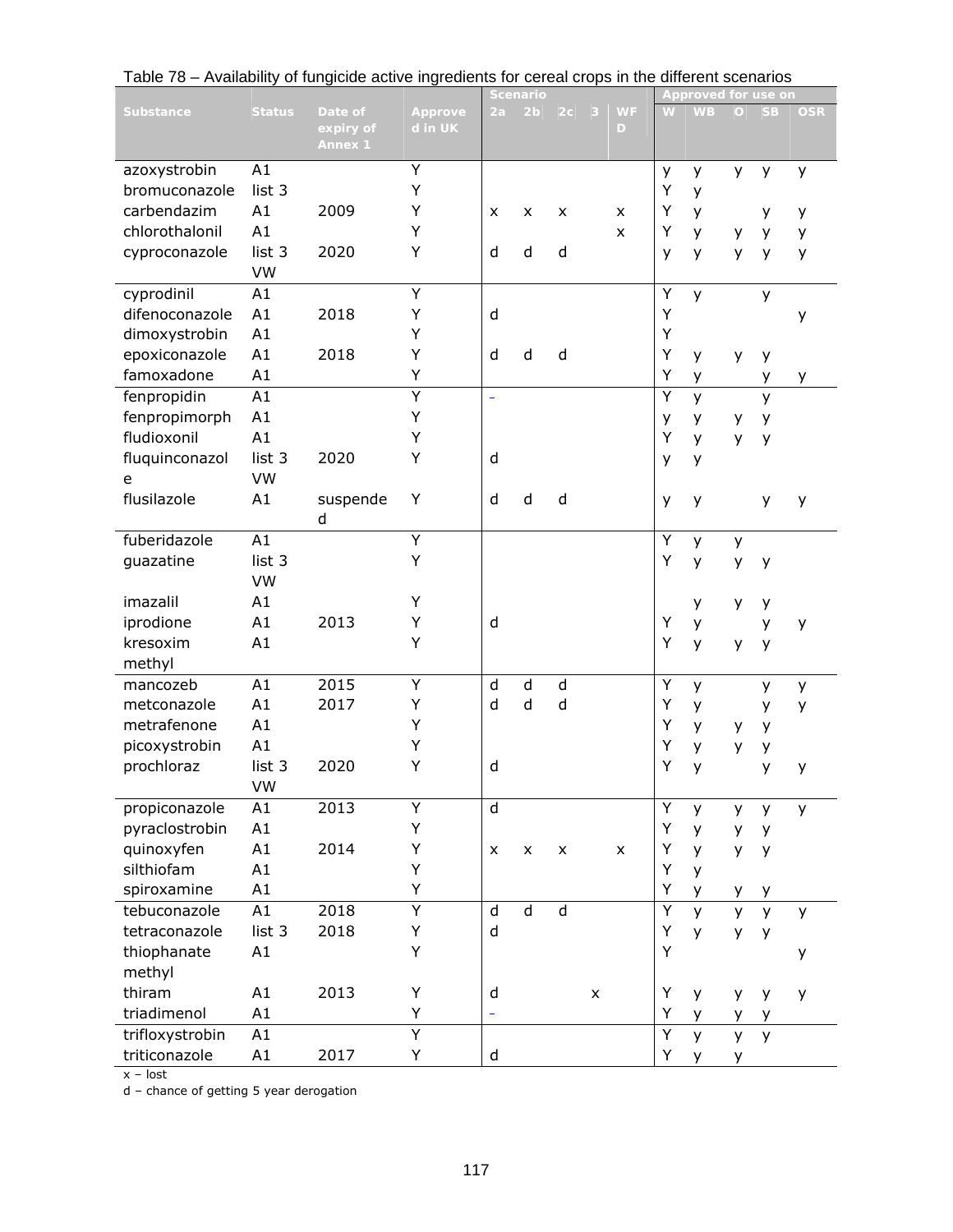#### **Table 79 Availability of PGR active ingredients for combinable crops in the different scenarios**

|              |               |                                            |                   |    |                |   |            |             | Approved for use on |         |           |            |
|--------------|---------------|--------------------------------------------|-------------------|----|----------------|---|------------|-------------|---------------------|---------|-----------|------------|
| Substance    | <b>Status</b> | Date of<br>expiry<br>of.<br><b>Annex 1</b> | Approved<br>in UK | 2a | 2 <sub>b</sub> |   | $2c$ 3 WFD | W.          | <b>WB</b>           | $\circ$ | <b>SB</b> | <b>OSR</b> |
| chlormequat  | list 3        |                                            |                   |    |                |   |            | v           | v                   |         | у         |            |
| imazaquin    | A1            |                                            |                   |    |                |   |            | ν           |                     |         |           |            |
| prohexadione | A1            |                                            |                   |    |                |   |            | у           | v                   |         |           |            |
| calcium      |               |                                            |                   |    |                |   |            |             |                     |         |           |            |
| trinexapac   | A1            |                                            |                   |    |                |   |            | Y           | v                   | v       | ٧         |            |
| metconazole  | A1            | 2017                                       | v                 | d  | d              | d |            | Y           | v                   |         |           | ν          |
| tebuconazole | A1            | 2018                                       |                   | d  |                | C |            | $\check{ }$ |                     |         |           |            |

x – lost

**d – chance of getting 5 year derogation**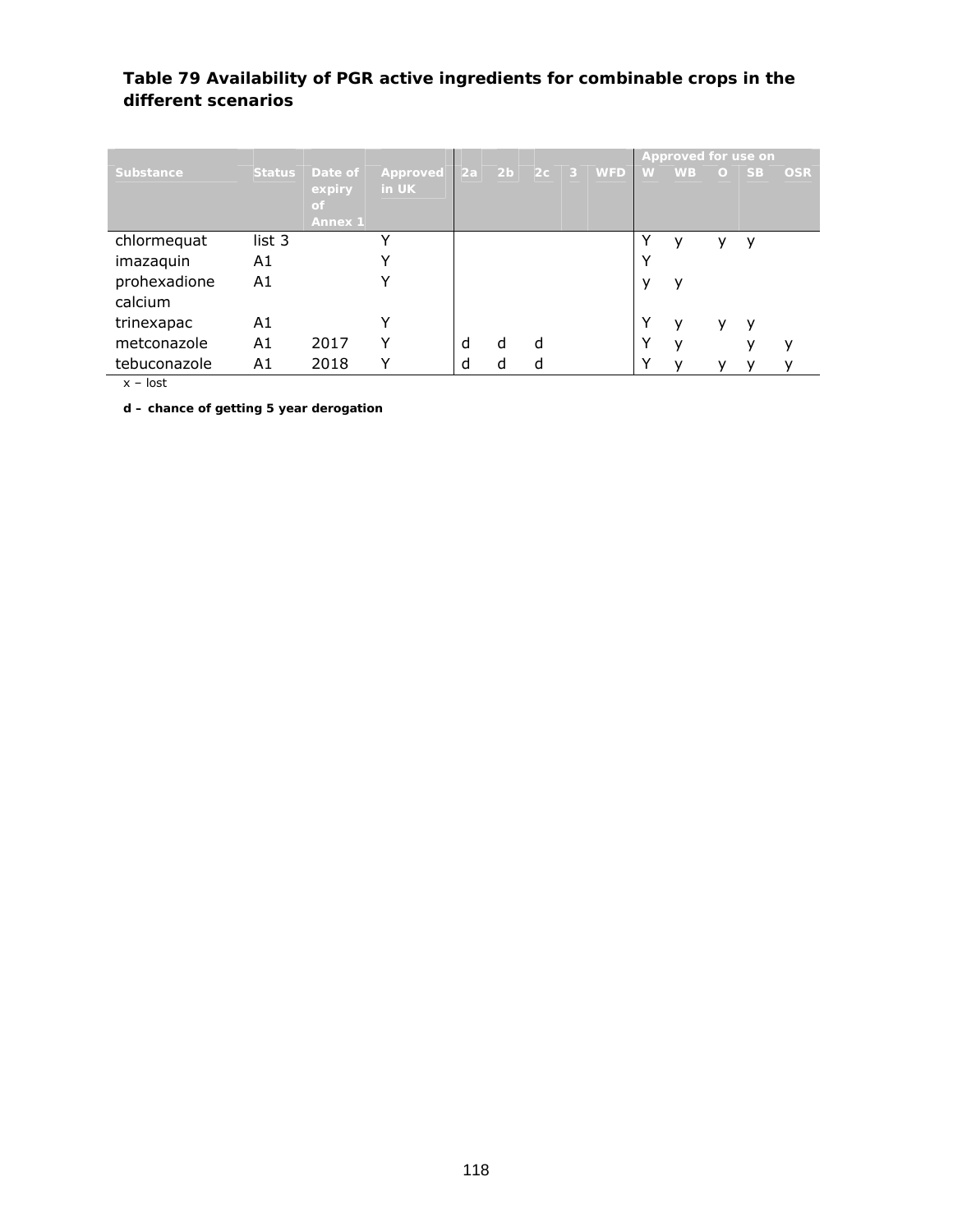# **Appendix 3 – Fungicide information**

**Table 80 - Summary of benefits and consequences in relation to individual fungicide active ingredients for wheat.** 

| Fungicide      | Key benefits                          | Consequences                                | Alternatives                              |
|----------------|---------------------------------------|---------------------------------------------|-------------------------------------------|
| Azole products | Broad-spectrum                        | This is the most                            | Use varieties with high                   |
| (generic)      | systemic                              | important group of                          | disease resistance.                       |
|                | fungicides                            | fungicides for control                      | Modify crop agronomy                      |
|                | offering better                       | of wheat - effective                        | (eg sow date, seed rate,                  |
|                | curative activity                     | alternatives are not                        | nitrogen fertiliser) and                  |
|                | than other                            | available so                                | use less intensive                        |
|                | fungicide groups                      | consequences are                            | rotations.                                |
|                |                                       | increased numbers of                        |                                           |
|                |                                       | sprays of weaker                            | Reduce wheat production                   |
|                |                                       | products and higher                         | and adjust regional                       |
|                |                                       | losses from diseases                        | distributions                             |
| bromuconazole  | Broad-spectrum                        | Limited - may be                            | Remains under all                         |
|                | activity, including                   | more widely used and                        | situations                                |
|                | eyespot and                           | at higher rates                             |                                           |
|                | fusarium ear                          |                                             |                                           |
|                | blight diseases                       |                                             |                                           |
| cyproconazole  | Broad-spectrum                        | Still an important                          | Lost after 5 years in 2a,                 |
|                | activity, strong                      | product in mixtures -                       | 2b and 2c                                 |
|                | against rust                          | replace with strobilurin                    | See generic azole options                 |
|                | diseases                              | products which may                          |                                           |
|                |                                       | be affected by the                          |                                           |
|                |                                       | selection of fungicide                      |                                           |
|                |                                       | resistant strains and                       |                                           |
|                |                                       | weaker azoles                               |                                           |
| difenoconazole | Broad-spectrum                        | Limited - may be more                       | Remains in 2b&c but lost                  |
|                | activity, strong                      | widely used and at                          | in 2a and 3                               |
|                | against septoria                      | higher rates                                |                                           |
|                | diseases and                          |                                             |                                           |
|                | brown rust                            |                                             |                                           |
| epoxiconazole  | The most widely                       | A key product for                           | Worse scenario for 2a                     |
|                | used azole                            | wheat $-$ large areas                       | than 2b and 2c.                           |
|                | fungicide - very                      | would require<br>treatment with other       | Some adjustment to crop                   |
|                | strong activity                       |                                             | agronomy will be                          |
|                | against septoria<br>and rust diseases | azole fungicides and                        | possible eg delayed<br>sowing and reduced |
|                |                                       | other chemical groups<br>eg chlorothalonil, | nitrogen fertiliser.                      |
|                |                                       | morpholines,                                |                                           |
|                |                                       | strobilurins and more                       | Use a higher proportion                   |
|                |                                       | frequent applications.                      | of resistant varieties.                   |
|                |                                       | Increase in breakdown                       | Use GM crops                              |
|                |                                       | of resistant varieties.                     |                                           |
|                |                                       | Efficiency of                               |                                           |
|                |                                       | production likely to be                     |                                           |
|                |                                       | reduced                                     |                                           |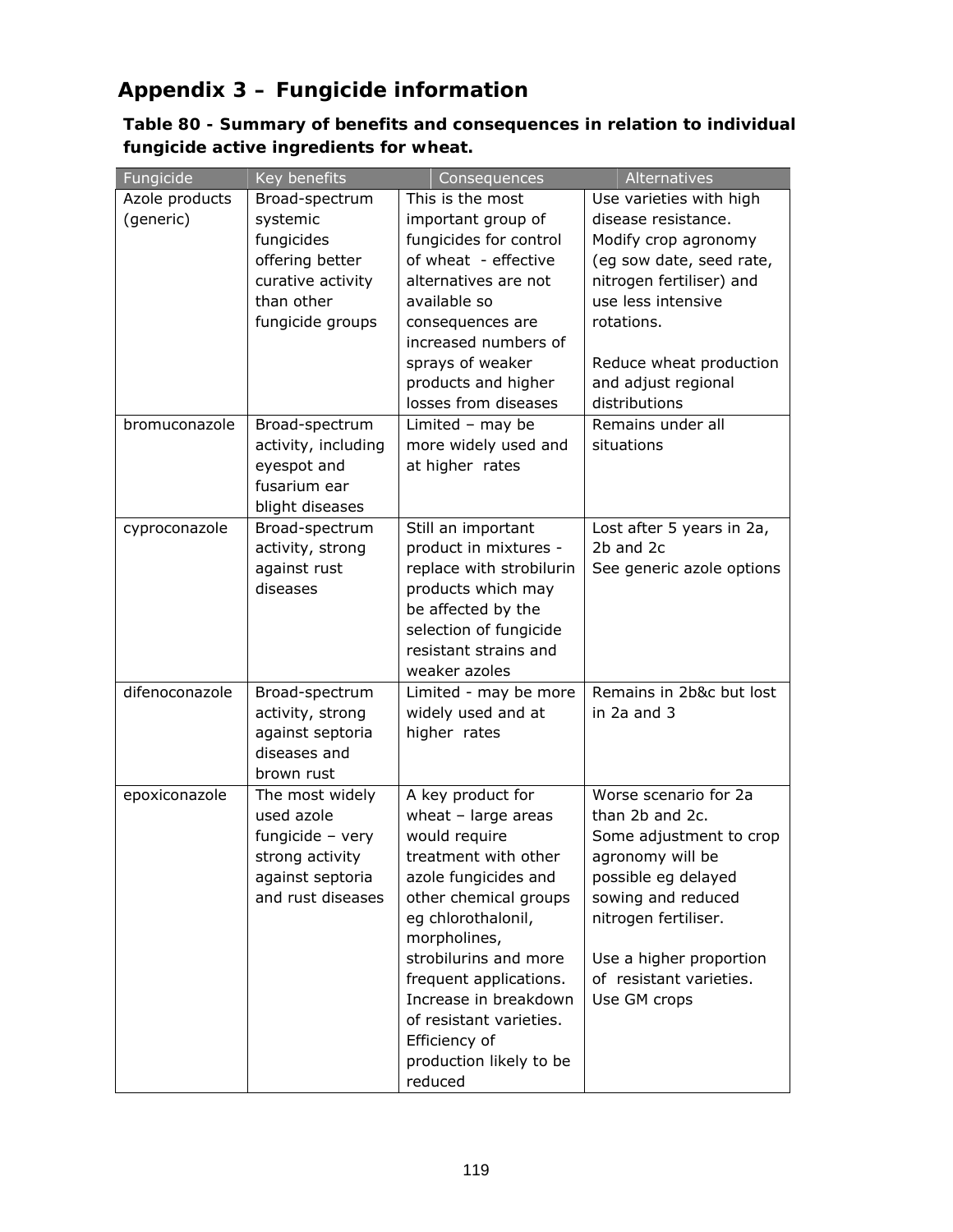| Fungicide       | Key benefits       | Consequences            | Alternatives              |
|-----------------|--------------------|-------------------------|---------------------------|
| fluquinconazole | Used in mixture    |                         | Lost after 5 years in 2a  |
|                 | with prochloraz as | Silthiofam could be     | and withdrawn in 2b, 2c   |
|                 | broad spectrum     | used for take-all       | and $3.$                  |
|                 | product against    | control.                |                           |
|                 | septoria and rust  |                         | See generic azole options |
|                 | diseases.          | Limited impact on       | with more specific        |
|                 | Used as a seed     | foliar disease          | attention to managing     |
|                 | treatment for      | management              | take-all                  |
|                 | take-all and early |                         |                           |
|                 | foliar disease     |                         |                           |
|                 | control            |                         |                           |
| flusilazole     | Established        | Limited impact -        | Lost after 5years         |
|                 | product with       | substituted by          | See generic azole options |
|                 | eyespot activity   | remaining azoles        |                           |
|                 | as well as         |                         |                           |
|                 | moderate foliar    |                         |                           |
|                 | disease activity   |                         |                           |
| metconazole     | Established        | Still important -       | Lost                      |
|                 | product with good  | substitute strobiluirin | See generic azole         |
|                 | activity against   | mixtures for fusarium   | options; reduce maize/    |
|                 | fusarium ear       | ear blight control      | wheat rotations           |
|                 | blight as well as  |                         |                           |
|                 | good foliar        |                         |                           |
|                 | disease activity   |                         |                           |
| prochloraz      | Established        | Use metrafenone or      | Remains in 2a for 5 years |
|                 | product with       | cyprodinil for eyespot  | but lost in 2b&c and 3    |
|                 | eyespot activity   | control.                |                           |
|                 | as well as foliar  | Less effective seed     | Delay sowing especially   |
|                 | disease activity.  | treatments              | in more intensive wheat   |
|                 | Potential to       |                         | rotations                 |
|                 | contribute to      |                         |                           |
|                 | fungicide          |                         |                           |
|                 | resistance         |                         |                           |
|                 | management in      |                         |                           |
|                 | S. tritici.        |                         |                           |
| propiconazole   | Established        | Limited - substituted   | Remains in 2b&c but lost  |
|                 | product with       | by remaining azoles     | in 2a and 3               |
|                 | some foliar        |                         |                           |
|                 | disease activity   |                         | See generic azole options |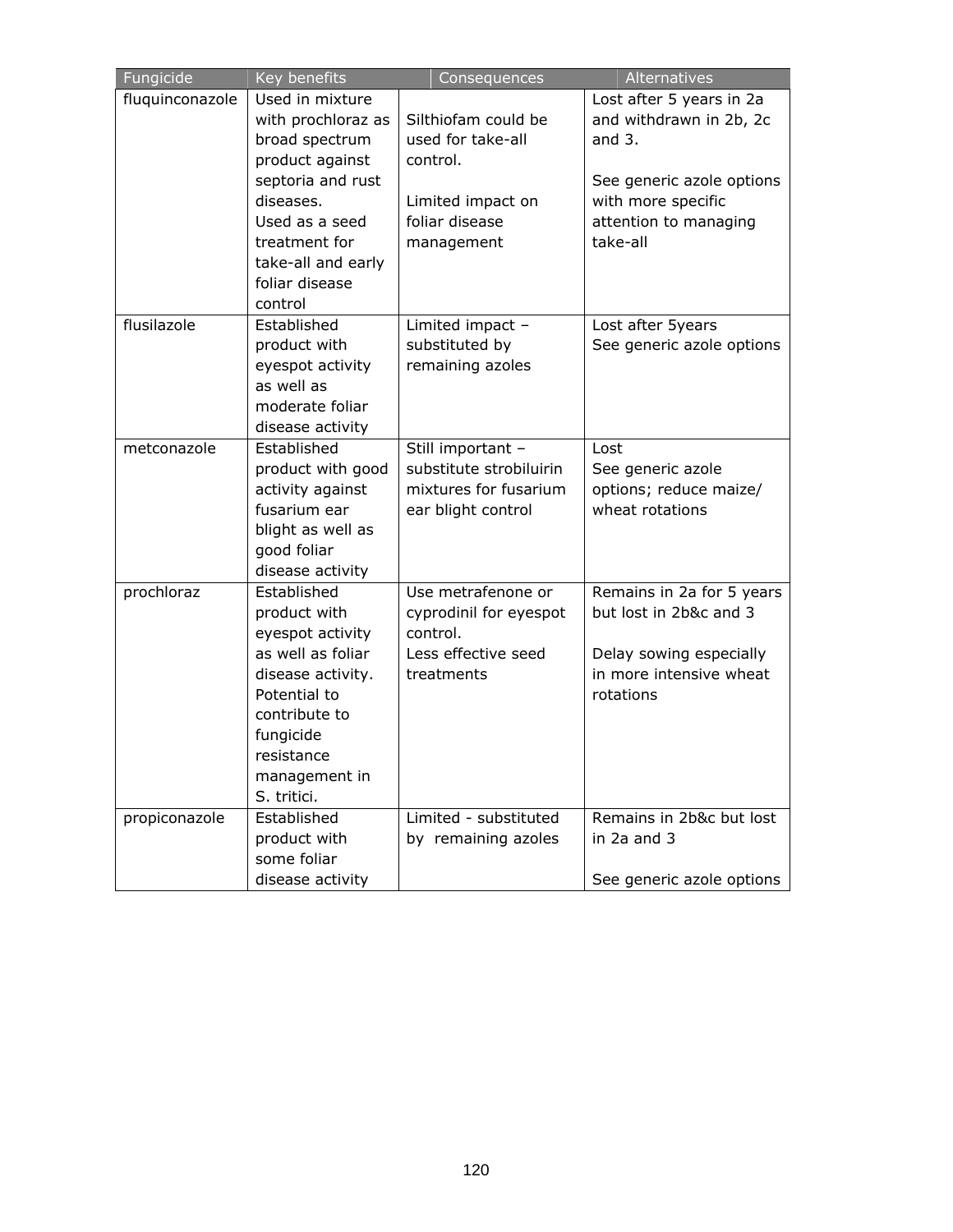| Fungicide       | Key benefits       | Consequences            | Alternatives              |
|-----------------|--------------------|-------------------------|---------------------------|
| prothioconazole | The most recent    | A key product for       | Lost under 2a and 3 only  |
|                 | azole with very    | wheat - large areas     | so large impact on these  |
|                 | strong broad-      | would require           | scearios. Conversely in   |
|                 | spectrum activity, | treatment with other    | 2b and 2c production      |
|                 | strong against     | fungicides and more     | little impact if this     |
|                 | septoria diseases  | frequent applications   | product replaces other    |
|                 | and eyespot,       | (in 2a and 3).          | strong azoles.            |
|                 | plus fusarium ear  | Increase in breakdown   |                           |
|                 | blight and rust    | of resistant varieties. | Some adjustment to crop   |
|                 | diseases.          | Fewer options for       | agronomy will be          |
|                 | Used in various    | fusarium and            | possible eg delayed       |
|                 | seed treatments    | mycotoxin               | sowing and reduced        |
|                 |                    | management and for      | nitrogen fertiliser. Less |
|                 |                    | seed treatments.        | intensive production.     |
|                 |                    | Use more metrafenone    |                           |
|                 |                    | or cyprodinil for       | Use a higher proportion   |
|                 |                    | eyespot control         | of resistant varieties.   |
|                 |                    | Efficiency of           | Use GM crops              |
|                 |                    | production likely to be |                           |
|                 |                    | reduced                 |                           |
|                 |                    | Under 2b and 2c         |                           |
|                 |                    | increased use of this   |                           |
|                 |                    | product to repoace      |                           |
|                 |                    | epoxiconazole           |                           |
| tebuconazole    | Broad-spectrum     | Increase use of         | Lost                      |
|                 | activity, strong   | strobilurin and         | See generic azole         |
|                 | against rust       | morpholine products     | options; concern about    |
|                 | diseases and       | for rust control.       | mycotoxins may reduce     |
|                 | fusarium ear       | Increased risk of       | wheat/maize rotations     |
|                 | blight; moderate   | fusarium ear blight     |                           |
|                 | septoria activity  | and mycotoxins          |                           |
|                 |                    | Sulphur for powdery     |                           |
|                 |                    | mildew                  |                           |
| tetraconazole   | Product with       | Limited - may be more   | Remains in 2b&c and 3,    |
|                 | moderate foliar    | widely used and at      | but lost in 2a            |
|                 | disease activity   | higher rates            |                           |
|                 |                    |                         | See generic azole options |
| triadimenol     | Long established   | Limited - alternative   | Remains available in all  |
|                 | product with       | seed treatments         | situations                |
|                 | some foliar        | required                |                           |
|                 | disease activity   |                         |                           |
| triticonazole   | Used as seed       | Less effective seed     | Remains in 2b&c but lost  |
|                 | treatment.         | treatment               | in 2a                     |
|                 |                    |                         |                           |
|                 |                    |                         | Develop non chemical      |
|                 |                    |                         | seed treatments           |
|                 |                    |                         |                           |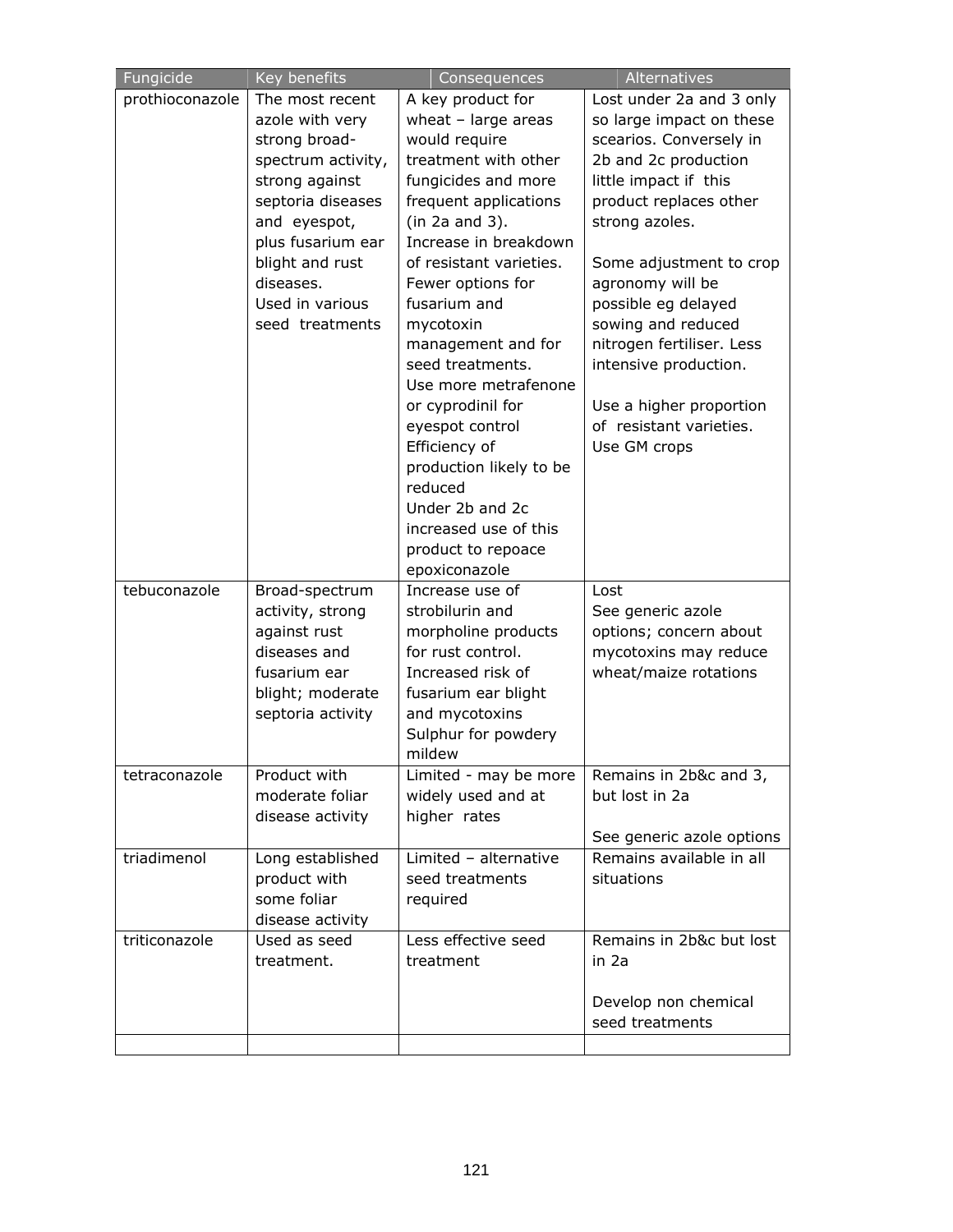| Fungicide     | Key benefits                  | Consequences                                 | Alternatives                 |
|---------------|-------------------------------|----------------------------------------------|------------------------------|
| boscalid      | Recent                        | Use with other azoles                        |                              |
|               | introduction used             | where epoxiconazole                          | Retained                     |
|               | in mixture with               | is lost. Metrafenone or                      | See generic azole options    |
|               | epoxiconazole to              | cyprodinil for eyespot;                      |                              |
|               | strengthen                    | increased risk of                            |                              |
|               | eyespot activity,             | fungicide resistance in                      |                              |
|               | has broad-                    | septoria species                             |                              |
|               | spectrum activity             |                                              |                              |
|               | against foliar                |                                              |                              |
|               | diseases                      |                                              |                              |
| carbendazim   | Long established              | Increase use of                              | Lost                         |
|               | product, activity             | strobilurin or                               | Substitute thiophanate       |
|               | diminished by                 | thiophanate methyl                           | methyl in short term but     |
|               | fungicide                     | products for ear                             | use more resistant           |
|               | resistance but still          | disease control,                             | varieties for fusarium       |
|               | used against<br>fusarium ear  | though their                                 | control.                     |
|               | diseases.                     | effectiveness may be<br>reduced by fungicide |                              |
|               |                               | resistance problems.                         |                              |
| cyflufenamid  | Recent                        | Some increase in use                         | Retained                     |
|               | introduction with             | with loss of other                           | Use resistant varieties.     |
|               |                               | chemistry which could                        |                              |
|               | very strong<br>powdery mildew | increase risk of                             |                              |
|               | activity                      | fungicide resistance                         |                              |
|               |                               | problems. Sulphur.                           |                              |
|               |                               | Lower yield on fertile                       |                              |
|               |                               | sites                                        |                              |
| mancozeb      | Broad-spectrum                | Increase strobilurin                         | Lost                         |
|               | protectant                    | use though their                             | Maintain high diversity      |
|               | fungicide useful              | activity may soon be                         | of fungicides in             |
|               | activity against              | reduced by fungicide                         | programmes                   |
|               | brown rust,                   | resistance                                   |                              |
|               | glume blotch and              |                                              |                              |
|               | sooty moulds                  |                                              |                              |
| proquinazid - | Recent                        | Metrafenone a                                | Use resistant varieties,     |
| not assessed  | introduction with             | possible alternative                         | lower yield on fertile sites |
| by PSD        | very strong                   | but loss of chemistry                        |                              |
|               | powdery mildew                | could increase risk of                       |                              |
|               | activity                      | fungicide resistance                         |                              |
|               |                               | problems. Sulphur                            |                              |
|               |                               | Use resistant varieties,                     |                              |
|               |                               | lower yield on fertile                       |                              |
|               |                               | sites                                        |                              |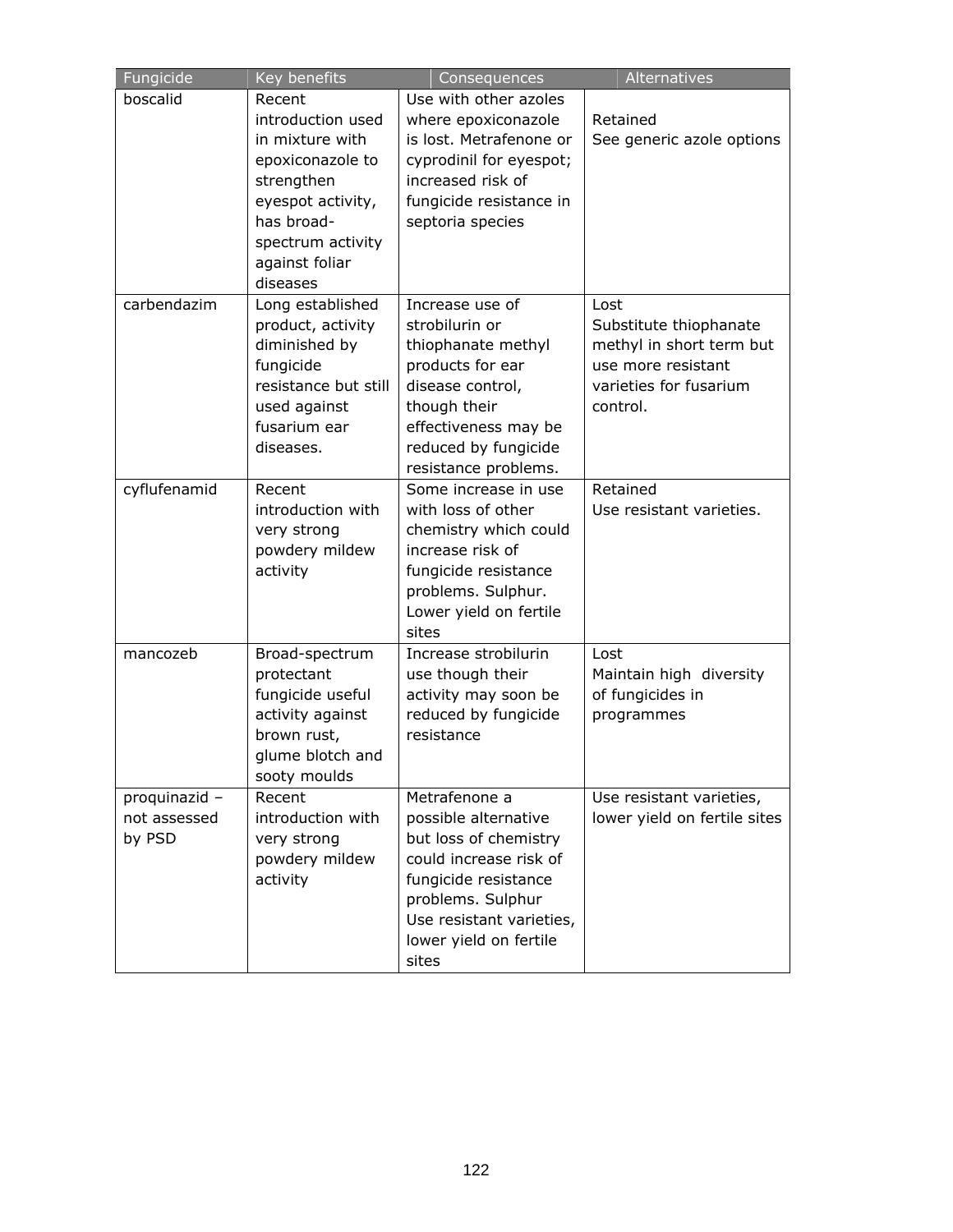| Fungicide      | Key benefits         | Consequences                                | Alternatives                             |
|----------------|----------------------|---------------------------------------------|------------------------------------------|
| quinoxyfen     | Established          | Little as Metrafenone a                     | Lost                                     |
|                | product with good    | possible alternative                        | Use resistant varieties,                 |
|                | powdery mildew       | but loss of chemistry                       | lower yield on fertile sites             |
|                | activity             | could increase risk of                      |                                          |
|                |                      | fungicide resistance                        |                                          |
|                |                      | problems                                    |                                          |
|                |                      | Sulphur                                     |                                          |
|                |                      | Use resistant varieties,                    |                                          |
|                |                      | lower yield on fertile                      |                                          |
|                |                      | sites                                       |                                          |
| thiram         | Only seed            | Some increased                              | Remains in 2b&c but lost                 |
|                | treatment            | damage from seed-                           | in 2a                                    |
|                | approval on<br>wheat | borne diseases                              |                                          |
|                |                      |                                             | Develop non- chemical<br>seed treatments |
| chlorothalonil | Broad-spectrum       | Vital product for                           | Remains in all scenarios                 |
|                | protectant           | septoria control -                          |                                          |
|                | fungicide with low   | control is likely to less                   | Grow highly resistant                    |
|                | risk of resistance   | efficient, requiring                        | varieties, reduce                        |
|                |                      | more frequent                               | production in disease                    |
|                |                      | applications of weaker                      | prone areas, reduce                      |
|                |                      | products and greater                        | intensity of production                  |
|                |                      | risk of fungicide                           | and accept lower yields.                 |
|                |                      | resistance                                  | Use GM crops                             |
| Azole products | Broad-spectrum       | This is the most                            | Use varieties with high                  |
| (generic)      | systemic             | important group of                          | disease resistance.                      |
|                | fungicides           | fungicides for control                      | Modify crop agronomy                     |
|                | offering better      | of wheat - effective                        | (eg sow date, seed rate,                 |
|                | curative activity    | alternatives are not                        | nitrogen fertiliser) and                 |
|                | than other           | available so                                | use less intensive                       |
|                | fungicide groups     | consequences are                            | rotations.                               |
|                |                      | increased numbers of                        |                                          |
|                |                      | sprays of weaker                            | Reduce wheat production                  |
|                |                      | products and higher<br>losses from diseases | and adjust regional<br>distributions     |
| Morpholine     | Broad-spectrum       | This is important                           | Use varieties with high                  |
| products       | systemic             | group of fungicides for                     | disease resistance.                      |
| (generic)      | fungicides           | use in mixtures for                         | Modify crop agronomy                     |
|                | offering some        | foliar disease control -                    | (eg sow date, seed rate,                 |
|                | rapid knock-down     | could be affectd by                         | nitrogen fertiliser) and                 |
|                | activity             | fungicide resistance if                     | use less intensive                       |
|                |                      | are increased numbers                       | rotations.                               |
|                |                      | of sprays of weaker                         |                                          |
|                |                      | products are used.                          | Reduce wheat production                  |
|                |                      |                                             | and adjust regional                      |
|                |                      |                                             | distributions                            |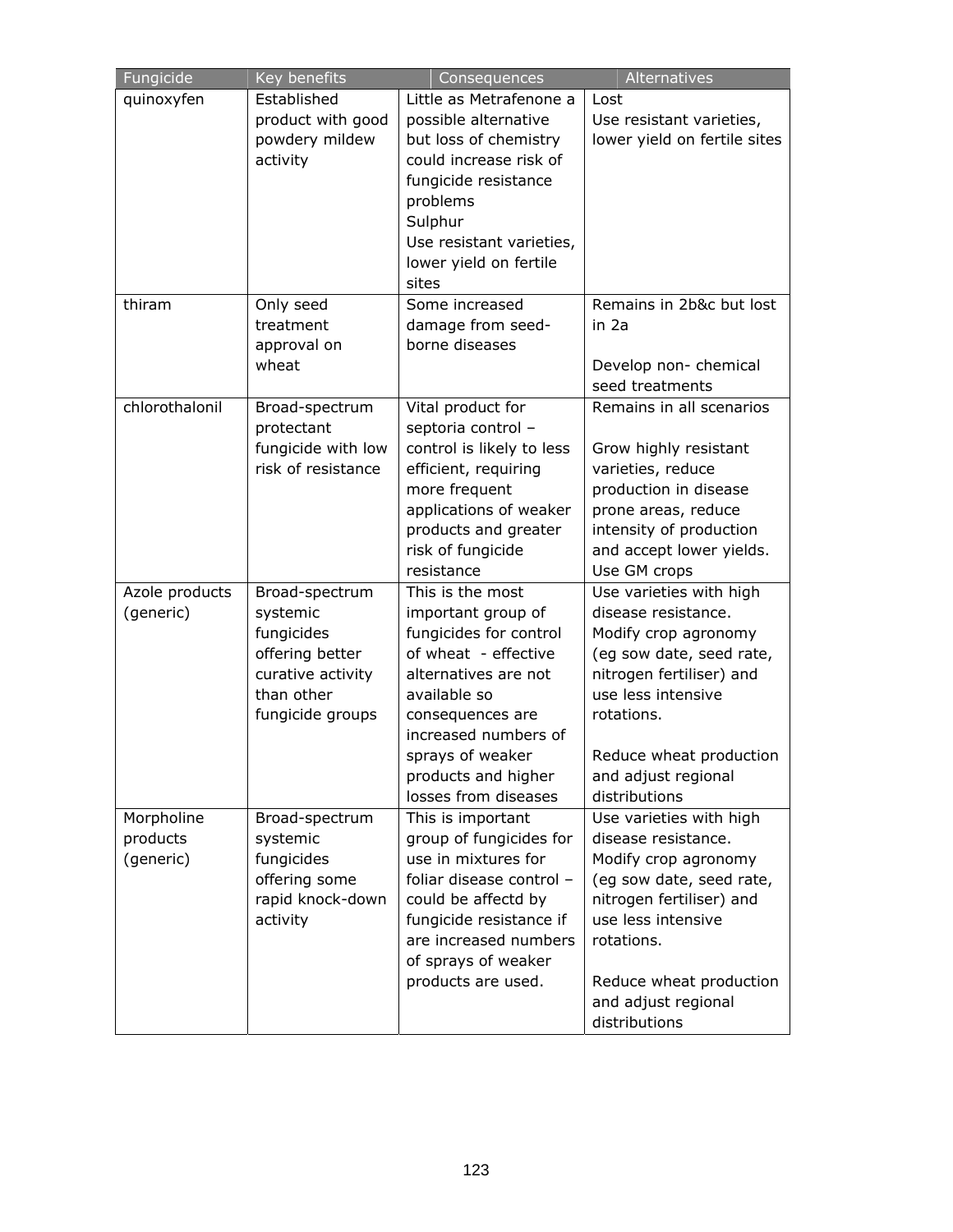| Fungicide                           | Key benefits                                                                                        | Consequences                                                                                             | <b>Alternatives</b>                                                                                                                            |
|-------------------------------------|-----------------------------------------------------------------------------------------------------|----------------------------------------------------------------------------------------------------------|------------------------------------------------------------------------------------------------------------------------------------------------|
| Strobilurin<br>products<br>Generic) | Broad-spectrum<br>systemic<br>fungicides<br>offering some<br>curative activity<br>and physiological | Fungicide resistance is<br>a threat to this group,<br>but rust diseases may<br>still be well controlled. | Some adjustment to crop<br>agronomy will be<br>possible eg delayed<br>sowing and reduced<br>nitrogen fertiliser. Less<br>intensive production. |
|                                     | benefits                                                                                            |                                                                                                          | Use a higher proportion<br>of resistant varieties.                                                                                             |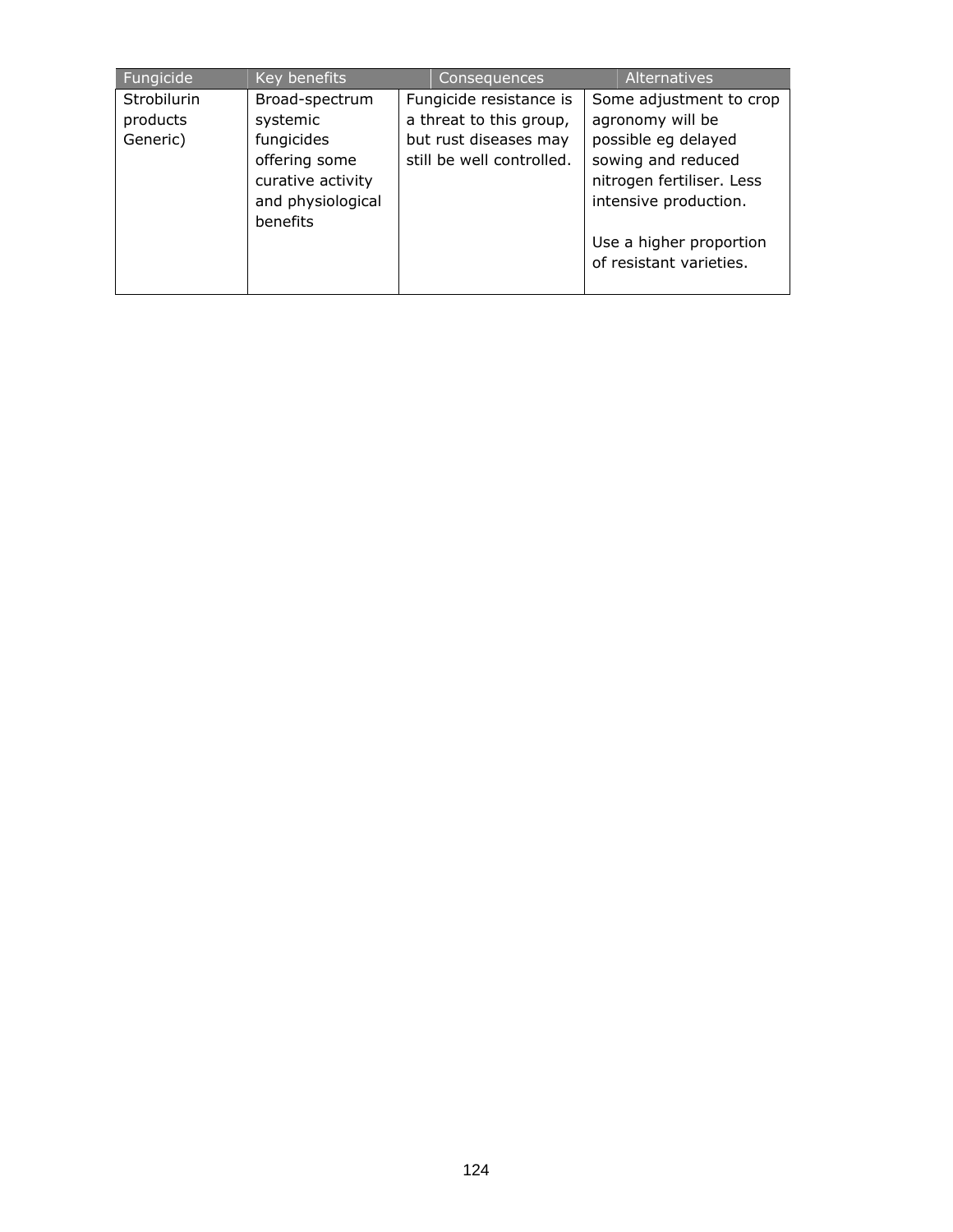# **Appendix 4 – Business as usual gross margins**

**Table 81 – Wheat gross margin** 

| Business as normal wheat - with standard spray |
|------------------------------------------------|
| applications (2008)                            |

| Total UK Wheat area (from DEFRA Stats) | 2,072,900       |                  |
|----------------------------------------|-----------------|------------------|
| UK average wheat yield                 | $8.25 \, t/ha$  |                  |
| Price                                  | 135 $E/t$       |                  |
| Total UK wheat production              | 17,101,425 t    |                  |
| Total value UK wheat                   | 2,308,692,375 £ |                  |
| Seed                                   |                 | 49 $E/ha$        |
| Fertiliser                             |                 | 323 £/ha         |
| <b>Herbicides</b>                      |                 | $60$ £/ha        |
| Insecticides                           |                 | $7 \text{ E/ha}$ |
| Fungicides                             |                 | $63$ £/ha        |
| <b>Cultivation costs</b>               |                 | 113 $E/ha$       |
| Other                                  |                 | 78 £/ha          |
| <b>Total cost of inputs</b>            | 1,435,421,063 £ |                  |
| UK Wheat Gross Margin                  | 873,271,312 £   |                  |
| Gross margin / ha                      |                 | 421 $E/ha$       |

#### **Table 82 – Winter barley gross margin**

| Business as normal winter barley - with standard |                           |            |  |  |  |  |
|--------------------------------------------------|---------------------------|------------|--|--|--|--|
|                                                  | spray applications (2008) |            |  |  |  |  |
| UK winter barley area                            | 421,000 ha                |            |  |  |  |  |
| UK average winter barley yield                   | 5.75%                     |            |  |  |  |  |
| Price                                            | 145 $E/t$                 |            |  |  |  |  |
| Total UK winter barley production                | 2,420,750 t               |            |  |  |  |  |
| <b>Total value UK winter barley</b>              | 351,008,750 £             |            |  |  |  |  |
| Seed                                             |                           | 56 £/ha    |  |  |  |  |
| Fertiliser                                       |                           | 206 $E/ha$ |  |  |  |  |
| <b>Herbicides</b>                                |                           | $51$ £/ha  |  |  |  |  |
| Insecticides                                     |                           | $3 \nE/ha$ |  |  |  |  |
| <b>Fungicides</b>                                |                           | $47$ £/ha  |  |  |  |  |
| <b>Cultivation costs</b>                         |                           | 113 $E/ha$ |  |  |  |  |
| Other                                            |                           | $52$ £/ha  |  |  |  |  |
| <b>Total cost of inputs</b>                      | 222,737,067 £             |            |  |  |  |  |
| UK winter barley gross margin                    | 128,271,683 £             |            |  |  |  |  |
| Gross margin / ha                                | 305E                      |            |  |  |  |  |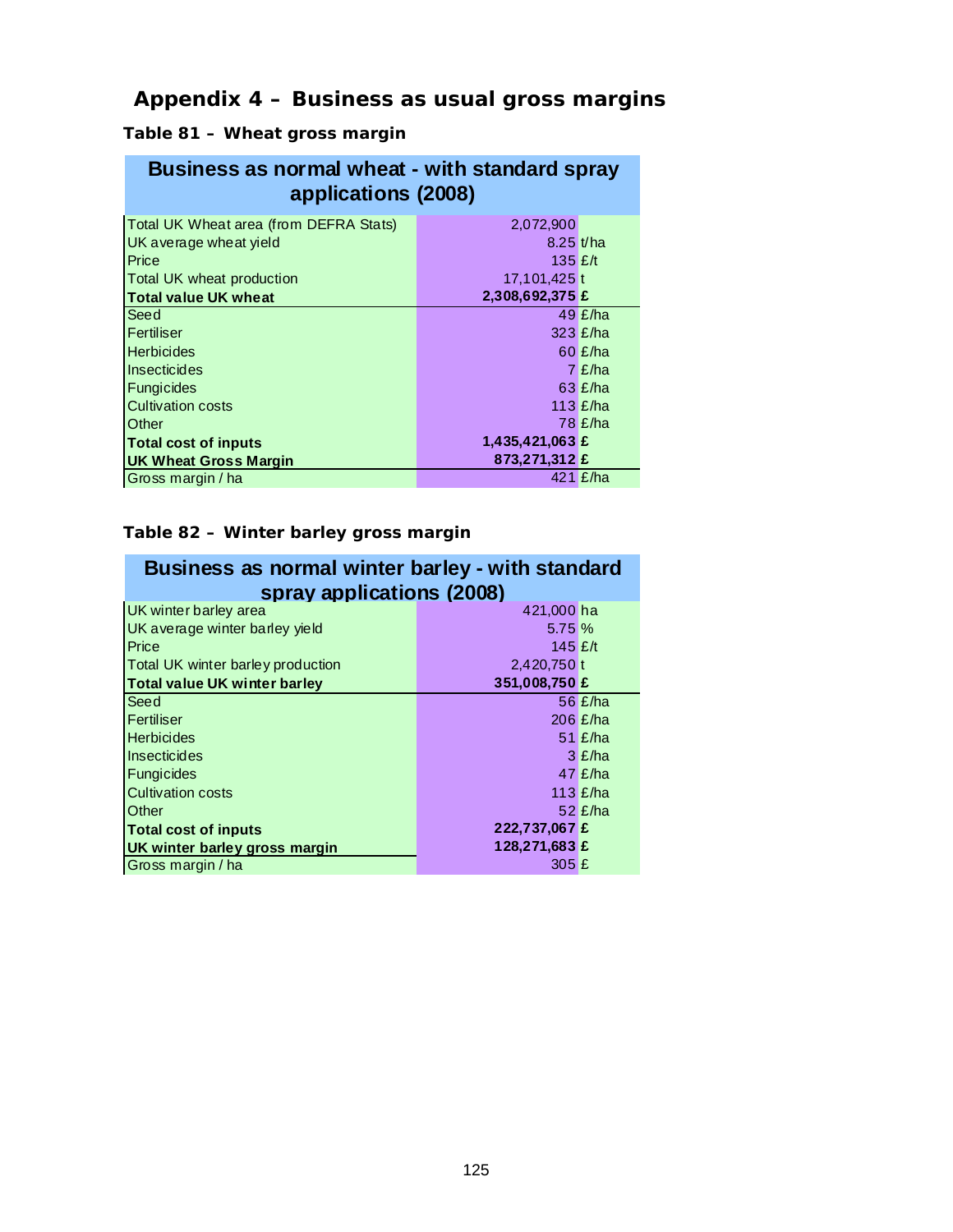#### **Table 83 – Spring barley gross margin**

| Business as normal spring barley - with standard |  |
|--------------------------------------------------|--|
| spray applications (2008)                        |  |

| UK spring barley area               | 609,000 ha    |            |
|-------------------------------------|---------------|------------|
| UK average spring barley yield      | 5.25%         |            |
| Price                               | 150 $E/t$     |            |
| Total UK spring barley production   | 3,197,250 t   |            |
| <b>Total value UK spring barley</b> | 479,587,500 £ |            |
| Seed                                |               | 59 $E/ha$  |
| Fertiliser                          |               | 176 $E/ha$ |
| <b>Herbicides</b>                   |               | $37$ £/ha  |
| Insecticides                        |               | $2 \nE/ha$ |
| Fungicides                          |               | $35$ £/ha  |
| <b>Cultivation costs</b>            |               | 113 $E/ha$ |
| Other                               |               | $34$ £/ha  |
| <b>Total cost of inputs</b>         | 277,616,710 £ |            |
| UK spring barley gross margin       | 201,970,790 £ |            |
| Gross margin / ha                   |               | 332 £/ha   |

### **Table 84 – Oat gross margin**

| Business as normal oats - with standard spray<br>applications (2008) |               |            |  |  |
|----------------------------------------------------------------------|---------------|------------|--|--|
|                                                                      |               |            |  |  |
| UK oats area                                                         | 130,200 ha    |            |  |  |
| UK average oats yield                                                | 6.50%         |            |  |  |
| Price                                                                | 125 $f$       |            |  |  |
| Total UK oats production                                             | 846,300 t     |            |  |  |
| <b>Total value UK oats</b>                                           | 105,787,500 £ |            |  |  |
| Seed                                                                 |               | 52 $E/ha$  |  |  |
| Fertiliser                                                           |               | $218$ £/ha |  |  |
| <b>Herbicides</b>                                                    |               | 40 $E/ha$  |  |  |
| <b>Insecticides</b>                                                  |               | 10 $E/ha$  |  |  |
| <b>Fungicides</b>                                                    |               | $20$ £/ha  |  |  |
| <b>Cultivation costs</b>                                             |               | 113 $E/ha$ |  |  |
| Other                                                                |               | $34$ £/ha  |  |  |
| <b>Total cost of inputs</b>                                          | 63,494,200 £  |            |  |  |
| UK oats gross margin                                                 | 42,293,300 £  |            |  |  |
| Gross margin / ha                                                    |               | $325$ £/ha |  |  |